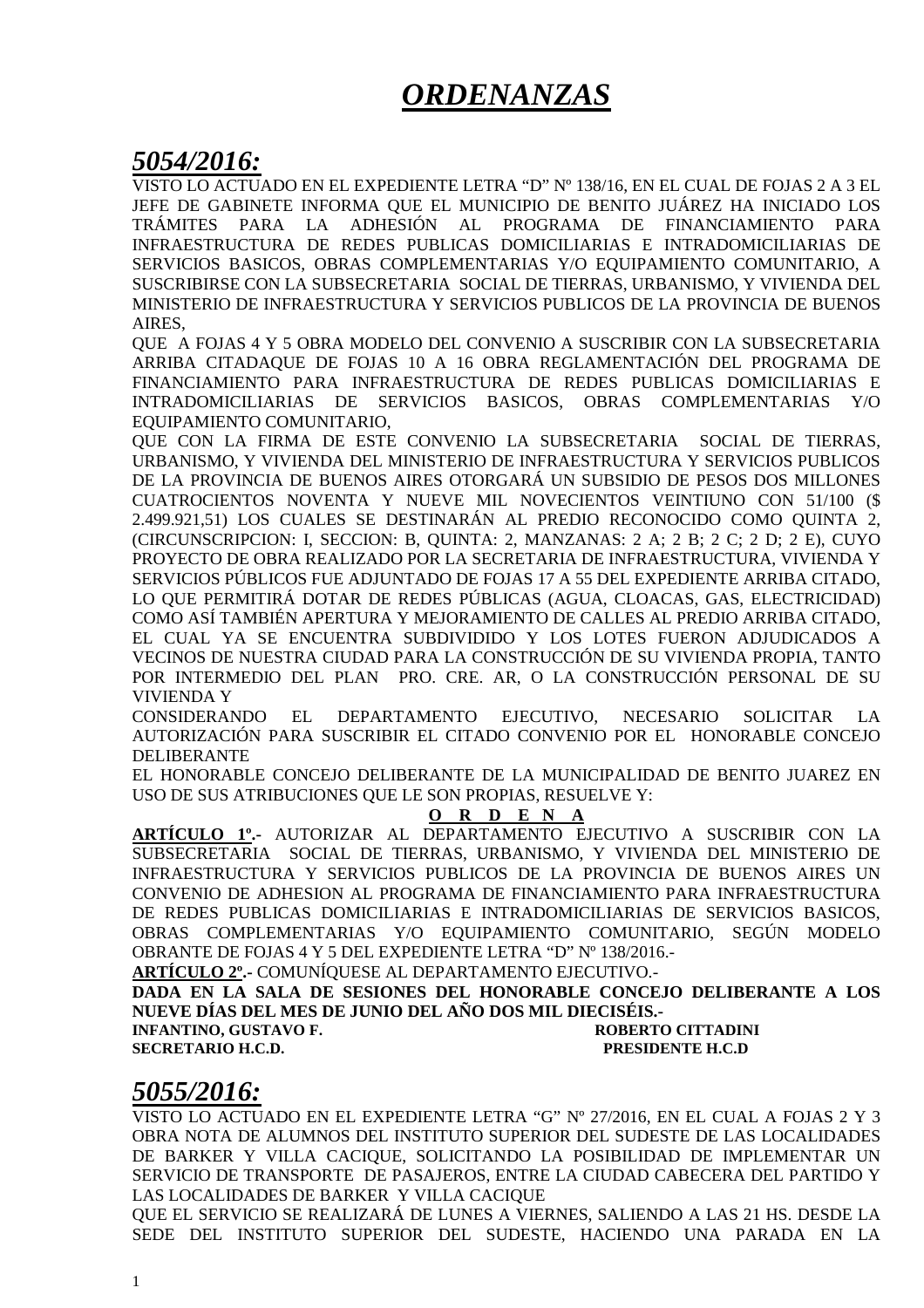DELEGACIÓN MUNICIPAL DE BARKER Y LA OTRA PARADA EN LA TERMINAL DE ÓMNIBUS DE VILLA CACIQUE, VOLVIENDO A LA CIUDAD CABECERA UNA VEZ TERMINADO EL RECORRIDO;

QUE EL SERVICIO SERÁ CON PRIORIDAD PARA LOS ALUMNOS Y PROFESORES DEL INSTITUTO SUPERIOR DEL SUDESTE, PERO PODRÁ SER UTILIZADO POR ALUMNOS Y/O PROFESORES QUE CONCURRAN A OTROS ESTABLECIMIENTOS EDUCATIVOS DE LA CIUDAD CABECERA, COMO ASÍ TAMBIÉN, Y EN CARÁCTER EXCEPCIONAL, POR VECINOS QUE TENGAN LA NECESIDAD DE TRASLADARSE DESDE LA CIUDAD CABECERA A LA LOCALIDAD DE BARKER O VILLA CACIQUE.-

QUE EL VEHÍCULO A SER UTILIZADO PARA LA PRESTACIÓN DE ESTE SERVICIO TENDRÁ CAPACIDAD PARA 15 (QUINCE) PASAJEROS, TENIENDO PRIORIDAD DE VIAJE LOS ALUMNOS DEL INSTITUTO MUNICIPAL SUPERIOR DEL SUDESTE, ALUMNOS Y/O PROFESORES DE OTROS ESTABLECIMIENTOS EDUCATIVOS Y POR ULTIMO PASAJEROS EN GENERAL

QUE EL SERVICIO QUE SE IMPLEMENTARÁ ESTARÁ SUBSIDIADO POR EL MUNICIPIO EN CASI UN 60 % DE SU COSTO, TENIENDO COSTO DE \$ 300,00.- EL ABONO ÚNICO Y MENSUAL PARA ALUMNOS Y PROFESORES DEL INSTITUTO MUNICIPAL SUPERIOR DEL SUDESTE, ALUMNOS Y PROFESORES DE OTROS ESTABLECIMIENTOS EDUCATIVOS Y DE \$ 70,00 POR VIAJE PARA EL PÚBLICO EN GENERAL, SIENDO LA DIRECCIÓN DEL INSTITUTO MUNICIPAL SUPERIOR DEL SUDESTE QUIEN ESTÉ A CARGO DEL COBRO DE LOS MONTOS DEL SERVICIO, Y DE LA AUTORIZACIÓN A VECINOS PARA VIAJAR, SIEMPRE QUE EXISTA CAPACIDAD EN EL TRANSPORTE INDICADO.

QUE A FOJAS 7 LA DIRECCIÓN DE RECAUDACIÓN INFORMA EL CONCEPTO DONDE DEBEN INGRESARSE LO RECAUDADO POR LOS ABONOS Y PASAJES Y

QUE CONSIDERANDO NECESARIA LA APROBACIÓN DEL HONORABLE CONCEJO DELIBERANTE

**EL HONORABLE CONCEJO DELIBERANTE DE LA MUNICIPALIDAD DE BENITO JUAREZ EN USO DE SUS ATRIBUCIONES QUE LE SON PROPIAS, RESUELVE Y:** 

**O R D E N A**

**ARTÍCULO 1º.-**IMPLEMÉNTESE A PARTIR DEL 1º DE JULIO DEL AÑO 2016, EN EL PARTIDO DE BENITO JUÁREZ, EL SERVICIO DE TRANSPORTE DE PASAJEROS, ENTRE LA CIUDAD DE BENITO JUÁREZ Y LAS LOCALIDADES DE BARKER Y VILLA CACIQUE EN LOS DÍAS Y HORARIOS QUE A CONTINUACIÓN SE DETALLAN:

HORARIOS: LUNES A VIERNES

21,00 HS. SALIDA DE LA SEDE DEL INSTITUTO SUPERIOR DEL SUDESTE, HACIENDO UNA ESCALA EN LA DELEGACION MUNICIPAL DE BARKER Y OTRA EN LA TERMINAL DE OMNIBUS DE VILLA CACIQUE.-

**ARTÍCULO 2º**.- PARA EL SERVICIO IMPLEMENTADO EN EL ARTÍCULO 1º, SERÁ UTILIZADO UN VEHÍCULO MUNICIPAL CON CAPACIDAD PARA 15 PERSONAS, SIN CONTAR AL CHOFER, Y ESTÁ DESTINADO COMO PRIORIDAD PARA ALUMNOS Y PROFESORES DEL INSTITUTO SUPERIOR DEL SUDESTE, TAMBIÉN PODRÁ SER UTILIZADO POR ALUMNOS Y/O PROFESORES DE OTROS ESTABLECIMIENTOS EDUCATIVOS, COMO ASÍ TAMBIÉN, Y EN CARÁCTER EXCEPCIONAL POR VECINOS QUE TENGAN LA NECESIDAD DE TRASLADARSE DESDE LA CIUDAD CABECERA A LA LOCALIDAD DE BARKER O VILLA CACIQUE.-

**ARTÍCULO 3º.-** LA DIRECCIÓN DEL INSTITUTO SUPERIOR DEL SUDESTE SERÁ LA RESPONSABLE DE RECAUDAR LOS VALORES DE SERVICIO, EL CUAL SE ABONARA MES ADELANTADO, SIENDO SU ÚLTIMA FECHA DE PAGO EL DÍA 5 DE CADA MES O DÍA HÁBIL SIGUIENTE AL VENCIMIENTO Y CUYOS VALORES SERÁN:

## **ALUMNOS Y PROFESORES**

**DEL INSTITUTO DEL SUDESTE ..................................................... \$ 300 ABONO MENSUAL** 

**ALUMNOS Y PROFESORES DE OTROS** 

### **ESTABLECIMIENTOS EDUCATIVOS ........................................... \$ 300 ABONO MENSUAL PASAJE GENERAL……………………………………………….…..\$ 70,00 POR VIAJE**

 EL ABONO MENSUAL PERMITIRÁ LA UTILIZACIÓN DEL SERVICIO TODOS LOS DÍAS Y EL DERECHO DE VIAJE SERÁ PERSONAL E INTRANSFERIBLE.-

LOS ALUMNOS Y/O PROFESORES DE OTROS ESTABLECIMIENTOS DEBERÁN SOLICITAR LA AUTORIZACIÓN A LA DIRECCIÓN DEL INSTITUTO DEL SUDESTE, DEBIENDO PRESENTAR EN CADA CASO CERTIFICADO DE ALUMNO REGULAR Y CERTIFICACIÓN DE TRABAJO RESPECTIVAMENTE.-

 EL PASAJE GENERAL SE PODRÁ UTILIZAR SIEMPRE Y CUANDO HAYA LUGARES VACANTES Y SU VALOR SE ABONARÁ AL MOMENTO DEL TOMAR EL SERVICIO EN LA DIRECCIÓN DEL INSTITUTO SUPERIOR DEL SUDESTE, DEBIENDO EL PASAJERO PRESENTAR SU DOCUMENTO DE IDENTIDAD.-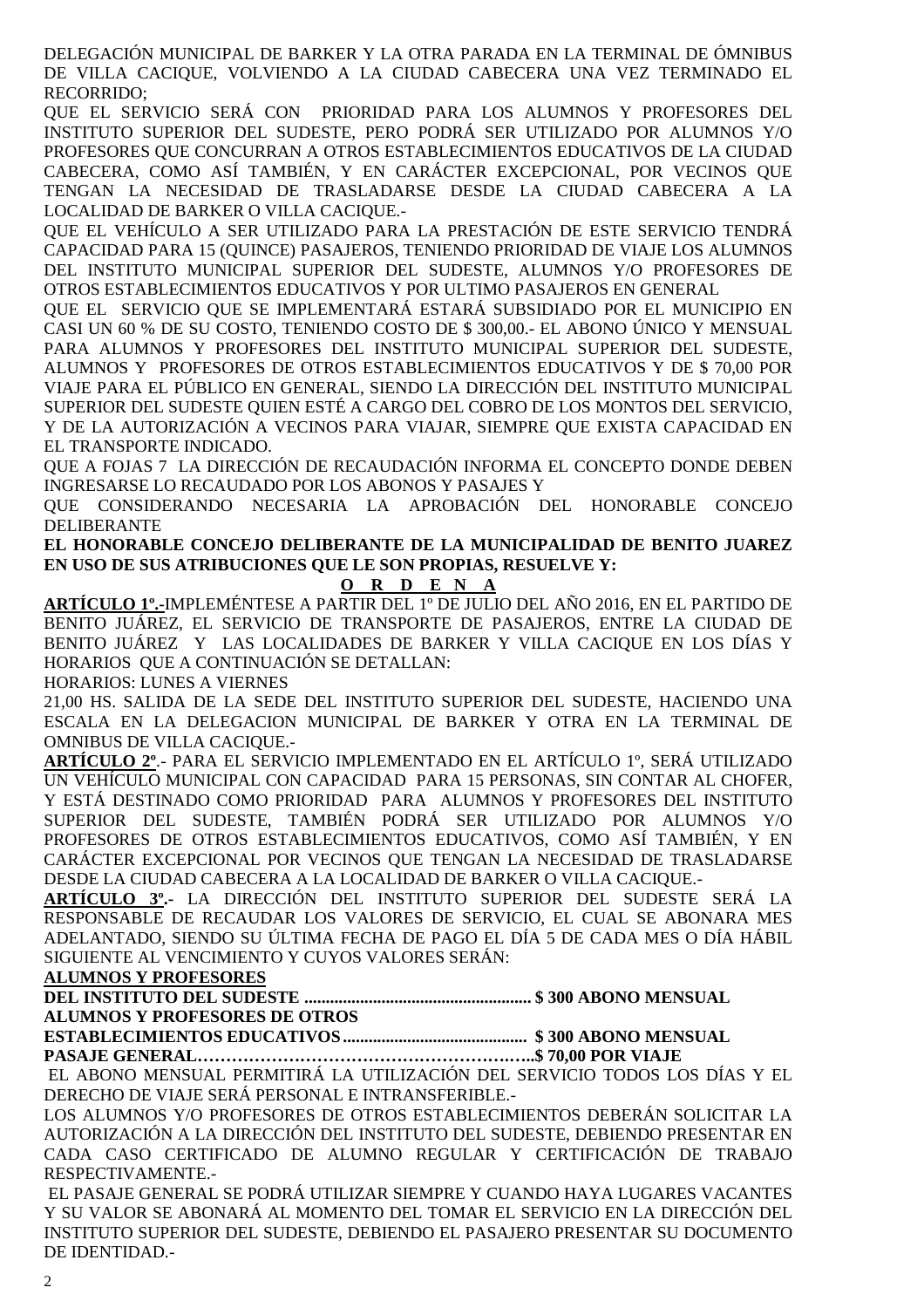EL ÚNICO PUNTO DE PARTIDA DEL SERVICIO SERÁ LA SEDE DEL INSTITUTO SUPERIOR DEL SUDESTE SITO EN LA CALLE ALMAFUERTE Nº 91 Y LAS ÚNICAS ESCALAS QUE TENDRÁ EL SERVICIO SERÁN: EN LA LOCALIDAD DE BARKER EN LA DELEGACIÓN MUNICIPAL, SITA EN LA CALLE ORDAZ Nº 550 Y EN VILLA CACIQUE EN LA ESTACIÓN TERMINAL DE ÓMNIBUS, SITA EN LA DIAGONAL 25 DE MAYO ENTRE LAS CALLES SANTA FE Y ENTRE RÍOS

LA DIRECCIÓN DEL INSTITUTO SUPERIOR DEL SUDESTE O BIEN A QUIEN ESTA DESIGNE, DENTRO DEL PERSONAL DE LA INSTITUCIÓN, DEBERÁ LLEVAR UN REGISTRO DE LOS ABONOS MENSUALES VENDIDOS COMO ASÍ DE LOS PASAJES OCASIONALES, CONSIGNANDO APELLIDO, NOMBRE, TIPO Y NUMERO DE DOCUMENTO, DIRECCION, NUMERO TELEFONO (OPCIONAL) DEL PASAJERO.-

**ARTÍCULO 4º.-**LO RECAUDADO POR LA DIRECCIÓN DEL INSTITUTO SUPERIOR DEL SUDESTE EN CONCEPTO DE VENTAS DE ABONOS Y PASAJES DEBERÁ IMPUTARSE EN LA JURISDICCION: 1.1.1.01.03.000 HACIENDA – RECURSO: 1221500 BOLETO TRANSPORTE VILLA CACIQUE – BARKER – JUAREZ.-

**ARTÍCULO 5º.-** EL VEHÍCULO A UTILIZARSE DEBERÁ CUMPLIMENTAR CON TODOS LOS REQUISITOS SOLICITADOS POR LA LEGISLACIÓN VIGENTE REFERENTE AL TRANSPORTE DE PASAJEROS.-

**ARTÍCULO 6.-** COMUNÍQUESE AL DEPARTAMENTO EJECUTIVO.-

**DADA EN LA SALA DE SESIONES DEL HONORABLE CONCEJO DELIBERANTE A LOS NUEVE DÍAS DEL MES DE JUNIO DEL AÑO DOS MIL DIECISÉIS.-** 

**INFANTINO, GUSTAVO F. ROBERTO CITTADINI SECRETARIO H.C.D. PRESIDENTE H.C.D** 

# *5056/2016:*

VISTO LO ACTUADO EN EL EXPEDIENTE LETRA E Nº 74/2013 EN EL CUAL OBRAN LAS ACTUACIONES POR LAS CUALES SE LLAMO A CONCURSO EXTERNO PARA CUBRIR UN CARGO DE MEDICO PEDIATRA PARA EL ENTE DESCENTRALIZADO DR. ALFREDO SAINTOUT, HOSPITAL EVA PERON MEDIANTE DECRETO MUNICIPAL Nº 1847/15 Y POR DECRETO MUNICIPAL Nº 1947/15 SE DECLARO DESIERTO EL CITADO CONCURSO,

QUE A FOJAS 85 A 88 OBRAN LOS CONTRATOS SUSCRIPTOS CON EL DR. FERNÁNDEZ LUIS MARIANO Y QUE FUERAN REGISTRADOS BAJO LOS NUMERO 24/2015, 04/2016, 05/2016, 06/2016, RESPECTIVAMENTE, DEL REGISTRO DE CONTRATOS DEL ENTE DESCENTRALIZADO DR. ALFREDO SAINTOUT, HOSPITAL EVA PERON,

QUE EL DIRECTOR ADMINISTRATIVO DEL ENTE DESCENTRALIZADO DR. ALFREDO SAINTOUT INFORMA QUE LOS CITADOS CONVENIOS TIENE QUE SER CONVALIDADOS POR EL HONORABLE CONCEJO DELIBERANTE DE ACUERDO A LO DISPUESTO POR LOS ARTÍCULOS 32 DE LA LEY ORGÁNICA DE LAS MUNICIPALIDADES Y LOS ARTÍCULOS 66 Y 161 DEL REGLAMENTO DE CONTABILIDAD,

QUE EL MENCIONADO PROYECTO FUE APROBADO POR UNANIMIDAD EN VOTACIÓN NOMINAL DE LOS SEÑORES CONCEJALES. ALFONSÍN ANGEL, CAMIO JOSÉ, CARDOSO WILLER, CITTADINI ROBERTO, CORRO DANIELA, DI CROCE LEANDRO, LABRIOLA MARIANO, LEDEZMA MARTIN, LORENZO GUSTAVO, PEÓN RAMIRO, PÉREZ PARDO FELICITAS, SAN ROQUEONDO JOSÉ MARÍA, ZABALZA OSCAR.-

**EL HONORABLE CONCEJO DELIBERANTE DE LA MUNICIPALIDAD DE BENITO JUÁREZ EN USO DE SUS ATRIBUCIONES QUE LE SON PROPIAS, RESUELVE Y:** 

### **O R D E N A**

**ARTICULO 1º.-** CONVALÍDENSE LOS CONTRATOS REGISTRADOS EN EL REGISTRO DE CONTRATOS DEL ENTE DESCENTRALIZADO DR. ALFREDO SAINTOUT, BAJO LOS Nº 24/2015; 04/2016, 05/2016, 06/2016, SUSCRIPTOS OPORTUNAMENTE CON EL DR. FERNÁNDEZ LUIS MARIANO, DE ACUERDO A LO ACTUADO EN EL EXPEDIENTE LETRA E Nº 74/2013.-

**ARTICULO 2º**.- COMUNÍQUESE AL DEPARTAMENTO EJECUTIVO.-

**DADA EN LA SALA DE SESIONES DEL HONORABLE CONCEJO DELIBERANTE A LOS NUEVE DÍAS DEL MES DE JUNIO DEL AÑO DOS MIL DIECISÉIS.-** 

**INFANTINO, GUSTAVO F. SECRETARIO H.C.D. PRESIDENTE H.C.D** 

# *5057/2016:*

**VISTO:** 

QUE EL SENADO Y LA CÁMARA DE DIPUTADOS DE LA NACIÓN ARGENTINA, REUNIDOS EN CONGRESO, SANCIONARON CON FUERZA DE LEY 27.098 QUE REGULA EL RÉGIMEN DE LOS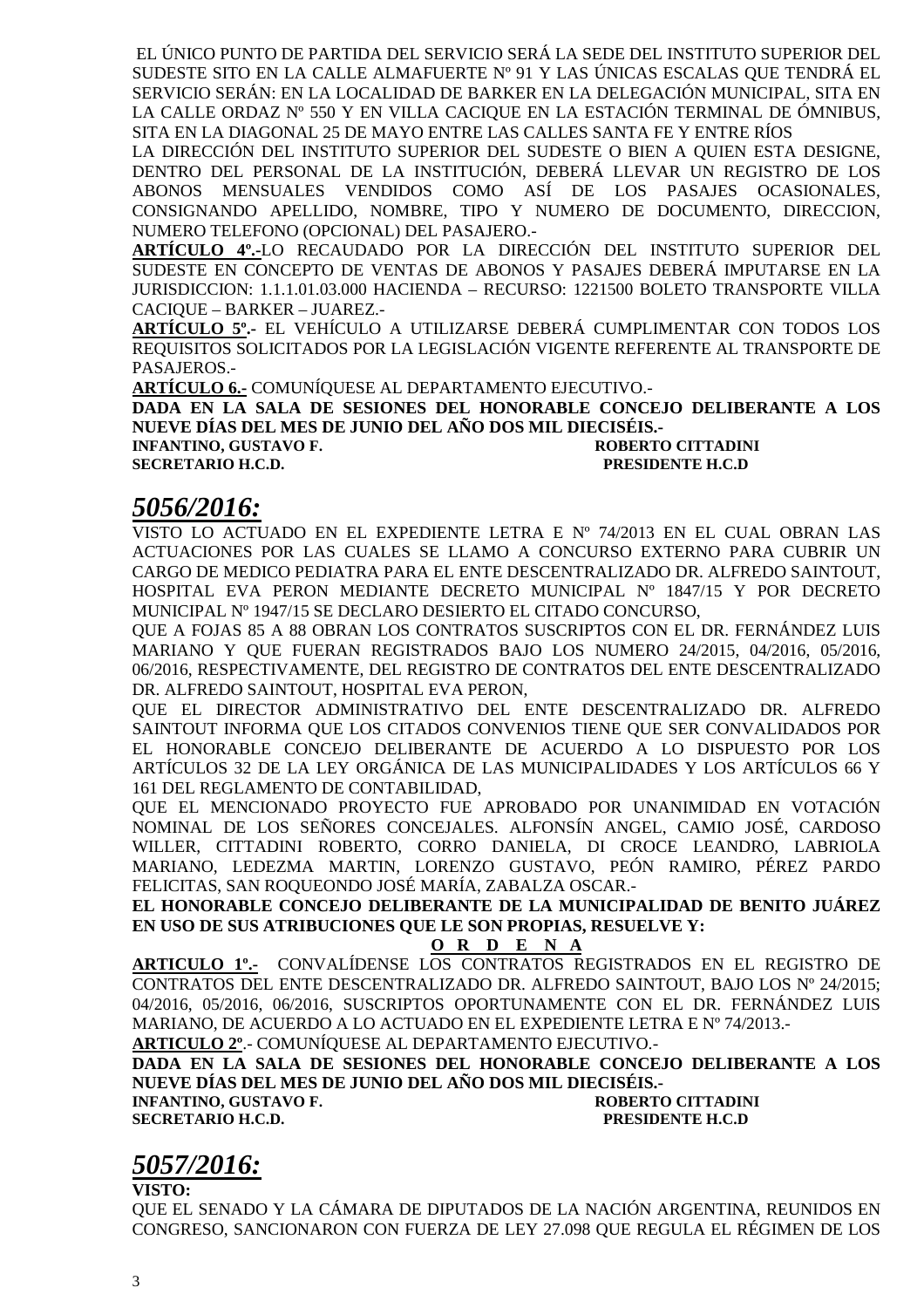CLUBES DE BARRIO Y DE PUEBLO, EL DÍA 17 DE DICIEMBRE DE 2014, Y QUE LA MISMA FUERA PROMULGADA DE HECHO EL 20 DE ENERO DE 2015.

QUE EN SU ARTÍCULO 16 DICE: BENEFICIARIA: LA ENTIDAD QUE SE ENCUENTRE INSCRIPTA EN EL REGISTRO NACIONAL DE CLUBES DE BARRIO Y DE PUEBLO SERÁ BENEFICIARIA DE UNA TARIFA SOCIAL DE SERVICIOS PÚBLICOS. LA IMPLEMENTACIÓN Y DETERMINACIÓN DE LA TARIFA SOCIAL BÁSICA ESTARÁ A CARGO DE LA ENTIDAD DE APLICACIÓN, LA QUE SE ENCUENTRA FACULTADA PARA:

A: ESTABLECER LOS CRITERIOS SEGÚN LOS CUALES SE DETERMINARÁN LOS BENEFICIOS Y BENEFICIARIOS DE LA TARIFA SOCIAL BÁSICA.

B: CELEBRAR LOS CONVENIOS RESPECTIVOS CON EMPRESAS PRESTADORAS DE SERVICIOS PÚBLICOS Y CON LOS ENTES REGULADORES DE SERVICIOS.

C: SUPERVISAR LA PUESTA EN MARCHA Y EL FUNCIONAMIENTO OPERATIVO EN LAS DIVERSAS JURISDICCIONES.

D: VERIFICAR LA CORRECTA APLICACIÓN DE LA TARIFA SOCIAL POR PARTE DE LAS EMPRESAS PRESTATARIAS DE SERVICIOS.

ASÍ MISMO LOS ENTES REGULADORES DE SERVICIOS PÚBLICOS, DEBERÁN IMPLEMENTAR, INCORPORAR Y ADECUAR, EN SUS CUADROS TARIFARIOS, LA TARIFA SOCIAL BÁSICA CREADA POR LA PRESENTE LEY.

Y

### CONSIDERANDO:

QUE LOS NUEVOS CUADROS TARIFARIOS, DE LUZ Y GAS, TENDRÁN UN FUERTE IMPACTO EN NUESTRA COMUNIDAD, AFECTANDO PROFUNDAMENTE A LA ECONOMÍA Y SOSTENIMIENTO DE LOS CLUBES Y/O ENTIDADES DE BIEN PÚBLICO DEL PARTIDO DE BENITO JUÁREZ, PONIENDO EN RIESGO LA CONTINUIDAD DE LAS ACTIVIDADES Y EL ROL COMUNITARIO DE CADA INSTITUCIÓN.

QUE EL OBJETO DE LOS CLUBES Y ENTIDADES DE BIEN PÚBLICO, ES GENERAR INCLUSIÓN SOCIAL Y COLECTIVA A TRAVÉS DEL DEPORTE, LA CULTURA Y LA EDUCACIÓN, COMO APORTES DE CONTENCIÓN E IGUALDAD SOCIAL.

QUE LOS CLUBES Y ENTIDADES DE BIEN PÚBLICO SON INSTITUCIONES BÁSICAS DE TODA COMUNIDAD QUE QUIERA LUCHAR CONTRA LA DISCRIMINACIÓN, A FAVOR DE LA TOLERANCIA, EL TRABAJO EN EQUIPO, LA SOLIDARIDAD, LA PROMOCIÓN DE LA SALUD, EL BIENESTAR PSÍQUICO, FÍSICO Y MORAL.

QUE LOS CLUBES Y ENTIDADES DE BIEN PÚBLICO CUMPLEN UN PAPEL DECISIVO EN LA LUCHA CONTRA LA DROGA, EL ALCOHOLISMO, EL TABAQUISMO Y REPRESENTAN TAMBIÉN UN SITIO DE ESPARCIMIENTO PARA TODOS LOS SECTORES DE LA COMUNIDAD.

QUE LA LEY 27.098 CUENTA CON LA ADHESIÓN DE LA PROVINCIA DE BUENOS AIRES, LUEGO DE HABER SIDO LA MISMA APROBADA EN FORMA UNÁNIME POR TODOS LOS BLOQUES EN DIPUTADOS Y SENADORES.

**EL HONORABLE CONCEJO DELIBERANTE DE LA MUNICIPALIDAD DE BENITO JUÁREZ EN USO DE SUS ATRIBUCIONES QUE LE SON PROPIAS, RESUELVE Y:** 

### **O R D E N A**

**ARTÍCULO 1:**CRÉASE PROGRAMA DE DIFUSIÓN, ASESORAMIENTO Y ACOMPAÑAMIENTO, PARA TODOS LOS CLUBES DE BENITO JUÁREZ SOBRE LA INSCRIPCIÓN AL PROGRAMA NACIONAL CLUBES ARGENTINOS, TRÁMITE QUE PERMITE ACCEDER AL REGISTRO NACIONAL DE CLUBES ARGENTINOS, DEPENDIENTE DE LA SECRETARÍA DE DEPORTES DEL MINISTERIO DE DESARROLLO SOCIAL DE LA NACIÓN., MEDIANTE LA DIFUSIÓN DE LA LEY 27.098 REGULA EL RÉGIMEN DE LOS CLUBES DE BARRIO Y DE PUEBLO.

**ARTICULO 2º.-** ADHIÉRASE ESTE MUNICIPIO A LA LEY 27098 QUE REGULA EL RÉGIMEN DE LOS CLUBES DE BARRIO Y DE PUEBLO.-

**ARTICULO 3º.-** COMUNÍQUESE AL DEPARTAMENTO EJECUTIVO.-

**DADA EN LA SALA DE SESIONES DEL HONORABLE CONCEJO DELIBERANTE A LOS NUEVE DÍAS DEL MES DE JUNIO DEL AÑO DOS MIL DIECISÉIS.- INFANTINO, GUSTAVO F.** ROBERTO CITTADINI

**SECRETARIO H.C.D. PRESIDENTE H.C.D** 

# *5058/2016:*

### **VISTO:**

QUE EL SENADO Y LA CÁMARA DE DIPUTADOS DE LA NACIÓN ARGENTINA, REUNIDOS EN CONGRESO, SANCIONARON CON FUERZA DE LEY 27.098 QUE REGULA EL RÉGIMEN DE LOS CLUBES DE BARRIO Y DE PUEBLO, EL DÍA 17 DE DICIEMBRE DE 2014, Y QUE LA MISMA FUERA PROMULGADA DE HECHO EL 20 DE ENERO DE 2015.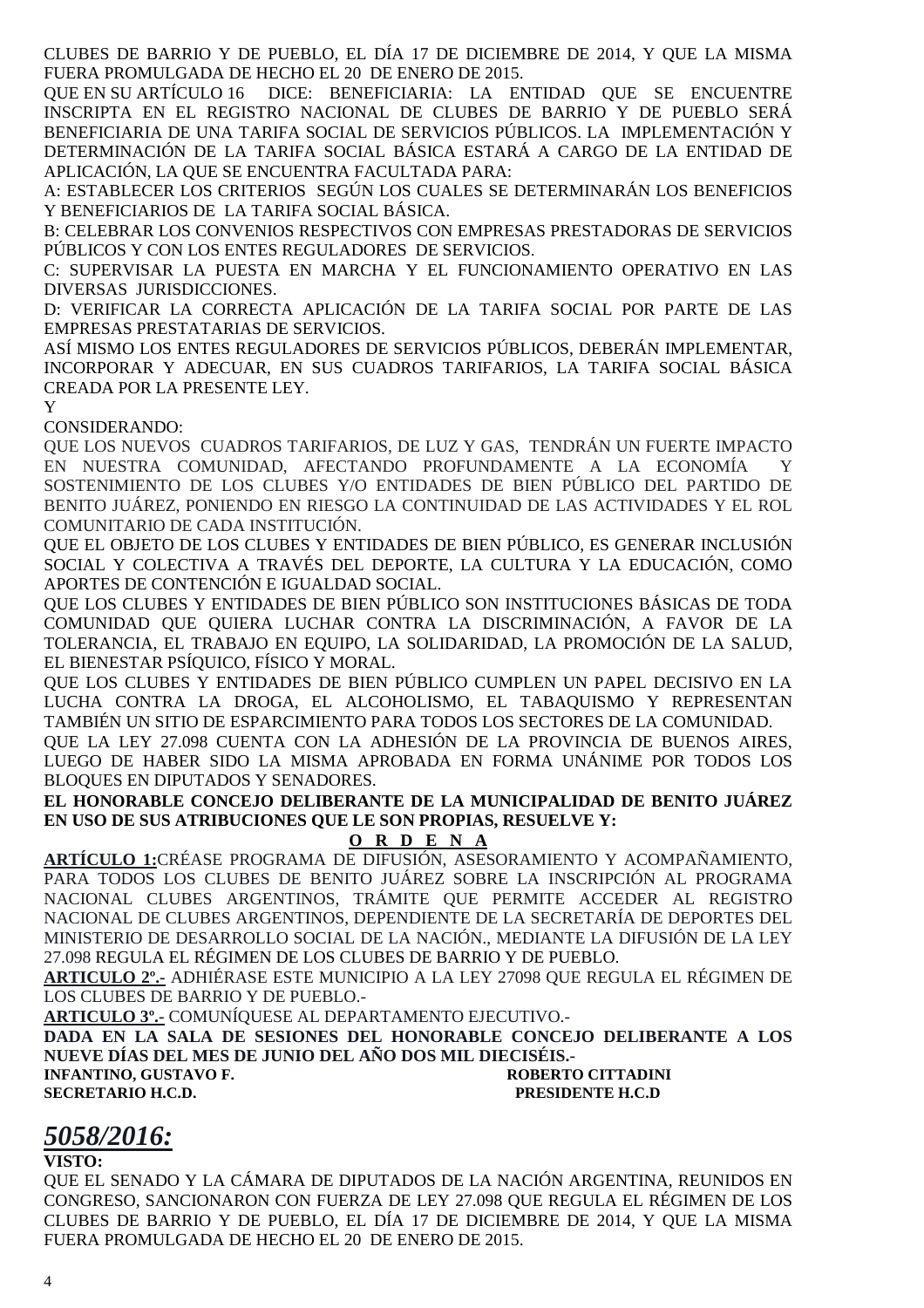QUE EN SU ARTÍCULO 16 DICE: BENEFICIARIA: LA ENTIDAD QUE SE ENCUENTRE INSCRIPTA EN EL REGISTRO NACIONAL DE CLUBES DE BARRIO Y DE PUEBLO SERÁ BENEFICIARIA DE UNA TARIFA SOCIAL DE SERVICIOS PÚBLICOS. LA IMPLEMENTACIÓN Y DETERMINACIÓN DE LA TARIFA SOCIAL BÁSICA ESTARÁ A CARGO DE LA ENTIDAD DE APLICACIÓN, LA QUE SE ENCUENTRA FACULTADA PARA:

A: ESTABLECER LOS CRITERIOS SEGÚN LOS CUALES SE DETERMINARÁN LOS BENEFICIOS Y BENEFICIARIOS DE LA TARIFA SOCIAL BÁSICA.

B: CELEBRAR LOS CONVENIOS RESPECTIVOS CON EMPRESAS PRESTADORAS DE SERVICIOS PÚBLICOS Y CON LOS ENTES REGULADORES DE SERVICIOS.

C: SUPERVISAR LA PUESTA EN MARCHA Y EL FUNCIONAMIENTO OPERATIVO EN LAS DIVERSAS JURISDICCIONES.

D: VERIFICAR LA CORRECTA APLICACIÓN DE LA TARIFA SOCIAL POR PARTE DE LAS EMPRESAS PRESTATARIAS DE SERVICIOS.

ASÍ MISMO LOS ENTES REGULADORES DE SERVICIOS PÚBLICOS, DEBERÁN IMPLEMENTAR, INCORPORAR Y ADECUAR, EN SUS CUADROS TARIFARIOS, LA TARIFA SOCIAL BÁSICA CREADA POR LA PRESENTE LEY.

Y

CONSIDERANDO:

QUE LOS NUEVOS CUADROS TARIFARIOS, DE LUZ Y GAS, TENDRÁN UN FUERTE IMPACTO EN NUESTRA COMUNIDAD, AFECTANDO PROFUNDAMENTE A LA ECONOMÍA Y SOSTENIMIENTO DE LOS CLUBES Y/O ENTIDADES DE BIEN PÚBLICO DEL PARTIDO DE BENITO JUÁREZ, PONIENDO EN RIESGO LA CONTINUIDAD DE LAS ACTIVIDADES Y EL ROL COMUNITARIO DE CADA INSTITUCIÓN.

QUE EL OBJETO DE LOS CLUBES Y ENTIDADES DE BIEN PÚBLICO, ES GENERAR INCLUSIÓN SOCIAL Y COLECTIVA A TRAVÉS DEL DEPORTE, LA CULTURA Y LA EDUCACIÓN, COMO APORTES DE CONTENCIÓN E IGUALDAD SOCIAL.

QUE LOS CLUBES Y ENTIDADES DE BIEN PÚBLICO SON INSTITUCIONES BÁSICAS DE TODA COMUNIDAD QUE QUIERA LUCHAR CONTRA LA DISCRIMINACIÓN, A FAVOR DE LA TOLERANCIA, EL TRABAJO EN EQUIPO, LA SOLIDARIDAD, LA PROMOCIÓN DE LA SALUD, EL BIENESTAR PSÍQUICO, FÍSICO Y MORAL.

QUE LOS CLUBES Y ENTIDADES DE BIEN PÚBLICO CUMPLEN UN PAPEL DECISIVO EN LA LUCHA CONTRA LA DROGA, EL ALCOHOLISMO, EL TABAQUISMO Y REPRESENTAN TAMBIÉN UN SITIO DE ESPARCIMIENTO PARA TODOS LOS SECTORES DE LA COMUNIDAD.

QUE LA LEY 27.098 CUENTA CON LA ADHESIÓN DE LA PROVINCIA DE BUENOS AIRES, LUEGO DE HABER SIDO LA MISMA APROBADA EN FORMA UNÁNIME POR TODOS LOS BLOQUES EN DIPUTADOS Y SENADORES.

**EL HONORABLE CONCEJO DELIBERANTE DE LA MUNICIPALIDAD DE BENITO JUÁREZ EN USO DE SUS ATRIBUCIONES QUE LE SON PROPIAS, RESUELVE Y:** 

**O R D E N A**

**ARTÍCULO 1º.-** CRÉASE LA COMISIÓN DE SEGUIMIENTO DE TARIFA SOCIAL, CONFORMADA POR UN MIEMBRO DEL DEPARTAMENTO EJECUTIVO, UN MIEMBRO DE CADA BLOQUE DEL HONORABLE CONCEJO DELIBERANTE, UNO POR CADA ORGANISMO DE DEFENSA DEL USUARIO Y DEL CONSUMIDOR, Y UN REPRESENTANTE DE CADA EMPRESA O ENTE PROVEEDOR DEL SERVICIO.

**ARTICULO 2º.-** LA SECRETARIA DE GOBIERNO, CURSARA LAS INVITACIONES A LOS ORGANISMOS Y EMPRESAS DETERMINADAS EN EL ARTICULO 1º, PARA ELEGIR UN REPRESENTANTE PARA CONFORMAR LA MENCIONADA COMISIÓN.-

**ARTÍCULO 3º.-** COMUNÍQUESE AL DEPARTAMENTO EJECUTIVO.-

**DADA EN LA SALA DE SESIONES DEL HONORABLE CONCEJO DELIBERANTE A LOS NUEVE DÍAS DEL MES DE MAYO DEL AÑO DOS MIL DIECISÉIS.-** 

**INFANTINO, GUSTAVO F. ROBERTO CITTADINI** 

**SECRETARIO H.C.D. PRESIDENTE H.C.D** 

# *5059/2016:*

**VISTO:** 

QUE LEY 27.218, SANCIONADA EN NOVIEMBRE DE 2015, INSTITUYE UN RÉGIMEN TARIFARIO ESPECÍFICO DE SERVICIOS PÚBLICOS PARA ENTIDADES DE BIEN PÚBLICO. **Y CONSIDERANDO:**

QUE LA LEY NACIONAL 27.218, ESTABLECE UN RÉGIMEN ESPECÍFICO DESTINADO A LAS ENTIDADES DE BIEN PÚBLICO SIN FINES DE LUCRO EN RELACIÓN CON LAS TARIFAS QUE LAS MISMAS PAGAN POR LOS SERVICIOS PÚBLICOS.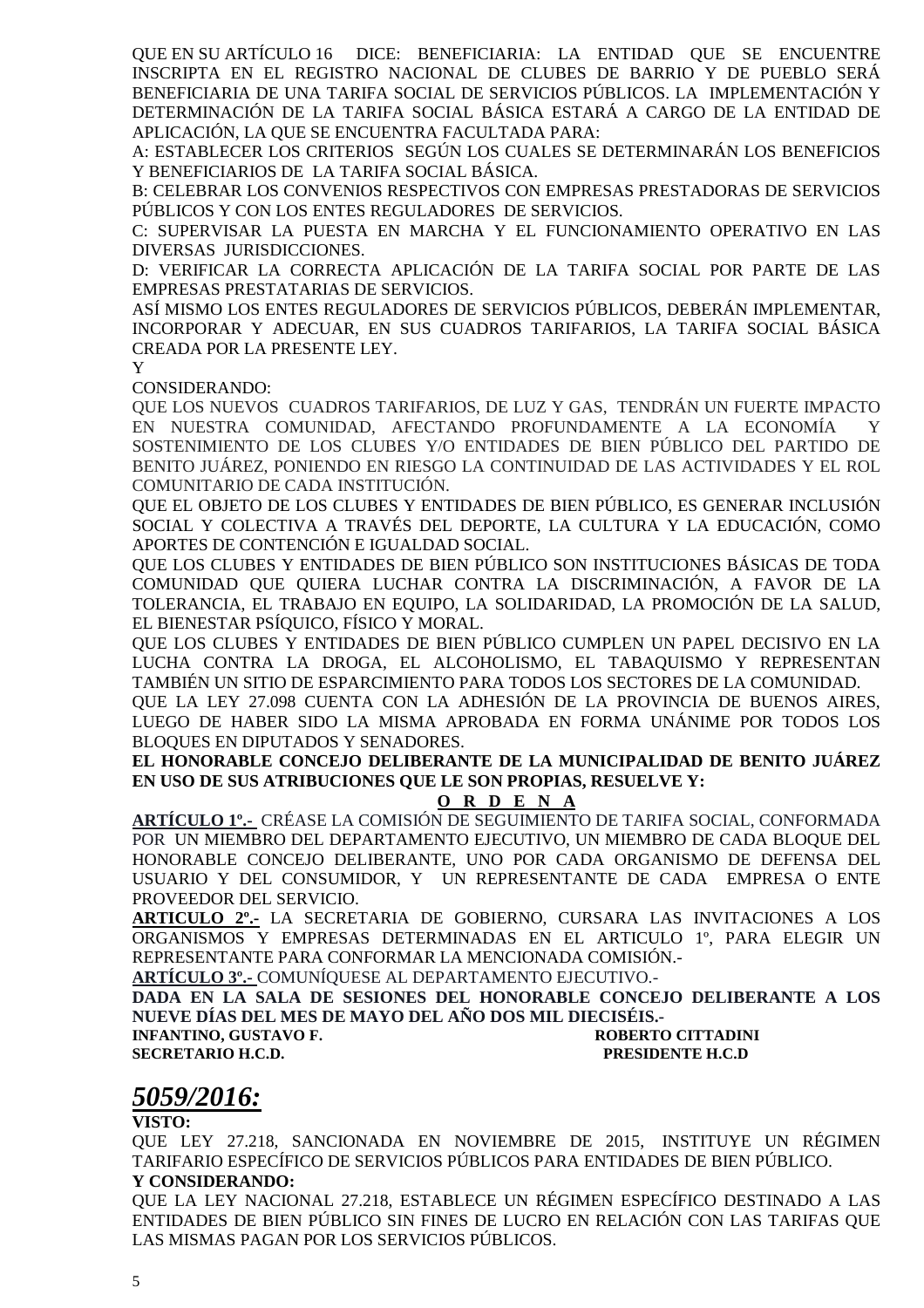QUE EN SU ARTÍCULO 4 LA LEY DEFINE COMO SUJETOS DEL RÉGIMEN A LAS ASOCIACIONES CIVILES, SIMPLES ASOCIACIONES Y FUNDACIONES QUE NO PERSIGUEN FINES DE LUCRO EN FORMA DIRECTA O INDIRECTA Y LAS ORGANIZACIONES COMUNITARIAS SIN FINES DE LUCRO CON RECONOCIMIENTO MUNICIPAL QUE LLEVAN ADELANTE PROGRAMAS DE PROMOCIÓN Y PROTECCIÓN DE DERECHOS O DESARROLLAN ACTIVIDADES DE AYUDA SOCIAL DIRECTA SIN COBRAR A LOS DESTINATARIOS POR LOS SERVICIOS QUE PRESTAN;

QUE LOS SERVICIOS PÚBLICOS INVOLUCRADOS EN LA MENCIONADA LEY, COMO SERVICIOS ELÉCTRICOS, PROVISIÓN DE GAS NATURAL, AGUA, Y SERVICIOS DE PROVISIÓN DE TELEFONÍA , CONSTITUYEN SERVICIOS ESENCIALES, Y ESTÁN ORIENTADOS A FACILITAR A LA CONCRECIÓN DE LOS FINES ESPECÍFICOS DE LAS INSTITUCIONES;

QUE EL ROL DE LAS DISTINTAS ORGANIZACIONES NO GUBERNAMENTALES SIN FINES DE LUCRO DE LA CIUDAD (TALLERES PROTEGIDOS, ONG´S , BIBLIOTECAS, CLUBES DEPORTIVOS, CENTROS SOCIALES Y CULTURALES, ENTRE OTROS) SE VE PERJUDICADO ANTE EL FUERTE INCREMENTO EN LAS TARIFAS DE LOS ÚLTIMOS MESES DE MODO TAL QUE NO SOLO AFECTA LA REALIZACIÓN DE LAS ACTIVIDADES QUE LES SON PROPIA, SÍ QUE EN MUCHOS CASOS LLEGAN A COMPROMETER SU SUBSISTENCIA;

QUE LA INCORPORACIÓN EN LOS CUADROS TARIFARIOS DE LA CATEGORÍA "ENTIDAD DE BIEN PÚBLICO" POR PARTE DE LOS PRESTADORES, ESTABLECE COMO TOPE MÁXIMO EN LA FACTURACIÓN LA TARIFA MÁXIMA PREVISTA PARA LA CATEGORÍA DE USUARIOS RESIDENCIALES, ESTABLECIDA POR LA LEY 26.221;

Y QUE RESULTA IMPRESCINDIBLE QUE GOBIERNO MUNICIPAL CONTEMPLE EN FORMA PARTICULAR LA SITUACIÓN DE ESTAS INSTITUCIONES, ATENTO A LA ACTUAL COYUNTURA ECONÓMICA QUE DIFICULTA EN FORMA SIGNIFICATIVA EL DESARROLLO DE SUS ACTIVIDADES SOCIO- COMUNITARIAS.

**EL HONORABLE CONCEJO DELIBERANTE DE LA MUNICIPALIDAD DE BENITO JUÁREZ EN USO DE SUS ATRIBUCIONES QUE LE SON PROPIAS, RESUELVE Y:**

**O R D E N A**

**ARTÍCULO 1º:** EL MUNICIPIO DE BENITO JUAREZ ADHIERE A LA LEY NACIONAL 27.218 QUE ESTABLECE EL RÉGIMEN TARIFARIO ESPECÍFICO PARA ENTIDADES DE BIEN PÚBLICO. **ARTÍCULO 2°:** EL DEPARTAMENTO EJECUTIVO DEBERA SUSCRIBIR LOS CONVENIOS DESTINADOS A LA IMPLEMENTACIÓN DE LA LEY CON LA AUTORIDAD DE APLICACIÓN QUE LA MISMA ESTABLECE EN SU ART. 13.

**ARTÍCULO 3°:** GÍRESE COPIA DE LA PRESENTE RESOLUCIÓN A LAS DELEGACIONES LOCALES DE ENARGAS, OCEBA, TELEFÓNICA DE ARGENTINA, JUNTA DE COMISIONES VECINALES Y TAMBIÉN A LAS HONORABLES CÁMARAS DE DIPUTADOS Y SENADORES DE LA PROVINCIA DE BUENOS AIRES.

**ARTÍCULO 4°:** COMUNÍQUESE AL DEPARTAMENTO EJECUTIVO.-

**DADA EN LA SALA DE SESIONES DEL HONORABLE CONCEJO DELIBERANTE A LOS NUEVE DÍAS DEL MES DE JUNIO DEL AÑO DOS MIL DIECISÉIS.-** 

**SECRETARIO H.C.D. PRESIDENTE H.C.D** 

**INFANTINO, GUSTAVO F. ROBERTO CITTADINI** 

# *5060/2016:*

**EL HONORABLE CONCEJO DELIBERANTE DE LA MUNICIPALIDAD DE BENITO JUÁREZ EN USO DE SUS ATRIBUCIONES QUE LE SON PROPIAS, RESUELVE Y O R D E N A**

**ARTICULO 1**º.- EXCEPTÚESE AL RETIRO OBLIGATORIO QUE FIJA EL CÓDIGO DE ZONIFICACIÓN VIGENTE SOBRE LA PARCELA IDENTIFICADA CATASTRALMENTE COMO CIRCUNSCRIPCIÓN I- SECCIÓN D. CHACRA 193- MANZANA 193 M. PARCELA 6.-

**ARTICULO 2**º.- COMUNIQUESE AL DEPARTAMENTO EJECUTIVO.-

**DADA EN LA SALA DE SESIONES DEL HONORANLE CONCEJO DELIEBRANTE A LOS NUEVE DIAS DEL MES DE JUNIO DEL AÑO DOS MIL DIECISEIS.- INFANTINO, GUSTAVO F.** ROBERTO CITTADINI

**SECRETARIO H.C.D. PRESIDENTE H.C.D** 

# *5061/2016:*

VISTO EL TRABAJO REALIZADO POR DOCENTES, AUXILIARES Y ALUMNOS PARTICIPES DEL PROYECTO Y PRESIDENTE DEL CENTRO DE ESTUDIANTES DE LA ESCUELA DE ENSEÑANZA SECUNDARIA Nº 4 DE CORONEL RODOLFO BUNGE PARA QUE SE DESIGNEN A DOS CALLES DE LA LOCALIDAD CON LOS NOMBRES DE "PEDRO BONNET" Y "RAYMUNDO YACUMELLA",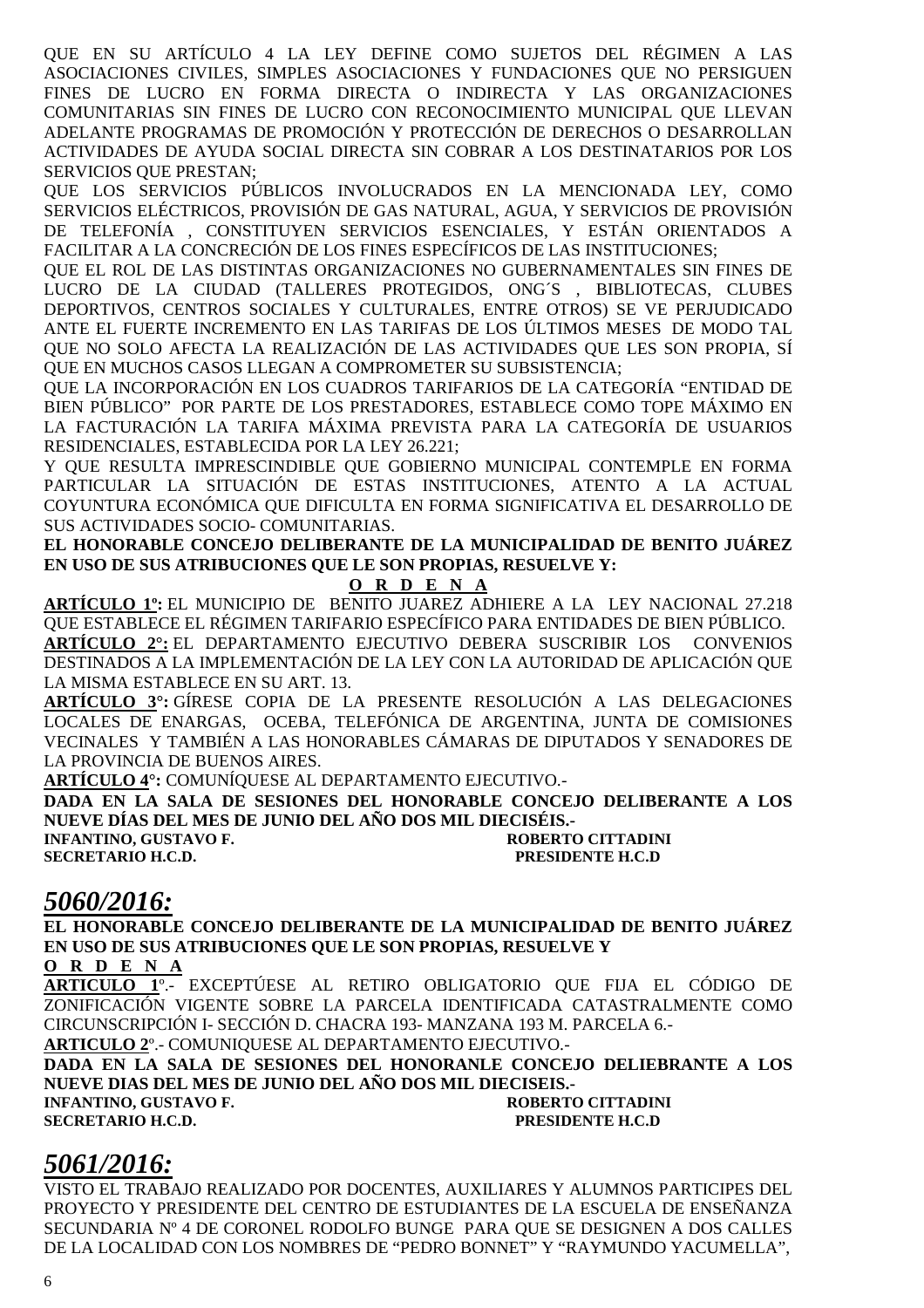Y CONSIDERANDO LO QUE ESTIPULA EL ARTÍCULO 27 INCISO 4 QUE ES DEBER DE ESTE CONCEJO LA IMPOSICIÓN DE LOS NOMBRES A LAS CALLES Y SITIOS PÚBLICOS,

**EL HONORABLE CONCEJO DELIBERANTE DE LA MUNICIPALIDAD DE BENITO JUAREZ EN USO DE SUS ATRIBUCIONES QUE LE SON PROPIAS, RESUELVE Y:** 

**O R D E N A**

**ARTICULO 1**º.- DESÍGNESE CON EL NOMBRE "PEDRO BONNET" A LA CALLE DONDE SE ENCUENTRA LA ESCUELA PRIMARIA BARTOLOMÉ MITRE, LA ESCUELA DE ENSEÑANZA SECUNDARIA Nº 4, JARDÍN DE INFANTES Y EL CENTRO ATENCIÓN PRIMARIA DE LA SALUD EN TODA SU EXTENSIÓN; DE UBICACIÓN SUDOESTE A NORESTE DE CORONEL RODOLFO BUNGE.-

**ARTICULO 2º.-** DESÍGNESE CON EL NOMBRE DE "RAYMUNDO YACUMELLA" A LA CALLE DE UBICACIÓN NOROESTE / SUDESTE DE LA LOCALIDAD DE CORONEL RODOLFO BUNGE.- **ARTICULO 3º**.- EL DEPARTAMENTO EJECUTIVO REALIZARA LA SEÑALIZACIÓN

CORRESPONDIENTE.-

**ARTICULO 4º.-** EL GASTO QUE DEMANDE LA IMPLEMENTACIÓN DE LO ESTABLECIDO EN LOS ARTÍCULOS, 1,2, Y 3 DE LA PRESENTE ORDENANZA SERÁ IMPUTADO A LA CUENTA DE GASTOS DEL PRESUPUESTO VIGENTE DEL DEPARTAMENTO EJECUTIVO.-

**ARTICULO 5º.-** COMUNÍQUESE AL DEPARTAMENTO EJECUTIVO.-

**DADA EN LA SALA DE SESIONES DEL HONORABLE CONCEJO DELIBERANTE A LOS VEINITRES DÍAS DEL MES DE JUNIO DEL AÑO DOS MIL DIECISÉIS.-** 

**INFANTINO, GUSTAVO F. ROBERTO CITTADINI SECRETARIO H.C.D. PRESIDENTE H.C.D** 

# *5062/2016:*

VISTO EL EXPEDIENTE LETRA "G" Nº 40/2016, EN EL CUAL A FOJAS 6 OBRA EL DECRETO MUNICIPAL Nº 782/2016, "AD REFERÉNDUM" DEL HONORABLE CONCEJO DELIBERANTE, POR EL CUAL SE AUTORIZA Y SE CONVALIDA LO ACTUADO POR EL INSTITUTO SUPERIOR DEL SUDESTE, REFERENTE A LA COBRANZA DE ARANCELES EN LOS CONCEPTOS DE INSCRIPCIÓN Y CUOTA MENSUAL PARA LA CARRERA DE POST – TITULO, QUE SE DICTA EN LA CITADA INSTITUCIÓN; Y

CONSIDERANDO, NECESARIA LA CONVALIDACIÓN DEL HONORABLE CONCEJO DELIBERANTE,

**EL HONORABLE CONCEJO DELIBERANTE DE LA MUNICIPALIDAD DE BENITO JUAREZ EN USO DE SUS ATRIBUCIONES QUE LE SON PROPIAS, RESUELVE Y:** 

**O R D E N A**

**ARTICULO 1º:** CONVALIDESE EL DECRETO MUNICIPAL Nº 782/2016, CUYO COPIA OBRA A FOJAS 6 DEL EXPEDIENTE LETRA "G" Nº 40/2016.-

**ARTICULO 2º:** COMUNÍQUESE AL DEPARTAMENTO EJECUTIVO.-

**DADA EN LA SALA DE SESIONES DEL HONORABLE CONCEJO DELIBERANTE A LOS VEINTITRÉS DÍAS DEL MES DE JUNIO DEL AÑO DOS MIL DIECISÉIS.-** 

**INFANTINO, GUSTAVO F. ROBERTO CITTADINI** 

# **SECRETARIO H.C.D. PRESIDENTE H.C.D**

# *5063/2016:*

VISTO EL EXPEDIENTE LETRA "G" Nº 131/2008, 2º CUERPO Y SEGÚN INFORMA LA SECRETARIA DE GOBIERNO QUE EL DEPARTAMENTO EJECUTIVO A DISPUESTO MEDIANTE LOS DECRETOS Nº 633/2016, Nº 733/2016 Y Nº 785/2016, MODIFICACIONES EN EL ORGANIGRAMA MUNICIPAL, QUE FUERA APROBADO POR ORDENANZA Nº 5038,

CONSIDERANDO EN CONSECUENCIA QUE LAS REFORMAS REALIZADAS ES NECESARIO IMPULSAR SU PERTINENTE CONVALIDACIÓN POR EL HONORABLE CONCEJO DELIBERANTE, **EL HONORABLE CONCEJO DELIBERANTE DE LA MUNICIPALIDAD DE BENITO JUAREZ EN USO DE SUS ATRIBUCIONES QUE LE SON PROPIAS, RESUELVE Y:** 

### **O R D E N A**

**ARTICULO 1º:** CONVALIDENSE LOS DECRETOS MUNICIPALES Nº 633/2016, Nº 733/2016 Y 785/2016 CUYOS FACSÍMILES OBRAN A FOJAS 636; 645 Y 651, RESPECTIVAMENTE DEL EXPEDIENTE LETRA "G" Nº 131/2008, 2º CUERPO Y POR LOS CUALES EL DEPARTAMENTO EJECUTIVO DISPUSIERA OPORTUNAMENTE, MODIFICACIONES AL ORGANIGRAMA MUNICIPAL APROBADO POR ORDENANZA Nº 5038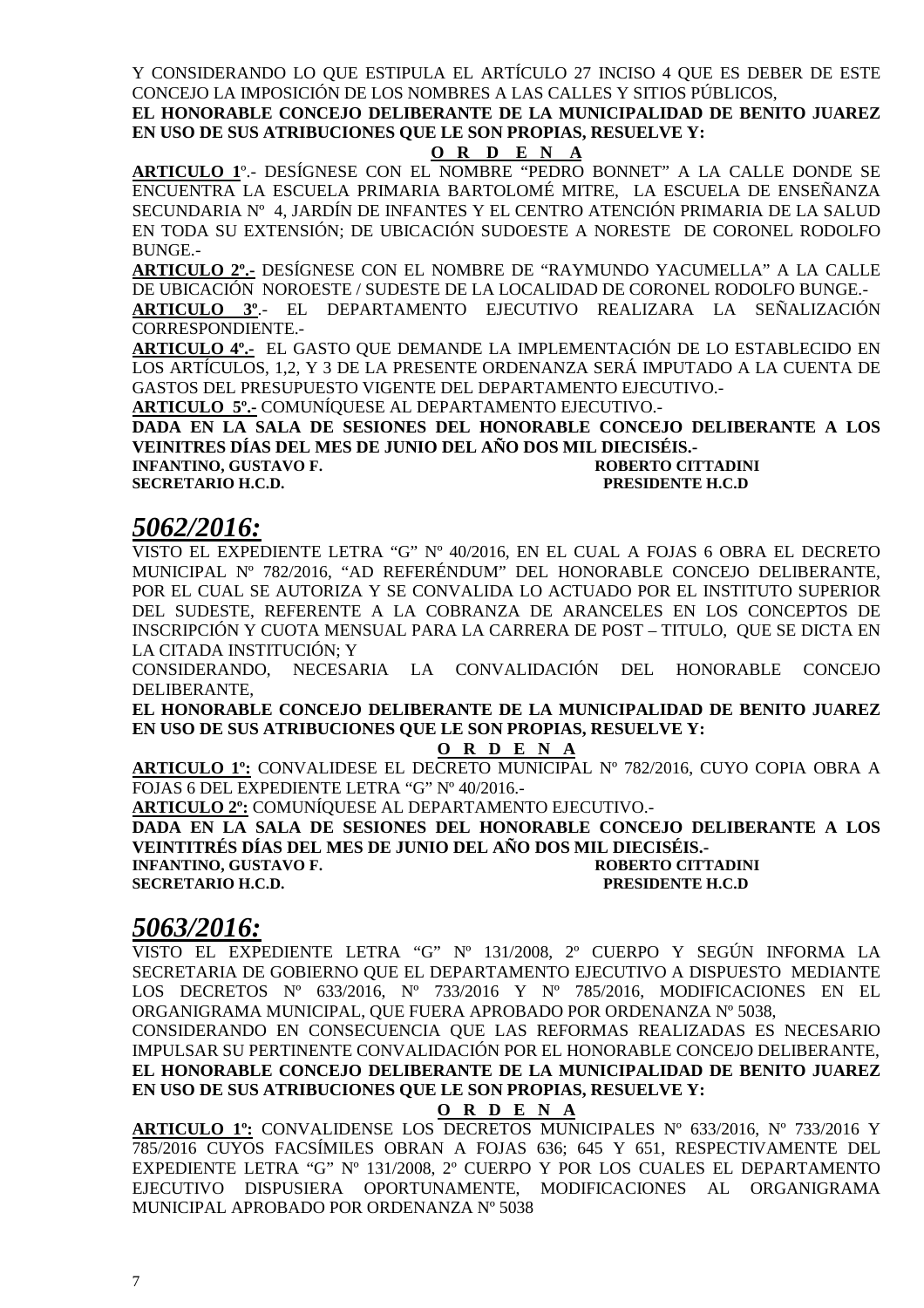**ARTICULO2º:**AUTORIZASE A CONTADURÍA MUNICIPAL A EFECTUAR LAS MODIFICACIONES PRESUPUESTARIAS NECESARIAS PARA EL CUMPLIMIENTO DE LO APROBADO EN EL ARTÍCULO 1º.-

**ARTICULO 3º:** COMUNÍQUESE AL DEPARTAMENTO EJECUTIVO.- **DADA EN LA SALA DE SESIONES DEL HONORABLE CONCEJO DELIBERANTE A LOS VEINTITRÉS DÍAS DEL MES DE JUNIO DEL AÑO DOS MIL DIECISÉIS.- INFANTINO, GUSTAVO F. CONFIDENTIAL CONFIDENTIAL CONFIDENTIAL CONFIDENTIAL CONFIDENTIAL CONFIDENTIAL CONFIDENTI SECRETARIO H.C.D. PRESIDENTE H.C.D** 

# *5064/2016:*

VISTO LO ACTUADO EN EL EXPEDIENTE LETRA "E" Nº 10/10, EN EL CUAL A FOJAS 444 OBRA MODELO DE CONVENIO A SUSCRIBIR CON EL MINISTERIO DE SALUD DE LA NACIÓN, PARA LA CONTINUIDAD DEL PROGRAMA NACIONAL DE MÉDICOS COMUNITARIOS – EQUIPOS DE SALUD DEL PRIMER NIVEL DE ATENCIÓN, SIENDO SU VIGENCIA DESDE EL 1º DE ABRIL DE 2016 Y HASTA EL 31 DE SEPTIEMBRE DE 2016,

QUE EL OBJETIVO DEL PROYECTO ES ASEGURAR EL FORTALECIMIENTO DEL PRIMER NIVEL DE ATENCIÓN A TRAVÉS DE LA ESTRATEGIA DE ATENCIÓN PRIMARIA DE LA SALUD Y GARANTIZAR ADECUADAS CONDICIONES DE SALUD PARA LA POBLACIÓN Y

CONSIDERANDO EL DEPARTAMENTO EJECUTIVO, NECESARIO SOLICITAR LA AUTORIZACIÓN PARA SUSCRIBIR EL CITADO CONVENIO POR EL HONORABLE CONCEJO DELIBERANTE.-

**EL HONORABLE CONCEJO DELIBERANTE DE LA MUNICIPALIDAD DE BENITO JUAREZ EN USO DE SUS ATRIBUCIONES QUE LE SON PROPIAS, RESUELVE Y:** 

### **O R D E N A**

**ARTÍCULO 1º.-** AUTORIZAR AL DEPARTAMENTO EJECUTIVO A SUSCRIBIR CONVENIO CON EL MINISTERIO DE SALUD DE LA NACION, POR EL CUAL SE PRORROGA LA VIGENCIA DEL PROGRAMA NACIONAL DE MÉDICOS COMUNITARIOS – EQUIPOS DE SALUD DEL PRIMER NIVEL DE ATENCIÓN, SEGÚN MODELO OBRANTE A FOJAS 444 DEL EXPEDIENTE LETRA "E" Nº 10/2010.-

**ARTÍCULO 2º.-** COMUNÍQUESE AL DEPARTAMENTO EJECUTIVO.-

**DADA EN LA SALA DE SESIONES DEL HONORABLE CONCEJO DELIBERANTE A LOS VEINTITRÉS DÍAS DEL MES DE JUNIO DEL AÑO DOS MIL DIECISÉIS.-** 

**INFANTINO, GUSTAVO F. ROBERTO CITTADINI SECRETARIO H.C.D.** 

# *5065/2016:*

SOLICITANDO EL CAMBIO DEL ACTUAL NOMBRE DE LA CALLE "PANAMÁ" POR EL DE "LIBERTAD", EN EL MARCO DE LA CELEBRACIÓN DEL BICENTENARIO DE LA INDEPENDENCIA.

EL NUEVO NOMBRE SURGE ENTRE MUCHOS OTROS PROPUESTOS POR CADA CURSO DE LA ESCUELA Y FUE ELEGIDO DEMOCRÁTICAMENTE POR INTEGRANTES DE LA COMUNIDAD EDUCATIVA: ALUMNOS, DOCENTES Y PADRES Y SE FUNDAMENTA EN QUE ESTA PALABRA ENCIERRA EL ESPÍRITU DE LOS HOMBRES Y MUJERES QUE DECLARARON NUESTRA INDEPENDENCIA EL 9 DE JULIO DE 1816 Y POR SU AMPLIO SENTIDO EN CUANTO DERECHO INALIENABLE DE TODO SER HUMANO**.** 

### **VISTO:**

QUE LA NOMENCLATURA DE CALLES, PASEOS PÚBLICOS Y ESPACIOS VERDES EN UNA CIUDAD, ADEMÁS DE UNA FORMA DE ORGANIZACIÓN, IDENTIFICACIÓN Y ORIENTACIÓN PARA QUIENES LA HABITAN, CONSTITUYE UN HOMENAJE Y UNA FORMA DE RECONOCIMIENTO A HECHOS Y PERSONAJES RELEVANTES, COMO ASÍ TAMBIÉN UN MODO DE PRESERVACIÓN Y DIVULGACIÓN DE UNA CULTURA COMÚN QUE ENSEÑA Y CONCIENTIZA A LAS GENERACIONES.

QUE EL ACCESO A LA ESCUELA DEBE SER SEGURO Y TRANSITABLE, POR ESO, ADEMÁS, SE SOLICITA LA CONSTRUCCIÓN DE UNA SENDA PEATONAL EN LOS TERRENOS BALDÍOS ALEDAÑOS A LAS CALLES DE INGRESO AL SECTOR ESCOLAR PARA EL TRÁNSITO SEGURO DE LOS ESTUDIANTES, EVITANDO RIESGOS DE ACCIDENTES QUE PUEDEN GENERARSE AL CAMINAR POR LA CALLE. DE ESTA MANERA SE ORDENA EL INGRESO Y EGRESO ESCOLAR, PRINCIPALMENTE EN HORARIOS DE MUCHA CIRCULACIÓN DE VEHÍCULOS Y PEATONES. **Y CONSIDERANDO:**

 QUE EXISTE EN NUESTRA LOCALIDAD DE VILLA CACIQUE-BARKER UNA CALLE DENOMINADA "PANAMÁ", LA CUAL NACE EN LA CALLE JUJUY Y SE EXTIENDE HASTA LA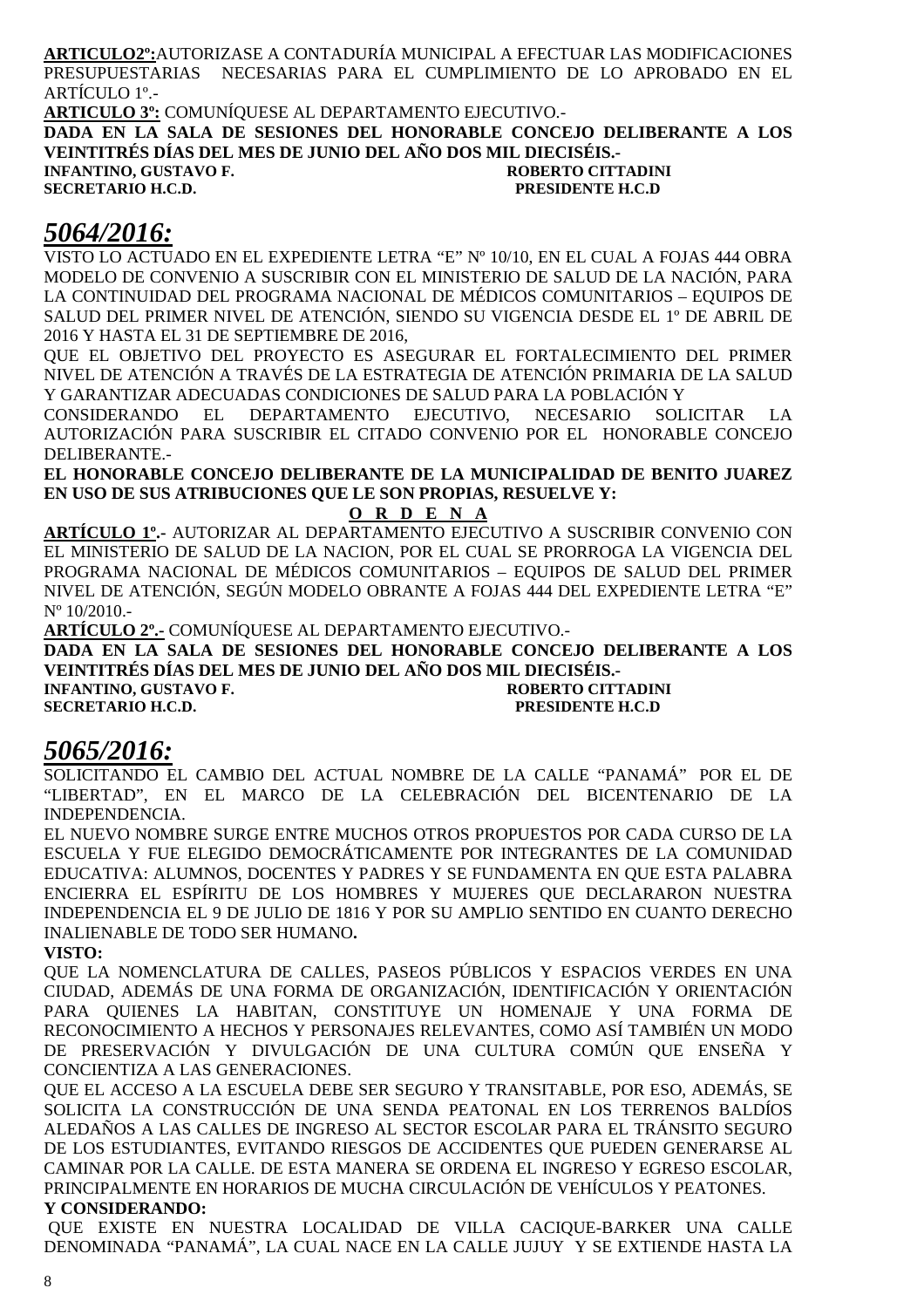CALLE JUJUY, INCLUIDA LA ROTONDA Y EN DICHA CALLE SE ENCUENTRA EMPLAZADA SÓLO LA ESCUELA DE EDUCACIÓN SECUNDARIA N° 1 "MINISTRO ZARINI", AUTORA Y PROPULSORA DE ESTE PROYECTO. (SE ANEXA MAPA).

QUE DICHO NOMBRE NO POSEE SIGNIFICATIVIDAD ALGUNA PARA NUESTRO ESTABLECIMIENTO, NI PARA NUESTRA COMUNIDAD.

QUE DE MANERA CONJUNTA Y RESPONSABLE LOS ALUMNOS, DOCENTES Y PADRES QUE CONFORMAN LA COMUNIDAD EDUCATIVA DE LA ESCUELA DE EDUCACIÓN SECUNDARIA "MINISTRO ZARINI" PROPUSIERON Y ACORDARON DE FORMA DEMOCRÁTICA EL NOMBRE QUE REEMPLAZARÁ AL ACTUAL Y QUE FUNDAMENTAN EN ESTE PROYECTO.

 QUE NOMINAR A UNA CALLE, ESPACIO VERDE O PASEO PÚBLICO, ES PARA LAS AUTORIDADES DE UNA CIUDAD, UN ACTO DE RESPONSABILIDAD CON LA HISTORIA, PERO TAMBIÉN CON EL FUTURO, YA QUE EN LA DETERMINACIÓN DE LLAMAR A LA CALLE EN LA QUE SE ENCUENTRA SITUADA UNA INSTITUCIÓN EDUCATIVA, SUBYACE UN MENSAJE A LAS GENERACIONES POR VENIR RESPECTO SU POSTURA ANTE DETERMINADOS SUCESOS DEL TIEMPO.

QUE EN NUESTRA LOCALIDAD NO EXISTE NINGUNA CALLE CUYO NOMBRE RECUERDE UN ACONTECIMIENTO HISTÓRICO TAN IMPORTANTE COMO LA DECLARACIÓN DE LA INDEPENDENCIA Y QUE EL FESTEJO DEL BICENTENARIO ES UN BUEN MOMENTO PARA REPARAR ESA INJUSTICIA.

### **EL HONORABLE CONCEJO DELIBERANTE DE LA MUNICIPALIDAD DE BENITO JUÁREZ EN USO DE SUS ATRIBUCIONES QUE LE SON PROPIAS, RESUELVE Y:**

### **O R D E N A**

**ARTÍCULO 1°:** CÁMBIESE EN TODO SU RECORRIDO EL ACTUAL NOMBRE DE LA CALLE QUE NACE EN JUJUY Y SE DENOMINA "PANAMÁ", POR EL DE "LIBERTAD", EN HOMENAJE A LA CELEBRACIÓN DEL BICENTENARIO DE NUESTRA INDEPENDENCIA.

**ARTÍCULO 2°:** FACÚLTESE AL DEPARTAMENTO EJECUTIVO PARA QUE, A TRAVÉS DE LAS ADECUACIONES PRESUPUESTARIAS CORRESPONDIENTES, PROCEDA DENTRO DE LA BREVEDAD POSIBLE, A CAMBIAR LA CARTELERÍA INDICATIVA PARA DAR CUENTA DEL MENCIONADO CAMBIO, EL CUAL ENTRARÁ EN VIGENCIA FORMAL CON LA APROBACIÓN DE ESTA ORDENANZA.

**ARTÍCULO 3°:** NOTIFÍQUESE DE LA PRESENTE NORMA PARA SU CONOCIMIENTO A TODA LA COMUNIDAD DE VILLA CACIQUE-BARKER.

**ARTÍCULO 4°:** ESTABLÉZCASE UN PLAZO DE UN AÑO A PARTIR DE LA FECHA DE SANCIÓN DE LA PRESENTE ORDENANZA PARA QUE, EN PLANOS OFICIALES, REGISTROS CATASTRALES Y TODO FORMATO ADMINISTRATIVO QUE SEA RESPONSABILIDAD DEL MUNICIPIO DE BENITO JUÁREZ SE PROCEDA A PLASMAR ESTE CAMBIO DE DENOMINACIÓN.

**ARTÍCULO 5°:** INFÓRMESE EN MODO FEHACIENTE DE ESTA ORDENANZA TANTO A ORGANISMOS PÚBLICOS DEPENDIENTES DEL ESTADO NACIONAL COMO DEL GOBIERNO DE LA PROVINCIA DE BUENOS AIRES Y EMPRESAS DE SERVICIOS PÚBLICOS PARA QUE, EN LA MEDIDA DE SUS POSIBILIDADES, PROCEDAN A LA BREVEDAD A ADECUAR SUS REGISTROS DE ACUERDO A ESTA NORMATIVA.

 **ARTICULO 6°:** ESTABLÉZCASE LA INAUGURACIÓN DE LA MISMA PARA EL DÍA JUEVES 7 DE JULIO A LAS 11 HS. EN EL MARCO DE LOS FESTEJOS DEL BICENTENARIO DE LA INDEPENDENCIA.

**ARTICULO 7º.-** COMUNÍQUESE AL DEPARTAMENTO EJECUTIVO.-

**DADA EN LA SALA DE SESIONES DEL HONORABLE CONCEJO DELIBERANTE A LOS VEINTITRÉS DÍAS DEL MES DE JUNIO DEL AÑO DOS MIL DIECISÉIS. INFANTINO, GUSTAVO F. SECRETARIO H.C.D. PRESIDENTE H.C.D** 

# *5066/2016:*

**VISTO:** 

QUE LA L.O.M. EN SU ART. 27 INCISO 4 FACULTA A ESTE HONORABLE CUERPO A IMPONER NOMBRES A LAS CALLES Y SITIOS PUBLICOS Y;

### **CONSIDERANDO:**

QUE ESTA FACULTAD DEL CONCEJO TIENE COMO OBJETO RECONOCER CON DICHAS DENOMINACIONES A PERSONASQUE HAN CUMPLIDO ALGUNA TAREA DESTACADA O SE HAN CONQUISTADO UN LUGAR DIGNO DE MENCION POR UNA DEDICACION QUE AMERITA UN RECONOCIMIENTO COMUNITARIO,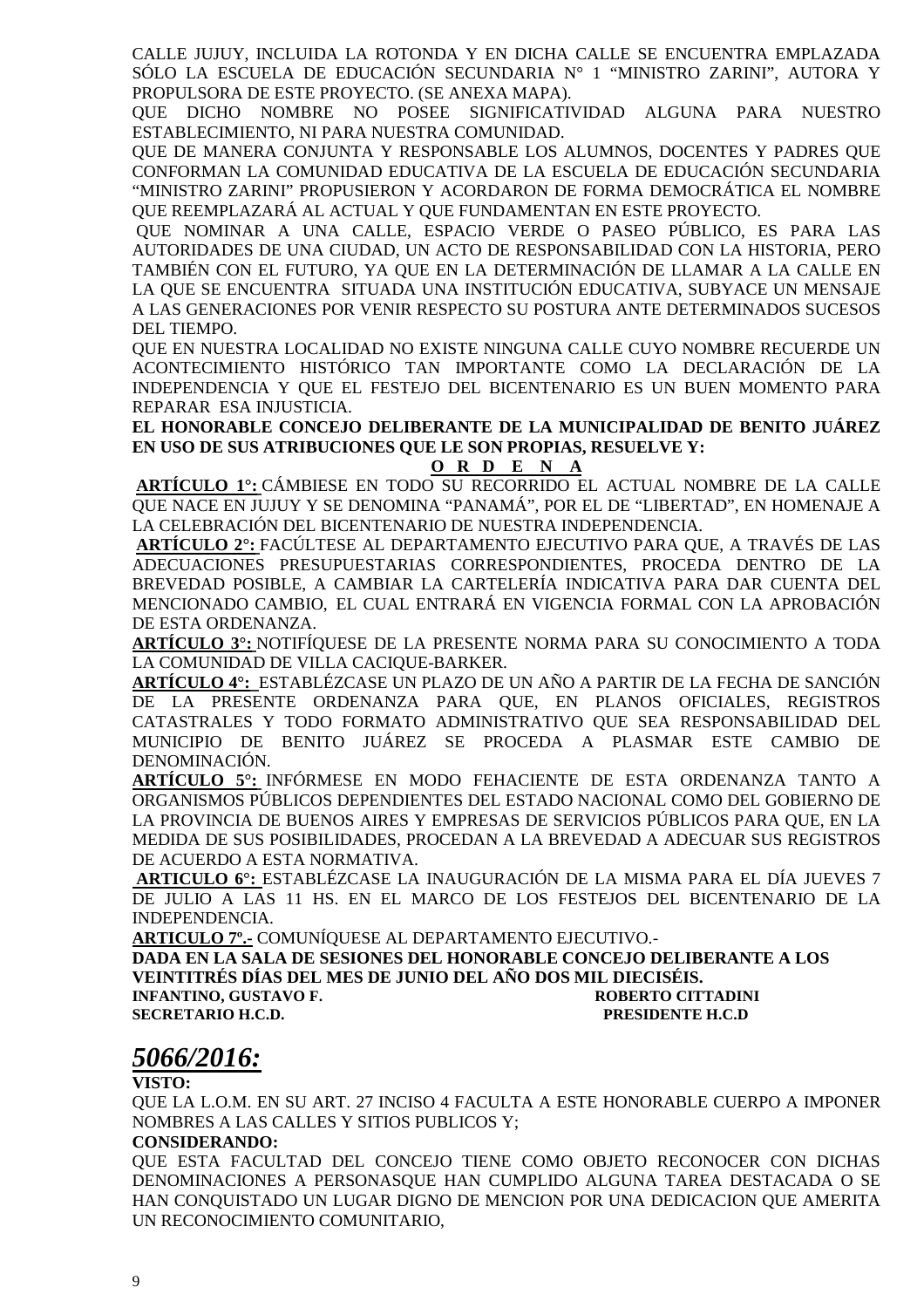QUE EL SEÑOR HECTOR CHAYER, VECINO DE NUESTRA CIUDA, SE DESEMPEÑO COMO INTENDENTE MUNICIPAL, SIENDO ELECTO EN EL AÑO 1948 , CUMPLIENDO ESTA FUNCION HASTA EL AÑO 1951,

QUE FUE EL PRIMER INTENDENTE ELECTO REPRESENTANDO AL PARTIDO JUSTICIALISTA EN NUESTRA CIUDAD,

QUE DURANTE SU GESTION SE LLEVARON A CABO IMPORTANTES OBRAS PARA NUESTRO DISTRITO COMO POR EJ. : EL COMIENZO DE LA CONSTRUCCION DE HOSPITAL "EVA PERON", LA CONSTRUCCION DEL" BARRIO OBRERO" , Y LA INAUGURACION DE LOS EDIFICIOS DE LAS ESCUELAS N° 6 DE ESTACION LOPEZ Y N° 16 DE CORONEL RODOLFO BUNGE ENTRE OTRAS,

QUE DURANTE SU GESTION SE LLEVO A CABO UNA ADMINISTRACION EFICIENTE Y TRANSPARENTE YA QUE LUEGO DE RECIBIR EL MUNICIPIO CON UNA ABULTADA DEUDA LOGRO REVERTIR ESTA SITUACION Y CERRAR CON SUPERAVIT LAS CUENTAS DEL AÑO 1951

QUE POR DECISION PROPIA, SU SUELDO Y VIATICOS ERAN DESTINADOS A DISTINTAS INSTITUCIONES BENEFICAS DE NUESTRO MEDIO, QUEDANDO DEMOSTRADA SU HOMBRIA DE BIEN,

**EL HONORABLE CONCEJO DELIBERANTE DE LA MUNICIPALIDAD DE BENITO JUAREZ EN USO DE SUS ATRIBUCIONES QUE LE SON PROPIAS, RESUELVE Y:** 

**O R D E N A**

**ARTICULO 1°:** DESIGNESE CON EL NOMBRE DE "INTENDENTE HECTOR CHAYER"A LA PLAZA A CONSTRUIRSE EN LAS CALLES LISANDRO DE LA TORRE Y CORDOBA EN EL BARRIO VILLA ZAMBÓN.

**ARTICULO 2º.-** COLOQUESE UN CARTEL EN DICHO LUGAR DE ACUERDO A LO ORDENADO EN EL ART. 1°.

**ARTICULO 3º.-** EL D.E. ORGANIZARA UN ACTO A TAL EFECTO CONVOCANDO A FAMILIARES Y VECINOS DE NUESTRO MEDIO.

**ARTICULO 4º.-**ENTREGUESE COPIA DE LA PRESENTE A LA FAMILIA DE HECTOR CHAYER. **ARTICULO 5º**.- EL GASTO QUE DEMANDE LO SOLICITADO EN LOS ARTÍCULOS 1º Y 2º DE LA PRESENTE ORDENANZA, SERÁ IMPUTADO A LA CUENTA DE GASTOS QUE CORRESPONDA DEL PRESUPUESTO VIGENTE.-

**ARTICULO 6º.-** COMUNÍQUESE AL DEPARTAMENTO EJECUTIVO.-.

**DADA EN LA SALA DE SESIONES DEL HONORABLE CONCEJO DELIBERANTE A LOS VEINITRES DÍAS DEL MES DE JUNIO DEL AÑO DOS MIL DIECISÉIS.-** 

**INFANTINO, GUSTAVO F. SECRETARIO H.C.D. PRESIDENTE H.C.D** 

# *5067/2016:*

VISTO LO SOLICITADO POR LA SECRETARIA DE DESARROLLO SOCIAL A FOJAS 1 DEL EXPEDIENTE LETRA "D" Nº 174/2016 SOBRE LA NECESIDAD DE OBTENER AUTORIZACIÓN PARA LA FIRMA DE UN CONVENIO DE SUBVENCIÓN DE BECAS CON EL MINISTERIO DE DESARROLLO SOCIAL DE LA PROVINCIA DE BUENOS AIRES,

QUE LAS BECAS SERÁN DESTINADAS A LA ATENCIÓN DE NIÑOS/AS DE LOS CENTRO ANTENCION INTEGRAL. BARRIALES

QUE DE FOJAS 2 A 8 OBRA EL PROYECTO INSTITUCIONAL, PARA LOS PERIODOS 2016 – 2017 QUE DE FOJAS 9 A 12 OBRA MODELO DE CONVENIO A SUSCRIBIR CON EL MINISTERIO DE DESARROLLO SOCIAL DE LA PROVINCIA DE BUENOS AIRES, Y

CONSIDERANDO NECESARIA SOLICITAR LA AUTORIZACIÓN PARA SUSCRIBIR EL CITADO CONVENIO DEL HONORABLE CONCEJO DELIBERANTE

**EL HONORABLE CONCEJO DELIBERANTE DE LA MUNICIPALIDAD DE BENITO JUAREZ EN USO DE SUS ATRIBUCIONES QUE LE SON PROPIAS, RESUELVE Y:** 

### **O R D E N A**

**ARTÍCULO 1º.-** AUTORIZASE AL DEPARTAMENTO EJECUTIVO A FIRMAR UN CONVENIO DE SUBVENCION DE BECAS, CON EL MINISTERIO DE DESARROLLO SOCIAL DE LA PROVINCIA DE BUENOS AIRES PARA LA ATENCIÓN DE NIÑOS/AS EN LOS CENTROS ATENCION INTEGRAL. BARRIALES, DE ACUERDO A LO ACTUADO EN EL EXPEDIENTE LETRA "D" Nº 174/2016.-

**ARTÍCULO 2º.-**COMUNIQUESE AL DEPARTAMENTO EJECUTIVO.-

**DADA EN LA SALA DE SESIONES DEL HONORABLE CONCEJO DELIBERANTE A LOS TREINTA DÍAS DEL MES DE JUNIO DEL AÑO DOS MIL DIECISÉIS.-**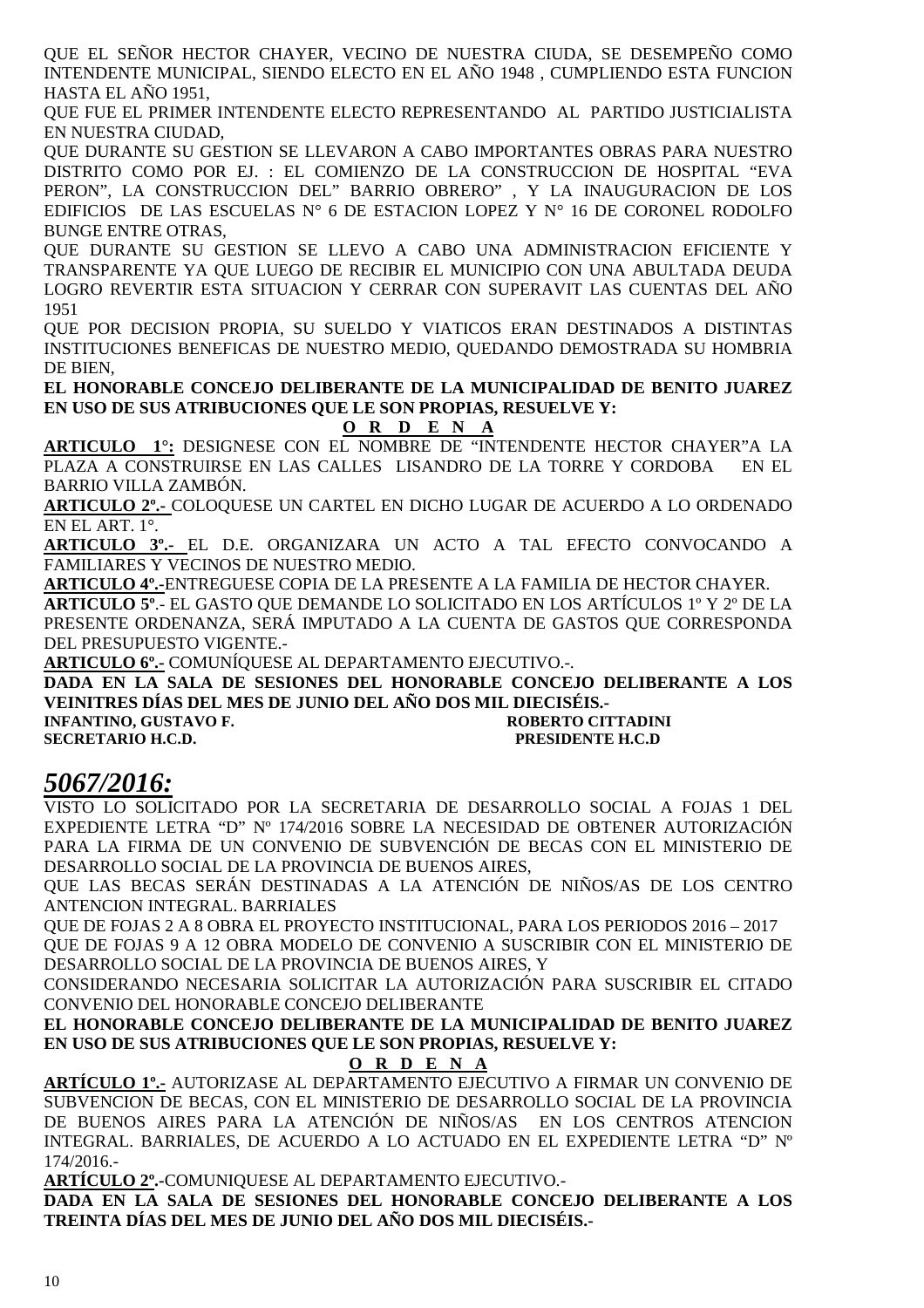# *5068/2016:*

VISTO LO SOLICITADO POR LA SECRETARIA DE DESARROLLO SOCIAL A FOJAS 1 DEL EXPEDIENTE LETRA "D" Nº 173/2016 SOBRE LA NECESIDAD DE OBTENER AUTORIZACIÓN PARA LA FIRMA DE UN CONVENIO DE SUBVENCIÓN DE BECAS CON EL MINISTERIO DE DESARROLLO SOCIAL DE LA PROVINCIA DE BUENOS AIRES,

QUE LAS BECAS SERÁN DESTINADAS A LA ATENCIÓN DE NIÑOS/AS DE LA UNIDAD DESARROLLO INFANTIL JUAN JOSE BERNAL TORRES,

QUE DE FOJAS 2 A 8 OBRA EL PROYECTO INSTITUCIONAL, PARA LOS PERIODOS 2016 – 2017 QUE DE FOJAS 9 A 12 OBRA MODELO DE CONVENIO A SUSCRIBIR CON EL MINISTERIO DE

DESARROLLO SOCIAL DE LA PROVINCIA DE BUENOS AIRES, Y

CONSIDERANDO NECESARIA SOLICITAR LA AUTORIZACIÓN PARA SUSCRIBIR EL CITADO CONVENIO DEL HONORABLE CONCEJO DELIBERANTE.-

**EL HONORABLE CONCEJO DELIBERANTE DE LA MUNICIPALIDAD DE BENITO JUAREZ EN USO DE SUS ATRIBUCIONES QUE LE SON PROPIAS, RESUELVE Y:** 

**O R D E N A**

**ARTÍCULO 1º.-** AUTORIZASE AL DEPARTAMENTO EJECUTIVO A FIRMAR UN CONVENIO DE SUBVENCION DE BECAS, CON EL MINISTERIO DE DESARROLLO SOCIAL DE LA PROVINCIA DE BUENOS AIRES PARA LA ATENCIÓN DE NIÑOS/AS EN LA UNIDAD DE DESARROLLO INFANTIL JUAN JOSE BERNAL TORRES, DE ACUERDO A LO ACTUADO EN EL EXPEDIENTE LETRA "D" Nº 173/2016.-

**ARTÍCULO 2º.-**COMUNIQUESE AL DEPARTAMENTO EJECUTIVO.-

**DADA EN LA SALA DE SESIONES DEL HONORABLE CONCEJO DELIBERANTE A LOS TREINTA DÍAS DEL MES DE JUNIO DEL AÑO DOS MIL DIECISÉIS.-** 

**INFANTINO, GUSTAVO F. ROBERTO CITTADINI SECRETARIO H.C.D. PRESIDENTE H.C.D** 

# *5069/2016:*

VISTO LO SOLICITADO POR LA SECRETARIA DE DESARROLLO SOCIAL A FOJAS 138 DEL EXPEDIENTE LETRA "A" Nº 251/2005, SOBRE LA NECESIDAD DE OBTENER AUTORIZACIÓN PARA LA FIRMA DE UN NUEVO CONVENIO DE SUBVENCION DE BECAS, CON EL ORGANISMO PROVINCIAL DE NIÑEZ Y ADOLESCENCIA;

QUE LAS BECAS SERÁN DESTINADAS A LA ATENCIÓN DE JÓVENES Y ADOLESCENTES EN EL CENTRO DE DÍA "APOSTANDO A LA VIDA"

QUE DE FOJAS 112 A 126 OBRA EL PROYECTO INSTITUCIONAL PARA EL PERIODO 2016 - 2017 **EL HONORABLE CONCEJO DELIBERANTE DE LA MUNICIPALIDAD DE BENITO JUAREZ EN USO DE SUS ATRIBUCIONES QUE LE SON PROPIAS, RESUELVE Y:** 

**O R D E N A**

**ARTÍCULO 1º.-** AUTORIZASE AL DEPARTAMENTO EJECUTIVO A FIRMAR UN NUEVO CONVENIO DE SUBVENCION DE BECAS, CON EL ORGANISMO PROVINCIAL DE NIÑEZ Y ADOLESCENCIA, CON DESTINO A LA ATENCIÓN DE JÓVENES Y ADOLESCENTES EN EL CENTRO DE DÍA "APOSTANDO A LA VIDA" DE ACUERDO A LO ACTUADO EN EL EXPEDIENTE LETRA "A" Nº 251/05.-

**ARTÍCULO 2º.-** COMUNIQUESE AL DEPARTAMENTO EJECUTIVO.-

**DADA EN LA SALA DE SESIONES DEL HONORABLE CONCEJO DELIBERANTE A LOS TREINTA DÍAS DEL MES DE JUNIO DEL AÑO DOS MIL DIECISÉIS.-** 

**INFANTINO, GUSTAVO F. ROBERTO CITTADINI** 

**SECRETARIO H.C.D. PRESIDENTE H.C.D** 

# *5070/2016:*

VISTO LO SOLICITADO POR LA DIRECTORA DE TERCERA EDAD A FOJAS 98 DEL EXPEDIENTE LETRA "A" Nº 253/2005, SOBRE LA NECESIDAD DE OBTENER AUTORIZACIÓN PARA LA FIRMA DE UN CONVENIO DE SUBVENCIÓN DE BECAS CON EL MINISTERIO DE DESARROLLO SOCIAL DE LA PROVINCIA DE BUENOS AIRES,

QUE LAS BECAS SERÁN DESTINADAS AL PROGRAMA DE ATENCIÓN DE ADULTOS MAYORES "CASA DE DÍA" EN EL HOGAR DE ANCIANOS MUNICIPAL "CAYETANO ZIBECCHI"

QUE DE FOJAS 99 A 102 OBRA EL PROYECTO INSTITUCIONAL, PARA LOS PERIODOS 2016 – 2017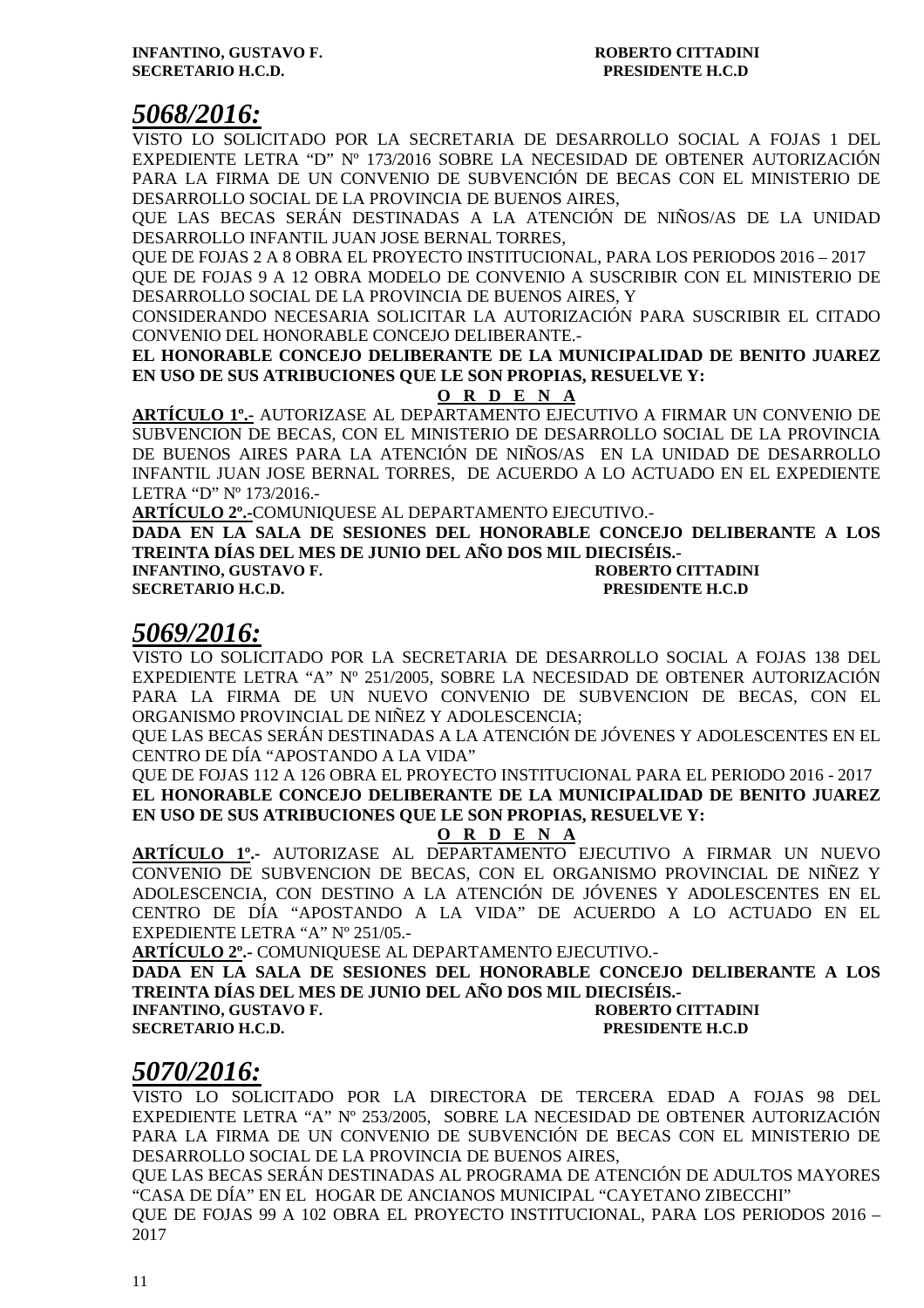QUE DE FOJAS 103 A 106 OBRA MODELO DE CONVENIO A SUSCRIBIR CON EL MINISTERIO DE DESARROLLO SOCIAL DE LA PROVINCIA DE BUENOS AIRES, Y

CONSIDERANDO NECESARIA SOLICITAR LA AUTORIZACIÓN PARA SUSCRIBIR EL CITADO CONVENIO DEL HONORABLE CONCEJO DELIBERANTE.-

**EL HONORABLE CONCEJO DELIBERANTE DE LA MUNICIPALIDAD DE BENITO JUAREZ EN USO DE SUS ATRIBUCIONES QUE LE SON PROPIAS, RESUELVE Y:** 

## **O R D E N A**

**ARTÍCULO 1º.-** AUTORIZASE AL DEPARTAMENTO EJECUTIVO A FIRMAR UN CONVENIO DE SUBVENCION DE BECAS, CON EL MINISTERIO DE DESARROLLO SOCIAL DE LA PROVINCIA DE BUENOS AIRES PARA EL PROGRAMA DE ATENCIÓN DE ADULTOS MAYORES "CASA DE DÍA" EN EL HOGAR DE ANCIANOS MUNICIPAL "CAYETANO ZIBECCHI", DE ACUERDO A LO ACTUADO EN EL EXPEDIENTE LETRA "A" Nº 253/2005.-

**ARTÍCULO 2º.-** COMUNIQUESE AL DEPARTAMENTO EJECUTIVO.-

**DADA EN LA SALA DE SESIONES DEL HONORABLE CONCEJO DELIBERANTE A LOS TREINTA DÍAS DEL MES DE JUNIO DEL AÑO DOS MIL DIECISÉIS.-** 

**INFANTINO, GUSTAVO F. ROBERTO CITTADINI SECRETARIO H.C.D. PRESIDENTE H.C.D** 

# *5071/2016:*

VISTO LO SOLICITADO POR LA DIRECTORA DE TERCERA EDAD A FOJAS 50 DEL EXPEDIENTE LETRA "D" Nº 135/2009, SOBRE LA NECESIDAD DE OBTENER AUTORIZACIÓN PARA LA FIRMA DE UN CONVENIO DE SUBVENCIÓN DE BECAS CON EL MINISTERIO DE DESARROLLO SOCIAL DE LA PROVINCIA DE BUENOS AIRES,

QUE LAS BECAS SERÁN DESTINADAS AL PROGRAMA DE ATENCIÓN DE ADULTOS MAYORES RESIDENTES EN EL HOGAR DE ANCIANOS MUNICIPAL "CAYETANO ZIBECCHI"

QUE DE FOJAS 51 A 55 OBRA EL PROYECTO INSTITUCIONAL, PARA LOS PERIODOS 2016 – 2017

QUE DE FOJAS 56 A 59 OBRA MODELO DE CONVENIO A SUSCRIBIR CON EL MINISTERIO DE DESARROLLO SOCIAL DE LA PROVINCIA DE BUENOS AIRES, Y

CONSIDERANDO NECESARIA SOLICITAR LA AUTORIZACIÓN PARA SUSCRIBIR EL CITADO CONVENIO DEL HONORABLE CONCEJO DELIBERANTE.-

**EL HONORABLE CONCEJO DELIBERANTE DE LA MUNICIPALIDAD DE BENITO JUAREZ EN USO DE SUS ATRIBUCIONES QUE LE SON PROPIAS, RESUELVE Y:** 

### **O R D E N A**

**ARTÍCULO 1º.-** AUTORIZASE AL DEPARTAMENTO EJECUTIVO A FIRMAR UN CONVENIO DE SUBVENCION DE BECAS, CON EL MINISTERIO DE DESARROLLO SOCIAL DE LA PROVINCIA DE BUENOS AIRES PARA AL PROGRAMA DE ATENCIÓN DE ADULTOS MAYORES RESIDENTES EN EL HOGAR DE ANCIANOS MUNICIPAL "CAYETANO ZIBECCHI", DE ACUERDO A LO ACTUADO EN EL EXPEDIENTE LETRA "D" Nº 135/2009.-

**ARTÍCULO 2º.-**COMUNIQUESE AL DEPARTAMENTO EJECUTIVO.-

**DADA EN LA SALA DE SESIONES DEL HONORABLE CONCEJO DELIBERANTE A LOS TREINTA DÍAS DEL MES DE JUNIO DEL AÑO DOS MIL DIECISÉIS.-** 

**INFANTINO, GUSTAVO F.** 

**SECRETARIO H.C.D. PRESIDENTE H.C.D**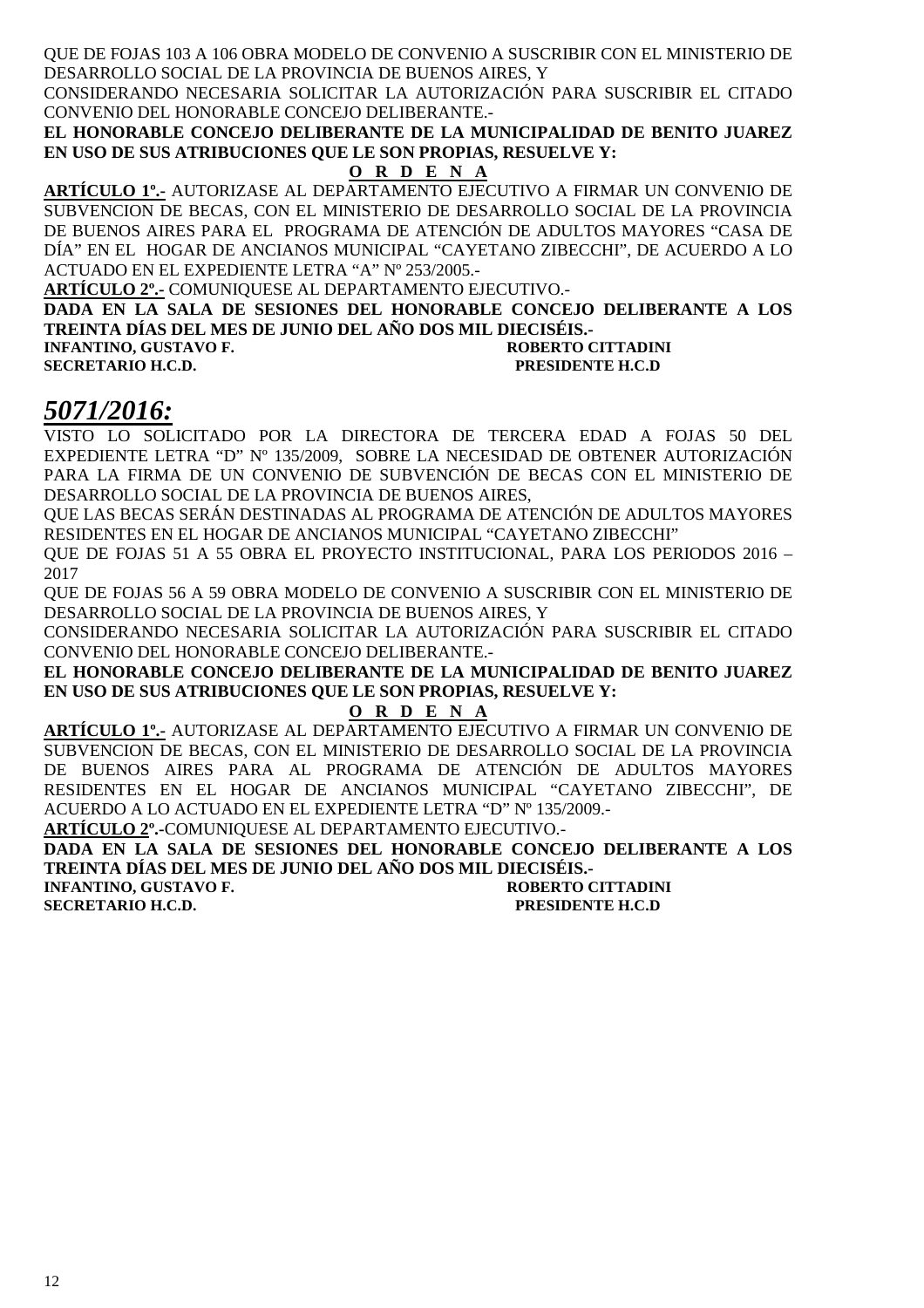# *DECRETOS*

# *16/2016:*

### **BENITO JUÁREZ, 10 DE JUNIO 2016.-**

VISTO QUE EL DEPARTAMENTO EJECUTIVO MEDIANTE DECRETO N° 691/2016 AJUSTO LAS ESCALAS SALARIALES Y EL VALOR DEL CONCEPTO SUELDO BÁSICO DE LOS AGENTES DE PLANTA PERMANENTE, PERSONAL SUPERIOR SIN ESTABILIDAD Y CARGOS DE LEY:

QUE DICHO INCREMENTO MODIFICA LAS ACTUALES ESCALAS SALARIALES DEL PERSONAL PLANTA PERMANENTE DEL H.C.D.

EL PRESIDENTE DEL HONORABLE CONCEJO DELIBERANTE DE LA MUNICIPALIDAD DE BENITO JUÁREZ, EN USO DE SUS FACULTADES QUE LE SON PROPIAS:

### **D E C R E T A**

**ARTICULO1°.**-EL H.C.D. ADHIERE EN TODOS SUS TÉRMINOS AL DECRETO N° 691/2016, PARA QUE SE LIQUIDE LOS HABERES A PARTIR DEL 1° DE JULIO DE 2016 AL SECRETARIO DEL H.C.D.SEÑOR GUSTAVO FABIÁN INFANTINO LEGAJO PERSONAL N° 1994 Y AL PROSECRETARIO DEL H.C.D. SEÑOR FERNANDO FORTÍN LEGAJO PERSONAL N° 2850.-

**ARTICULO 2°.**EL H.C.D. ADHIERE EN TODOS SUS TÉRMINOS AL DECRETO N° 691/2016 PARA QUE SE LIQUIDE LOS HABERES A PARTIR DEL 1° DE JULIO DE 2016 AL AGENTE ÁLVAREZ JUAN JOSÉ LEGAJO PERSONAL 1648

**ARTICULO 3°.-** COMUNÍQUESE A LA DIRECCIÓN DE RECURSOS HUMANOS, CONTADURÍA Y A LA DELEGACIÓN PREVISIONAL DEL INSTITUTO DE PREVISIÓN SOCIAL.-

**ARTICULO 4°.**- DE FORMA.- **INFANTINO, GUSTAVO F. AND ROBERTO CITTADINI SECRETARIO H.C.D.**<br>**INFANTINO H.C.D. REGISTARIO H.C.D.** 

**PRESIDENTE H.C.D** 

# *17/2016:*

### **BENITO JUÁREZ, 28 DE JUNIO DE 2016.-**

VISTO LA REUNIÓN DE COMISIÓN MANTENIDA EN LA SECRETARIA DEL HONORABLE CONCEJO DELIBERANTE EN LA CUAL LOS SEÑORES CONCEJALES PRESENTE DECIDIERON QUE SE CONVOQUE AL CUERPO A SESIÓN EXTRAORDINARIA PARA EL DÍA JUEVES 30 DE JUNIO DE 2016, COMO ASÍ TAMBIÉN LA NOTA RECIBIDA A ESTA PRESIDENCIA, POR LA CUAL EL DEPARTAMENTO EJECUTIVO SOLICITA CONVOCATORIA AL CUERPO PARA TRATAR CINCO EXPEDIENTES.

**EL PRESIDENTE DEL HONORABLE CONCEJO DELIBERANTE DE LA MUNICIPALIDAD DE BENITO JUÁREZ EN USO DE SUS FACULTADES QUE LE SON PROPIAS: D E C R E T A**

**ARTICULO 1º.-** CONVOCASE A SESIÓN EXTRAORDINARIA PARA EL DÍA JUEVES 30 DE JUNIO DE 2016 A LAS 19:00 HORAS A TODOS LOS INTEGRANTES DEL HONORABLE CONCEJO DELIBERANTE.-

**ARTICULO 2º**.- SE TRATARAN COMO ÚNICOS PUNTOS DE LA CONVOCATORIA LOS QUE A CONTINUACIÓN SE DETALLAN:

EXPTE. LETRA D Nº 174/2016.- PROYECTO DE ORDENANZA DEL DEPARTAMENTO EJECUTIVO.- COOPERACIÓN BECAS PROGRAMA UDI ATENCIÓN NIÑOS EN LOS C.A.I. BARRIALES.-

EXPTE. LETRA D Nº 173/2016.- PROYECTO DE ORDENANZA DEL DEPARTAMENTO EJECUTIVO.- CONVENIO SUBVENCIÓN DE BECAS PARA LA UDI JUAN JOSÉ BERNAL TORRES.-

EXPTE. LETRA A Nº 251/2005. CONVENIO SUBVENCIÓN DE BECAS CON EL MINISTERIO DE DESARROLLO HUMANO DE LA PCIA. DE BUENOS AIRES PARA EL CENTRO DE DÍA.-

EXPTE. LETRA A Nº 253/2005. PROYECTO DE ORDENANZA DEL DEPARTAMENTO EJECUTIVO.- CONVENIO SUBVENCIÓN DE BECAS CON EL MINISTERIO DE DESARROLLO HUMANO DE LA PCIA. DE BUENOS ARES PARA EL HOGAR DE ANCIANOS CAYETANO ZIBECCHI PROYECTO CASA DE DÍA.-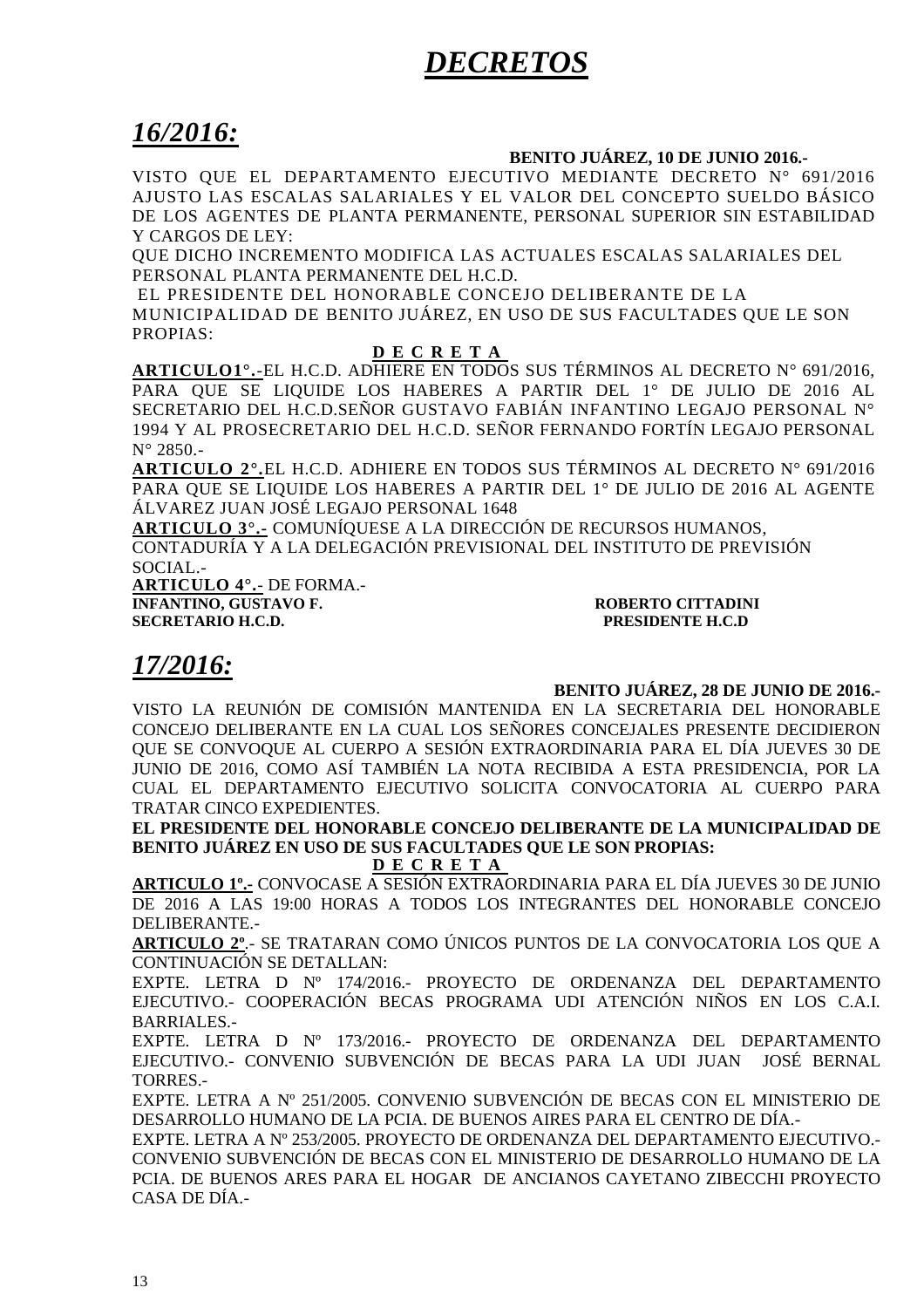EXPTE. LETRA D Nº 135/2009.- PROYECTO DE ORDENANZA DEL DEPARTAMENTO EJECUTIVO.- CONVENIO CON EL MINISTERIO DE DESARROLLO SOCIAL PROGRAMA DE ATENCIÓN DE ANCIANOS HOGAR CAYETANO ZIBECCHI

EXPTE. LETRA X Nº 69/20016.- PROYECTO DE ORDENANZA INTERBLOQUES.- S/ MONUMENTO EN ADHESIÓN AL BICENTENARIO.-.

EXPTE. LETRA X Nº 70/2016.- PROYECTO DE DECRETO INTERBLOQUES. SESION ESPECIAL EN ADHESION A LA DECLARACION DE LA INDEPENDENCIA DE LAS PROVINCIAS UNIDAS DEL RÍO DE LA PLATA PARA EL DÍA VIERNES 8 DE JULIO DE 2016.-

**ARTICULO 3º.-** DE FORMA.- **INFANTINO, GUSTAVO F.** ROBERTO CITTADINI **SECRETARIO H.C.D. PRESIDENTE H.C.D** 

# *18/2016:*

VISTO QUE EL PRÓXIMO 9 DE JULIO SE CONMEMORA EL BICENTENARIO DE LA DECLARACIÓN DE LA INDEPENDENCIA DE LAS PROVINCIAS UNIDAS DEL RIO DE LA PLATA, ACAECIDA EN LA CIUDAD DE SAN MIGUEL DE TUCUMÁN EL DÍA 9 DE JULIO DE 1816, EN EL CONGRESO QUE SE REUNIÓ A TAL FIN,

CONSIDERANDO QUE ESTA FIESTA PATRIA O QUE DEBE SER PARA TODOS LOS ARGENTINOS, UN HITO DE UNIDAD BASADO EN LOS PRINCIPIOS CON QUE AQUELLOS PATRICIOS NOS LEGARON UNA NACIÓN INDEPENDIENTE, PENSANDO TAMBIÉN QUE EL HOMENAJE DE ESTE HONORABLE CUERPO A LA MENCIONADA FECHA, NO DEBE SER SOLAMENTE POR LOS SEÑORES CONCEJALES QUE CONFORMAN ESTE H.C.D. EN LA ACTUALIDAD, SINO QUE SE DEBE EXTENDER A TODOS LOS SEÑORES CONCEJALES CON MANDATOS CUMPLIDO, COMO ASÍ TAMBIÉN A LOS DIFERENTES SECRETARIOS QUE CUMPLIERON FUNCIONES EN EL DEPARTAMENTO DELIBERATIVO,

**EL HONORABLE CONCEJO DELIBERANTE DE LA MUNICIPALIDAD DE BENITO JUÁREZ EN USO DE SUS FACULTADES QUE LE SON PROPIAS,** 

### **D E C R E T A**

**ARTICULO 1º**.- CONVOCASE A SESIÓN ESPECIAL PARA EL DÍA 8 DE JULIO DE 2016 A LAS 10:00 HORAS A TODOS LOS SEÑORES CONCEJALES, CONCEJALES MANDATOS CUMPLIDOS COMO ASÍ TAMBIÉN A LOS DIFERENTES SECRETARIO LEGISLATIVO DEL CUERPO.-

**ARTICULO 2º**.- DESCÚBRASE EN EL SENO DEL RECINTO UNA PLACA EN CONMEMORACIÓN A TAL FECHA.-

**ARTICULO 3º**.-INSTALESE EN LAS PAREDES INTERNAS DEL RECINTO, UNA ALEGORÍA AL BICENTENARIO DE LA INDEPENDENCIA NACIONAL.

**ARTICULO 4º**.- COMUNIQUESE AL DEPARTAMENTO EJECUTIVO.-

**DADA EN LA SALA DE SESIONES DEL HONORABLE CONCEJO DELIBERANTE A LOS TREINTA DÍAS DEL MES DE JUNIO DEL AÑO DOS MIL DIECISÉIS.-** 

**INFANTINO, GUSTAVO F. ROBERTO CITTADINI SECRETARIO H.C.D. PRESIDENTE H.C.D**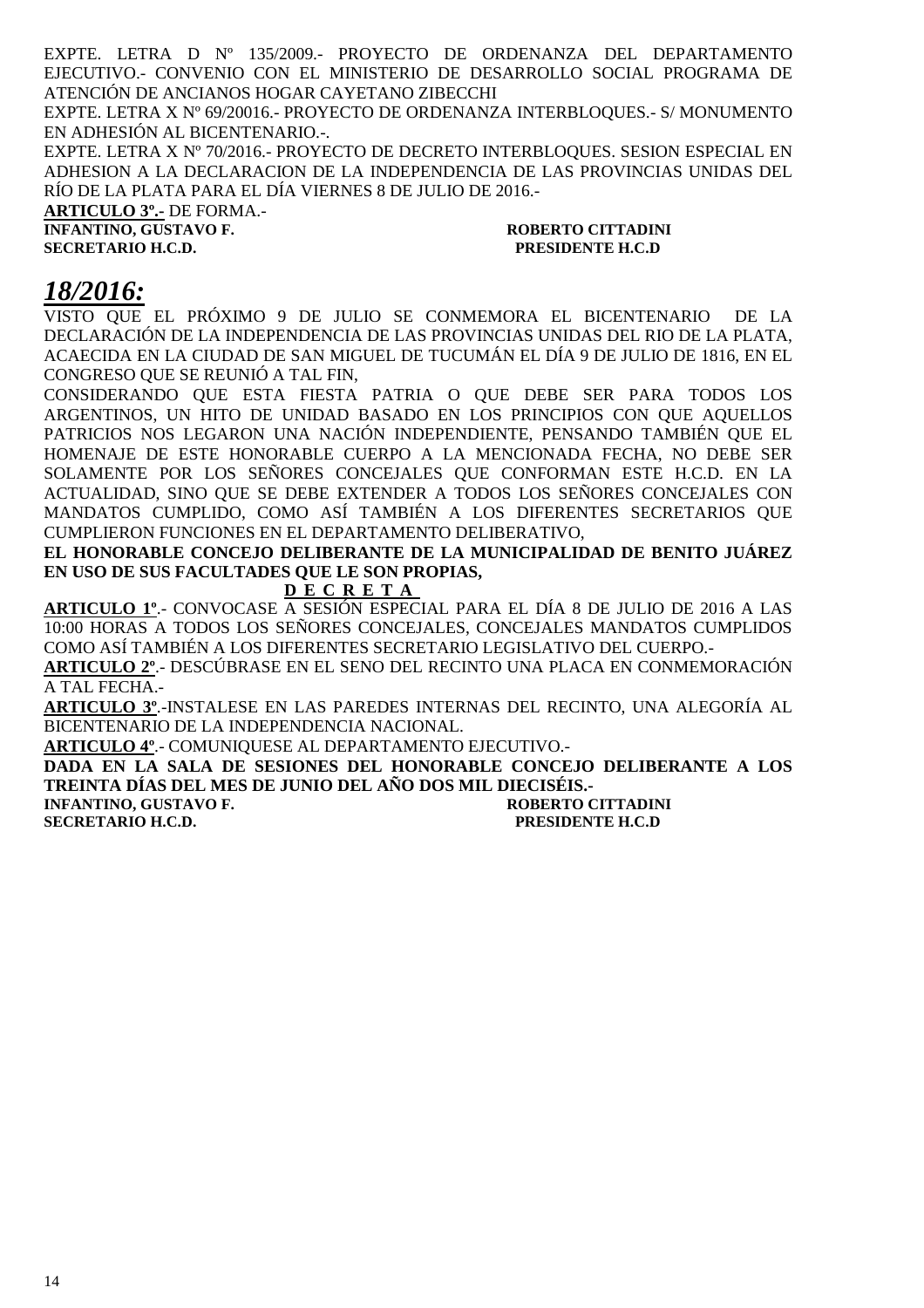# *RESOLUCIONES*

# *654/2016:*

VISTO EL MAL ESTADO DE LA ARTERIA SANTIAGO DEL ESTERO UBICADA EN EL BARRIO VILLA RIEL DESDE LA CALLE TUCUMÁN HASTA LA RUTA 86

TENIENDO EN CUENTA EL TRASTORNO QUE ESTO REPRESENTA PARA LOS VECINOS QUE HABITAN A LO LARGO DE DICHA ARTERIA.

**EL HONORABLE CONCEJO DELIBERANTE DE LA MUNICIPALIDAD DE BENITO JUAREZ EN USO DE SUS ATRIBUCIONES:** 

**R E S U E L V E**

**ARTICULO 1º**.- SOLICITAR AL DEPARTAMENTO EJECUTIVO LA REPARACIÓN DE LA CALLE SANTIAGO DEL ESTERO DESDE LA CALLE TUCUMÁN HASTA RUTA PROVINCIAL Nº 86.- **ARTICULO 2**º.- COMUNÍQUESE AL DEPARTAMENTO EJECUTIVO.-

**DADA EN LA SALA DE SESIONES DEL HONORABLE CONCEJO DELIBERANTE A LOS NUEVE DÍAS DEL MES DE JUNIO DEL AÑO DOS MIL DIECISÉIS.-** 

**INFANTINO, GUSTAVO F. ROBERTO CITTADINI SECRETARIO H.C.D. PRESIDENTE H.C.D** 

# *655/2016:*

VISTO LA FALTA DE BARRIDO Y LIMPIEZA EN MUCHAS DE LAS ARTERIAS DE NUESTRA CIUDAD Y EN LOS DISTINTOS BARRIOS,

SIENDO QUE LOS VECINOS HACEN EFECTIVO EL PAGO DEL SERVICIO DE BARRIDO, LIMPIEZA Y MANTENIMIENTO URBANO

**EL HONORABLE CONCEJO DELIBERANTE DE LA MUNICIPALIDAD DE BENITO JUAREZ EN USO DE SUS ATRIBUCIONES:** 

## **R E S U E L V E**

**ARTICULO 1º**.- SOLICITAR AL DEPARTAMENTO EJECUTIVO TENGA LA MEJOR BUENA PREDISPOSICIÓN Y SE PUEDA LLEVAR A CABO DICHA TAREA DE BARRIDO Y LIMPIEZA.- **ARTICULO 2**º.- COMUNÍQUESE AL DEPARTAMENTO EJECUTIVO.-

**DADA EN LA SALA DE SESIONES DEL HONORABLE CONCEJO DELIBERANTE A LOS NUEVE DÍAS DEL MES DE JUNIO DEL AÑO DOS MIL DIECISÉIS.-** 

**INFANTINO, GUSTAVO F. ROBERTO CITTADINI SECRETARIO H.C.D. PRESIDENTE H.C.D** 

# *656/2016:*

**VISTO** 

QUE NOS REFERIMOS A SECTORES DE LA CIUDAD QUE PRESENTAN UNA DISCONTINUIDAD DE TRATAMIENTO Y EQUIPAMIENTO URBANO CON SU ENTORNO INMEDIATO, QUE CON UNA PEQUEÑA INVERSIÓN BRINDARÍA A LOS MISMOS UN NUEVO ASPECTO DE INTEGRACIÓN Y CONTINUIDAD AMBIENTAL APROPIADA PARA LEER A LA CIUDAD COMO UN TODO.

QUE ESPECÍFICAMENTE NOS REFERIMOS A LA CONSTRUCCIÓN DE LAS RAMBLAS CENTRALES QUE SEPARAN LAS DOS MANOS DEL TRÁNSITO EN LA AVENIDA TAGLIORETTI DESDE SU INICIO CON LA INTERSECCIÓN DE LAS CALLES PELLEGRINI Y ALMAFUERTE, HASTA LA CALLE CABO EGAÑEZ DEL BARRIO BRUNERO

QUE EL TRAMO ES DE APROXIMADAMENTE UNA CUADRA DIVIDIDA POR LAS VÍAS DEL FERROCARRIL Y AL MISMO TIEMPO EN ESTE TRAMO, SE OBSERVA LA FALTA DE CORDÓN CUNETA Y VEREDA SOBRE MANO IZQUIERDA Y UN SECTOR DE CALZADA SOBRE LA MANO DE LA PLAZOLETA WILLER CARDOZO EN UN ANCHO APROXIMADO DE DOS METROS.

QUE PARA EL CASO, LO QUE CORRESPONDERÍA, ES EXTENDER LAS CARACTERÍSTICAS DE DISEÑO Y USO, IGUAL AL EXISTENTE EN LAS OTRAS TRES CUADRAS MENCIONADAS.

QUE EL ÁREA DE PROYECTOS DE LA MUNICIPALIDAD, PODRÁ DETERMINAR CON EL CRITERIO PROFESIONAL QUE LA CARACTERIZA, EL NIVEL DE TERMINACIÓN QUE LA OBRA REQUIERE.

QUE HA SIDO PREOCUPACIÓN E INTERÉS DEL DEPARTAMENTO EJECUTIVO A TRAVÉS DE SUS DISTINTOS PERÍODOS DE GOBIERNO LA REMODELACIÓN DE LAS PRINCIPALES ARTERIAS DE NUESTRA CIUDAD COMO PUEDE VERSE EN VARIOS SECTORES DE LA PLANTA URBANA;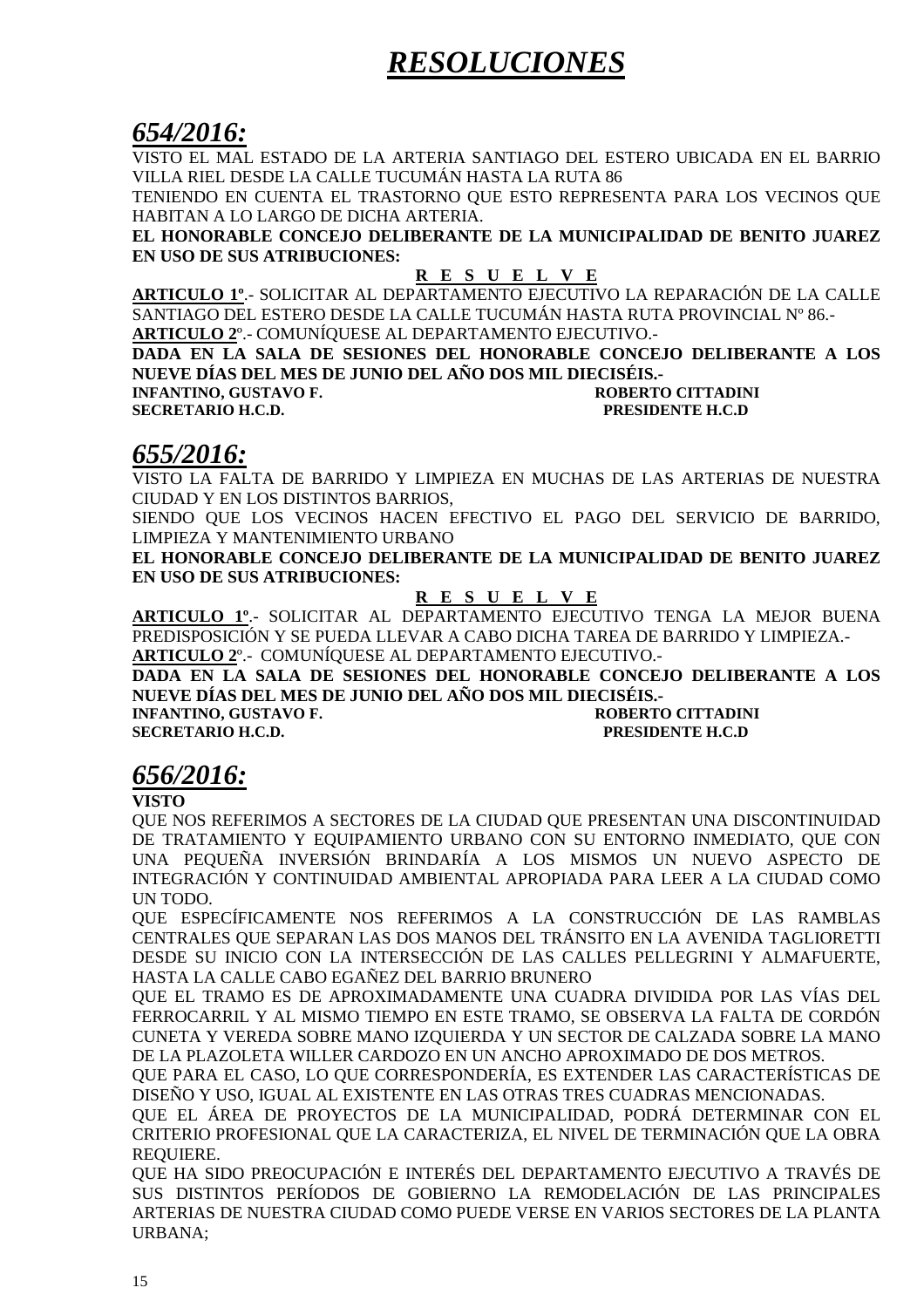QUE EJEMPLO DE ELLO ES LA RECIENTE PRESENTACIÓN DE UN PROYECTO PARA LA CONSTRUCCIÓN DE VARIAS ROTONDAS A MODO DE IR COMPLEMENTANDO EL TRATAMIENTO INTEGRAL DEL EJIDO URBANO; **Y** 

### **CONSIDERANDO**

QUE LA EJECUCIÓN DE ESTAS PEQUEÑAS OBRAS NO IMPLICARÍA LA NECESIDAD DE INVERTIR GRANDES SUMAS DE DINERO;

QUE TALES INICIATIVAS BRINDARÍAN UNA CONTINUIDAD CON EL ENTORNO- HOY INEXISTENTE- POR SER SECTORES QUE SE MANTIENEN SIN INTERVENIR DESDE ANTAÑO; **EL HONORABLE CONCEJO DELIBERANTE DE LA MUNICIPALIDAD DE BENITO JUAREZ EN USO DE SUS ATRIBUCIONES:** 

**R E S U E L V E DEPARTAMENTO EJECUTIVO Y MEDIANTE LA** INTERVENCIÓN DE LAS ÁREAS QUE ESTIME CORRESPONDAN, INCLUIR EN EL PLAN DE OBRAS DE INFRAESTRUCTURA URBANA, LA EJECUCIÓN DE CONSTRUCCIÓN DE LAS RAMBLAS CENTRALES FALTANTES EN AVENIDA TAGLIORETTI DESDE PELLEGRINI-ALMAFUERTE HASTA CABO EGAÑEZ

**ARTÍCULO 2°:**SOLICITAR AL DEPARTAMENTO EJECUTIVO EVALUÉ LA POSIBILIDAD DE LA COLOCACIÓN DE DOS REDUCTORES DE VELOCIDAD EN AMBAS MANOS DE LA AVENIDA TAGLIORETTI ENTRE CABO EGAÑEZ Y SANTIAGO DEL ESTERO - GUGLIELMETTI **ARTÍCULO 3°:** COMUNÍQUESE AL DEPARTAMENTO EJECUTIVO.-

**DADA EN LA SALA DE SESIONES DEL HONORABLE CONCEJO DELIBERANTE A LOS NUEVE DÍAS DEL MES DE JUNIO DEL AÑO DOS MIL DIECISÉIS.- INFANTINO, GUSTAVO F. ROBERTO CITTADINI** 

**SECRETARIO H.C.D. PRESIDENTE H.C.D** 

# *657/2016:*

### **VISTO**

QUE COMO TODOS SABEMOS, LA RUTA PROVINCIAL Nº 86 DIVIDE LA PLANTA URBANA DE NUESTRA CIUDAD LO QUE IMPLICA NUMEROSOS CONFLICTOS POR LAS CARACTERÍSTICAS PARTICULARES QUE LE DA LA VÍA RÁPIDA AL TRÁNSITO DE LA MISMA.

QUE LA DIVISIÓN PRODUCIDA POR LA RUTA PROVINCIAL 86 SOBRE LA PLANTA URBANA DE LA CIUDAD DE BENITO JUÁREZ DESDE LA SU INTERSECCIÓN CON LA RUTA PROVINCIAL 74 HASTA LA AVENIDA HUMAITÁ, HACE QUE LA VELOCIDAD DE LOS VEHÍCULOS QUE POR ELLA TRANSITAN, NO SÓLO IMPLIQUEN UN RIESGO PARA LOS VECINOS DE LOS BARRIOS PACHÁN Y VILLA ESPAÑA EN PARTICULAR QUE DEBEN RECURRIR CON FRECUENCIA AL CENTRO POBLADO EN BUSCA DE NECESIDADES COTIDIANAS, SINO QUE EL EMPLAZAMIENTO DE DETERMINADAS ACTIVIDADES EN LOS BARRIOS MENCIONADOS, ORIGINAN TAMBIÉN LA NECESIDAD DE NUMEROSOS CRUCES TANTO PEATONALES COMO VEHICULARES CON SUS RESPECTIVOS PUNTOS DE CONFLICTO PARA QUIENES RESIDEN EN EL CENTRO MAS POBLADO DE LA CIUDAD.

QUE VARIAS FÁBRICAS, NEGOCIOS, TALLERES, DEPÓSITOS, ESCUELA, SALA DE PRIMEROS AUXILIOS, ECT., ACTIVIDADES A LAS QUE SE ACUDE POR TRABAJO, ESTUDIO, APROVISIONAMIENTO, ECT., PONEN EN MOVIMIENTO A NUMEROSOS POBLADORES DEL MEDIO, QUE CON LO DICHO ANTERIORMENTE, TODOS EXPUESTOS A PADECER LAS CONSECUENCIAS DE LAS ALTAS VELOCIDADES.

QUE PODEMOS OBSERVAR ES QUE EN UNA ZONA URBANA, TENEMOS UNA VÍA RÁPIDA QUE LA ATRAVIESA IMPIDIENDO LA INTEGRACIÓN DE LA CIUDAD QUE DESDE LO FÍSICO, RELEGA TAMBIÉN LA INTEGRACIÓN URBANA Y SOCIAL DEL CONJUNTO HUMANO DE LA CIUDAD.

QUE POR ELLO ES QUE NOS PARECE OPORTUNO ALCANZAR UNA SOLUCIÓN PRÁCTICA QUE ELIMINE ESA SEGREGACIÓN MEDIANTE LA DEFINICIÓN DE UN PROYECTO QUE REPLANTEE EL ACTUAL TRATAMIENTO DE LA RUTA CON EL PRINCIPAL OBJETIVO DE INTEGRAR AMBAS MÁRGENES DE LA MISMA.

QUE DE ESTE MODO CREEMOS QUE QUIENES VIAJANDO ATRAVIESEN LA CIUDAD POR EL SECTOR EN CUESTIÓN, ESTARÁN BIEN ADVERTIDOS DE QUE POR ALLÍ, LA RUTA DEJA DE SER LA SENDA EN LA QUE PUEDEN CIRCULAR A ALTA VELOCIDAD.

### **Y CONSIDERANDO:**

QUE LA BÚSQUEDA DE UNA ADECUACIÓN DE LA RUTA AL MEDIO URBANO PUEDE SER LA MEJOR MANERA DE RESOLVER LAS DIFICULTADES QUE SE ORIGINAN CON LOS CRUCES DE LA MISMA;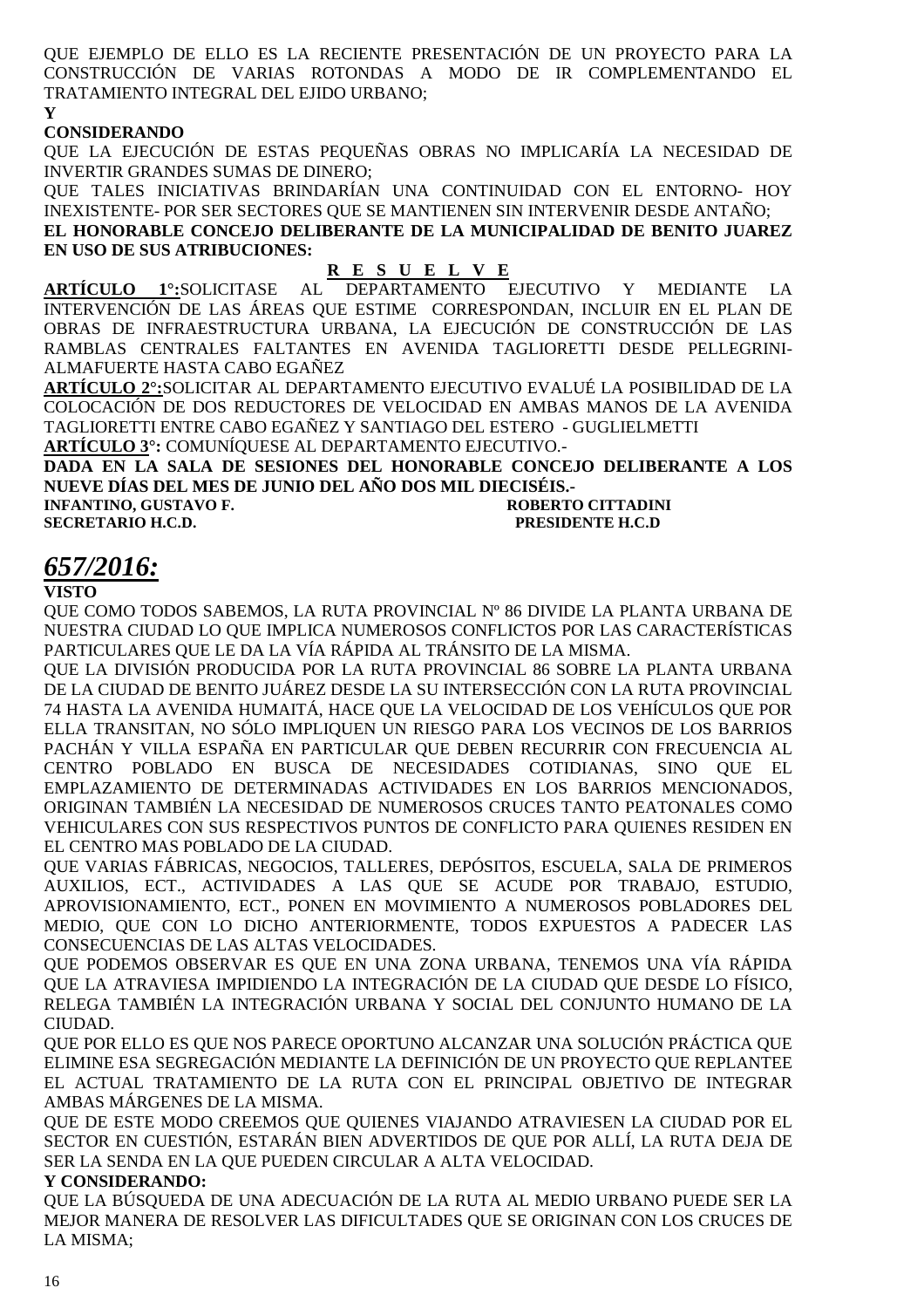QUE AL MISMO TIEMPO LA RESOLUCIÓN DE DICHOS CRUCES FAVORECEN LA INTEGRACIÓN ESPACIAL DE LA POBLACIÓN RESIDENTE A AMBOS LADOS DE LA VÍA EN CUESTIÓN;

QUE PARA EL CASO, HEMOS PENSADO EN EL EMPLEO DE ELEMENTOS FÍSICOS COMO LOS USADOS ACTUALMENTE EN EL CENTRO DE LA CIUDAD COMO SON LAS ROTONDAS Y LOS SEPARADORES (O RAMBLAS) QUE DIVIDEN LAS DOS MANOS DE CIRCULACIÓN.

QUE LOS MISMOS PRINCIPIOS DE CONVENIENCIA Y PRACTICIDAD QUE HAN IMPULSADO SU CONSTRUCCIÓN PARA LAS EXISTENTES, SON LAS QUE NOS HACEN PENSAR QUE EL PROYECTO PUEDE EXTENDERSE A LA RUTA.

QUE DE HECHO, DESDE HACE TIEMPO SE HA ESCUCHADO LA POSIBILIDAD DE EMPLAZAR ROTONDAS EN LOS ACCESOS A LA PLANTA URBANA PERO SIN LLEGAR A VER EN CONCRETO PLASMADA DICHA IDEA Y ES PRECISAMENTE ESO LO QUE NOS PROPONEMOS CON LA PRESENTE PROPUESTA.

QUE LAS ROTONDAS PUEDEN IMPONER LA NECESIDAD DE REDUCIR LA VELOCIDAD, AL TIEMPO QUE LOS SEPARADORES CUMPLIRÍAN LA FUNCIÓN DE APEADORES INTERMEDIOS EN EL CRUCE PEATONAL DE LA RUTA Y ASÍ SE PERMITIRÍA LLEGAR AL CENTRO DE LA CALLE PRESTANDO ATENCIÓN A CADA UNA DE LAS MANOS DE LA DIRECCIÓN DEL TRÁNSITO POR VEZ.

QUE POR ELLO HEMOS OBSERVADO EL EJIDO URBANO Y ES FÁCIL OBSERVAR LOS POTENCIALES PUNTOS DE CONFLICTO QUE SE PUEDEN PRESENTAR EN GENERAL, EN CORRESPONDENCIA CON LAS AVENIDAS Y QUE A LOS EFECTOS DE DAR UN TRATAMIENTO IDÉNTICO AL FRENTE URBANO QUE DA SOBRE LA RUTA, CREEMOS QUE DEBERÍA EXTENDERSE DESDE LA PRIMERA ROTONDA EN AVENIDA HUMAITÁ HASTA LA EL CRUCE CON LA RUTA PROVINCIAL 74.

QUE NO ESCAPA A NUESTRO CONOCIMIENTO QUE EL MENCIONADO PROYECTO REQUERIRÁ LA APROBACIÓN DE LA DIRECCIÓN PROVINCIAL DE VIALIDAD PERO AL MENOS ASPIRAMOS QUE EL HCD CONSIDERA SU ESTUDIO Y POSTERIOR APROBACIÓN DEL PROYECTO DE RESOLUCIÓN PARA QUE SEA ELEVADO A LA MENCIONADA REPARTICIÓN.

QUE SIENDO DE JURISDICCIÓN PROVINCIAL LA RESOLUCIÓN DE CUALQUIER PROYECTO QUE SOBRE ELLA SE PROPONGA DEBERÁ SER DECIDIDO Y PROYECTADO POR LA DIRECCIÓN PROVINCIAL DE VIALIDAD;

**EL HONORABLE CONCEJO DELIBERANTE DE LA MUNICIPALIDAD DE BENITO JUAREZ EN USO DE SUS ATRIBUCIONES:**

### **R E S U E L V E**

**ARTÍCULO 1º:** SOLICITAR AL DEPARTAMENTO EJECUTIVO GESTIONE ANTE LA DIRECCIÓN PROVINCIAL DE VIALIDAD LA POSIBILIDAD DE LA CONSTRUCCIÓN DE ROTONDAS EMPLAZADAS SOBRE RUTA 86, EN LOS CRUCES CON LAS AVENIDAS, HUMAITÁ, CONSTITUCIÓN, SAN MARTÍN, MUÑIZ Y PROPIA LA RUTA 74 TAL COMO SE OBSERVA EN EL CROQUIS ADJUNTO Y LOS CORRESPONDIENTES REDUCTORES DE VELOCIDAD.

**ARTÍCULO 2º:**SOLICITAR AL DEPARTAMENTO EJECUTIVO QUE CON LAS ÁREAS MUNICIPALES CORRESPONDIENTES, ABONE Y/O PERFECCIONE DE CONSIDERARLO PERTINENTE LA PRESENTE PROPUESTA, NO OBSTANTE LO EXPUESTO EN EL ARTÍCULO PRECEDENTE.

**ARTÍCULO 3º:** COMUNÍQUESE AL DEPARTAMENTO EJECUTIVO.-

**DADA EN LA SALA DE SESIONES DEL HONORABLE CONCEJO DELIBERANTE A LOS NUEVE DÍAS DEL MES DE JUNIO DEL AÑO DOS MIL DIECISÉIS.-** 

**SECRETARIO H.C.D. PRESIDENTE H.C.D** 

**INFANTINO, GUSTAVO F. ROBERTO CITTADINI** 

# *658/2016:*

VISTO

QUE LOS VECINOS DEL BARRIO RUCATUN QUE HABITAN SOBRE LA CALLE YATASTO, HAN EXPRESADO SU PREOCUPACIÓN, RESPECTO AL TRANSITO DE VEHÍCULOS, Y CONSIDERANDO

QUE EN MUCHAS OCASIONES LOS MISMOS EXCEDEN LA VELOCIDAD PERMITIDA DENTRO DE LA PLANTA URBANA

QUE ESTA SITUACIÓN PONE EN RIESGO LA INTEGRIDAD DE LOS VECINOS QUE HABITAN SOBRE ESA ARTERIA

QUE RESULTARÍA IMPORTANTE LA COLOCACIÓN DE UN MODERADOR DE VELOCIDAD, ENTRE LAS CALLES CAPITÁN RAMOS Y 1º DE DE MAYO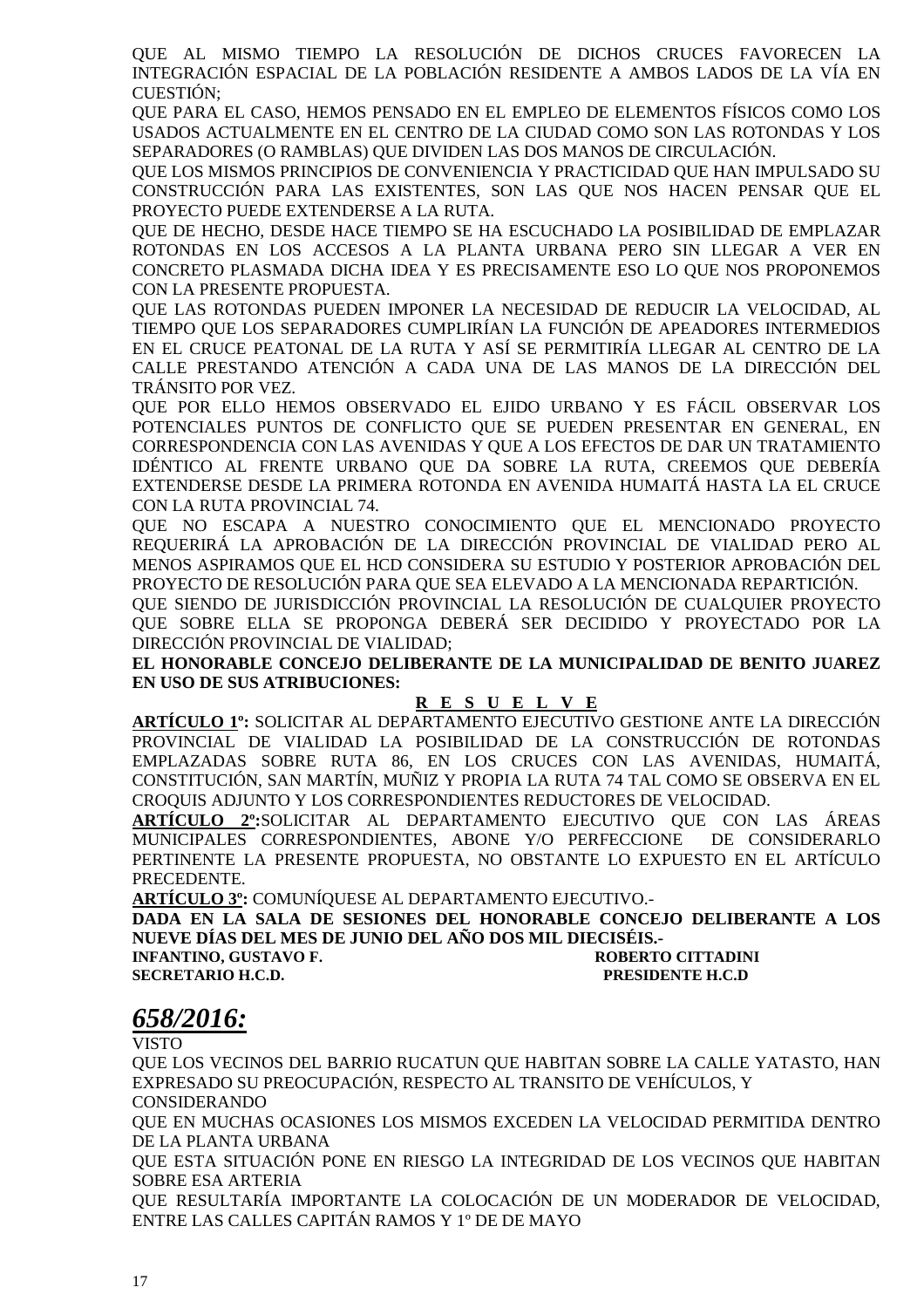QUE DE ESTA MANERA ESTARÍAMOS BRINDANDO TRANQUILIDAD A LAS FAMILIAS AFECTADAS POR ESTA PROBLEMÁTICA DE TRANSITO

**EL HONORABLE CONCEJO DELIBERANTE DE LA MUNICIPALIDAD DE BENITO JUAREZ EN USO DE SUS ATRIBUCIONES:** 

## **R E S U E L V E**

**ARTICULO 1º.-**SOLICITAR AL DEPARTAMENTO EJECUTIVO LA COLOCACIÓN A LA BREVEDAD, DE UN REDUCTOR DE VELOCIDAD SOBRE CALLE YATASTO ENTRE CAPITÁN RAMOS Y 1º DE MAYO DE NUESTRA LOCALIDAD, COMO ASI TAMBIEN UN REDUCTOR DE VELOCIDAD EN LA AVENISA MITRE CON SU INTERSECCION CALLE SAN ANTONIO.-

**ARTICULO 2º**.- COMUNÍQUESE AL DEPARTAMENTO EJECUTIVO.- **DADA EN LA SALA DE SESIONES DEL HONORABLE CONCEJO DELIBERANTE A LOS** 

**NUEVE DÍAS DEL MES DE JUNIO DEL AÑO DOS MIL DIECISÉIS.- INFANTINO, GUSTAVO F. ROBERTO CITTADINI SECRETARIO H.C.D. PRESIDENTE H.C.D** 

# *659/2016:*

**VISTO** 

**QUE**; DESDE LOS ORÍGENES DE LA HUMANIDAD EL HOMBRE TUVO LA NECESIDAD DE FORMAR DISTINTAS COMUNIDADES O SOCIEDADES PARA PODER OBTENER EN UN PRINCIPIO UNA MAYOR CANTIDAD Y CALIDAD DE RECURSOS NATURALES, COMO TAMBIÉN PODER PROTEGERSE ANTE LAS DISTINTAS AMENAZAS, LO QUE DERIVÓ EN UNA POSTERIOR DIVISIÓN DE TAREAS Y A LA ASIGNACIÓN DE DISTINTAS RESPONSABILIDADES; **Y QUE**, EN TODO ESTADO DE DERECHO TENEMOS LA PROMULGACIÓN COMO EL ASENTAMIENTO DE LOS DERECHOS Y OBLIGACIONES BÁSICOS Y FUNDAMENTALES QUE DEBEN RESPETAR SUS CIUDADANOS ADEMÁS DE FIJAR LA FORMA DE GOBIERNO ELEGIDA CON LAS LIMITACIONES E INCUMBENCIAS DE SUS DISTINTOS ORGANISMOS;

**Y QUE**, ENTRE ESTAS DISTINTAS ÁREAS DE LAS CUALES PARTEN LOS REGLAMENTOS DE FORMA Y PROCEDIMIENTOS, ENCONTRAMOS A LA DEFENSA CIVIL.

**Y SIENDO**, FRECUENTE ESCUCHAR SU NOMBRE CUANDO OCURRE ALGUNA INCLEMENCIA CLIMÁTICA O BIEN SE OCASIONA UNO DE LOS VARIADOS DESASTRES NATURALES, Y/O DONDE SE REALIZAN DISTINTAS TAREAS DE EMERGENCIA, EVACUACIÓN, CONTANDO PARA ELLO CON LA INSTRUCCIÓN Y FORMACIÓN DEDICADA A LA RESOLUCIÓN DE ESTOS CONFLICTOS;

**Y QUE**, SU IMPORTANCIA RADICA EN SU FUNCIONAMIENTO COMO AUXILIARES DEL ESTADO CUANDO ÉSTE SE VE SOBREPASADO EN SU CAPACIDAD DE ACTUAR, TENIENDO QUE OFICIAR MÁS ACCIONES DE LA QUE ESTÁ CAPACITADO O BIEN ESTÁ SOBREPASADO DE TRABAJO PARA LA RESOLUCIÓN DE LA DIFICULTAD, POR LO QUE SE PODRÍA DECIR QUE LA DEFENSA CIVIL ES UN ORGANISMO COMPLEMENTARIO A LOS SECTORES DE SANIDAD, SEGURIDAD E HIGIENE, ENTRE OTROS. LO QUE SE BUSCA SIEMPRE ES ACTUAR EN SITUACIONES DE EMERGENCIA, TENIENDO DISTINTAS ACTUACIONES COMO TAMBIÉN ELABORANDO UN PLAN DE PREVENCIÓN OFRECIENDO INSTRUCCIONES DE CÓMO ACTUAR DE REPETIRSE ESTE SUCESO, COMO TAMBIÉN BRINDAR ASISTENCIA A LAS VÍCTIMAS, CONTANDO CON DISTINTAS ESTRATEGIAS Y CAMPOS DE APLICACIÓN DEPENDIENDO LAS CAUSAS Y LOS FACTORES QUE HAN ORIGINADO ESTE SUCESO INESPERADO, TRÁGICO Y QUE REQUIERE LA DECLARACIÓN DE EMERGENCIA EN UNA ZONA, REGIÓN O PAÍS DETERMINADO, **Y;** 

### **CONSIDERANDO**

**QUE**, LOS CAMBIOS CLIMÁTICOS PRODUCTO DE MÚLTIPLES FACTORES ENTRE ELLOS LAS MODIFICACIONES DEL MEDIO AMBIENTE QUE SE HAN LLEVADO ADELANTE, HACEN QUE SE DEBAN PREPARAR CADA VEZ MÁS Y MEJOR LOS SERVICIOS DE EMERGENCIAS, EN CUANTO A GRANDES CATÁSTROFES PRODUCIDAS POR INCENDIOS, INUNDACIONES, TORNADOS, ACCIDENTES, ETC. ETC.;

**Y QUE**, DE LOS SERVICIOS DE EMERGENCIA, VOLUNTARISMO CIUDADANO, Y SU COORDINACIÓN DEPENDEN EN GRAN MEDIDA QUE LOS RESULTADOS ADVERSOS SEAN MENGUADOS;

**Y QUE**, EL ROL DEL ESTADO MUNICIPAL ES INDELEGABLE EN SU COMPROMISO DE CONTRIBUIR A LA PREVENCIÓN, COORDINACIÓN DE TRABAJOS CUANDO LOS FACTORES SUPERAN LA CAPACIDAD SOCIAL DE RESPUESTA ANTE LAS DISTINTAS ADVERSIDADES; **EL HONORABLE CONCEJO DELIBERANTE DE LA MUNICIPALIDAD DE BENITO JUAREZ** 

**EN USO DE SUS ATRIBUCIONES:** 

### **R E S U E L V E**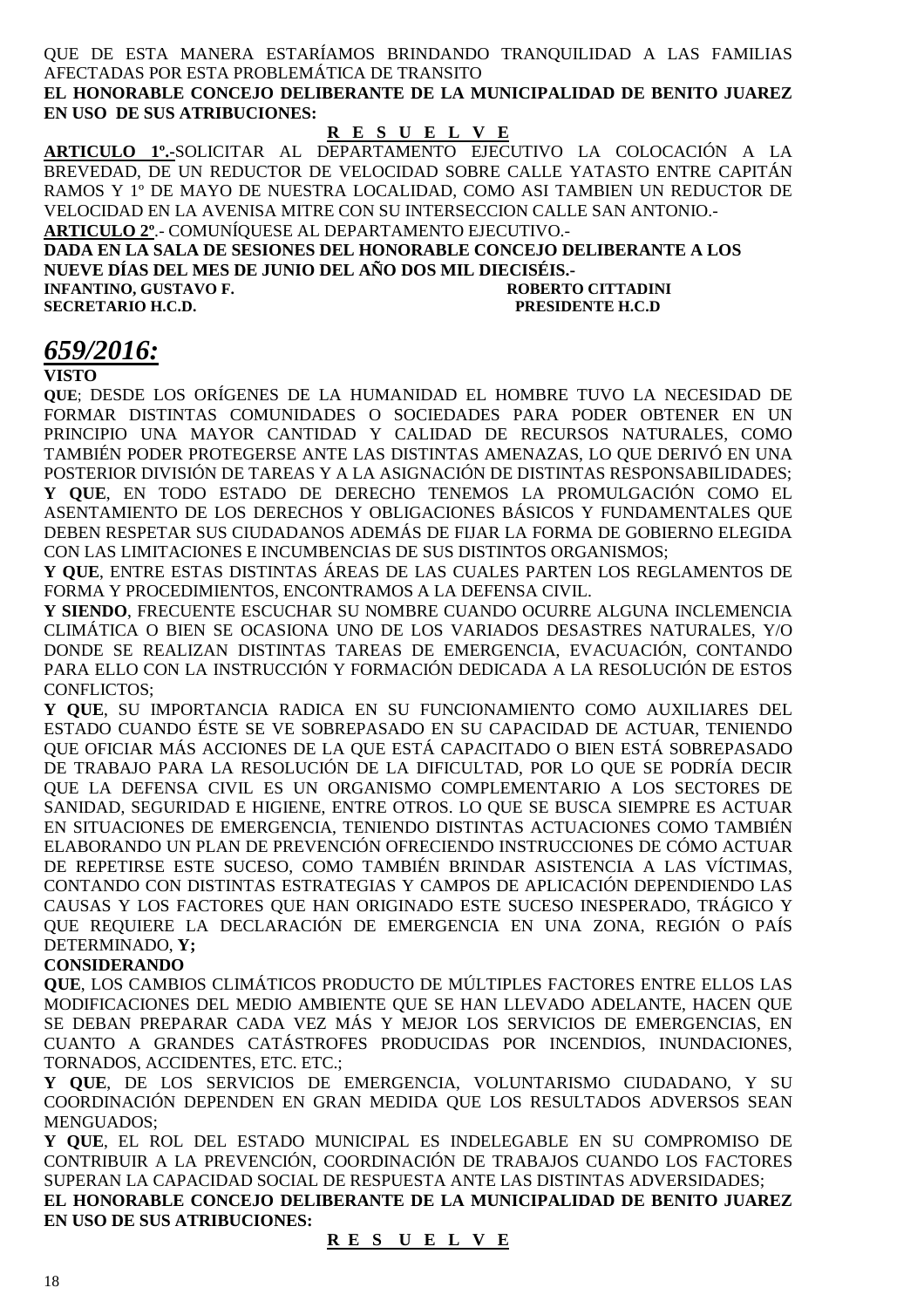**ARTÍCULO 1°:** SOLICÍTESE AL DEPARTAMENTO EJECUTIVO MUNICIPAL QUE A TRAVÉS DE LOS DISTINTOS MEDIOS DE COMUNICACIÓN DISPONIBLES, SE INFORME EN FORMA PERIÓDICA SOBRE LOS SIGUIENTES ÍTEMS REFERIDOS A LA CONDUCCIÓN, COORDINACIÓN, Y PROTOCOLOS DE DEFENSA CIVIL DEL DISTRITO.-

- a. APELLIDO Y NOMBRES; TELÉFONO DE CONTACTO DEL JEFE DE DEFENSA CIVIL DEL DISTRITO.-
- b. APELLIDO Y NOMBRES; TELÉFONO DE CONTACTO DE LOS COORDINADORES PARA CADA LOCALIDAD DEL DISTRITO.-
- c. LUGARES DE CONCURRENCIA DE LOS VOLUNTARIOS.-
- d. PROTOCOLOS DE PROCEDIMIENTOS ANTE LAS EMERGENCIAS Y/O SINIESTROS.-
- e. REGISTRO DE LUGARES PARA ALOJAMIENTO DE PERSONAS DESPROTEGIDAS.-
- f. FECHAS DE CAPACITACIONES EN EVACUACIONES, AMENAZAS, RIESGOS ELÉCTRICOS, USOS DE MATAFUEGOS, LOGÍSTICA, METODOLOGÍAS GENERALES.-
- g. PROTOCOLO DE INTERVENCIÓN PARA ESTABLECIMIENTOS ESCOLARES.-
- h. RUTAS DE ACCESO, DE ESCAPE Y CIRCULACIÓN DEL PERSONAL Y ALUMNOS.-
- i. CATÁSTROFES NATURALES.-
- j. INCENDIOS, MANIPULACIÓN Y ESTIBAJE DE RIESGOS QUÍMICOS Y OTROS SINIESTROS.-
- k. RIESGOS PROPIOS DE CADA COMUNIDAD EDUCATIVA.-

**ARTÍCULO 2°:** ASÍ MISMO SEPOSIBILITE LA PERIODICIDAD DE LAS CAPACITACIONES, Y QUE LAS MISMAS SEAN ABIERTAS PARA QUE SE PUEDAN DETECTAR IDONEIDADES A FIN DE ESTABLECER RESPONSABLES POR CADA MANZANA.-

**ARTÍCULO 3°:** COMUNÍQUESE AL DEPARTAMENTO EJECUTIVO.-

**DADA EN LA SALA DE SESIONES DEL HONORABLE CONCEJO DELIBERANTE A LOS NUEVE DÍAS DEL MES DE JUNIO DEL AÑO DOS MIL DIECISÉIS.-** 

**INFANTINO, GUSTAVO F. ROBERTO CITTADINI** 

**SECRETARIO H.C.D. PRESIDENTE H.C.D** 

# *660/2016:*

**EL HONORABLE CONCEJO DELIBERANTE DE LA MUNICIPALIDAD DE BENITO JUAREZ EN USO DE SUS ATRIBUCIONES:** 

### **R E S U E L V E**

**ARTÍCULO 1:** SOLICÍTESE AL EJECUTIVO MUNICIPAL, LA POSIBILIDAD DE INCORPORAR AL RÉGIMEN DE LICENCIAS DEL EMPLEADO MUNICIPAL, LA CREACIÓN DE UN ARTÍCULO QUE PREVEA LA LICENCIA PARA REALIZAR CONTROLES ONCOLÓGICOS, TOMANDO COMO PARÁMETRO LAS MODIFICATORIAS PROPUESTAS EN LA LEY PROVINCIAL 10.430 QUE REGULA EL EMPLEO EN LA ADMINISTRACIÓN PÚBLICA BONAERENSE Y QUE INCORPORA UN ARTÍCULO, EL 60 BIS CON TAL FIN.

**ARTÍCULO 2:** SOLICÍTESE AL DEPARTAMENTO EJECUTIVO EL TRASLADO DE ESTE PROYECTO AL CONSEJO DE EMPLEO MUNICIPAL, A FIN DE PERFECCIONAR LA PRESENTE PROPUESTA.

**ARTÍCULO 3:** SOLICÍTESE A LA LEGISLATURA PROVINCIAL, LA INCORPORACIÓN DE UN INCISO EN EL ARTÍCULO 78 DE LA LEY 14.656,QUE REGULA EL EMPLEO DE LOS TRABAJADORES MUNICIPALES, QUE PLANTEE LA POSIBILIDAD DE TOMAR LICENCIA PARA REALIZAR CONTROLES ONCOLÓGICOS EN IGUALES CONDICIONES QUE LAS ESTABLECIDAS PARA LA LEY 10.430.

**ARTÍCULO 4:** GÍRESE COPIA DE LA SIGUIENTE RESOLUCIÓN, A LOS HONORABLES CONCEJOS DELIBERANTES DE NUESTRA PROVINCIA, COMO ASÍ TAMBIÉN A LA LEGISLATURA PROVINCIAL.

**ARTICULO 5º.-** COMUNÍQUESE AL DEPARTAMENTO EJECUTIVO.-

**DADA EN LA SALA DE SESIONES DEL HONORABLE CONCEJO DELIBERANTE A LOS VEINTITRÉS DÍAS DEL MES DE JUNIO DEL AÑO DOS MIL DIECISÉIS.- INFANTINO, GUSTAVO F.** 

**SECRETARIO H.C.D. PRESIDENTE H.C.D** 

# *661/2016:*

**VISTO** 

**QUE**; EL TRANSPORTE PESADO AUMENTA, SIENDO EN LOS TIEMPOS EN QUE VIVIMOS EL PRINCIPAL MEDIO DE TRASLADO DE TODO TIPO DE ALIMENTOS, CEREALES, INSUMOS PARA CONSTRUCCIÓN, TECNOLOGÍA, ETC, ETC;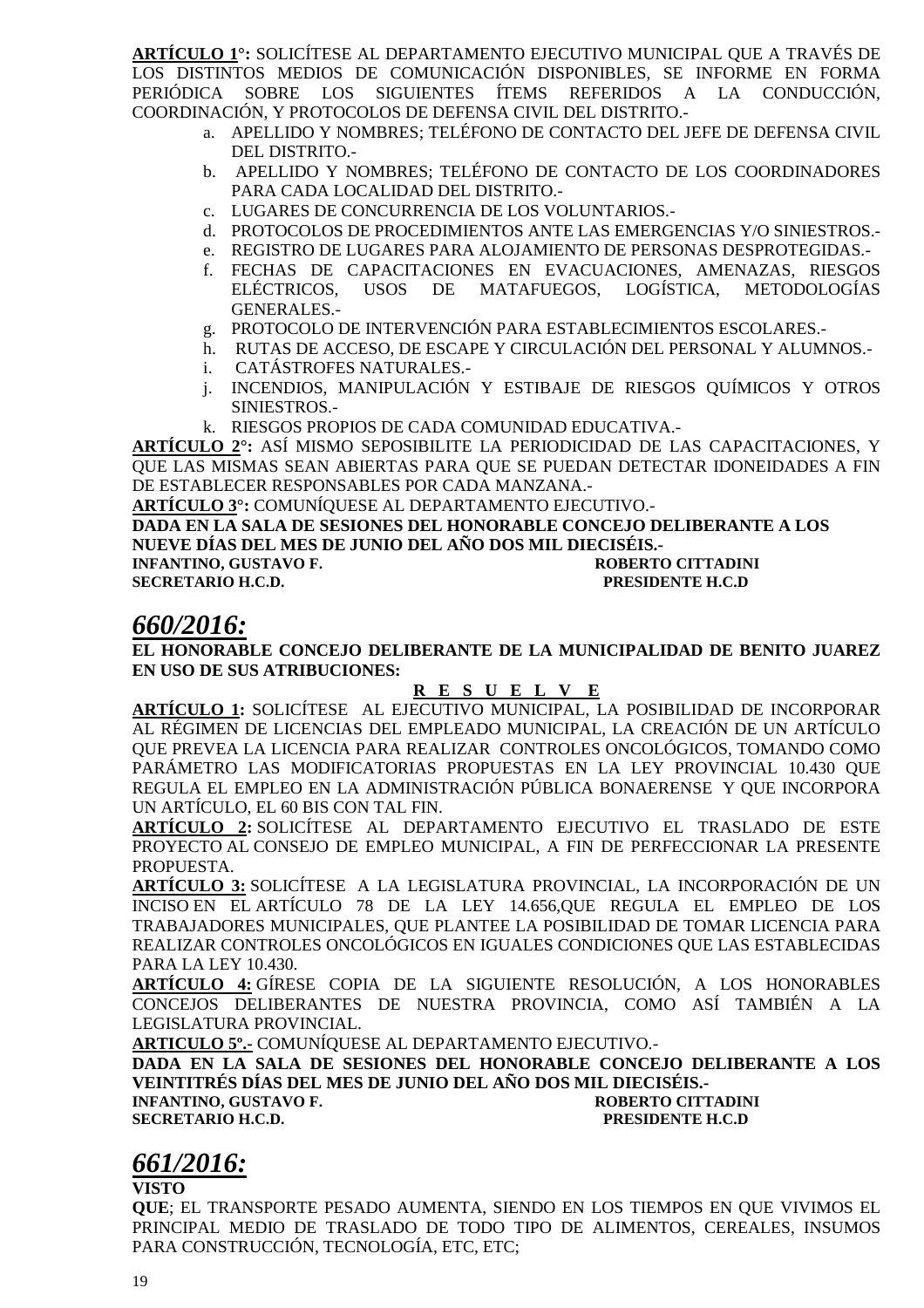**Y QUE**, EN TODOS LOS DISTRITOS PAULATINAMENTE SE VAN ADECUANDO NORMATIVAS Y REGLAMENTACIONES A FIN DE EVITAR EL TRANSITO PESADO EN VÍAS NO ADECUADAS, COMO ASÍ TAMBIÉN SE PONEN EN CONDICIONES OTRAS, PARA PROPICIAR EL TRÁNSITO DE INGRESO Y EGRESO HACIA LAS CIUDADES, LOS LUGARES DE DEPÓSITO O A LAS DENOMINADAS PLAYAS DE ESTACIONAMIENTO, **Y**

### **CONSIDERANDO**

**QUE**, ES RESPONSABILIDAD DEL ESTADO PROPICIAR LOS ACCESOS A LOS LUGARES YA INSTALADOS Y DEBIDAMENTE HABILITADOS, COMO LO SON: TALLERES, DEPÓSITOS, PLAYAS DE ESTACIONAMIENTO, CORRALONES DE MATERIALES, BALANZAS PUBLICAS, Y TODO OTRO ESPACIO QUE POR SUS CARACTERÍSTICAS LO DEMANDEN; **Y SIENDO,** QUE EN EL BARRIO JOSÉ HERNÁNDEZ, ESTÁN INSTALADAS UNA PLAYA DE CAMIONES Y UNA BALANZA PUBLICA, LO CUAL HACE QUE EL LUGAR SEA FRECUENTADO POR VEHÍCULOS DE GRAN PORTE, CAMIONES CON ACOPLADOS, CON Y SIN CARGA;**Y QUE**, ES ABSOLUTAMENTE NECESARIO BRINDAR LAS MEJORES CONDICIONES PARA EL INGRESO Y EL EGRESO, DESDE Y HACIA LA RUTA PROVINCIAL Nº 86, FAVORECIENDO UNA CIRCULACIÓN MENOS COMPLEJA, MÁS EFECTIVA Y CON MÍNIMO RIESGO;

**EL HONOARBLE CONCEJO DELIBERANTE DE LA MUNICIPALIDAD DE BENITO JUAREZ EN USO DE SUS ATRIBUCIONES:** 

**R E S U E L V E**

**ARTÍCULO 1°:** SOLICÍTESE AL DEPARTAMENTO EJECUTIVO MUNICIPAL (D.E.M.) SE ANALICE LA POSIBILIDAD DE HABILITAR AL TRÁNSITO EN EL BARRIO JOSÉ HERNÁNDEZ LAS CALLES QUE SE DETALLAN A CONTINUACIÓN:

- **I. PEDRO DÍAZ PUMARÁ, ENTRE FLORENTINO AMEGHINO Y FRANCISCO PERITO MORENO.-**
- **II. FRANCISCO PERITO MORENO, ENTRE AV. CONSTITUCIÓN Y PEDRO DÍAZ PUMARÁ.-**

**ARTÍCULO 2°:**DE SER FACTIBLE LO ENUMERADO EN EL ARTICULO Nº 1, INCLUIR EN LOS TRABAJOS LA SEÑALIZACIÓN CORRESPONDIENTE.-

**ARTÍCULO 3°:**COMUNÍQUESE AL DEPARTAMENTO EJECUTIVO.-

**DADA EN LA SALA DE SESIONES DEL HONORABLE CONCEJO DELIBERANTE A LOS VEINTITRÉS DÍAS DEL MES DE JUNIO DEL AÑO DOS MIL DIECISÉIS.-** 

**INFANTINO, GUSTAVO F.** A CONSECTION OF THE ROBERTO CITTADINI **SECRETARIO H.C.D. PRESIDENTE H.C.D** 

# *662/2016:*

### **VISTO;**

**QUE**, EN LAS CIUDADES TRADICIONALES, EL ESPACIO PÚBLICO ES EL QUE DA IDENTIDAD Y CARÁCTER A LA CIUDAD, EL QUE PERMITE RECONOCERLA Y VIVIRLA EN SUS SITIOS URBANOS: NATURALES, CULTURALES Y PATRIMONIALES. SIN EMBARGO EL TRATAMIENTO DE LOS ESPACIOS PÚBLICOS COTIDIANOS, CON FUERTE PARTICIPACIÓN CIUDADANA, MULTIPLICA LAS ACCIONES Y LA DIVERSIDAD DE SOLUCIONES MEJORANDO LA CALIDAD AMBIENTAL DEL CONJUNTO. ESTA PONENCIA PRESENTA ALGUNAS EXPERIENCIAS DESARROLLADAS CON RESULTADOS POSITIVOS;

**QUE**,TRADICIONALMENTE, EN NUESTRAS CIUDADES, EL ESPACIO PÚBLICO FUE CONCEBIDO COMO EL ESPACIO DE LA EXPRESIÓN Y LA APROPIACIÓN SOCIAL POR EXCELENCIA, SIENDO EL ESPACIO QUE ALBERGA EL COTIDIANO TRANSCURRIR DE LA VIDA COLECTIVA;

**Y**, ES EL ESPACIO QUE DA IDENTIDAD Y CARÁCTER A UNA CIUDAD, EL QUE PERMITE RECONOCERLA Y VIVIRLA. ES EL SITIO QUE CONSERVA LA MEMORIA DE SUS HABITANTES EN SUS ESPACIOS NATURALES, CULTURALES, PATRIMONIALES;

**Y SIENDO**, QUE ESTOS ESPACIOS PRESENTAN DIVERSIDAD DE FORMAS, DIMENSIONES, FUNCIONES Y CARACTERÍSTICAS AMBIENTALES. SIN EMBARGO EL ESPACIO PÚBLICO ES PERCIBIDO COMO UN VACÍO "CON FORMA", ES DECIR CONFORMADO POR LA EDIFICACIÓN Y ELEMENTOS QUE LO BORDEAN, YA SEAN ESPACIOS DE CIRCULACIÓN Y TRÁNSITO, RECREACIÓN Y DEPORTE, REUNIÓN E INTERACCIÓN SOCIAL, CONTEMPLACIÓN Y DISFRUTE DEL PAISAJE Y LA NATURALEZA;

Y QUE**, ESPACIO PÚBLICO ESTÁ EN LA ESENCIA DE LO URBANO, DESDE LA ANTIGÜEDAD HASTA NUESTROS DÍAS ES EL ESPACIO DEL ENCUENTRO Y EL INTERCAMBIO, ENRIQUECE LAS PRÁCTICAS URBANAS Y ALIENTA LA PARTICIPACIÓN DE LOS CIUDADANOS Y SU INTERÉS POR LAS CUESTIONES COMUNITARIAS. UNA CIUDAD SIN PLAZAS, NI PARQUES, NI ESPACIOS PARA EL ENCUENTRO CASUAL, NO**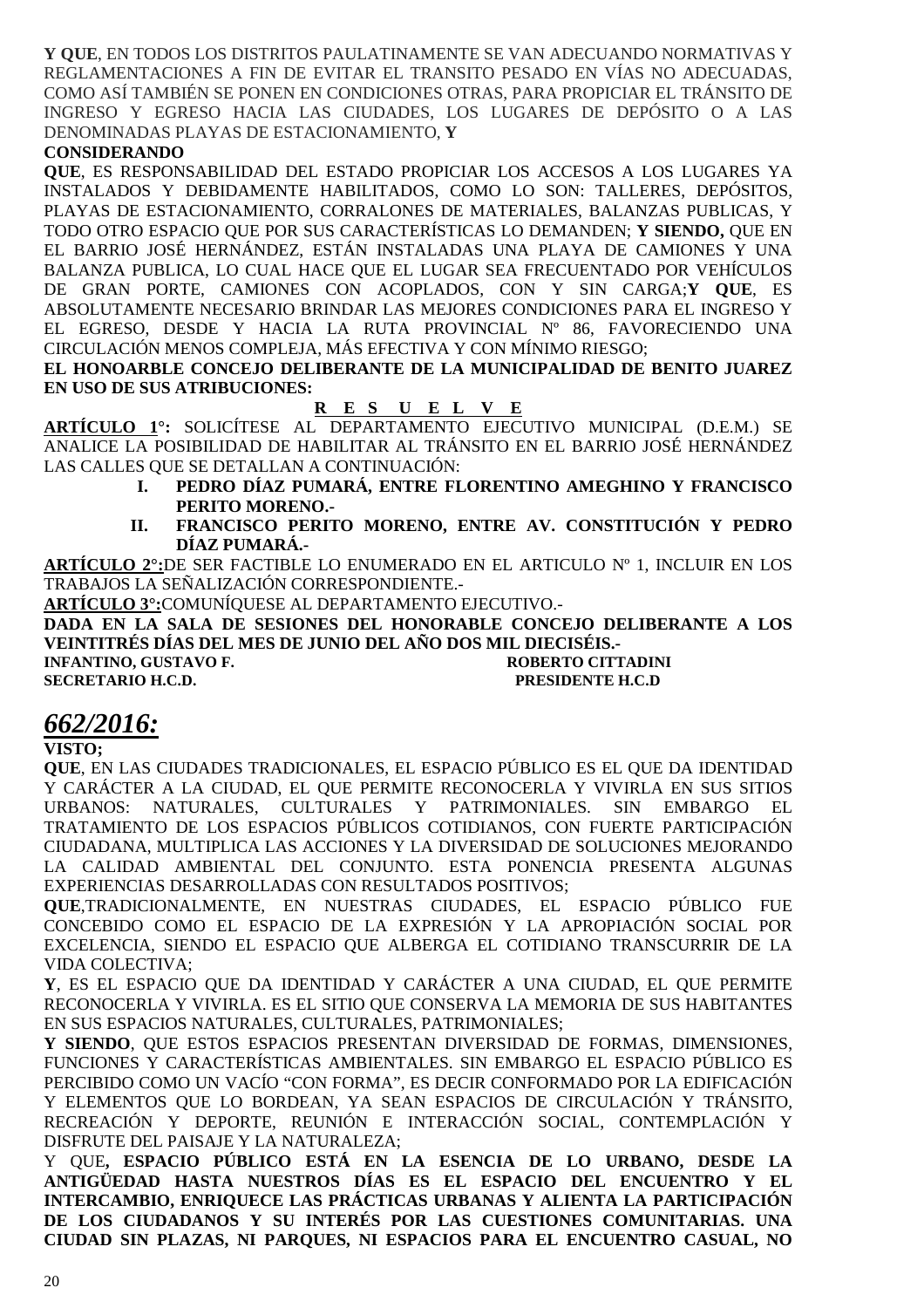## **SOLO SERÍA POBRE AMBIENTALMENTE SINO TAMBIÉN EN LOS ASPECTOS SOCIO URBANÍSTICOS.** Y

### **CONSIDERANDO;**

**QUE**, ES UNA FUNCIÓN SOCIAL: OFRECER ESPACIOS DESTINADOS AL PASEO, LA CONTEMPLACIÓN, LOS JUEGOS, EL CONTACTO CON LA NATURALEZA INDISPENSABLE PARA EL DESARROLLO DE LOS NIÑOS Y EL EQUILIBRIO DE LOS ADULTOS.

**Y QUE**, ES UNA FUNCIÓN URBANÍSTICA Y PAISAJÍSTICA: PRODUCIR UN CORTE, UNA DISCONTINUIDAD, EN LO POSIBLE CON MASA VEGETAL, NECESARIA PARA LA OXIGENACIÓN DE LA MASA EDIFICADA. ATENUAR LA HETEROGENEIDAD DE LAS CONSTRUCCIONES CON LOS ALINEAMIENTOS FORESTALES QUE PONEN EN VALOR EL PAISAJE QUE PERMITEN LEER Y COMPRENDER LA ORGANIZACIÓN DE LA CIUDAD.

Y QUE**, ES UNA FUNCIÓN ECOLÓGICA: LA VEGETACIÓN JUEGA UN ROL IRREMPLAZABLE EN EL VASTO SISTEMA DE LA CIUDAD; ES HÁBITAT DE LA FAUNA Y ACTÚA COMO REGULADORA DEL MICROCLIMA URBANO: FIJA EL ÓXIDO DE CARBONO Y EL POLVO CONTENIDO EN EL AIRE, TIENE UN IMPORTANTE ROL EN LA DEPURACIÓN MICROBIANA Y LA REGULACIÓN TÉRMICA Y PUEDE CONTRIBUIR A LA REGULACIÓN HÍDRICA , LO QUE SE RELACIONA CON LA ACUMULACIÓN DE AGUA POR PARTE DE LA VEGETACIÓN, Y EL SUELO Y CON LA POSIBILIDAD DE LA INFILTRACIÓN A TRAVÉS DEL SUSTRATO HACIA LA NAPA DE AGUA.** 

EL HONOARBLE CONCEJO DELIBERANTE DE LA MUNICIPALIDAD DE BENITO JUAREZ EN USO DE SUS ATRIBUCIONES:

## **R E S U E L V E**

**ARTÍCULO 1°:** SOLICÍTESE AL DEPARTAMENTO EJECUTIVO MUNICIPAL (D.E.M.) QUE ESTUDIE Y ANALICE LA POSIBILIDAD DE DARLE UN SENTIDO DE IDENTIDAD DISTINTO A LAS RAMBLAS EXISTENTES A LOS LARGO DE LA AVENIDA JOSÉ GERVASIO ARTIGAS Y LA AVENIDA CORONEL MANUEL DORREGO.-

**ARTÍCULO 2°:** INCLÚYASE EN LA FACTIBILIDAD DEL PROYECTO DEL ARTÍCULO Nº 1, PARQUIZAR, IMPLANTAR ARBOLES DE DISTINTAS ESPECIES CON SU CORRESPONDIENTES DATOS, CONSTRUIR SENDA BICIPEATONAL, APARATOS LÚDICOS Y PARA REALIZAR EJERCICIOS, COMO ASÍ TAMBIÉN TODO OTRO ELEMENTO QUE CONSIDERE DE IMPORTANCIA A LOS FINES DE ENRIQUECER, TRANSFORMAR Y OTORGARLE UNA FUNCIÓN SOCIAL AL ESPACIO PUBLICO VERDE NOMBRADO.-

**ARTÍCULO 3°:** COMUNÍQUESE AL DEPARTAMENTO EJECUTIVO.-

**DADA EN LA SALA DE SESIONES DEL HONORABLE CONCEJO DELIBERANTE A LOS VEINTITRÉS DÍAS DEL MES DE JUNIO DEL AÑO DOS MIL DIECISÉIS.- INFANTINO, GUSTAVO F. ROBERTO CITTADINI** 

**SECRETARIO H.C.D. PRESIDENTE H.C.D** 

# *663/2016:*

### **VISTO**

**QUE**; EL ESTADO CON BASE EN LA CONSTITUCIÓN DE LA REPÚBLICA Y CON FUERZA DE LEY EN LAS NORMAS ORGÁNICAS Y SUS REGLAMENTOS, ESTÁ EN LA OBLIGACIÓN DE SATISFACER LAS DEMANDAS DE LAS MASAS EN RELACIÓN AL TRABAJO, A LA FORMACIÓN PROFESIONAL, A ATENDER LAS DEMANDAS DE LAS COMUNIDADES Y A DARLES PRONTA SOLUCIÓN;

**Y QUE**, POR OTRA PARTE LAS INSTITUCIONES PÚBLICAS QUE BRINDAN CONOCIMIENTOS, SIEMPRE ESTÁN CONDICIONADAS, A LAS DIRECTRICES QUE EMANAN DE LA PARTE SUPREMA DEL ESTADO, DONDE EL QUE GOBIERNA SIMPLEMENTE DIRIGE A SU ANTOJO DEJANDO LA CARTA FUNDAMENTAL, AL MARGEN CONVIRTIÉNDOSE EN LA LEY;

**QUE**, COMO PODER LEGISLATIVO ESTAMOS OBLIGADOS A PERMANECER MUY CERCA DE LAS DEMANDAS Y HACERLAS CONOCER, CON EL FIN ÚNICO QUE DESDE EL ESTADO SE AGUDICE EL INGENIO, ENFRENTANDO LAS PROBLEMÁTICAS EN TÉRMINOS DE ARRIBAR A SOLUCIONES, **Y;**

### **CONSIDERANDO**

**QUE**, EL CENTRO REGIONAL UNIVERSITARIO NO CUENTA EN ESTE MOMENTO CON UN SERVICIO DE FOTOCOPIADO, CONSIDERADO BÁSICO PARA LOS ESTUDIANTES DE LAS DISTINTAS CARRERAS;

**SIENDO**, HOY LA FOTOCOPIA UNO DE LOS SISTEMAS DE CONSULTA Y ESTUDIO MÁS UTILIZADOS POR SU PRACTICIDAD;

**Y QUE**, LOS DOCENTES LO HAN IMPLEMENTADO EN CASI TODAS SUS CÁTEDRAS, INSTAURÁNDOLO PAULATINAMENTE;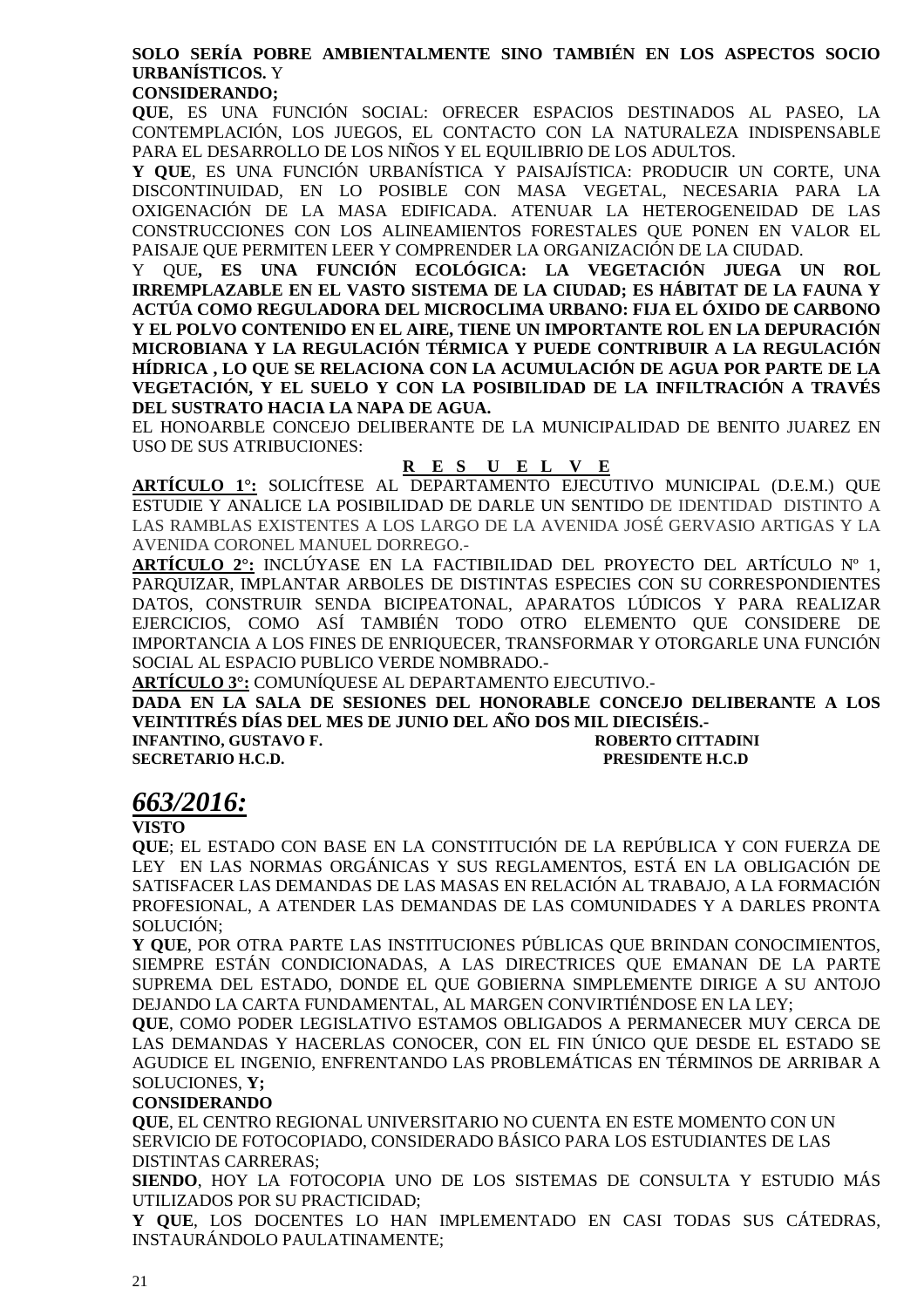**Y QUE**, PARA LOS EDUCANDOS LAS FOTOCOPIAS, SU CERCANÍA, COMODIDAD, ACCESIBILIDAD Y VALOR, SE TRANSFORMAN EN UN COMPLEMENTO APRECIABLE Y DE SINGULAR IMPORTANCIA; NO SOLAMENTE EN CUANTO A SU PRACTICIDAD SINO TAMBIÉN EN SU ECONOMÍA;

**EL HONORABLE CONCEJO DELIBERANTE DE LA MUNICIPALIDAD DE BENITO JUAREZ EN USO DE SUS ATRIBUCIONES:** 

### **R E S U E L V E**

**ARTÍCULO 1°:** SOLICÍTESE AL DEPARTAMENTO EJECUTIVO MUNICIPAL QUE AGOTE TODOS LOS MEDIOS A LOS FINES DE POSIBILITAR LA FACTIBILIDAD DE IMPLEMENTAR EL SERVICIO DE FOTOCOPIADOS EN EL EDIFICIO DEL CENTRO REGIONAL UNIVERSITARIO.-

**ARTÍCULO 2°:**DENTRO DE LOS CONDICIONANTES PARA EL PROVEEDOR DEL SERVICIO SE CONSIDERE EN CARÁCTER EXCLUYENTE, UN VALOR MÍNIMO INDISPENSABLE PARA LA FOTOCOPIA, TENIENDO EN CUENTA LA FINALIDAD DEL SERVICIO.-

**ARTÍCULO 3°:**SE EVALUÉ COMO POSIBILIDAD REALIZAR UNA BONIFICACIÓN EN EL VALOR DE CADA FOTOCOPIA PARA LOS ESTUDIANTES SUBSIDIADA POR EL ESTADO MUNICIPAL COMO INCENTIVO Y PROMOCIÓN.-

**ARTÍCULO 4°:** COMUNÍQUESE AL DEPARTAMENTO EJECUTIVO.-

**DADA EN LA SALA DE SESIONES DEL HONORABLE CONCEJO DELIBERANTE A LOS VEINTITRES DIAS DEL MES DE JUNIO DEL AÑO DOS MIL DIECISÉIS.-** 

### **INFANTINO, GUSTAVO F. ROBERTO CITTADINI SECRETARIO H.C.D. PRESIDENTE H.C.D**

# *664/2016:*

VISTO:

LA NECESIDAD DE EVITAR ACCIDENTES DE TRANSITO EN LA ZONA DE LA AV. JUSTO JOSÉ DE URQUIZA DESDE LA ROTONDA UBICADA EN LA INTERSECCIÓN DE ESTA CON LAS AVENIDAS ALFREDO FORTABAT / ROQUE SÁENZ PEÑA HASTA LA SECCIÓN CHACRAS; CRUCE DE ESTA AV. CON LAS AVENIDAS JOSÉ GERVASIO ARTIGAS / MANUEL DORREGO; Y CONSIDERANDO:

QUE ES EL ESTADO QUIEN DEBE VELAR POR EL BIENESTAR Y LA SEGURIDAD DE SUS CIUDADANOS.

QUE EL ANCHO DE LA AV. J. J. DE URQUIZA DIFICULTA EL CRUCE DE PEATONES, EN ESPECIAL SI ESTOS SON PERSONAS MAYORES, CON DIFICULTADES PARA TRASLADARSE, O CON NIÑOS.

QUE EN LA ZONA SE HAN REGISTRADO REITERADAS COLISIONES ENTRE VEHÍCULOS DE DISTINTO PORTE, ALGUNAS DE CARÁCTER FUERTE, RESULTANDO DE LAS MISMAS ALGUNA PERSONA HERIDA E IMPORTANTES DAÑOS MATERIALES, EN UNA OCASIÓN UN VEHÍCULO PRODUCTO DE UN CHOQUE LLEGO A INCRUSTARSE EN EL FRENTE DE UN COMERCIO DE LA AV. J. J. DE URQUIZA.

QUE SEGÚN DICHOS DE LOS VECINOS EN LA INTERSECCIÓN DE LA AV. J. J. DE URQUIZA CON LA CALLE MENDOZA EL CARTEL INDICATIVO DE CONTRAMANO FUE ARRANCADO DE CUAJO PRODUCTO DE UNA COLISIÓN ENTRE DOS VEHÍCULOS; Y EN EL CRUCE DE LA CALLE CAYETANO ZIBECCHI CON LA CALLE NICOLÁS AVELLANEDA UN CARTEL SIMILAR HABRÍA DESAPARECIDO PRODUCTO DE ALGÚN DESMÁN REALIZADO POR ALGUNOS TRANSEÚNTES.

QUE ES COMÚN DIVISAR VEHÍCULOS CIRCULANDO A CONTRAMANO EN LAS CALLES PERPENDICULARES A LA AV. MENCIONADA, ESPECIALMENTE EN LAS CALLES N. AVELLANEDA, MENDOZA, LEANDRO N. ALEM Y LISANDRO DE LA TORRE.

QUE LOS ARBUSTOS EXISTENTES EN LA ESQUINA NORTE DEL CRUCE DE LA AV. J. J. DE URQUIZA CON LA CALLE DALMASIO VÉLEZ SARSFIELD DIFICULTAN, A QUIENES SE DESPLAZAN POR ESTA CALLE, LA VISIBILIDAD DEL TRANSITO DE VEHÍCULOS Y PEATONES QUE SE DIRIGE POR ESTA AV. EN EL SENTIDO DESCENDENTE DE SU NUMERACIÓN.

QUE EL ANCHO DE LA AV. J. J. DE URQUIZA HACE PROCLIVE, EN CONDUCTORES DE VEHÍCULOS Y MOTO VEHÍCULOS, EL DESARROLLO DE ALTAS VELOCIDADES, NO ACORDES LAS MISMAS A LAS PERMITIDAS EN LA ZONA EN CUESTIÓN.

**EL HONORABLE CONCEJO DELIBERANTE DE LA MUNICIPALIDAD DE BENITO JUAREZ EN USO DE SUS ATRIBUCIONES:** 

## **R E S U E L V E**

**ARTICULO 1º:** SOLICITAR AL DEPARTAMENTO EJECUTIVO MUNICIPAL (D. E. M.) QUE MEDIANTE LA INTERVENCIÓN DEL ÁREA QUE CORRESPONDA COLOQUE 2 (DOS) O MÁS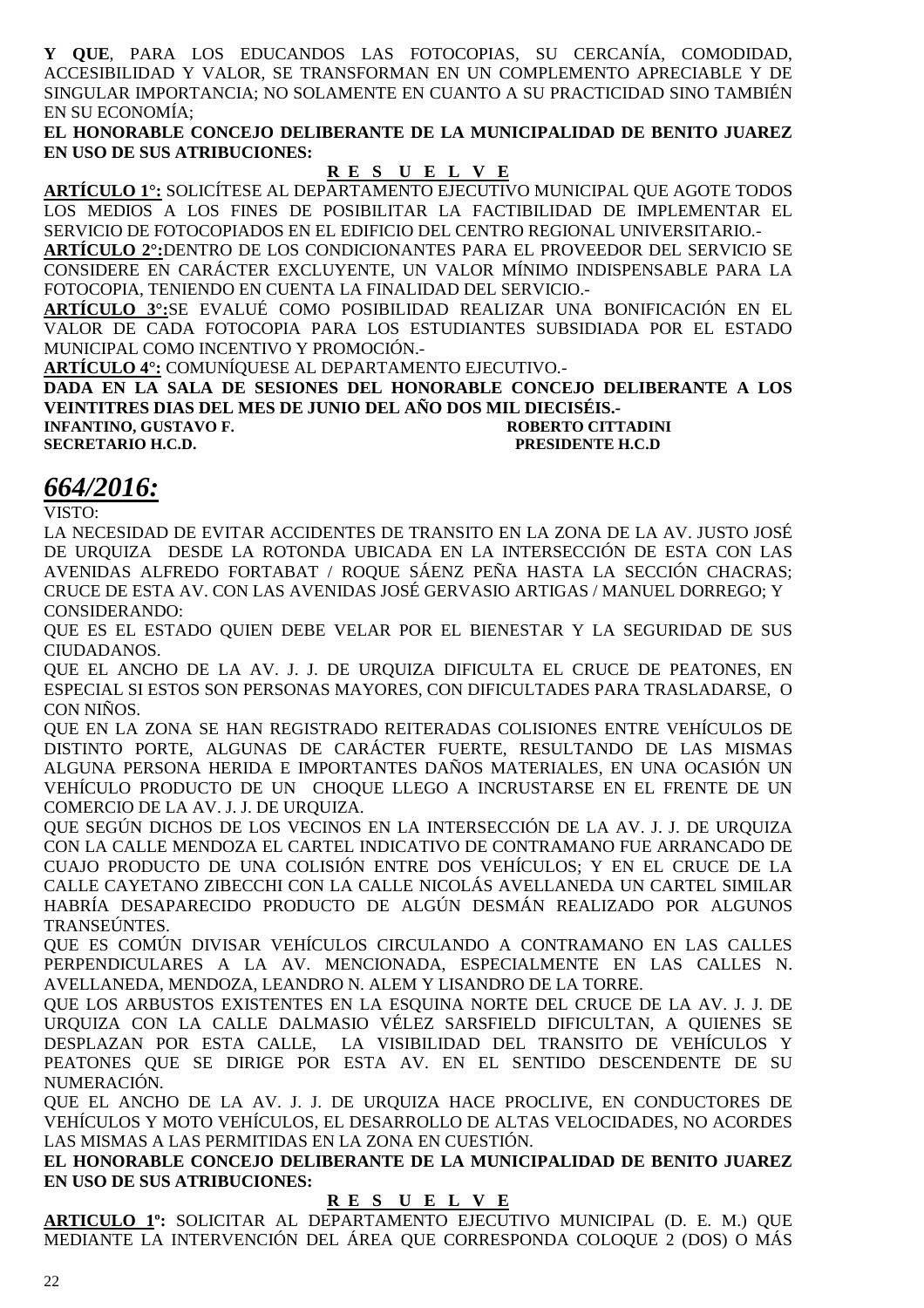REDUCTORES DE VELOCIDAD EN LA AV. J. J. DE URQUIZA ENTRE EL CRUCE DE ESTA CON LAS AVENIDAS A. FORTABAT / R. SÁENZ PEÑA, Y LAS AVENIDAS J. G. DE ARTIGAS / M. DORREGO; EN LOS LUGARES QUE EL ÁREA TÉCNICA CORRESPONDIENTE CONSIDERE OPORTUNO.

**ARTICULO 2º:** SOLICITAR AL D. E. M. QUE MEDIANTE LA INTERVENCIÓN DEL ÁREA QUE CORRESPONDA COLOQUE 1 (UN) REDUCTOR DE VELOCIDAD EN LA CALLE MENDOZA METROS ANTES DE SU INTERSECCIÓN CON LA AV. J. J. DE URQUIZA.

**ARTICULO 3º:** SOLICITAR AL D. E. M. QUE MEDIANTE LA INTERVENCIÓN DEL ÁREA QUE CORRESPONDA REALICE LA REPOSICIÓN DE 2 (DOS) CARTELES INDICADORES DE CONTRAMANO; UNO DE ELLOS EN LA CALLE N. AVELLANEDA EN SU INTERSECCIÓN CON LA CALLE C. ZIBECCHI; Y EL OTRO EN LA CALLE MENDOZA EN SU INTERSECCIÓN CON LA AV. J. J. DE URQUIZA.

**ARTICULO 4º:** SOLICITAR AL D. E. M. QUE MEDIANTE LA INTERVENCIÓN DEL ÁREA QUE CORRESPONDA COLOQUE 2 (DOS) CARTELES INDICADORES DE CONTRAMANO; UNO DE ELLOS EN LA CALLE L. N. ALEM, EN SU INTERSECCIÓN CON LA AV. J. J. DE URQUIZA Y EL OTRO EN LA CALLE L. DE LA TORRE EN SU INTERSECCIÓN CON LA AV. R O. DEL URUGUAY.- **ARTICULO 5º:** SOLICITAR AL D. E. M. QUE MEDIANTE LA INTERVENCIÓN DEL ÁREA QUE TENGA INGERENCIA REALICE LA EXTRACCIÓN DE LOS ARBUSTOS EXISTENTES EN LA OCHAVA NORTE DE LA INTERSECCIÓN DE LA CALLE D. VÉLEZ SARSFIELD CON LA AV. J. J. DE URQUIZA; REALIZANDO LA INMEDIATA REPOSICIÓN DE ESTOS POR ARBOLES DE VARIEDADES PERMITIDAS POR LA LEGISLACIÓN VIGENTE. LA SOLICITUD DE EXTRACCIÓN SE FUNDA EN LO NORMADO POR LA LEY PROVINCIAL NRO. 12.276 EN SU ARTICULO 5 INCISO F.

**ARTICULO 6º.-** SOLICITAR AL DEPARTAMENTO EJECUTIVO EL PINTADO DE LAS SENDAS PEATONALES EN CADA INTERSECCIÓN MENCIONADA.-

**ARTICULO 7º.-** COMUNÍQUESE AL DEPARTAMENTO EJECUTIVO.-

**DADA EN LA SALA DE SESIONES DEL HONORABLE CONCEJO DELIBERANTE A LOS VEINITRES DÍAS DEL MES DE JUNIO DEL AÑO DOS MIL DIECISÉIS.-** 

**INFANTINO, GUSTAVO F. SECRETARIO H.C.D. PRESIDENTE H.C.D** 

# *665/2016:*

**VISTO:** 

**QUE, L**A PREVENCIÓN ES LA DISPOSICIÓN QUE SE HACE DE FORMA ANTICIPADA PARA MINIMIZAR UN "**RIESGO**". Y EL OBJETIVO DE PREVENIR ES LOGRAR QUE UN PERJUICIO EVENTUAL NO SE CONCRETE. ESTO SE PUEDE APRECIAR EN LOS DICHOS POPULARES *"MÁS VALE PREVENIR QUE CURAR"*Y *"MEJOR PREVENIR QUE CURAR"*. PUESTO EN OTRAS PALABRAS, SI UNA"**PERSONA**" TOMA PREVENCIONES PARA EVITAR ACCIDENTES MINIMIZARÁ LAS PROBABILIDADES DE TENER PROBLEMAS. POR LO TANTO, ES MEJOR INVERTIR EN PREVENCIÓN QUE EN UN "**TRATAMIENTO PALIATIVO"**;

**Y QUE**, ES POSIBLE ASOCIAR LA NOCIÓN DE PREVENCIÓN AL "**CUIDADO"** O LA "**PRECAUCIÓN"**, MÁS ALLÁ DE LO QUE RESPECTA A UNO MISMO. SE PUEDEN TOMAR PREVENCIONES EN LA VIVIENDA (PARA EVITAR ACCIDENTES, ROTURA DE LA ESTRUCTURA, ETC.), EN EL AUTOMÓVIL (CONTROLAR LOS NEUMÁTICOS, EL MOTOR), EN EL TRABAJO (UTILIZAR LA VESTIMENTA DE SEGURIDAD ADECUADA) Y EN CUALQUIER ÁMBITO DE LA VIDACOTIDIANA., **Y**;

### **CONSIDERANDO:**

**QUE**, PREVENIR TAMBIÉN PUEDE SER LA **"ACCIÓN"** DE **ADVERTIR A ALGUIEN SOBRE ALGO O ACERCA DEL PELIGRO QUE LE SUPONE LA SITUACIÓN EN ESPECIAL Y EN PARTICULAR DE LO CUAL SE SOSPECHA;** 

**Y QUE**, EL ESTADO DEL PORTÓN DE ACCESO DEL CENTRO CULTURAL DE BARKER PRESENTA EN EL VIDRIADO, GRAN DETERIORO, SIGNIFICANDO UN RIESGO INMINENTE SI ALGUNO DE SUS PARTES SE DESPRENDE Y CAE A LA VÍA PÚBLICA;

**Y SIENDO QUE**, LA ACERA DONDE SE ENCUENTRA ESTE INCONVENIENTE ES MUY FRECUENTADA POR VECINOS, Y QUE CUALQUIER DESLIZAMIENTO DE LAS PARTES ROTAS PODRÍA GENERAR UN ACCIDENTE, TENIENDO EN CUENTA QUE *"SI SE PUDO EVITAR NO ES UN ACCIDENTE SINO UNA NEGLIGENCIA"*;

**EL HONORABLE CONCEJO DELIBERANTE DE LA MUNICIPALIDAD DE BENITO JUAREZ EN USO DE SUS ATRIBUCIONES:**

**R E S U E L V E**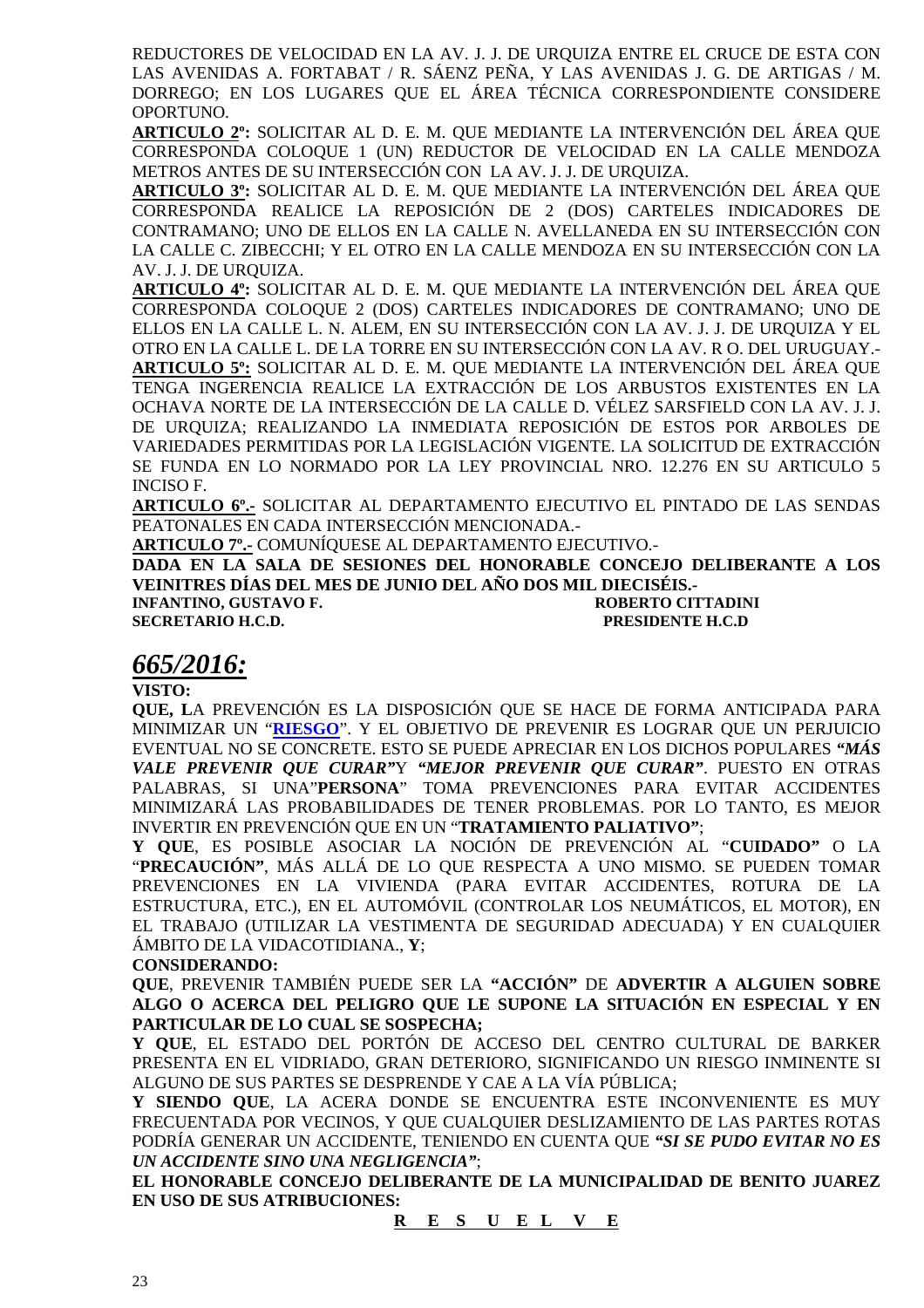**ARTÍCULO 1°:** SOLICÍTESE AL DEPARTAMENTO EJECUTIVO QUE REEMPLACE LOS VIDRIOS FALTANTES Y QUEBRADOS DEL PORTÓN DE ACCESO DEL CENTRO CULTURAL DE BARKER POR CALLE ALMAFUERTE.-

**ARTÍCULO 2°:**TÉNGANSE EN CUENTA LA FUNCIONALIDAD DE LOS MISMOS COLOCANDO MATERIALES ACORDES QUE CONTRIBUYAN A LA PREVENCIÓN Y SEGURIDAD DEL LUGAR Y EVITEN EL VANDALISMO, EJEMPLO PLACAS DE POLICARBONATO.-

**ARTÍCULO 3°:**COMUNÍQUESE AL DEPARTAMENTO EJECUTIVO.-

**DADA EN LA SALA DE SESIONES DEL HONORABLE CONCEJO DELIBERANTE A LOS VEINITRES DÍAS DEL MES DE JUNIO DEL AÑO DOS MIL DIECISÉIS.-** 

**INFANTINO, GUSTAVO F. SECRETARIO H.C.D. PRESIDENTE H.C.D** 

# *666/2016:*

VISTO LA INTRANQUILIDAD QUE VIVE LA COMUNIDAD DE BENITO JUÁREZ RESPECTO AL ESTADO ACTUAL EN QUE SE ENCUENTRA EL AGUA POTABLE QUE LLEGA A LOS DOMICILIOS JUARENSES.

**EL HONORABLE CONCEJO DELIBERANTE DE LA MUNICIPALIDAD DE BENITO JUÁREZ EN USO DE SUS ATRIBUCIONES:** 

## **R E S U E L V E**

**ARTÍCULO 1º:** ESTE BLOQUE SOLICITA QUE EL PODER EJECUTIVO CON EL RECURSO QUE CORRESPONDA SOLICITE AL ORGANISMO QUE CORRESPONDA EL ANÁLISIS COMPLETO DE MINERALES Y CANTIDAD DE PROPIEDADES QUE CONTIENE EL AGUA POTABLE PARA CONSUMO HUMANO, PARA DE ESTA FORMA DESPEJAR DUDAS Y LLEVAR TRANQUILIDAD A LA POBLACIÓN.

**ARTICULO 2º.-** QUE SE ADJUNTE AL IMPRESO PARA EL PAGO DE LA TASA DEL SERVICIO SANITARIO MEDIDO, EL INFORME DEL ANÁLISIS BACTERIOLÓGICO Y QUÍMICO DE LOS POZOS QUE PROVISIONAL EL SERVICIO DE AGUA POTABLE.-

**ARTÍCULO 3º.-** COMUNÍQUESE. DE FORMA

**DADA EN LA SALA DE SESIONES DEL HONORABLE CONCEJO DELIBERANTE A LOS VEINITRES DÍAS DEL MES DE JUNIO DEL AÑO DOS MIL DIECISÉIS.- INFANTINO, GUSTAVO F. ROBERTO CITTADINI** 

**SECRETARIO H.C.D. PRESIDENTE H.C.D** 

# *667/2016:*

VISTO:

QUE EN 1987 LA ASAMBLEA GENERAL DE LA **ORGANIZACIÓN DE LAS NACIONES UNIDAS** DECIDIÓ ESTABLECER EL *DÍA 26 DE JUNIO DE CADA AÑO* COMO EL DÍA INTERNACIONAL DE LA LUCHA CONTRA LAS DROGAS Y EL NARCOTRAFICO,

Y CONSIDERANDO:

QUE EL 23 DE FEBRERO DE 1990 SE APROBÓ EL PROGRAMA MUNDIAL DE ACCIÓN CONTRA LAS DROGAS ILÍCITAS Y SE DECLARÓ QUE SE OBSERVARÍA EL DÍA INTERNACIONAL DE LA LUCHA CONTRA EL USO INDEBIDO Y DEL TRÁFICO ILÍCITO DE DROGAS COMO PARTE DE LAS ACCIONES PARA SU **PREVENCIÓN Y ERRADICACIÓN.** 

QUE ESTA CELEBRACIÓN APUNTA A UNA SOCIEDAD LIBRE DE DROGAS, PRETENDIENDO INSTAURAR DIVERSAS HERRAMIENTAS EN LAS QUE LOS PROTAGONISTAS SEAN LA SOCIEDAD Y LOS GOBIERNOS.

QUE EL TRATAMIENTO DE LA PROBLEMÁTICA DE LAS ADICCIONES A LAS DROGAS REQUIERE DE LA GESTIÓN Y COMPROMISO DE TODOS LOS SECTORES INVOLUCRADOS DIRECTA E INDIRECTAMENTE EN LA MISMA.

QUE DICHO PROBLEMA, NO ES PROBLEMA AISLADO NI TAMPOCO NECESITA QUE SE LO TRATE COMO TAL, SINO COMO EL PRODUCTO QUE LA SOCIEDAD EN QUE VIVEN NO SUPO CONTENER...

QUE CON ESTE DÍA, SE BUSCA EL FORTALECIMIENTO Y DESARROLLO DE ESTRATEGIAS DE ABORDAJE ESPECÍFICAS PARA CADA REALIDAD SOCIAL.

QUE LA PUESTA EN DISCUSIÓN DE ESTAS PROBLEMÁTICAS, TIENE COMO UNO DE SUS OBJETIVOS LOGRAR QUE LOS JÓVENES CONOZCAN SOBRE LOS EFECTOS NOCIVOS DEL CONSUMO DE ESTUPEFACIENTES;

QUE EL DESARROLLO DE POLÍTICAS PREVENTIVAS A TRAVÉS DE LA INFORMACIÓN VERAZ Y DE SIMPLE ACCESO AL TEMA PERMITIRÁN TAMBIÉN EL FORTALECIMIENTO DE VALORES A TRAVÉS DE LA DEFENSA DE LA FAMILIA COMO NÚCLEO BÁSICO DE LA SOCIEDAD;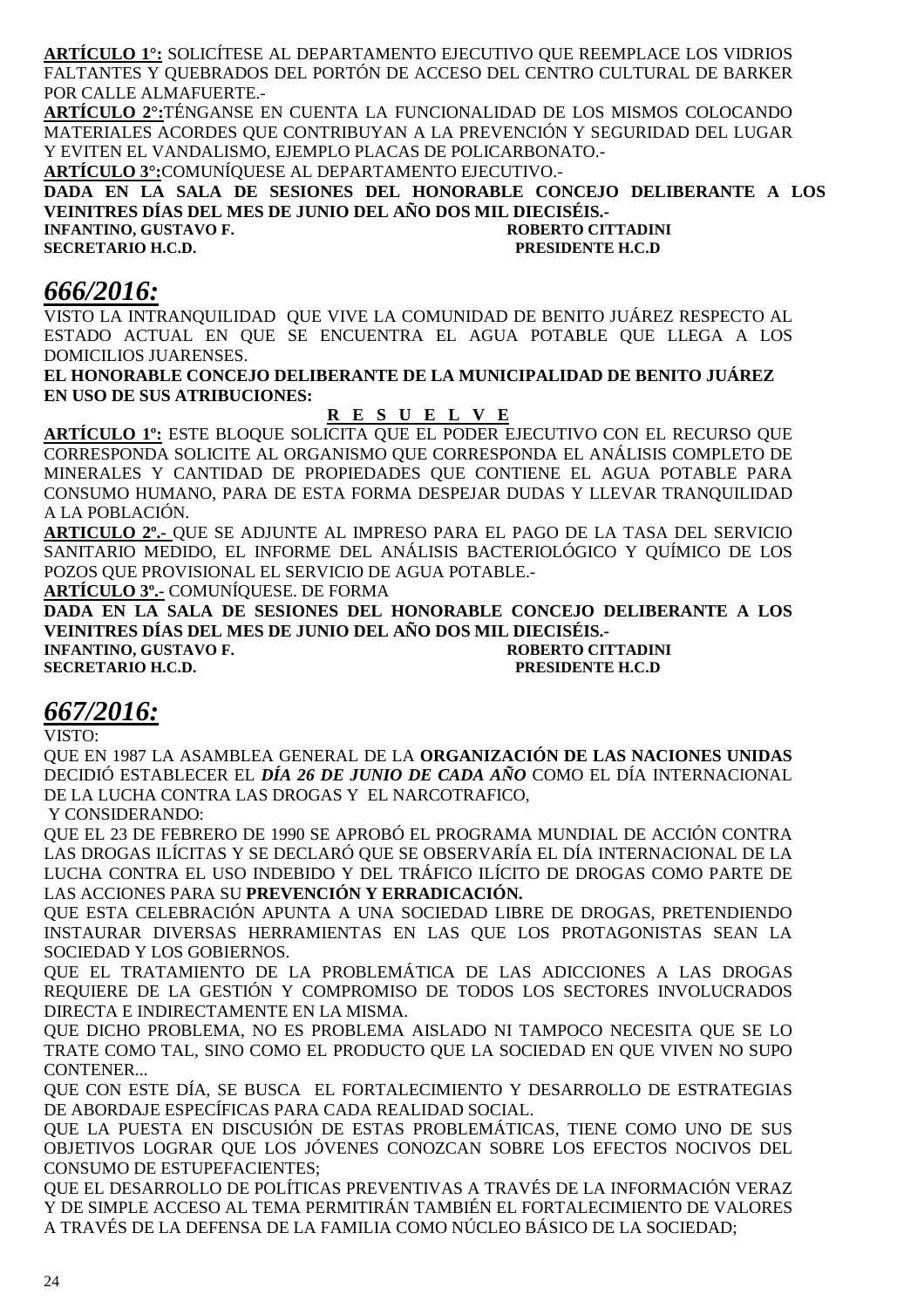QUE FOMENTAR LA CONSTRUCCIÓN DE REDES DE INSTITUCIONES, COMUNIDADES Y ORGANIZACIONES QUE TRABAJAN EN EL ÁMBITO DE LA PREVENCIÓN EN NIÑOS Y ADOLESCENTES ES VITAL PARA DESARROLLARNOS COMO COMUNIDAD ORGANIZADA. **EL HONORABLE CONCEJO DELIBERANTE DE LA MUNICIPALIDAD DE BENITO JUÁREZ EN USO DE SUS ATRIBUCIONES:** 

### **R E S U E L V E**

**ARTÍCULO 1**: SOLICÍTESE AL PODER EJECUTIVO MUNICIPAL, DECLARE DE SU INTERÉS LA CONMEMORACIÓN DEL DÍA INTERNACIONAL DE LA LUCHA CONTRA LAS DROGAS Y EL NARCOTRAFICO.

**ARTÍCULO 2:** SOLICÍTESE AL PODER EJECUTIVO MUNICIPAL, ESTABLEZCA EN FECHA A CONVENIR, LA REALIZACIÓN DE UNA JORNADA DE REFLEXIÓN, SENSIBILIZACIÓN Y DEBATE EN LA QUE SERÁN INVITADAS INSTITUCIONES EDUCATIVAS, DEPORTIVAS, PROFESIONALES E INSTITUCIONES RELACIONADAS CON LA PROBLEMÁTICA DE LAS DROGAS, COMO ASÍ TAMBIÉN VECINOS EN GENERAL.

**ARTÍCULO 3:** LA SECRETARÍA DE GOBIERNO, UNA VEZ DEFINIDA LA FECHA DE REALIZACIÓN DE LA JORNADA, CURSARÁ LAS INVITACIONES A LAS ENTIDADES DETERMINADAS EN EL ARTÍCULO 2RO.

**ARTÍCULO 4**: COMUNÍQUESE. DE FORMA

**DADA EN LA SALA DE SESIONES DEL HONORABLE CONCEJO DELIBERANTE A LOS VEINITRES DÍAS DEL MES DE JUNIO DEL AÑO DOS MIL DIECISÉIS.-** 

**SECRETARIO H.C.D. PRESIDENTE H.C.D** 

**INFANTINO, GUSTAVO F. CONFIDENTIAL CONFIDENTIAL ROBERTO CITTADINI** 

# *668/2016:*

VISTO:

QUE LOS DATOS Y REGISTROS METEOROLÓGICOS TOMADOS A TRAVÉS DEL TIEMPO EN EL PARTIDO DE BENITO JUÁREZ, DEMUESTRAN QUE LAS BAJAS TEMPERATURAS EXISTENTES HACEN NECESARIO E INDISPENSABLE EL USO DEL GAS, CON EL FIN DE CONTRARRESTAR EL FRÍO DEL INVIERNO, CONVIRTIENDO A ESTE SERVICIO EN IMPRESCINDIBLE Y ESENCIAL PARA LA SUBSISTENCIA Y DESARROLLO DE NUESTRA POBLACIÓN.

QUE EXISTEN PARTIDOS DE DIVERSAS PROVINCIAS DE NUESTRO PAÍS CATEGORIZADOS COMO "ZONA FRÍA", REFERENCIADOS ASÍ COMO USUARIOS DE GAS ANTE EL ENTE REGULADOR, A PARTIR DE LA DEMOSTRACIÓN DE LAS BAJAS TEMPERATURAS EXISTENTES EN ESOS LUGARES.

QUE EL DISTRITO DE BENITO JUÁREZ ES CONSIDERADO POR ESPECIALISTAS, EL MÁS FRÍO A NIVEL CLIMÁTICO DE LA PROVINCIA DE BUENOS AIRES.

Y

CONSIDERANDO:

QUE YA FUE PRESENTADO EN LA CÁMARA DE DIPUTADOS DE LA PROVINCIA DE BUENOS AIRES UN PROYECTO POR EL CUAL SE BUSCA DECLARAR A LOS MUNICIPIOS DE LA SEXTA SECCIÓN ELECTORAL "ZONA FRÍA" .

QUE DICHO PROYECTO PRESENTADO POR EL FRENTE RENOVADOR, CONTÓ CON LA UNÁNIME APROBACIÓN DEL CUERPO DE DIPUTADOS DE LAS DIVERSAS FUERZAS POLÍTICAS QUE LO COMPONEN

QUE DEBE SER EL EJECUTIVO NACIONAL QUIEN RESUELVA DE MANERA CONJUNTA CON EL ENTE REGULADOR ENARGAS, LA INCLUSIÓN O NO DE LOS MUNICIPIOS COMO BENITO JUÁREZ.

QUE LA DECLARACIÓN DE NUESTRO PARTIDO COMO ZONA FRÍA TRAERÍA APAREJADO EL BENEFICIO DE LA RE CATEGORIZACIÓN COMO USUARIOS DE GAS, CON LA CONSECUENTE BAJA EN LAS TARIFAS PARA LOS VECINOS.

**EL HONORABLE CONCEJO DELIBERANTE DE LA MUNICIPALIDAD DE BENITO JUÁREZ EN USO DE SUS ATRIBUCIONES:** 

### **R E S U E L V E**

**ARTÍCULO 1º**: SOLICÍTESE AL EJECUTIVO MUNICIPAL REALICE LAS GESTIONES NECESARIAS ANTE LOS ORGANISMOS OFICIALES NACIONALES CORRESPONDIENTES, PARA QUE SE ANALICE LA POSIBILIDAD DE DECLARAR

AL PARTIDO DE BENITO JUÁREZ COMO "ZONA FRÍA".

**ARTÍCULO 2º.-** GÍRESE COPIA DE LA PRESENTE RESOLUCIÓN A LAS DELEGACIÓN LOCAL DE CAMUZZI GAS PAMPEANA S.A., AL ENTE NACIONAL REGULADOR ENARGAS, COMO ASÍ TAMBIÉN A LAS CÁMARAS DE LEGISLADORES PROVINCIALES Y NACIONALES. **ARTÍCULO 3°:**COMUNÍQUESE. DE FORMA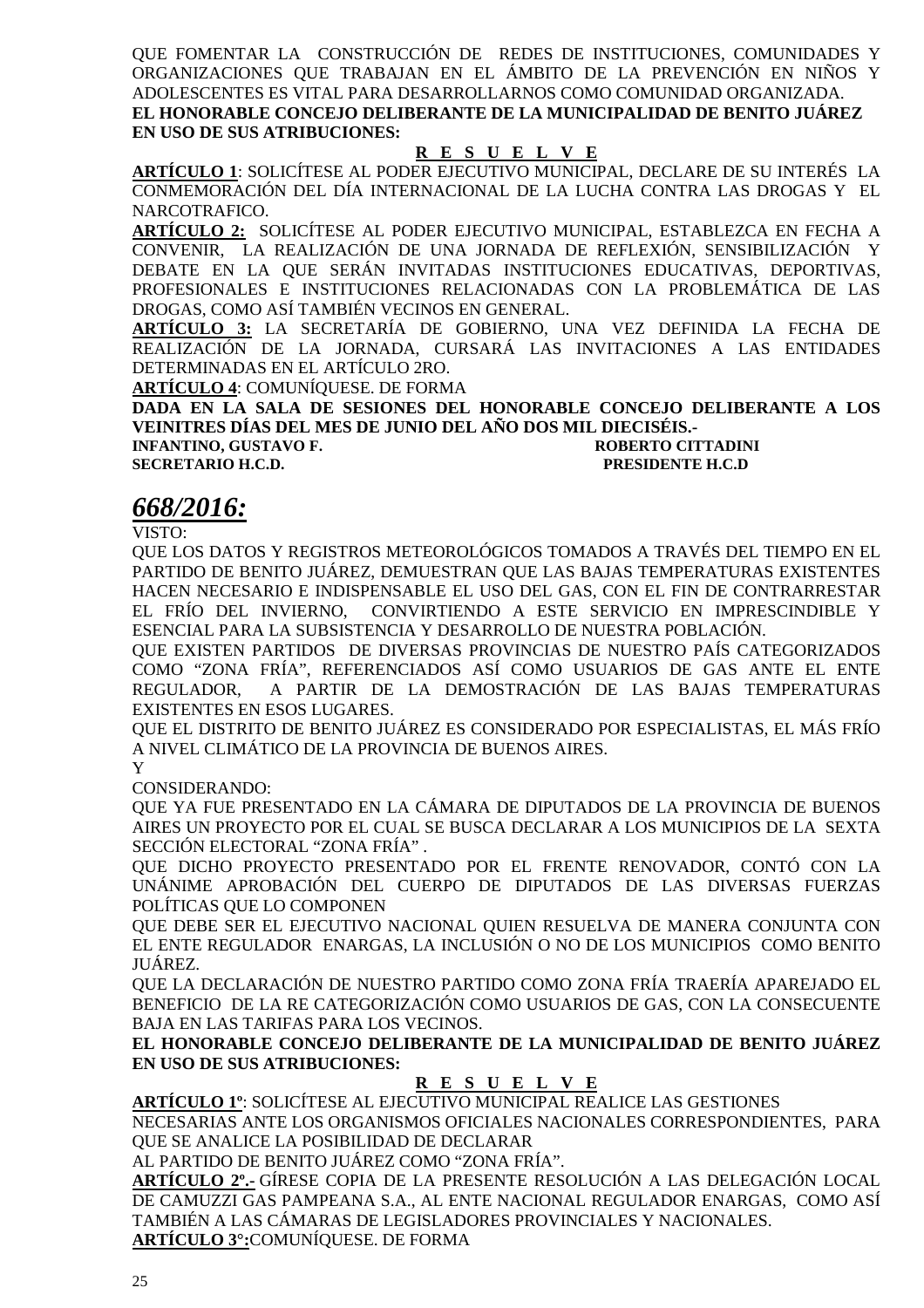**DADA EN LA SALA DE SESIONES DEL HONORABLE CONCEJO DELIBERANTE A LOS VEINITRES DÍAS DEL MES DE JUNIO DEL AÑO DOS MIL DIECISÉIS.- INFANTINO, GUSTAVO F. ROBERTO CITTADIN<br>
SECRETARIO H.C.D. PRESIDENTE H.C.D SECRETARIO H.C.D.**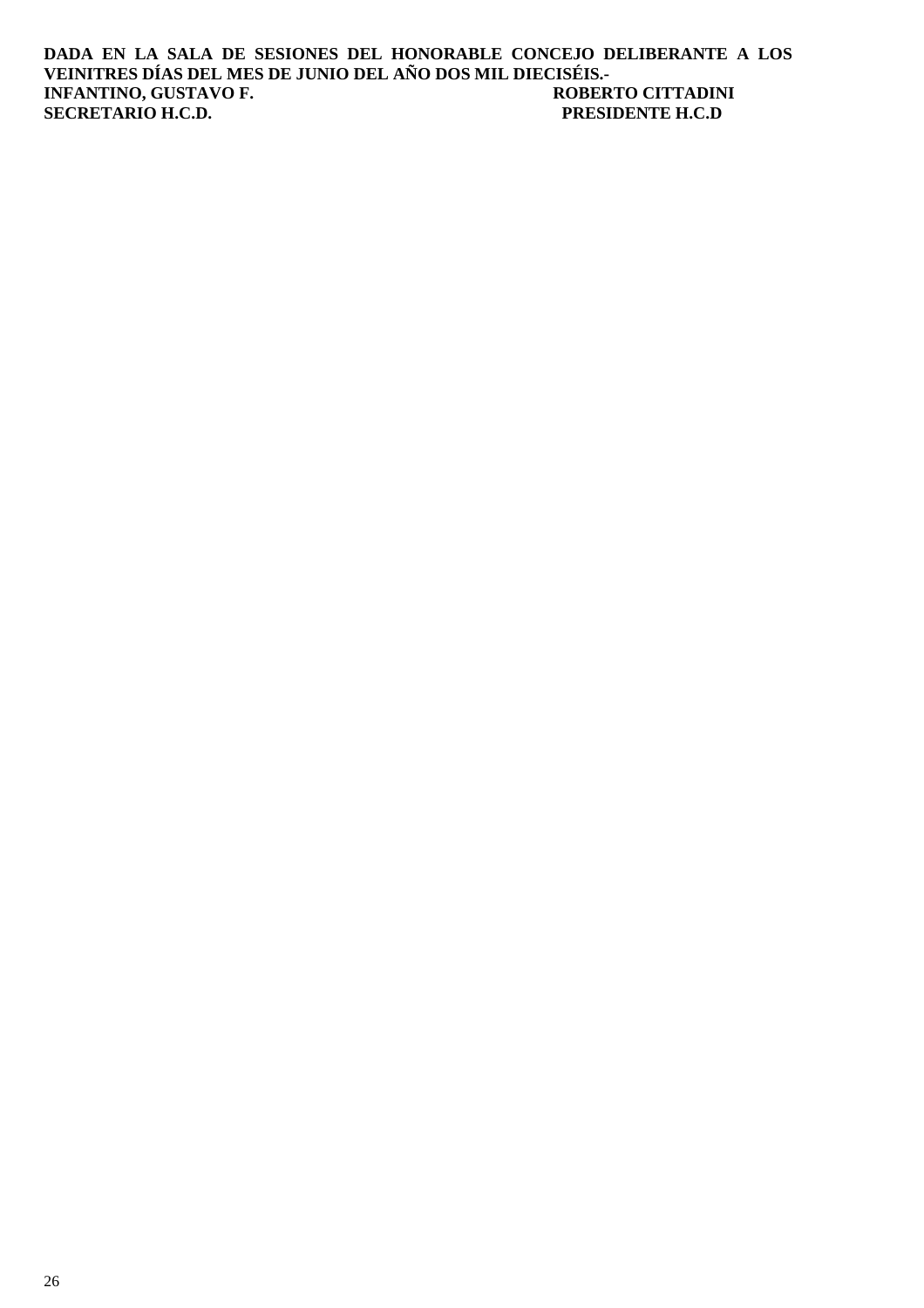# *MINUTA DE COMUNICACIÓN*

### **BENITO JUAREZ, 10 DE JUNIO DE 2016.-**

PUESTO A CONSIDERACIÓN DE LOS SEÑORES CONCEJALES EN LA SESIÓN ORDINARIA DEL DIA 09 DE JUNIO DEL CTE. AÑO EL PROYECTO DE COMUNICACIÓN PRESENTADO POR EL BLOQUE DEL FRENTE RENOVADOR.- SOBRE INCIDENTE DONDE UNA RETROEXCAVADORA DEL ÁREA DE VIAL RURAL SUFRIÓ UN INCENDIO PRESUNTAMENTE INTENCIONAL Y CONSIDERANDO QUE EL MENCIONADO PROYECTO FUE APROBADO POR UNANIMIDAD, ELEVAMOS AL DEPARTAMENTO EJECUTIVO LA SIGUIENTE:

# *13/2016:*

**VISTO;** 

**QUE**, EL ACCESO A LA INFORMACIÓN PÚBLICA NO DEBE SER UN OBJETIVO SINO UNA HERRAMIENTA PARA LA CONSOLIDACIÓN DE LA TRANSPARENCIA DE LA GESTIÓN PÚBLICA;

**Y QUE**, COMO TODA HERRAMIENTA SU DISPONIBILIDAD DEPENDE DEL CUMPLIMIENTO, DE LA RESPONSABILIDAD QUE PONGAN LOS GOBERNANTES, EN SU INTENCIÓN DE TRANSFORMAR LA DEMOCRACIA DE LAS PALABRAS, EN UNA DEMOCRACIA DE LAS ACCIONES, DONDE EL RESULTADO SEA LA REALIDAD, **Y;** 

### **CONSIDERANDO;**

**QUE**, HA QUEDADO EN EL IMAGINARIO POPULAR UNA SITUACIÓN DE INTENCIONALIDAD EN UN SINIESTRO QUE PRODUJO UNA DESTRUCCIÓN IMPORTANTE EN UNA MAQUINARIA PERTENECIENTE AL ÁREA VIAL RURAL, PRECISAMENTE UNA RETROEXCAVADORA;

**Y SIENDO**, QUE SE MANIFESTÓ PÚBLICAMENTE QUE SE PONÍA A DISPOSICIÓN DE LAS PERSONAS QUE APORTARAN DATOS UNA RECOMPENSA COMPUESTA POR UNA IMPORTANTE SUMA DINERARIA;

**Y QUE**; HABIENDO TRANSCURRIDO MÁS DE UN AÑO DEL MENCIONADO HECHO NO EXISTEN PRECISIONES DE LO SUCEDIDO;

**ARTÍCULO 1°:** SOLICÍTESE AL DEPARTAMENTO EJECUTIVO MUNICIPAL (D.E.M.) QUE RESPONDA AL SIGUIENTE PEDIDO DE INFORMES SOBRE EL INCIDENTE DONDE UNA RETROEXCAVADORA PERTENECIENTE AL ÁREA VIAL RURAL SUFRIÓ UN INCENDIO PRESUNTAMENTE INTENCIONAL:

- a) EN QUÉ ORGANISMO JUDICIAL SE RADICÓ LA/S DENUNCIA/S DEL HECHO EN CUESTIÓN?
- b) CUÁL/ES EL NÚMERO DE LA/S CAUSA/S PENAL/ES?
- c) CUÁL ES EL FISCAL INTERVINIENTE?
- d) CUÁL ES LA CARATULA DE LA/S MISMA/S?
- e) INFORME EN QUÉ ESTADO PROCESAL SE ENCUENTRA/N.-
- f) INFORME SI EL SR. INTENDENTE MUNICIPAL HA HECHO EFECTIVO EL MONTO DE LA RECOMPENSA Y/O EN SU CASO INFORME SI EL SR. INTENDENTE MUNICIPAL NOTIFICÓ A LAS AUTORIDADES JUDICIALES INTERVINIENTES LA RECOMPENSA OFRECIDA.-
- g) CUÁL FUE LA BASE EN QUE FUE SUBASTADA LA MAQUINA VIAL EN CUESTIÓN Y CUÁL FUE EL MONTO FINAL RECIBIDO?
- h) CUÁL FUE EL MARTILLERO INTERVINIENTE?
- i) INFORME SI SE REALIZÓ SUMARIO INTERNO PARA DESLINDAR RESPONSABILIDADES EN EL HECHO; EN SU CASO NÚMERO DE SUMARIO Y ELEVE COPIA DEL MISMO A ÉSTE HCD.-

**ARTÍCULO 2°:** INFORME CUAL ES EL PLAZO QUE ESTIMA CONVENIENTE PARA DAR RESPUESTA A ESTE PROYECTO DE COMUNICACIÓN.-

**ARTÍCULO 3°:** COMUNÍQUESE AL DEPARTAMENTO EJECUTIVO.-

**DADA EN LA SALA DE SESIONES DEL HONORABLE CONCEJO DELIBERANTE A LOS NUEVE DÍAS DEL MES DE JUNIO DEL AÑO DOS MIL DIECISÉIS.- INFANTINO, GUSTAVO F. ROBERTO CITTADINI SECRETARIO H.C.D. PRESIDENTE H.C.D** 

### **BENITO JUÁREZ, 24 DE JUNIO DE 2016.-**

PUESTA A CONSIDERACIÓN DE LOS SEÑORES CONCEJALES EN LA SESIÓN ORDINARIA DEL DÍA 23 DE JUNIO DEL CTE. AÑO EL PROYECTO DE COMUNICACIÓN PRESENTADO POR EL BLOQUE FRENTE RENOVADOR.- INFORME SOBRE EL INSTITUTO CAYETANO ZIBECCHI Y,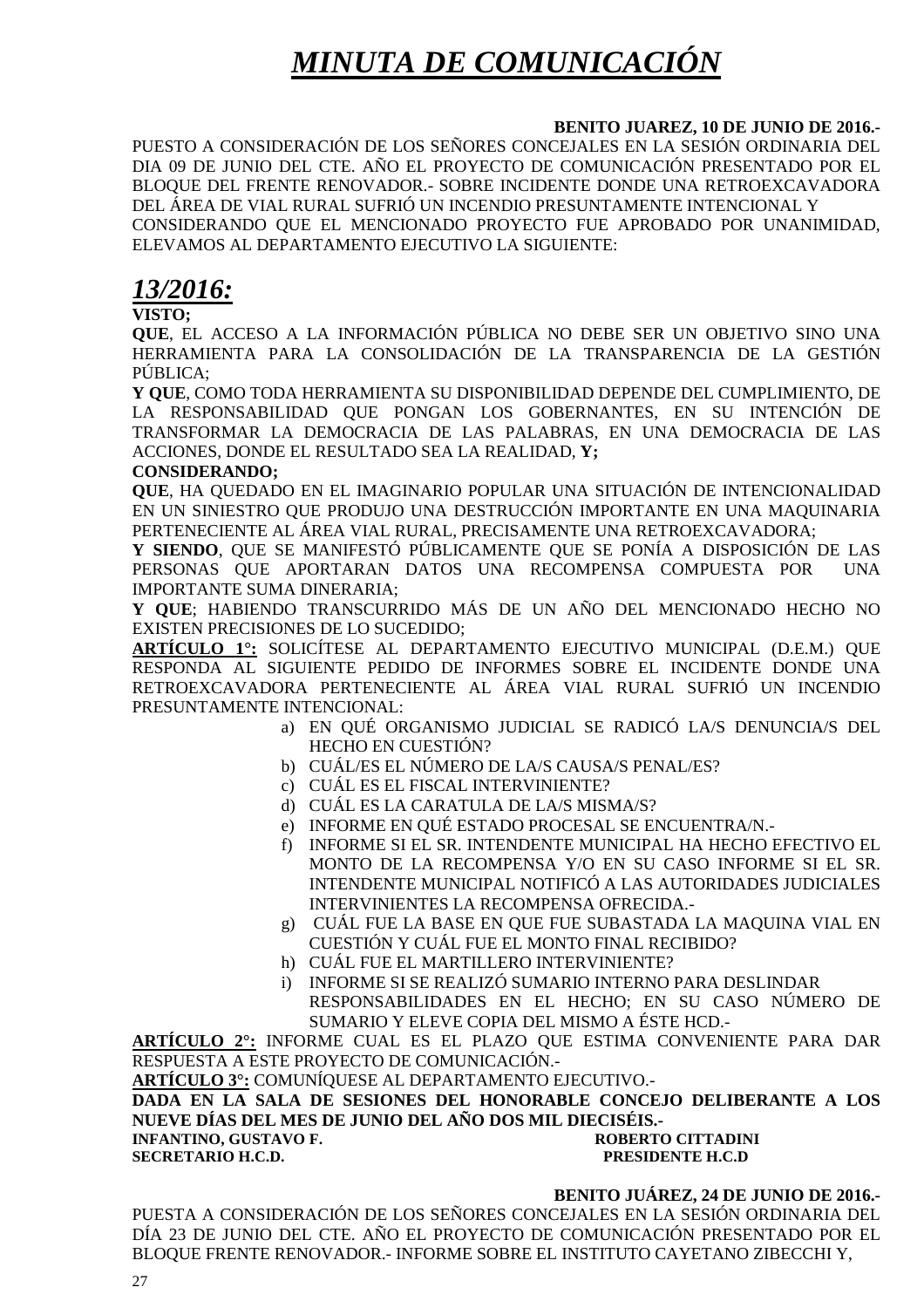### CONSIDERANDO QUE EL MENCIONADO PROYECTO FUE APROBADO POR UNANIMIDAD, ELEVAMOS A LA CONSIDERACIÓN DEL CUERPO LA SIGUIENTE:

# *14/2016:*

**VISTO:QUE,** EXISTE LA IMPERIOSA NECESIDAD DE DAR SOLUCIÓN DEFINITIVA A LA SITUACIÓN POR LA QUE ATRAVIESA LA COLONIA HOGAR CAYETANO ZIBECCHI, EL LEGADO MÁS IMPORTANTE DEL FILÁNTROPO JUARENSE A SU CIUDAD; INICIALMENTE PROYECTADA COMO ESCUELA DE ARTE Y OFICIO, FUNCIONANDO POR MUCHOS AÑOS ALOJANDO Y CONTENIENDO A JÓVENES CON PROBLEMAS DE SALUD MENTAL PROVENIENTES DE CAPITAL FEDERAL Y OTROS PUNTOS, BAJO LA ÓRBITA DE MINORIDAD; **Y QUE,** COMO ES DE CONOCIMIENTO PÚBLICO, YA HACE VARIOS AÑOS EL MINISTERIO DE DESARROLLO SOCIAL DECIDIÓ QUE LOS INTERNOS DE LA COLONIA OCUPARAN UN ESPACIO DENTRO DE LA CIUDAD Y QUE LOS EDIFICIOS Y CAMPO CIRCUNDANTE PASASEN - EN PRINCIPIO- A COMODATO A LA MUNICIPALIDAD, PROYECTÁNDOSE QUE FUERA UTILIZADO POR DIVERSAS INSTITUCIONES: LA ESCUELA AGROPECUARIA Nº 1, INTA, COOPERATIVAS, PRODUCCIÓN, PATRIMONIO CULTURAL, TURISMO, CENTRO DE CONTENCIÓN, TURISMO, ETC.;

**Y SIENDO QUE,** LA COLONIA ZIBECCHI PERTENECE AL PATRIMONIO HISTÓRICO DE BENITO JUÁREZ, TESORO QUE ES UNA MUESTRA DE ESE GRAN INDIVIDUO QUE SE CARACTERIZO POR SU AMOR A LAS PERSONAS EN GENERAL, QUE SE DEDICABA A TRABAJAR POR ELLAS, PROCURAR SU PROGRESO Y SU BIEN DE MANERA DESINTERESADA, UN FILÁNTROPO. DON CAYETANO ZIBECCHI ES A QUIEN LE DEBEMOS ESTE LEGADO PARA BENITO JUÁREZ;

**Y**, TENIENDO EN CUENTA QUE ESTA CONDICIÓN PREOCUPA Y DESVELA A NUESTRA CIUDADANÍA POR SU ESTADO DE INDEFENSIÓN, DESATENCIÓN, DESMEJORA, Y DEMORA EN UNA CONCLUSIÓN QUE ARRIBE A LA MEJOR DEFINICIÓN, **Y**;

### **CONSIDERANDO:**

**QUE**, CON LA MERA INSPECCIÓN OCULAR EN EL SITIO SE PUEDE CORROBORAR QUE LOS PASTOS, CARDOS QUE EN ALGUNOS CASOS INVADEN LAS EDIFICACIONES, RAMAS DE ÁRBOLES CAÍDAS PRODUCTO DEL VIENTO, VIDRIOS ROTOS, PUERTAS SIN LLAVE, ESCALERAS CON BARANDAS DESPRENDIDAS, ARTEFACTOS CON CONDICIONES CLARAS PARA SER SUSTRAÍDOS, FAROLAS CON LAS LUCES ENCENDIDAS EN PLENO DÍA, SIN SERENOS Y/O CUIDADORES. EN DEFINITIVA UN ESTADO GENERAL QUE MUESTRA Y DEMUESTRA DETERIOROS, Y VANDALISMO;

**Y QUE**, PARA APORTAR A LA CONCRECIÓN DE UNA RESOLUCIÓN ES INDISPENSABLE CONTAR CON DATOS, PROYECTOS, E INFORMACIÓN OFICIAL SOBRE LO ACTUADO;

**ARTÍCULO 1°:** SOLICÍTESE AL DEPARTAMENTO EJECUTIVO MUNICIPAL, QUE INFORME SOBRE LA COLONIA HOGAR CAYETANO ZIBECCHI LO SIGUIENTE:

- a. CUÁL ES EL PROYECTO DE FINALIDAD ACTUAL EN EL CUAL ESTÁ TRABAJANDO EL MUNICIPIO?
- b. CUÁLES SON LOS PROCESOS LLEVADOS A CABO HASTA EL MOMENTO?
- c. EN QUÉ ESTADO ESTÁN?

**ARTÍCULO 2°:** ASÍ MISMO SI ESTÁ AL ALCANCE O EN CONOCIMIENTO DEL MUNICIPIO SE DÉ RESPUESTA A LO SIGUIENTE:

i. CON CUANTAS HECTÁREAS CUENTA EL PREDIO?

ii. EXISTEN EN LA ACTUALIDAD ARRENDATARIOS, QUIEN/SON ES/SON?

iii. SI EL INCISO ANTERIOR FUERE POSITIVO, CUAL ES EL DESTINO DE ESOS INGRESOS? **ARTÍCULO 3°:**A LOS FINES DE ACELERAR LOS PROCESOS DE REFUERZO, Y ASISTENCIA DE LAS GESTIONES, SE SOLICITA UNA CONTESTACIÓN EN UN PLAZO PERENTORIO.- **ARTÍCULO 4°:** COMUNÍQUESE AL DEPARTAMENTO EJECUTIVO.-

**DADA EN LA SALA DE SESIONES DEL HONORABLE CONCEJO DELIBERANTE A LOS VEINITRES DÍAS DEL MES DE JUNIO DEL AÑO DOS MIL DIECISÉIS.-** 

**INFANTINO, GUSTAVO F. ROBERTO CITTADINI SECRETARIO H.C.D. PRESIDENTE H.C.D**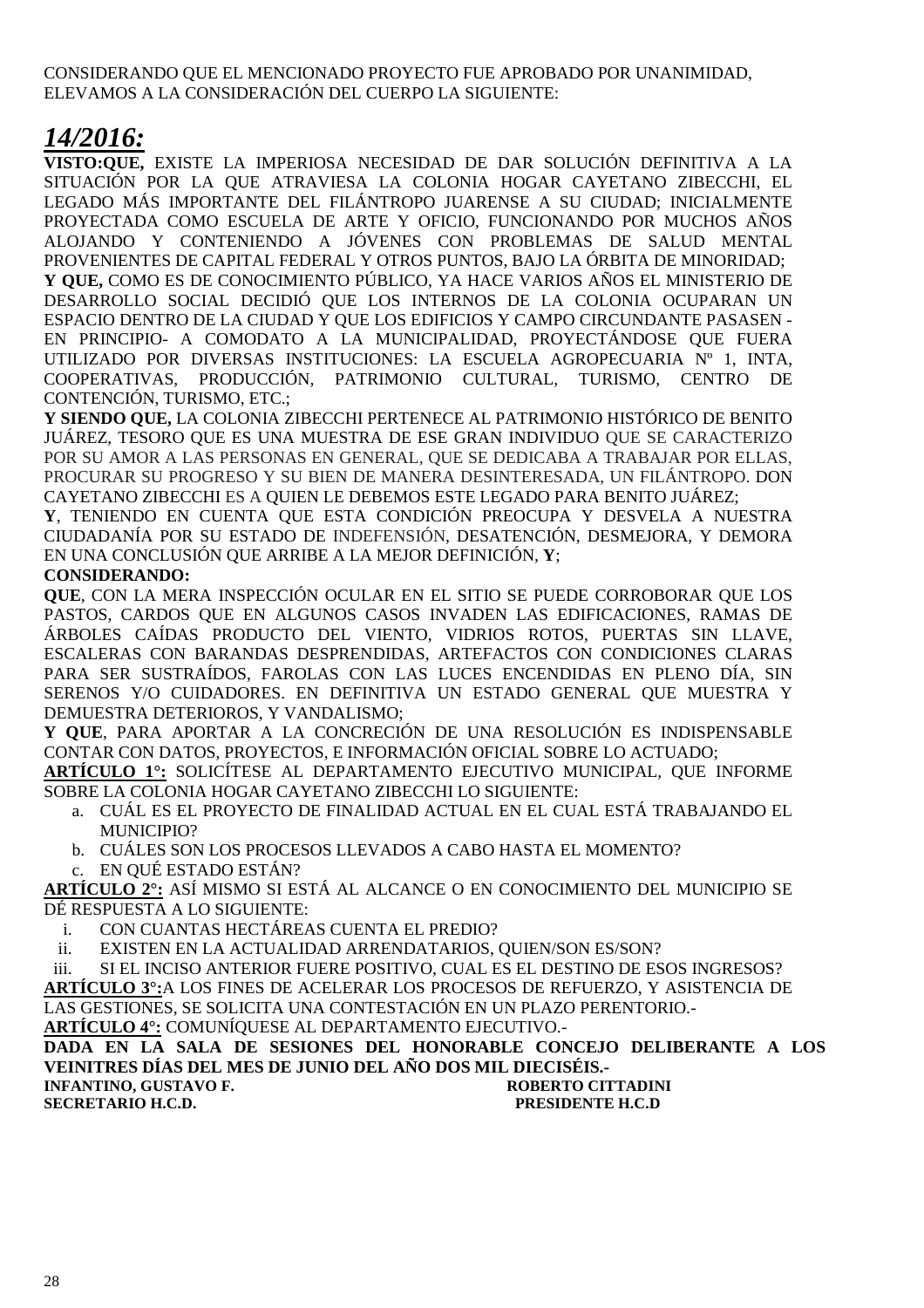# *DECRETOS*

# *690/16:*

# **BENITO JUÁREZ**- Junio 1 de 2016-

**VISTO** que por Resolución Nº 219/16 se otorgó LICENCIA POR ENFERMEDAD a la Tesorera Municipal Cdra. DOMÍNGUEZ ANA VICTORIA (L.P. 2865);

**QUE** resulta necesario que lamencionada sea reemplazada;

**QUE** la Secretaría de Gobierno dispone dictar el presente acto administrativo;

**EL INTENDENTE MUNICIPAL,** en uso de sus facultades,

### **DECRETA:**

- **Artículo lº.-**Confírmese que durante la LICENCIA POR ENFERMEDAD otorgada a la Tesorera Municipal Cdra. DOMÍNGUEZ ANA VICTORIA, según Resolución Nº 219/16, asume sus funciones en carácter de reemplazo la agente GARCIA MARÍA JOSE (L.P. 3084).------------------------------------------------------------------------------------------------
- **Artículo 2º.-**Por la Dirección de Recursos Humanos notifíquese a la interesada y agréguese al legajo personal de la agente.----------------------------------------------------------------------
- **Artículo 3º.-**Refrendará el presente acto administrativo el Sr. Jefe de Gabinete a cargo de la Secretaría de Hacienda.----------------------------------------------------------------------------
- **Artículo 4º.-**Comuníquese, dése al R. O. De Decretos y Resoluciones, tome nota Recursos Humanos, Presupuesto, Secretarías de Gobierno, de Hacienda y Auditoría, cumplido, archívese.--------------------------------------------------------------------------------------------

**JORGE O. ISMAEL JULIO CÉSAR MARINI JEFE DE GABINETE A/C S. DE HACIENDA INTENDENTE MUNICIPAL** 

# *691/16:*

# **BENITO JUÁREZ –** Junio 1º de 2016-

**VISTO** que a través del Consejo de Empleo Municipal, el Departamento Ejecutivo formalizó una propuesta salarial en el marco de las Paritarias Municipales, que consiste en un aumento del sueldo básico para el corriente año de un 29, 95% acumulado, alcanzando incluso, a los Jubilados Municipales;

**QUE** dicho incremento se realizará en dos tramos: un 15% efectuado a partir del 1º de Febrero de 2016 y un 13% a partir del 1º de Julio del corriente año.

**QUE** dicha propuesta fue aceptada en la Asamblea del Sindicato de Trabajadores Municipales, realizada el lunes 15 de Febrero del corriente;

**QUE** el presente aumento incluye a todos los empleados municipales y del Hospital Municipal "Eva Perón" Ente Descentralizado "Dr. Alfredo Saintout".-

**CONSIDERANDO** que representa una adecuación de los sueldos de los empleados municipales y que el salario mínimo vital y móvil de jornada completa está fijado en la resolución Nº 2/2016 de la cartera laboral que formalizó el incremento, publicado oportunamente en el Boletín Oficial, y precisó que el salario mínimo es de \$ 7.560.00 a partir 1º de Setiembre del 2016;

**QUE** a modo de referencia el Municipio establece a partir del 01 de Julio de 2016 un básico para la jornada completa de \$7860.59 y, teniendo en cuenta que al mismo se le debe sumar el complemento al básico queda establecido el sueldo para la Categoría 1 en dicha jornada es de \$8729.60, superando lo establecido por la Nación a partir de setiembre.

**EL INTENDENTE MUNICIPAL,** en uso de sus facultades;

## **DECRETA:**

**Artículo 1º.-** Establézcase a partir del **1º deJulio de 2016**, las siguientes escalas salariales para el personal municipal DE PLANTA PERMANENTE y TRANSITORIA a saber:

a) ESCALA DE SUELDOS BASICOS PARA EL PERSONAL DE PLANTA PERMANENTE Y TRANSITORIA SEGÚN CATEGORIAS Y REGIMENES HORARIOS

| Categoría | 35       | 36       | 40       | 44       | 48        |
|-----------|----------|----------|----------|----------|-----------|
| 14        | 7.948,88 | 8.175,99 | 9.084,42 | 9.992,88 | 10.901,31 |
| 13        | 7.816,91 | 8.040,26 | 8.933,62 | 9.826,98 | 10.720,33 |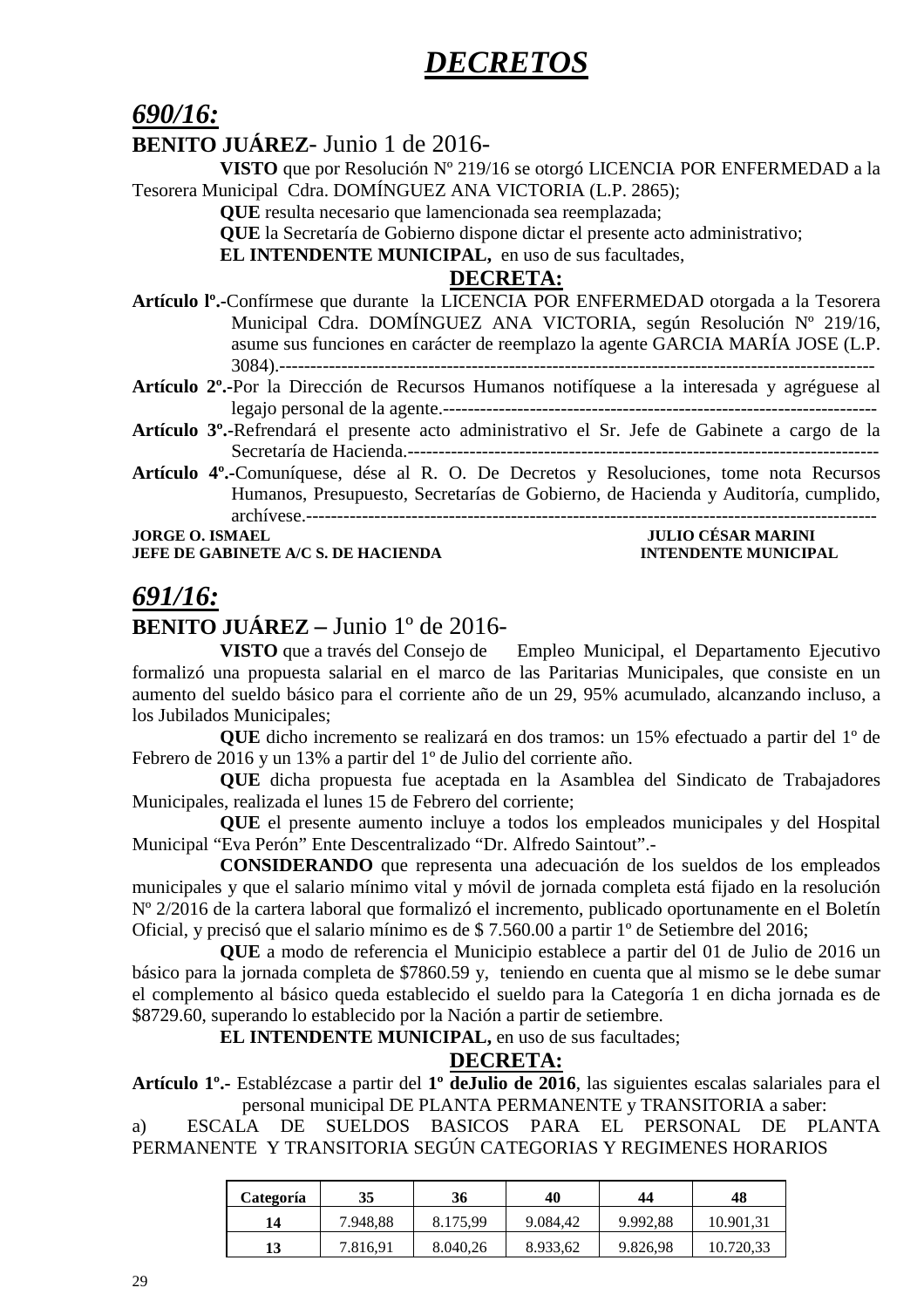| 12                       | 7.760,39 | 7.982,12 | 8.869,01 | 9.755,93 | 10.642,83 |
|--------------------------|----------|----------|----------|----------|-----------|
| 11                       | 7.628,51 | 7.846,47 | 8.718,29 | 9.590,12 | 10.461,95 |
| 10                       | 7.264,23 | 7.471,77 | 8.301,96 | 9.132,19 | 9.962,37  |
| 9                        | 7.157,37 | 7.361,86 | 8.179,86 | 8.997,84 | 9.815,82  |
| 8                        | 6.730,29 | 6.922,59 | 7.691,76 | 8.460,93 | 9.230,11  |
| 7                        | 6.548,15 | 6.735,23 | 7.483,59 | 8.231,94 | 8.980,30  |
| 6                        | 6.409,99 | 6.593,12 | 7.325,69 | 8.058,28 | 8.790,85  |
| 5                        | 6.190,15 | 6.367,02 | 7.074,47 | 7.781,90 | 8.489,35  |
| 4                        | 6.051,92 | 6.224,85 | 6.916,49 | 7.608,13 | 8.299,78  |
| 3                        | 5.913,80 | 6.082,77 | 6.758,63 | 7.434,48 | 8.110,35  |
| $\mathbf{2}$             | 5.819,55 | 5.985,81 | 6.650,90 | 7.316,00 | 7.981,09  |
| 1                        | 5.731,67 | 5.895,44 | 6.550,47 | 7.205,54 | 7.860,59  |
| <b>Jornalero</b>         | 5.731,67 | 5.895,44 | 6.550,47 | 7.205,54 | 7.860,59  |
| Valor de la hora cátedra | 191,05   |          |          |          |           |

b) ESCALA DE SUELDOS BASICOS PARA EL PERSONAL PROFESIONAL DE PLANTA PERMANENTE Y TRANSITORIA DEL ENTE DESCENTRALIZADO, SEGÚN GRADO Y REGIMEN HORARIO Y DEPENDIENTE DE LA SECRETARÍA DE SALUD.-

| Régimen          |         |          | <b>GRADOS</b> |                  |          |
|------------------|---------|----------|---------------|------------------|----------|
| horario          |         | 2        | 3             | $\boldsymbol{4}$ | 5        |
| 12 <sub>HS</sub> | 3968,25 | 4084,56  | 4213,82       | 4336,49          | 4472,18  |
| <b>18HS</b>      | 5467,09 | 5641,58  | 5835,39       | 6019,47          | 6222,98  |
| <b>24HS</b>      | 6965,96 | 7198,56  | 7457,01       | 7702,37          | 7973,83  |
| <b>30HS</b>      | 8464,81 | 8755,59  | 9078,62       | 9385,36          | 9724,66  |
| <b>36HS</b>      | 9991,40 | 10340,29 | 10728,00      | 11096,03         | 11503,25 |

c) ESCALA DE SUELDOS BASICOS PARA EL PERSONAL DOCENTE DE PLANTA PERMANENTE Y TRANSITORIA DEL JARDIN MATERNAL.-

|           | Régimen |         |             | <b>GRADOS</b> |         |         |
|-----------|---------|---------|-------------|---------------|---------|---------|
| Categoría | horario |         | $\mathbf 2$ | 3             | 4       | 5       |
|           | 25 HS   | 5731,67 | 5969,70     | 6219,67       | 6482,12 | 6757,69 |
| 2         | 25 HS   | 5819,56 | 6062,00     | 6316,60       | 6583,88 | 6864,52 |
| 3         | 25 HS   | 5913,79 | 6160,92     | 6420,49       | 6692,99 | 6979,12 |
| 4         | 25 HS   | 6051,97 | 6306,01     | 6572,84       | 6852,95 | 7147,00 |
| 5         | 25 HS   | 6190,19 | 6451,15     | 6725,18       | 7012,94 | 7315,01 |

**Artículo 2º.-**Establécese a partir del 1º de **Julio** de 2016 para el personal encuadrado como superior sin estabilidad y del personal de ley los sueldos básicos que surjan del cálculo aplicando la siguiente escala dependiendo del sueldo básico del Intendente Municipal.-

El sueldo mínimo del Intendente Municipal será el resultante de considerar el sueldo básico de la categoría inferior del ingresarte en el escalafón administrativo de la Municipalidad, en su equivalente a cuarenta horas semanales, con más el correspondiente "Complemento Sueldo Básico". Todo ello según lo establecido en el Art. 125 de la L.O.M.-

| <b>SECRETARIO GENERAL</b>   | 35% |
|-----------------------------|-----|
| <b>SECRETARIO</b>           | 25% |
| <b>CONTADOR</b>             | 22% |
| <b>DIRECTORES GENERALES</b> | 22% |
| <b>SECRETARIO PRIVADO</b>   | 20% |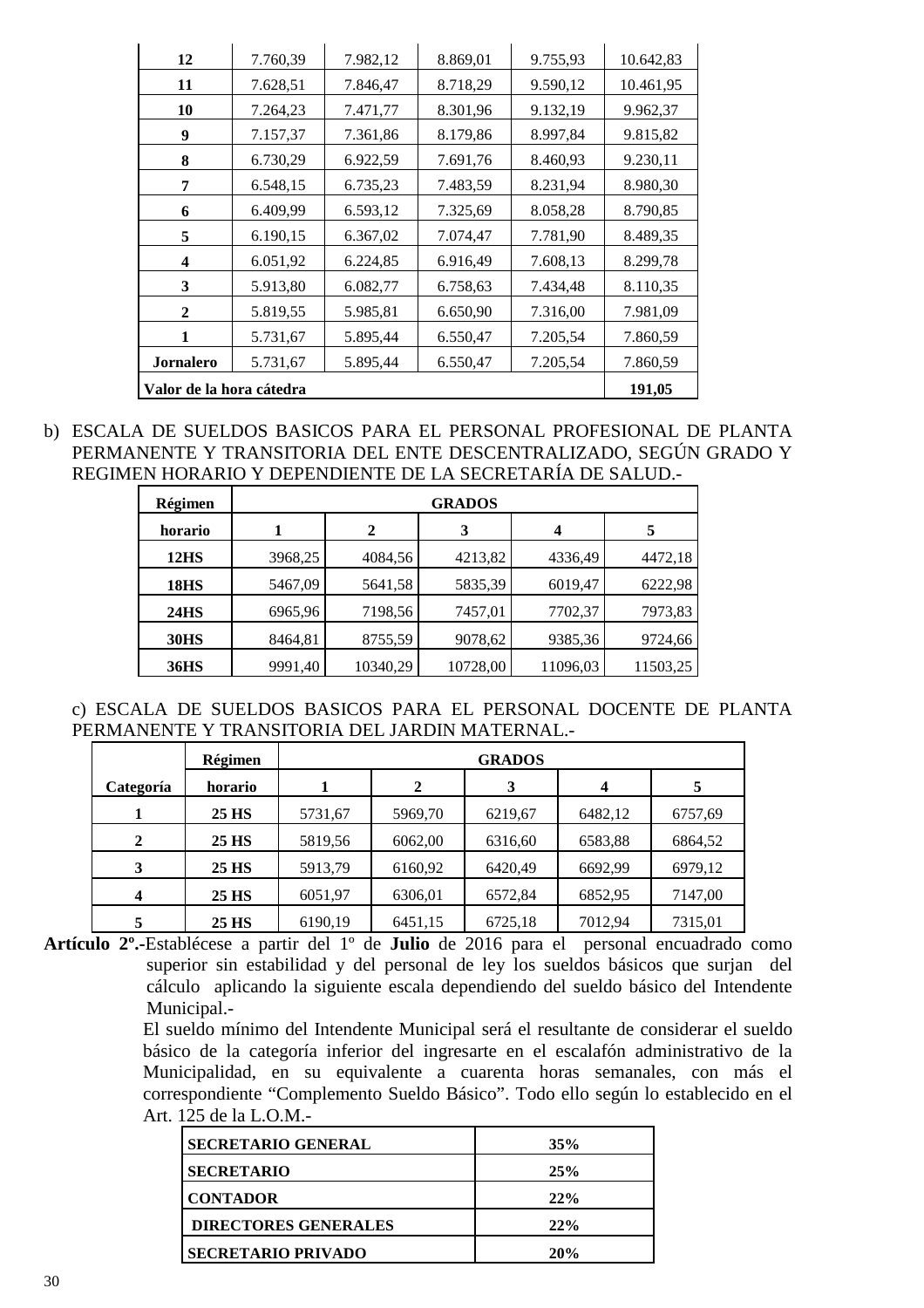| <b>ASESOR LEGAL</b>               | 20%        |
|-----------------------------------|------------|
| <b>TESORERO</b>                   | 20%        |
| <b>JEFE DE COMPRAS</b>            | 20%        |
| <b>DIRECTOR POLITICO "C"</b>      | 20%        |
| <b>DIRECTOR POLITICO "B"</b>      | 18%        |
| <b>DELEGADO DE BARKER</b>         | 18%        |
| <b>DIRECTOR POLITICO "A"</b>      | 17%        |
|                                   |            |
| <b>SUBDIRECTOR POLITICO "C"</b>   | 17%        |
| <b>SUBDIRECTOR POLITICO "B"</b>   | 15%        |
| <b>SUBDIRECTOR POLITICO "A"</b>   | 13%        |
| <b>DELEGADO DE TEDIN URIBURU</b>  | 13%        |
| <b>DELEGADO DE ESTACION LOPEZ</b> | <b>13%</b> |
| <b>DELEGADO DE EL LUCHADOR</b>    | 13%        |
| <b>JEFE DE AREA POLITICO</b>      | 10%        |

**Artículo 3º.-**Establécese a partir del 1º de **Julio de 2016** para el personal encuadrado como superior sin estabilidad y del personal de ley del Hospital Municipal "Eva Perón" Ente Descentralizado "Dr. Alfredo Saintout", los sueldos básicos que surjan del cálculo:

|                 | <b>DIRECTOR ADMINISTRATIVO</b> | 23% |
|-----------------|--------------------------------|-----|
| CONTADOR<br>22% |                                |     |

El Director Médico y el Subdirector Médico cobrarán lo correspondiente a su cargo de base con más una bonificación remunerativa no bonificable sujeta a retenciones y aportes previsionales por el cargo que cubren de acuerdo a la siguiente escala, dependiendo del sueldo básico del Intendente Municipal.-

| <b>DIRECTOR MEDICO</b>    | $\frac{0}{6}$ |
|---------------------------|---------------|
| <b>SUBDIRECTOR MEDICO</b> | $13\%$        |

**Artículo 4º.-**Establécese a partir del 1º de **Julio de 2016** para el personal del Honorable Concejo Deliberante, los sueldos básicos que surjan del cálculo:

|                      |     | Sueldo del     |
|----------------------|-----|----------------|
| <b>SECRETARIO</b>    | 25% | Intendente     |
|                      |     | Sueldo del     |
|                      |     | Secretario del |
| <b>PROSECRETARIO</b> | 90% | HCD            |
|                      |     |                |
|                      |     | Sueldo del     |
|                      |     | Secretario del |

**Artículo 5º.-**Establécese a partir del 1º de Julio de 2016 el concepto denominado "Complemento Sueldo Básico" para el personal de planta permanente, y transitorios para todas las categorías, jornaleros, horas cátedras y personal profesional del Ente Descentralizado, **exceptuando al personal político y de ley**. El mismo consiste en una suma fija remunerativa, no bonificable, la cual estará sujeta a retenciones y aportes previsionales, y se abonará según el régimen horario tomando como base el importe de **\$ 633.65 para la jornada normal de 35 hs. semanales de trabajo, y se abonará en forma proporcional según la cantidad de hs. semanales trabajadas. Para el personal docente de las Direcciones de Cultura y Educación y de Deportes tómese como base el importe de \$ 633.65 para 30 hs. Cátedras y se abonará en forma** proporcional según la cantidad de hs. semanales asignadas. Para el personal docente del UDI (Unidad de Desarrollo Infantil) "Juan José Bernal Torres" se tomará como base el importe de \$ 633.65 para el régimen de 25 hs. semanales**. Para el personal profesional encuadrado en la carrera médico hospitalaria del Ente Descentralizado tómese como base el importe de \$ 633.65 para 30 hs. semanales y se abonará en forma proporcional según la cantidad de hs. semanales asignadas.-**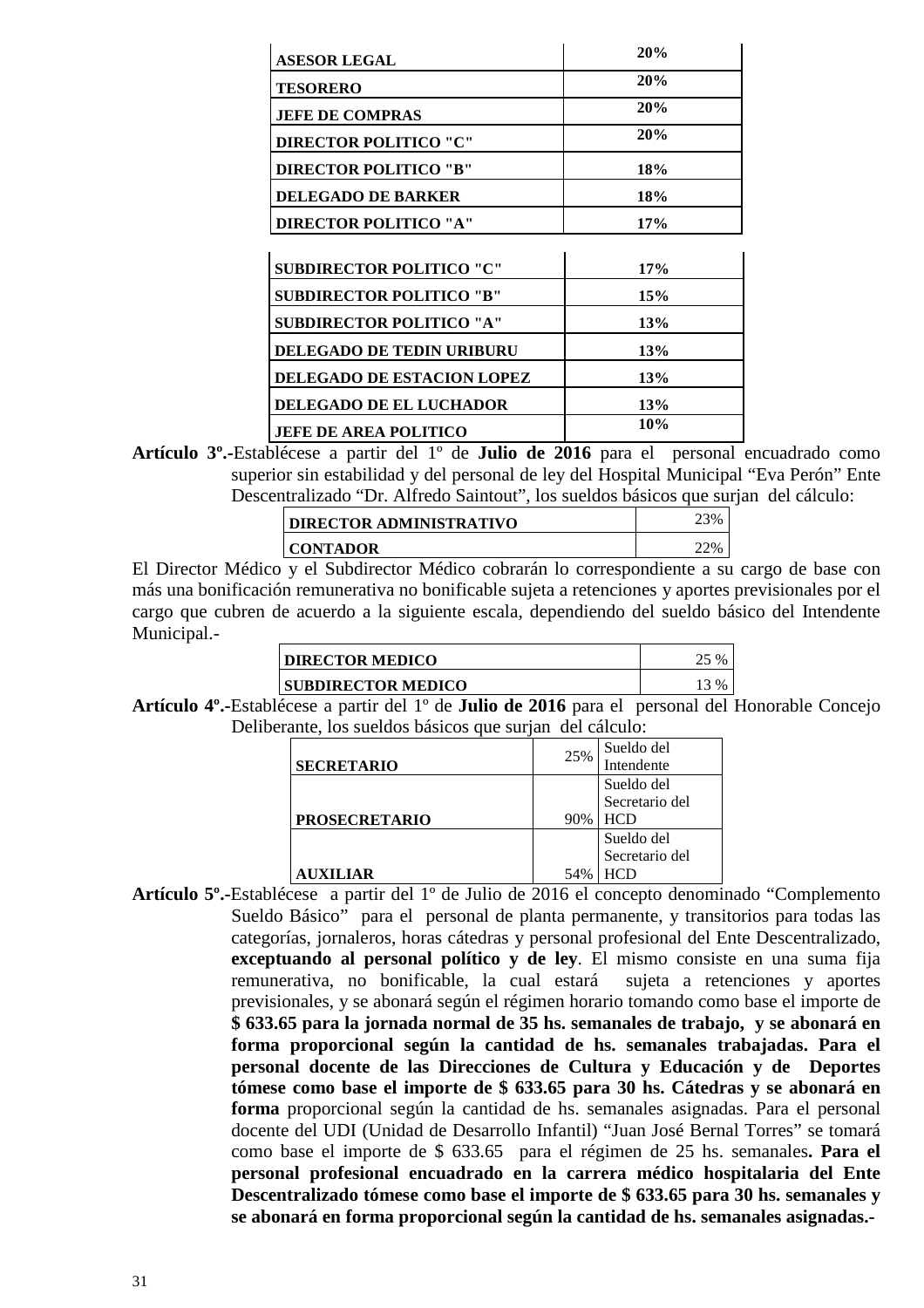**Artículo 6º.-**Establécese a partir del 1º de **Julio de 2016**, los siguientes valores por destajo en las distintas aéreas municipales:

a) Dirección de Cultura y Educación Municipal

Centro Cultural Atilio Marinelli

| Iluminación y sonido por hora de trabajo | 98.81 |  |
|------------------------------------------|-------|--|
|                                          |       |  |

### b) Dirección de Deportes

Establécese que el cálculo para el destajo del personal transitorio perteneciente a la Dirección de Deportes deberá realizarse de la siguiente manera:

20 horas cátedra x valor de hora cátedra + complemento sueldo básico proporcional establecido en el artículo 5

c) Secretaría de Desarrollo Social

| Comedores Barriales                                            |        |
|----------------------------------------------------------------|--------|
| Por día en tareas relacionadas al comedor con jornada de 7 hs. | 260.93 |

### d) Dirección de Producción

| Inspectores de canteras                                                   |        |
|---------------------------------------------------------------------------|--------|
| Por día en tareas relacionadas a control de canteras con jornada de 7 hs. | 260.93 |

e) Secretaría de Inf. Viv. Y Serv. Públicos

Por día en tareas relacionadas a la secretaria con jornada de 7 hs. 260.93

### **Plan de Pavimentación**

| Por m2 de hormigón colocado y terminado con moldeo incluido              |        |
|--------------------------------------------------------------------------|--------|
| Por m2 de hormigón colocado y terminado sin moldeo incluido              | 2,26   |
| Por día en tareas relacionadas al pavimento con jornada de 7 hs.         | 260.93 |
| Por ml de moldeo, llenado, desmoldado y tareas afines para cordón cuneta | 1.88   |
| Por m2 por tareas de descarga, nivelación, limpieza en suelo cemento     | 0.72   |

### **Fabrica de Bloque Tubos y cordón moldeado**

| Por unidad fabricada de Block de hormigón del 8-12-18 | 1.58  |
|-------------------------------------------------------|-------|
| Por unidad fabricada de tubos de cualquier diámetro   | 26.73 |
| Por unidad fabricada de cordón cuneta pre moldeado    | 19.72 |

### f) Secretaría de Salud

| Por hora trabajada en tareas Inherentes a la Secretaria             |        |
|---------------------------------------------------------------------|--------|
| Por día en tareas relacionadas a la secretaria con iornada de 8 hs. | 260.93 |

### g) Distintas áreas municipales

| horas<br>dia<br>de<br>Por | $\mathbf{a}$<br>$\sim$ $\sim$<br>200 |
|---------------------------|--------------------------------------|
|---------------------------|--------------------------------------|

**Artículo 7º.-**Establécese a partir del 1º de Julio de 2016, los siguientes valores para el cálculo de "Adicional por Mérito" de la Dirección de Deportes el cual será abonado mediante una suma fija remunerativa, no bonificable, que estará sujeta a retenciones y aportes previsionales.-

## a) Importes que corresponden a "Adicional por Merito"

| Categoría "A" para grupos de competición con tres clases semanales de 90 minutos o<br>cuatro clases de 60 minutos por día. | 969.46 |
|----------------------------------------------------------------------------------------------------------------------------|--------|
| Categoría "B" para grupos de competición con dos o tres clases semanales de 60 minutos<br>por día.                         | 729.16 |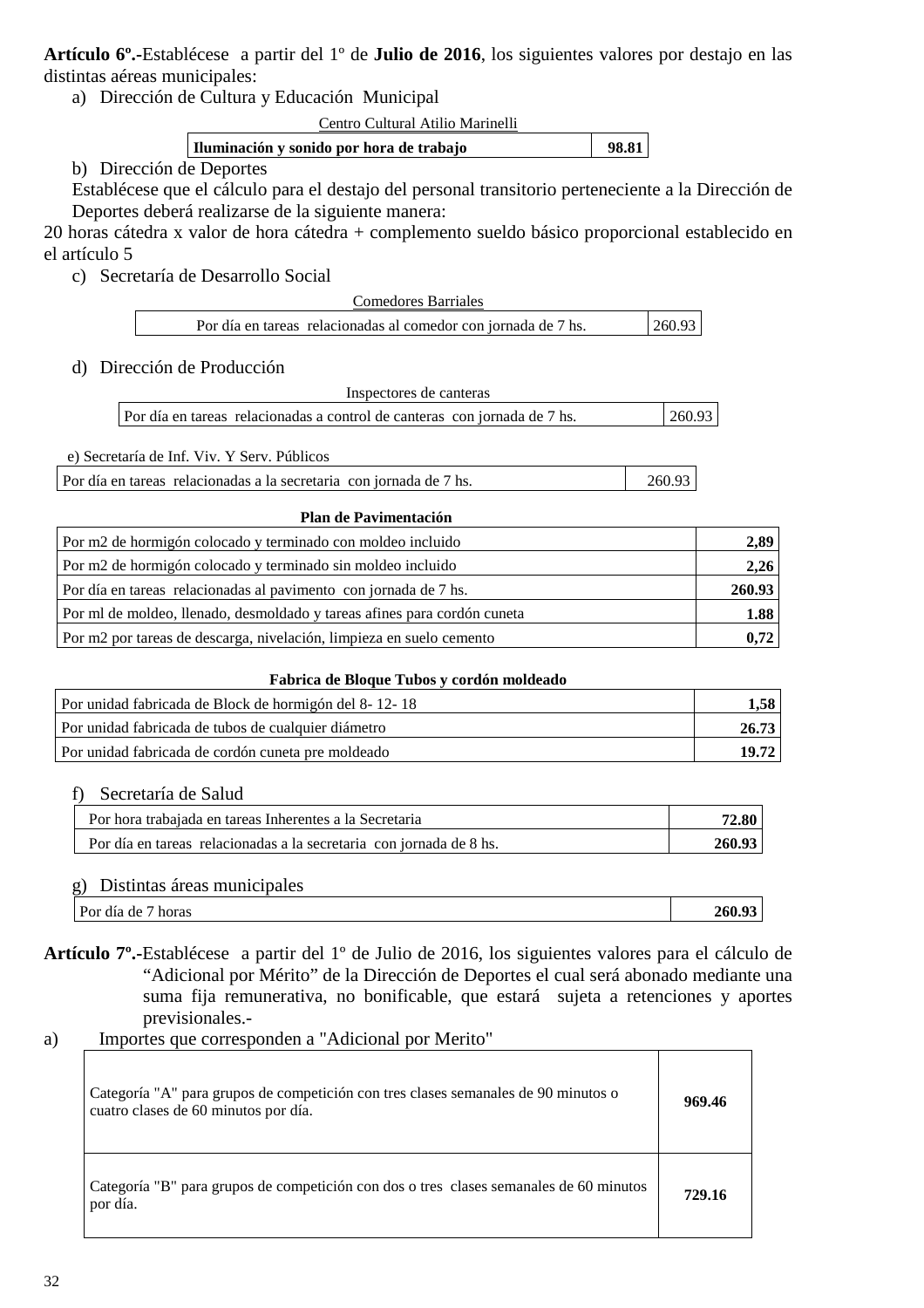Categoría "C" grupos de iniciación con dos clases semanales de 60 minutos por día con mas algún estimulo mensual.

b) Para el personal de planta permanente y transitoria el adicional por merito será otorgado en concepto de suma remunerativa, no bonificable, la cual estará sujeta a retenciones y aportes previsionales.-

**Artículo 8º.-**Establécese a partir del 1º de Julio de 2016, los siguientes valores para las guardias activas y pasivas para el personal del Hospital "Eva Perón" Ente Descentralizado "Dr. Alfredo Saintout":

| <b>SERGIO JULIO ACOSTA</b><br>S. DE GOBIERNO A/C S. DE SEGURIDAD                                                                                                | <b>JULIO CÉSAR MARINI</b><br><b>INTENDENTE MUNICIPAL</b> |
|-----------------------------------------------------------------------------------------------------------------------------------------------------------------|----------------------------------------------------------|
|                                                                                                                                                                 |                                                          |
| Luchador, Ente Descentralizado "Dr. Alfredo Saintout", Auditoria, Dirección de<br>Presupuesto, de Cultura, de Deportes, Jefatura de Gabinete y H.C.D, cumplido, |                                                          |
| Delegaciones de Barker, de Estación López, de TedínUriburu, de Paraje El                                                                                        |                                                          |
| Seguridad, de Desarrollo Social, de Infraestructura, Vivienda y Servicios Públicos,                                                                             |                                                          |
| Humanos, Contaduría, Secretarías de Gobierno, de Salud, de Hacienda, de                                                                                         |                                                          |
| Artículo 14º.-Comuníquese, dése al R. O. de Decretos y Resoluciones, tome nota Recursos                                                                         |                                                          |
|                                                                                                                                                                 |                                                          |
| Artículo 13 <sup>°</sup> .-Refrendará el presente acto administrativo el Sr. Secretario de Gobierno a cargo de la                                               |                                                          |
| Instituto de Previsión Social de la Provincia de Buenos Aires (I.P.S.).                                                                                         |                                                          |
| Artículo 12º.-Por la Dirección de Recursos Humanos remítase un ejemplar del presente Decreto al                                                                 |                                                          |
|                                                                                                                                                                 |                                                          |
| Artículo 11º.-La imputación contable deberá seguir realizándose en las partidas de gastos previstas                                                             |                                                          |
|                                                                                                                                                                 |                                                          |
| Artículo 10°.-Establécese a partir del 1° de Julio de 2016, el valor del modulo en la suma de \$2.68                                                            |                                                          |
|                                                                                                                                                                 |                                                          |
| ochenta y seis con noventa y dos centavos) el valor de la recarga horaria para las 8 hs.                                                                        |                                                          |
| Guardias Pasivas: Valor Único:<br>Artículo 9 <sup>°</sup> .-Establécese a partir del 1 <sup>°</sup> de Julio de 2016, en la suma de \$ 286.92 (pesos doscientos | \$165.69 por día                                         |
| Adolescentes:                                                                                                                                                   |                                                          |
| Personal Profesional del Servicio Local de Protección de Derechos de Niños, Niñas y                                                                             |                                                          |
| Artículo 8°.- Establécese a partir del 1° de Julio de 2016, los siguientes valores para las Guardias al                                                         |                                                          |
| Lunes a Viernes:                                                                                                                                                | \$791.00                                                 |
| López, Bunge y Paraje "El Luchador") del Personal Médico Profesional:                                                                                           |                                                          |
| d) Valores por visita a CAPS RURALES (Villa Cacique, Barker, Tedín Uriburu, Estación                                                                            |                                                          |
| Sábado, Domingo y Feriados:                                                                                                                                     | \$202.33 por día                                         |
| Categoría C: Lunes a Viernes:                                                                                                                                   | \$134.93 por día                                         |
| Sábado, Domingo y Feriados: \$258,79 por día                                                                                                                    |                                                          |
| Categoría B: Lunes a Viernes:                                                                                                                                   | \$194.94 por día                                         |
| Sábado, Domingo y Feriados:                                                                                                                                     | \$421.42 por día                                         |
| Categoría A: Lunes a Viernes:                                                                                                                                   | \$280.95 por día                                         |
| c) Valor Guardia Pasiva del Personal No Médico:                                                                                                                 |                                                          |
| Categoría C: Valor Único:                                                                                                                                       | \$165.69 por día                                         |
| Categoría B: Valor Único:                                                                                                                                       | \$486.84 por día                                         |
| Domingo y Feriados:                                                                                                                                             | \$1815.09 por día                                        |
| Categoría A: Lunes a Viernes:<br>Sábado:                                                                                                                        | \$698.98 por día<br>\$1349.93 por día                    |
| b) Valor de Guardia Pasiva del Personal Profesional Médico:                                                                                                     |                                                          |
| Sábado, Domingo y Feriados:                                                                                                                                     | \$216.56 por hora                                        |
| Lunes a Viernes:                                                                                                                                                | \$189.50 por hora                                        |
| a) Valor Guardia Activa Personal Médico Profesional:                                                                                                            |                                                          |
|                                                                                                                                                                 |                                                          |

*692/16:*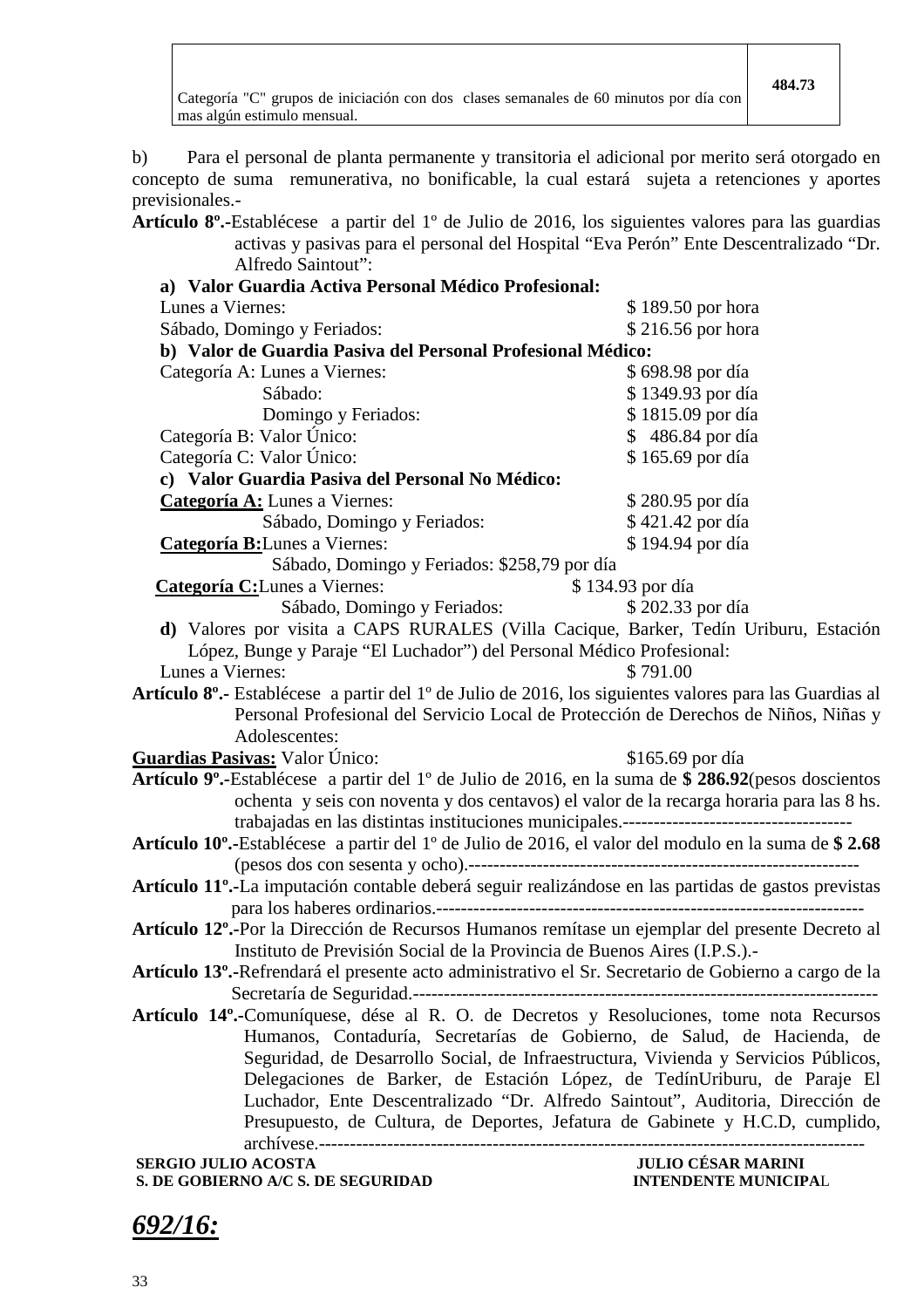# **BENITO JUÁREZ–** Junio 1º de 2016**-**

**VISTO** el Expediente administrativo Letra "D" - 133/2016 y en virtud de la Ley Nro. 14656 –arts. 6º inc. i), 75 y concs. y,

# **CONSIDERANDO**

**QUE** por medio del Consejo de Empleo Municipal, el Departamento Ejecutivo acordó y formalizó la unificación en un solo acto, la reglamentación de la Compensación "Viatico";

**QUE** asimismo y conforme lo prescripto en el artículo 6<sup>°</sup> inc. i) del nuevo Estatuto del Trabajador Municipal, Ley 14.656, el agente tiene derecho a "*compensaciones";* 

**QUE** en el art. 75 del mismo ordenamiento establece que "*las compensaciones se asignarán por los siguientes conceptos: (…) a) Viático; b) Movilidad" y* el art 115 inc. 2) valida las previsiones de la misma ley;

**QUE** la ley expresa el concepto de viático como aquella "*(…) asignación diaria que se acuerda a los trabajadores para atender a todos los gastos personales que le ocasionen el desempeño de una comisión de servicio. El monto que supere los gastos debidamente acreditados será considerado remuneración a todos los efectos";* y para atender todos los gastos personales;

**QUE** la ley expresa el concepto de movilidad como que*"(…) es el importe que se acuerda al personal para atender los gastos personales de traslado que origine el cumplimiento de una comisión de servicio.";* 

**QUE** asimismo y en la inteligencia del concepto amplio del vocablo, no solo se debe interpretar como el sustento para la comisión en viaje, sino el perjuicio de mantenerse alejado del núcleo de vida del agente municipal durante una o varias jornadas, incrementando muchas veces el tiempo fuera del hogar, las relaciones intrafamiliares y el cumplimiento de obligaciones extra laborales;

**QUE** siendo facultativo para los agentes aceptar comisiones durante días y horas inhábiles, se busca un fortalecimiento en el valor del viático en pos de incentivar su aceptación, compensando de alguna manera el desarraigo del centro de vida;

**QUE** de acuerdo a lo normado en el art. 108º, inciso 15 de la Ley Orgánica de las Municipalidades, sobre las atribuciones y deberes en general del Departamento Ejecutivo y sobre la fijación del importe de viáticos al personal;

**QUE** en el mismo sentido el Reglamento de Contabilidad en su artículo 89 atribuye esta facultad y determina que el Departamento Ejecutivo reglamentará determinando el importe diario a liquidar por ambos conceptos al personal destacado en comisión;

**QUE** el presente Decreto prevé los valores establecidos y así mismo autoriza sean actualizados junto a la escala salarial vigente –en igual porcentaje-, en cada oportunidad que ello ocurra y de manera automática.

**QUE,** a la fecha se cuenta con varios actos administrativos que tratan la misma materia, siendo aconsejable en pos de una mejor técnica legislativa proceder al reordenamiento del texto normativo y en el marco de la entrada en vigencia de la Ley Nº 14.656.

**QUE** por ello es necesario proceder a la derogación de los Decretos 445/2013, 1114/2014, 1842/2014, 594/2015 y 595/2015 y todo otro acto administrativo que se oponga al presente;

### **EL INTENDENTE MUNICIPAL**, en uso de sus facultades,

### **DECRETA:**

- **Artículo 1º.-**DEROGASE a partir del 1º de Junio de 2016 en todas sus partes los Decretos 445/2013, 1114/2014, 1842/2014, 594/2015 y 595/2015, todo otro acto administrativo que se oponga al presente, correspondientes a otorgamiento de viáticos a agentes y funcionarios municipales.-----------------------------------------------------------------------
- **Artículo 2º.-**ESTABLECESE a partir de la fecha fijada en el Artículo 1º, las siguientes normas para la liquidación de viáticos y movilidad al personal de la Administración Municipal y Hospital Municipal "Eva Perón" Ente Descentralizado "Dr. Alfredo Saintout" – detalladas en los Anexos I, II y III y que integran el presente Decreto-, cuando se realicen comisiones en gestiones relacionadas con su función. Las mismas podrán ser realizadas dentro o fuera del Partido de Benito Juárez, en zona urbana y/o rural conforme se reglamenta en el presente Decreto.-------------------------------------------
- **Artículo 3º.-**ESTABLECESE que la justificación de la salida y llegada, como así también del desplazamiento intermedio serán realizados por el Secretario del Área que encargue la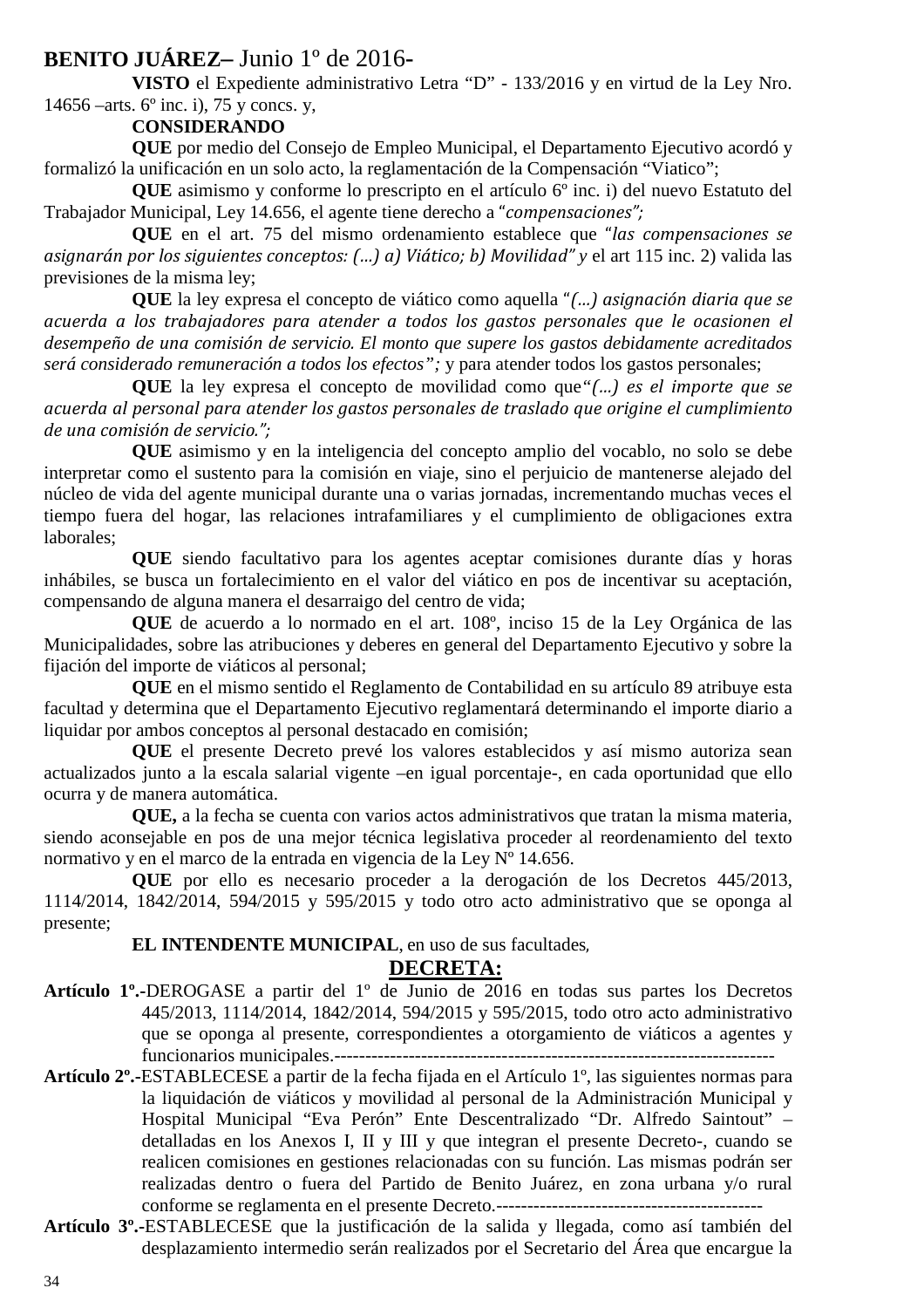comisión o en su caso el Intendente Municipal. La justificación al Intendente Municipal será realizada por el Jefe de Gabinete.-------------------------------------------

- **Artículo 4º.-** Los funcionarios que presten conformidad para la liquidación del viático y el agente en comisión serán responsables de las sumas que se liquiden, si posteriormente a su liquidación se demostrasen hechos que motivaren su observación;---------------------
- **Articulo 5º.-**INSTITUYESE una asignación diaria al Intendente Municipal, para atender los gastos personales que les ocasione el desempeño de una comisión de servicio conforme se establece en el Anexo I Apartado A).--------------------------------------------------------
- **Artículo 6º.-**INSTITUYESE una asignación diaria a agentes municipales, para atender los gastos personales que les ocasione el desempeño de una comisión de servicio propios de su función dentro del Partido de Benito Juárez conforme se establece en el Anexo I Apartado B) inciso a). La forma de liquidación de los casos previstos en el presente se realizará junto a la liquidación de los haberes del mes en curso y se contabilizan de 16 al 15 de cada mes.---------------------------------------------------------------------------------
- **Artículo 7º.-**INSTITUYESE una asignación diaria a agentes municipales, para atender los gastos personales que les ocasione el desempeño de una comisión de servicio fuera del Partido de Benito Juárez conforme se establece en el Anexo I Apartado B) incisos b), c) y d).-----------------------------------------------------------------------------------------------
- **Artículo 8º.-**INSTITUYESE una asignación diaria a agentes municipales que se encuentren comprendidos en el área de Vialidad Rural, para atender los gastos personales que les ocasione el desempeño de una comisión de servicio propios de su función conforme se establece en el Anexo II. La forma de liquidación de los casos previstos en el presente se realizará junto a la liquidación de los haberes del mes en curso y se contabilizan de 16 al 15 de cada mes.---------------------------------------------------------------------------
- **Artículo 9º.-**INSTITUYESE una asignación diaria a agentes municipales, para atender los gastos personales que les ocasione el desempeño de su función al personal de combis municipales, en los recorridos de transporte escolar, que serán abonados junto con sus haberes mensuales, siendo el Director General de Servicios el encargado de verificar y solicitar la pertinente liquidación de acuerdo a la escala establecida en el Anexo III Apartado A)----------------------------------------------------------------------------------------
- **Artículo 10º.-**INSTITUYESE una asignación diaria a agentes municipales, para atender los gastos personales que les ocasione el desempeño de su función al personal de combis municipales, los Sábados, Domingos y feriados, de acuerdo y según se trate en cada caso, a la escala establecida en el Anexo III Apartado B).------------------------------
- **Artículo 11º.-**MOVILIDAD: Se entiende por tal concepto al importe acordado al personal y funcionarios de la Administración Municipal por reintegro de gastos efectuados con motivo del cumplimiento de funciones para cuya ejecución sea necesario trasladarse. El reconocimiento del gasto se efectuará contra presentación de pasajes y/o facturas o ticket (con valor fiscal) de combustible, peajes y estacionamientos, si el traslado fuese en vehículo oficial.---------------------------------------------------------------------
- **Artículo 12º.-**Los importes asignados en concepto de movilidad para las comisiones de servicios dispuestos, serán adelantados con cargo de rendir cuentas de su intervención al término de las mismas, con intervención de los funcionarios conforme lo dispuesto en el artículo 3º.--------------------------------------------------------------------------------
- **Artículo 13º.-**Finalizada la comisión, habiéndose dispuesto previamente los anticipos para el pago de gastos de movilidad y a partir de haberse reintegrado a sus tareas ordinarias, el personal que haya realizado el viaje deberá realizar la correspondiente rendición de cuentas, completando una lista detallando los datos de los comprobantes, adjuntando los mismos y siendo presentados en Tesorería Municipal.------------------------------
- **Artículo 14º.-**Todo agente y/o funcionario que se traslade en su vehículo particular en comisión oficial, se le efectuará un reconocimiento –complementario del viático- conforme se establece en el Anexo I Apartado C).-------------------------------------------------------
- **Artículo 15º.-**Refrendará el presente acto administrativo el Sr. Jefe de Gabinete a cargo de la Secretaría de Hacienda.--------------------------------------------------------------------------
- **Artículo 16º.-**Comuníquese, desde la R. O. de Decretos y Resoluciones, tome nota, Secretarías de Gobierno, Hacienda, Infraestructura, Vivienda y Servicios Públicos, Desarrollo Social,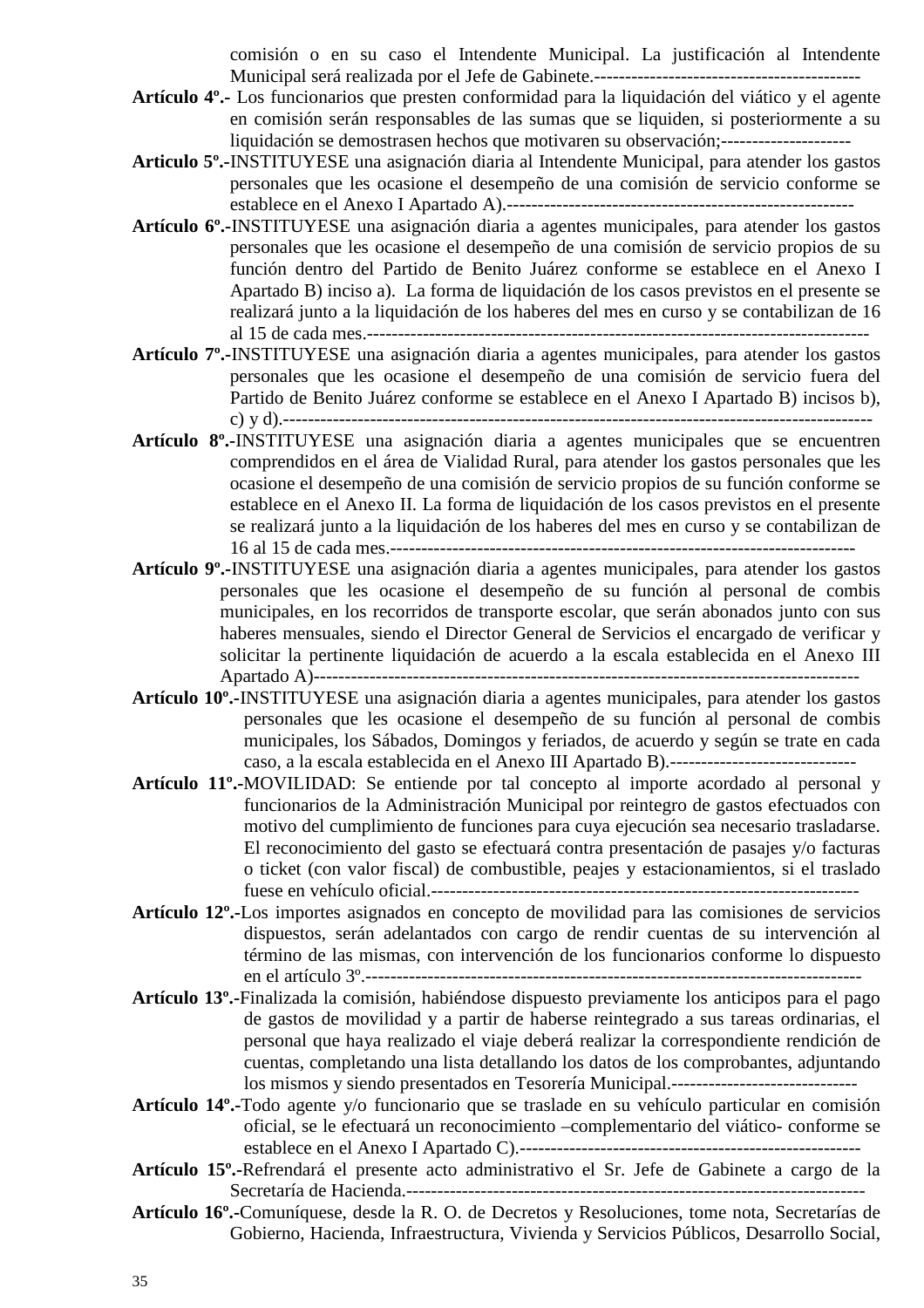Ente Descentralizado, Gerencia Vial, Contaduría, Tesorería, Presupuesto, y Auditoría,

cumplido, archívese------------------------------------------------------------------------------- **JORGE O. ISMAEL JULIO CÉSAR MARINI JEFE DE GABINETE A/C S. DE HACIENDA INTENDENTE MUNICIPAL** 

# *693/16:*

**BENITO JUÁREZ** – Junio 1 de 2016 –

 **VISTO** lo actuado en Expte. Letra "G" Nº 141/13, por el que el **CLUB DEFENSORES DEL BARRIO MARIANO MORENO** a fojas 56, solicita Subsidio destinado a la realización de mejoras en la Institución;

**QUE** a fojas 59 Contaduría efectúa la respectiva reserva preventiva del gasto; mientras que a fojas 60 la Secretaría de Gobierno dispone dictar el presente acto administrativo;

 **EL INTENDENTE MUNICIPAL,** en uso de sus facultades,

### **DECRETA:**

**Artículo lº.-**Otórgase **SUBSIDIO** al **"CLUB DEFENSORES DEL BARRIO MARIANO MORENO"** por la suma de **Pesos CIENTO NOVENTA MIL (\$ 190.000,00)**  destinado a la realización de mejoras en la Institución. El mismo deberá ser rendido oportunamente mediante "Balance de Inversión".-----------------------------------------

**Artículo 2º.-** El gasto será imputado según lo informado por Contaduría a fs. precedente.---------

- **Artículo 3º.-**Tesorería, previo a hacer efectivo el Subsidio del Art. 1°, deberá verificar el cumplimiento del Art. 132 del Reglamento de Contabilidad.----------------------------
- **Artículo4º**.-Refrendará el presente acto administrativo el Sr. Secretario de Gobierno a cargo de la Secretaría de Seguridad.------------------------------------------------------------------------
- **Artículo 5º.-**Comuníquese, dése al R. O. De Decretos y Resoluciones, tome nota Contaduría, Tesorería, Presupuesto, Secretarías de Gobierno, de Hacienda y Auditoría, cumplido, archívese.-------------------------------------------------------------------------------------------

**S. DE GOBIERNO A/C S. DE SEGURIDAD** 

 **JULIO CÉSAR MARINI<br>INTENDENTE MUNICIPAL** 

# *694/16*

## **BENITO JUÁREZ**– Junio 1 de 2016 -

**VISTO** lo actuado en Expte. Letra "D" Nº 134/16 por el cual Secretaria de Desarrollo Social a fojas 1, solicita **SUBSIDIO** destinado a la Sra. MAZA MIRIAM;

> **QUE** a fojas precedentes Contaduría realiza la respectiva reserva preventiva del gasto; **QUE** la Secretaría de Gobierno dispone emitir el presente acto administrativo;

 **EL INTENDENTE MUNICIPAL** en uso de sus facultades,

## **DECRETA:**

**Artículo 1º.-**Abonar **SUBSIDIO A INDIGENTES** a la **Sra. MAZA MIRIAM D.N.I. 31.072.094**, por un monto total de pesos un mil quinientos (\$ 1.500,00) de acuerdo a lo actuado en el Expte. Letra "D" Nº 134/16.-----------------------------------------------------

**Artículo 2º.-**El gasto será imputado según lo informado por Contaduría a fs. precedentes.--------

- **Artículo 3º.-**Refrendará el presente acto administrativo la Sra. Secretaria de Desarrollo Social.------
- **Artículo 4º.-**Comuníquese, dése al R. O. de Decretos y Resoluciones, tome nota Contaduría, Tesorería, Presupuesto, Secretarías de Gobierno, de Hacienda, de Desarrollo Social y Auditoria, cumplido, archívese.---------------------------------------------------------------

**MARIA TERESA RICCI JULIO CÉSAR MARINI** 

**S. DE DESARROLLO SOCIAL DESPESSION DE L'ALGERIE DE L'ALGERIE MUNICIPAL** 

# *695/16:*

# **BENITO JUÁREZ-** Junio 1 de 2016-

**VISTO** lo actuado en Expte. Letra "V" Nº 09/16, por el que la **Sra. ESPERLIN MARIA EUGENIA (D.N.I. 6.530.383)**solicita se le otorgue un crédito para **REFACCIÓN** de **VIVIENDA;**

**CONSIDERANDO,** que la Comisión Municipal de la Vivienda expresa su conformidad de fs. 11 y 12;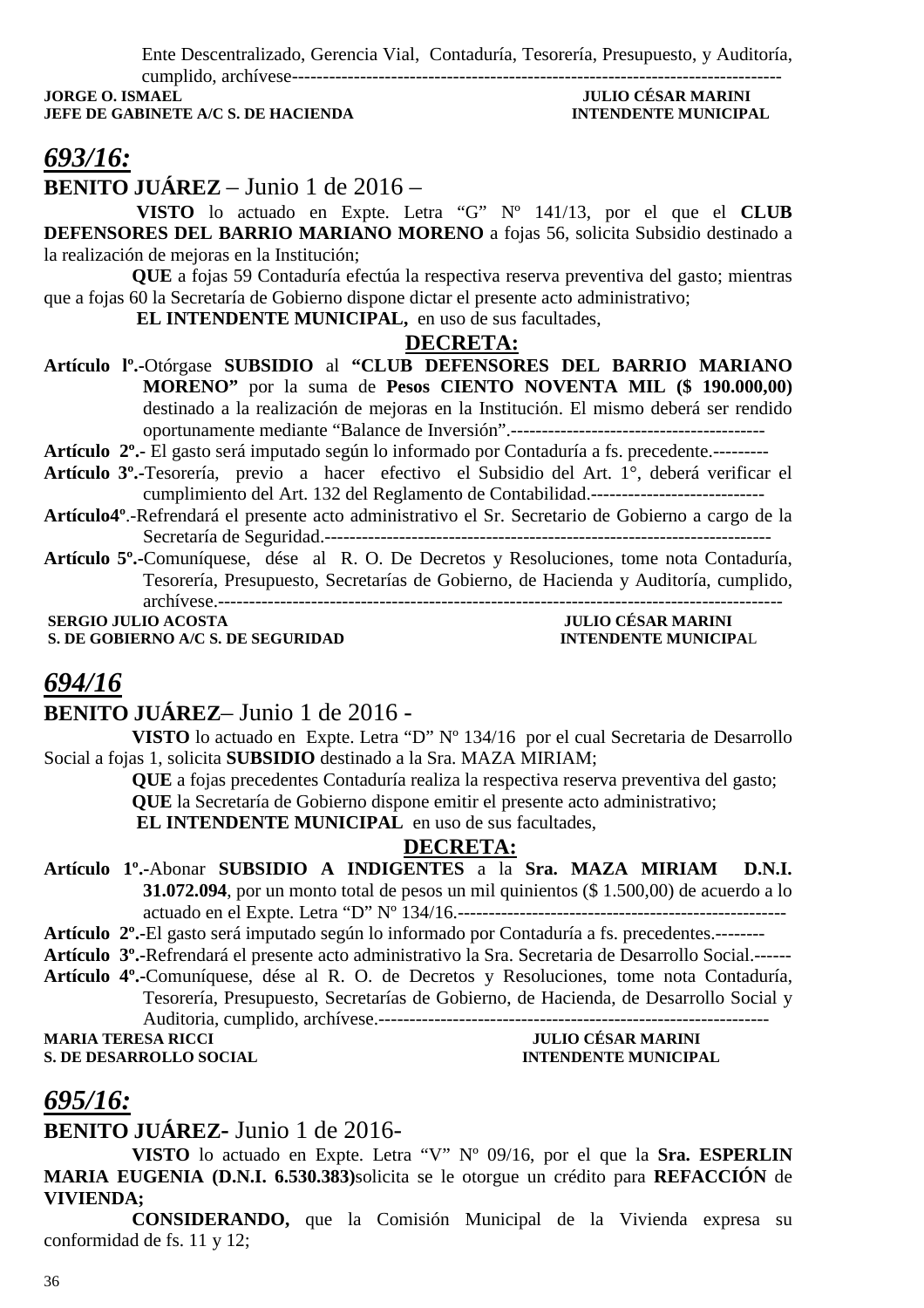**QUE** a fojas precedentes la Comisión Municipal de la Vivienda determina que el crédito sea otorgado en una primer etapa por un monto equivalente al 50 %, y el saldo restante sea abonado una vez realizada la auditoría correspondiente al avance de obra;

**QUE** la Secretaría de Gobierno dispone dictar el presente acto administrativo;

**EL INTENDENTE MUNICIPAL,** en uso de sus facultades,

#### **DECRETA:**

- **Artículo lº.-**Adjudicase a la **Sra. ESPERLIN MARIA EUGENIA (D.N.I. 6.530.383)**un **CRÉDITO** de **PESOS TRECE MIL (\$ 13.000,00)** para **REFACCIÓN** de su **VIVIENDA,** conforme lo dispone la Oza. Mpal. 2.467 y sus modificatorias, y lo actuado en Expte. Letra "V" Nº 09/16.------------------------------------------------------
- **Artículo 2º.-**El crédito adjudicado por el artículo precedente será abonado en **dos cuotas iguales.** La primera será abonada al momento de la adjudicación y la segunda una vez realizada la certificación de avance de obra (Art. 14 Ordenanza 2467).-------------------------------
- **Artículo 3º.-**La primera cuota será abonada en sesenta cuotas iguales y consecutivas de \$ 144,59 y la segunda cuota será abonada en sesenta cuotas iguales y consecutivas de \$ 144,59, debiendo ser abonadas entre los días 1º al 10 de cada mes.----------------------------------
- **Artículo 4º.-**El monto concedido según el Art. 1º y los importes que oportunamente se perciban por las cuotas de amortización, se imputarán a la Cuenta Especial "Fondo Permanente de la Vivienda".----------------------------------------------------------------------------------
- **Artículo 5º.-**Por la Secretaría de Desarrollo Social, notifíquese a la interesada, y cumpliméntese el pertinente "Convenio de Pago". Oportunamente dése vista a Dirección de Recaudación a sus efectos.----------------------------------------------------------------------
- **Artículo 6º.-**Previo a hacer efectivo el pago Tesorería Municipal deberá verificar la conformación del pertinente convenio de pago citado en el artículo 4°.---------------------------------

**Artículo 7º.**-Refrendará el presente acto administrativo la Sra. Secretaria de Desarrollo Social.-----

**Artículo 8º.-**Comuníquese, dése al R. O. de Decretos y Resoluciones, tome nota, Contaduría, Tesorería, Comisión Mpal. Vivienda, Secretarías de Desarrollo Social, de Hacienda, de Gobierno y Auditoría, cumplido, archívese.--------------------------------------------- **MULIO CÉSAR MARINI** 

**S. DE DESARROLLO SOCIAL INTENDENTE MUNICIPAL** 

### *696 /16:*

### **BENITO JUÁREZ-** Junio 1 de 2016-

**VISTO** lo actuado en Expte. Letra "V" Nº1/16, por el que el **Sr. PEREYRA JOSÉ MARTÍN (D.N.I. 8.372.850)** solicita se le otorgue un crédito para **REFACCIÓN** de **VIVIENDA; CONSIDERANDO,** que la Comisión Municipal de la Vivienda expresa su conformidad de fs. 21 y 22;

**QUE** a fojas precedentes la Comisión Municipal de la Vivienda determina que el crédito sea otorgado en una primer etapa por un monto equivalente al 50 %, y el saldo restante sea abonado una vez realizada la auditoría correspondiente al avance de obra;

**QUE** la Secretaría de Gobierno dispone dictar el presente acto administrativo;

**EL INTENDENTE MUNICIPAL,** en uso de sus facultades,

- **Artículo lº.-**Adjudicase al **Sr. PEREYRA JOSÉ MARTÍN (D.N.I. 8.372.850)** un **CRÉDITO** de **PESOS TRECE MIL (\$ 13.000,00)** para **REFACCIÓN** de su **VIVIENDA,** conforme lo dispone la Oza. Mpal. 2.467 y sus modificatorias, y lo actuado en Expte. Letra "V" Nº 1/16.--------------------------------------------------------------------------------
- **Artículo 2º.-**El crédito adjudicado por el artículo precedente será abonado en **dos cuotas iguales.** La primera será abonada al momento de la adjudicación y la segunda una vez realizada la certificación de avance de obra (Art. 14 Ordenanza 2467).-------------------------------
- **Artículo 3º.-**La primera cuota será abonada en sesenta cuotas iguales y consecutivas de \$ 144,59 y la segunda cuota será abonada en sesenta cuotas iguales y consecutivas de \$ 144,59, debiendo ser abonadas entre los días 1º al 10 de cada mes.----------------------------------
- **Artículo 4º.-**El monto concedido según el Art. 1º y los importes que oportunamente se perciban por las cuotas de amortización, se imputarán a la Cuenta Especial "Fondo Permanente de la Vivienda".------------------------------------------------------------------------------------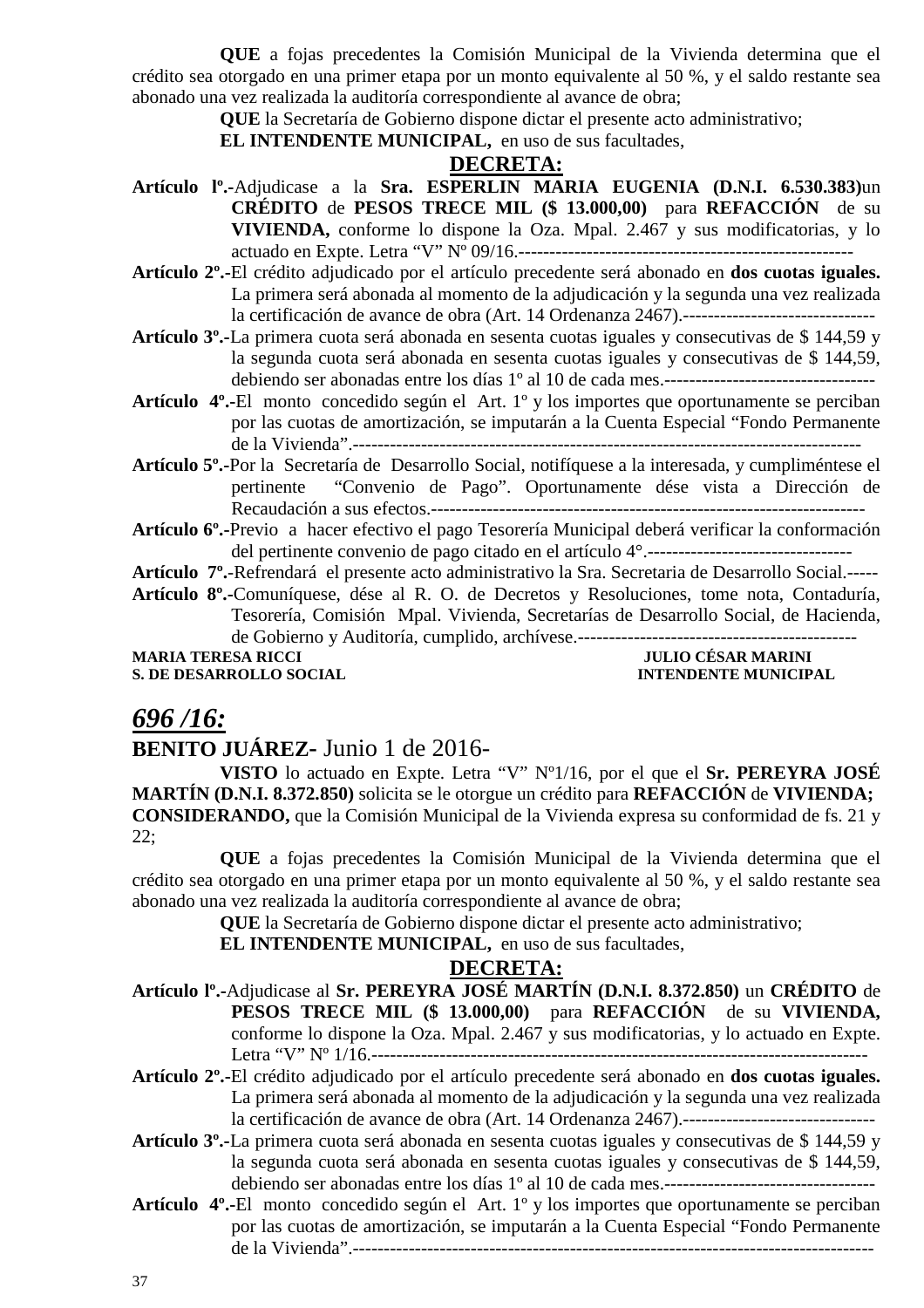**Artículo 5º.-**Por la Secretaría de Desarrollo Social, notifíquese al interesado, y cumpliméntese el pertinente "Convenio de Pago". Oportunamente dése vista a Dirección de Recaudación a sus efectos.------------------------------------------------------------------------

**Artículo 6º.-**Previo a hacer efectivo el pago Tesorería Municipal deberá verificar la conformación del pertinente convenio de pago citado en el artículo 4°.---------------------------------

**Artículo 7º.**-Refrendará el presente acto administrativo la Sra. Secretaria de Desarrollo Social.-----

**Artículo 8º.-**Comuníquese, dése al R. O. de Decretos y Resoluciones, tome nota, Contaduría, Tesorería, Comisión Mpal. Vivienda, Secretarías de Desarrollo Social, de Hacienda,

de Gobierno y Auditoría, cumplido, archívese.----------------------------------------------

**S. DE DESARROLLO SOCIAL** 

**MARIA TERESA RICCI DE LA CONSTRUITION DE LA CONSTRUEIX DE LA CONSTRUEIX DE LA CONSTRUEIX DE LA CONSTRUEIX DE<br>L'ASSEMBLE DE LA CONSTRUEIX DE LA CONSTRUEIX DE LA CONSTRUEIX DE LA CONSTRUEIX DE LA CONSTRUEIX DE LA CONSTRUEIX** 

### *697/16:*

### **BENITO JUÁREZ** – Junio 1 de 2016-

**VISTO** lo actuado en el Expediente Letra "X" Nº 38/16 en el cual a fojas 3 y 4 obra la Ordenanza Municipal Nº 5050/2016, promulgada por Decreto Municipal Nº 616/16, por la cual se ordena erigir "un monumento que conmemore el Bicentenario de la Declaración de la Independencia de las Provincias Unidas del Río de la Plata";

**QUE** en el artículo 4º de la citada Ordenanza se prevé el llamado a concurso estableciendo las condiciones del mismo,

**QUE** la Secretaría de Gobierno dispone dictar acto administrativo;

**EL INTENDENTE MUNICIPAL,** en uso de sus facultades,

#### **DECRETA:**

- **Artículo lº.-**Llámese a CONCURSO "BICENTENARIO DE LA INDEPENDENCIA DE LA PATRIA", en el marco de la Ordenanza Municipal Nº 5050/16 y de las bases obrantes de fojas 11 a fojas18 del Expediente Letra "X" Nº 38/16.---------------------------------
- **Artículo 2º.-**Refrendará el presente acto administrativo el Sr. Secretario de Gobierno a cargo de la Secretaría de Seguridad.-------------------------------------------------------------------------
- **Artículo 3º.**-Comuníquese, dése al R.O. de Decretos y Resoluciones, tome nota Secretaría de Gobierno, Asesoría Legal, Jefatura de Gabinete, Dirección de Cultura y Auditoría, cumplido, archívese.------------------------------------------------------------------------------

 **SERGIO JULIO ACOSTA JULIO CÉSAR MARINI** 

**S. DE GOBIERNO A/C S. DE SEGURIDAD INTENDENTE MUNICIPAL** 

### *698 /16:*

### **BENITO JUÁREZ-** Junio 1 de 2016-

**VISTO** lo actuado en Expte. Letra "V" Nº 123/15, por el que el **Sr. ROBLEDO PABLO EZEQUIEL (D.N.I. 31.227.395)** solicita se le otorgue un crédito para **REFACCIÓN** de **VIVIENDA;**

**CONSIDERANDO,** que la Comisión Municipal de la Vivienda expresa su conformidad de fs. 17 y 18;

**QUE** a fojas precedentes la Comisión Municipal de la Vivienda determina que el crédito sea otorgado en una primer etapa por un monto equivalente al 50 %, y el saldo restante sea abonado una vez realizada la auditoría correspondiente al avance de obra;

**QUE** la Secretaría de Gobierno dispone dictar el presente acto administrativo;

**EL INTENDENTE MUNICIPAL,** en uso de sus facultades,

- **Artículo lº.-**Adjudicase al**Sr. ROBLEDO PABLO EZEQUIEL (D.N.I. 31.227.395)** un **CRÉDITO** de **PESOS TRECE MIL (\$ 13.000,00)** para **REFACCIÓN** de su **VIVIENDA,** conforme lo dispone la Oza. Mpal. 2.467 y sus modificatorias, y lo actuado en Expte. Letra "V" Nº 123/15.--------------------------------------------------------
- **Artículo 2º.-**El crédito adjudicado por el artículo precedente será abonado en **dos cuotas iguales.** La primera será abonada al momento de la adjudicación y la segunda una vez realizada la certificación de avance de obra (Art. 14 Ordenanza 2467).------------------------------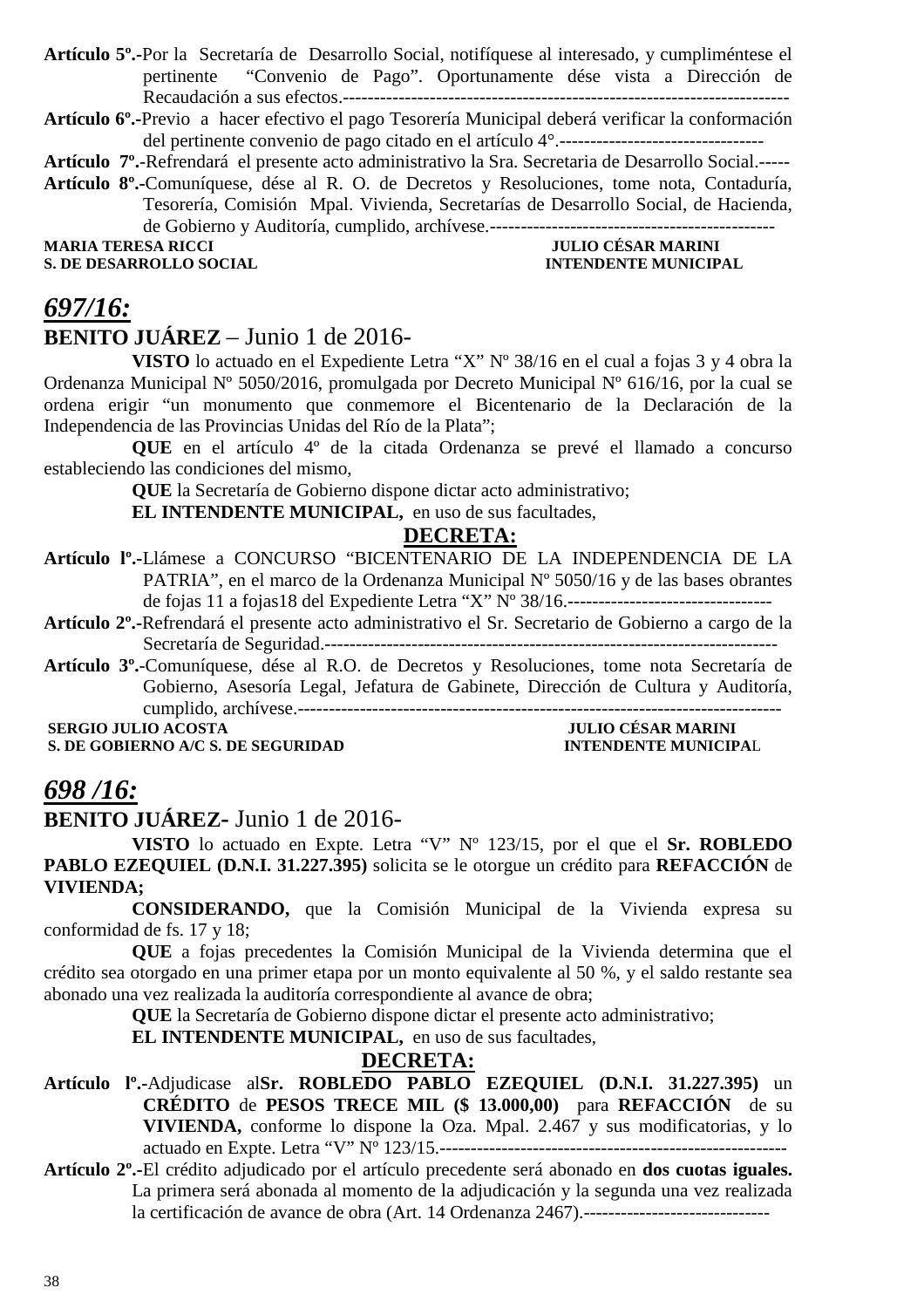- **Artículo 3º.-**La primera cuota será abonada en sesenta cuotas iguales y consecutivas de \$ 144,59 y la segunda cuota será abonada en sesenta cuotas iguales y consecutivas de \$ 144,59, debiendo ser abonadas entre los días 1º al 10 de cada mes.----------------------------------
- **Artículo 4º.-**El monto concedido según el Art. 1º y los importes que oportunamente se perciban por las cuotas de amortización, se imputarán a la Cuenta Especial "Fondo Permanente de la Vivienda".-----------------------------------------------------------------------------------
- **Artículo 5º.-**Por la Secretaría de Desarrollo Social, notifíquese al interesado, y cumpliméntese el pertinente "Convenio de Pago". Oportunamente dése vista a Dirección de Recaudación a sus efectos.---------------------------------------------------------------------
- **Artículo 6º.-**Previo a hacer efectivo el pago Tesorería Municipal deberá verificar la conformación del pertinente convenio de pago citado en el artículo 4°.----------------------------------
- **Artículo 7º.**-Refrendará el presente acto administrativo la Sra. Secretaria de Desarrollo Social.-----
- **Artículo 8º.-**Comuníquese, dése al R. O. de Decretos y Resoluciones, tome nota, Contaduría, Tesorería, Comisión Mpal. Vivienda, Secretarías de Desarrollo Social, de Hacienda, de Gobierno y Auditoría, cumplido, archívese.----------------------------------------------- **MARIA TERESA RICCI JULIO CÉSAR MARINI**
- **S. DE DESARROLLO SOCIAL INTENDENTE MUNICIPAL**

### *699/16:*

### **BENITO JUÁREZ-** Junio 1 de 2016-

**VISTO** lo actuado en Expte. Letra "V" Nº 94/15, por el que la **Sra. SANANTON MARIA DE LOS ANGELES (D.N.I. 16.604.272)**solicita se le otorgue un crédito para **REFACCIÓN** de **VIVIENDA;**

**CONSIDERANDO,** que la Comisión Municipal de la Vivienda expresa su conformidad de fs. 17 y 18;

**QUE** a fojas precedentes la Comisión Municipal de la Vivienda determina que el crédito sea otorgado en una primer etapa por un monto equivalente al 50 %, y el saldo restante sea abonado una vez realizada la auditoría correspondiente al avance de obra;

**QUE** la Secretaría de Gobierno dispone dictar el presente acto administrativo;

**EL INTENDENTE MUNICIPAL,** en uso de sus facultades,

### **DECRETA:**

- **Artículo lº.-**Adjudicase a la **Sra. SANANTON MARIA DE LOS ANGELES (D.N.I. 16.604.272)**un **CRÉDITO** de **PESOS TRECE MIL (\$ 13.000,00)** para **REFACCIÓN** de su **VIVIENDA,** conforme lo dispone la Oza. Mpal. 2.467 y sus modificatorias, y lo actuado en Expte. Letra "V" Nº 94/15.----------------------------------
- **Artículo 2º.-**El crédito adjudicado por el artículo precedente será abonado en **dos cuotas iguales.** La primera será abonada al momento de la adjudicación y la segunda una vez realizada la certificación de avance de obra (Art. 14 Ordenanza 2467).-------------------------------
- **Artículo 3º.-**La primera cuota será abonada en sesenta cuotas iguales y consecutivas de \$ 144,59 y la segunda cuota será abonada en sesenta cuotas iguales y consecutivas de \$ 144,59, debiendo ser abonadas entre los días 1º al 10 de cada mes.----------------------------------
- **Artículo 4º.-**El monto concedido según el Art. 1º y los importes que oportunamente se perciban por las cuotas de amortización, se imputarán a la Cuenta Especial "Fondo Permanente de la Vivienda".----------------------------------------------------------------------------------
- **Artículo 5º.-**Por la Secretaría de Desarrollo Social, notifíquese a la interesada, y cumpliméntese el pertinente "Convenio de Pago". Oportunamente dése vista a Dirección de Recaudación a sus efectos.----------------------------------------------------------------------
- **Artículo 6º.-**Previo a hacer efectivo el pago Tesorería Municipal deberá verificar la conformación del pertinente convenio de pago citado en el artículo 4°.---------------------------------
- **Artículo 7º.**-Refrendará el presente acto administrativo la Sra. Secretaria de Desarrollo Social.-----
- **Artículo 8º.-**Comuníquese, dése al R. O. de Decretos y Resoluciones, tome nota, Contaduría, Tesorería, Comisión Mpal. Vivienda, Secretarías de Desarrollo Social, de Hacienda, de Gobierno y Auditoría, cumplido, archívese.------------------------------------------------ **MARIA TERESA RICCI JULIO CÉSAR MARINI**

**S. DE DESARROLLO SOCIAL** *INTENDENTE MUNICIPAL*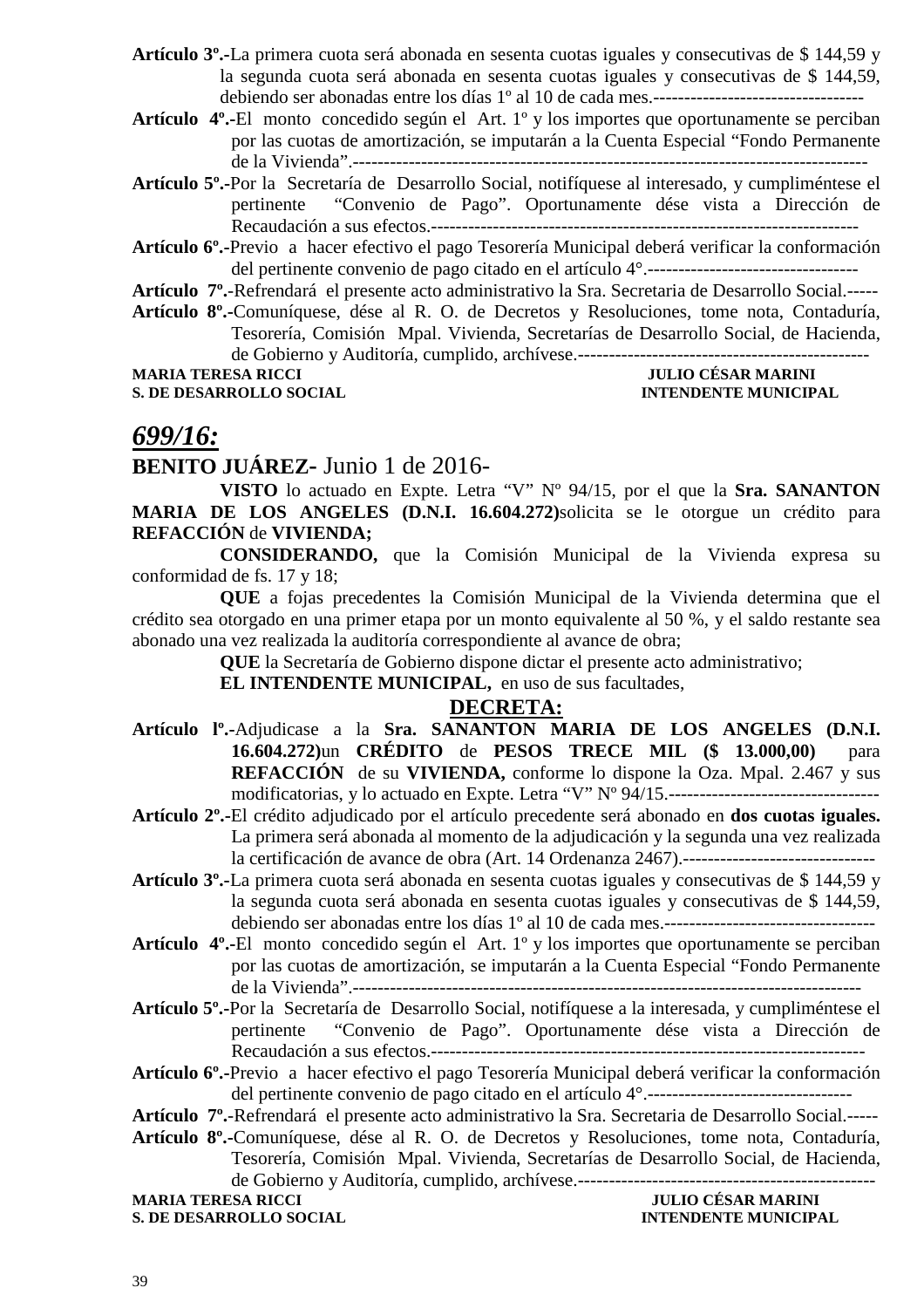### *700/16:*

### **BENITO JUÁREZ-** Junio 1 de 2016-

**VISTO** lo actuado en Expte. Letra "V" Nº 134/15, por el que la **Sra. ACOSTA SILVIA DELFINA (D.N.I. 5.664.140)**solicita se le otorgue un crédito para **REFACCIÓN** de **VIVIENDA;**

**CONSIDERANDO,** que la Comisión Municipal de la Vivienda expresa su conformidad de fs. 16 y 17;

**QUE** a fojas precedentes la Comisión Municipal de la Vivienda determina que el crédito sea otorgado en una primer etapa por un monto equivalente al 50 %, y el saldo restante sea abonado una vez realizada la auditoría correspondiente al avance de obra;

**QUE** la Secretaría de Gobierno dispone dictar el presente acto administrativo;

**EL INTENDENTE MUNICIPAL,** en uso de sus facultades,

#### **DECRETA:**

- **Artículo lº.-**Adjudicase a la **Sra.ACOSTA SILVIA DELFINA (D.N.I. 5.664.140)** un **CRÉDITO** de **PESOS TRECE MIL (\$ 13.000,00)** para **REFACCIÓN** de su **VIVIENDA,** conforme lo dispone la Oza. Mpal. 2.467 y sus modificatorias, y lo actuado en Expte. Letra "V" Nº 134/15.----------------------------------------------------------------------------
- **Artículo 2º.-**El crédito adjudicado por el artículo precedente será abonado en **dos cuotas iguales.** La primera será abonada al momento de la adjudicación y la segunda una vez realizada la certificación de avance de obra (Art. 14 Ordenanza 2467).-------------------------------
- **Artículo 3º.-**La primera cuota será abonada en sesenta cuotas iguales y consecutivas de \$ 144,59 y la segunda cuota será abonada en sesenta cuotas iguales y consecutivas de \$ 144,59, debiendo ser abonadas entre los días 1º al 10 de cada mes.----------------------------------
- **Artículo 4º.-**El monto concedido según el Art. 1º y los importes que oportunamente se perciban por las cuotas de amortización, se imputarán a la Cuenta Especial "Fondo Permanente de la Vivienda".-----------------------------------------------------------------------------------
- **Artículo 5º.-**Por la Secretaría de Desarrollo Social, notifíquese a la interesada, y cumpliméntese el pertinente "Convenio de Pago". Oportunamente dése vista a Dirección de Recaudación a sus efectos.--------------------------------------------------------------------
- **Artículo 6º.-**Previo a hacer efectivo el pago Tesorería Municipal deberá verificar la conformación del pertinente convenio de pago citado en el artículo 4°.----------------------------------
- **Artículo 7º.**-Refrendará el presente acto administrativo la Sra. Secretaria de Desarrollo Social.-----
- **Artículo 8º.-**Comuníquese, dése al R. O. de Decretos y Resoluciones, tome nota, Contaduría, Tesorería, Comisión Mpal. Vivienda, Secretarías de Desarrollo Social, de Hacienda, de Gobierno y Auditoría, cumplido, archívese.----------------------------------------------

**MARIA TERESA RICCI JULIO CÉSAR MARINI S. DE DESARROLLO SOCIAL CONSUMING A LOCAL CONSUMING A LOCAL CONSUMING A LOCAL CONSUMING A LOCAL CONSUMING A LOCAL CONSUMING A LOCAL CONSUMING A LOCAL CONSUMING A LOCAL CONSUMING A LOCAL CONSUMING A LOCAL CONSUMING A LOCAL** 

# *701/16:*

### **BENITO JUÁREZ –**Junio 2 de 2016-

**VISTO** que en el día de la fecha se conmemora el "Día Nacional del Bombero Voluntario" y que coincidentemente la Asociación de Bomberos Voluntarios de nuestra ciudad cumple 56 años de su creación, por lo cual el municipio solicita se declaren de interés municipal los actos que se desarrollarán el día sábado 4 de Junio, en el cuartel de Bomberos Voluntarios;

**QUE** la Secretaría de Gobiernodispone dictar el presente acto administrativo;

**EL INTENDENTE MUNICIPAL**, en uso de sus facultades,

- **Artículo 1º.-**Declárense de **INTERÉS MUNICIPAL** los actos programados por la Asociación de Bomberos Voluntarios de nuestra ciudad, a llevarse a cabo el sábado 4 de Junio del corriente año, en conmemoración del "Día Nacional del Bombero Voluntario" que se celebra el día 2 de junio, coincidentemente con el 56 aniversario de creación de la Asociación de Bomberos Voluntarios local, según el siguiente programa:
- **14.00 hs.** Formación de integrantes del cuerpo activo frente a la sede del cuartel
- **14.30 hs.** Descubrimiento de placas recordatorias a cargo del Intendente Municipal Julio César Marini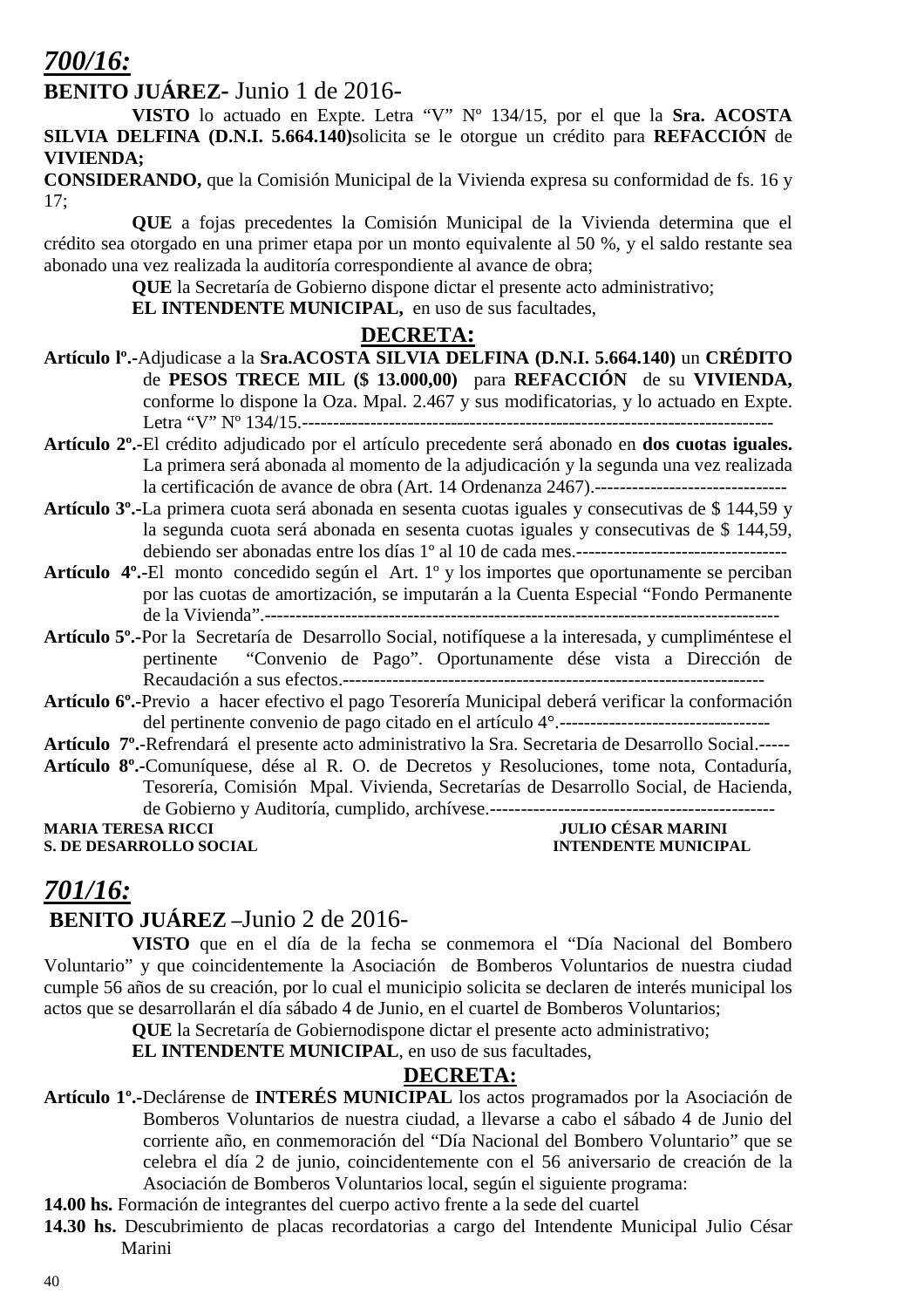- **-**Traslado al cementerio local para rendir homenaje a los bomberos voluntarios locales fallecidos y colocación de ofrendas florales, colocando el Sr. Intendente una ofrenda en nombre de la comunidad.
- **Artículo 2º.-**Autorízase a Contaduría a efectuar los pagos que demande el evento del artículo precedente.------------------------------------------------------------------------------------------
- **Artículo 3º.-**Refrendará el presente acto administrativo el Sr. Secretario de Gobierno a/ c. de la Secretaría de Seguridad.--------------------------------------------------------------------------
- **Artículo 4º.-**Comuníquese, dése al R. O. de Decretos y Resoluciones, tome nota, Secretarías de Gobierno y de Hacienda, Contaduría, Tesorería, Direcciones de Presupuesto, de Cultura y Educación, y Auditoría, cumplido, archívese.-----------------------------------

**S. DE GOBIERNO A/C S. DE SEGURIDAD** 

# **SERGIO JULIO ACOSTA JULIO CÉSAR MARINI**

### *702/16:*

### **BENITO JUÁREZ –**Junio 2 de 2016-

**VISTO** que el día 5 de Junio del corriente año se realizará un evento organizado en forma conjunta por la Secretaría de Desarrollo Social, la Delegación de Barker, la Feria de Economía Social y Solidaria y el Club Social y Deportivo "Defensores" de la localidad de Barker a llevarse a cabo a partir de las 17:00 hs en las instalaciones de este último;

**QUE** en dicho evento se proyectarán películas familiares, y en simultáneo estará instalada la Feria de Economía Social y Solidaria, la cual se realiza de manera mensual;

**QUE** la Secretaría de Gobiernodispone dictar el presente acto administrativo;

**EL INTENDENTE MUNICIPAL**, en uso de sus facultades,

### **DECRETA:**

**Artículo 1º.-**Declárese de **INTERÉS MUNICIPAL** el evento organizado por la Secretaría de Desarrollo Social, Delegación de Barker, la Feria de Economía Social y Solidaria y el Club Social y Deportivo "Defensores de Barker, a llevarse a cabo el día 5 de Junio del corriente año en las instalaciones de este último, a partir de las 17:00 hs.-----------------

**Artículo 2º.-**Autorízase a Contaduría a efectuar los pagos que demande el evento del artículo precedente.----------------------------------------------------------------------------------------

- **Artículo 3º.-**Refrendará el presente acto administrativo el Sr. Secretario de Gobierno a cargo de la Secretaría de Seguridad.---------------------------------------------------------------------------
- **Artículo 4º.-**Comuníquese, dése al R. O. de Decretos y Resoluciones, tome nota, Secretarías de Gobierno, de Desarrollo Social, Jefatura de Gabinete, Contaduría, Tesorería, Direcciones de Presupuesto, Delegación Barker y Auditoría, cumplido, archívese.------ **SERGIO JULIO ACOSTA S. DE GOBIERNO A/C S. DE SEGURIDAD INTENDENTE MUNICIPAL**

### *703/16:*

### **BENITO JUÁREZ** –Junio 2 de 2016-

 **VISTO** lo actuado en el Expte. Letra "O" Nº 31/16, en el cual a fojas 2 la Secretaria de Infraestructura, Vivienda y Servicios Públicos Interina solicita la realización de llamado a concurso de precios para la compra de tubos para alcantarilla, destinados a la Obra a realizarse en el barrio Villa Riel en calles Catamarca y Pellegrini;

**QUE** a fojas 4 el Jefe de Compras informa que dados los montos se deberá realizar un llamado a Concurso de Precios, acompañando Pliego de Bases y Condiciones;

**QUE** a fojas 9 la Contadora Municipal informa que el Pliego de Bases y Condiciones cumple con los requisitos enunciados en la L.O.M. y en el Reglamento de Contabilidad, obrando a fojas 10 la solicitud del gasto;

**QUE** a fojas 11 obra informe del Secretario de Hacienda;

 **QUE** el Jefe de Compras informa N° de Concurso de Precios, fecha y hora de apertura del mismo;

**QUE** la Secretaría de Gobierno dispone dictar acto administrativo;

 **EL INTENDENTE MUNICIPAL,** en uso de sus facultades,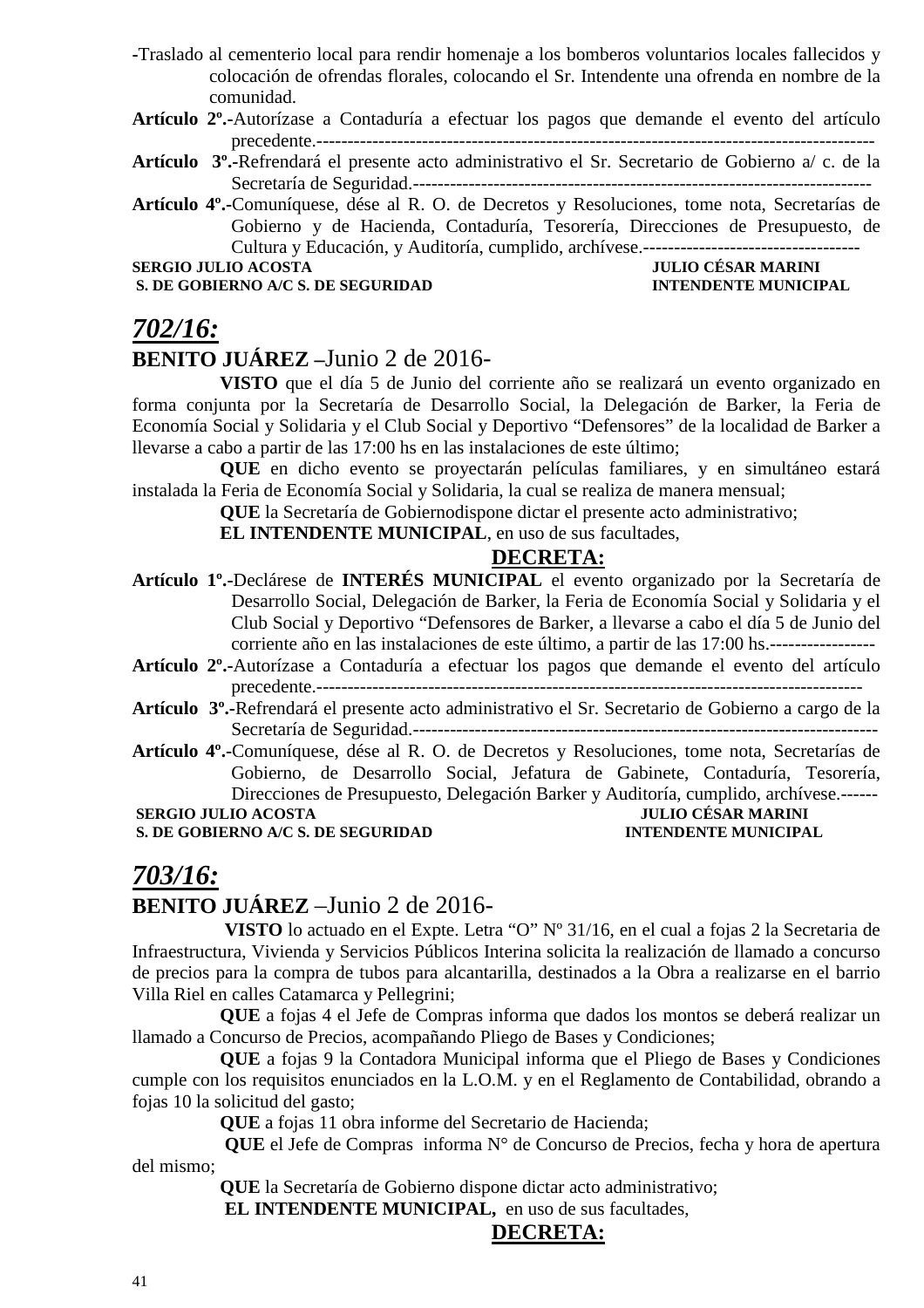- **Artículo lº.-**Llamase a **CONCURSO DE PRECIOS Nº 8/16** para lacompra de tubos para alcantarilla, destinados a la Obra a realizarse en el barrio Villa Riel en calles Catamarca y Pellegrini.------------------------------------------------------------------------
- **Artículo 2º.**-El presupuesto oficial asciende a la suma de pesos ciento cincuenta y seis mil (\$ 156.000,00).-------------------------------------------------------------------------------------
- **Artículo 3º.**-La apertura de propuesta se realizará el día 9 de Junio de 2016 a las 11 horas en la Oficina Compras de la Municipalidad de Benito Juárez sita en Avenida Mitre N° 42.-
- **Artículo 4º.**-Refrendará el presente acto administrativo el Sr. Secretario de Infraestructura, Vivienda y Servicios Públicos.-------------------------------------------------------------------
- **Artículo 5º.**-Comuníquese, dése al R.O. de Decretos y Resoluciones, tome nota Compras, Secretarías de Gobierno, de Infraestructura, Vivienda y Servicios Públicos, Jefatura de Gabinete, Contaduría, Dirección de Presupuesto y Auditoría, cumplido, archívese.-----

**S. DE INF., VIV., Y SERV. PÚBLICOS INTENDENTE MUNICIPAL** 

### **DIEGO ROSSETTI JULIO CÉSAR MARINI**

### *704/16:*

### **BENITO JUÁREZ**– Junio 2 de 2016-

**VISTO** lo actuado en Expte. Letra "D" Nº 195/14 por el cual la Secretaria de Desarrollo Social a fojas 133 solicita **SUBSIDIO** destinado a la Sra. MAZZA MIRIAM;

**QUE** a fojas 135 Contaduría realiza la respectiva reserva preventiva del gasto;

**QUE** el Secretario de Gobierno a/c de la Secretaría de Seguridad dispone emitir acto administrativo de Subsidio;

 **EL INTENDENTE MUNICIPAL,** en uso de sus facultades

#### **DECRETA:**

**Artículo 1º.-**Abonar **SUBSIDIO A INDIGENTES** a la Sra. **MAZZA MIRIAM D.N.I. 31.072.094**, por un monto total de pesos cuatro mil quinientos (\$ 4.500,00) de acuerdo a lo actuado en el Expte Letra "D" Nº 195/14.----------------------------------------------

**Artículo 2º.-**El gasto será imputado según lo informado por Contaduría a fs. precedentes.----------

**Artículo 3º.-**Refrendará el presente acto administrativo la Sra. Secretaria de Desarrollo Social.------

**Artículo 4º.-**Comuníquese, dése al R. O. de Decretos y Resoluciones, tome nota Contaduría, Tesorería, Presupuesto, Secretarías de Gobierno, de Hacienda, de Desarrollo Social y Auditoría, cumplido, archívese.----------------------------------------------------------------

**MARIA TERESA RICCI TERESA RICCI JULIO CÉSAR MARINI** 

**S. DE DESARROLLO SOCIAL DESPESSION DE L'ALGERIE DE L'ALGERIE DE L'ALGERIE DE L'ALGERIE DE L'ALGERIE DE L'ALGERIE DE L'ALGERIE DE L'ALGERIE DE L'ALGERIE DE L'ALGERIE DE L'ALGERIE DE L'ALGERIE DE L'ALGERIE DE L'ALGERIE DE L** 

### *705/16:*

**BENITO JUÁREZ** – Junio 2 de 2016–

 **VISTO** lo actuado en Expte. Letra "A" Nº 152/12, por el que la "**ASOCIACIÓN COOPERADORA ESCUELA ESPECIAL Nº 501"**(fs. 76) solicita Subsidio con destino a solventar gastos para la compra de materiales para el establecimiento;

**QUE** a fs. 81 Contaduría efectúa la respectiva reserva preventiva del gasto; mientras que a fs. 82 la Secretaría de Gobierno dispone dictar el presente acto administrativo;

 **EL INTENDENTE MUNICIPAL,** en uso de sus facultades,

#### **DECRETA:**

**Artículo lº.-**Otórgase **SUBSIDIO** a la "**ASOCIACIÓN COOPERADORA ESCUELA ESPECIAL Nº 501"** por la suma de **Pesos MIL DOSCIENTOS (\$ 1.200,00)**  destinado a solventar gastospara la compra de materiales para el establecimiento. El mismo deberá ser rendido oportunamente mediante "Balance de Inversión".-------------

**Artículo 2º.-**El gasto será imputado según lo informado por Contaduría a fs. precedente.--------

- **Artículo 3º.-**Tesorería, previo a hacer efectivo el Subsidio del Art. 1°, deberá verificar el cumplimiento del Art. 132 del Reglamento de Contabilidad.-----------------------------
- **Artículo 4º**.-Refrendará el presente acto administrativo el Sr. Secretario de Gobierno a cargo de la Secretaría de Seguridad.--------------------------------------------------------------------------
- **Artículo 5º.-**Comuníquese, dése al R. O. De Decretos y Resoluciones, tome nota Contaduría, Tesorería, Secretarías de Gobierno, de Hacienda y Auditoría cumplido, archívese.-----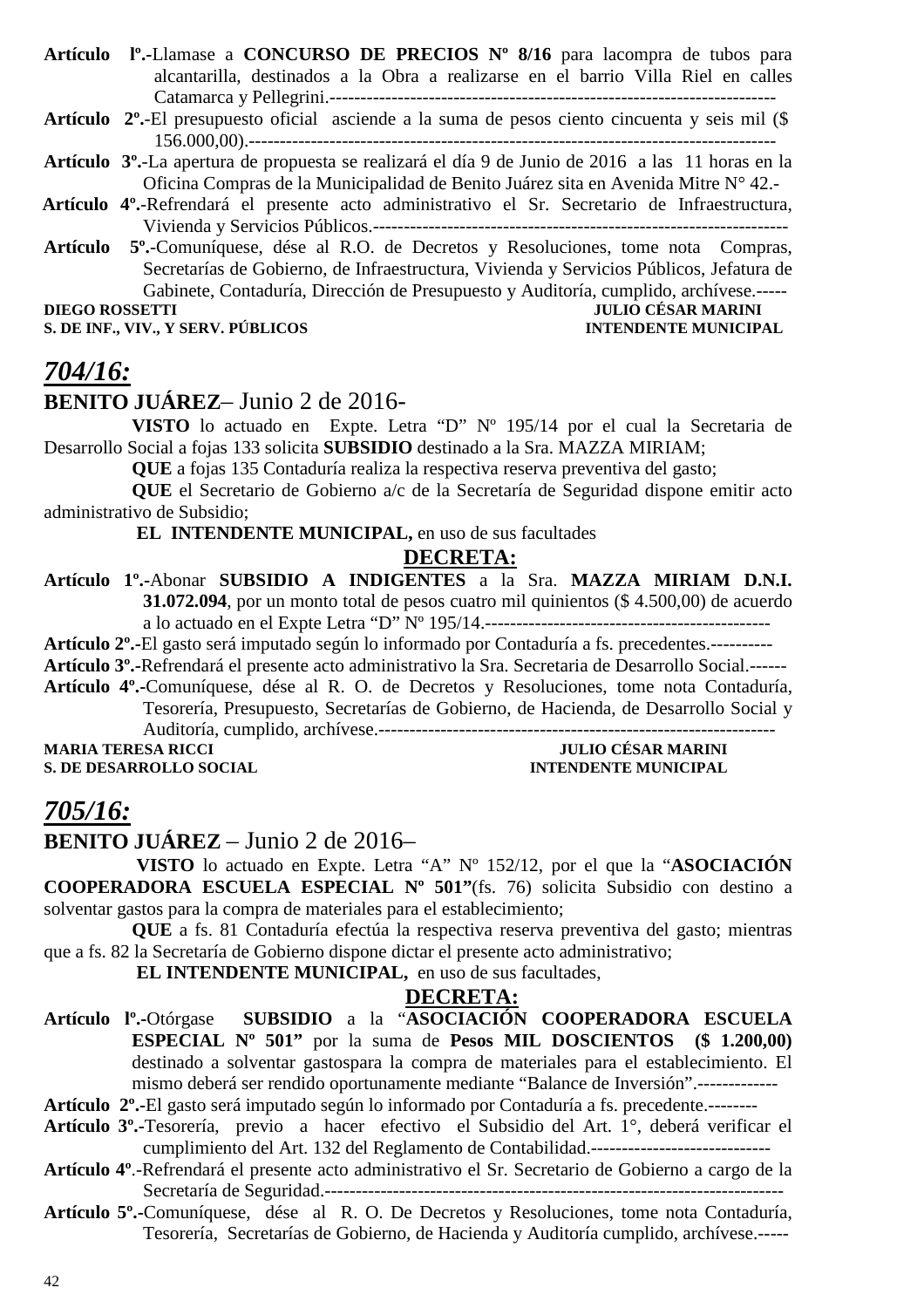### *706/16:*

### **BENITO JUÁREZ** – Junio 2 de 2016–

 **VISTO** lo actuado en Expte. Letra "E" Nº 92/12, por el que la **ASOCIACIÓN COOPERADORA DE LA ESCUELA MEDIA Nº 3 "DR. BENITO JUÁREZ"** (fs.138) solicita Subsidio con destino a la compra de un mini tractor, cortadora de pasto, desmalezadota y accesorios a tales fines;

 **QUE** a fs. 143 Contaduría efectúa la respectiva reserva preventiva del gasto; mientras que a fs. 144 la Secretaría de Gobierno dispone dictar el presente acto administrativo;

 **EL INTENDENTE MUNICIPAL,** en uso de sus facultades,

#### **DECRETA:**

**Artículo lº.-**Otórgase **SUBSIDIO** a la **ASOCIACIÓN COOPERADORA DE LA ESCUELA MEDIA Nº 3 "DR. BENITO JUÁREZ"**por la suma de **Pesos SESENTA Y CINCO MIL (\$ 65.000,00)** con destino a la compra de un mini tractor, cortadora de pasto, desmalezadota y accesorios a tales fines. El mismo deberá ser rendido oportunamente mediante "Balance de Inversión".-------------------------------------------------------------

**Artículo 2º.-**El gasto será imputado según lo informado por Contaduría a fs. precedente.--------

- **Artículo 3º.-**Tesorería, previo a hacer efectivo el Subsidio del Art. 1°, deberá verificar el cumplimiento del Art. 132 del Reglamento de Contabilidad.-------------------------------
- **Artículo 4º**.-Refrendará el presente acto administrativo el Sr. Secretario de Gobierno a cargo de la Secretaría de Seguridad.--------------------------------------------------------------------------

**Artículo 5º.-**Comuníquese, dése al R. O. De Decretos y Resoluciones, tome nota Contaduría, Tesorería, Secretarías de Gobierno, de Hacienda y Auditoría, cumplido, archívese.----

**S. DE GOBIERNO A/C S. DE SEGURIDAD** 

```
 SERGIO JULIO ACOSTA JULIO CÉSAR MARINI
```
### *707/16:*

### **BENITO JUÁREZ**- Junio 2 de 2016-

**VISTO** el expediente C 41 2016 iniciado por Contaduría Municipal sobre la necesidad de designación del Responsable del Subsistema de Ingresos Públicos del Sistema RAFAM; y

**CONSIDERANDO** que el Subsistema de Ingresos Público fue incorporado en el Municipio de Benito Juárez en el Ejercicio 2012;

**QUE** desde entonces, quien ha sido responsable por la implementación del mismo es quien detenta la Dirección de Recaudación a cargo desde entonces del Sr. Roberto Sacido,

**QUE** se ha detectado la omisión en la designación formal del responsable del subsistema,

**QUE** en vistas de enmendar la omisión se procede al dictado del presente acto administrativo con efecto retroactivo al 19 de Diciembre de 2012,

**QUE** asimismo se ha consignado responsable del Subsistema Inversión Pública a la Contaduría Municipal,

**QUE** la Sra. Contadora considera apropiado la modificación del mismo debiendo designarse como responsable el Secretario de Infraestructura, Viviendas y Servicios Públicos;

**EL INTENDENTE MUNICIPAL,** en uso de sus facultades

- **Artículo 1º:** Designase a partir de la implementación del Subsistema Ingresos Públicos, componente del Sistema General RAFAM al Director de Recaudación Municipal como responsable del mismo.----------------------------------------------------------------------------
- **Artículo 2º:** Modificar el área responsable del Subsistema Inversión Pública, componente del Sistema General RAFAM designando al Secretario de Infraestructura, Vivienda y Servicios Públicos Municipal.-----------------------------------------------------------------
- **Artículo 3º.-**Refrendará el presente acto administrativo el Sr. Jefe de Gabinete a cargo de la Secretaría Hacienda.-------------------------------------------------------------------------------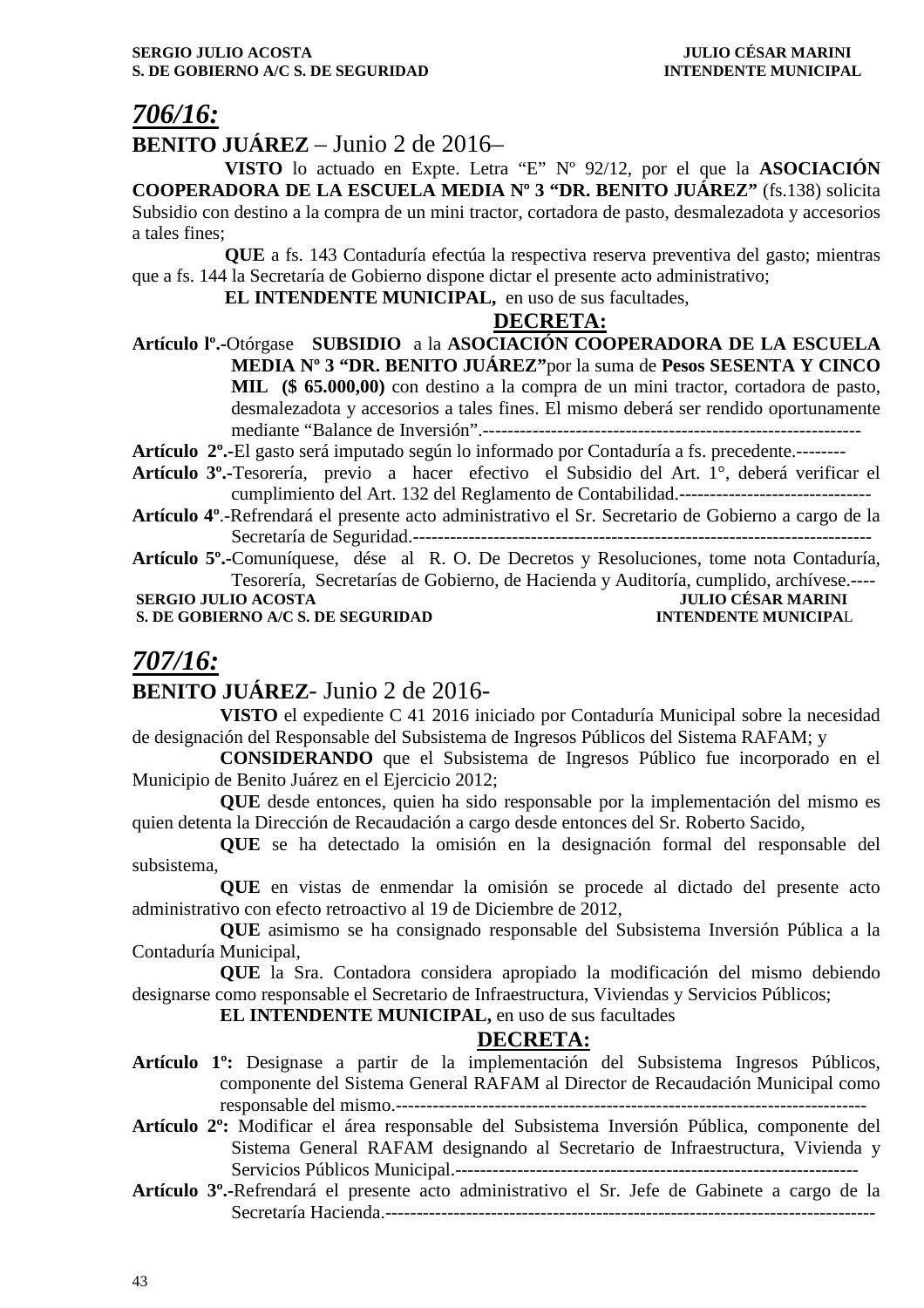**Artículo 4º.-**Comuníquese, dése al R. O. De Decretos y Resoluciones, tome nota Recursos Humanos, Presupuesto, Secretarías de Gobierno, de Hacienda y Auditoría, cumplido, archívese.------------------------------------------------------------------------------------------

**JORGE O. ISMAEL JULIO CÉSAR MARINI JEFE DE GABINETE A/C S. DE HACIENDA** 

# *708/16:*

**BENITO JUÁREZ** –Junio 2 de 2016 –

 **VISTO** lo actuado en Expte. Letra "G" Nº 86/13, por el que la **"ASOCIACIÓN COOPERADORA JARDÍN DE INFANTES Nº 906"** solicita Subsidio (fs. 48) con destino a solventar gastos de trabajos de pintura en la Institución;

 **QUE** a fs. 53 Contaduría efectúa la respectiva reserva preventiva del gasto; mientras que a fs. 54 la Secretaría de Gobierno dispone dictar el presente acto administrativo;

 **EL INTENDENTE MUNICIPAL,** en uso de sus facultades,

#### **DECRETA:**

 **Artículo lº.-**Otórgase **SUBSIDIO** a la "**ASOCIACIÓN COOPERADORA JARDÍN DE INFANTES Nº 906"** por la suma de **Pesos MIL DOSCIENTOS (\$ 1.200,00)**  destinado solventar gastos de trabajos de pintura en la institución. El mismo deberá ser rendido oportunamente mediante "Balance de Inversión".--------------------------

**Artículo 2º.-**El gasto será imputado según lo informado por Contaduría a fs. precedente.---------

- **Artículo 3º.-**Tesorería, previo a hacer efectivo el Subsidio del Art. 1°, deberá verificar el cumplimiento del Art. 132 del Reglamento de Contabilidad.-------------------------------
- **Artículo4º**.-Refrendará el presente acto administrativo el Sr. Secretario de Gobierno a/c de la Secretaría de Seguridad.-------------------------------------------------------------------------
- **Artículo 5º.-**Comuníquese, dése al R.O. De Decretos y Resoluciones, tome nota Contaduría, Tesorería, Secretarías de Gobierno, de Hacienda, Auditoría, cumplido, archívese.-------

 **SERGIO JULIO ACOSTA JULIO CÉSAR MARINI<br>
S. DE GOBIERNO A/C S. DE SEGURIDAD INTENDENTE MUNICIPAL S. DE GOBIERNO A/C S. DE SEGURIDAD** 

### *709/16:*

#### **BENITO JUÁREZ** –Junio 2 de 2016 –

 **VISTO** lo actuado en Expte. Letra "G" Nº 36/16, por el que la **"ASOCIACIÓN COOPERADORA DEL HOGAR DE LOS ABUELOS DE BARKER"** solicita Subsidio (fs. 2) con destino a solventar gastos de realización de un techo frente al Hogar, para el cual necesitan chapa y mano de obra;

 **QUE** a fs. 7 Contaduría efectúa la respectiva reserva preventiva del gasto; mientras que a fs. 8 la Secretaría de Gobierno dispone dictar el presente acto administrativo;

 **EL INTENDENTE MUNICIPAL,** en uso de sus facultades,

### **DECRETA:**

 **Artículo lº.-**Otórgase **SUBSIDIO** a la "**"ASOCIACIÓN COOPERADORA DEL HOGAR DE LOS ABUELOS DE BARKER"** por la suma de **Pesos CATORCE MIL CUATROCIENTOS VEINTE (\$ 14.420,00)** destinado solventar gastos de realización de un techo frente al Hogar, para el cual necesitan chapa y mano de obra. El mismo deberá ser rendido oportunamente mediante "Balance de Inversión".--------

**Artículo 2º.-**El gasto será imputado según lo informado por Contaduría a fs. precedente.---------

- **Artículo 3º.-**Tesorería, previo a hacer efectivo el Subsidio del Art. 1°, deberá verificar el cumplimiento del Art. 132 del Reglamento de Contabilidad.---------------------------
- **Artículo 4º**.-Refrendará el presente acto administrativo el Sr. Secretario de Gobierno a/c de la Secretaría de Seguridad.------------------------------------------------------------------------

**Artículo 5º.-**Comuníquese, dése al R.O. De Decretos y Resoluciones, tome nota Contaduría, Tesorería, Secretarías de Gobierno, de Hacienda, Auditoría, cumplido, archívese.-------

 **SERGIO JULIO ACOSTA JULIO CÉSAR MARINI**<br> **S. DE GOBIERNO A/C S. DE SEGURIDAD INTENDENTE MUNICIPAL S. DE GOBIERNO A/C S. DE SEGURIDAD** 

### *710/16:*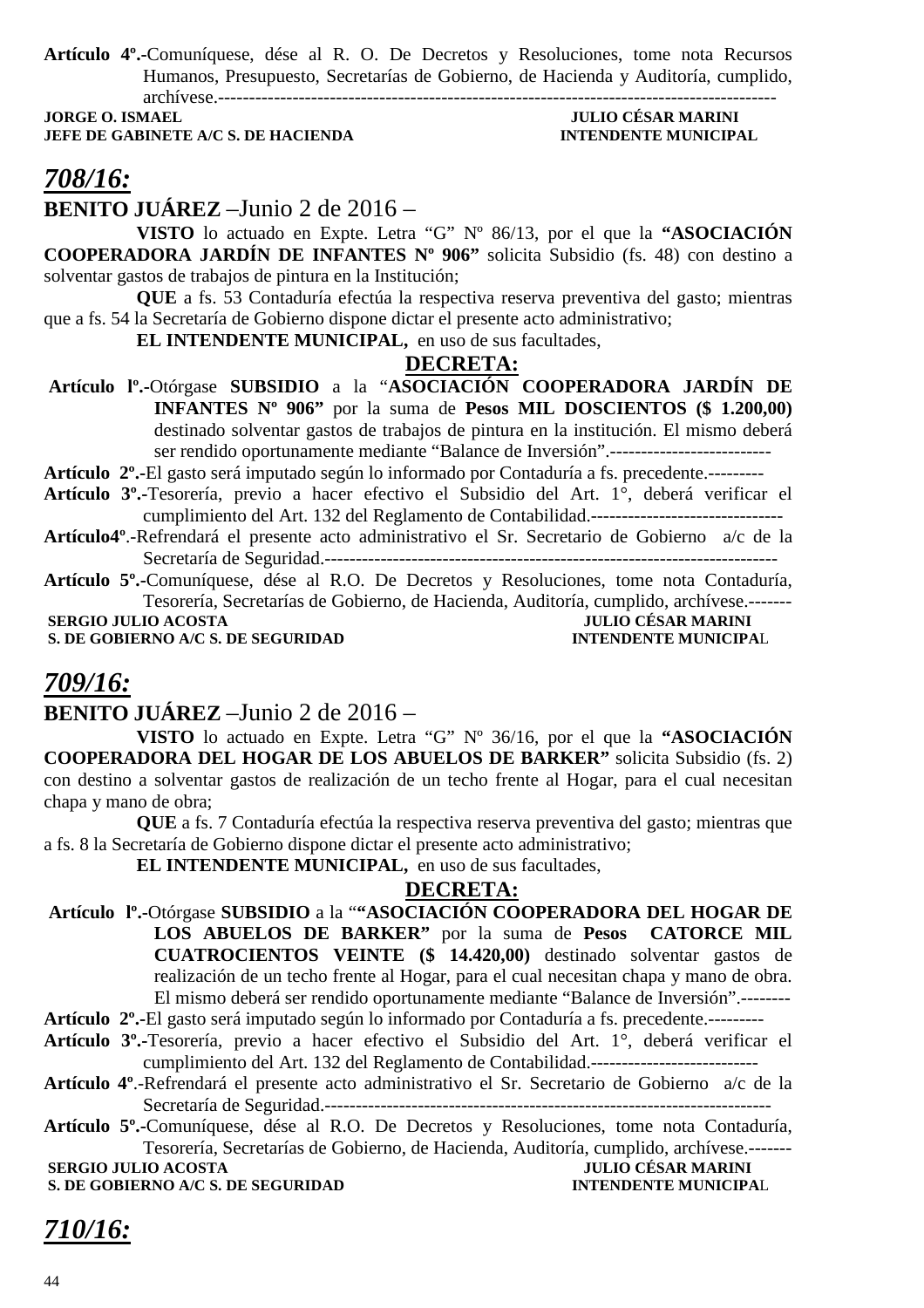### **BENITO JUÁREZ** – Junio 2 de 2016 –

 **VISTO** lo actuado en Expte. Letra "G" Nº 69/13, por el que la **"ASOCIACIÓN COOPERADORA DE LA ESCUELA Nº 10"**(fs. 39) solicita Subsidio destinado a solventar gastos de compra de una bordeadora y una cortadora de césped;

 **QUE** a fs. 45 Contaduría efectúa la respectiva reserva preventiva del gasto; mientras que a fs. 46 la Secretaría de Gobierno dispone dictar el presente acto administrativo;

#### **EL INTENDENTE MUNICIPAL,** en uso de sus facultades,

### **DECRETA:**

**Artículo lº.-**Otórgase **SUBSIDIO** a la **"ASOCIACIÓN COOPERADORA DE LA ESCUELA Nº 10"** por la suma de **Pesos TRES MIL OCHOCIENTOS OCHENTA (\$ 3.880,00)** destinado a solventar gastos de compra de una bordeadora y una cortadora de césped. El mismo deberá ser rendido oportunamente mediante "Balance de Inversión".-----------------------------------------------------------------------------------------

**Artículo 2º.-**El gasto será imputado según lo informado por Contaduría a fs. precedente.-------

- **Artículo 3º.-**Tesorería, previo a hacer efectivo el Subsidio del Art. 1°, deberá verificar el cumplimiento del Art. 132 del Reglamento de Contabilidad.---------------------------
- **Artículo 4º**.-Refrendará el presente acto administrativo el Sr. Secretario de Gobierno a cargo de la Secretaría de Seguridad.--------------------------------------------------------------------------
- **Artículo 5º.-**Comuníquese, dése al R.O. De Decretos y Resoluciones, tome nota Contaduría, Tesorería, Presupuesto, Secretarías de Gobierno, de Hacienda y Auditoría, cumplido, archívese.------------------------------------------------------------------------------------------

**S. DE GOBIERNO A/C S. DE SEGURIDAD INTENDENTE MUNICIPAL** 

# **SERGIO JULIO ACOSTA JULIO CÉSAR MARINI**

## *711/16:*

### **BENITO JUÁREZ –**Junio 2 de 2016-

**VISTO** que los días 18 de Junio y 5, 12 y 19 de Agosto se realizarán cuatro talleres intensivos denominados: "La Comunicación y el Relacionamiento", "Emprendedurismo e Ideas de Negocios", "Venta Moderna para PYMES y Comercios" y "Nuevas Herramientas de Comunicación", organizados por la Dirección de Producción en conjunto con la Asociación Civil Centro IDEB, a llevarse a cabo en el Centro Regional Universitario;

**QUE** dichos talleres estarán a cargo del Licenciado Claudio Enríquez y dirigidos a comercios, emprendimientos en desarrollo y a quienes buscan comenzar con uno nuevo;

**QUE** la Secretaría de Gobiernodispone dictar el presente acto administrativo;

**EL INTENDENTE MUNICIPAL**, en uso de sus facultades,

### **DECRETA:**

**Artículo 1º.-**Declárese de **INTERÉS MUNICIPAL**los talleres denominados: "La Comunicación y el Relacionamiento", "Emprendedurismo e Ideas de Negocios", "Venta Moderna para PYMES y Comercios" y "Nuevas Herramientas de Comunicación", organizados por la Dirección de Producción en conjunto con la Asociación Civil Centro IDEB, a llevarse a cabo los días 18 de Junio y 5, 12 y 19 de Agosto en el Centro Regional Universitario.---------------------------------------------------------------------------------------- **Artículo 2º.-**Autorízase a Contaduría a efectuar los pagos que demande el evento del artículo precedente.---------------------------------------------------------------------------------------- **Artículo 3º.-**Refrendará el presente acto administrativo el Sr. Secretario de Gobierno a cargo de la Secretaría de Seguridad.-------------------------------------------------------------------------- **Artículo 4º.-**Comuníquese, dése al R. O. de Decretos y Resoluciones, tome nota, Secretarías de

Gobierno, de Hacienda, Contaduría, Tesorería, Direcciones de Presupuesto, de Producción y Auditoría, cumplido, archívese.-----------------------------------------------

**SERGIO JULIO ACOSTA S. DE GOBIERNO A/C S. DE SEGURIDAD INTENDENTE MUNICIPAL** 

### *712/16:* **BENITO JUÁREZ**- Junio 2 de 2016-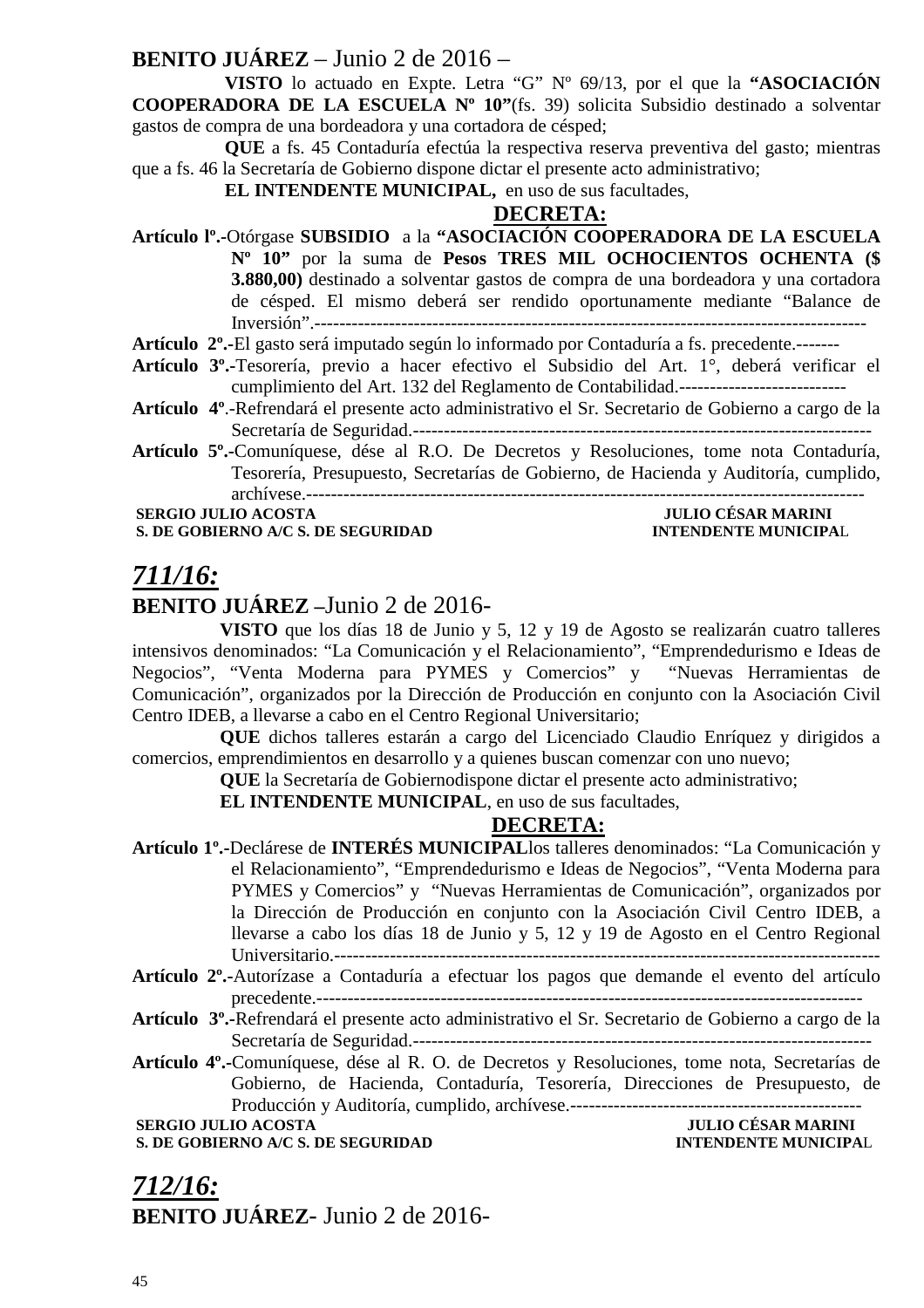**VISTO** que por Resolución Nº 220/16 se otorgó LICENCIA POR ENFERMEDAD a la Encargada de la Oficina de Decretos y Resoluciones Sra. VIDEMATO ANA LAURA (L.P.2475);

**QUE** resulta necesario que la mencionada sea reemplazada;

**QUE** la Secretaría de Gobierno dispone dictar el presente acto administrativo;

**EL INTENDENTE MUNICIPAL,** en uso de sus facultades,

### **DECRETA:**

| Artículo I <sup>o</sup> .-Confírmese que durante la LICENCIA POR ENFERMEDAD otorgada a la Encargada              |
|------------------------------------------------------------------------------------------------------------------|
| de la Oficina de Decretos y Resoluciones VIDEMATO ANA LAURA (L.P.2475),                                          |
| asumió sus funciones en carácter de reemplazo la agente BAEZ LUCILA                                              |
|                                                                                                                  |
| <b>Artículo 2<sup>°</sup>.</b> -Por la Dirección de Recursos Humanos notifíquese a la interesada y agréguese al  |
|                                                                                                                  |
| Artículo 3 <sup>o</sup> .-Refrendará el presente acto administrativo el Sr. Secretario de Gobierno a cargo de la |
|                                                                                                                  |
| Artículo 4 <sup>°</sup> -Comuníquese, dése al R. O. De Decretos y Resoluciones, tome nota Recursos               |
| Humanos, Secretarías de Gobierno, Hacienda, Contaduría y Auditoría, cumplido,                                    |
|                                                                                                                  |

**S. DE GOBIERNO A/C S. DE SEGURIDAD** 

 **SERGIO JULIO ACOSTA JULIO CÉSAR MARINI** 

### *713/16:*

### **BENITO JUÁREZ**–Junio 2 de 2016 -

**VISTO** que de acuerdo a lo dispuesto en la ORDENANZA MUNICIPAL N° 3.302/2002 y su modificatoria ORDENANZA MUNICIPAL Nº 5051/16 la Dirección de Cultura Municipal ha agregado a fojas 366 del Expediente Letra "X" N° 124/02 el Listado de Beneficiario Titulares y Suplentes para otorgar las **BECAS A LA EXCELENCIA DEL POLIMODAL**, la cual se otorga de Marzo a Diciembre del corriente año por un monto de \$ 1.550,00 mensuales;

**QUE** a fojas 392 obra la respectiva imputación del gasto;

**QUE** en consecuencia se han cumplimentado los requisitos necesarios para otorgar este beneficio, destinado según establece las citadas Ordenanzas, A RECONOCER LOS MÉRITOS DE AQUELLOS ALUMNOS QUE, EGRESADOS DE LOS DISTINTOS ESTABLECIMIENTOS EDUCATIVOS DEL DISTRITO EN EL NIVEL POLIMODAL HAN OBTENIDO LAS MEJORES CALIFICACIONES EN SUS RESPECTIVAS PROMOCIONES, HABIENDO DECIDIDO CONTINUAR SUS ESTUDIOS EN EL ÁMBITO UNIVERSITARIO Y/O TERCIARIO,

 **QUE** la Secretaría de Gobierno a fojas 392 vta. dispone dictar el presente acto administrativo;

**EL INTENDENTE MUNICIPAL**, en uso de sus facultades,

#### **DECRETA:**

**Artículo 1º.-**Otorgar **BECA A LA EXCELENCIA DEL POLIMODAL** establecida por Ordenanza Municipal Nº 3.302/02 y su modificatoria Ordenanza Municipal Nº 5051/16 a los alumnos que a continuación se detallan, de acuerdo al listado elaborado por la Dirección de Cultura Municipal obrante a fojas 366, del Expediente Letra "X" N° 124/02:

### **A) BECARIOS TITULARES: 1-Quiroga Erik Escuela S. Agraria Nº 1 2-Loisa Braian Escuela E. Técnica Nº1 3-Rodrígues María Lucia E.E.S. Nº 1 "Ministro Zarini" 4- VACANTE Escuela Media Nº 2 (de acuerdo a lo informado a fs. 376) 5-Chiozza Manuela Escuela Media Nº 3 6- Nader Naiara Instituto Pedro Díaz Pumará B) BECARIOS SUPLENTES: 1-Carrizo Ailén Escuela S. Agraria Nº 1 2-Mancini María José Escuela E. Técnica Nº1 3-Pears Pilar E.E.S. Nº 1 "Ministro Zarini" 4- VACANTE Escuela Media Nº 2 (de acuerdo a lo informado a fs. 376)**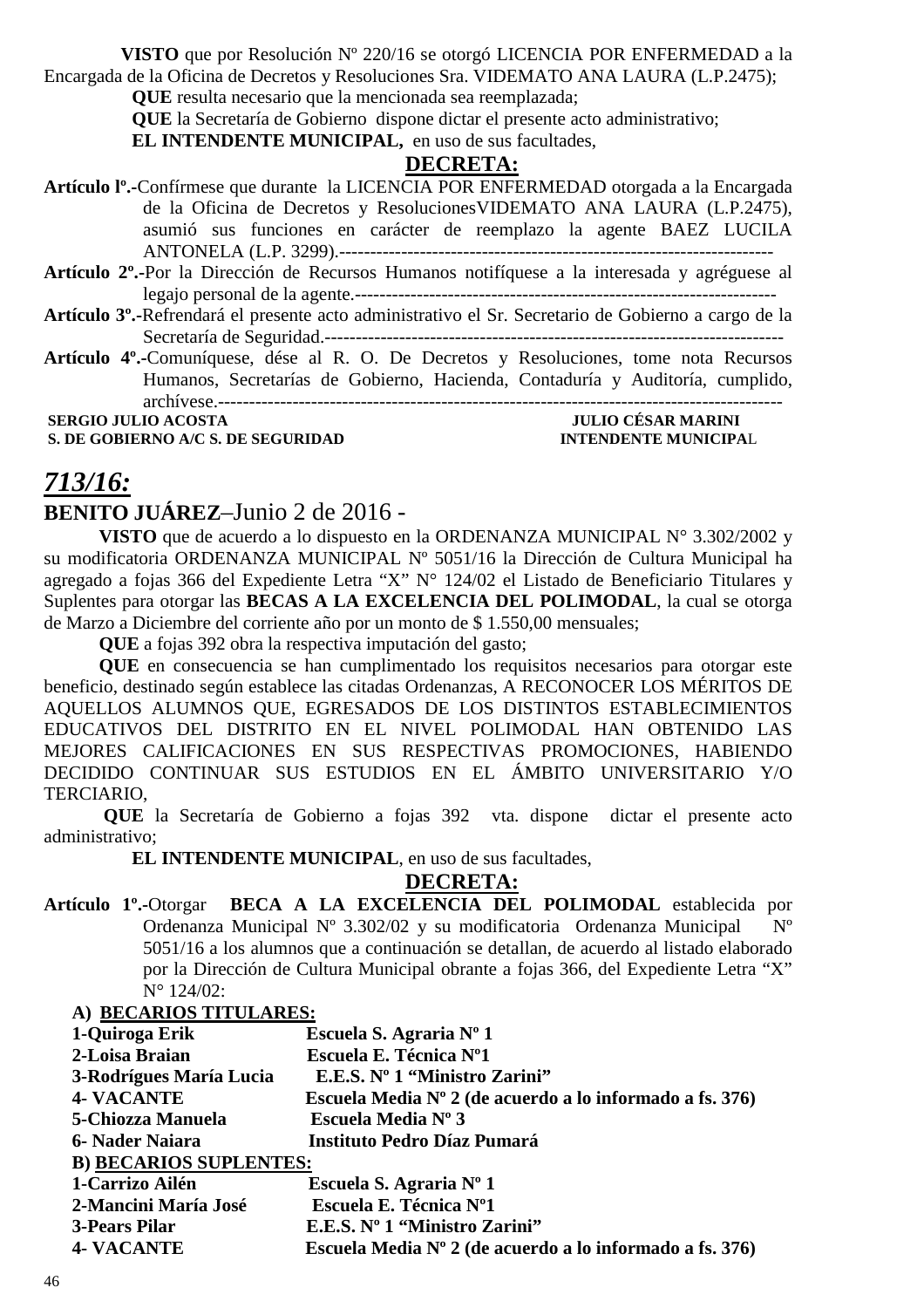| <b>5-Sauer Maia</b>                                                                  | Escuela Media Nº 3                                  |                                                                                                              |
|--------------------------------------------------------------------------------------|-----------------------------------------------------|--------------------------------------------------------------------------------------------------------------|
|                                                                                      | 6- Aguirre Choque Angie Instituto Pedro Díaz Pumará |                                                                                                              |
|                                                                                      |                                                     | <b>Artículo 2°.-</b> El pago de las becas del Artículo 1° será de Marzo a Diciembre del año 2016, por un     |
|                                                                                      |                                                     |                                                                                                              |
|                                                                                      |                                                     | Artículo 3º.-El Honorable Concejo Deliberante dispondrá la organización del evento previsto en el            |
|                                                                                      |                                                     |                                                                                                              |
|                                                                                      |                                                     | <b>Artículo 4°.-H</b> ágase llegar a los alumnos becados, especial felicitación por los logros alcanzados a  |
|                                                                                      |                                                     |                                                                                                              |
|                                                                                      |                                                     | Artículo 5 <sup>°</sup> .-Impútese el gasto de acuerdo a lo informado por el Director de Presupuesto a fojas |
|                                                                                      |                                                     |                                                                                                              |
|                                                                                      |                                                     | Artículo 6º.-Refrendará el presente acto administrativo el Sr. Secretario de Gobierno a cargo de la          |
|                                                                                      |                                                     |                                                                                                              |
| Artículo 7 <sup>°</sup> . Comuníquese, dése al R.O. de Decretos y Resoluciones, tome |                                                     | nota                                                                                                         |
|                                                                                      |                                                     | Contaduría, Tesorería, Direcciones de Cultura, de Presupuesto, Secretarías de                                |
|                                                                                      |                                                     | Hacienda, de Gobierno, Del Honorable concejo Deliberante y Auditoria, cumplido,                              |
|                                                                                      |                                                     |                                                                                                              |
| <b>SERGIO JULIO ACOSTA</b>                                                           |                                                     | <b>JULIO CÉSAR MARINI</b>                                                                                    |
| S. DE GOBIERNO A/C S. DE SEGURIDAD                                                   |                                                     | <b>INTENDENTE MUNICIPAL</b>                                                                                  |

### *714/16:*

### **BENITO JUÁREZ**- Junio 6 de 2016-

**VISTO** lo actuado en el Expte. Letra "P" Nº 44/16 en el cual a fojas 2 obra informe del Subdirector de Cómputos solicitando la baja de elementos pertenecientes a dicha área, los cuales fueron afectados por tormentas eléctricas y golpes y enviados a la Compañía Aseguradora "Mapfre";

**QUE**a fs. 5 obra dictamen del Asesor Legal de la comuna;

**QUE** a fojas precedentes, obra nota de la encargada de la Oficina de Patrimonio, solicitando la baja de los elementos mencionados;

**QUE** la Secretaría de Gobierno dispone dictar acto administrativo;

**EL INTENDENTE MUNICIPAL,** en uso de sus facultades,

### **DECRETA:**

- **Artículo lº.-**Dése de baja del Patrimonio Municipal, los elementos que se detallan a continuación, pertenecientes a la Subdirección de Cómputos, de acuerdo a lo actuado en Expediente Letra "P" Nº 44/16:
	- **1 Notebook Toshiba Modelo Satellite (Nº 7892)**
	- **1 PC Standard sin monitor (Nº 12286)**
- **Artículo 2º.-**Refrendará el presente acto administrativo el Sr. Secretario Gobierno a cargo de la Secretaría de Seguridad.-------------------------------------------------------------------------

**Artículo 3º.-**Comuníquese, dése al R. O. De Decretos y Resoluciones, tome nota Patrimonio, Contaduría, Secretaría de Gobierno, de Jefatura de Gabinete, Cómputos y Auditoría, cumplido, archívese.-----------------------------------------------------------------------------

 **SERGIO JULIO ACOSTA JULIO CÉSAR MARINI S. DE GOBIERNO A/C S. DE SEGURIDAD** 

### *715 /16:*

### **BENITO JUÁREZ** – Junio 6 de 2016-

**VISTO** lo actuado en el expediente "C" 42/2016 y considerando lo dispuesto por el art. 119- 120 de la L.O.M. y

**CONSIDERANDO**, que la Ley Provincial de Presupuesto para el Ejercicio 2016 – Nro. 14.807 autoriza al Poder Ejecutivo a endeudarse con el objeto de financiar la ejecución de proyectos y/o programas sociales y/o de inversión pública;

**QUE** en base a dicha autorización se crea el "Fondo Municipal de Fortalecimiento de la Seguridad y otros servicios asociados", el cual ha sido reglamentado por el Decreto Provincial Nro. 368/2016;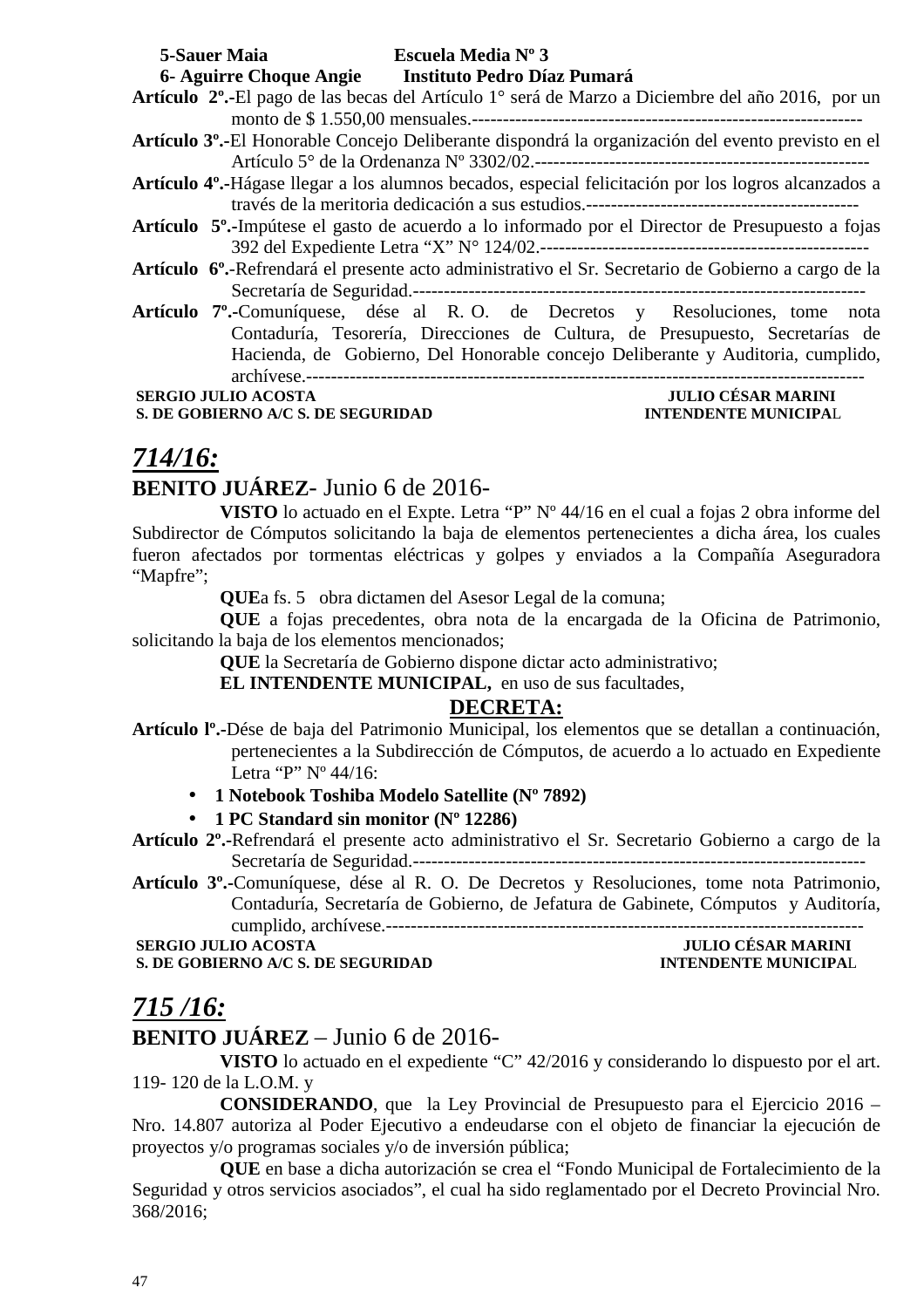**QUE** conforme el Coeficiente Único de Distribución Ley 10.559 a la Municipalidad de Benito Juárez le corresponde un monto equivalente a PESOS TRECE MILLONES NOVECIENTOS SESENTA Y UN MIL DOSCIENTOS TREINTA Y UNO CON DOCE CENTAVOS (\$ 13.961.231,12);

**QUE** dicha reglamentación establece que cada Comuna percibirá el equivalente al treinta y tres por ciento (33 %) del monto total, quedando pendiente de remisión un treinta y cuatro por ciento (34 %) al 31 de Agosto y un treinta y tres (33 %) al 30 de Septiembre del corriente año;

**QUE** la Contaduría Municipal ha solicitado la adecuación de la estructura programática del Presupuesto de Gastos y Cálculo de Recursos, motivada en la recepción por parte del Municipio de Benito Juárez de un monto equivalente al treinta y tres por ciento (33%) del Fondo Municipal de Fortalecimiento de la Seguridad y otros Servicios Asociados– Decreto Provincial 368;

**QUE** se adjunta copia simple del Decreto 368;

**QUE** desde la Dirección de Presupuesto se desarrolla la adecuación de la estructura programática en Recursos y Gastos;

**QUE** el Jefe de Gabinete a cargo de la Secretaría de Haciendapresta conformidad y solicita el dictado del acto administrativo,

**QUE** el Secretario de Gobierno a cargo de la Secretaría de Seguridad dispone dictar el presente;

**ELINTENDENTE MUNICIPAL,**en uso de sus facultades,

- **Articulo 1º.-**Créase el Recurso 17.5.51.00 Fuente de Financiación 132 -"Fondo Municipal de Fortalecimiento de la Seguridad"-, para el Presupuesto de Gastos y Cálculo de Recursos 2016.------------------
- **Artículo 2º.-**Efectúase la correspondiente adecuación de la estructura programática -ampliación presupuestaria-, en la Jurisdicción 1110104000 Secretaría de Infraestructura, Vivienda y Serviciospor un importe de PESOS OCHOCIENTOS MIL (\$ 800.000,00.-) y en la Jurisdicción 1110105000 Secretaría de Seguridad por un importe de PESOS TRES MILLONES OCHOCIENTOS SIETE MIL DOCIENTOS SESENTA CON VEINTISIETE CENTAVOS (\$ 3.807.260,27) – Fuente de Financiación 132, de acuerdo al siguiente detalle:

| <b>Recurso</b>                                                  | Importe      |
|-----------------------------------------------------------------|--------------|
| 17.5.51.00 - Fondo Municipal de Fortalecimiento de la Seguridad | 4,607,260.27 |

| Gasto                                                                     |    | Importe      |
|---------------------------------------------------------------------------|----|--------------|
| 1110104000 - SECRETARIA DE INFRAESTRUCTURA VIVIENDA Y<br><b>SERVICIOS</b> |    |              |
| 41.72.00 Construcción Central de Monitoreo                                |    |              |
| Fuente de Financiamiento: 132- de Origen Provincial                       |    |              |
| 2.6.2.0 - Productos de vidrio                                             | \$ | 100,000.00   |
| 2.6.5.0 - Cemento, cal y yeso                                             | \$ | 200,000.00   |
| 2.8.4.0 - Piedra, arcilla y arena                                         | \$ | 100,000.00   |
| 3.3.1.0 - Mantenimiento y reparación de edificios y locales               | \$ | 400,000.00   |
| Total de la Ampliación- Central Monitoreo                                 | \$ | 800,000.00   |
| 1110105000 - SECRETARIA DE SEGURIDAD                                      |    |              |
| 33.00.00 Inspección General                                               |    |              |
| Fuente de Financiamiento: 132- de Origen Provincial                       |    |              |
| 3.3.1.0 - Mantenimiento y reparación de edificios y locales               | \$ | 707,260.27   |
| 4.3.6.0 - Equipo para computación                                         | \$ | 100,000.00   |
| 4.3.7.0 - Equipo de oficina y Muebles                                     | \$ | 500,000.00   |
| 4.4.0.0 - Equipo de Seguridad                                             | \$ | 2,500,000.00 |
| Total de la Ampliación- Inspección General                                | \$ | 3,807,260.27 |
| <b>AMPLIACION GASTO TOTAL</b>                                             | Ś. | 4,607,260.27 |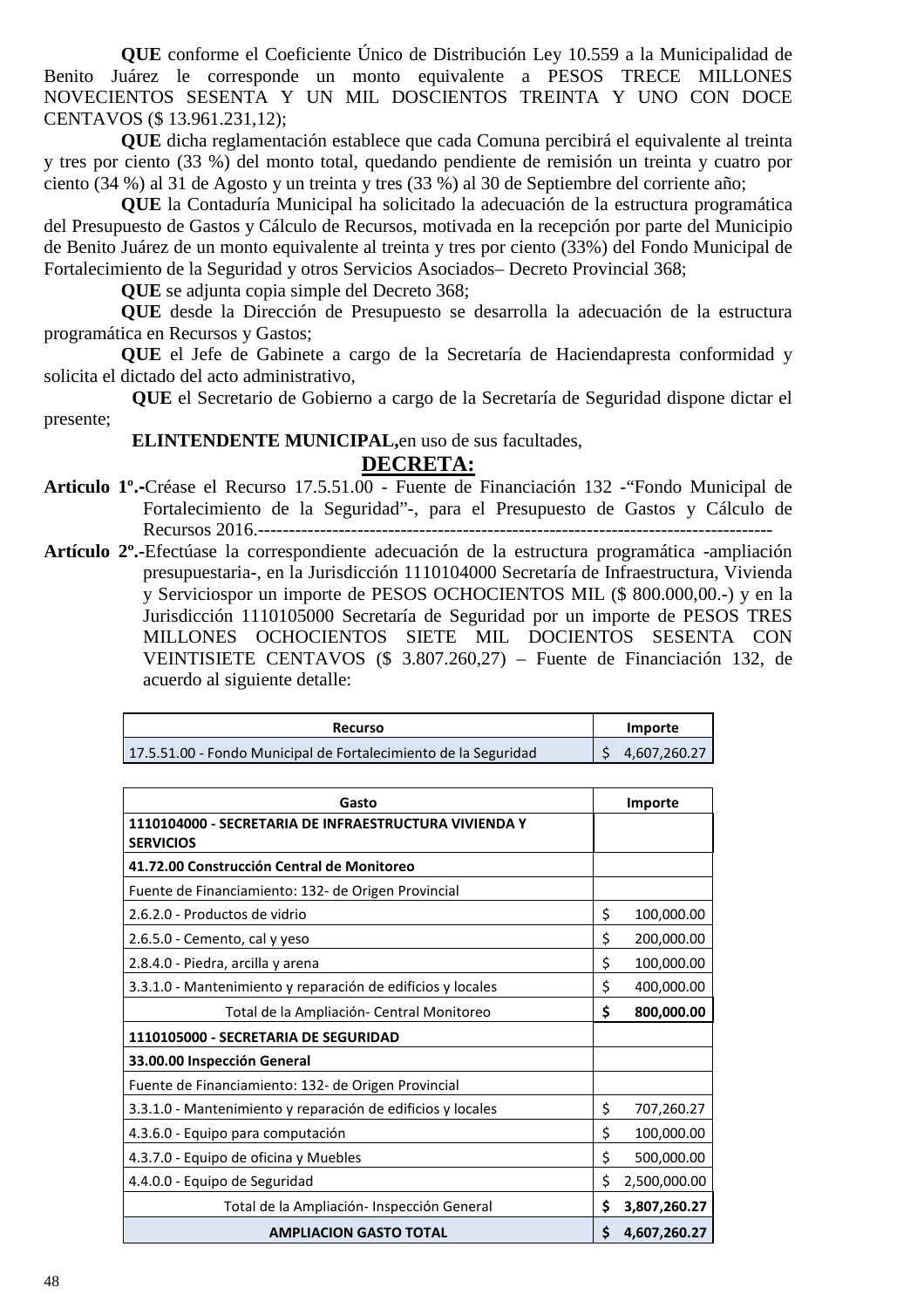- **Artículo 3º.-**Autorizase a Contaduría Municipal y a la Secretaría de Hacienda a realizar en la Contabilidad, la registración que corresponda en concordancia con el artículo precedente.-----------------------------------------------------------------------------------------
- **Artículo 4º.-**Refrendará el presente acto administrativo el Sr. Jefe de Gabinete a cargo de la Secretaría de Hacienda.--------------------------------------------------------------------------
- **Artículo 5º.-**Comuníquese, dése al R.O. de Decretos y Resoluciones, tome nota Secretaría de Hacienda, Infraestructura Vivienda y Servicios, Auditoría y Contaduría, cumplido, archívese.------------------------------------------------------------------------------------------

**JEFE DE GABINETE A/C S. DE HACIENDA INTENDENTE MUNICIPAL** 

**JORGE O. ISMAEL JULIO CÉSAR MARINI** 

# *716/16:*

### **BENITO JUÁREZ–**Junio 6 de 2016**-**

**VISTO** lo actuado en el Expediente Letra "D" Nº 244/14 por el cual la Sra. Secretaria de Desarrollo Social eleva nota (fs. 576), solicitando SUBSIDIO destinado a medicamentos para personas indigentes;

**QUE** a fojas 600 Contaduría realiza la respectiva reserva preventiva del gasto;

**QUE** la Secretaría de Gobierno dispone dictar el presente acto administrativo de subsidio;

#### **EL INTENDENTE MUNICIPAL,** en uso de sus facultades,

### **DECRETA**:

**Artículo 1º.-**Abonar SUBSIDIO A INDIGENTES para el pago de medicamentos, por la suma de pesos cuatro mil novecientos sesenta con cuarenta y cinco centavos (\$ 4.960,45) según lo solicitado por la Secretaria de Desarrollo Social a fojas 576 del Expediente "D" Nº 244/14.---------------------------------------------------------------------------------------------

**Artículo 2º.-**El gasto será imputado según lo informado por Contaduría a fs. precedentes.------

**Artículo 3º.-**Refrendará el presente acto administrativo la Sra. Secretaria de Desarrollo Social----

**Artículo 4º.-**Comuníquese, desde la R. O. de Decretos y Resoluciones, tome nota, Contaduría,

Tesorería, Presupuesto, Secretarías de Desarrollo Social, de Gobierno, Jefatura de Gabinete y Auditoría, cumplido, archívese--------------------------------------------------

**S. DE DESARROLLO SOCIAL** 

# **MULIO CÉSAR MARINI<br>INTENDENTE MUNICIPAL**

### *717/16:*

### **BENITO JUÁREZ** –Junio 6 de 2016-

**VISTO** los fondos disponibles de las cuentas Afectadas Nº50180/0, Nº50488/5, Nº50381/3 y 50487/8 de la sucursal del Banco Provincia,

**CONSIDERANDO**la oportunidad de generar ingresos por el monto inmovilizado de cuentas afectadas, por medio de una operación de plazo fijo con el Banco de la Provincia de Buenos Aires,

**QUE** el destino de la rentabilidad generado producto de esta operatoria, este afectado al mismo destino que su origen,

**QUE** no existe observación que formular, se procede a dictar este instrumento legal para su aprobación,

**EL INTENDENTE MUNICIPAL**, en uso de sus facultades;

- **Artículo 1º.-**Procédase a contratar una operación de Depósito a plazo Fijo con el Banco Provincia de Buenos Aires por la suma de pesos cuatro millones ochocientos mil (\$4.800.000,00), de la cuenta bancaria Nº50180/0.------------------------------------------
- **Artículo 2º.-**Procédase a contratar una operación de Depósito a plazo Fijo con el Banco Provincia de Buenos Aires por la suma de pesos cuatro millones (\$4.000.000,00), de la cuenta bancaria Nº50488/5.-----------------------------------------------------------------------------
- **Artículo 3º.-**Procédase a contratar una operación de Depósito a plazo Fijo con el Banco Provincia de Buenos Aires por la suma de pesos siete millones (\$7.000.000,00), de la cuenta bancaria Nº50381/3.----------------------------------------------------------------------------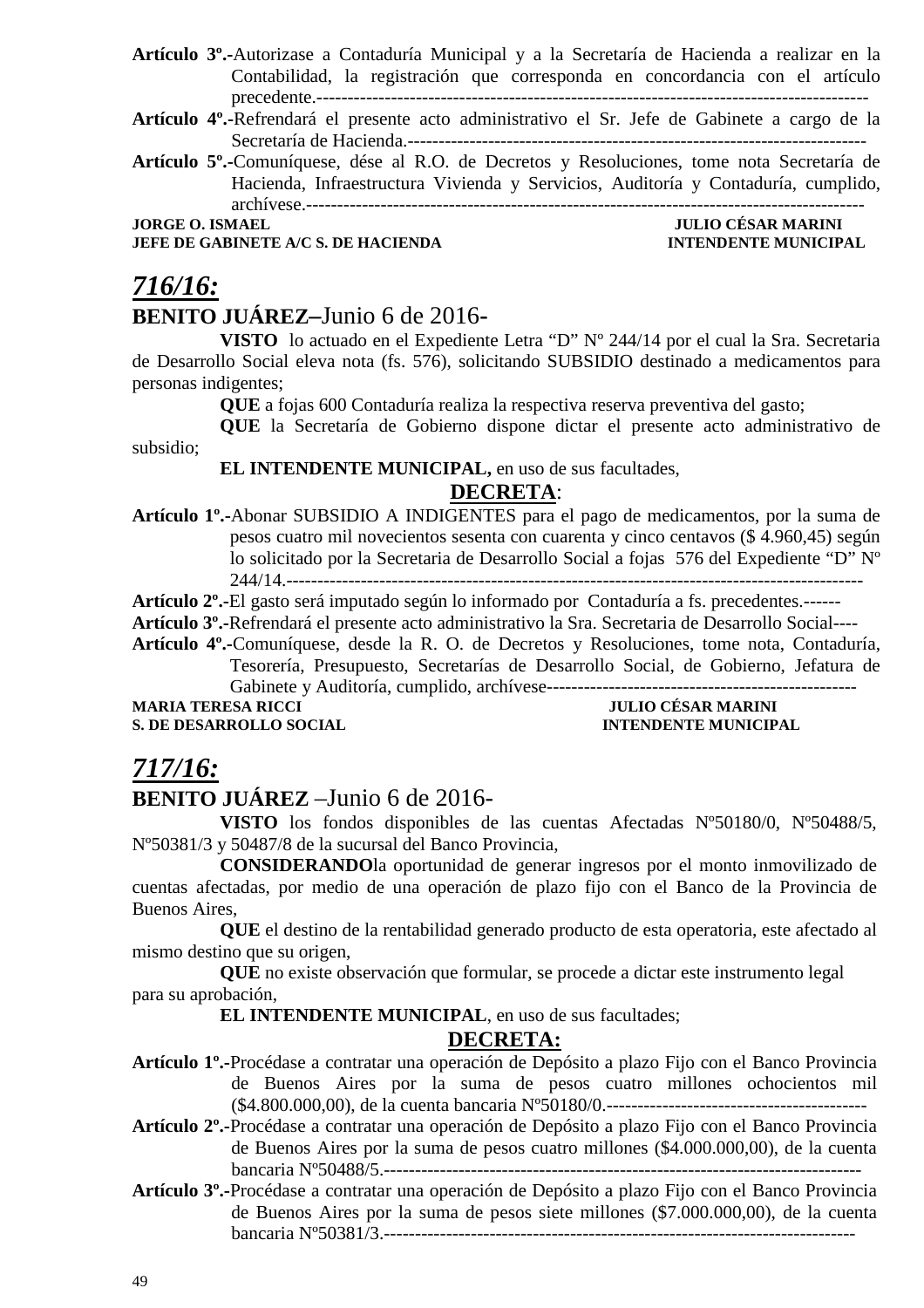**Artículo 4º.-**Procédase a contratar una operación de Depósito a plazo Fijo con el Banco Provincia de Buenos Aires por la suma de pesos seis millones (\$6.000.000,00), de la cuenta bancaria Nº50487/8.-----------------------------------------------------------------------------

**Artículo 5º.-**Apruébese las condiciones financieras ofrecidas por Banco Provincia, para los montos del artículo 1, 2, 3 y 4 que se detallan a continuación:

Interés: La tasa de interés será fija, se aplicará la Tasa Nominal Anual del veintinueve por ciento (29%) y la Tasa Efectiva Anual del Treinta y tres con diecinueve por ciento (33,19%).

Plazo: Se fijará como inicio del plazo el 06/06/2016 y durante 30 días.

En consecuencias el monto generado por intereses será: de pesos ciento catorce mil cuatrocientos diez c/96 ctvos. (\$114.410,96), de pesos noventa y cinco mil trescientos cuarenta y dos c/47 ctvos (\$95.342,47), de pesos ciento sesenta y seis mil ochocientos cuarenta y nueve c/32 ctvos (\$166.849,32) y de pesos ciento cuarenta y tres mil trece c/70 ctvos (\$143.013,70) respectivamente.  **Artículo 6º.**-Refrendará el presente acto administrativo el Sr. Jefe de Gabinete a cargo de la

Secretaría de Hacienda.--------------------------------------------------------------------------

**Artículo 7º.**-Comuníquese, dése al R.O. de Decretos y Resoluciones, tome nota Secretarías de Gobierno, Jefatura de Gabinete, Contaduría, Tesorería, Dirección de Presupuesto y Auditoría, cumplido, archívese.-----------------------------------------------------------------

**JEFE DE GABINETE A/C S. DE HACIENDA** 

**JULIO CESAR MARINE |**<br>INTENDENTE MUNICIPAL

### *718/16:*

### **BENITO JUÁREZ-** Junio 6 de 2016-

**VISTO** lo actuado en Expte. Letra "V" Nº 13/16, por el que la **Sra. PERALTA MARÍA ANGÉLICA (D.N.I. 4.567.935)**solicita se le otorgue un crédito para **REFACCIÓN** de **VIVIENDA;**

**CONSIDERANDO,** que la Comisión Municipal de la Vivienda expresa su conformidad de fs. 20 y 21;

**QUE** a fojas precedentes la Comisión Municipal de la Vivienda determina que el crédito sea otorgado en una primer etapa por un monto equivalente al 50 %, y el saldo restante sea abonado una vez realizada la auditoría correspondiente al avance de obra;

**QUE** la Secretaría de Gobierno dispone dictar el presente acto administrativo;

**EL INTENDENTE MUNICIPAL,** en uso de sus facultades,

- **Artículo lº.-**Adjudicase a la **Sra. PERALTA MARÍA ANGÉLICA (D.N.I. 4.567.935)** un **CRÉDITO** de **PESOS TRECE MIL (\$ 13.000,00)** para **REFACCIÓN** de su **VIVIENDA,** conforme lo dispone la Oza. Mpal. 2.467 y sus modificatorias, y lo actuado en Expte. Letra "V" Nº 13/16.------------------------------------------------------
- **Artículo 2º.-**El crédito adjudicado por el artículo precedente será abonado en **dos cuotas iguales.** La primera será abonada al momento de la adjudicación y la segunda una vez realizada la certificación de avance de obra (Art. 14 Ordenanza 2467).-------------------------------
- **Artículo 3º.-**La primera cuota será abonada en sesenta cuotas iguales y consecutivas de \$ 144,59 y la segunda cuota será abonada en sesenta cuotas iguales y consecutivas de \$ 144,59, debiendo ser abonadas entre los días 1º al 10 de cada mes.----------------------------------
- **Artículo 4º.-**El monto concedido según el Art. 1º y los importes que oportunamente se perciban por las cuotas de amortización, se imputarán a la Cuenta Especial "Fondo Permanente de la Vivienda".-----------------------------------------------------------------------------------
- **Artículo 5º.-**Por la Secretaría de Desarrollo Social, notifíquese a la interesada, y cumpliméntese el pertinente "Convenio de Pago". Oportunamente dése vista a Dirección de Recaudación a sus efectos.----------------------------------------------------------------------
- **Artículo 6º.-**Previo a hacer efectivo el pago Tesorería Municipal deberá verificar la conformación del pertinente convenio de pago citado en el artículo 4°.---------------------------------
- **Artículo 7º.**-Refrendará el presente acto administrativo la Sra. Secretaria de Desarrollo Social.-----
- **Artículo 8º.-**Comuníquese, dése al R. O. de Decretos y Resoluciones, tome nota, Contaduría, Tesorería, Comisión Mpal. Vivienda, Secretarías de Desarrollo Social, de Hacienda, de Gobierno y Auditoría, cumplido, archívese.---------------------------------------------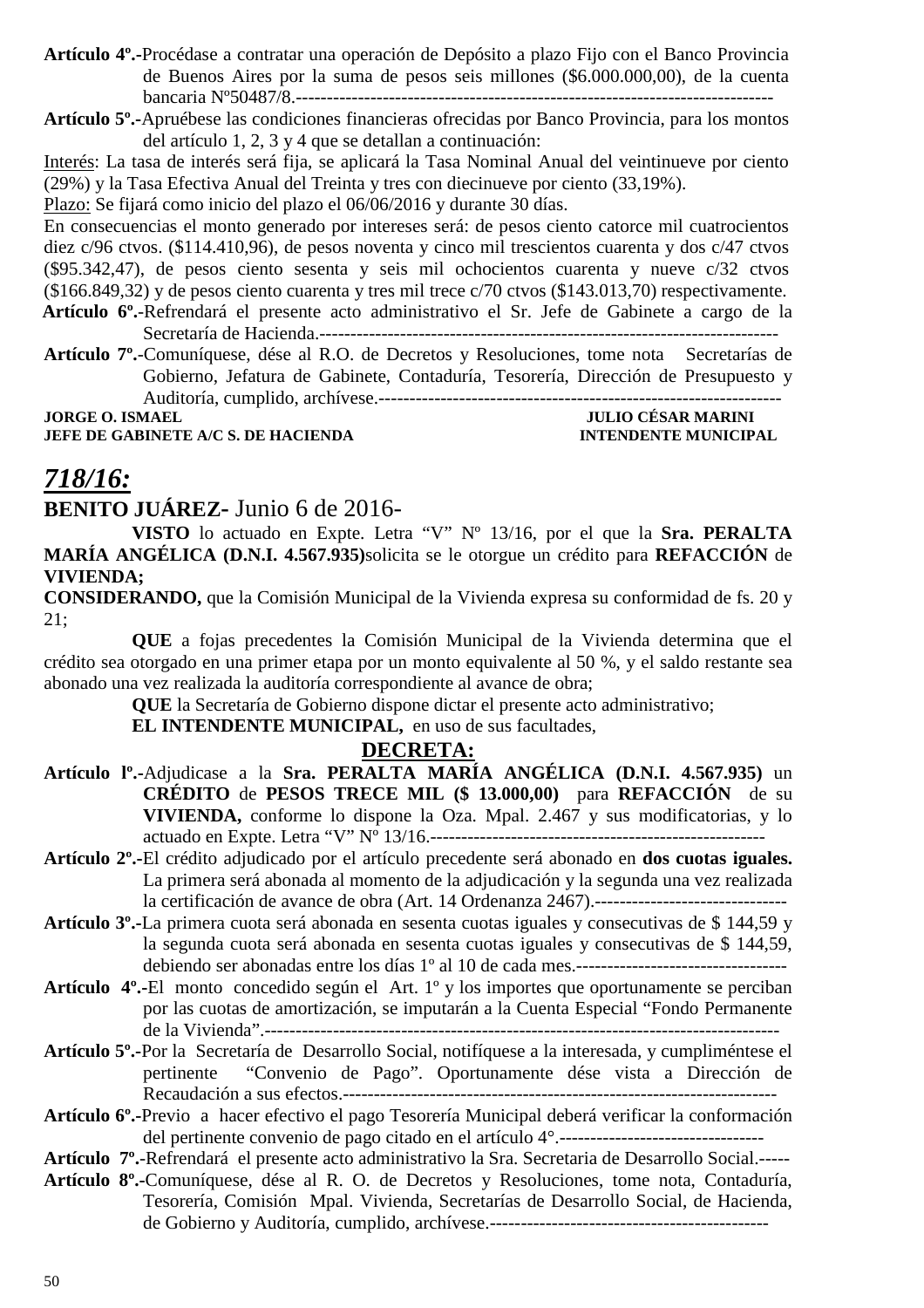### *719/16:* **ANULADO**

### *720/16:*

### **BENITO JUÁREZ**– Junio 6 de 2016-

**VISTO** lo actuado en Expte. Letra "D" Nº 147/16 por el cual la Secretaria de Desarrollo Social a fojas 1 solicita **SUBSIDIO** destinado al Sr. ZAPATA JORGE;

**QUE** a fojas 5 Contaduría realiza la respectiva reserva preventiva del gasto;

**QUE** la Secretaría de Gobierno a cargo de la Secretaría de Seguridad dispone emitir acto administrativo de Subsidio;

#### **EL INTENDENTE MUNICIPAL,** en uso de sus facultades

### **DECRETA:**

#### **Artículo 1º.-**Abonar**SUBSIDIO A INDIGENTES** al **Sr. ZAPATA JORGE D.N.I. 16.306.104**,

por un monto total de pesos un mil seiscientos (\$ 1.600,00) de acuerdo a lo actuado en

el Expte Letra "D" Nº 147/16.------------------------------------------------------------------

**Artículo 2º.-**El gasto será imputado según lo informado por Contaduría a fs. precedentes.---------

**Artículo 3º.-**Refrendará el presente acto administrativo la Sra. Secretaria de Desarrollo Social----

**Artículo 4º.-**Comuníquese, dése al R. O. de Decretos y Resoluciones, tome nota Contaduría, Tesorería, Presupuesto, Secretarías de Gobierno, de Hacienda, de Desarrollo Social y

Auditoría, cumplido, archívese.---------------------------------------------------------------- **MARIA TERESA RICCI JULIO CÉSAR MARINI** 

**S. DE DESARROLLO SOCIAL INTENDENTE MUNICIPAL** 

### *721/16:*

### **BENITO JUÁREZ–**Junio 6 de 2016**-**

**VISTO** lo actuado en el expediente Letra "A" Nº 41/14, en el cual a fs. 2/10 obra sentencia de la Excma. Cámara de Apelaciones de la ciudad de Mar del Palta en los autos caratulados **"CASA DE MALAGA, PAULA Y OTROS C/ HOSPITAL MUNICIPAL DE Benito Juárez Y OTROS S/ DAÑOS Y PERJUICIOS**" (C-4099-AZ1), donde se resuelve hacer lugar al recurso de apelación incoado por la parte actora y en consecuencia revocar el pronunciamiento de grado acogiendo la pretensión resarcitoria incoada por la actora, condenando a la Municipalidad de Benito Juárez y al Dr. Fernando Di Croce con el alcance expresado en el apartado II.3. subpuntos a), b) (ii) y e (ii), con costas de ambas instancias a los accionados vencidos, cuya notificación luce a fs. 24/26.-

#### **Y CONSIDERANDO**:

**QUE** a fs. 28 obra deposito realizado por el codemandado Di Croce por la suma de pesos CIENTO TREINTA Y OCHO MIL TRESCIENTOS OCHO (\$ 138.308,00).-

**QUE** a fs. 29 el Asesor Legal de la comuna sugiere dar inicio a la Acción de Recupero contra el codemandado Fernando Di Croce, a efectos de salvaguardar el patrimonio municipal.-

**QUE** a fs. 32/33 obra el Decreto Nº 1664/14 donde se resuelve autorizar a la Contaduría del Hospital Municipal "Eva Perón" Ente Descentralizado "Dr. Alfredo Saintout" a efectuar el pago de la suma de pesos TRESCIENTOS CINCUENTA Y NUEVE MIL CIENTO OCHENTA Y CINCO CON 56/100 (\$ 359.185,56).-

**QUE** a fs. 39 luce Decreto Nº 540/15 donde se autoriza a realizar el depósito de los honorarios al letrado de los accionantes Dr. Pablo Lorenzo, por la suma de pesos NOVENTA Y SIETE MIL SETECIENTOS CINCUENTA Y SIETE CON 40/100 (\$ 97.757,40), constando a fs. 40 la factura respectiva.-

**QUE** a fs. 44 se adjunta cedula de notificación intimando a los codemandados por el plazo de diez días a depositar los honorarios regulados a los peritos oficiales actuantes, luciendo a fs. 50 el Decreto Nº 1715/15 que autoriza a depositar en la cuenta fiscal recaudadora denunciada la suma de pesos CINCUENTA Y DOS MIL NOVECIENTOS VEINTICUATRO (\$52.924,00) correspondiente a los peritos actuantes en la causa judicial mencionada precedentemente, obrando el respectivo comprobante de depósito a fs.51.-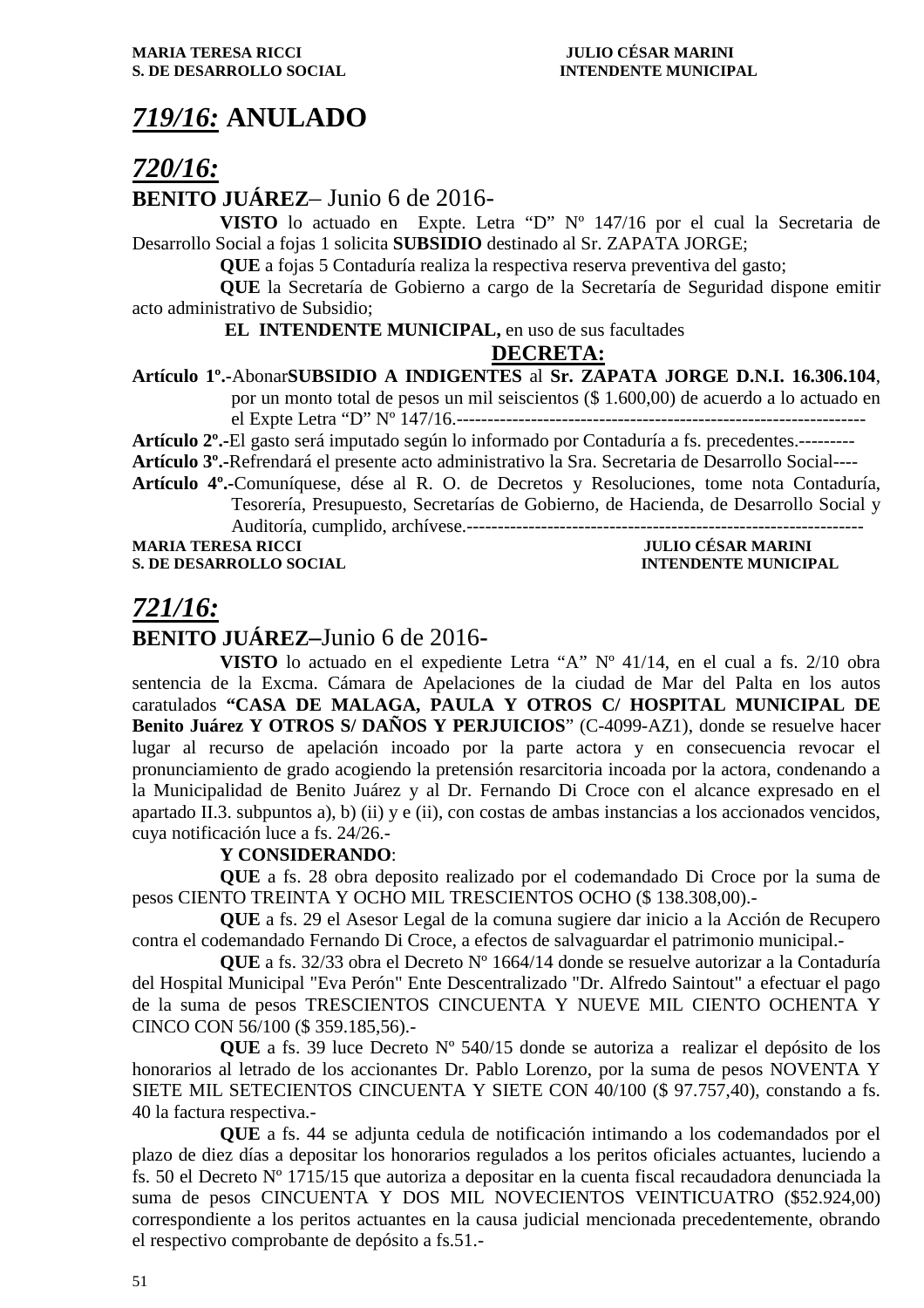**QUE** a fs. 49 obra Decreto Nº 1714/15 que autoriza el pago de los honorarios regulados en la alzada del Dr. Pablo Lorenzo por la suma de pesos VEINTINUEVE MIL TRESCIENTOS VEINTISIETE CON 23/100 (\$ 29.327,23), adjuntándose la factura respectiva a fs. 52.-

**QUE** de los conceptos reseñados precedentemente se abonó del erario municipal la suma total de pesos **QUINIENTOS TREINTA Y NUEVE MIL CIENTO NOVENTA Y CUATRO CON 19/100 (\$ 539.194,19)** a los efectos de dar cumplimiento a la demanda judicial.-

**QUE** en el considerando 2 g) 5to. Párrafo de la sentencia de alzada se manifiesta que ha quedado suficientemente acreditado que la negligencia grave en el que incurrió el profesional demandado en el desempeño del arte medico guarda un adecuado nexo de causalidad con el lamentable resultado que motivo la promoción de la demanda judicial.-

**QUE** resulta necesario realizar el recupero de la suma depositada por la administración municipal "ut supra" señalada, según lo establecen los arts. 241, 242 y 245 de la Ley Orgánica de las Municipalidades (dec-ley 6769/58 y modif.);

**QUE** de este modo y a fin de traer luz a la cuestión planteada, en cuanto a la acción de regreso se ha dicho que "… cuando el estado hubiera indemnizado a las víctimas, puede - y debeexigir al agente la responsabilidad en que hubiere incurrido por dolo, culpa o negligencia, previa instrucción del procedimiento que se establezca. Si el fin con el que se cumple la responsabilidad patrimonial de los agentes públicos es el de servir de instrumento fundamental para el buen funcionamiento del servicio, no se entendería que el municipio no ejerciera la acción de regreso contra los funcionarios. Pues si buscando la mayor cobertura del ciudadano resulta aplicable a un sistema de responsabilidad directa de la municipalidad, ello debe llevar a que en aquellos casos en que el daño se produjo a consecuencia de un obrar negligente de su personal, no siga siendo el municipio el que haga definitivamente frente al resarcimiento." (Hutchinson, Tomás; Responsabilidad del Agente Municipal, en A.A.V.V., Revista de Derecho Público, 2005 – I, Derecho Municipal (segunda parte), Editorial RubinzalCulzonim, Santa Fe);

 **QUE** es indispensable a los fines de deslindar responsabilidades tener en cuenta lo previsto en la L.O.M"CAPITULO IX RESPONSABILIDAD DE LOS MIEMBROS Y EMPLEADOS MUNICIPALES", *art. 241: "Esta ley establece el principio de responsabilidad de los funcionarios municipales por todo acto que autoricen, ejecuten o dejen de ejecutar excediéndose en el uso de sus facultades o infringiendo los deberes que les conciernen en razón de sus cargos..."* 

 *Art. 242: "El antedicho principio de responsabilidad, asume las formas: política, civil, penal y administrativa, de conformidad con los preceptos de la Constitución, códigos y leyes aplicables en cada caso. La responsabilidad política se deslindará de acuerdo con la Constitución Provincial y esta Ley Orgánica y las responsabilidades civiles y penales serán ventiladas ante los jueces ordinarios. La responsabilidad administrativa de los funcionarios será determinada y graduada en su alcance por los órganos creados con tal finalidad y por el Tribunal de Cuentas, este último en todo lo concerniente a la actividad económico-financiera de los municipios y a la preservación de sus patrimonios".* 

 *Art. 245: "Cuando la Municipalidad fuere condenada en juicio a pagar daños causados a terceros por actos personales de sus funcionarios, accionará regresivamente contra éstos a los efectos del resarcimiento. Si dicha acción no hubiera sido iniciada, el Tribunal de Cuentas, al pronunciarse sobre la rendición que contenga el pago, decidirá si el resarcimiento procede y fijará su monto obligando a los funcionarios";* 

**QUE** *se intime al Dr. Fernando Di Croce a que en el plazo de diez (10) días abone la suma de pesos* **QUINIENTOS TREINTA Y NUEVE MIL CIENTO NOVENTA Y CUATRO CON 19/100 (\$ 539.194,19)** por ante la Tesorería Municipal atento a la mala praxis determinada por la manda judicial.-

**QUE** de fojas 74 a fojas 78 obra Proyecto de Decreto remitido por Asesoría Legal;

**QUE** el Secretario de Gobierno dispone dictar el presente acto administrativo;

**EL INTENDENTE MUNICIPAL**, en uso de sus facultades,

#### **DECRETA:**

**Artículo 1º**.-Intímase por el plazo de diez (10) al Dr. Fernando Di Croce a depositar en la Tesorería Municipal la suma de pesos **QUINIENTOS TREINTA Y NUEVE MIL CIENTO NOVENTA Y CUATRO CON 19/100 (\$ 539.194,19)** en concepto de reembolso**,** en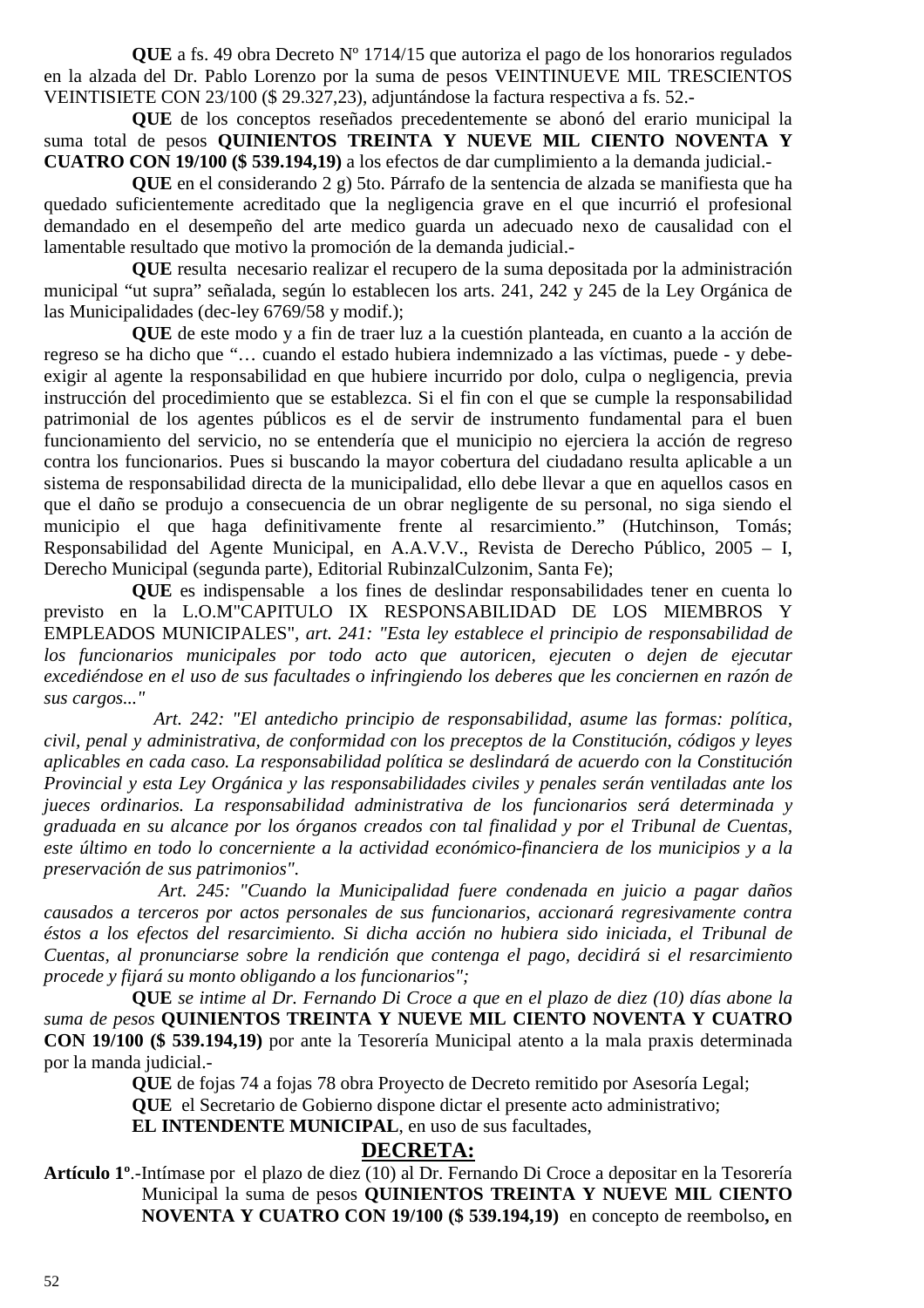los términos del art. 241, 242 y 245 de la Ley Orgánica de las Municipalidades (dec-

ley 6769/58 y mofic.).- ------------------------------------------------------------------------ **Artículo 2º.-** Por Asesoría Legal, notifíquese.-----------------------------------------------------------

**Artículo 3º.-**Refrendará el presente acto administrativo el Sr. Secretario de Gobierno a cargo de la

Secretaría de Seguridad.-------------------------------------------------------------------------

**Artículo 4º.-**Comuníquese, desde la R. O. de Decretos y Resoluciones, tome nota, Asesoría Legal, Auditoría, Ente Descentralizado Hospital, Secretarías de Gobierno, Hacienda y Salud, cumplido, archívese------------------------------------------------------------------------------

**SERGIO JULIO ACOSTA JULIO CÉSAR MARINI** 

**S. DE GOBIERNO A/C S. DE SEGURIDAD INTENDENTE MUNICIPAL** 

### *722/16:*

### **BENITO JUÁREZ –**Junio 7 de 2016-

**VISTO** que la Dirección del Jardín de Infantes Nº 903 de Estación López**,** ha elevado el **PROGRAMA DE ACTOS** en conmemoración del **50 Aniversario** de la Institución, el cual tendrá lugar el día Miércoles 8 de Junio del corriente año, en el Salón de usos Múltiples de la Escuela Nº 6, a partir de las 13:00 horas;

**QUE** la Secretaría de Gobierno dispone dictar el presente acto administrativo;

**EL INTENDENTE MUNICIPAL**, en uso de sus facultades**,** 

### **DECRETA:**

- **Artículo 1º.-**Dispónese el **ACTO** programado por la Dirección del Jardín de Infantes Nº 903 de Estación López, con motivo de conmemorarse el **50 Aniversario** de la Institución**,** a llevarse a cabo en el Salón de usos múltiples de la Escuela Nº 6, el día 8 de Junio del corriente año a partir de las 13:00 horas.
	- **Recepción de autoridades**
	- **Firma del Libro de Actos y el Pergamino de Aniversario**
	- **Traslado al lugar del Acto**
	- **Descubrimiento de placas recordatorias**
	- **Ubicación de Autoridades**
	- **Presentación de las mismas**
	- **Entrada de las Banderas de ceremonia**
	- **Entonación del Himno Nacional Argentino**
	- **Palabras a cargo de la Directora del establecimiento Sra. Arroyo Elisa**
	- **Palabras a cargo de un ex docente**
	- **Entrega de obsequios a docentes, ex docentes y personal auxiliar**

#### • **Retiro de las Banderas de Ceremonia acompañadas por las Banderas Invitadas**

**Artículo 2º.-**Autorízase a Contaduría a efectuar los gastos que demande el evento del artículo precedente.----------------------------------------------------------------------------------------

**Artículo 3º.-**Refrendará el presente acto administrativo el Sr. Secretario de Gobierno a cargo de la Secretaría de Seguridad.-------------------------------------------------------------------------

**Artículo 4º.-**Comuníquese, dése al R. O. de Decretos y Resoluciones, tome nota Secretaría de Gobierno, Jefatura de Gabinete, Delegación Estación López, Contaduría, Consejo Escolar y Auditoría, cumplido, archívese.---------------------------------------------------

#### **SERGIO JULIO ACOSTA** JULIO CÉSAR MARINI<br>
S. DE GOBIERNO A/C S. DE SEGURIDAD **INTENDENTE MUNICIP S. DE GOBIERNO A/C S. DE SEGURIDAD INTENDENTE MUNICIPAL**

### *723/16:*

**BENITO JUÁREZ** – Junio 7 de 2016 –

 **VISTO** lo actuado en Expte. Letra "G" Nº 36/14, por el que la "**ASOCIACIÓN CIVIL TALLER PROTEGIDO DE BENITO JUAREZ"** solicita (fs. 86) Subsidio con destino a solventar gastos de mano de obra para la construcción del salón taller de la Institución;

 **QUE** a fojas 90 Contaduría efectúa la respectiva reserva preventiva del gasto; mientras que la Secretaría de Gobierno a fojas 91 dispone dictar el presente acto administrativo;

**EL INTENDENTE MUNICIPAL,** en uso de sus facultades,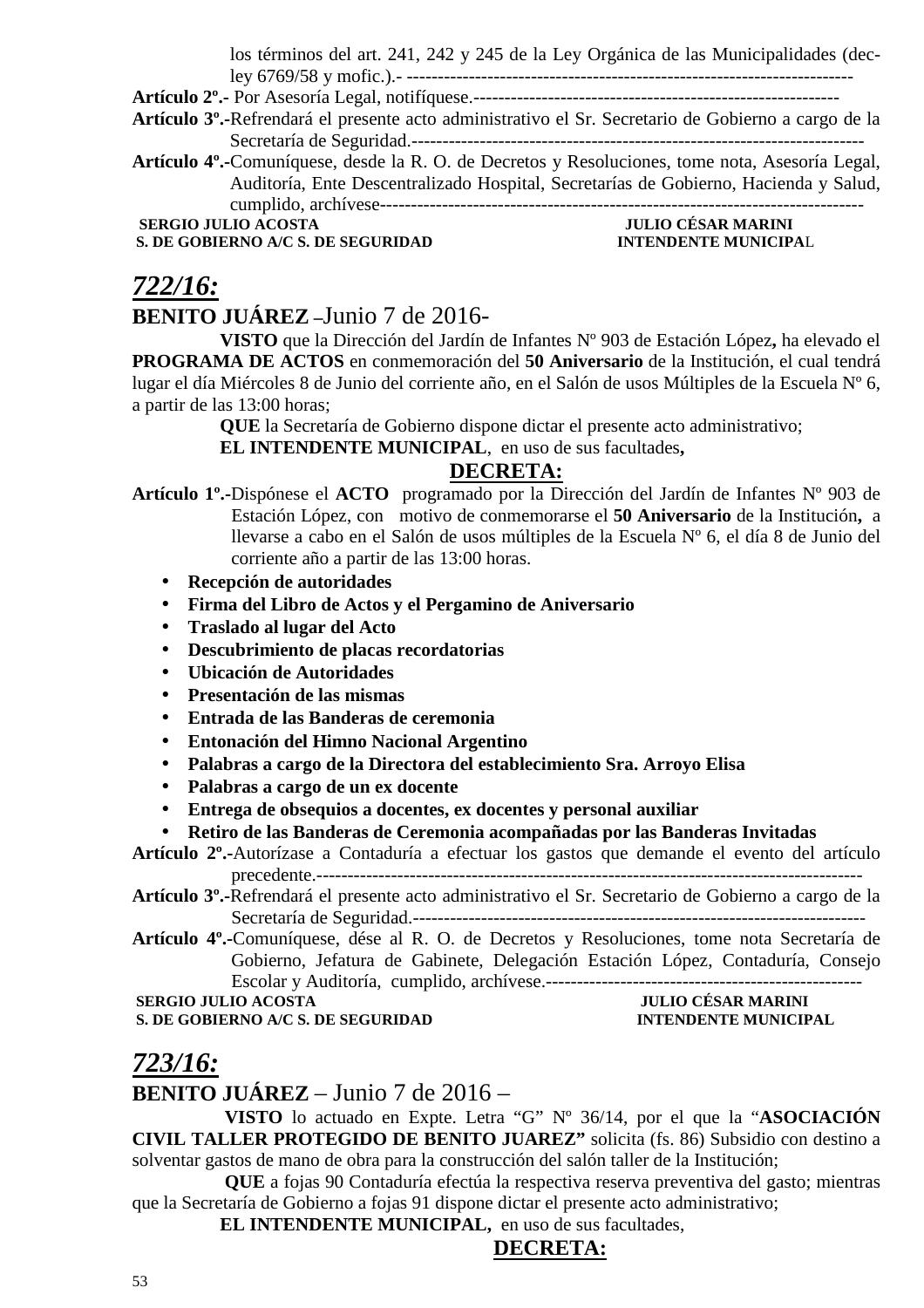**Artículo lº.-**Otórgase **SUBSIDIO** a la **ASOCIACIÓN CIVIL TALLER PROTEGIDO DE BENITO JUÁREZ** por la suma de **PESOS DOCE MIL (\$ 12.000,00)** con destino a solventar gastosde mano de obra para la construcción del salón taller de la Institución. El mismo deberá ser rendido oportunamente mediante "Balance de Inversión".-----------

**Artículo 2º.-**El gasto será imputado según lo informado por Contaduría a fs. precedente.--------

**Artículo 3º.-**Tesorería, previo a hacer efectivo el Subsidio del Art. 1°, deberá verificar el cumplimiento del Art. 132 del Reglamento de Contabilidad.----------------------------

**Artículo4º**.-Refrendará el presente acto administrativo el Sr. Secretario de Gobierno a cargo de la Secretaría de Seguridad.-------------------------------------------------------------------------

**Artículo 5º.-**Comuníquese, dése al R. O. De Decretos y Resoluciones, tome nota Contaduría, Tesorería, Secretarías de Gobierno, de Hacienda y Auditoría, cumplido, archívese---

**S. DE GOBIERNO A/C S. DE SEGURIDAD** 

# **SERGIO JULIO ACOSTA SERGIO JULIO ACOSTA JULIO CÉSAR MARINI**<br> **S. DE GOBIERNO A/C S. DE SEGURIDAD INTENDENTE MUNICIPAL**

### *724/16:*

**BENITO JUÁREZ –**Junio 7 de 2016 –

**VISTO** que conforme las previsiones de la Oza. Mpal. N° 2.623/96, el **"FONDO MUNICIPAL PARA EMERGENCIAS DE SALUD" (FO.MU.ES.)** se encuentra facultado para solucionar económicamente enfermedades cuya gravedad requiere derivación médica debido al alto riesgo en la salud;

**QUE** la Secretaría de Gobierno dispone dictar el presente acto administrativo;

**EL INTENDENTE MUNICIPAL**, en uso de sus facultades,

### **DECRETA:**

**Artículo 1º.-**Dispónese que el **"FONDO MUNICIPAL PARA EMERGENCIASESPECIALES DE SALUD" (FO.MU.ES),** efectúe pagos en el marco de la Oza. Mpal. N° 2.623/96, a las personas que se indican a continuación, cuyas historias clínicas obra en los Expedientes:

**MARIN MARGARITA Expte. "F" Nº 46/14 Subsidio Reintegrable \$4.000,00 (fs. 16) SAENZ VALIENTE NANCY** Expte. "F" N° 57/03 2° Cuerpo **Subsidio \$1.500,00 (fs. 44) CORIA MIGUEL ANGEL Expte. "F" Nº 19/16** 

**Subsidio Reintegrable \$2.590,00 (fs. 43)** 

**Artículo 2º.-**La Dirección de Recursos Humanos o la Dirección de Recaudación según corresponda deberá tomar los recaudos necesarios para la retención de haberes y/o la gestión de cobro para obtener los reintegros de los subsidios según corresponda, mencionado en el Artículo 1°.---------------------------------------------------------------------------------------

**Artículo 3º.-**Refrendará el presente acto administrativo la Sra. Secretaria de Desarrollo Social.---

**Artículo 4º.-**Comuníquese, dése al R. O. de Decretos y Resoluciones, tome nota Contaduría, Tesorería,Secretarías de Desarrollo Social y Gobierno, Dirección de Recaudación, Dirección de Recursos Humanos y FO.MU.ES., Auditoría, cumplido, archívese.<br>IULIO CÉSAR MARINI

**S. DE DESARROLLO SOCIAL** 

**MULIO CÉSAR MARINI<br>INTENDENTE MUNICIPAL** 

### *725/16:*

**BENITO JUÁREZ –** Junio 7 de 2016 –

**VISTO** lo actuado en Expediente Letra "E" Nº 41/16, por el cual a fs. 2 la Directora de Recursos Humanos del Hospital Municipal "Eva Peón" Ente Descentralizado "Dr. Alfredo Saintout" solicita la baja por beneficios jubilatorios de la agente MUÑOZ SUSANA ESTHER (L.P. 2024);

**QUE** la Secretaría de Gobierno dispone dictar el presente acto administrativo;

#### **EL INTENDENTE MUNICIPAL**, en uso de sus facultades**,**

### **DECRETA:**

**Artículo 1°.-**Dispónese la **BAJA** de los Registros Municipales con efecto retroactivo al 1º de Junio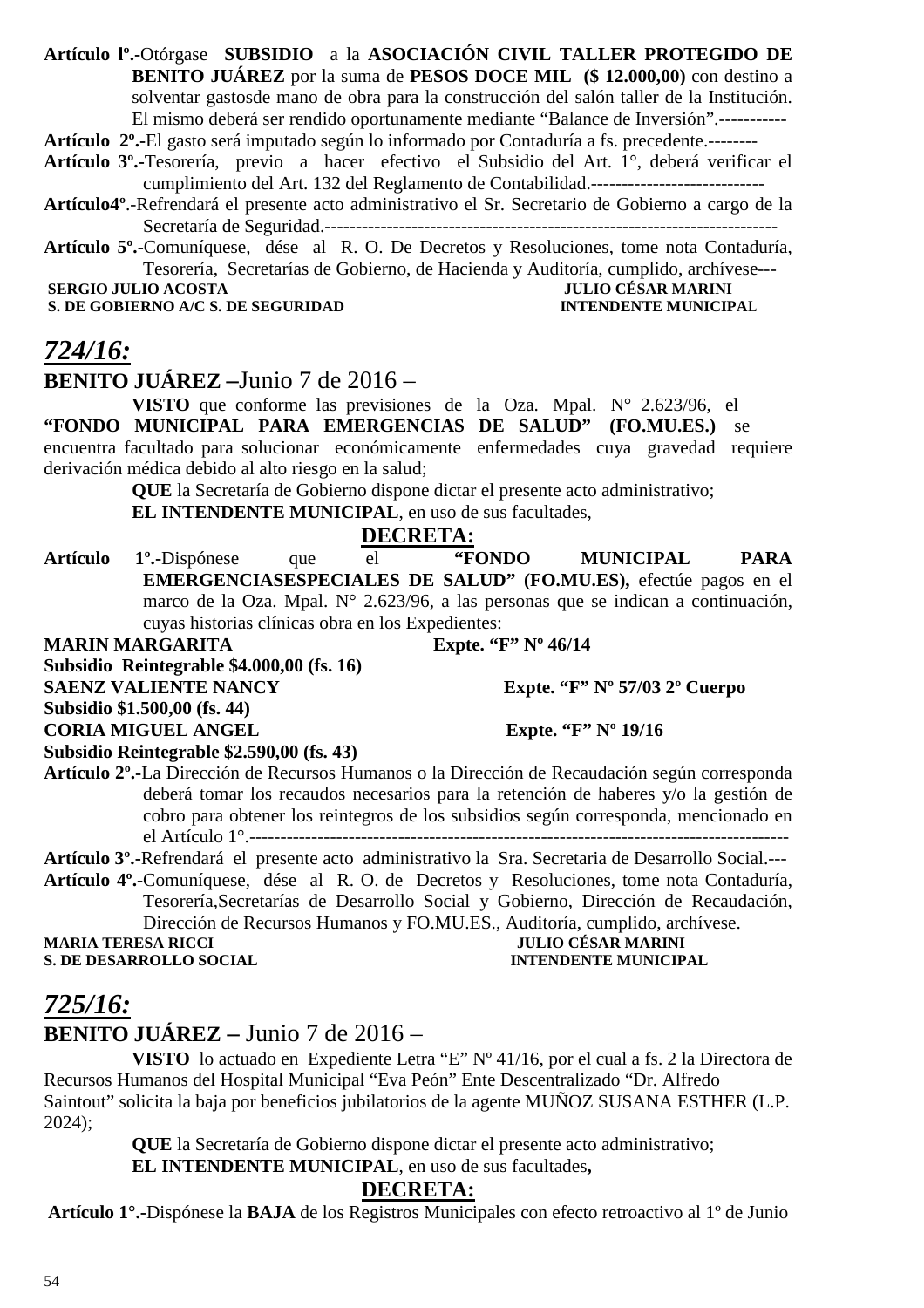del corriente año, a la agente que se indica a continuación, a efectos de acogerse a los **BENEFICIOS JUBILATORIOS:**

| <b>APELLIDO Y NOMBRE:</b>    | MUÑOZ SUSANA ESTHER |
|------------------------------|---------------------|
| <b>DOCUMENTO:</b>            | D.N.I. 11.870.983   |
| <b>LEGAJO PERSONAL:</b>      | 2024                |
| <b>CATEGORÍA:</b>            |                     |
| <b>RÉGIMEN HORARIO:</b>      | 48 hs.              |
| <b>AGRUPAMIENTO:</b>         | <b>ENFERMERA</b>    |
| <b>FECHA DE NACIM IENTO:</b> | 09/04/1956          |
| <b>FECHA DE INGRESO:</b>     | 02/01/1995          |
| <b>FECHA DE BAJA:</b>        | 01/06/2016          |

**Artículo 2º.-**Suscríbase el respectivo CONVENIO de ANTICIPO JUBILATORIO.----------------

**Artículo 3º.-**Por la Dirección de Recursos Humanos del Ente, notifíquese, implicando tal acto conformidad con lo dispuesto.-----------------------------------------------------------------

**Artículo 4º.-**Refrendará el presente acto administrativo la Sra. Secretaria de Salud.-------------------

**Artículo 5º.-**Comuníquese, dése al R.O de Decretos y Resoluciones, tome nota Recursos Humanos del Ente, Secretarías de Gobierno, de Hacienda, de Salud, Contaduría del Ente

Descentralizado y Auditoría, cumplido archívese.------------------------------------------

**MARIA ELISA TIMPANARO<br>SECRETARIA DE SALUD** 

**INTENDENTE MUNICIPAL** 

### *726/16:*

**BENITO JUÁREZ-** Junio 8 de 2016-

**VISTO** lo actuado en Expte. Letra "V" Nº 21/16, por el que la **Sra. OGAR ANGELA ESTHER (D.N.I. 12.196.074)**solicita se le otorgue un crédito para **REFACCIÓN** de **VIVIENDA; CONSIDERANDO,** que la Comisión Municipal de la Vivienda expresa su conformidad de fs. 15 y 16;

**QUE** a fojas precedentes la Comisión Municipal de la Vivienda determina que el crédito sea otorgado en una primer etapa por un monto equivalente al 50 %, y el saldo restante sea abonado una vez realizada la auditoría correspondiente al avance de obra;

**QUE** la Secretaría de Gobierno dispone dictar el presente acto administrativo;

**EL INTENDENTE MUNICIPAL,** en uso de sus facultades,

#### **DECRETA:**

- **Artículo lº.-**Adjudicase a la **Sra. OGAR ANGELA ESTHER (D.N.I. 12.196.074)** un **CRÉDITO** de **PESOS TRECE MIL (\$ 13.000,00)** para **REFACCIÓN** de su **VIVIENDA,** conforme lo dispone la Oza. Mpal. 2.467 y sus modificatorias, y lo actuado en Expte. Letra "V" Nº 21/16.-----------------------------------------------------------------------------
- **Artículo 2º.-**El crédito adjudicado por el artículo precedente será abonado en **dos cuotas iguales.** La primera será abonada al momento de la adjudicación y la segunda una vez realizada la certificación de avance de obra (Art. 14 Ordenanza 2467**Artículo 3º.-**La primera cuota será abonada en sesenta cuotas iguales y consecutivas de \$ 144,59 y la segunda cuota será abonada en sesenta cuotas iguales y consecutivas de \$ 144,59, debiendo ser abonadas entre los días 1º al 10 de cada mes.--------------------------------------------------
- **Artículo 4º.-**El monto concedido según el Art. 1º y los importes que oportunamente se perciban por las cuotas de amortización, se imputarán a la Cuenta Especial "Fondo Permanente de la Vivienda".-----------------------------------------------------------------------------------

**Artículo 5º.-**Por la Secretaría de Desarrollo Social, notifíquese a la interesada, y cumpliméntese el pertinente "Convenio de Pago". Oportunamente dése vista a Dirección de Recaudación a sus efectos.----------------------------------------------------------------------

**Artículo 6º.-**Previo a hacer efectivo el pago Tesorería Municipal deberá verificar la conformación del pertinente convenio de pago citado en el artículo 4°.-----------------------------------

- **Artículo 7º.**-Refrendará el presente acto administrativo la Sra. Secretaria de Desarrollo Social.-----
- **Artículo 8º.-**Comuníquese, dése al R. O. de Decretos y Resoluciones, tome nota, Contaduría, Tesorería, Comisión Mpal. Vivienda, Secretarías de Desarrollo Social, de Hacienda, de Gobierno y Auditoría, cumplido, archívese.---------------------------------------------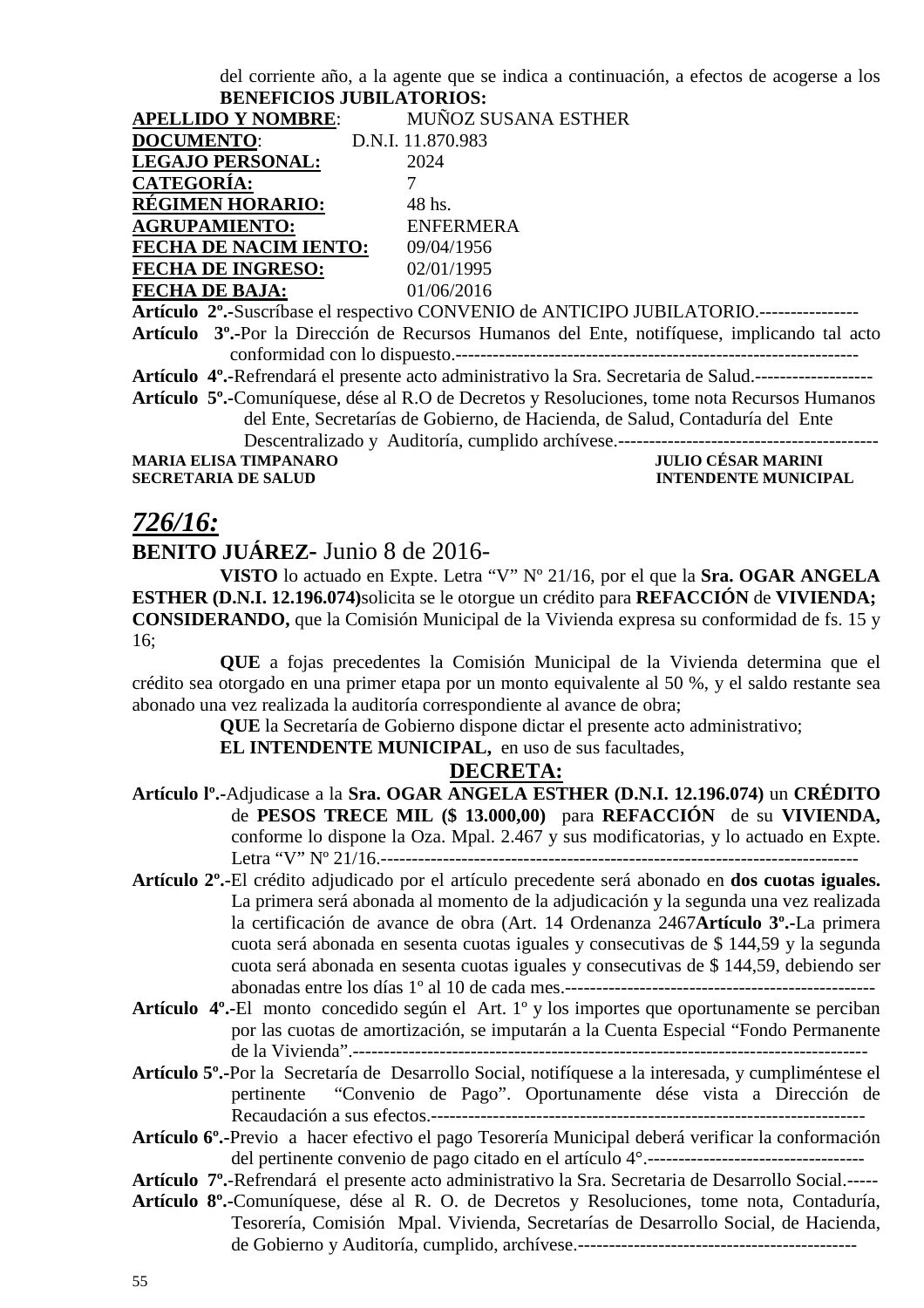# *727/16:*

### **BENITO JUÁREZ –** Junio 8 de 2016-

 **VISTO** lo actuado en el Expediente Letra "S" Nº 65/13 en el cual a fojas 12 y 13, Asesoría Legal informa que el agente NIELSEN PABLO MARTÍN (L.P. 2869) fue condenado a una pena de cuatro años de prisión y una multa de mil pesos (\$1.000,00) por resultar penalmente responsable por el delito de tenencia ilegítima de estupefacientes con fines de comercialización, de acuerdo a lo dictado por el Tribunal en lo Criminal Nº1 de la ciudad de Azul de fs. 9 a 11;

**CONSIDERANDO** lo aconsejado por Asesoría Legal, en cuanto a cesar en sus tareas al agente citado;

**QUE** a fojas 14 obra nota de la Directora de Recursos Humanos, solicitando la baja de los registros municipales del agente Nielsen a partir del 1 de Junio del corriente año;

 **EL INTENDENTE MUNICIPAL,** en uso de sus facultades,

### **DECRETA:**

- **Artículo 1º.-**Dispónese la cesantía del agenteNIELSEN PABLO MARTÍN (L.P. 2869)**,**de acuerdo a lo actuado en el Expediente Letra "S" Nº 65/13.----------------------------------------
- **Artículo 2º.-**Por la Dirección de Recursos Humanos, notifíquese con copia del dictamen de Asesoría Legal.------------------------------------------------------------------------------------
- **Artículo 3º.-**Refrendará el presente acto administrativo el Sr. Secretario de Gobierno a cargo de la Secretaría de Seguridad.---------------------------------------------------------------------
- **Artículo 4º.-**Comuníquese, dése al R. O. de Decretos y Resoluciones, tome nota Recursos Humanos, Contaduría, Secretarías de Gobierno, de Hacienda, Dirección de Presupuesto, y Auditoría, cumplido, archívese.--------------------------------------------  **SERGIO JULIO ACOSTA** JULIO CÉSAR MARINI

**S. DE GOBIERNO A/C S. DE SEGURIDAD INTENDENTE MUNICIPAL** 

### *728/16:*

### **BENITO JUÁREZ** – Junio 8 de 2016-

 **VISTO** lo actuado en el Expte. Letra "R" Nº 43/16, en el cual a fojas 1 la Directora de Recursos Humanos, solicita la compra de ropa de trabajo, destinada a las distintas áreas municipales;

**QUE** a fs. 3 el Jefe de Compras informa que dados los montos se deberá realizar un llamado a Licitación Privada, acompañando Pliego de Bases y Condiciones;

**QUE** a fojas 10 la Contadora Municipal informa que el Pliego de Bases y Condiciones cumple con los requisitos enunciados en la L.O.M. y en el Reglamento de Contabilidad, obrando a fs. 11 la reserva preventiva del gasto;

**QUE** a fojas 12 obra informe del Jefe de Gabinete a cargo de la Secretaría de Hacienda y a fojas 12 vta. el Jefe de Compras informa Nº de Licitación Privada, fecha y hora de apertura de la misma;

**QUE**la Secretaría de Gobierno dispone dictar acto administrativo;

**EL INTENDENTE MUNICIPAL,** en uso de sus facultades,

- **Artículo lº.-**Llámese a **LICITACIÓN PRIVADA Nº 9/16,** paralacompra de ropa de trabajo, destinada a las distintas áreas municipales.---------------------------------------------------
- **Artículo 2º.**-El presupuesto oficial asciende a la suma de pesos trescientos cincuenta y nueve mil cien (\$ 359.100,00).------------------------------------------------------------------------------
- **Artículo 3º.**-La apertura de propuesta se realizará el día 21 de Junio del corriente año, a las 11 horas en la Oficina Compras de la Municipalidad de Benito Juárez sita en Avenida Mitre N° 42.---------------------------------------------------------------------------------------
- **Artículo 4º.**-Refrendará el presente acto administrativo el Sr. Secretario de Gobierno a cargo de la Secretaría de Seguridad.-------------------------------------------------------------------------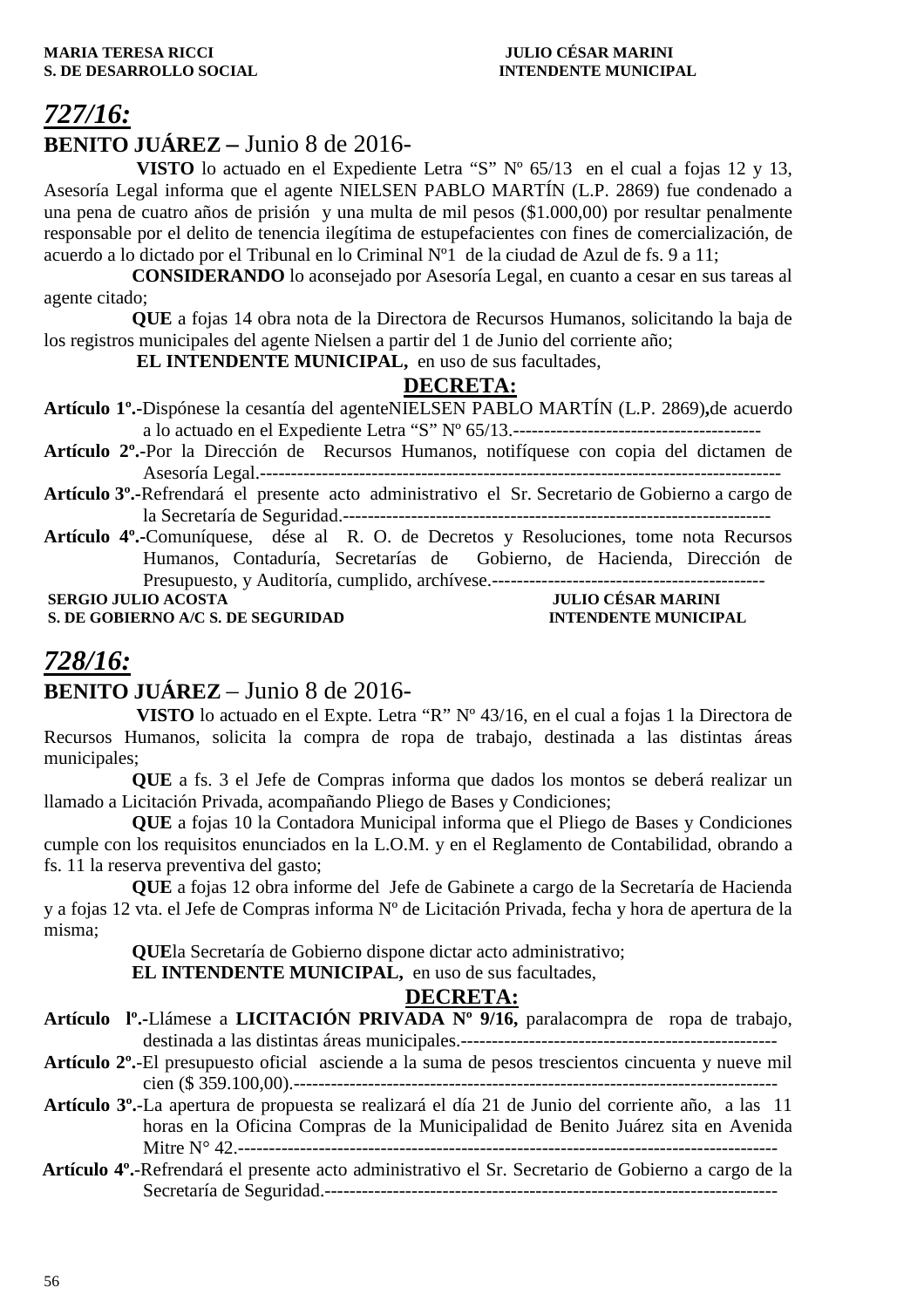**Artículo 5º.**-Comuníquese, dése al R.O. de Decretos y Resoluciones, tome nota Compras, Secretarías de Gobierno, de Hacienda, Contaduría, Dirección de Presupuesto y Auditoría, cumplido, archívese.----------------------------------------------------------------

**SERGIO JULIO ACOSTA JULIO CÉSAR MARINI** 

# **S. DE GOBIERNO A/C S. DE SEGURIDAD INTENDENTE MUNICIPAL**

## *729/16:*

### **BENITO JUÁREZ** – Junio 8 de 2016-

 **VISTO** lo actuado en el Expte. Letra "O" Nº 32/16, en el cual a fojas 1 la Sra. Secretaria de Infraestructura, Vivienda y Servicios Públicos Interina, solicita la contratación de Mano de Obra y Materiales para la ejecución de la obra de construcción de la Central de Cámaras de Seguridad;

**QUE** a fs. 23 el Jefe de Compras informa que dados los montos se deberá realizar un llamado a Licitación Privada, acompañando Pliego de Bases y Condiciones;

**QUE** a fojas 31 la Contadora Municipal informa que el Pliego de Bases y Condiciones cumple con los requisitos enunciados en la L.O.M. y en el Reglamento de Contabilidad, obrando a fs. 32 la reserva preventiva del gasto;

**QUE** a fs. 33 y 34 obra nota del Sr. Secretario de Gobierno a cargo de la Secretaría de Seguridad, adjuntando copia del Decreto Provincial Nº 368/16, Resolución Ministerial Nº 547/16 e Instructivo del Ministerio de Seguridad Provincial;

**QUE** a fojas 38 obra informe del Jefe de Gabinete a cargo de la Secretaría de Hacienda y a fojas 38 vta. el Jefe de Compras informa Nº de Licitación Privada, fecha y hora de apertura del mismo;

 **QUE**la Secretaría de Gobierno dispone dictar acto administrativo;

**EL INTENDENTE MUNICIPAL,** en uso de sus facultades,

### **DECRETA:**

- **Artículo lº.-**Llámese a **LICITACIÓN PRIVADA Nº 10/16,** para la contratación de Mano de Obra y Materiales para la ejecución de la obra de construcción de la Central de Cámaras de Seguridad.-----------------------------------------------------------------------------------------
- **Artículo 2º.**-El presupuesto oficial asciende a la suma de pesos cuatrocientos setenta y seis mil ciento treinta y cuatro con cuarenta y cuatro centavos (\$ 476.134,44).-------------------
- **Artículo 3º.**-La apertura de propuesta se realizará el día 23 de Junio del corriente año, a las 11 horas en la Oficina Compras de la Municipalidad de Benito Juárez sita en Avenida Mitre N° 42.----------------------------------------------------------------------------------------

 **Artículo 4º.**-Refrendará el presente acto administrativo la Sra. Secretaria de Infraestructura, Vivienda y Servicios Públicos.------------------------------------------------------------------

**Artículo 5º.**-Comuníquese, dése al R.O. de Decretos y Resoluciones, tome nota Compras, Secretarías de Gobierno, de Hacienda, Contaduría, Dirección de Presupuesto y Auditoría, cumplido, archívese.----------------------------------------------------------------

**S. DE INF., VIV., Y SERV. PUBLICOS INT. INTENDENTE MUNICIPAL** 

# **ELBA RODRIGUEZ JULIO CÉSAR MARINI**

### *730 /16:*

### **BENITO JUÁREZ** – Junio 8 de 2016-

**VISTO** lo actuado en el Expte. Letra "O" Nº 41/16, en el cual a fs. 1 el Secretario de Infraestructura, Vivienda y Servicios Públicos, deja en disponibilidad al agente CRUZ ANDRES MARTÍN (L.P. 3232);

**QUE** a fojas 3 la Directora de Recursos Humanos solicita el cambio de área, del agente citado pasando a cumplir tareas de Mantenimiento de Red Eléctrica en Plazas y Edificios Públicos, Dependiente de la Secretaría de Infraestructura, Vivienda y Servicios Públicos;

**QUE** a fojas 4 obra imputación contable;

**QUE** la Secretaría de Gobierno dispone dictar el presente acto administrativo;

**EL INTENDENTE MUNICIPAL,** en uso de sus facultades,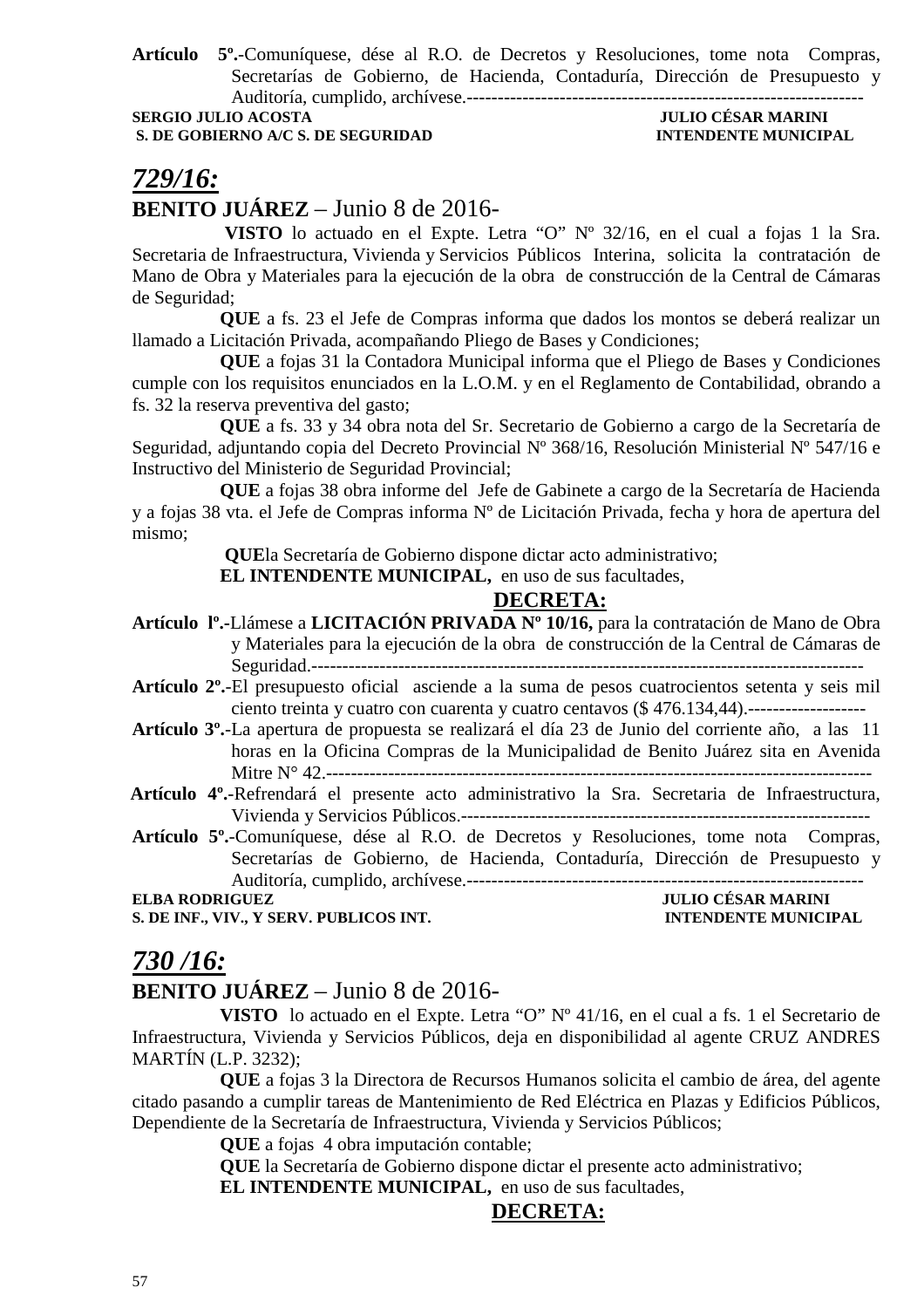**Artículo lº.-**Dispónese el traslado del agente CRUZ ANDRES MARTÍN (L.P. 3232) con efecto retroactivo al 1º de Junio del corriente año, pasando a cumplir tareasde Mantenimiento de Red Eléctrica en Plazas y Edificios Públicos, Dependiente de la Secretaría de Infraestructura, Vivienda y Servicios Públicos,con categoría 1 y régimen horario de 35 horas semanales.----------------------------------------------------------------------------------

**Artículo 2º.**-El gasto deberá imputarse de acuerdo a lo determinado a fojas 4 del Expediente Letra "O" Nº 41/16 por el Director de Presupuesto.----------------------------------------

**Artículo 3º.-**Por la Dirección de Recursos Humanos, notifíquese.--------------------------------------

- **Artículo 4º.-**Refrendará el presente acto administrativo el Sr. Secretario de Infraestructura, Vivienda y Servicios Públicos.------------------------------------------------------------------
- **Artículo 5º.-**Comuníquese, dése al R. O. de Decretos y Resoluciones, tome nota Recursos Humanos, Secretarías de Gobierno, de Hacienda, de Salud y Auditoría, cumplido, archívese.------------------------------------------------------------------------------------------ **ELBA RODRIGUEZ JULIO CÉSAR MARINI**

**S. DE INF., VIV., Y SERV. PUBLICOS INT.** 

### *731/16:* **BENITO JUÁREZ-** Junio 9 de 2016-

**VISTO** lo actuado en Expte. Letra "G" Nº 40/16, en el cual a fojas 2 obra nota del Sr. Representante Legal del Instituto Superior del Sudeste informando que a partir del 1º de Abril del corriente año comenzó a cobrar la inscripción de Pesos Cien (\$ 100,00) y la suma de Pesos quinientos \$ 500,00 mensuales en concepto de arancel para la carrera de POST –TÍTULO TRAMO FORMACIÓN PEDAGÓGICA, cuyo ciclo lectivo es por el período de quince (15) meses;

**QUE** la citada carrera de Post Grado se dicta a partir de surgir la necesidad que tienen los profesionales de las distintas ramas de adquirir herramientas pedagógicas a fin de optimizar su desempeño docente y poder acceder a la titularización del cargo teniendo estabilidad laboral;

**QUE** por lo expuesto resulta necesario convalidar la cobranza ya realizada y autorizar a cobrar los aranceles correspondientes a lo que resta de la carrera;

**QUE** la Secretaría de Gobierno dispone dictar el presente acto administrativo considerando que dado a haberse omitido oportunamente su elevación al Honorable Concejo Deliberante a fin de obtener la autorización para dicha cobranza,

**EL INTENDENTE MUNICIPAL,** en uso de sus facultades y "Ad referéndum" del H.C.D.;

### **DECRETA:**

- **Artículo 1º.-**Autorízase al Instituto Superior del Sudeste a cobrar la suma de Pesos Quinientos (\$ 500,00) en concepto de arancel mensual a los alumnos de la carreraPOST –TÍTULO TRAMO FORMACIÓN PEDAGÓGICA, hasta un total de quince (15) cuotas y una inscripción de pesos cien (\$100,00).-----------------------------------------------------------
- **Artículo 2º.-**Convalídense los cobros realizados por el Instituto Superior del Sudeste en lo referente a los aranceles de inscripción y cuota mensual de la carrera POST –TÍTULO TRAMO FORMACIÓN PEDAGÓGICA, a partir del mes de abril del corriente año.--------------
- **Artículo 3º.-**La cuenta de imputación de los cobros ingresados y a ingresar deberán imputarse a la "Cuenta Especial Instituto del Sudeste" 111.23.01.06.------------------------------------
- **Artículo 4º.**-Refrendará el presente acto administrativo el Sr. Secretario de Gobierno a cargo de la Secretaría de Seguridad.---------------------------------------------------------------------------
- **Artículo 5º.-**Comuníquese, dése al R. O. de Decretos y Resoluciones, tome nota, Secretarías de Hacienda, de Gobierno, Instituto Superior del Sudeste, Tesorería, Contaduría y Auditoría, cumplido, archívese.-----------------------------------------------------------------

**S. DE GOBIERNO A/C S. DE SEGURIDAD** 

**SERGIO JULIO ACOSTA**<br> **S. DE GOBIERNO A/C S. DE SEGURIDAD**<br> **S. DE GOBIERNO A/C S. DE SEGURIDAD**<br> **INTENDENTE MUNICIPAL** 

### *732 /16:*

### **BENITO JUÁREZ** – Junio 9 de 2016-

 **VISTO** lo actuado en el Expediente Letra "O" Nº 35/16, en el cual a fojas 1 obra nota de la Secretaria de Infraestructura, Vivienda y Servicios Públicos Interina, dejando en disponibilidad al agente PEROGGI CIRO GABRIEL (L.P. 3116);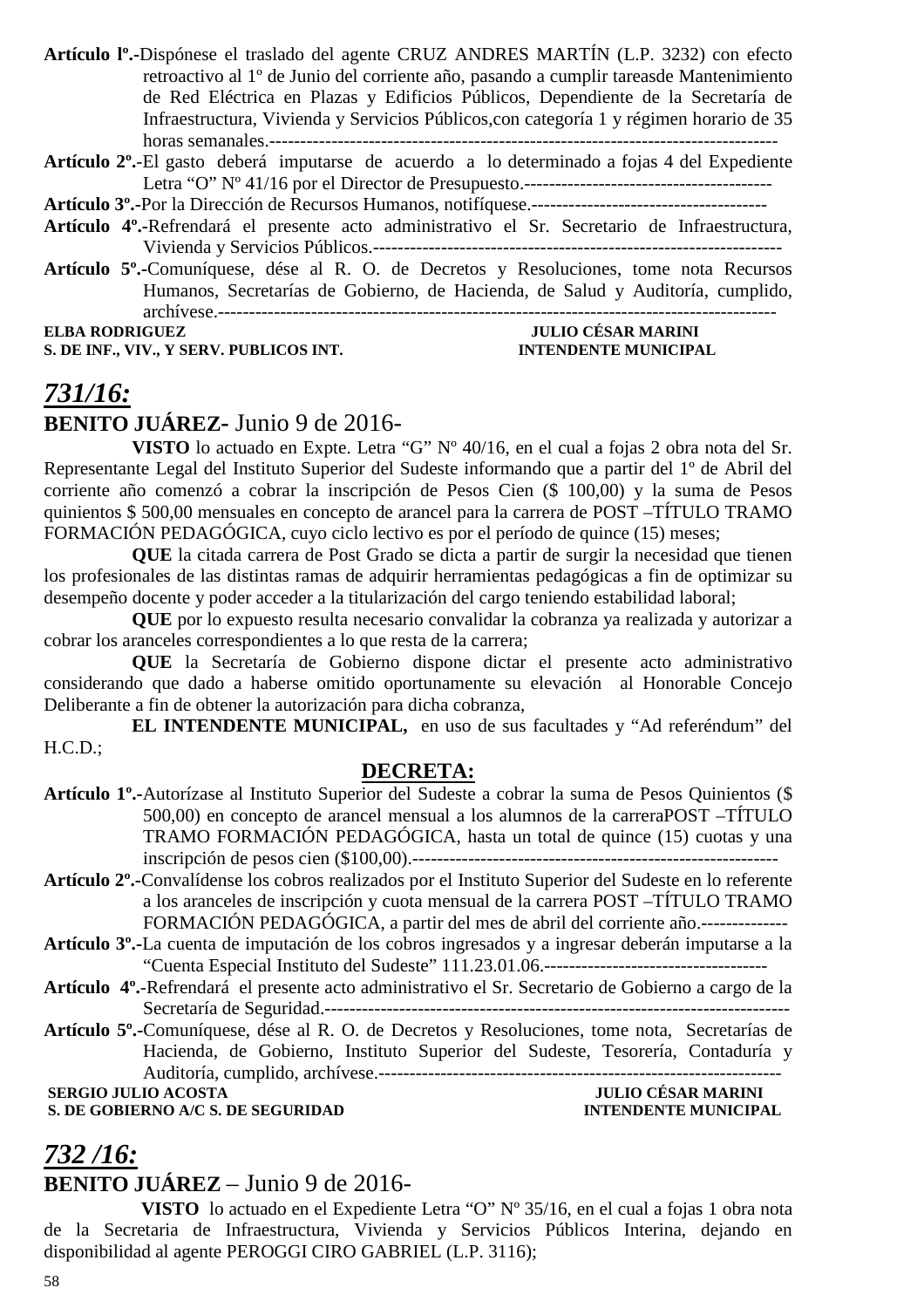**QUE** a fojas 3 obra informe de la Directora de Recursos Humanos;

**QUE** a fojas 4 obra imputación contable;

**QUE** la Secretaría de Gobierno dispone dictar el presente acto administrativo;

**EL INTENDENTE MUNICIPAL,** en uso de sus facultades,

#### **DECRETA:**

**Artículo lº.-**Dispónese el cambio de área, y tareas del agente **PEROGGI CIRO GABRIEL (L.P. 3116)** con efecto retroactivo al 1º de Junio de 2016, pasando a cumplir tareas como operario en Vial Rural, en la categoría 1 con 40 hs. semanales.----------------------------

**Artículo 2º.**-El gasto deberá imputarse de acuerdo a lo determinado a fs. 3 del Expediente Letra "O" Nº 35/16.------------------------------------------------------------------------------------

**Artículo 3º.-**Por la Dirección de Recursos Humanos, notifíquese.-------------------------------------

- **Artículo 4º.-**Refrendará el presente acto administrativo la Sra. Secretaria de Infraestructura, Vivienda y Servicios Públicos Interina.-------------------------------------------------------
- **Artículo 5º.-**Comuníquese, dése al R. O. de Decretos y Resoluciones, tome nota Recursos Humanos, Secretarías de Gobierno, de Hacienda, de Infraestructura, Vivienda y Servicios Públicos Direcciones de Presupuesto y Auditoría, cumplido, archívese.-------

## **S. DE INF., VIV., Y SERV. PUBLICOS INT.**

**ELBA RODRIGUEZ JULIO CÉSAR MARINI** 

### *733/16:*

### **BENITO JUÁREZ**- Junio 9 de 2016**-**

**VISTO** la nota obrante en el Expediente Letra "G" N° 131/08 2º cuerpo por la cual el Sr. Secretario de Gobierno a cargo de la Secretaría de Seguridad pone a consideración la jerarquización de la Subdirección Administrativa y la Oficina de Decretos y Resoluciones, en virtud a la gran cantidad de tareas que se realizan en la oficina,

**CONSIDERANDO** que los cambios propuestos son subir la Subdirección Administrativa a rango de Dirección "B" y la Oficina de Decretos y Resoluciones a rango de Subdirección "C"

**QUE** el Director de Presupuesto informa la imputación;

**QUE** finalmente, se observa asimismo la necesaria elevación del presente Acto Administrativo al H.C.D. para su pertinente convalidación,

 **EL INTENDENTE MUNICIPAL,** en uso de sus facultades y "ad referéndum" del H.C.D.;

### **DECRETA:**

- **Artículo 1°.-MODIFÍCASE** el actual ORGANIGRAMA MUNICIPAL, a partir del 1/07/16jerarquizando la Subdirección Administrativa dependiente de la Secretaría de Gobierno al rango de DIRECCIÓN "B" dentro del PERSONAL SUPERIOR SIN ESTABILIDAD (Personal Político), con dependencia del Sr. Secretario de Gobierno y con las funciones que en forma general, se determinan en el Anexo 1 denominado "Manual de Funciones del Director Administrativo" que forma parte del presente.-----
- **Artículo 2°.-MODIFÍCASE** el actual ORGANIGRAMA MUNICIPAL, a partir del 1/07/16creando la Subdirección de Decretos y Resoluciones con rango salarial "C" dentro del PERSONAL SUPERIOR SIN ESTABILIDAD (Personal Político), condependencia del Sr. Director Administrativo de la Secretaría de Gobierno y con las funciones que en forma general, se determinan en el Anexo 2 denominado "Manual de Funciones del Subdirector de Decretos y Resoluciones" que forma parte del presente.--
- **Artículo 3°.-**El gasto deberá imputarse de acuerdo a lo determinado por el Director de Presupuesto en el Expediente Letra "G" Nº 131/08.-------------------------------------------------------

**Artículo 4°.-**Elévese al H.C.D. solicitando la pertinente convalidación.--------------------------------

- **Artículo 5°.-**Refrendará el presente acto administrativo el Sr. Secretario de Gobierno a cargo de la Secretaría de Seguridad.---------------------------------------------------------------------------
- **Artículo 6º.-**Comuníquese, dése al R. O. De Decretos y Resoluciones, tome nota Dirección de Recursos Humanos, Secretarías de Gobierno, de Hacienda, de Infraestructura, Vivienda y Servicios Públicos, Direcciones de Presupuesto, y de Auditoría, cumplido, archívese.------------------------------------------------------------------------------------------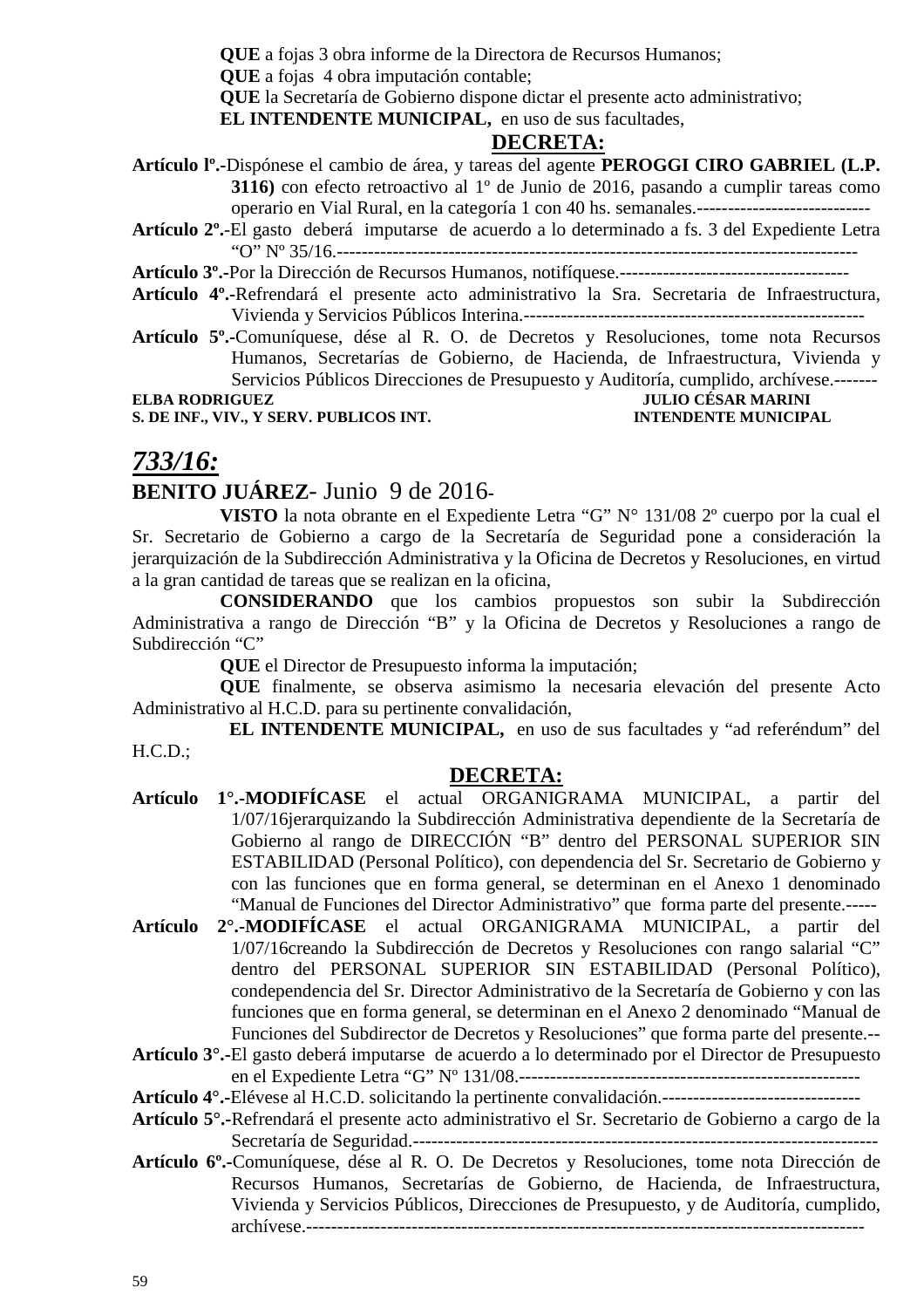### **ANEXO 1: Manual de Funciones del "DIRECTOR ADMINISTRATIVO"**

\* Administración y Seguimiento administrativo de la Secretaría

\* Administración y Seguimiento contable de la Secretaría (RAFAM)

\* Organizar y supervisar las tareas y funciones de las dependencias a su cargo.

\* Autorización y seguimiento de expedientes relacionados con eventos realizados por la comunidad

### **ANEXO 2: Manual de Funciones del "SUBDIRECTOR DE DECRETOS Y RESOLUCIONES"**

\* Confección de decretos y resoluciones y proyectos de ordenanzas.

\* Registro de contratos y convenios.

\* Registro de decretos, resoluciones y ordenanzas.

\*Carga de datos al RANOP (Registro de Adhesiones a Normativas Provinciales)

\* Confección del Boletín Oficial

\* Colaboración en el digesto jurídico municipal

 **SERGIO JULIO ACOSTA 1999 JULIO CÉSAR MARINI**<br> **S. DE GOBIERNO A/C S. DE SEGURIDAD CONTRAL INTENDENTE MUNICIPAL S. DE GOBIERNO A/C S. DE SEGURIDAD** 

## *734/16:*

### **BENITO JUÁREZ**–Junio 9 de2016-

**VISTO** lo actuado en el Expediente Letra "G" N° 131/08 2º cuerpo en el cual obra Decreto Municipal N° 733/16 por el que se jerarquiza el cargo de Director Administrativo;

**QUE** resulta necesario cubrir el mencionado cargo;

**QUE** el Secretario de Gobierno a cargo de la Secretaría de Seguridad dispone dictar acto administrativo;

**EL INTENDENTE MUNICIPAL,** en uso de sus facultades,

### **DECRETA:**

- **Artículo 1°.-**Desígnasea partir del1° de Julio del año 2016 como Director Administrativo, con rango salarial "B", al Sr. MARTÍN MARCOVECCHIO (D.N.I. 23.618.937) perteneciente al Personal Superior Sin Estabilidad ("Personal Político"), reservando su actual cargo de planta permanente.--------------------------------------------------------------
- **Artículo 2°.**-El gasto deberá imputarse de acuerdo a lo determinado por el Director de Presupuesto a fojas precedentes del Expediente Letra "G" Nº 131/08.----------------------------------

**Artículo 3°.-** Por la Dirección de Recursos Humanos, notifíquese.--------------------------------------

- **Artículo 4°.-**Refrendará el presente acto administrativo el Sr. Secretario de Gobierno a cargo de la Secretaría de Seguridad.------------------------------------------------------------------------
- **Artículo 5°.-** Comuníquese al R.O. de Decretos y Resoluciones, tome nota, Recursos Humanos,Secretarías de Gobierno y de Infraestructura, Vivienda y Servicios Públicos, Contaduría, Patrimonio, Auditoría y Presupuesto, cumplido, archívese-----<br>DACOSTA JULIO CÉSAR MARINI

 **SERGIO JULIO ACOSTA SERGIO JULIO ACOSTA JULIO CÉSAR MARINI**<br> **S. DE GOBIERNO A/C S. DE SEGURIDAD INTENDENTE MUNICIPAL S. DE GOBIERNO A/C S. DE SEGURIDAD** 

## *735/16:*

### **BENITO JUÁREZ**–Junio 9 de2016-

**VISTO** lo actuado en el Expediente Letra "G" N° 131/08 2º cuerpo en el cual obra Decreto Municipal N° 733/16 por el que se incorpora el cargo de Subdirector de Decretos y Resoluciones;

**QUE** resulta necesario cubrir el mencionado cargo;

**QUE** el Secretario de Gobierno a cargo de la Secretaría de Seguridad dispone dictar acto administrativo;

**EL INTENDENTE MUNICIPAL,** en uso de sus facultades,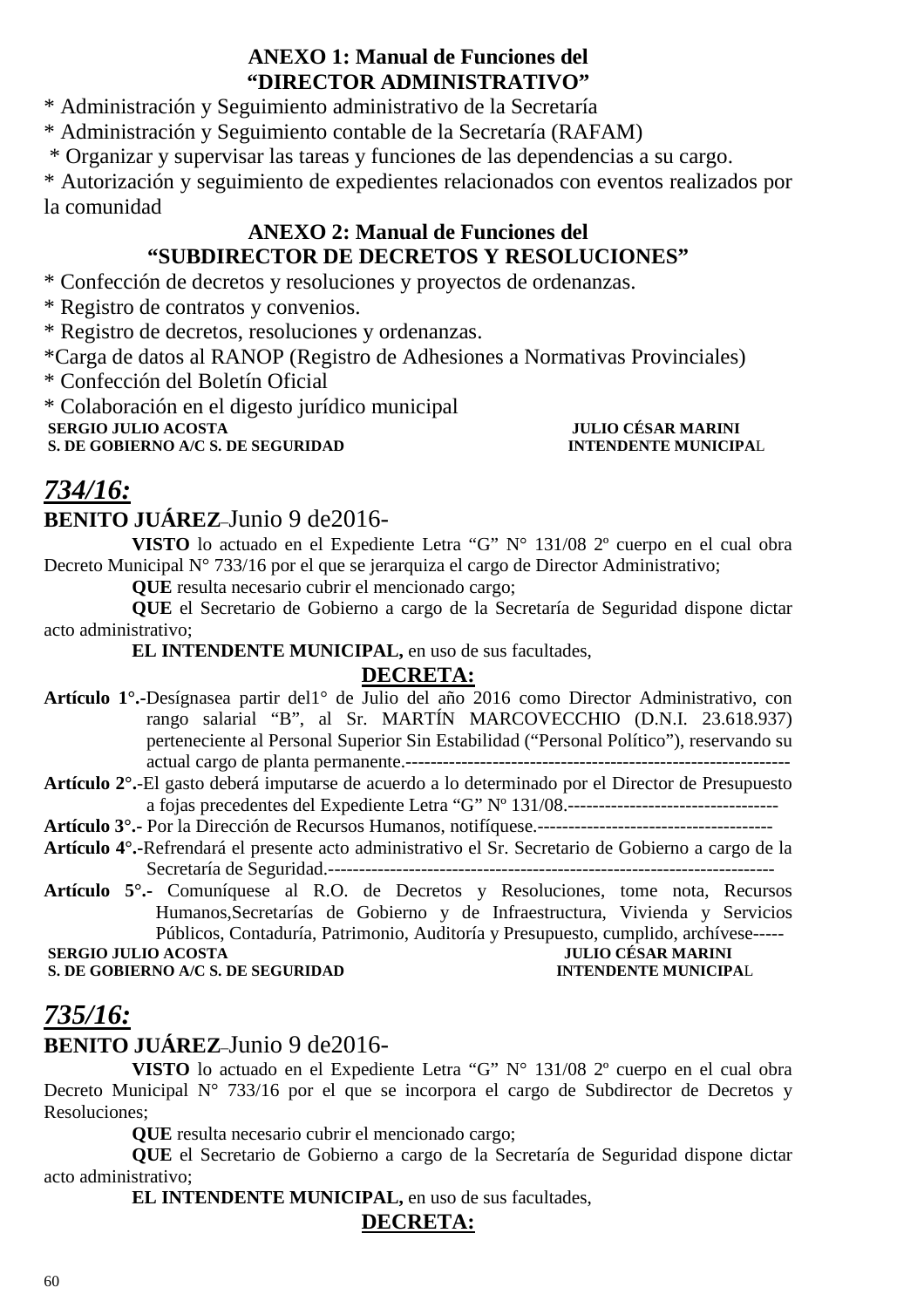- **Artículo 1°.-**Desígnasea partir del1° de Julio del año 2016 como Subdirectora de Decretos y Resoluciones, con rango salarial "C" a la Sra. ANA LAURA VIDEMATO (D.N.I. 26.766.070) perteneciente al Personal Superior Sin Estabilidad ("Personal Político"), reservando su actual cargo de planta permanente.--------------------------------------------
- **Artículo 2°.**-El gasto deberá imputarse de acuerdo a lo determinado por el Director de Presupuesto a fojas precedentes del Expediente Letra "G" Nº 131/08.----------------------------------
- **Artículo 3°.-** Por la Dirección de Recursos Humanos, notifíquese.-------------------------------------
- **Artículo 4°.-**Refrendará el presente acto administrativo el Sr. Secretario de Gobierno a cargo de la Secretaría de Seguridad.------------------------------------------------------------------------
- **Artículo 5°.-** Comuníquese al R.O. de Decretos y Resoluciones, tome nota, Recursos Humanos,Secretarías de Gobierno y de Infraestructura, Vivienda y Servicios Públicos, Contaduría, Patrimonio, Auditoría y Presupuesto, cumplido, archívese.-----  **SERGIO JULIO ACOSTA JULIO CÉSAR MARINI**

#### **S. DE GOBIERNO A/C S. DE SEGURIDAD INTENDENTE MUNICIPAL**

### *736 /16:*

### **BENITO JUÁREZ** – Junio 9 de 2016-

**VISTO** lo actuado en el Expediente Letra "O" Nº 39/16, en el cual a fojas 1 obra nota de la Secretaria de Infraestructura, Vivienda y Servicios Públicos Interina, dejando en disponibilidad al agente LAMENTI MATIAS ANDRES (L.P. 3236);

**QUE** a fojas 3 obra informe de la Directora de Recursos Humanos;

**QUE** a fojas 4 obra imputación contable;

**QUE** la Secretaría de Gobierno dispone dictar el presente acto administrativo;

**EL INTENDENTE MUNICIPAL,** en uso de sus facultades,

### **DECRETA:**

- **Artículo lº**.-Dispónese el cambio de área, y tareas del agente **LAMENTI MATIAS ANDRES (L.P. 3236)**con efecto retroactivo al 1º de Junio de 2016, pasando a cumplir tareas en la Planta de Residuos Sólidos Urbanos de Benito Juárez, en la categoría 5 con 35 hs. Semanales.-----------------------------------------------------------------------------------------
- **Artículo 2º.**-El gasto deberá imputarse de acuerdo a lo determinado a fs. 4 el Expediente Letra "O" Nº 39/16.-------------------------------------------------------------------------------------
- **Artículo 3º.-**Por la Dirección de Recursos Humanos, notifíquese.-------------------------------------
- **Artículo 4º.-**Refrendará el presente acto administrativo la Sra. Secretaria de Infraestructura, Vivienda y Servicios Públicos Interina.-------------------------------------------------------
- **Artículo 5º.-**Comuníquese, dése al R. O. de Decretos y Resoluciones, tome nota Recursos Humanos, Secretarías de Gobierno, de Hacienda, de Infraestructura, Vivienda y Servicios Públicos Direcciones de Presupuesto y Auditoría, cumplido, archívese.-------

**S. DE INF., VIV., Y SERV. PUBLICOS INT. INTENDENTE MUNICIPAL** 

# **ELBA RODRIGUEZ JULIO CÉSAR MARINI**

## *737/16:*

### **BENITO JUÁREZ**- Junio 9 de 2016-

**VISTO** que por Resolución Municipal Nº 225/16 se otorgó Licencia por Accidente de Trabajo al Secretario de Infraestructura, Vivienda y Servicios Públicos Arq. DIEGO ROSSETTI;

**QUE** resulta necesario que el mencionado funcionario sea reemplazado;

**QUE** la Secretaría de Gobierno dispone dictar el presente acto administrativo;

**EL INTENDENTE MUNICIPAL,** en uso de sus facultades,

### **DECRETA:**

**Artículo 1º.-**Confírmese que durante el período de Licencia por Accidente de Trabajo otorgada al Secretario de Infraestructura, Vivienda y Servicios Públicos Arq. Diego Rossetti (L.P. 2612), asume sus funciones en carácter de reemplazo, la Arq. ELBA RODRÍGUEZ (L.P.1653).-----------------------------------------------------------------------------------------

**Artículo 2º.-**Por la Dirección de Recursos Humanos, notifíquese.--------------------------------------

**Artículo 3º.-**Refrendará el presente acto administrativo el Sr. Secretario de Gobierno y a/c de la Secretaría de Seguridad.-------------------------------------------------------------------------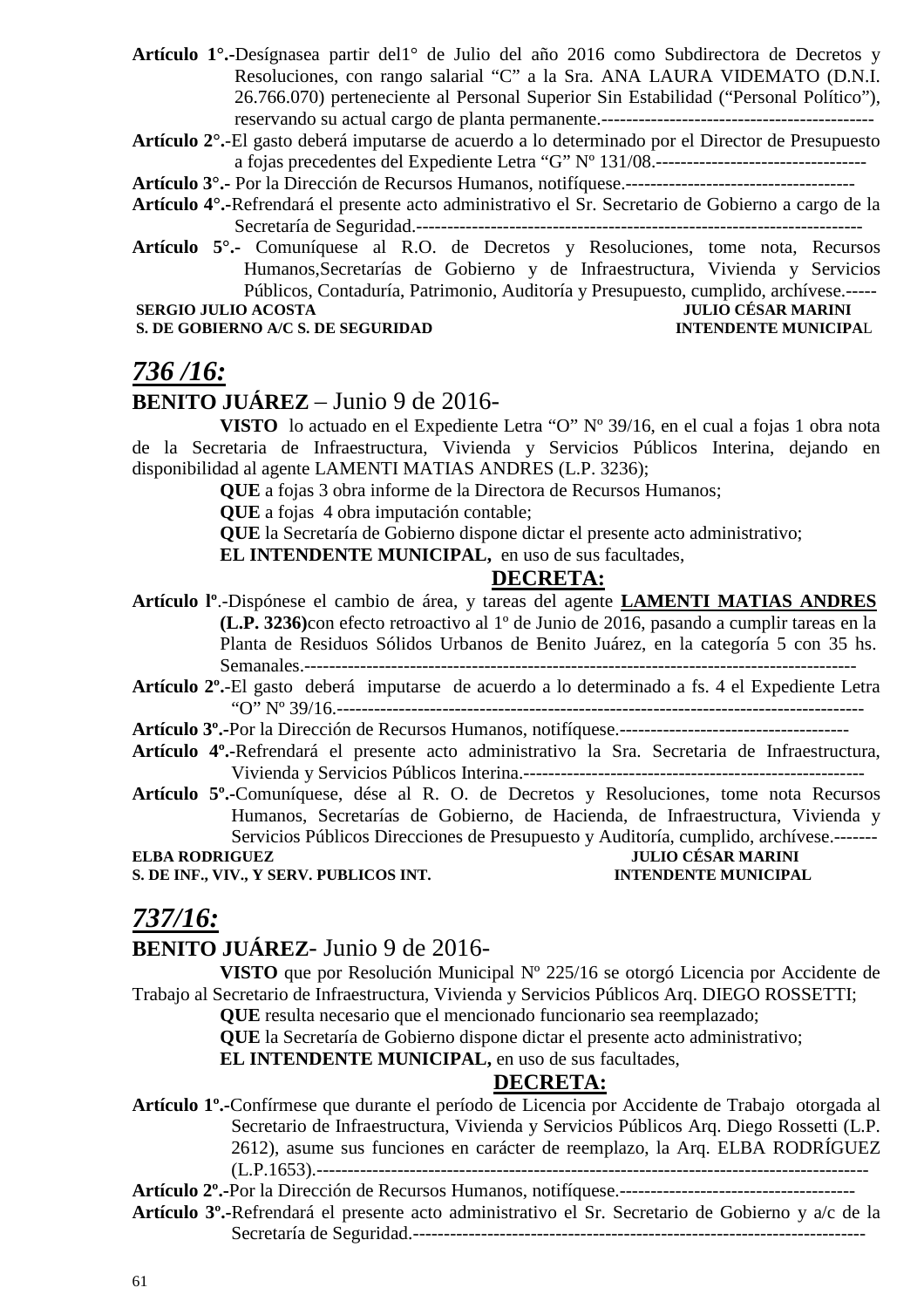**Artículo 4º.-**Comuníquese, dése al R. O. De Decretos y Resoluciones, tome nota Recursos Humanos, Secretarías de Gobierno, de Infraestructura, Vivienda y Servicios Públicos y Auditoría, cumplido, archívese.------------------------------------------------------------

**S. DE GOBIERNO A/C S. DE SEGURIDAD** 

# **JULIO CÉSAR MARINI<br>INTENDENTE MUNICIPAL**

# *738/16:*

**BENITO JUÁREZ –**Junio 6 de 2016-

**VISTO** que conforme las previsiones de la Oza. Mpal. N° 4854/14, el **"FONDO MUNICIPAL PARA EMERGENCIAS DE SALUD" (FO.MU.ES.)** se encuentra facultado para solucionar económicamente enfermedades cuya gravedad requiere derivación médica debido al alto riesgo en la salud;

**QUE** la Secretaría de Gobierno dispone dictar el presente acto administrativo; **EL INTENDENTE MUNICIPAL**, en uso de sus facultades,

### **DECRETA:**

**Artículo 1º.-**Dispónese que el **"FONDO MUNICIPAL PARA EMERGENCIASESPECIALES DE SALUD" (FO.MU.ES),** efectúe pagos en el marco de la Oza. Mpal. N° 4854/14, a las personas que se indican a continuación, cuyas historias cínicas obran en los Expedientes:

**HERRERA DARIO** Expte. Letra "F" Nº 2/13

**Subsidio \$ 7.000,00 (fs. 134)** 

GARRIDO VICTOR Expte. Letra "F" Nº 27/16

**Subsidio \$12.000,00 (fs. 5)** 

**MORALES JOSE LUIS Expte. Letra "F" Nº 26/16** 

**Subsidio Reintegrable \$4.000,00 (fs. 11) Artículo 2º.-**La Dirección de Recursos Humanos o la Dirección de Recaudación según corresponda deberá tomar recaudos necesarios para la retención de haberes y/o gestión de cobro para obtener el reintegro del subsidio, según corresponda, mencionado en el Articulo

1º.-----------------------------------------------------------------------------------------------------

**Artículo 3º.-**Refrendará el presente acto administrativo la Sra. Secretaria de Desarrollo Social.--- **Artículo 4º.-**Comuníquese, dése al R. O. de Decretos y Resoluciones, tome nota Contaduría, Tesorería, Direcciones de Recaudación y de Recursos Humanos,Secretarías de Desarrollo Social, de Gobierno, de Hacienda, Subdirección de Tasas, FO.MU.ES y Auditoría, cumplido, archívese.----------------------------------------------------------------

**S. DE DESARROLLO SOCIAL INTENDENTE MUNICIPAL** 

**MARIA TERESA RICCI JULIO CÉSAR MARINI** 

### *739/16:*

### **BENITO JUÁREZ**– Junio 9 de 2016 -

**VISTO** lo actuado en Expte. Letra "D" Nº 134/16 por el cual la Secretaria de Desarrollo Social a fojas 10, solicita **SUBSIDIO** destinado a la Sra. MAZA MIRIAM;

**QUE** a fojas precedentes Contaduría realiza la respectiva reserva preventiva del gasto; **QUE** la Secretaría de Gobierno dispone emitir el presente acto administrativo;

 **EL INTENDENTE MUNICIPAL** en uso de sus facultades,

### **DECRETA:**

#### **Artículo 1º.-**Abonar**SUBSIDIO A INDIGENTES** a la**Sra. MAZA MIRIAM D.N.I. 31.072.094**,

por un monto total de pesos un mil quinientos (\$ 1.500.00) de acuerdo a lo actuado en el Expte. Letra "D" Nº 134/16.----------------------------------------------------------------

**Artículo 2º.-**El gasto será imputado según lo informado por Contaduría a fs. precedentes.--------

**Artículo 3º.-**Refrendará el presente acto administrativo la Sra. Secretaria de Desarrollo Social.------

**Artículo 4º.-**Comuníquese, dése al R. O. de Decretos y Resoluciones, tome nota Contaduría, Tesorería, Presupuesto, Secretarías de Gobierno, de Hacienda, de Desarrollo Social y Auditoría, cumplido, archívese.---------------------------------------------------------------

**MARIA TERESA RICCI JULIO CÉSAR MARINI**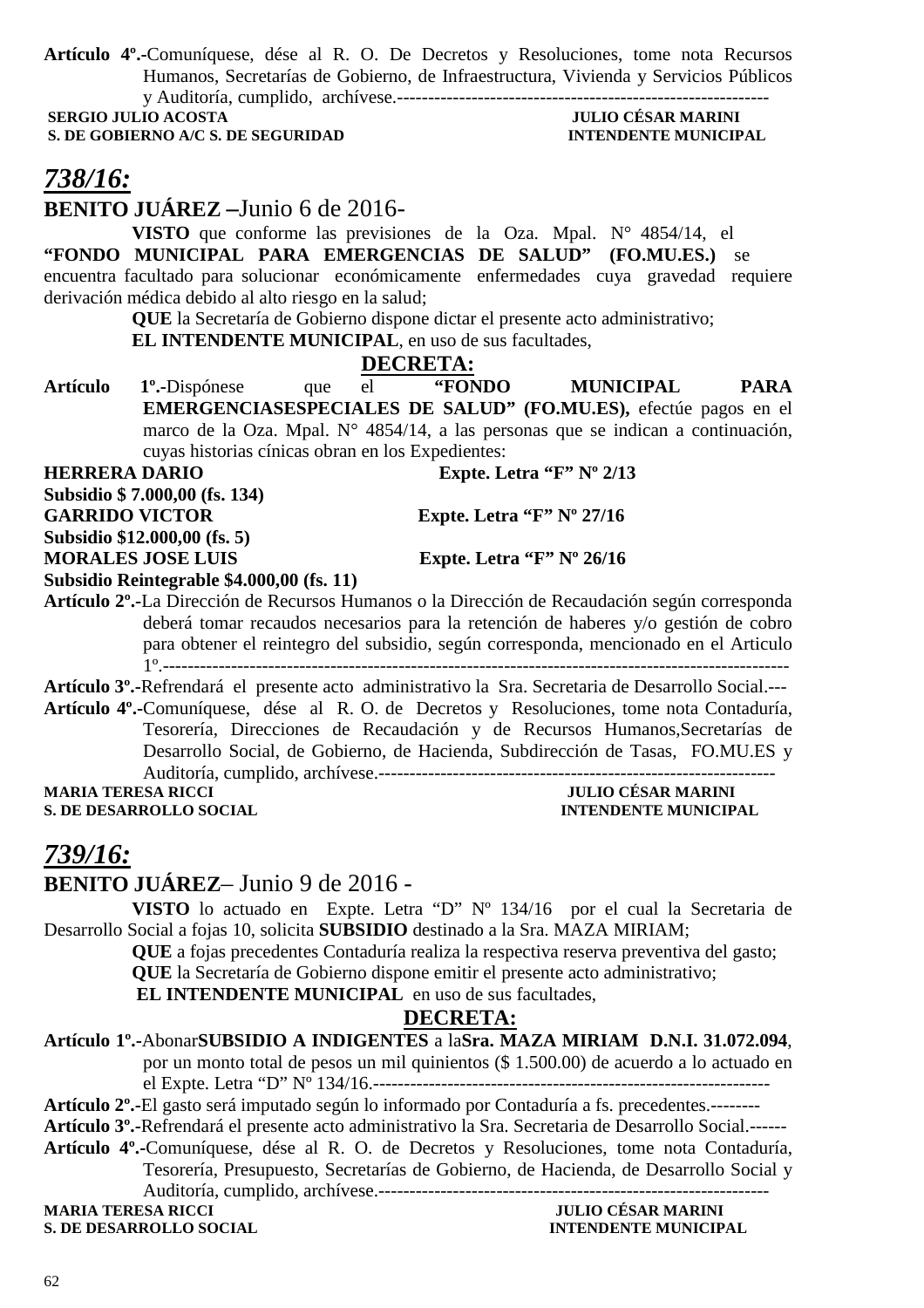## *740/16:*

### **BENITO JUÁREZ –** Junio 9 de 2016 –

**VISTO** lo actuado en el Expte. Letra "E" N° 41/13 por el que el Director Administrativo del Hospital Municipal "Eva Perón" Ente Descentralizado "Dr. Alfredo Saintout", solicita se realice el llamado a Concurso Externo de Títulos y Antecedentes, para cubrir el cargo de Médico Ecografista, Jefe del Servicio de Diagnóstico por Imágenes;

**QUE** el Secretario de Gobierno dispone emitir acto administrativo;

**EL INTENDENTE MUNICIPAL,** en uso de sus facultades,

### **DECRETA:**

- **Artículo 1º.-** Llamase a **CONCURSO EXTERNO** de Títulos y Antecedentespara cubrir el cargo de Médico Ecografista, Jefe del Servicio de Diagnóstico por Imágenes, debiendo presentar currículum vitae que contenga los siguientes puntos:
- \*Título profesional habilitante en Medicina, reconocido por la Universidad Nacional y autorizada por la legislación vigente.
- \*Autorización individual según Ley Nº 17557/67, Decreto Provincial Nº 1791/81 para la titularidad de Servicios de Rayos X del Ministerio de Salud de la Provincia de Buenos Aires.
- \*Titulo Especialista como Médico de Diagnóstico por Imágenes.
- \*Matrícula Profesional, Colegio Médico Distrito VIII.
- \*Certificado de Ética Profesional, expedido por el Colegio Médico Distrito VIII, actualizado a la fecha.
- \*Certificado de antecedentes laborales.
- \*Antecedentes Académicos.
- \*Experiencia comprobable, mayor a 5 años en manejo de personal con capacidad de liderazgo.
- \*Experiencia comprobable en capacitación de personal, realización e informes de tomografía computada.
- **Artículo 2º.-**El registro de inscripción estará a disposición de los interesados, en la Oficina de RRHH del Hospital Municipal "Eva Perón" Ente Descentralizado "Dr. Alfredo Saintout" desde el 21 y hasta el 25 de Junio del corriente año, de 8 a 14 horas.----------
- **Artículo 3º.-**La Junta Evaluadora del presente concurso estará integrada por el Director Médico, Director Administrativo, Directora de Recursos Humanos, un representante de la Asociación de Profesionales y en carácter de veedor un representante del Sindicato de Trabajadores Municipales.----------------------------------------------------------------------
- **Artículo 4º.**-Publíquese por el término de TRES (3) días en el DIARIO "EL FÉNIX", en la página web y dése amplia difusión radial.--------------------------------------------------------------

**Artículo 5º.-**Refrendará el presente acto administrativo la Sra. Secretaria de Salud.-----------------

**Artículo 6º.-**Comuníquese, desee al R. O. de Decretos y Resoluciones, tome nota, Ente Descentralizado Hospital, Dirección Recursos Humanos del Ente, Secretarías de Gobierno, de Salud y Auditoría, cumplido archívese.------------------------------------

**MARIA ELISA TIMPANARO JULIO CÉSAR MARINI SECRETARIA DE SALUD INTENDENTE MUNICIPAL** 

### *741/16:*

### **BENITO JUÁREZ** –Junio 9 de 2016 –

 **VISTO** lo actuado en Expte. Letra "C" Nº 178/12 2º Cuerpo, por el que el **CENTRO FOLKLÓRICO "EL SOMBRERITO"**(fs. 275 y 276) solicita Subsidio con destino a solventar los gastos de eventos culturales organizados durante el año 2015 y además, la realización del evento en conmemoración del mes del Bicentenario;

**QUE** a fs. 281 Contaduría efectúa la respectiva reserva preventiva del gasto; mientras que a fs. 282 la Secretaría de Gobierno dispone dictar el presente acto administrativo;

**EL INTENDENTE MUNICIPAL,** en uso de sus facultades,

#### **DECRETA:**

**Artículo lº.-**Otórgase **SUBSIDIO** al **CENTRO FOLKLÓRICO "EL SOMBRERITO"** por la suma de **Pesos SEIS MIL SETECIENTOS (\$ 6.700,00)** destinadoa solventar los gastos de eventos culturales organizados durante el año 2015 y además, la realización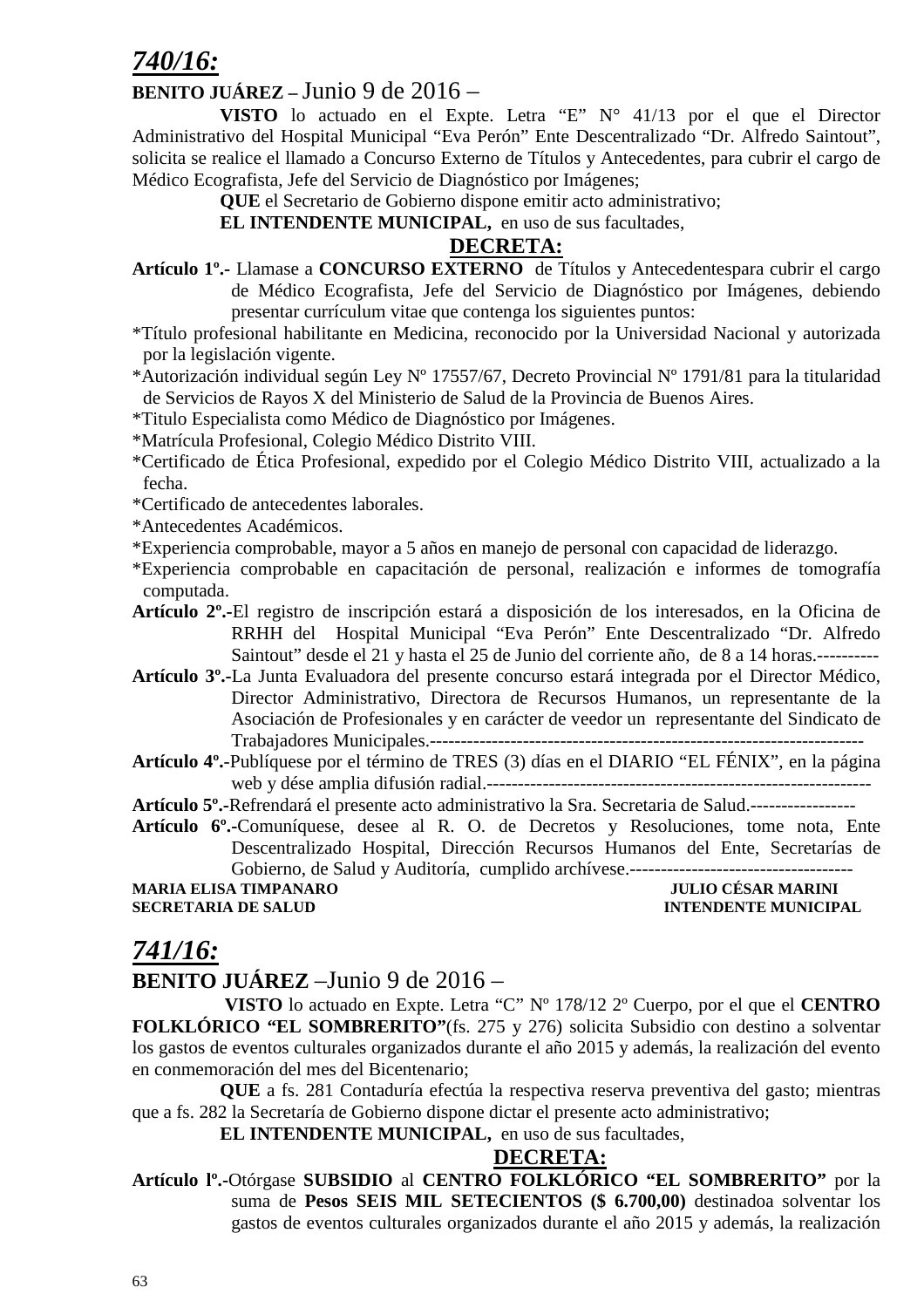del evento en conmemoración del mes del Bicentenario. El mismo deberá ser rendido oportunamente mediante Balance de Inversión.------------------------------------------------

**Artículo 2º.-**El gasto será imputado según lo informado por Contaduría a fs. precedente.---------

- **Artículo 3º.-**Tesorería, previo a hacer efectivo el Subsidio del Art. 1°, deberá verificar el cumplimiento del Art. 132 del Reglamento de Contabilidad.------------------------------
- **Artículo 4º**.-Refrendará el presente acto administrativo el Sr. Secretario de Gobierno a cargo de la Secretaría de Seguridad.-------------------------------------------------------------------------

**Artículo 5º.-**Comuníquese, dése al R.O. De Decretos y Resoluciones, tome nota Contaduría, Tesorería, Secretarías de Gobierno, de Hacienda y Auditoría, cumplido, archívese.----

**S. DE GOBIERNO A/C S. DE SEGURIDAD** 

# **SERGIO JULIO ACOSTA JULIO CÉSAR MARINI**<br> **S. DE GOBIERNO A/C S. DE SEGURIDAD INTENDENTE MUNICIPAL**

### *742/16:*

### **BENITO JUÁREZ** – Junio 10 de 2016 –

 **VISTO** lo actuado en Expte. Letra "G" Nº 136/13 por el que la **ASOCIACIÓN CIVIL Km. 400**(fs. 38) solicita Subsidio con destino a solventar gastos del 6<sup>°</sup> motoasado llevarse a cabo el día 12 de Junio del corriente año;

 **QUE** a fs. 41 Contaduría efectúa la respectiva reserva preventiva del gasto; mientras que a fs. 42 la Secretaría de Gobierno dispone dictar el presente acto administrativo;

 **EL INTENDENTE MUNICIPAL,** en uso de sus facultades,

### **DECRETA:**

**Artículo lº.-**Otórgase **SUBSIDIO** a la **ASOCIACIÓN CIVIL Km. 400** por la suma de **Pesos OCHO MIL (\$ 8.000.00)** destinado a solventar gastos del 6º motoasadoa llevarse a caboel día 12 de Junio del corriente año. El mismo deberá ser rendido oportunamente mediante "Balance de Inversión".-------------------------------------------------------------

**Artículo 2º.-**El gasto será imputado según lo informado por Contaduría a fs. precedente.-------

**Artículo 3º.-**Tesorería, previo a hacer efectivo el Subsidio del Art. 1°, deberá verificar el cumplimiento del Art. 132 del Reglamento de Contabilidad.----------------------------

**Artículo 4º**.-Refrendará el presente acto administrativo el Sr. Secretario de Gobierno a cargo de la Secretaría de Seguridad.-------------------------------------------------------------------------

**Artículo 5º.-**Comuníquese, dése al R.O. De Decretos y Resoluciones, tome nota Contaduría, Tesorería, Secretarías de Gobierno, de Hacienda y Auditoría, cumplido, archívese---  **SERGIO JULIO ACOSTA**<br> **S. DE GOBIERNO A/C S. DE SEGURIDAD S. DE SEGURIDAD INTENDENTE MUNICIPAL** 

**S. DE GOBIERNO A/C S. DE SEGURIDAD** 

### *743/16:*

### **BENITO JUÁREZ** – Junio 10 de 2016-

**VISTO** lo actuado en el Expediente Letra "H" Nº 15/16, en el cual a fojas 1 la Subdirectora del Hogar de Ancianos, deja en disponibilidad a la agente VERDE CINTIA SOLEDAD (L.P. 3248);

**QUE** a fojas 3 la Directora de Recursos Humanos informa que la agente mencionada pasa a cumplir tareas en el área de Barrido y Limpieza, con el régimen horario correspondiente al área mencionada;

**QUE** a fojas 4 obra imputación contable;

**QUE** la Secretaría de Gobierno dispone dictar el presente acto administrativo;

**EL INTENDENTE MUNICIPAL,** en uso de sus facultades,

### **DECRETA:**

**Artículo lº.-**Dispónese el cambio de área, tareas y régimen horario de la agente **VERDE CINTIA** 

**SOLEDAD (L.P. 3248),** con efecto retroactivo al 3 de Junio de 2016, pasando a cumplir tareas en Barrido y Limpieza,en la categoría 1 con un régimen horario de 35 hs semanales, siendo éste el régimen correspondiente a dicha área.-----------------------

**Artículo 2º.**-El gasto deberá imputarse de acuerdo a lo determinado a fs. 4 del Expediente Letra "H" Nº 15/16.--------------------------------------------------------------------------------------

**Artículo 3º.-**Por la Dirección de Recursos Humanos, notifíquese.-----------------------------------------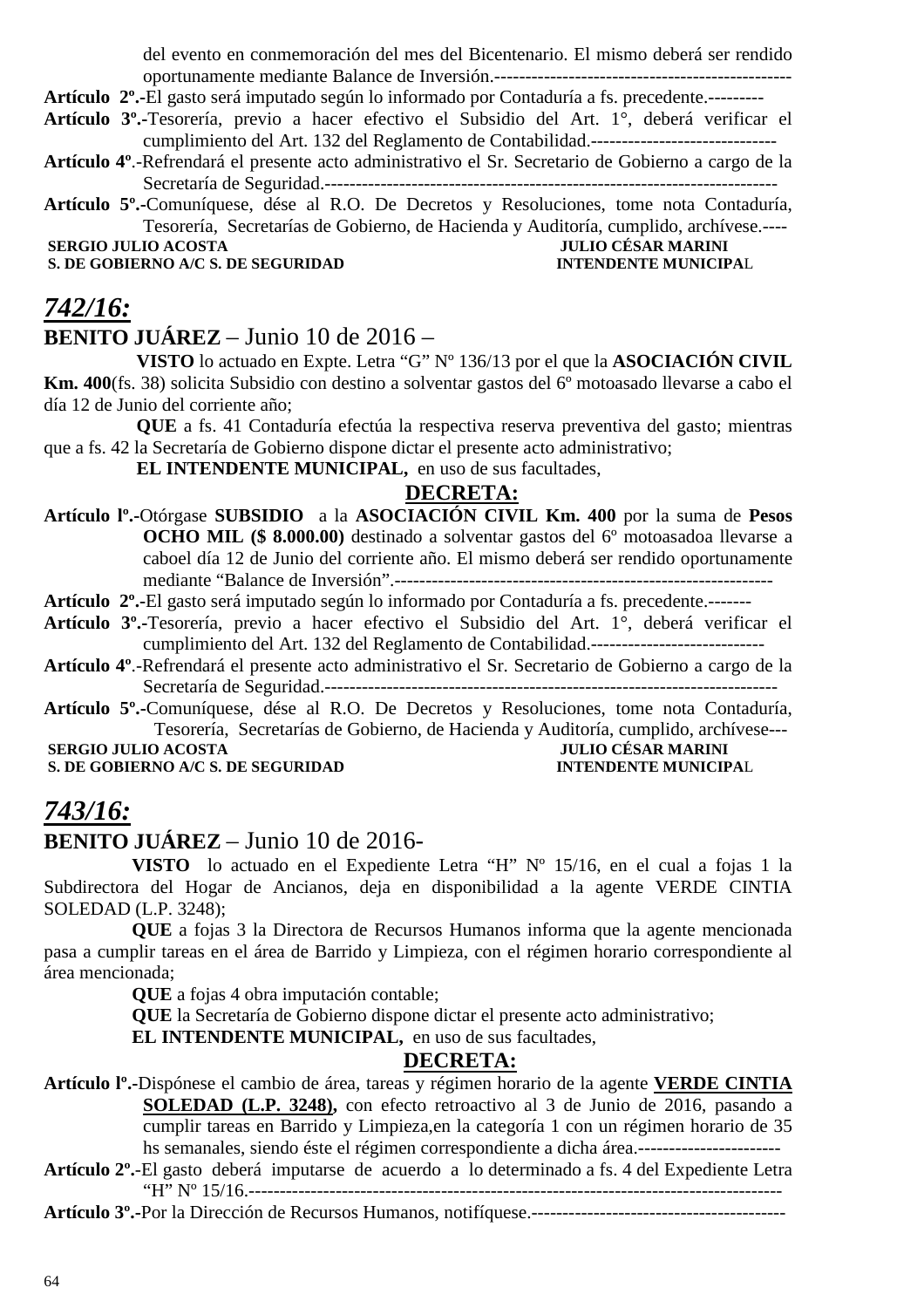**Artículo 4º.-**Refrendará el presente acto administrativo el Sr. Secretario de Gobierno a cargo de la Secretaría de Seguridad.---------------------------------------------------------------------------

**Artículo 5º.-**Comuníquese, dése al R. O. de Decretos y Resoluciones, tome nota Recursos Humanos, Secretarías de Gobierno, de Hacienda, , Direcciones de Presupuesto y Auditoría, cumplido, archívese.----------------------------------------------------------------

**S. DE GOBIERNO A/C S. DE SEGURIDAD** 

 **SERGIO JULIO ACOSTA JULIO CÉSAR MARINI** 

### *744/16:*

### **BENITO JUÁREZ** – Junio 10 de 2016-

**VISTO** lo actuado en elExpediente Letra "D" Nº 135/16 en el cual a fojas 1 la Delegada Municipal del Barker solicita la ampliación del régimen horario de la agente GLERE MARIA MAGALI (L.P. 3039) quien se desempeña como profesora de cerámica en Barker;

**QUE** a fs. 4 obra la respectiva imputación contable;

**QUE** la Secretaría de Gobierno dispone dictar el presente acto administrativo;

**EL INTENDENTE MUNICIPAL,** en uso de sus facultades,

### **DECRETA:**

**Artículo lº.-**Amplíese el régimen horario de la agente GLERE MARIA MAGALI(L.P. 3039)que se desempeña como profesora cerámica en Barker, de 20 a 25 horas cátedras, con efecto retroactivo del 1/06/16, de acuerdo a lo actuado en el Expediente Letra "D" Nº 135/16.---------------------------------------------------------------------------------------------

- **Artículo 2º.**-El gasto deberá imputarse de acuerdo a lo determinado por el Director de Presupuesto a fojas 4 del Expediente Letra "D" Nº 135/16.----------------------------------------------
- **Artículo 3º.-**Por la Dirección de Recursos Humanos, notifíquese y agréguese al legajo personal de la agente.-------------------------------------------------------------------------------------------
- **Artículo 4º.-**Refrendará el presente acto administrativo el Sr. Secretario de Gobierno a cargo de la Secretaría de Seguridad.-------------------------------------------------------------------------
- **Artículo 5º.-**Comuníquese, dése al R. O. de Decretos y Resoluciones, tome nota Recursos Humanos, Presupuesto, Secretaría de Gobierno, Dirección de Cultura y Educación, Auditoría y Jefatura de Gabinete, cumplido, archívese.----------------------------------

**S. DE GOBIERNO A/C S. DE SEGURIDAD** 

 **SERGIO JULIO ACOSTA**<br> **S. DE GOBIERNO A/C S. DE SEGURIDAD**<br> **INTENDENTE MUNICIPAL** 

### *745/16:*

### **BENITO JUÁREZ –** Junio 10 de 2016 **-**

 **VISTO** lo solicitado por la Contadora Municipal y el Sr. Jefe de Gabinete a cargo de la Secretaría de Hacienda a fojas 1 y 2, del Expediente Letra "C" Nº 38/16 a efectos de realizar la **DESIGNACIÓN TRANSITORIA** de la **Cra. KUZIU JORGELINA ELIZABETH (L.P. 2936)** para desempeñar tares administrativas en la Oficina de Contaduría;

**QUE** a fojas 4 obra la respectiva imputación contable;

**QUE** la Secretaría de Gobierno propicia otorgar el acto administrativo;

 **EL INTENDENTE MUNICIPAL,** en uso de sus facultades,

#### **DECRETA:**

- **Artículo 1º.-**Dispónese la **DESIGNACIÓN TRANSITORIA,** de la **Cra. KUZIU JORGELINA ELIZABETH (L.P. 2936)** para desempeñar tareasadministrativas en la Oficina de Contaduría, dependiente de la Secretaría de Hacienda con efecto retroactivo al 1/06/16 y hasta el 30/06/2016, en la categoría 9 con 40 horas semanales.---------------------------
- **Artículo 2º.-**El gasto deberá imputarse de acuerdo a lo informado por el Director de Presupuesto a fojas 4 del Expediente Letra "C" Nº 38/16.-------------------------------------------------

**Artículo 3º.-**Por la Dirección de Recursos Humanos, notifíquese.-----------------------------------------

- **Artículo 4º.-**Refrendará el presente acto administrativo el Sr. Jefe de Gabinete a cargo de la Secretaria de hacienda.-----------------------------------------------------------------------------
- **Artículo 5º.-**Comuníquese, dése al R. O. de Decretos y Resoluciones, tome nota Dirección de Recursos Humanos, Contaduría, Secretarías de Gobierno, Delegación Barker y Auditoría, cumplido, archívese.------------------------------------------------------------------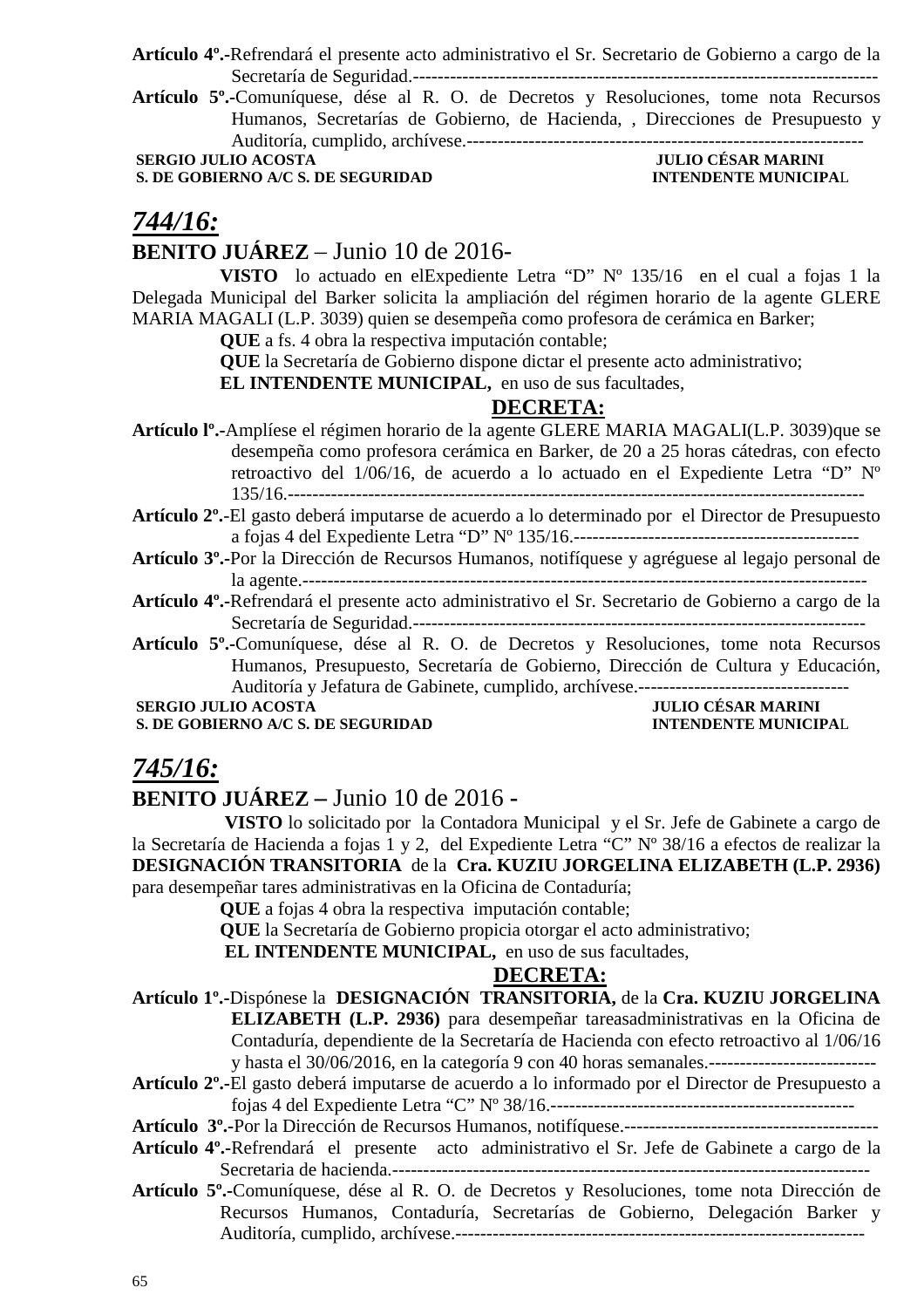### *746/16:*

### **BENITO JUÁREZ**- Junio 10 de 2016-

**VISTO** que por Resolución Nº 231/16 se otorgó LICENCIA POR ENFERMEDAD al Representante Legal del Instituto Superior del Sudeste Sr. KOEHLER MARIO (L.P. 1396);

**QUE** resulta necesario que el mencionado sea reemplazado;

**QUE** la Secretaría de Gobierno dispone dictar el presente acto administrativo;

**EL INTENDENTE MUNICIPAL**, en uso de sus facultades,

### **DECRETA:**

- **Artículo lº.-**Confírmese que durante la LICENCIA POR ENFERMEDAD otorgada al Representante Legal del Instituto Superior del Sudeste Sr. MARIO KOEHLER (L.P. 1396), asume sus funciones en carácter de reemplazo la agente PEROGGI NATALIA (L.P. 2537).---------------------------------------------------------------------------------------
- **Artículo 2º.-**Por la Dirección de Recursos Humanos notifíquese al interesado y agréguese al legajo personal de la agente.------------------------------------------------------------------------------
- **Artículo 3º.-**Refrendará el presente acto administrativo el Sr. Secretario de Gobierno a cargo de la Secretaría de Seguridad.---------------------------------------------------------------------------
- **Artículo 4º.-**Comuníquese, dése al R. O. De Decretos y Resoluciones, tome nota Recursos Humanos, Secretarías de Gobierno, Hacienda, Contaduría y Auditoría, cumplido, archívese.------------------------------------------------------------------------------------------

**S. DE GOBIERNO A/C S. DE SEGURIDAD** 

# **SERGIO JULIO ACOSTA JULIO CÉSAR MARINI**

### *747/16:*

**BENITO JUÁREZ**– Junio 10 de 2016 -

**VISTO** lo actuado en Expte. Letra "D" Nº 227/14 por el cual la Secretaria de Desarrollo Social a fs. 24, solicita **SUBSIDIO** destinado a la Sra. FERNÁNDEZ GLADYS;

**QUE** a fojas 26 Contaduría realiza la respectiva reserva preventiva del gasto;

 **QUE** la Secretaría de Gobierno dispone emitir acto administrativo de Subsidio;

**EL INTENDENTE MUNICIPAL** en uso de sus facultades,

### **DECRETA:**

### **Artículo 1º.-**Abonar **SUBSIDIO A INDIGENTES** a la **Sra. FERNÁNDEZ GLADYS D.N.I. 14.626.384**, por un monto total de pesos un mil setecientos veinticuatro (\$ 1.724,00) de acuerdo a lo actuado en el Expte. Letra "D" Nº 227/14.----------------------------------

- **Artículo 2º.-**El gasto será imputado según lo informado por Contaduría a fs. precedentes.--------
- **Artículo 3º.-**Refrendará el presente acto administrativo la Sra. Secretaria de Desarrollo Social.-----
- **Artículo 4º.-**Comuníquese, dése al R. O. de Decretos y Resoluciones, tome nota Contaduría, Tesorería, Presupuesto, Secretarías de Desarrollo Social, de Gobierno, de Hacienda y Auditoría, cumplido, archívese.------------------------------------------------------------------

**S. DE DESARROLLO SOCIAL** 

**JULIO CÉSAR MARINI<br>INTENDENTE MUNICIPAL** 

### *748/16*

### **BENITO JUÁREZ** – Junio 10 de 2016 –

 **VISTO** lo actuado en Expte. Letra "G" Nº 35/13, por el que la Comisión del Museo Cultural, Social, Educativo y Deportivo Automovilístico de Benito Juáreza fojas 38, solicita Subsidio con destino a solventar gastos destinados al mantenimiento de la Institución;

**QUE** a fojas 41 Contaduría efectúa la respectiva reserva preventiva del gasto; mientras que a fojas 42 la Secretaría de Gobierno dispone dictar el presente acto administrativo;

 **EL INTENDENTE MUNICIPAL,** en uso de sus facultades,

#### **DECRETA:**

**Artículo lº.-**Otórgase **SUBSIDIO** al "**MUSEO CULTURAL, SOCIAL, EDUCATIVO Y DEPORTIVO AUTOMOVILÍSTICO DE BENITO JUAREZ"**por la suma de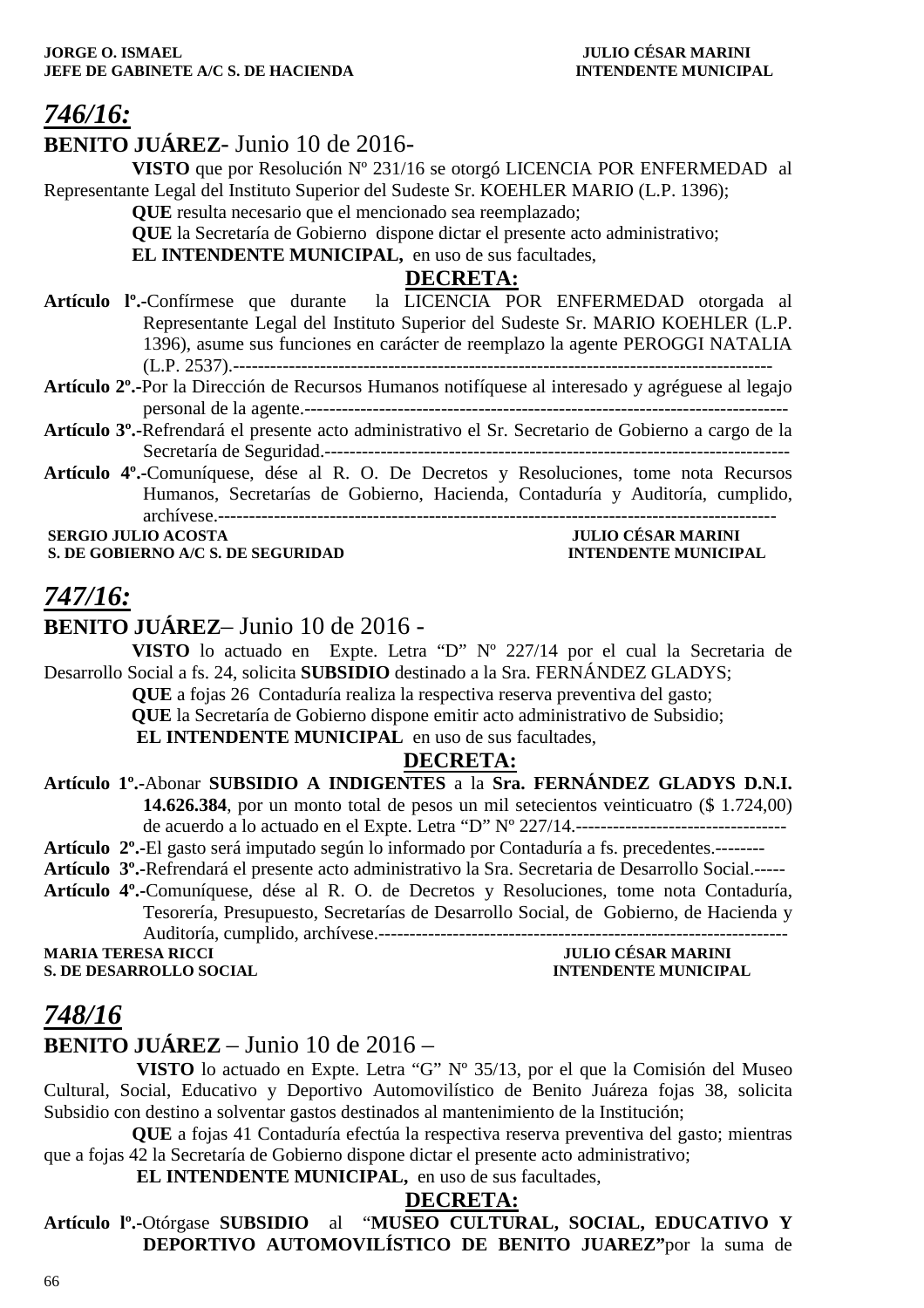**Pesos veintiocho mil (\$ 28.000,00)** destinado a solventar gastosdestinados al mantenimiento de la Institución. El pago se hará efectivo en una cuota de pesos siete mil (\$ 7.000,00) y seis cuotas de pesos tres mil quinientos (\$ 3.500,00), la primer cuota pagadera en Junio y las restantes de Julio a Diciembre del corriente año El mismo deberá ser rendido oportunamente mediante "Balance de Inversión".-------------

**Artículo 2º.-**El gasto será imputado según lo informado por Contaduría a fs. precedente.---------

- **Artículo 3º.-**Tesorería, previo a hacer efectivo el Subsidio del Art. 1°, deberá verificar el cumplimiento del Art. 132 del Reglamento de Contabilidad.--------------------------------
- **Artículo 4º**.-Refrendará el presente acto administrativo el Sr. Secretario de Gobierno a cargo de la Secretaría de Seguridad.--------------------------------------------------------------------------

**Artículo 5º.-**Comuníquese, dése al R. O. De Decretos y Resoluciones, tome nota Contaduría, Tesorería, Secretarías de Gobierno, de Hacienda y Auditoría cumplido, archívese.-----

#### **S. DE GOBIERNO A/C S. DE SEGURIDAD INTENDENTE MUNICIPAL**

# **SERGIO JULIO ACOSTA JULIO CÉSAR MARINI**

### *749/16:*

### **BENITO JUÁREZ**– Junio 10 de 2016 -

**VISTO** lo actuado en Expte. Letra "D" Nº 153/16 por el cual Secretaria de Desarrollo Social a fojas 1, solicita **SUBSIDIO** destinado a la Sra. ZARATE SABINA ISABEL;

> **QUE** a fojas precedentes Contaduría realiza la respectiva reserva preventiva del gasto; **QUE** la Secretaría de Gobierno dispone emitir el presente acto administrativo;

 **EL INTENDENTE MUNICIPAL** en uso de sus facultades,

#### **DECRETA:**

**Artículo 1º.-**Abonar **SUBSIDIO A INDIGENTES** a la **Sra. ZARATE SABINA ISABEL D.N.I. 20.312.652**, por un monto total de pesos quinientos (\$500) de acuerdo a lo actuado en

el Expte. Letra "D" Nº 153/16.-------------------------------------------------------------------

**Artículo 2º.-**El gasto será imputado según lo informado por Contaduría a fs. precedentes.----------

**Artículo 3º.-**Refrendará el presente acto administrativo la Sra. Secretaria de Desarrollo Social.------

**Artículo 4º.-**Comuníquese, dése al R. O. de Decretos y Resoluciones, tome nota Contaduría, Tesorería, Presupuesto, Secretarías de Gobierno, de Hacienda, de Desarrollo Social y Auditoría, cumplido, archívese.---------------------------------------------------------------

**MARIA TERESA RICCI JULIO CÉSAR MARINI** 

**S. DE DESARROLLO SOCIAL INTENDENTE MUNICIPAL** 

### *750/16:*

### **BENITO JUÁREZ**– Junio 10 de 2016-

**VISTO** lo actuado en Expte. Letra "D" Nº 154/16 por el cual la Delegada Municipal de Barker a fojas 1, solicita **SUBSIDIO** destinado a la Sra. MARTINEZ RENE;

**QUE** a fojas precedentes Contaduría realiza la respectiva reserva preventiva del gasto;

**QUE** la Secretaría de Gobierno dispone emitir el presente acto administrativo;

 **EL INTENDENTE MUNICIPAL** en uso de sus facultades,

#### **DECRETA:**

**Artículo 1º.-**Abonar **SUBSIDIO A INDIGENTES** a la**Sra. MARTINEZ RENE D.N.I. 5.091.785**, por un monto total de pesos un mil quinientos (\$ 1.500,00) de acuerdo a lo actuado en el Expte. Letra "D" Nº 154/16.-----------------------------------------------------

**Artículo 2º.-**El gasto será imputado según lo informado por Contaduría a fs. precedentes.----------

**Artículo 3º.-**Refrendará el presente acto administrativo la Sra. Secretaria de Desarrollo Social.------

**Artículo 4º.-**Comuníquese, dése al R. O. de Decretos y Resoluciones, tome nota Contaduría, Tesorería, Presupuesto, Secretarías de Gobierno, de Hacienda, de Desarrollo Social y

Auditoría, cumplido, archívese.----------------------------------------------------------------

**MARIA TERESA RICCI JULIO CÉSAR MARINI** 

**S. DE DESARROLLO SOCIAL INTENDENTE MUNICIPAL** 

*751/16:* **BENITO JUÁREZ**– Junio 13 de 2016 -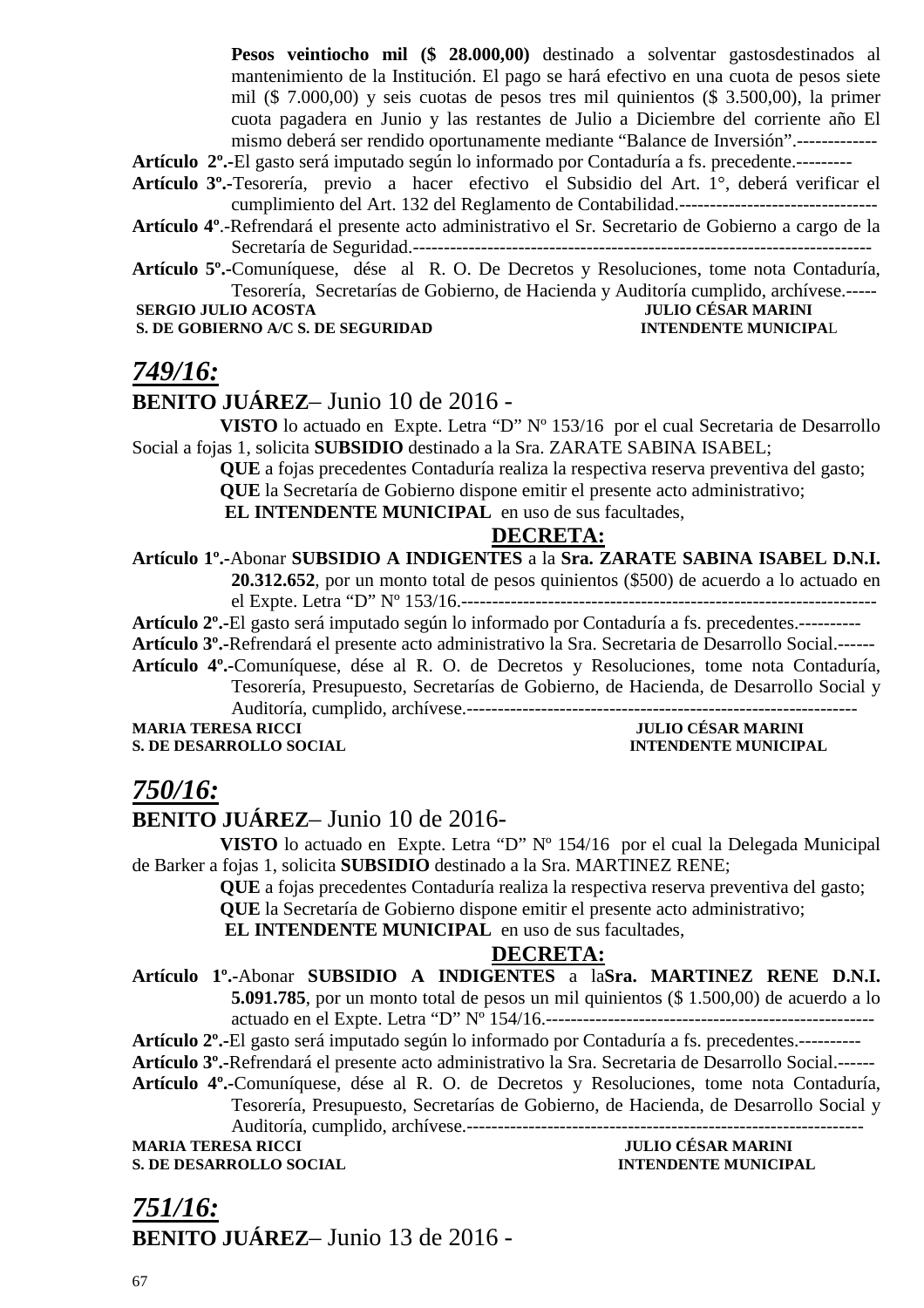**VISTO** lo actuado en Expte. Letra "D" Nº 148/16 por el cual la Secretaria de Desarrollo Social a fojas 1, solicita **SUBSIDIO** destinado a la Sra. MEDINA GISELA YANINA;

**QUE** a fojas precedentes Contaduría realiza la respectiva reserva preventiva del gasto;

**QUE** la Secretaría de Gobierno dispone emitir el presente acto administrativo;

 **EL INTENDENTE MUNICIPAL** en uso de sus facultades,

### **DECRETA:**

**Artículo 1º.-**Abonar **SUBSIDIO A INDIGENTES** a la **Sra. MEDINA GISELA YANINA D.N.I.** 

**31.105.058**, por un monto total de pesos un mil quinientos (\$ 1.500,00) de acuerdo a lo actuado en el Expte. Letra "D" Nº 148/16.--------------------------------------------------

**Artículo 2º.-**El gasto será imputado según lo informado por Contaduría a fs. precedentes.-------

**Artículo 3º.-**Refrendará el presente acto administrativo la Sra. Secretaria de Desarrollo Social.------

**Artículo 4º.-**Comuníquese, dése al R. O. de Decretos y Resoluciones, tome nota Contaduría, Tesorería, Presupuesto, Secretarías de Gobierno, de Hacienda, de Desarrollo Social y Auditoria, cumplido, archívese.----------------------------------------------------------------

**MARIA TERESA RICCI JULIO CÉSAR MARINI S. DE DESARROLLO SOCIAL INTENDENTE MUNICIPAL** 

## *752/16:*

### **BENITO JUÁREZ**– Junio 13 de 2016-

**VISTO** lo solicitado a fojas 3 del Expediente Letra "A" Nº 23/16 por el Asesor Legal de la Comuna, en cuanto a otorgar la tarea de Oficial Notificador a la agente ELIZALDE CARLA (L.P. 3160);

**QUE** dicha tarea tiene como finalidad, notificar todas las resoluciones pertenecientes al área mencionada exclusivamente, tal como lo dispone los arts. 62, 63, 64, 65, 66 y 67 de la Ordenanza General Nº 267;

**QUE**la Secretaría de Gobierno dispone dictar el presente acto administrativo;

**EL INTENDENTE MUNICIPAL,** en uso de sus facultades,

### **DECRETA:**

**Artículo 1º.**-Dispónese otorgar la tarea de Oficial Notificador a la agente ELIZALDE CARLA (L.P. 3160), de acuerdo a lo dispuesto en los arts. 62, 63, 64, 65, 66 y 67 de la Ordenanza General Nº 267 y a lo actuado en el Expte. Letra "A" Nº 23/16.--------------

**Artículo 2º.-**Por la Dirección de Recursos Humanos, notifíquese.---------------------------------------

- **Artículo 3º.-**Refrendará el presente acto administrativo el Sr. Secretario de Gobierno a cargo de la Secretaría de Seguridad ---------------------------------------------------------------------------
- **Artículo 4º.-**Comuníquese, dése al R. O. de Decretos y Resoluciones, tome nota, Recursos Humanos, Secretarías de Gobierno, de Hacienda, Contaduría, Direcciones de Turismo, de Presupuesto y Auditoría, cumplido, archívese.--------------------------------------------

 **SERGIO JULIO ACOSTA JULIO CÉSAR MARINI**<br> **S. DE GOBIERNO A/C S. DE SEGURIDAD ENTENDENTE MUNICIPAL S. DE GOBIERNO A/C S. DE SEGURIDAD** 

### *753/16:*

### **BENITO JUÁREZ** – Junio 13 de 2016-

 **VISTO** lo actuado en el Expte. Letra "O" Nº 21/16, en el cual a fojas 1 el Director de Medio Ambiente, solicita la compra de una cinta transportadora para la Planta de Tratamiento de Residuos Sólidos Urbanos de Benito Juárez;

**QUE** a fs. 2 el Jefe de Compras informa que dados los montos se deberá realizar un llamado a Concurso de Precios, acompañando Pliego de Bases y Condiciones;

**QUE** a fojas 7 la Contadora Municipal informa que el Pliego de Bases y Condiciones cumple con los requisitos enunciados en la L.O.M. y en el Reglamento de Contabilidad;

**QUE** a fojas 10 obra informe del Secretario de Hacienda y a fojas 10 vta. el Jefe de Compras informa Nº de Concurso de Precios, fecha y hora de apertura del mismo;

**QUE** la Secretaría de Gobierno dispone dictar acto administrativo;

**EL INTENDENTE MUNICIPAL,** en uso de sus facultades,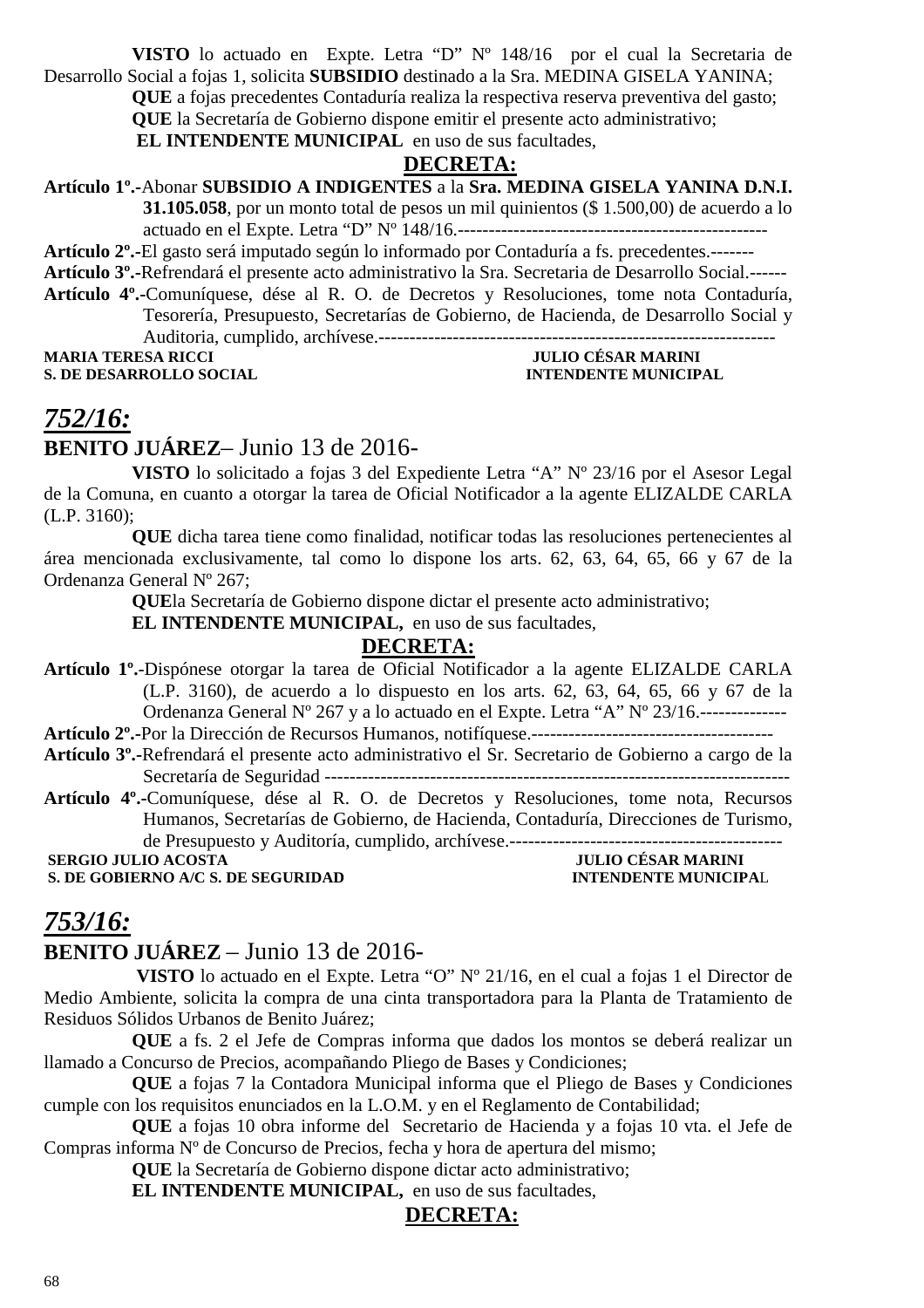**Artículo lº.-**Llámese a **CONCURSO DE PRECIOS Nº 11/16** parala compra deuna cinta transportadora, destinada a la Planta de Tratamiento de Residuos Sólidos Urbanos de Benito Juárez.---------------------------------------------------------------------------------------

**Artículo2º.**-El presupuesto oficial asciende a la suma de pesos cien mil (\$ 100.000,00).-----------

**Artículo 3º.**-La apertura de propuesta se realizará el día 27 de Junio de 2016 a las 11 horas en la Oficina Compras de la Municipalidad de Benito Juárez sita en Avenida Mitre N° 42.---

- **Artículo 4º.**-Refrendará el presente acto administrativo la Sra. Secretaria de Infraestructura, Vivienda y Servicios Públicos Interina.---------------------------------------------------------
- **Artículo 5º.**-Comuníquese, dése al R.O. de Decretos y Resoluciones, tome nota Compras, Secretarías de Gobierno, de Hacienda, de Infraestructura, Vivienda y Servicios Públicos, Contaduría, Dirección de Presupuesto y Auditoria, cumplido, archívese.------ **ELBA RODRIGUEZ JULIO CÉSAR MARINI**

**S. DE INF., VIV., Y SERV. PUBLICOS INT. INTENDENTE MUNICIPAL** 

### *754/16:*

### **BENITO JUÁREZ** – Junio 13 de 2016–

 **VISTO** lo actuado en Expte. Letra "G" Nº 29/13, por el que la "**ASOCIACIÓN COOPERADORA ESCUELA DE CONCENTRACIÓN RURAL Nº 3"** solicita (fs.127) Subsidio con destino asolventargastos de la compra de juegos para la plaza de la Institución;

 **QUE** a fojas 130 Contaduría efectúa la respectiva reserva preventiva del gasto; mientras que la Secretaría de Gobierno a fojas 131 dispone dictar el presente acto administrativo;

#### **EL INTENDENTE MUNICIPAL,** en uso de sus facultades,

### **DECRETA:**

**Artículo lº.-**Otórgase **SUBSIDIO** a la "**ASOCIACIÓN COOPERADORA ESCUELA DE CONCENTRACIÓN RURAL Nº 3"** por la suma de **PESOS TREINTA Y OCHO MIL SETECIENTOS (\$ 38.700,00)** con destino a solventargastos de la compra de juegos para la plaza de la Institución. El mismo deberá ser rendido oportunamente mediante "Balance de Inversión".-------------------------------------------------------------

**Artículo 2º.-**El gasto será imputado según lo informado por Contaduría a fs. precedente.--------

- **Artículo 3º.-**Tesorería, previo a hacer efectivo el Subsidio del Art. 1°, deberá verificar el cumplimiento del Art. 132 del Reglamento de Contabilidad.-----------------------------
- **Artículo 4º**.-Refrendará el presente acto administrativo el Sr. Secretario de Gobierno a cargo de la Secretaría de Seguridad.--------------------------------------------------------------------------

**Artículo 5º.-**Comuníquese, dése al R. O. De Decretos y Resoluciones, tome nota Contaduría, Tesorería, Secretarías de Gobierno, de Hacienda y Auditoría, cumplido, archívese.----

**S. DE GOBIERNO A/C S. DE SEGURIDAD** 

## **SULIO CÉSAR MARINI<br>INTENDENTE MUNICIPAL**

### *755/16:*

### **BENITO JUÁREZ** – Junio 13 de 2016–

 **VISTO** lo actuado en el Expte. Letra "G" Nº 31/13, en virtud de las constancias adjuntas al mismo, por el cual se efectúa la adjudicación por Licitación Pública con respaldo en el Pliego de bases y condiciones, de dos lotes en la localidad de Villa Cacique, al Sr. Domínguez Damián, quien incumplió el Pliego mencionado; y

**CONSIDERANDO** que se han iniciado actuaciones judiciales contra el Sr. Domínguez Damián por incumplimiento del Pliego de Bases y Condiciones, conforme a la Licitación Pública propuesta por el Municipio de Benito Juárez;

**QUE** a fs. 154 se adjunta el primer despacho de las actuaciones judiciales, efectuado por el Juez en lo Contencioso Administrativo Dr. Pablo Quaranta;

**QUE** conforme comunicación judicial se afirma que *"la contratación con el demandado se dio en el marco de un contrato administrativo que establecía cláusulas que pudieron* **ser** *activas ante los supuestos incumplimientos que denuncia el municipio (art. 31 Pliego de Bases y Condiciones, Licitación Pública Nº 00000/2013). Ello sobre la base de los principios o cláusulas exorbitantes del derecho privado que contienen los contratos administrativos y las facultades de autotutela que tiene la administración"*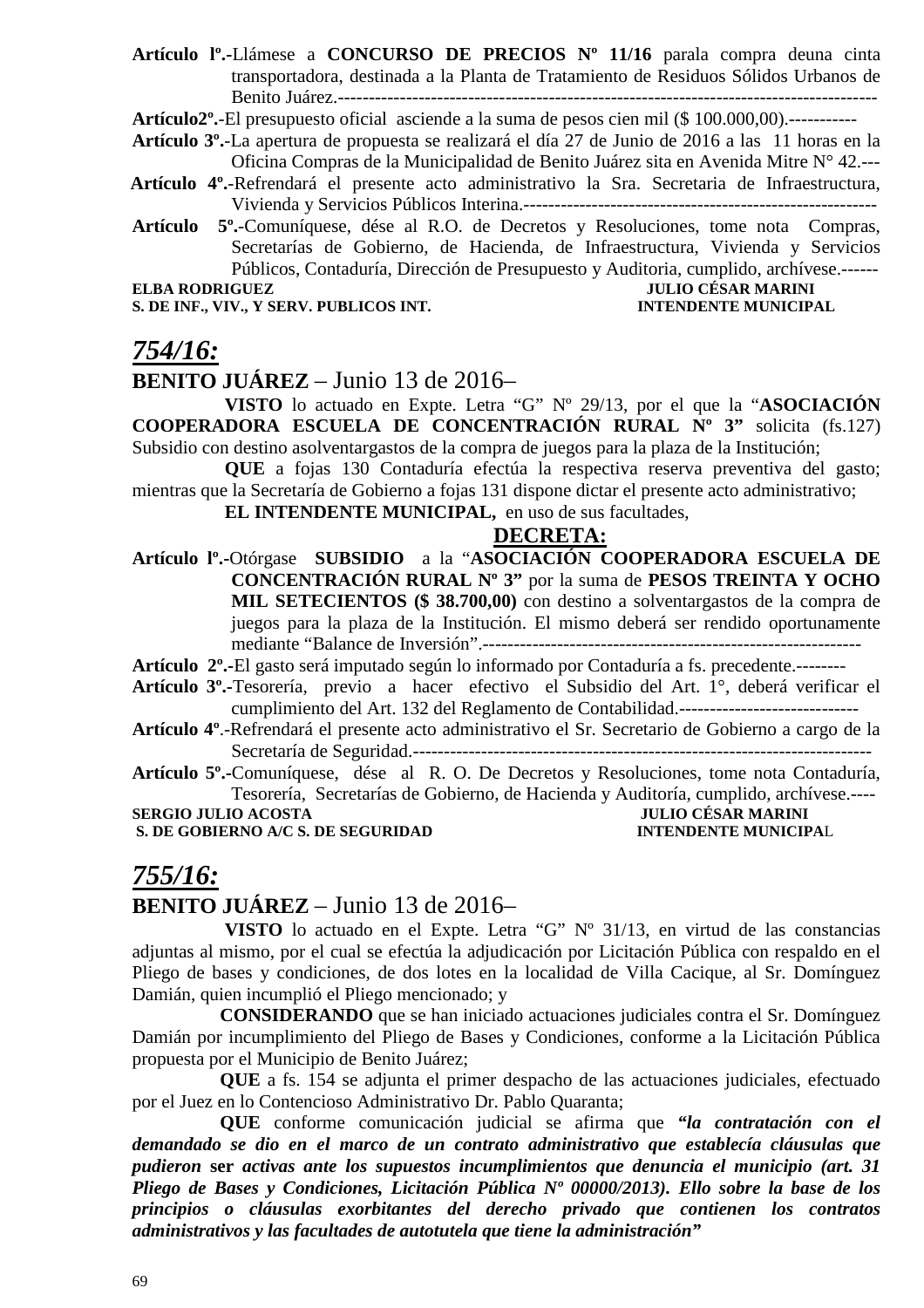**QUE** la administración posee la facultad de recuperar la tenencia del inmueble, atento el incumplimiento, pudiendo, disponer la ejecución coactiva sin intervención judicial;

**QUE** a fs. 159 y 160 obra Proyecto de Decreto remitido por Asesoría Legal, aconsejando ordenar el desalojo del Sr. Domínguez;

**EL INTENDENTE MUNICIPAL,** en uso de sus facultades,

### **DECRETA:**

- **Artículo lº.-** Ordénese el desalojo del Sr. Domínguez Damián, para lo cual contará con un plazo de diez días para desocupar los lotes, y en caso de incumplimiento se procederá con colaboración de la fuerza pública.----------------------------------------------------------------
- **Artículo 2º.-**Autorizase al Director de Inspección General, en caso de incumplimiento por parte del Sr. Domínguez, a requerir el auxilio de la fuerza pública a fin de recuperar los lotes, solo para el supuesto de resultar menester.-------------------------------------------------

**Artículo 3º.-** Por Inspección General, notifíquese.-----------------------------------------------------------

- **Artículo 4º**.-Refrendará el presente acto administrativo el Sr. Secretario de Gobierno a cargo de la Secretaría de Seguridad.------------------------------------------------------------------------
- **Artículo 5º.-**Comuníquese, dése al R. O. De Decretos y Resoluciones, tome nota Secretaria de Gobierno, Jefatura de Gabinete, Asesoría Legal, Inspección General y Auditoría, cumplido, archívese.------------------------------------------------------------------------------

**S. DE GOBIERNO A/C S. DE SEGURIDAD** 

# **SERGIO JULIO ACOSTA JULIO CÉSAR MARINI**

### *756/16:*

### **BENITO JUÁREZ–**Junio 13 de 2016**-**

**VISTO** lo actuado en el Expediente Letra "A" 176/12 por el que la **"ASOCIACIÓN AMIGOS DE LA NUEVA QUERENCIA"** (fs.181) solicita SUBSIDIO para solventar gastos de mantenimiento de la Institución;

**QUE** a fojas 184 Contaduría efectúa la respectiva reserva preventiva del gasto; mientras que a fojas 185 la Secretaría de Gobierno dispone dictar el presente acto administrativo;

**EL INTENDENTE MUNICIPAL**, en uso de sus facultades,

### **DECRETA**:

- **Artículo 1º.-**Abonar **SUBSIDIO** a la **"ASOCIACIÓN AMIGOS DE LA NUEVA QUERENCIA"** por la suma de pesos **ONCE MIL CIENTO NOVENTA Y SIETE (\$ 11.197,00)** para solventar gastos de mantenimiento de la Institución. El mismo deberá ser rendido oportunamente mediante "Balance de Inversión".---------------------
- **Artículo 2º.-**El gasto será imputado según lo informado por Contaduría a fs. precedentes.-------
- **Artículo 3º.-**Tesorería, previo hacer efectivo el Subsidio del Art. 1º, deberá verificar el cumplimiento del Art. 132 del Reglamento de Contabilidad.----------------------------
- **Artículo 4º.-**Refrendará el presente acto administrativo el Sr. Secretario de Gobierno a cargo de la Secretaría de Seguridad.------------------------------------------------------------------------
- **Artículo 5º.-**Comuníquese, dése al R. O. de Decretos y Resoluciones, tome nota Contaduría, Tesorería, Presupuesto, Secretarías de Gobierno, de Hacienda, y Auditoria, cumplido, archívese.--------------------------------------------------------------------------------------------

**SERGIO JULIO ACOSTA** 

## **S. DE GOBIERNO A/C S. DE SEGURIDAD INTENDENTE MUNICIPAL**

# *757/16:*

### **BENITO JUÁREZ** –Junio 13 de 2016-

 **VISTO** lo actuado en el Expte. Letra "D" Nº 150/16, en el cual a fojas 1 la Secretaría de Desarrollo Social solicita la cotización de productos alimenticios destinados a indigentes;

**QUE** a fojas 4 el Jefe de Compras informa que dados los montos se deberá realizar un llamado a Concurso de Precios anexando pedido de cotización;

**QUE** a fojas 6 la Contadora Municipal Interina informa que el Pedido de Cotización cumple con los requisitos enunciados en la L.O.M. y en el Reglamento de Contabilidad;

**QUE** a fojas 8 obra informe del Jefe de Gabinete a cargo de la Secretaría de Hacienda;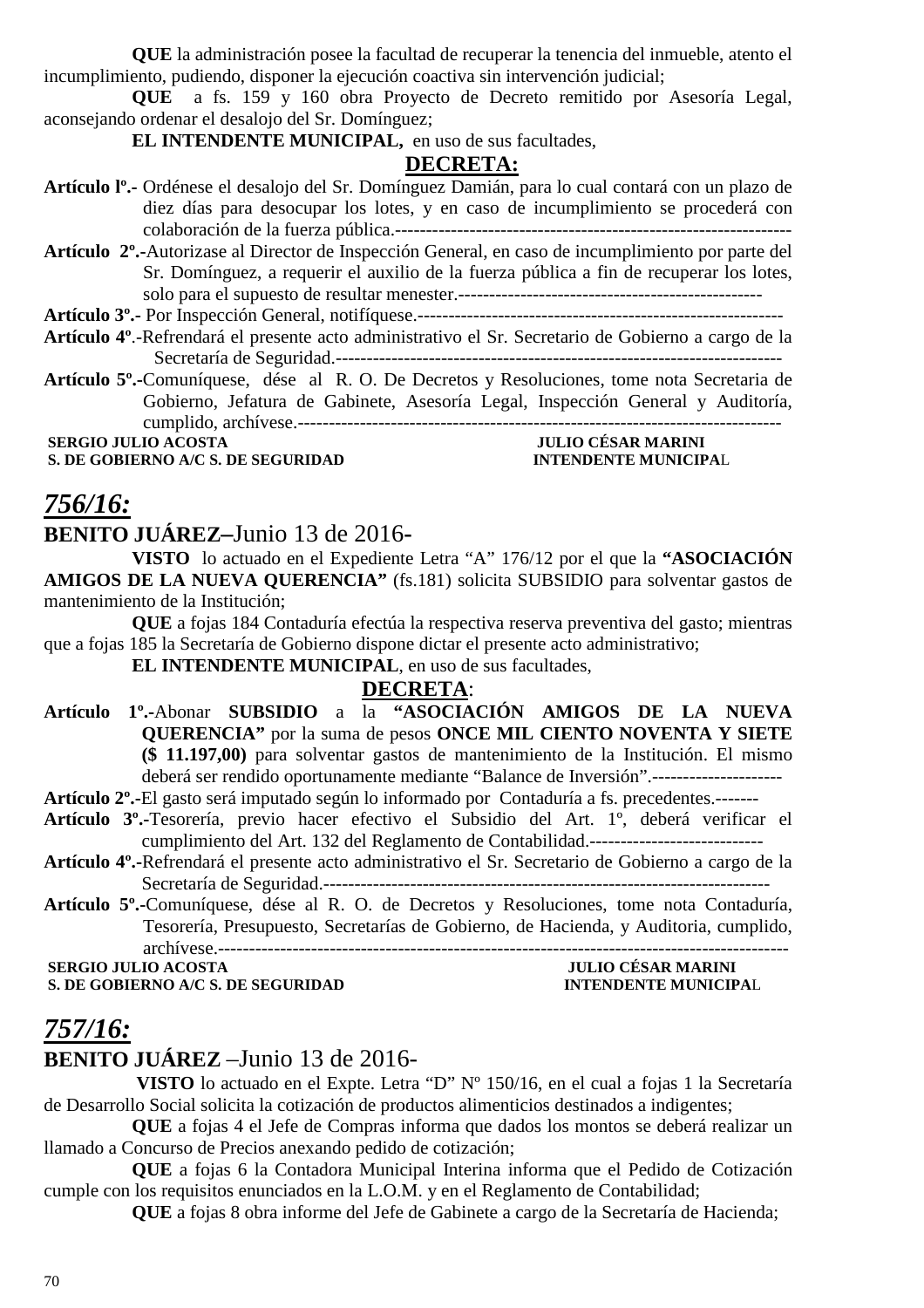**QUE**a fs. 8 vta. el Jefe de Compras informa Nº del Concurso de precios, fecha y hora de apertura del mismo;

**QUE** la Secretaría de Gobierno dispone dictar acto administrativo;

 **EL INTENDENTE MUNICIPAL,** en uso de sus facultades,

### **DECRETA:**

- **Artículo 1º.-**Llámase a **CONCURSO DE PRECIOS Nº 12/16** para la compra de alimentos para indigentes.------------------------------------------------------------------------------------------
- **Artículo2º.**-El presupuesto oficial asciende a la suma de pesos doscientos veintidós mil quinientos (\$ 222.500,00).-------------------------------------------------------------------------------------
- **Artículo 3º.**-La apertura de propuesta se realizará el día 24 de Junio del 2016 a las 11 horas en la Oficina Compras de la Municipalidad de Benito Juárez sita en Avenida Mitre N° 42.---
- **Artículo 4º.**-Refrendará el presente acto administrativo la Sra. Secretaria de Desarrollo Social-------
- **Artículo 5º.**-Comuníquese, dése al R.O. de Decretos y Resoluciones, tome nota Compras, Secretarías de Gobierno, de Hacienda, de Desarrollo Social, Contaduría, Dirección de Presupuesto, Asesoría Legal y Auditoría, cumplido, archívese.--------------------------

**MARIA TERESA RICCI DE L'ORIGIA DE L'ORIGIA DE L'ORIGIANA DE L'ORIGIANA DE L'ORIGIANA DE L'ORIGIANA DE L'ORIGIA S. DE DESARROLLO SOCIAL INTENDENTE MUNICIPAL** 

### *758/16:*

### **BENITO JUÁREZ –**Junio 13 de 2016-

**ATENTO** a que el próximo lunes 20 de junio se celebra el Día de la Bandera en conmemoración a un nuevo aniversario del fallecimiento de su creador GENERAL MANUEL BELGRANO, para cuya recordación la MUNICIPALIDAD DE BENITO JUÁREZ y el Colegio Inmaculada Concepción han programado la realización del siguiente ACTO DE HOMENAJE, a desarrollarse el día martes 21 de Junio a partir de las 10:00 horas, en el Gimnasio "Emilie de Villeneuve", de la Institución;

**QUE** resulta necesario establecer el PROGRAMA OFICIAL DE ACTOS;

**QUE** la Secretaría de Gobierno dispone dictar acto administrativo;

**EL INTENDENTE MUNICIPAL,** en uso de sus facultades,

### **DECRETA:**

- **Artículo lº.-Establézcase** como **ACTO OFICIAL del "DÍA DE LA BANDERA",** en conmemoración del fallecimiento de su creador **GRAL. MANUEL BELGRANO** el siguiente programa, a realizarse el día **21 de Junio de 2016**, a partir de las 10:00 horas,en el Gimnasio "Emilie de Villeneuve" del Colegio Inmaculada Concepción:
	- Ingreso de las Banderas de Ceremonia
	- Ingreso de los Alumnos de 4to año de la Institución
	- Entonación de las Estrofas del Himno Nacional Argentino
	- Palabras de la Sra. Directora Andrea Montenegro
	- Lectura de la fórmula de promesa de lealtad a la Bandera a cargo de la Sra. Directora
	- Promesa de los alumnos
	- Entrega de Certificados a los alumnos, por parte de los docentes
	- Palabras alusivas a cargo de la Sra. Directora
	- Lectura de Coplas a cargo de los alumnos de 3er año
	- Cuadro de baile a cargo de un grupo de padres
	- Palabras de despedida a cargo de la máxima autoridad educativa presente
	- Despedida de las Banderas de Ceremonia
	- Despedida de los presentes

#### **ADHESIONES**

- **18 de Junio: Festival Folklórico Solidario a beneficio del Hogar de Ancianos Cayetano "Zibecchi", a llevarse a cabo en las instalaciones del Centro Folklórico "El Sombrerito", en el cual estarán presentes grupos musicales locales y de la zona.**
- **19 de Junio: Presentación del grupo "Por Algo", integrado por los músicos Fabio Herrera y Sebastián Echarry, siendo una referencia poética a Oliveiro Girondo y**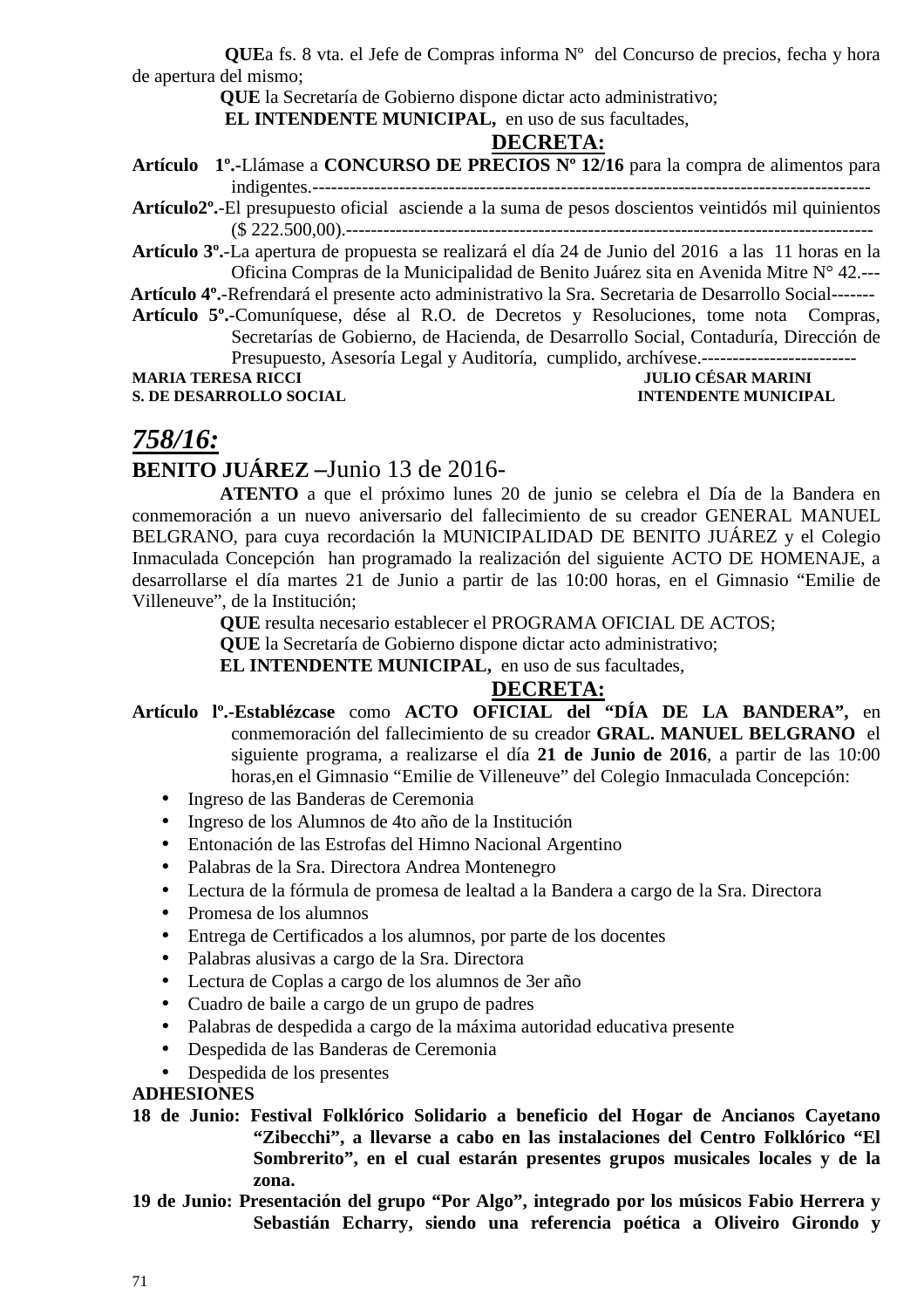**Alejandra Pizarnik, a llevarse a cabo en el Salón Dorado de la Municipalidad a partir de las 20:00 horas, con entrada libre y gratuita.** 

**20 de Junio: Espectáculo y Show musical, organizado por el Taller de Radioteatro, Locución y Oratoria de la Dirección de Cultura y Educación y el Grupo de Radioteatro "Galena", a llevarse a cabo en las instalaciones de "El Buen Gusto", con entrada libre y gratuita;** 

**Artículo 2º.-**Invítase a la población a embanderar sus edificios.-----------------------------------------

- **Artículo 3º.-**Autorizase a Contaduría a efectuar los gastos que demanden las actividades del artículo precedente.-------------------------------------------------------------------------------
- **Artículo 4º.-** Refrendará el presente acto administrativo el Sr. Secretario de Gobierno a cargo de la Secretaría de Seguridad.-------------------------------------------------------------------------
- **Artículo 5º.-**Comuníquese, dése al R. O. de Decretos y Resoluciones, tome nota Recursos Humanos, Consejo Escolar, y Secretaría de Gobierno, cumplido, archívese.-------<br>JULIO CÉSAR MARINI

**S. DE GOBIERNO A/C S. DE SEGURIDAD** 

# **SERGIO JULIO ACOSTA JULIO CÉSAR MARINI**<br> **S. DE GOBIERNO A/C S. DE SEGURIDAD INTENDENTE MUNICIPAL**

## *759/16:*

**BENITO JUÁREZ** – Junio 13 de 2016 –

 **VISTO** lo actuado en Expte. Letra "G" Nº 68/13, por el que el HOGAR EVANGÉLICO BELÉN a fojas 11, solicita Subsidio con destino a solventar gastos de la institución;

**QUE** a fojas 14 Contaduría efectúa la respectiva reserva preventiva del gasto; mientras que a fojas 15 la Secretaría de Gobierno dispone dictar el presente acto administrativo;

 **EL INTENDENTE MUNICIPAL,** en uso de sus facultades,

#### **DECRETA:**

**Artículo lº.-**Otórgase **SUBSIDIO** al **"HOGAR EVANGÉLICO BELÉN"**por la suma de **Pesos treinta y cinco mil (\$ 35.000,00)** destinado a solventar gastosde la institución. El pago se hará efectivo en siete (7) cuotas de pesos cinco mil (\$ 5.000,00) pagaderas de Junio a Diciembre del corriente año El mismo deberá ser rendido oportunamente mediante "Balance de Inversión".--------------------------------------------------------------------------

**Artículo 2º.-**El gasto será imputado según lo informado por Contaduría a fs. precedente.----------

- **Artículo 3º.-**Tesorería, previo a hacer efectivo el Subsidio del Art. 1°, deberá verificar el cumplimiento del Art. 132 del Reglamento de Contabilidad.----------------------------
- **Artículo 4º**.-Refrendará el presente acto administrativo el Sr. Secretario de Gobierno a cargo de la Secretaría de Seguridad.--------------------------------------------------------------------------
- **Artículo 5º.-**Comuníquese, dése al R. O. De Decretos y Resoluciones, tome nota Contaduría, Tesorería, Secretarías de Gobierno, de Hacienda y Auditoría cumplido, archívese.-----  **SERGIO JULIO ACOSTA**  *JULIO CÉSAR MARINI*

**S. DE GOBIERNO A/C S. DE SEGURIDAD INTENDENTE MUNICIPAL** 

### *760/16:*

### **BENITO JUÁREZ** – Junio 13 de 2016 –

 **VISTO** lo actuado en Expte. Letra "F" Nº 58/12, por el que la FILIAL NORBERTO ALONSO (fs. 56) solicita Subsidio con destino a solventar gastos de materiales para la futura sede de la Institución;

 **QUE** a fs. 59 Contaduría efectúa la respectiva reserva preventiva del gasto; mientras que a fs. 60 la Secretaría de Gobierno dispone dictar el presente acto administrativo;

 **EL INTENDENTE MUNICIPAL,** en uso de sus facultades,

### **DECRETA:**

**Artículo lº.-**Otórgase **SUBSIDIO** a la **FILIAL NORBERTO ALONSO** por la suma de **Pesos DOCE MIL (\$ 12.000,00)** destinado a solventar gastos de materiales para la futura sede de la institución. El mismo deberá ser rendido oportunamente mediante "Balance de Inversión".-------------------------------------------------------------------------------------

**Artículo 2º.-**El gasto será imputado según lo informado por Contaduría a fs. precedente.--------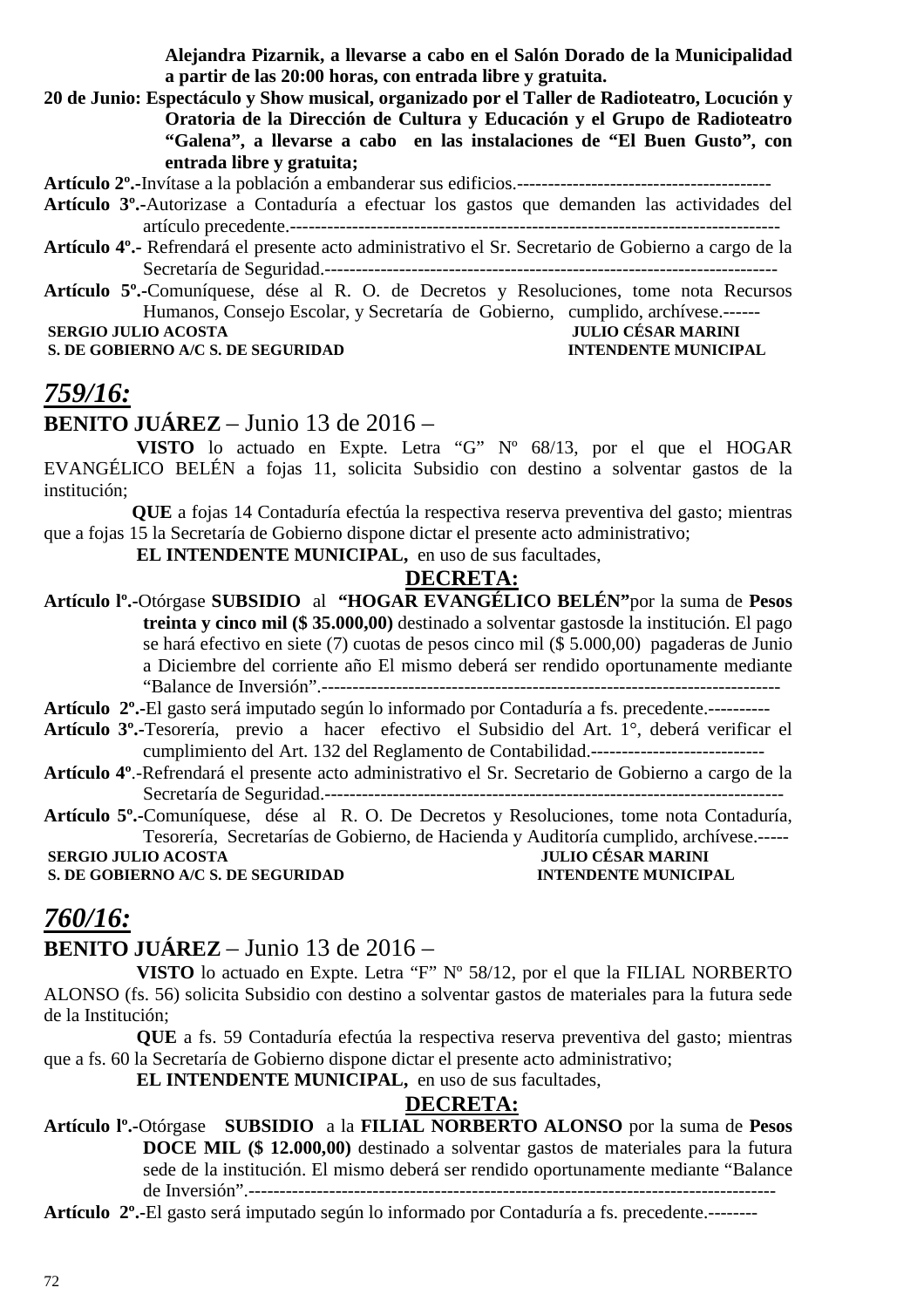- **Artículo 3º.-**Tesorería, previo a hacer efectivo el Subsidio del Art. 1°, deberá verificar el cumplimiento del Art. 132 del Reglamento de Contabilidad.----------------------------
- **Artículo 4º**.-Refrendará el presente acto administrativo el Sr. Secretario de Gobierno a cargo de la Secretaría de Seguridad.-------------------------------------------------------------------------
- **Artículo 5º.-**Comuníquese, dése al R. O. De Decretos y Resoluciones, tome nota Contaduría, Tesorería, Secretarías de Gobierno, de Hacienda y Auditoría cumplido, archívese.---

**SERGIO JULIO ACOSTA** 

**S. DE GOBIERNO A/C S. DE SEGURIDAD INTENDENTE MUNICIPAL** 

## *761/16:* **BENITO JUÁREZ** –Junio 13 de 2016.-

 **VISTO** lo actuado en Expte. Letra "D" Nº 124/16 y el Decreto Municipal Nº 653/16 por el que se llama a Concurso de Precios Nº 7/16 para la adquisición de alimentos para indigentes; **QUE** a fojas 30 obra informe del Jefe de Compras;

**QUE** a fojas 31 obra informe favorable de Contaduría Municipal y a fojas 32 el Jefe de Gabinete a cargo de la Secretaría de Hacienda solicita el dictado del acto administrativo;

**QUE** la Secretaría de Gobierno dispone dictar el presente acto administrativo;

**EL INTENDENTE MUNICIPAL,** en uso de sus facultades,

## **DECRETA:**

**Artículo lº.-** Apruébese lo actuado en el Concurso de Precios Nº 7/16.--------------------------------

**Artículo 2º.-**Adjudíquese a los proveedores que se detallan a continuación la adquisición de alimentos para indigentes:

CAR-NOR los ítems 2 y 4 por \$ 52.220,00.-

Molina Carlos los ítem 3, 10 y 11 por \$ 34.370,00.-

Cooperativa Obrera Limitada los ítems 1, 5, 6, 7, 8 y 9 por \$ 122.418,00

**Artículo 3º.-**El gasto deberá imputarse de acuerdo a la solicitud de gastos obrante a fojas 7del Expediente Letra "D" Nº 124/16.----------------------------------------------------------------

**Artículo 4º.-**Notifíquese.-----------------------------------------------------------------------------------------

**Artículo 5º.-**Refrendará el presente acto administrativo la Sra. Secretaria de Desarrollo Social.----

**Artículo 6º.-**Comuníquese, dése al R. O. De Decretos y Resoluciones, tome nota Contaduría, Tesorería, Dirección de Presupuesto, Secretarías de Gobierno, de Desarrollo Social, de Hacienda y Auditoría, cumplido, archívese.-------------------------------------------------

#### **MARIA TERESA RICCI TERESA RICCI TERESA RICCI JULIO CÉSAR MARINI S. DE DESARROLLO SOCIAL INTENDENTE MUNICIPAL**

## *762/16:*

## **BENITO JUÁREZ** – Junio 13 de 2016-

 **VISTO** lo actuado en el Expediente Letra "D" Nº 152/16, en el cual a fojas 1 el Sr. Jefe de Gabinete a cargo de la Secretaría de Hacienda, solicita se abone Fallo de Caja a la **Cra. GARCÍA MARIA JOSE (L.P. 3084)**, quien se desempeña como Tesorera Municipal Interina;

**QUE** a fs. 2 obra nota de la Directora de Recursos Humanos;

**QUE** a fs. 3 el Director de Presupuesto efectúa la respectiva imputación contable;

**QUE** la Secretaría de Gobierno dispone dictar el presente acto administrativo;

**EL INTENDENTE MUNICIPAL**, en uso de sus facultades

## **DECRETA:**

**Artículo 1º.-**Autorízase a la Dirección de Recursos Humanos a liquidar Fallo de Caja a la agente GARCÍA MARIA JOSE (L.P. 3084), con efecto retroactivo al 2 de Mayo del corriente año, mientras dure su reemplazo a la Tesorera Municipal, de acuerdo a lo actuado en el Expte. Letra "D" Nº 152/16.---------------------------------------------------------------------

**Artículo 2º.-**El gasto deberá imputarse de acuerdo a lo determinado por el Director de Presupuesto a fs. 3 del Expte. Letra "D" Nº 152/16, siendo la Secretaría de Hacienda la encargada de verificar y solicitar la pertinente liquidación.--------------------------------------------

**Artículo 3º.-**Por la Dirección de Recursos Humanos, notifíquese.-----------------------------------------

**Artículo 4º.-** Refrendará el presente acto administrativo el Sr. Jefe de Gabinete a cargo de la Secretaría de Hacienda.----------------------------------------------------------------------------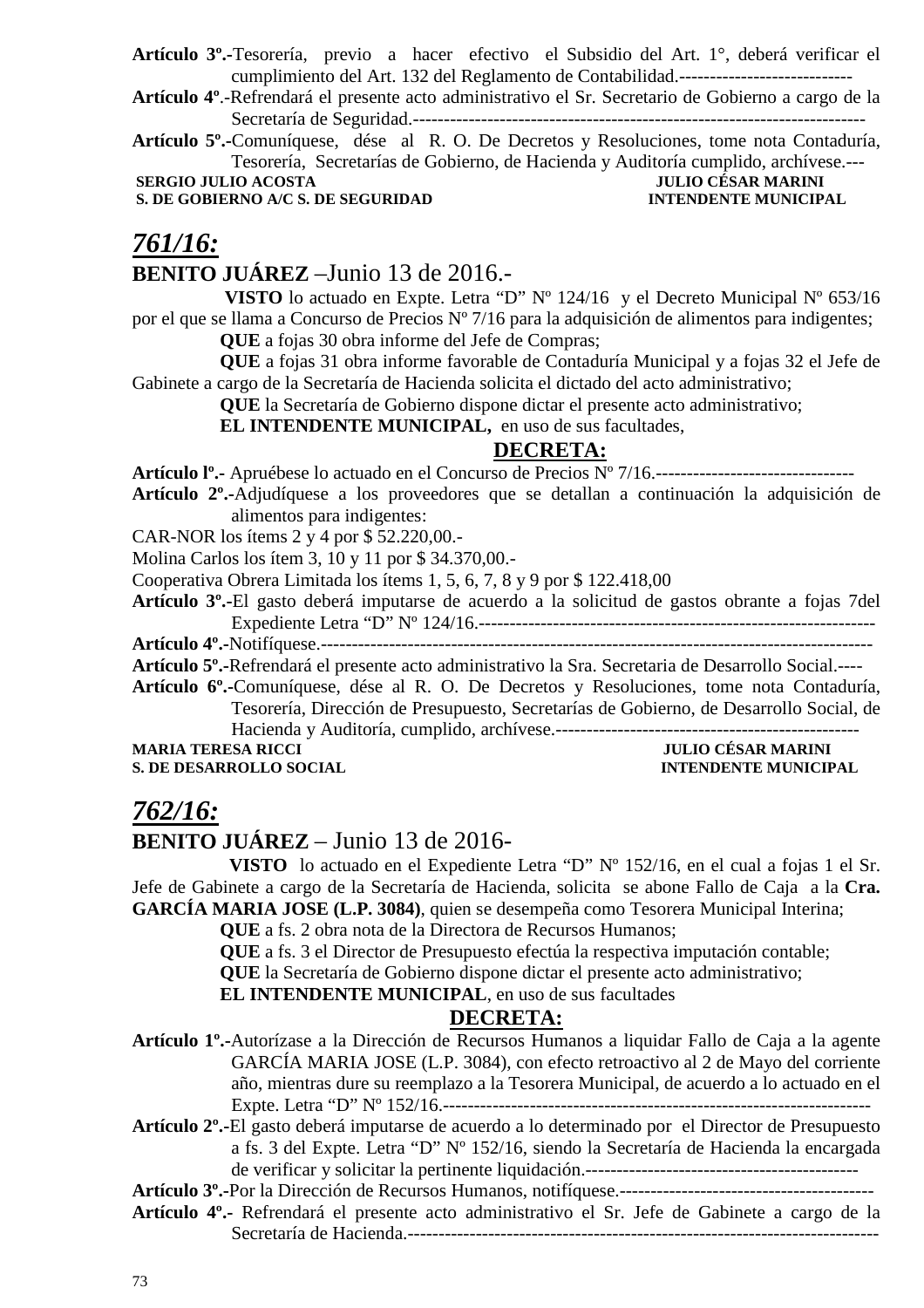**Artículo 5º.-**Comuníquese, dése al R.O. de Decretos y Resoluciones, tome nota Recursos Humanos, Secretarías de Gobierno, de Hacienda, Dirección de Presupuesto, Tesorería y Auditoría cumplido, archívese.--------------------------------------------------------------

**JEFE DE GABINETE A/C S. DE HACIENDA** 

# JULIO CÉSAR MARINI<br>INTENDENTE MUNICIPAL

# *763/16:*

**BENITO JUÁREZ –** Junio 14 de 2016 **-** 

 **VISTO** lo solicitado por el Director de Cultura y Educación a fojas 1, del Expediente Letra "C" Nº 40/16 a efectos de realizar la **DESIGNACIÓN TRANSITORIA** de la agente **PACHECO CECILIA ANAHI (L.P. 3432)** para desempeñar tares en el Taller Artístico y Cultural dependiente de dicha Dirección;

**QUE** a fojas 3 obra la respectiva imputación contable;

**QUE** la Secretaría de Gobierno propicia otorgar el acto administrativo;

 **EL INTENDENTE MUNICIPAL,** en uso de sus facultades,

## **DECRETA:**

- **Artículo 1º.-**Dispónese la **DESIGNACIÓN TRANSITORIA,** de la agente **PACHECO CECILIA ANAHI (L.P. 3432)** para desempeñar tareasen el Taller Artístico y Cultural dependiente de dicha Dirección, con efecto retroactivo al 1/06/16 y hasta el 30/06/2016, con 9 hs. cátedras.----------------------------------------------------------------------------------
- **Artículo 2º.-**El gasto deberá imputarse de acuerdo a lo informado por el Director de Presupuesto a fojas 3 del Expediente Letra "C" Nº 40/16.---------------------------------------------------

**Artículo 3º.-**Por la Dirección de Recursos Humanos, notifíquese.-----------------------------------------

- **Artículo 4º.-**Refrendará el presente acto administrativo el Sr. Secretario de Gobierno a cargo de la Secretaría de Seguridad.-----------------------------------------------------------------------
- **Artículo 5º.-**Comuníquese, dése al R. O. de Decretos y Resoluciones, tome nota Dirección de Recursos Humanos, Contaduría, Secretaría de Gobierno, Dirección de Cultura y Educación y Auditoría, cumplido, archívese.-----------------------------------------------

**S. DE GOBIERNO A/C S. DE SEGURIDAD** 

# **JULIO CÉSAR MARINI<br>INTENDENTE MUNICIPAL**

## *764/16:*

**BENITO JUÁREZ –** Junio 14 de 2016 **-** 

 **VISTO** lo solicitado por la Sra. Secretaria de Infraestructura, Vivienda y Servicios Públicos Interina a fojas 1, del Expediente Letra "O" Nº 26/16 a efectos de realizar la **DESIGNACIÓN TRANSITORIA** del agente **MORALES OMAR RAÚL (L.P. 3417)** para desempeñar tares en el área de Vial Urbano;

**QUE** a fojas 3 obra la respectiva imputación contable;

**QUE** la Secretaría de Gobierno propicia otorgar el acto administrativo;

 **EL INTENDENTE MUNICIPAL,** en uso de sus facultades,

## **DECRETA:**

- **Artículo 1º.-**Dispónese la **DESIGNACIÓN TRANSITORIA,** del agente **MORALES OMAR RAÚL (L.P. 3417)** para desempeñar tareasen el área de Vial Urbano, dependiente de la Secretaría de Infraestructura, Vivienda y Servicios Públicos, en la categoría 1 con régimen horario de 35 hs. semanales, con efecto retroactivo al 01/04/2016 y hasta el 30/06/2016.------------------------------------------------------------------------------------------
- **Artículo 2º.-**El gasto deberá imputarse de acuerdo a lo informado por el Director de Presupuesto a fojas 3 del Expediente Letra "C" Nº 26/16.--------------------------------------------------

**Artículo 3º.-**Por la Dirección de Recursos Humanos, notifíquese.-----------------------------------------

- **Artículo 4º.-**Refrendará el presente acto administrativo la Sra. Secretaria de Infraestructura, Vivienda y Servicios Públicos Interina.------------------------------------------------------
- **Artículo 5º.-**Comuníquese, dése al R. O. de Decretos y Resoluciones, tome nota Dirección de Recursos Humanos, Contaduría, Secretarías de Gobierno, de Infraestructura, Vivienda y Servicios Públicos, Jefatura de Gabinete y Auditoría, cumplido, archívese.------------

**ELBA RODRIGUEZ JULIO CÉSAR MARINI S. DE INF., VIV., Y SERV. PUBLICOS INT. INTENDENTE MUNICIPAL**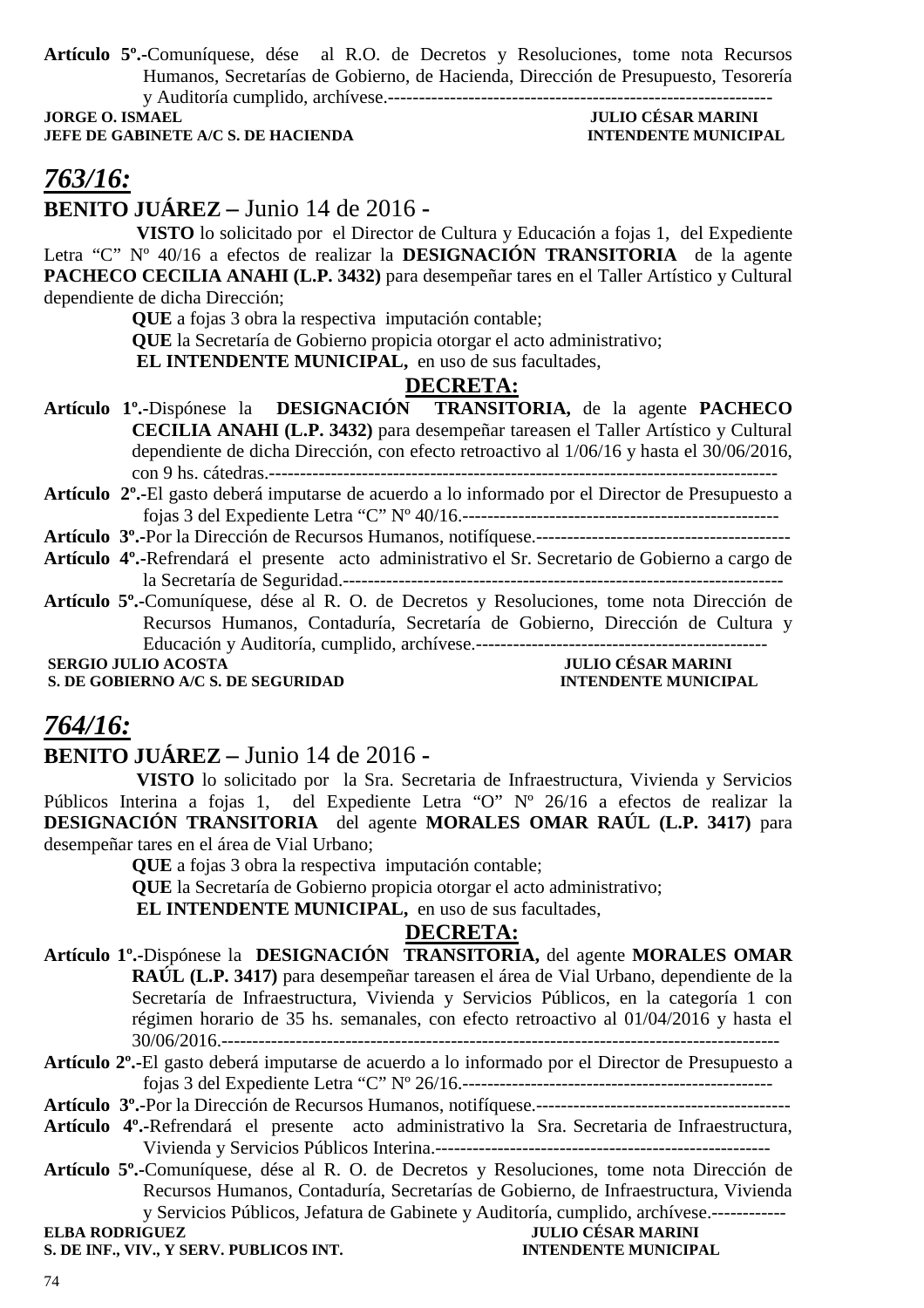## *765/16:*

## **BENITO JUÁREZ –** Junio 14 de 2016**-**

**VISTO** lo solicitado por la Dirección de Servicios Sanitarios a fs. 9 del Expediente Letra "S" Nº 22/16 a efectos de realizar la **DESIGNACIÓN TRANSITORIA** del agente VIDAGUREN FRANCO HUGO (L.P. 5259) para realizar tareas de Red de Agua Potable;

**QUE** a fs. 11 obra la respectiva imputación contable;

**QUE** la Secretaría de Gobierno propicia otorgar el acto administrativo

 **EL INTENDENTE MUNICIPAL,** en uso de sus facultades,

## **DECRETA:**

- **Artículo lº.-**Dispónese la **DESIGNACIÓN TRANSITORIA** del agente VIDAGUREN FRANCO HUGO (L.P. 5259) para realizar tareas de Red de Agua Potable, categoría 1 con 35 horas semanales, con efecto retroactivo al 1/06/2016 y hasta el 30/06/2016.---
- **Artículo 2º.**-El gasto deberá imputarse de acuerdo a lo determinado por el Director de Presupuesto a fojas 11 del Expediente Letra "S" Nº 22/16.-----------------------------------------------

**Artículo 3º.-**Por la Dirección de Recursos Humanos, notifíquese.---------------------------------------

- **Artículo 4º.-**Refrendará el presente acto administrativo la Sra. Secretaria de Infraestructura, Vivienda y Servicios Públicos Interina.---------------------------------------------------------
- **Artículo 5º.-**Comuníquese, dése al R. O. de Decretos y Resoluciones, tome nota Recursos Humanos, Secretarías de Gobierno, de Infraestructura, Vivienda y Servicios Públicos, Contaduría y Auditoría, cumplido, archívese.-----------------------------------------------

**S. DE INF., VIV., Y SERV. PUBLICOS INT.** 

# **ELLIO CÉSAR MARINI<br>ENTENDENTE MUNICIPAL**

## *766/16:*

## **BENITO JUÁREZ** – Junio 14 de 2016**-**

**VISTO** lo solicitado por la Secretaría de Desarrollo Social en el Expediente Letra "F" N° 98/2005 2° cuerpo, en cuanto a un aporte extraordinario de pesos doscientos mil (\$200.000,00) para ser destinados al Fondo Municipal de Emergencias de Salud dada la gran cantidad de situaciones de salud de alta complejidad a atender,

**QUE** el Jefe de Gabinete a cargo de la Secretaría de Hacienda, a fs. 12, realiza un informe comunicando la imputación contable, solicitando se autorice a Contaduría a realizar las compensaciones necesarias

 **QUE** la Secretaría de Gobierno dispone dictar el presente acto administrativo,

**EL INTENDENTE MUNICIPAL,** en uso de sus facultades,

## **DECRETA:**

- **Artículo lº.-**Autorízase a Contaduría a efectuar un aporte extraordinario al Fondo Municipal de Emergencias de Salud (FO.MU.ES) por un importe total de pesos doscientos mil (\$200.000,00) de acuerdo a la imputación detallada por el Jefe de Gabinete a cargo de la Secretaría de Hacienda a fojas 12 del Expediente Letra "F" N° 98/05 2° cuerpo.-----
- **Artículo 2°.-**Autorízase a Contaduría a realizar las compensaciones de partidas presupuestarias pertinentes.------------------------------------------------------------------------------------------
- **Artículo 3°.-**Refrendará el presente acto administrativo el Sr. Jefe de Gabinete a cargo de la Secretaría de Hacienda.----------------------------------------------------------------------------
- **Artículo 4º.-**Comuníquese, dése al R. O. de Decretos y Resoluciones, tome nota Contaduría, Tesorería, Presupuesto, Secretarías de Gobierno, de Desarrollo Social, Jefatura de Gabinete y Auditoría, cumplido, archívese.------------------------------------------------

**JEFE DE GABINETE A/C S. DE HACIENDA INTENDENTE MUNICIPAL** 

**JULIO CÉSAR MARINI<br>INTENDENTE MARIATA** 

## *767/16:*

## **BENITO JUÁREZ** – Junio 14 de 2016.-

**VISTO** lo solicitado por el Director de Inspección General a fojas 13 del Expediente Letra "P" Nº 9/16 a efectos de realizar la **DESIGNACIÓN TRANSITORIA** del agente BLOEMSMA LEONARDO (L.P. 3412);

**QUE** a fojas 15 obra la respectiva imputación contable;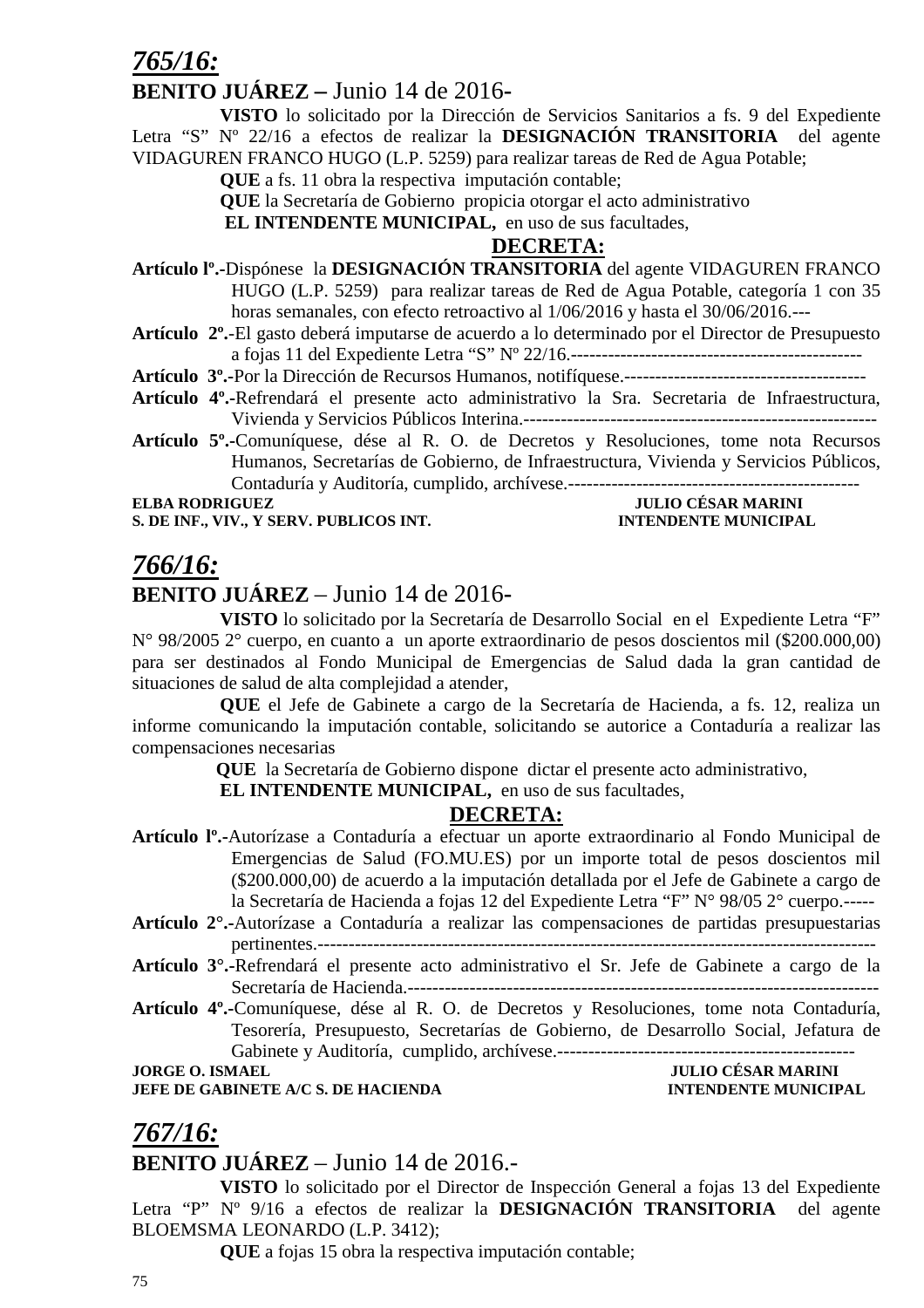**QUE** el Secretario de Gobierno a cargo de la Secretaría de Seguridad dispone dictar el presente acto administrativo;

**EL INTENDENTE MUNICIPAL,** en uso de sus facultades,

#### **DECRETA:**

Secretaría de Seguridad.---------------------------------------------------------------------------

**Artículo 5º.-**Comuníquese, dése al R. O. de Decretos y Resoluciones, tome nota Recursos Humanos, Jefatura de Gabinete, Secretarías de Gobierno, Contaduría,Dirección de Presupuesto y Auditoría, cumplido, archívese.------------------------------------------------

**S. DE GOBIERNO A/C S. DE SEGURIDAD** 

 **JULIO CÉSAR MARINI<br>INTENDENTE MUNICIPAL** 

## *768/16:*

## **BENITO JUÁREZ –** Junio 14 de 2016-

**VISTO** lo solicitado por el Encargado de la Planta de Tratamiento de Residuos Sólidos de Barker,a fs. 5 del Expediente Letra "D" Nº 85/16 a efectos de realizar la **DESIGNACIÓN TRANSITORIA** del agente BELOCCHI MARCELINO SILVANO (L.P. 3419);

**QUE** a fojas 7 obra la respectiva imputación contable;

**QUE** la Secretaría de Gobierno propicia otorgar el acto administrativo;

**EL INTENDENTE MUNICIPAL,** en uso de sus facultades,

#### **DECRETA:**

- **Artículo 1º.-**Dispónese la **DESIGNACIÓN TRANSITORIA** del agente BELOCCHI MARCELINO SILVANO (L.P. 3419), para cumplir tareas en la Planta de Tratamiento de Residuos Sólidos Urbanos de Barker, en la categoría 1 con 40 horas semanales, con efecto retroactivo al 01/06/16 y hasta el 31/08/16.-----------------------------------------
- **Artículo 2º.-**El gasto deberá imputarse de acuerdo a lo determinado por el Director de Presupuestoa fojas 7 del Expediente Letra "D" Nº 85/16.--------------------------------------------------

**Artículo 3º.-**Por la Dirección de Recursos Humanos, notifíquese.-------------------------------------

- **Artículo 4º.-**Refrendará el presente acto administrativo el Sr. Secretario de Gobierno a cargo de la Secretaría de Seguridad.-------------------------------------------------------------------------
- **Artículo 5º.-**Comuníquese, dése al R. O. de Decretos y Resoluciones, tome nota Recursos Humanos, Contaduría, Secretarías de Gobierno, de Hacienda, Delegación Barker y Auditoría, cumplido, archívese.--------------------------------------------------------------

**S. DE GOBIERNO A/C S. DE SEGURIDAD** 

 **SERGIO JULIO ACOSTA** JULIO CÉSAR MARINI<br> **S. DE GOBIERNO A/C S. DE SEGURIDAD** INTENDENTE MUNICIPAL

## *769/16:*

## **BENITO JUÁREZ –** Junio 14 de 2016–

 **VISTO** lo solicitado por la Sra. Secretaria de Salud y la Directora de 3º Edad y Discapacidad en los distintos Expedientes a efectos de realizar las **DESIGNACIONES TRANSITORIAS** del Personal que cumple tareas dependiendo de la mencionada Secretaría;

**QUE** en cada Expediente obra la respectiva imputación contable;

**QUE** la Secretaría de Gobierno propicia otorgar el acto administrativo

**EL INTENDENTE MUNICIPAL,** en uso de sus facultades,

## **DECRETA:**

**Artículo 1º.-** Dispónese la **DESIGNACIÓN TRANSITORIA** de los siguientes agentes que se desempeñan en el área de la Secretaría de Salud:

## **Con efecto retroactivo al 01/06/2016 y hasta 30/06/2016**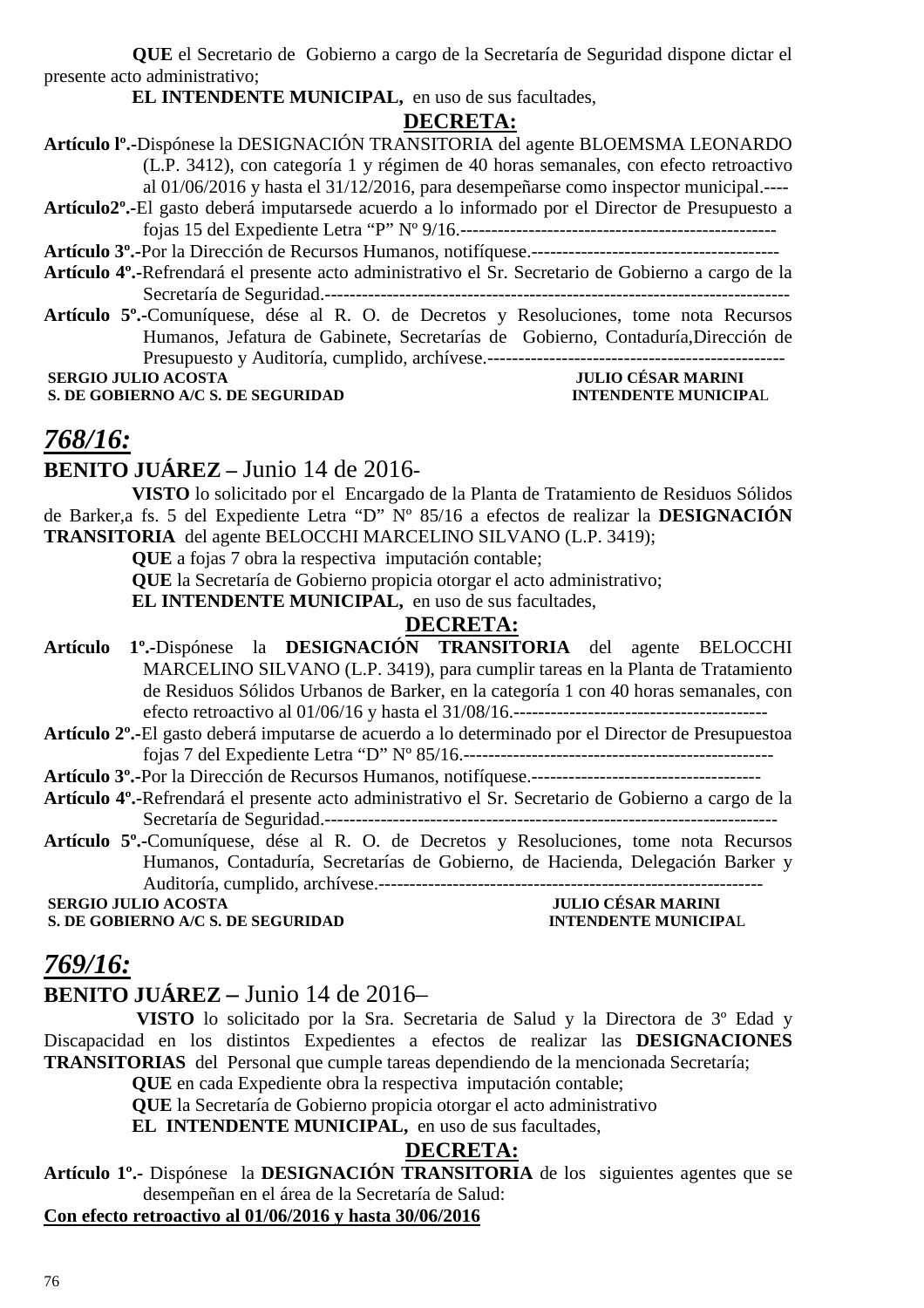- **FRANCISCHELLI GISELLA (L.P. 3424) Kinesióloga en la Secretaría de Salud Grado 1 con 36 horas semanales- Expte. Letra "S" Nº 26/16**
- **MUÑOZ CRISTINA INES (L.P. 3422) Tareas en el Hogar de Ancianos cat. 1 con 48 horas semanales- Expte. Letra "S" Nº 25/16**
- **MANSILLA JOANA INES (L.P. 3353) Tareas en la Secretaría de Salud cat. 1 con 35 hs. semanales- Expte. Letra "S" Nº 16/15**
- **Artículo 2º.-**Dispónese la **DESIGNACIÓN TRANSITORIA** en calidad de destajista, del agente que se detalla a continuación, cuyo destajo será abonado de acuerdo al Decreto Municipal Nº 185/16, artículo 5º inciso e), con efecto retroactivo al 1/06/16 y hasta el 30/06/16:
- **BUCELLA CEFERINO WALTER FABIAN (L.P. 2937) Tareas de Promoción de salud y vinculación con programas del área de educación- Expte. Letra "D" Nº 8/09**
- **Artículo 3º.-**El gasto deberá imputarse de acuerdo a lo informado por el Director de Presupuesto en cada Expediente.-----------------------------------------------------------------------------
- **Artículo 4º.-**Por la Dirección de Recursos Humanos, notifíquese y archívese en los legajos personales de los agentes.----------------------------------------------------------------------
- **Artículo 5º.-**Refrendará el presente acto administrativo la Sra. Secretaria de Salud.-----------------
- **Artículo 6º.-**Comuníquese, dése al R. O. de Decretos y Resoluciones, tome nota Recursos Humanos, Jefatura de Gabinete, Contaduría, Hogar de Ancianos, Secretarías de Gobierno, de Salud, Dirección de Presupuesto y Auditoría, cumplido, archívese.-----

**MARIA ELISA TIMPANARO JULIO CÉSAR MARINI** 

# **SECRETARIA DE SALUD INTENDENTE MUNICIPAL**

## *770/16:*

## **BENITO JUÁREZ** –Junio 14 de 2016-

**VISTO** lo actuado en elExpte. Letra "S" Nº 73/09 en el cual la Secretaria de Salud, solicita se abone remuneración a los agentes que detallan en el marco del Plan Nacer, conforme a los lineamientos previstos en los Convenios firmados con el Ministerio de Salud de la Nación;.

**CONSIDERANDO** que de fojas 2 a 25 obra Convenio de Adhesión para la implementación del Seguro Materno Infantil Provincial "Plan Nacer" en el Territorio de la Provincia de Buenos Aires, registrado bajo el Nº 74/08 del registro municipal de contratos, Anexo 1 Cambio de referente y convenio de administración de fondos, en cuyo artículo séptimo inciso f se acuerda como posible gasto, "incentivos al personal que se encuentre trabajando en el prestador cualquiera sea su forma de contratación…";

**QUE** la Secretaría de Gobierno dispone dictar el presente acto administrativo;

**EL INTENDENTE MUNICIPAL,** en uso de sus facultades,

## **DECRETA:**

**Artículo 1º.-**Abónese por la Municipalidad, los montos correspondientes a los agentes que se detallan a continuación, de acuerdo a lo convenido con el Ministerio de Salud de la Nación, en el inciso f de la cláusula séptima del convenio de administración de fondos, suscripto en el marco del Seguro Materno Infantil Provincial "Plan Nacer":

| <b>LAY SUSANA</b>          | 224,00       |
|----------------------------|--------------|
| YACOB ELDA                 | 502,00<br>\$ |
| <b>KAUNES CARMEN</b>       | 236,00<br>\$ |
| <b>NAVAR MARIA JULIA</b>   | 600,00<br>\$ |
| <b>CORREDOR ITATÍ</b>      | 284,00<br>\$ |
| <b>ROMERO ROMINA</b>       | \$232,00     |
| <b>ROMANO FANNY</b>        | \$394,00     |
| <b>BORCHI MARCELA</b>      | \$2.379,00   |
| <b>BOSSIO ANABELLA</b>     | \$2.220,00   |
| <b>MANCINELLI FEDERICO</b> | \$2.000,00   |
| D'ESPÓSITO KARINA          | \$2.000,00   |
| <b>BARIQUA LAURA</b>       | \$2.000,00   |

**Artículo 2º.-**Refrendará el presente acto administrativo la Sra. Secretaria de Salud.-------------

**Artículo 3º.-**Comuníquese, dése al R. O. de Decretos y Resoluciones, tome nota Ente Descentralizado Hospital, Dirección de Recursos Humanos, Secretarías de Salud, de Gobierno, Contaduría, Jefatura de Gabinete y Auditoría, cumplido, archívese.----------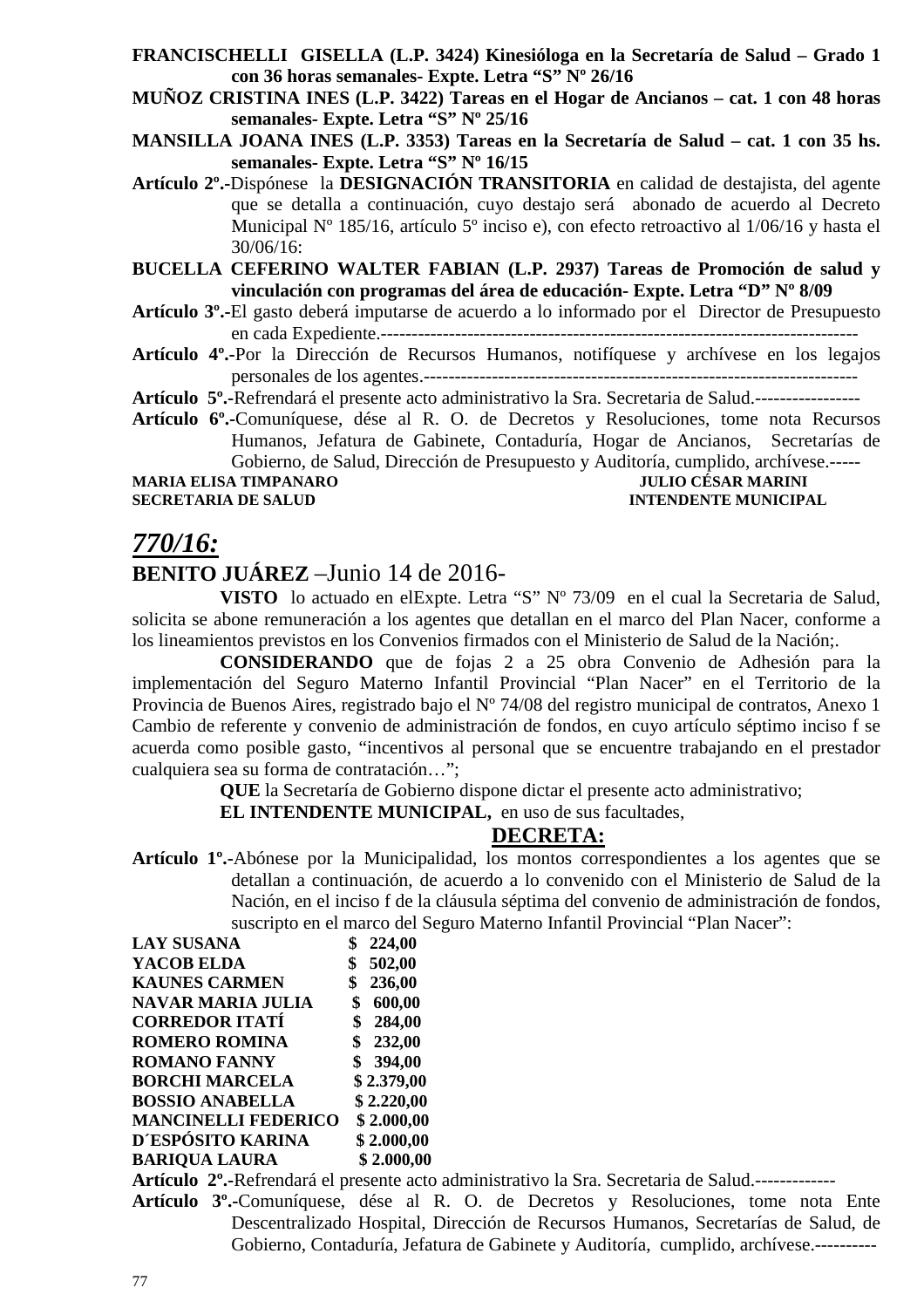#### **MARIA ELISA TIMPANARO JULIO CÉSAR MARINI SECRETARIA DE SALUD INTENDENTE MUNICIPAL**

# *771/16:*

## **BENITO JUÁREZ** – Junio 15 de 2016-

**VISTO** lo actuado en el Expediente Letra "G" Nº 91/11, en el cual a fojas 42, la Directora de Recursos Humanos del Hospital Municipal "Eva Perón" Ente Descentralizado "Dr. Alfredo Saintout" deja en disponibilidad al agente STANLEY ALEJANDRA (L.P. 2636);

**QUE** a fs. 44 la Directora de Recursos Humanos, informa el cambio de área, régimen, horario y tareas de la agente mencionada, pasando a cumplir tareas en la Oficina de Turismo de Villa Cacique;

**QUE** a fojas 45 obra imputación contable;

**QUE** la Secretaría de Gobierno dispone dictar el presente acto administrativo;

**EL INTENDENTE MUNICIPAL,** en uso de sus facultades,

## **DECRETA:**

- **Artículo lº.-**Dispónese el cambio de área, tareas y régimen horario de la agente **STANLEY ALEJANDRA (L.P. 2636),** con efecto retroactivo al 1º de Junio de 2016, pasando a cumplir tareas en la Oficina de Turismo de Villa Cacique, en la categoría 12 con un régimen horario de 35 horas semanales.------------------------------------------------------
- **Artículo 2º.-**El gasto deberá imputarse de acuerdo a lo determinado por el Director de Presupuesto a fs. 45 del Expediente Letra "G" Nº 91/11.---------------------------------

**Artículo 3º.-**Por la Dirección de Recursos Humanos, notifíquese.--------------------------------------

**Artículo 4º.-**Refrendará el presente acto administrativo el Sr. Secretario de Gobierno a cargo de la Secretaría de Seguridad.-------------------------------------------------------------------------

**Artículo 5º.-**Comuníquese, dése al R. O. de Decretos y Resoluciones, tome nota Recursos Humanos, Secretaría de Gobierno, Jefatura de Gabinete, Delegación Barker, Presupuesto y Auditoría, cumplido, archívese.-----------------------------------------------

**S. DE GOBIERNO A/C S. DE SEGURIDAD** 

 **SULIO CÉSAR MARINI<br>INTENDENTE MUNICIPAL** 

## *772/16:*

## **BENITO JUÁREZ**–Junio 15 de 2016-

**VISTO** lo actuado en el Expediente Letra "T" Nº 39/16, en el cual a fojas 1 la Encargada de la Oficina de Turismo de Barker, solicita el cambio de área y tareas de la agente PEREYRA MARÍA DE LOS ÁNGELES (L.P. 3239);

**QUE** a fs. 3, la Directora de Recursos Humanos informa el cambio de la agente mencionada, pasando a desempeñar tareas en la Sala de Barker dependiente del Hospital Municipal "Eva Perón" Ente Descentralizado "Dr., Alfredo Saintout";

**QUE** a fojas 4 obra imputación contable;

**QUE** la Secretaría de Gobierno dispone dictar el presente acto administrativo;

**EL INTENDENTE MUNICIPAL,** en uso de sus facultades,

#### **DECRETA:**

- **Artículo lº.-**Confírmese el cambio de área, y tareas de la agente **PEREYRA MARÍA DE LOS ÁNGELES (L.P. 3239),**con efecto retroactivo al 1º de Junio de 2016, pasando a cumplirtareasadministrativas en la Sala de Barker, dependiente del Hospital Municipal "Eva Perón" Ente Descentralizado "Dr., Alfredo Saintout", en la categoría 1 con 35 horas semanales.---------------------------------------------------------------------------------
- **Artículo 2º.**-El gasto deberá imputarse de acuerdo a lo determinado a fs. 4 del Expediente Letra "T" Nº 39/16.-------------------------------------------------------------------------------------
- **Artículo 3º.-**Por la Dirección de Recursos Humanos del Ente, notifíquese.--------------------------

**Artículo 4º.-**Refrendará el presente acto administrativo la Sra. Secretaria de Salud.----------------

**Artículo 5º.-**Comuníquese, dése al R. O. de Decretos y Resoluciones, tome nota Recursos Humanos

del Ente, Secretarías de Gobierno, de Salud y Auditoría, cumplido, archívese.------------<br>JULIO CÉSAR MARINI **MARIA ELISA TIMPANARO SECRETARIA DE SALUD INTENDENTE MUNICIPAL**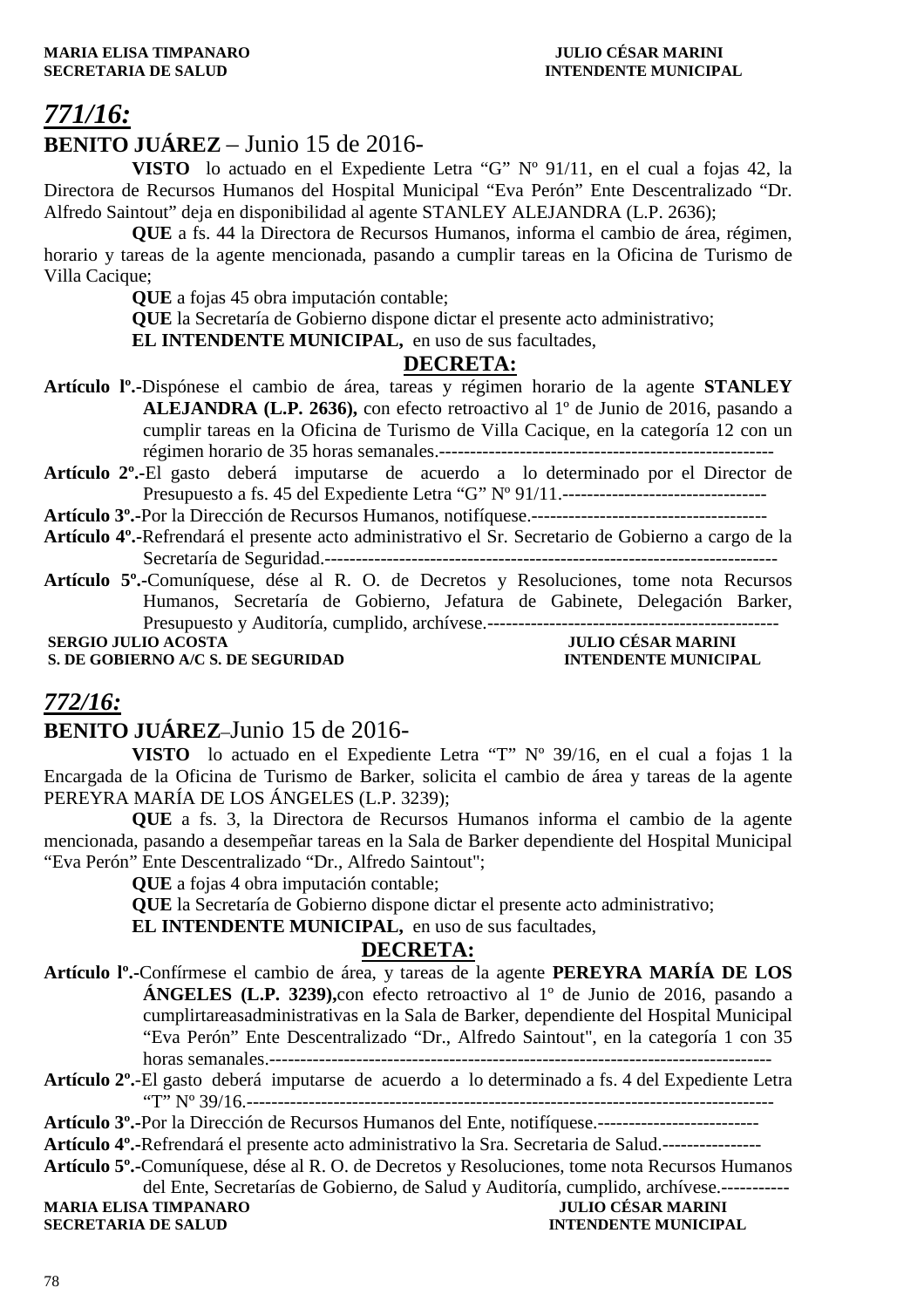## *773/16:*

## **BENITO JUÁREZ**– Junio 15 de 2016 -

**VISTO** lo actuado en Expte. Letra "D" Nº 161/16 por el cual Secretaria de Desarrollo Social a fojas 1, solicita **SUBSIDIO** destinado a la Sra. URANGA MARÍIA DE LOS ÁNGELES;

**QUE** a fojas precedentes Contaduría realiza la respectiva reserva preventiva del gasto;

**QUE** la Secretaría de Gobierno dispone emitir el presente acto administrativo;

 **EL INTENDENTE MUNICIPAL** en uso de sus facultades,

## **DECRETA:**

**Artículo 1º.-**Abonar **SUBSIDIO A INDIGENTES** a la**Sra. URANGA MARÍA DE LOS ÁNGELES D.N.I. 28.842.535**, por un monto total de pesos seiscientos (\$ 600,00) de acuerdo a lo actuado en el Expte. Letra "D" Nº 161/16.-----------------------------------

**Artículo 2º.-**El gasto será imputado según lo informado por Contaduría a fs. precedentes.--------

**Artículo 3º.-**Refrendará el presente acto administrativo la Sra. Secretaria de Desarrollo Social.------

**Artículo 4º.-**Comuníquese, dése al R. O. de Decretos y Resoluciones, tome nota Contaduría,

Tesorería, Presupuesto, Secretarías de Gobierno, de Hacienda, de Desarrollo Social y

Auditoría, cumplido, archívese.----------------------------------------------------------------

**S. DE DESARROLLO SOCIAL DESARROLLO SOCIAL DESARROLLO SOCIAL DESARROLLO SOCIAL DESARROLLO SOCIAL DESARROLLO SOCIAL DE SOCIAL DE SOCIAL DE SOCIAL DE SOCIAL DE SOCIAL DE SOCIAL DE SOCIAL DE SOCIAL DE SOCIAL DE SOCIAL DE SOCI** 

**JULIO CÉSAR MARINI** 

## *774/16:*

## **BENITO JUÁREZ**– Junio 15 de 2016 -

**VISTO** lo actuado en Expte. Letra "D" Nº 160/16 por el cual la Delegada Municipal de Barker a fojas 1, solicita **SUBSIDIO** destinado a la Sra. GOMEZ ROMINA;

**QUE** a fojas precedentes Contaduría realiza la respectiva reserva preventiva del gasto;

**QUE** la Secretaría de Gobierno dispone emitir el presente acto administrativo;

 **EL INTENDENTE MUNICIPAL** en uso de sus facultades,

## **DECRETA:**

**Artículo 1º.-**Abonar **SUBSIDIO A INDIGENTES** a la**Sra. GOMEZ ROMINA D.N.I. 33.908.681**, por un monto total de pesos un mil (\$1.000,00) de acuerdo a lo actuado en el Expte. Letra "D" Nº 160/16.-----------------------------------------------------------------

**Artículo 2º.-**El gasto será imputado según lo informado por Contaduría a fs. precedentes.--------

**Artículo 3º.-**Refrendará el presente acto administrativo la Sra. Secretaria de Desarrollo Social.------

**Artículo 4º.-**Comuníquese, dése al R. O. de Decretos y Resoluciones, tome nota Contaduría, Tesorería, Presupuesto, Secretarías de Gobierno, de Hacienda, de Desarrollo Social y Auditoria, cumplido, archívese.--------------------------------------------------------------

**MARIA TERESA RICCI JULIO CÉSAR MARINI** 

**S. DE DESARROLLO SOCIAL INTENDENTE MUNICIPAL** 

## *775/16:*

## **BENITO JUÁREZ**– Junio 15 de 2016-

**VISTO** lo actuado en Expte. Letra "D" Nº 117/13 por el cual la Delegada Municipal a fojas 131 solicita **SUBSIDIO** destinado al Sr. VELARDEZ JULIO;

**QUE** a fojas 135 Contaduría realiza la respectiva reserva preventiva del gasto;

**QUE** el Secretario de Gobierno a cargo de la Secretaría de Seguridad dispone emitir acto administrativo de Subsidio;

**EL INTENDENTE MUNICIPAL,** en uso de sus facultades

## **DECRETA:**

**Artículo 1º.-**Abonar **SUBSIDIO A INDIGENTES** al Sr. VELARDEZ JULIO **D.N.I. 13.672.848**, por un monto total de pesos ochocientos (\$ 800,00) de acuerdo a lo actuado en el Expte Letra "D" Nº 117/13.----------------------------------------------------------------------

**Artículo 2º.-**El gasto será imputado según lo informado por Contaduría a fs. precedentes.--------

**Artículo 3º.-**Refrendará el presente acto administrativo la Sra. Secretaria de Desarrollo Social.------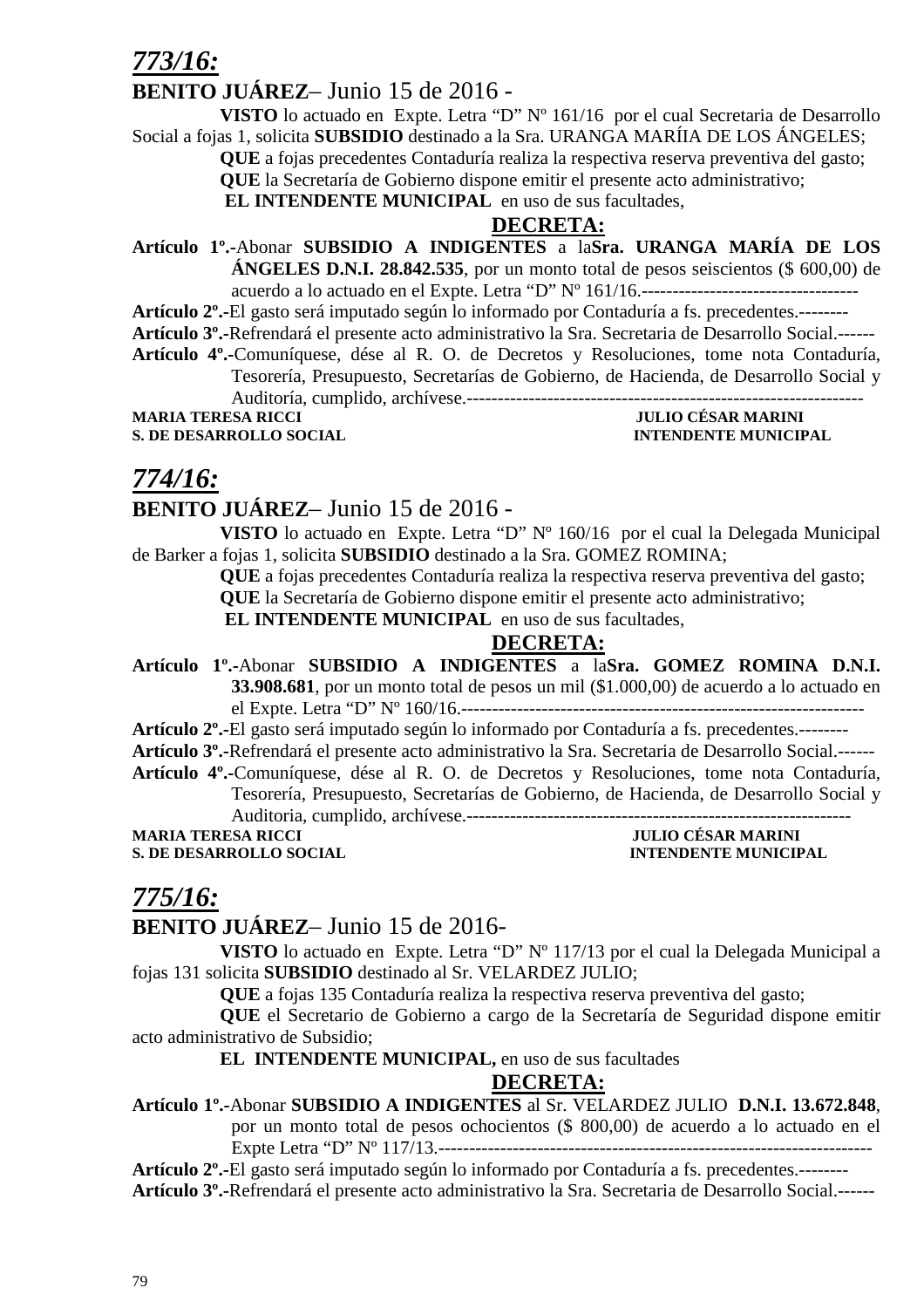**Artículo 4º.-**Comuníquese, dése al R. O. de Decretos y Resoluciones, tome nota Contaduría, Tesorería, Presupuesto, Secretarías de Gobierno, de Hacienda, de Desarrollo Social y Auditoría, cumplido, archívese.----------------------------------------------------------------

**MARIA TERESA RICCI JULIO CÉSAR MARINI** 

# **S. DE DESARROLLO SOCIAL EXECUTE:** INTENDENTE MUNICIPAL

## *776/16:*

## **BENITO JUÁREZ-**Junio 15 de 2016**-**

**VISTO** lo actuado en el Expediente Letra "D" Nº 137/12 por el cual la Sra. Delegada Municipal de Barker a fojas 180, solicita SUBSIDIO destinado a la Sra. CONSTANTINO ANTONELLA;

> **QUE** a fojas precedentes Contaduría realiza la respectiva reserva preventiva del gasto; **QUE** la Secretaría de Gobierno dispone dictar el presente acto administrativo; **EL INTENDENTE MUNICIPAL,** en uso de sus facultades,

**DECRETA**:

**Artículo 1º.-**Abonar SUBSIDIO A INDIGENTES a la Sra. CONSTANTINO ANTONELLA D.N.I. 37.944.834, por un monto total de pesos quinientos (\$ 500,00) de acuerdo a lo actuado en el Expte. Letra "D" Nº 137/12.--------------------------------------------------

**Artículo 2º.-**El gasto será imputado según lo informado por Contaduría a fs. precedentes.-----

**Artículo 3º.-**Refrendará el presente acto administrativo la Sra. Secretaria de Desarrollo Social.-----

**Artículo 4º.-**Comuníquese, desde la R. O. de Decretos y Resoluciones, tome nota, Contaduría, Tesorería, Presupuesto, Secretarias de Desarrollo Social, de Gobierno y Auditoría, cumplido, archívese------------------------------------------------------------------------------ **MARIA TERESA RICCI JULIO CÉSAR MARINI** 

**S. DE DESARROLLO SOCIAL INTENDENTE MUNICIPAL** 

# *777/16:*

## **BENITO JUÁREZ** – Junio 15 de 2016-

 **VISTO** lo actuado en el Expte. Letra "D" Nº 137/16, en el cual a fs. 3 obra copia del Acta de Junta Médica de Aptitud Laboral, realizada a la agente ROMERO STELLA MARIS (L.P. 3269);

**QUE** a fojas 4 obra nota de la Directora de Recursos Humanos, informando que la mencionada agente pasa a desempeñar tareas en la Sede del Programa "ENVIÓN";

**QUE** a fojas 5 obra imputación contable;

 **QUE** a fs. 6 y 7 obra despacho favorable del Asesor Legal de la Comuna;

**QUE** el Secretario de Gobierno dispone dictar el presente acto administrativo;

**EL INTENDENTE MUNICIPAL,** en uso de sus facultades,

## **DECRETA:**

- **Artículo lº.-**Dispónese el cambio de área, tareas y régimen horario de la agente ROMERO STELLA MARIS (L.P. 3269) efecto retroactivo al 01/06/2016, pasando a cumplir tareas en la sede del Programa "ENVIÓN" en la categoría 1 con un régimen de 40 hs. semanales, de acuerdo a lo actuado en el Expte. Letra "D" Nº 137/16.
- **Artículo 2º.**-El gasto deberá imputarse de acuerdo a lo determinado a fojas 5 del Expediente Letra "D" Nº 137/16 por el Director de Presupuesto.--------------------------------------
- **Artículo 3º.-**Por la Dirección de Recursos Humanos, notifíquese.-----------------------------------------
- **Artículo 4º.-**Refrendará el presente acto administrativo la Sra. Secretaria de Desarrollo Social.------
- **Artículo 5º.-**Comuníquese, dése al R. O. de Decretos y Resoluciones, tome nota Recursos
	- Humanos, Secretarías de Gobierno, de Desarrollo Social, Jefatura de Gabinete y

Auditoría, cumplido, archívese.----------------------------------------------------------------

**MARIA TERESA RICCI JULIO CÉSAR MARINI S. DE DESARROLLO SOCIAL DESPESSION DE L'ALGERIE DE L'ALGERIE MUNICIPAL DE L'ALGERIE MUNICIPAL** 

*778/16:* **BENITO JUÁREZ**- Junio 15 de 2016-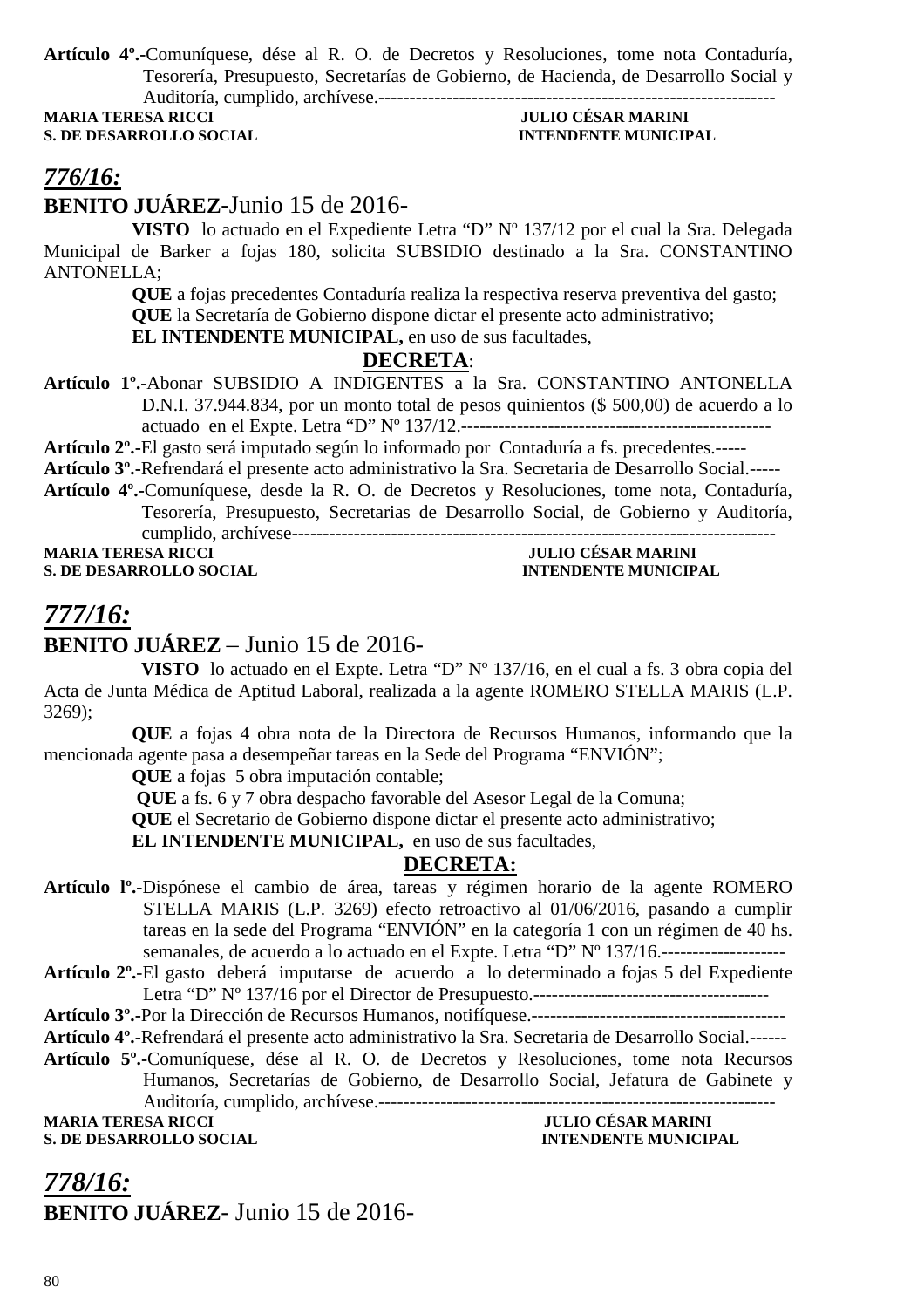**VISTO** que por Resolución Nº 230/16 se otorgó LICENCIA POR RAZONES PARTICULARES al Encargado de la Oficina de Guías Sr. DE FRANCESCO LEONARDO ÁNGEL (L.P.2744);

**QUE** resulta necesario que el mencionado sea reemplazado;

**QUE** la Secretaría de Gobierno dispone dictar el presente acto administrativo;

**EL INTENDENTE MUNICIPAL,** en uso de sus facultades,

#### **DECRETA:**

- **Artículo lº.-**Confírmese que durante laLICENCIA POR RAZONES PARTICULARES otorgada al Encargado de la Oficina de Guías DE FRANCESCO LEONARDO ÁNGEL (L.P. 2744), asumió sus funciones en carácter de reemplazo la agente DAHL ANTONELA (L.P. 3010).------------------------------------------------------------------------------------------
- **Artículo 2º.-**Por la Dirección de Recursos Humanos notifíquese al interesado y agréguese al legajo personal de la agente.----------------------------------------------------------------------------
- **Artículo 3º.-**Refrendará el presente acto administrativo el Sr. Jefe de Gabinete a cargo de la Secretaría de Hacienda.----------------------------------------------------------------------------
- **Artículo 4º.-**Comuníquese, dése al R. O. De Decretos y Resoluciones, tome nota Recursos Humanos, Secretarías de Gobierno, de Hacienda, Contaduría y Auditoría, cumplido, archívese.------------------------------------------------------------------------------------------

**JEFE DE GABINETE A/C S. DE HACIENDA INTENDENTE MUNICIPAL** 

# **JORGE O. ISMAEL JORGE O. ISMAEL**

## *779/16:*

## **BENITO JUÁREZ –**Junio 15 de 2016-

**VISTO** lo solicitado por el Director Administrativo y el Director Médico delHospital Municipal "Eva Perón" Ente Descentralizado "Dr. Alfredo Saintout" en los distintos Expedientes que eleva al Departamento Ejecutivo a efectos de realizar las **DESIGNACIONES TRANSITORIAS** del Personal que cumple tareas dependiendo del mencionado nosocomio;

**QUE** en cada Expediente obra la respectiva imputación contable;

**QUE** la Secretaría de Gobiernopropicia otorgar el acto administrativo;

**EL INTENDENTE MUNICIPAL,** en uso de sus facultades,

#### **DECRETA:**

**Artículo 1º.-**Dispónese la **DESIGNACIÓN TRANSITORIA** de las siguientes personas que se desempeñan en el Hospital Municipal "EVA PERÓN" Ente Descentralizado"Dr. Alfredo Saintout":

**Con efecto retroactivo al 01/06/2016 y hasta el 31/07/2016**

**CHAVAT MARIA VICTORIA (D.N.I. 20.331.865) Grado 1 con 24 hs. – Médica de Guardia – "E" Nº 2/13** 

**Con efecto retroactivo al 01/06/2016 y hasta el 30/06/2016**

#### **PROFESIONALES MEDICOS:**

**BENAVENTE PINTO CARLOS IVAN (D.N.I. 25.676.578) Grado 1 con 12 hs. sem. – Médico Psiquiatra – Expte Letra "E" Nº 53/13** 

- **ARAPAYU DAMIAN (D.N.I. 13.004.290) Grado 1 con 24 hs. sem. Médico de Guardia Barker y Villa Cacique – Expte. Letra "E" Nº 64/14**
- **ESPINDOLA JOSÉ FABIÁN (D.N.I. 22.205.427) Grado 1 con 24 hs. sem. Médico de Guardia –Expte. Letra "E" Nº 34/14**
- **LANGLE AMALIA ARACELI (D.N.I. 17.535.661) Grado 1 con 30 hs. sem. Médica Pediatra en Unid. Sanit. de Barker, V. Cacique y E. López – Expte. Letra "E" Nº 19/12**
- **MARCHESIN PABLO JOSÉ (D.N.I. 16.476.816) Grado 1 con 18 hs. sem. Médico Ginecólogo – Expte. Letra "E" Nº 33/14**
- **PAATS RUÍZ GRIMAU LUCILA (D.N.I. 22.644.879) Grado 1 con 24 hs. sem. Farmacéutica a Cargo de Planta de Oxígeno Medicinal – Expte. Letra "E" Nº 79/14**
- **SZYLKO MABEL ELVIRA (D.N.I. 12.204.828) Grado 1 con 24 hs. sem. Médico de Guardia y Médico Psiquiatra – Expte. Letra "E" Nº 03/06**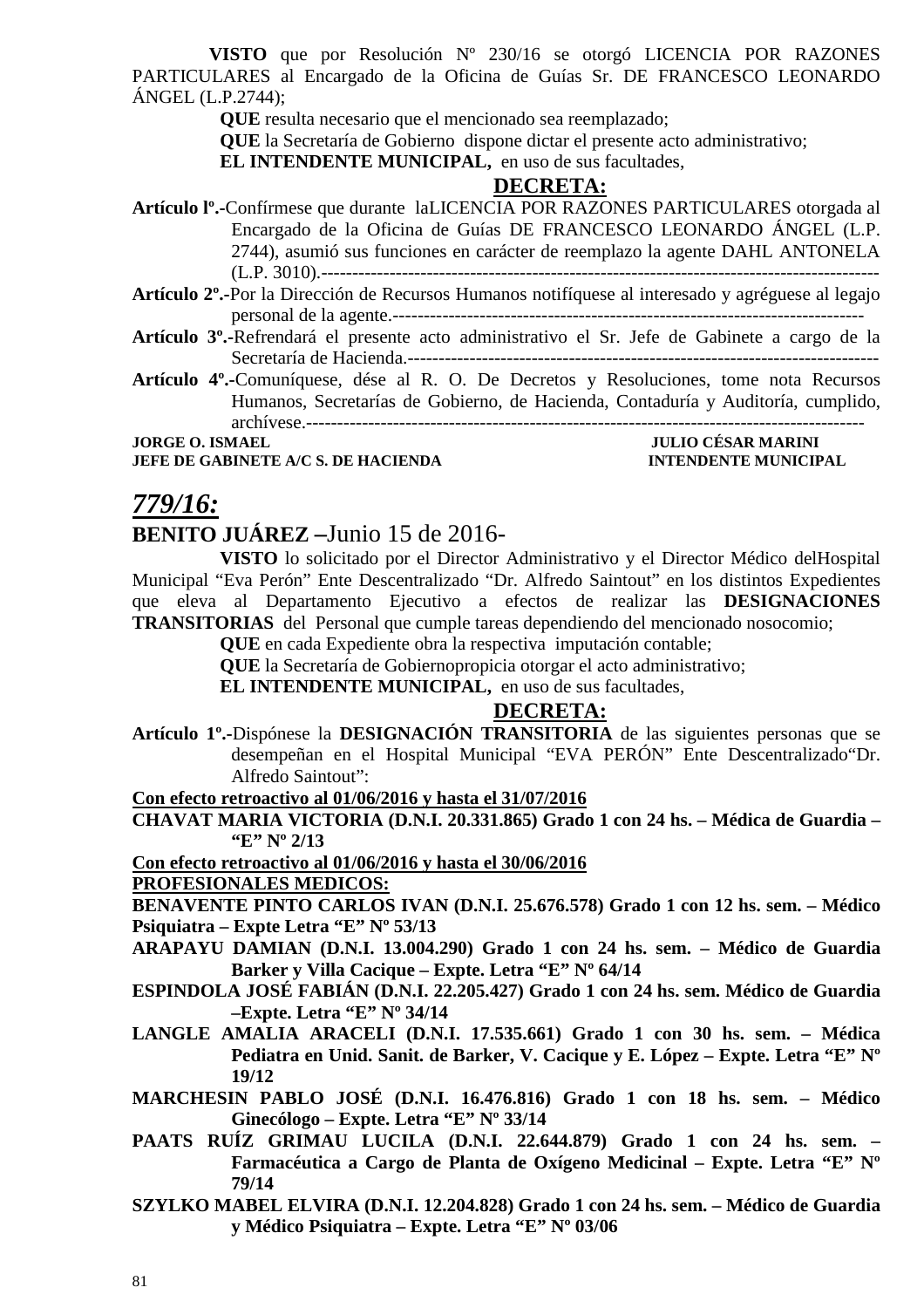- **SERRANO ALBERTO HORACIO (D.N.I. 13.340.401) Grado 1 con 24 hs. sem. Médico de Guardia y Médico Clínico – Expte. Letra "E" Nº 31/16**
- **LÓPEZ DE SABANDO HÉCTOR (D.N.I. 20.042.440) Grado 1 con 12 hs. sem. –Médico de Guardia - Expte. Letra "E" Nº 73/04**
- **UZCUDUM MARÍA ARACELI (D.N.I 21.871.575) Grado 1 con 12 hs. Médico de Guardia en Unidad Sanitaria de Barker- "E" Nº 25/14**
- **CHAVES JULIO CESAR (D.N.I. 12.171.248) Grado 1 con 24 hs. Médico especialista en Diagnóstico por imágenes- "E" Nº 34/12**
- **GRACIA MARCELO JAVIER (D.N.I. 16.937.334) Grado 1 con 12 hs.- Médico Anestesiólogo- "E" Nº 49/10**

**SORMANI CARLOS (D.N.I. 10.612.695) Grado 1 con 12 hs. – Médico de Guardia – "E" Nº 35/08** 

- **AROZTEGUI OSCAR ALBERTO (D.N.I. 16.160.027) Grado 1 con 12 hs. Médico especialista en diagnóstico por imágenes- "E" Nº 62/11**
- **BORREGO GUERRERO BRENDA (D.N.I. 25.235.750) Grado 1 con 18 horas Médica Neuróloga – "E" Nº 39/11**
- **SCHIERLOH ANA CRISTINA (D.N.I. 22.850.349) Grado 1 con 24 hs. sem. –Médico Pediatra Expte. Letra "E" Nº 32/14**
- **DANGELO ADRIANA MARCELA (D.N.I. 17.769.202) Grado 1 con 24 hs. sem.- Médica Obstetra- Expte. Letra "E" Nº 24/16**
- **CRISTOBAL MARCELO (D.N.I. 18.250.467) Grado 1 con 12 hs. sem. Médico Odontólogo Unidad Sanitaria Barker- Expte Letra "E" Nº 44/07**

**COMPUTOS:** 

**\*NOTARI JORGE PABLO (D.N.I. 21.904.683) Cat. 4 con 36 hs. sem. – Expte. Letra "E" Nº 3/13** 

**ENFERMEROS:**

- **ANDRADA YANINA (D.N.I. 37.980.505) Cat. 1 con 48 sem. Piso, UTI, Guardia Emergencias y Traslados – Expte. Letra "E" Nº 82/14**
- **BILBAO LUCIA (D.N.I. 38.863.970) Cat. 1 con 48 hs. sem. Piso, UTI, Guardia Emergencias y Traslados – Expte. Letra "E" Nº 81/14**
- **BAEZ MARÍA PAZ (D.N.I. 36.361.942) Cat. 1 con 48 hs. sem. -piso, UTI, Guardia de Emergencias y Traslados Expte. Letra "E" Nº 75/15**
- **CAMPOS AZURMENDI ESTEFANIA (D.N.I. 35.411.941) cat. 1 con 48 hs. sem. –Piso, UTI, Guardia de Emergencias y Traslados Expte Letra "E" Nº 85/15**
- **LÓPEZ GIGLIO STEFANIA (D.N.I. 36.217.518) Cat. 1 con 48 hs. sem. Piso, UTI, Guardia Emergencias y Traslados – Expte. Letra "E" Nº 14/15**
- **CHELI ELIANA (D.N.I 33.514.122) Cat. 1 con 48 hs. Piso, UTI, Guardia de Emergencia y Traslados – "E" Nº 4/08**
- **DIAZ BUSTOS JOSE A. (D.N.I. 34.577.468) Cat. 1 con 36 hs. sem. Salas de Atención Primaria y Nosocomio – Expte. Letra "E" Nº 70/14**
- **VALDEZ MARTINA DEL CARMEN (D.N.I. 22.086.614) Cat. 1 con 48 hs. sem.- Unidad Sanitaria de Barker y Villa Cacique Expte. Letra "E" Nº 59/15**
- **ROMERO ROMINA (D.N.I. 23.066.972) cat. 1 con 48 hs. sem. Unidad Sanitaria Expte. "E" Nº 32/16**
- **ROMERO NATIVIDAD ELIZABETH ARCELI (D.N.I. 36.955.298) Cat. 1 con 48 hs. sem.- Piso, UTI, Guardia Emergencias y Traslados – Expte. Letra "E" Nº 53/16**
- **ALZUGARAY ERICA (D.N.I. 34.577.476) Cat. 1 con 48 hs. sem. Piso, UTI, Guardia Emergencias y Traslados – Expte. Letra "E" Nº 51/16**

**TAREAS GENERALES:**

- **RIVERO PAOLA (D.N.I. 27.125.534) Cat. 1 con 48 hs. sem. Expte. Letra "E" Nº 62/13 TAREAS ADMINISTRATIVAS:**
- **CASTELLI SILVANA MELISA (D.N.I. 33.153.560) Cat. 1 con 40 hs. sem. -Expte. Letra "E" Nº 15/15**
- **FISER FACUNDA EMILIA (D.N.I. 24.196.860) Cat. 1 con 40 hs. sem. -Expte. Letra "E" Nº 16/15**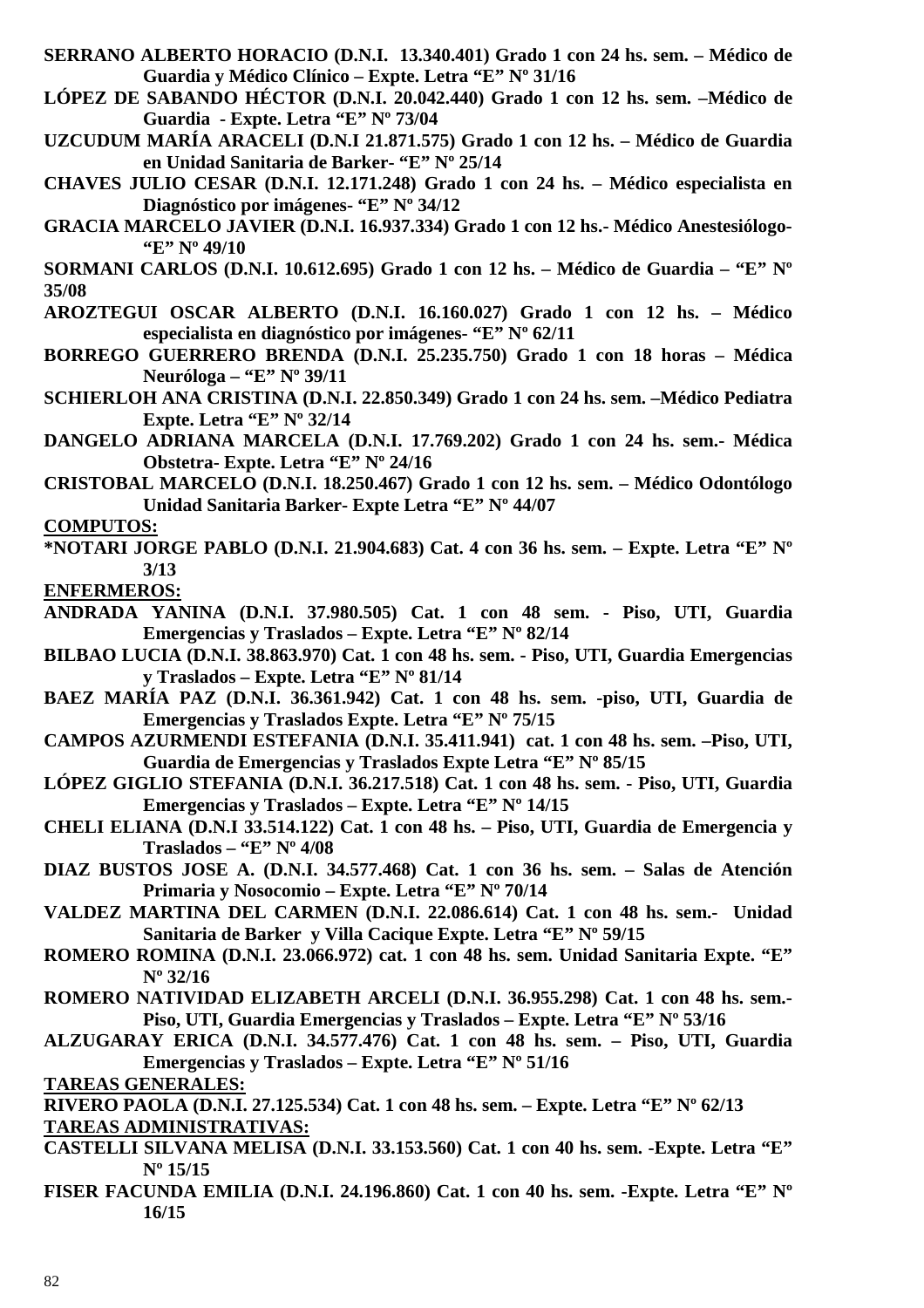- **ELIZABE SILVINA (31.584.650) Cat. 1 con 48 hs. sem. Tareas de admisión y telefonista en la guardia – Expte. Letra "E" Nº 103/15.-**
- **MECHEHEM MARIA PAZ (D.N.I. 34.086.892) Cat. 1 con 48 hs. sem. Tareas de admisión y telefonista en la guardia – Expte. Letra "E" Nº 13/16**

**TECNICOS EN LABORATORIO:** (Tareas consideradas Insalubres)

**BENITEZ ALEJANDRA LORENA (D.N.I. 34.548.851) Cat. 1 con 36 hs. sem. – Expte. Letra "E" Nº 56/15** 

**MARELLI MARIA VERONICA (D.N.I. 25.548.892) Cat. 1 con 36 hs. sem. – Técnico en Hemoterapia - Expte. Letra "E" Nº 03/16.-** 

- **CHOFER Y CAMILLERO:**
- **ADARO VICTOR HUGO (D.N.I. 14.122.575) Cat. 1 con 48 hs. sem. Expte. Letra "D" Nº 214/14**
- **FANO NESTOR AGUSTIN (D.N.I. 16.604.048) Cat. 1 con 48 hs. sem. Expte. Letra "E" Nº 17/15**

**MOLINA JUAN JOSÉ (D.N.I. 28.571.493) cat. 1 con 48 hs. sem. Expte. Letra "E" Nº 23/16 MUCAMAS:**

- **EZPELETA MARÍA DEL CARMEN (D.N.I. 17.938.585) cat. 1 con 48 hs. sem. Mucama, lavadero y cocina - Expte. Letra "E" Nº 64/15**
- **MALDONADO ELENA DE LOS ÁNGELES (D.N.I. 23.779.578) cat. 1 con 48 hs. sem. Mucama, lavadero y cocina – Expte. Letra "E" Nº 25/16**
- **Artículo 2º.-**El gasto deberá imputarse de acuerdo a lo determinado por el Contador del Ente en cada expediente.----------------------------------------------------------------------------------

**Artículo 3º.-**Por el Ente Descentralizado, notifíquese.----------------------------------------------------

**Artículo 4º.-**Refrendará el presente acto administrativo la Sra. Secretaria de Salud.----------------

**Artículo 5º.-**Comuníquese, dése al R. O. de Decretos y Resoluciones, tome nota Recursos Humanos del Ente, Contaduría del Ente, Delegación Barker, Jefatura de Gabinete, Secretarías de

Gobierno, de Hacienda, de Salud y Auditoría, cumplido, archívese.------------------------ **MARIA ELISA TIMPANARO** 

**SECRETARIA DE SALUD INTENDENTE MUNICIPAL** 

## *780/16:*

## **BENITO JUÁREZ**- Junio 15 de 2016-

**VISTO** que por Resolución Nº 232/16 se otorgó LICENCIA ANUAL REGLAMENTARIA al Jefe de Compras Sr. CERNUTTO FERNANDO (L.P.2306);

**QUE** resulta necesario que el mencionado sea reemplazado;

**QUE** la Secretaria de Gobierno dispone dictar el presente acto administrativo;

**EL INTENDENTE MUNICIPAL,** en uso de sus facultades,

## **DECRETA:**

- **Artículo lº.-**Confírmese que durante la LICENCIA ANUAL REGLAMENTARIA otorgada al Jefe de Compras Sr. CERNUTTO FERNANDO (L.P. 2306), asume sus funciones en carácter de reemplazo la agente CUTIPA JOSE (L.P. 2849).--------------------------------
- **Artículo 2º.-**Por la Dirección de Recursos Humanos notifíquese al interesado y agréguese al legajo personal de la agente.------------------------------------------------------------------------------
- **Artículo 3º.-**Refrendará el presente acto administrativo el Sr. Jefe de Gabinete a cargo de la Secretaría de Hacienda.--------------------------------------------------------------------------
- **Artículo 4º.-**Comuníquese, dése al R. O. De Decretos y Resoluciones, tome nota Recursos Humanos, Secretarías de Gobierno, de Hacienda, Contaduría y Auditoría, cumplido, archívese.------------------------------------------------------------------------------------------

**JEFE DE GABINETE A/C S. DE HACIENDA INTENDENTE MUNICIPAL** 

**JORGE O. ISMAEL JULIO CÉSAR MARINI** 

## *781/16:*

**BENITO JUÁREZ**– Junio 16 de 2016 -

**VISTO** lo actuado en Expte. Letra "D" Nº 163/16 por el cual la Sra. Secretaria de Desarrollo Social a fojas 1, solicita **SUBSIDIO** destinado a la Sra. ASI MARIA DEL CARMEN; **QUE** a fojas precedentes Contaduría realiza la respectiva reserva preventiva del gasto;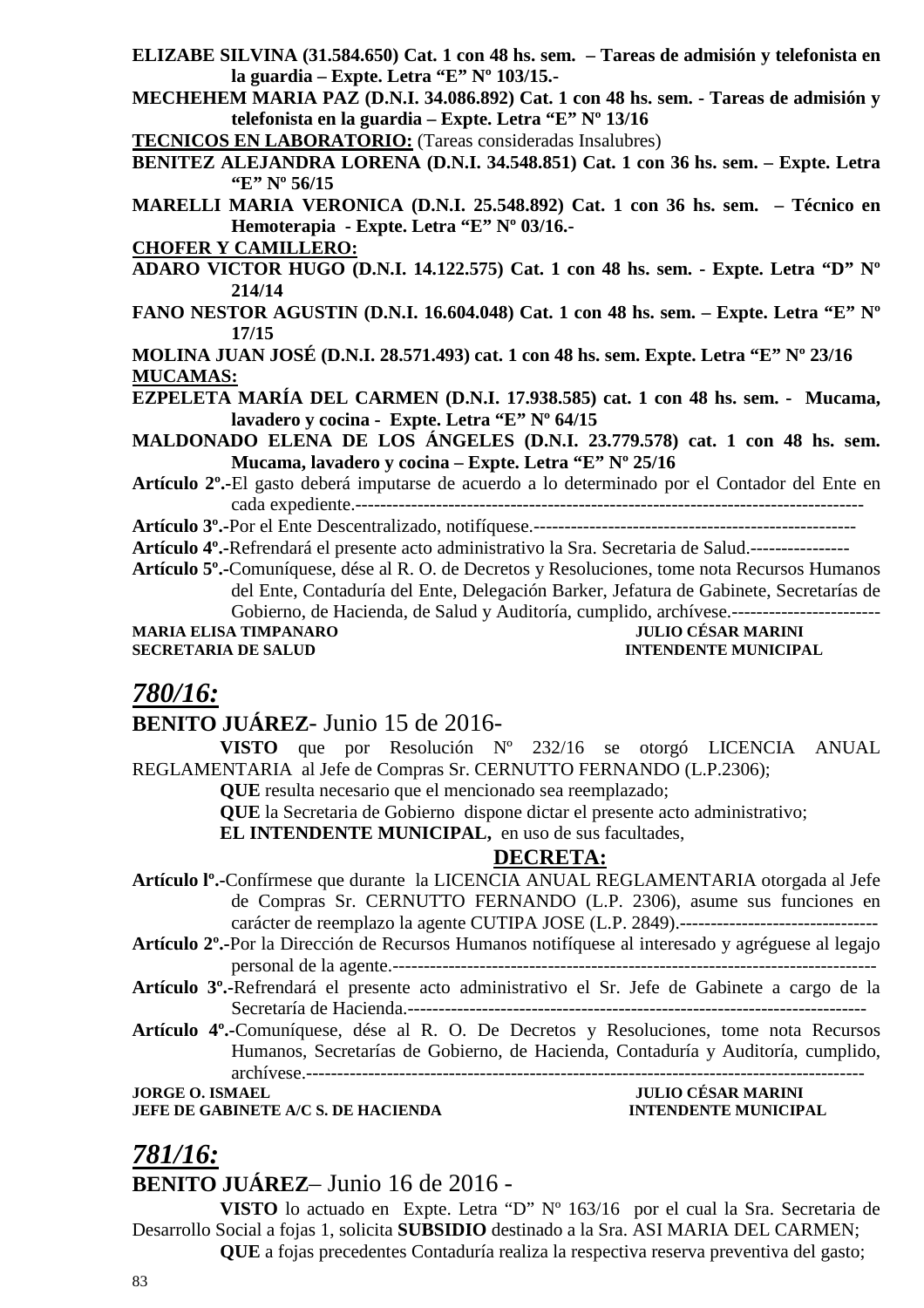**QUE** la Secretaría de Gobierno dispone emitir el presente acto administrativo;

**EL INTENDENTE MUNICIPAL** en uso de sus facultades,

## **DECRETA:**

#### **Artículo 1º.-**Abonar **SUBSIDIO A INDIGENTES** a la **Sra. ASI MARIA DEL CARMEN D.N.I. 4.945.247**, por un monto total de pesos un mil (\$1.000) de acuerdo a lo actuado en el

Expte. Letra "D" Nº 163/16.---------------------------------------------------------------------

**Artículo 2º.-** El gasto será imputado según lo informado por Contaduría a fs. precedentes.------------

**Artículo 3º.-** Refrendará el presente acto administrativo la Sra. Secretaria de Desarrollo Social.------

**Artículo 4º.-** Comuníquese, dése al R. O. de Decretos y Resoluciones, tome nota Contaduría, Tesorería, Presupuesto, Secretarías de Gobierno, de Hacienda, de Desarrollo Social y Auditoria, cumplido, archívese.---------------------------------------------------------------- **MARIA TERESA RICCI JULIO CÉSAR MARINI** 

**S. DE DESARROLLO SOCIAL INTENDENTE MUNICIPAL** 

## *782/16:* **BENITO JUÁREZ-** Junio 21 de 2016-

**VISTO** lo actuado en Expte. Letra "G" Nº 40/16, en el cual a fojas 2 obra nota del Sr. Representante Legal del Instituto Superior del Sudeste informando que a partir del 1º de Abril del corriente año comenzó a cobrar la inscripción de Pesos Cien (\$ 100,00) y la suma de Pesos quinientos \$ 500,00 mensuales en concepto de arancel para la carrera de POST –TÍTULO, cuyo ciclo lectivo es por el período de quince (15) meses;

**QUE** la citada carrera de Post Título se dicta a partir de surgir la necesidad que tienen los profesionales de las distintas ramas de adquirir herramientas pedagógicas a fin de optimizar su desempeño docente y poder acceder a la titularización del cargo teniendo estabilidad laboral;

**QUE** por lo expuesto resulta necesario convalidar la cobranza ya realizada y autorizar a cobrar los aranceles correspondientes a lo que resta de la carrera;

**QUE** la Secretaría de Gobierno dispone dictar el presente acto administrativo considerando que dado a haberse omitido oportunamente su elevación al Honorable Concejo Deliberante a fin de obtener la autorización para dicha cobranza,

**EL INTENDENTE MUNICIPAL,** en uso de sus facultades y "Ad referéndum" del  $H.C.D.:$ 

#### **DECRETA:**

- **Artículo 1º.-**Autorízase al Instituto Superior del Sudeste a cobrar la suma de Pesos Quinientos (\$ 500,00) en concepto de arancel mensual a los alumnos de la carreraPOST –TÍTULO, hasta un total de quince (15) cuotas y una inscripción de pesos cien (\$100,00).----------
- **Artículo 2º.-**Convalídense los cobros realizados por el Instituto Superior del Sudeste en lo referente a los aranceles de inscripción y cuota mensual de la carrera POST–TÍTULO, a partir del mes de abril del corriente año.-------------------------------------------------------------
- **Artículo 3º.-**La cuenta de imputación de los cobros ingresados y a ingresar deberán imputarse a la "Cuenta Especial Instituto del Sudeste" 111.23.01.06.-------------------------------------

**Artículo 4º.**-Déjese sin efecto el Decreto Municipal Nº 731/16.-----------------------------------------

- **Artículo 5º.-** Refrendará el presente acto administrativo el Sr. Secretario de Gobierno a cargo de la Secretaría de Seguridad.---------------------------------------------------------------------------
- **Artículo 6º.-**Comuníquese, dése al R. O. de Decretos y Resoluciones, tome nota, Jefatura de Gabinete, Secretarías de Hacienda, de Gobierno, Instituto Superior del Sudeste, Dirección de Cultura y Educación, Tesorería, Contaduría y Auditoría, cumplido, archívese.------------------------------------------------------------------------------------------

 **SERGIO JULIO ACOSTA JULIO CÉSAR MARINI** 

**S. DE GOBIERNO A/C S. DE SEGURIDAD** 

## *783/16:*

## **BENITO JUÁREZ**– Junio 21 de 2016-

**VISTO** lo actuado en Expte. Letra "D" Nº 162/16 por el cual la Secretaria de Desarrollo Social a fojas 1 solicita **SUBSIDIO** destinado al Sr. Carrizo Roberto;

**QUE** a fojas 5 Contaduría realiza la respectiva reserva preventiva del gasto;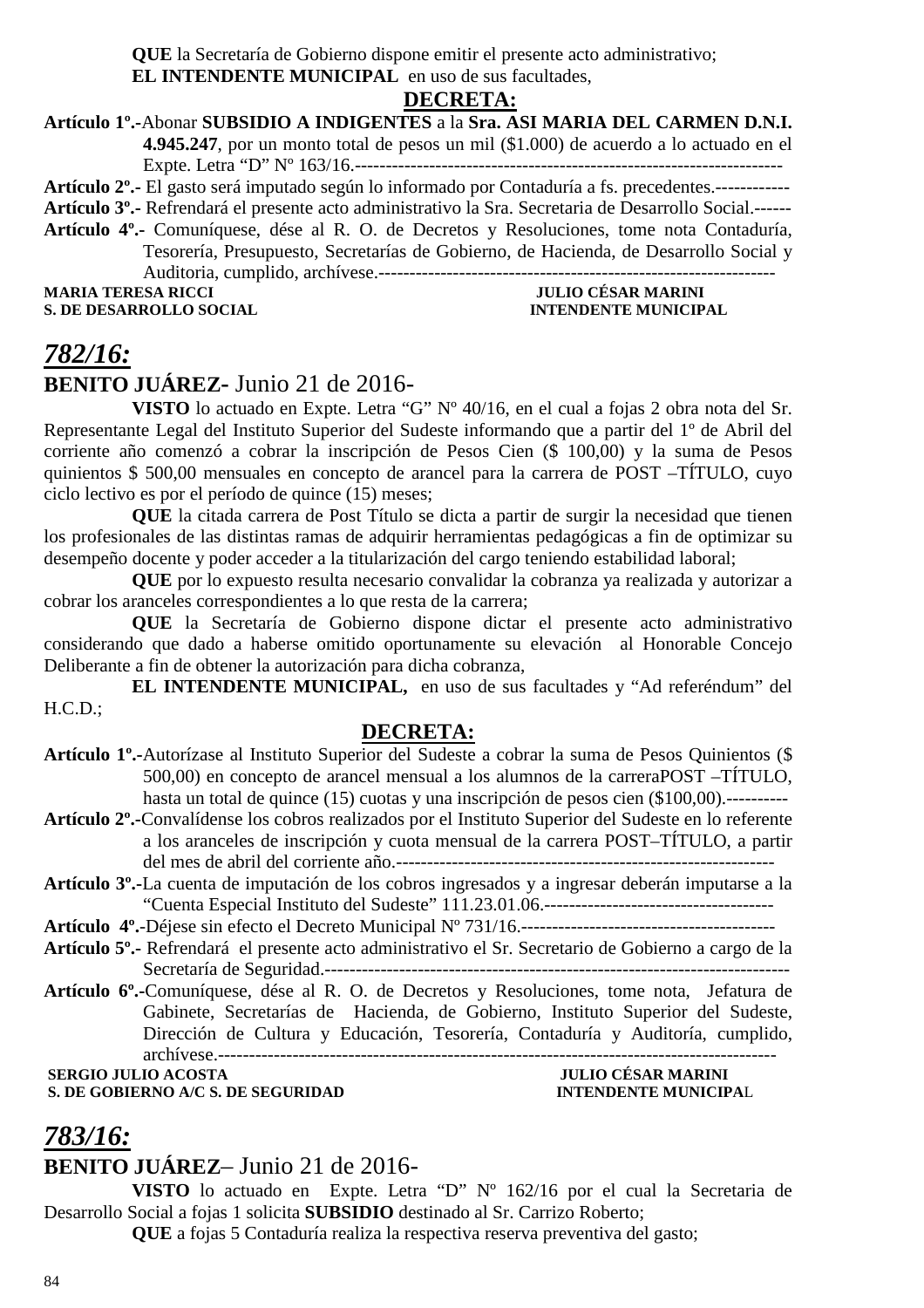**QUE** el Secretario de Gobierno a cargo de la Secretaría de Seguridad dispone emitir acto administrativo de Subsidio;

#### **EL INTENDENTE MUNICIPAL,** en uso de sus facultades

#### **DECRETA:**

**Artículo 1º.-**Abonar **SUBSIDIO A INDIGENTES** al Sr. CARRIZO ROBERTO **D.N.I. 5.373.241**, por un monto total de pesos dos mil (\$ 2.000,00) de acuerdo a lo actuado en el Expte Letra "D" Nº 162/16.----------------------------------------------------------------

**Artículo 2º.-**El gasto será imputado según lo informado por Contaduría a fs. precedentes.--------

**Artículo 3º.-**Refrendará el presente acto administrativo la Sra. Secretaria de Desarrollo Social.---

**Artículo 4º.-**Comuníquese, dése al R. O. de Decretos y Resoluciones, tome nota Contaduría, Tesorería, Presupuesto, Secretarías de Gobierno, de Hacienda, de Desarrollo Social y

Auditoría, cumplido, archívese.-----------------------------------------------------------------

**S. DE DESARROLLO SOCIAL INTENDENTE MUNICIPAL** 

# **MARIA TERESA RICCI JULIO CÉSAR MARINI**

## *784/16:*

## **BENITO JUÁREZ**- Junio 21 de 2016-

**VISTO** que por Resolución Municipal Nº 235/16 se otorgó Licencia por Accidente de Trabajo al Secretario de Infraestructura, Vivienda y Servicios Públicos Arq. DIEGO ROSSETTI;

**QUE** resulta necesario que el mencionado funcionario sea reemplazado;

**QUE** la Secretaría de Gobierno dispone dictar el presente acto administrativo;

**EL INTENDENTE MUNICIPAL,** en uso de sus facultades,

#### **DECRETA:**

**Artículo 1º.-**Confírmese que durante el período de Licencia por Accidente de Trabajo otorgada al Secretario de Infraestructura, Vivienda y Servicios Públicos Arq. Diego Rossetti (L.P. 2612), asume sus funciones en carácter de reemplazo, la Arq. ELBA RODRÍGUEZ (L.P.1653).-----------------------------------------------------------------------------------------

**Artículo 2º.-**Por la Dirección de Recursos Humanos, notifíquese.---------------------------------------

- **Artículo 3º.-**Refrendará el presente acto administrativo el Sr. Secretario de Gobierno y a/c de la Secretaría de Seguridad.---------------------------------------------------------------------------
- **Artículo 4º.-**Comuníquese, dése al R. O. De Decretos y Resoluciones, tome nota Recursos Humanos, Secretarías de Gobierno, de Infraestructura, Vivienda y Servicios Públicos y Auditoría, cumplido, archívese.-------------------------------------------------------------

#### **SERGIO JULIO ACOSTA JULIO CÉSAR MARINI S. DE GOBIERNO A/C S. DE SEGURIDAD INTENDENTE MUNICIPAL**

## *785/16:*

## **BENITO JUÁREZ** - Junio 21 2016.**-**

**VISTO** la nota obrante en el Expediente Letra "G" N° 131/08 2º cuerpo por la cual la Secretaria de Infraestructura, Vivienda y Servicios Públicos Interina pone a consideración la jerarquización de la Subdirección de Servicios Generales, al rango de Subdirección "C", en virtud a la necesidad de reestructuración del área,

**QUE** el Director de Presupuesto informa la imputación;

**QUE** finalmente, se observa asimismo la necesaria elevación del presente Acto Administrativo al H.C.D. para su pertinente convalidación,

 **EL INTENDENTE MUNICIPAL,** en uso de sus facultades y "ad referéndum" del H.C.D.;

#### **DECRETA:**

**Artículo 1°.-MODIFÍCASE** el actual ORGANIGRAMA MUNICIPAL, a partir del 1/07/16jerarquizando la Subdirección de Servicios Generales dependiente de la Dirección General de Infraestructura y Vivienda al rango de SUBDIRECCIÓN "C" dentro del PERSONAL SUPERIOR SIN ESTABILIDAD (Personal Político), con dependencia del Sr. Secretario de Infraestructura, Vivienda y Servicios Públicos y con las funciones que en forma general, se determinan en el Anexo V del actual Organigrama (Ordenanza Municipal Nº 5038/2015).-----------------------------------------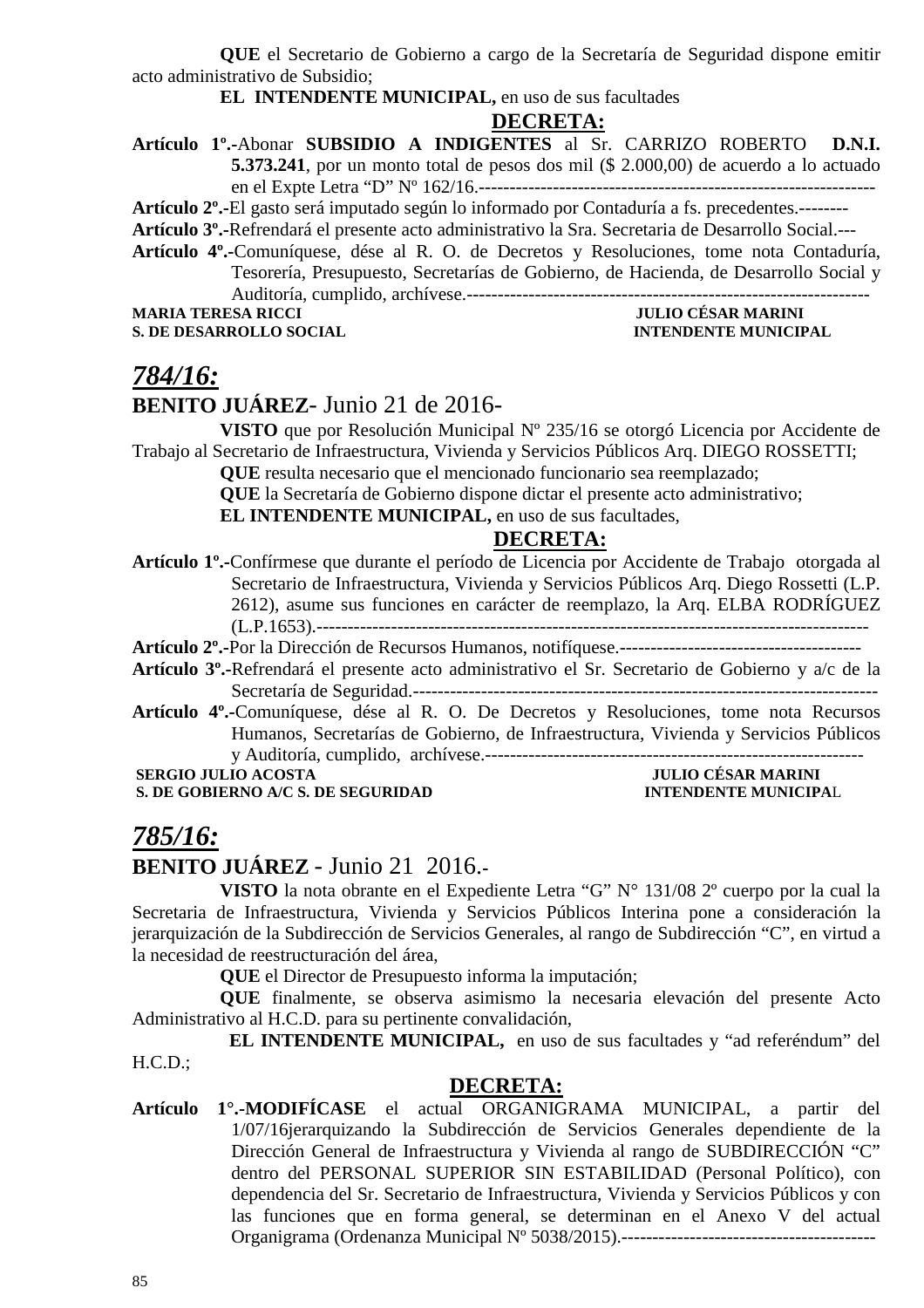**Artículo 2°.-**El gasto deberá imputarse de acuerdo a lo determinado por el Director de Presupuesto en el Expediente Letra "G" Nº 131/08.---------------------------------------------------------

**Artículo 3°.-**Elévese al H.C.D. solicitando la pertinente convalidación.-------------------------------

**Artículo 4°.-**Refrendará el presente acto administrativo el Sr. Secretario de Gobierno a cargo de la Secretaría de Seguridad.-------------------------------------------------------------------------

**Artículo 5º.-**Comuníquese, dése al R. O. De Decretos y Resoluciones, tome nota Dirección de Recursos Humanos, Jefatura de Gabinete, Secretarías de Gobierno, de Hacienda, de Infraestructura, Vivienda y Servicios Públicos, Direcciones de Presupuesto, Contaduría y de Auditoría, cumplido, archívese.-------------------------------------------

**S. DE GOBIERNO A/C S. DE SEGURIDAD** 

**SERGIO JULIO ACOSTA JULIO CÉSAR MARINI<br>
S. DE GOBIERNO A/C S. DE SEGURIDAD INTENDENTE MUNICIPAL** 

## *786/16:*

## **BENITO JUÁREZ –** Junio 21 de 2016-

**VISTO** que los días 23, 24 y 25 de Junio del corriente año, se realizarán las Jornadas de Educación y Cultura "Cosmovisión Mapuche", las cuales serán llevadas a cabo por la Organización Mapuche "Kalfu Mapu" en nuestra ciudad y en la localidad de Villa Cacique - Barker;

**QUE** las mismas poseen gran importancia y tienen como fin la reivindicación de los Pueblos Originarios, la difusión de su cultura y la defensa de sus derechos;

**QUE** en el marco de estas Jornadas se izará el estandarte mapuche denominado Wenufoye, en el mástil de la Plaza Independencia**;** 

**QUE** la Secretaría de Gobiernodispone dictar el presente acto administrativo;

**EL INTENDENTE MUNICIPAL**, en uso de sus facultades,

#### **DECRETA:**

- **Artículo 1º.-**Declárense de **INTERÉS MUNICIPAL** las Jornadas de Educación y Cultura "Cosmovisión Mapuche", que se realizarán los días 23, 24 y 25 de Junio del corriente año, en nuestra ciudad y en la localidad de Villa Cacique – Barker, programadas por la Organización Mapuche "Kalfu Mapu",.-------------------------------------------------------
- **Artículo 2º.-**Autorízase a Contaduría a efectuar los pagos que demande el evento del artículo precedente.-----------------------------------------------------------------------------------------
- **Artículo 3º.-**Refrendará el presente acto administrativo el Sr. Secretario de Gobierno a cargo de la Secretaría de Seguridad.--------------------------------------------------------------------------
- **Artículo 4º.-**Comuníquese, dése al R. O. de Decretos y Resoluciones, tome nota, Secretarías de Gobierno, de Hacienda, Contaduría, Tesorería, Direcciones de Presupuesto, Cultura y Educación y Auditoría, cumplido, archívese.------------------------------------------------

**S. DE GOBIERNO A/C S. DE SEGURIDAD** 

 **JULIO CÉSAR MARINI<br>INTENDENTE MUNICIPAL** 

## *787/16:*

## **BENITO JUÁREZ** – Junio 21 de 2016-

**VISTO** lo actuado en el Expte. Letra "C" Nº 111/05 por el cual el Club Atlético Alumni solicita la habilitación del Circuito para la realización de la actividad deportiva motor, en el marco de la normativa vigente a nivel provincial;

**CONSIDERANDO** que la solicitud del escenario deportivo, debe circunscribirse estrictamente, exclusiva y excluyentemente, a los aspectos que resultan materia de competencia municipal, a cuyos fines a través de las dependencias comunales competentes se ha acreditado que la entidad peticionante se encuentra regularmente constituida, contando con Personería Jurídica otorgada por Legajo N° 1306/3, la viabilidad urbanística de su lugar de emplazamiento, como asimismo, posee la infraestructura edilicia acorde con las actividades deportivas que se llevan a cabo en el Circuito;

**QUE** la referida habilitación, consecuentemente se otorga sujeta y condicionada al cumplimiento por parte de la entidad organizadora de todos los recaudos exigidos en la Ley N° 12.391 y modif.,y/o cualquier otra disposición que resultare aplicable, como asimismo deberá contarse en cada evento deportivo que se desarrolle con las autorizaciones de los entes fiscalizadores deportivos y de los organismos de contralor provincial, deslindando la Municipalidad de Benito Juárez todo tipo de responsabilidades al respecto;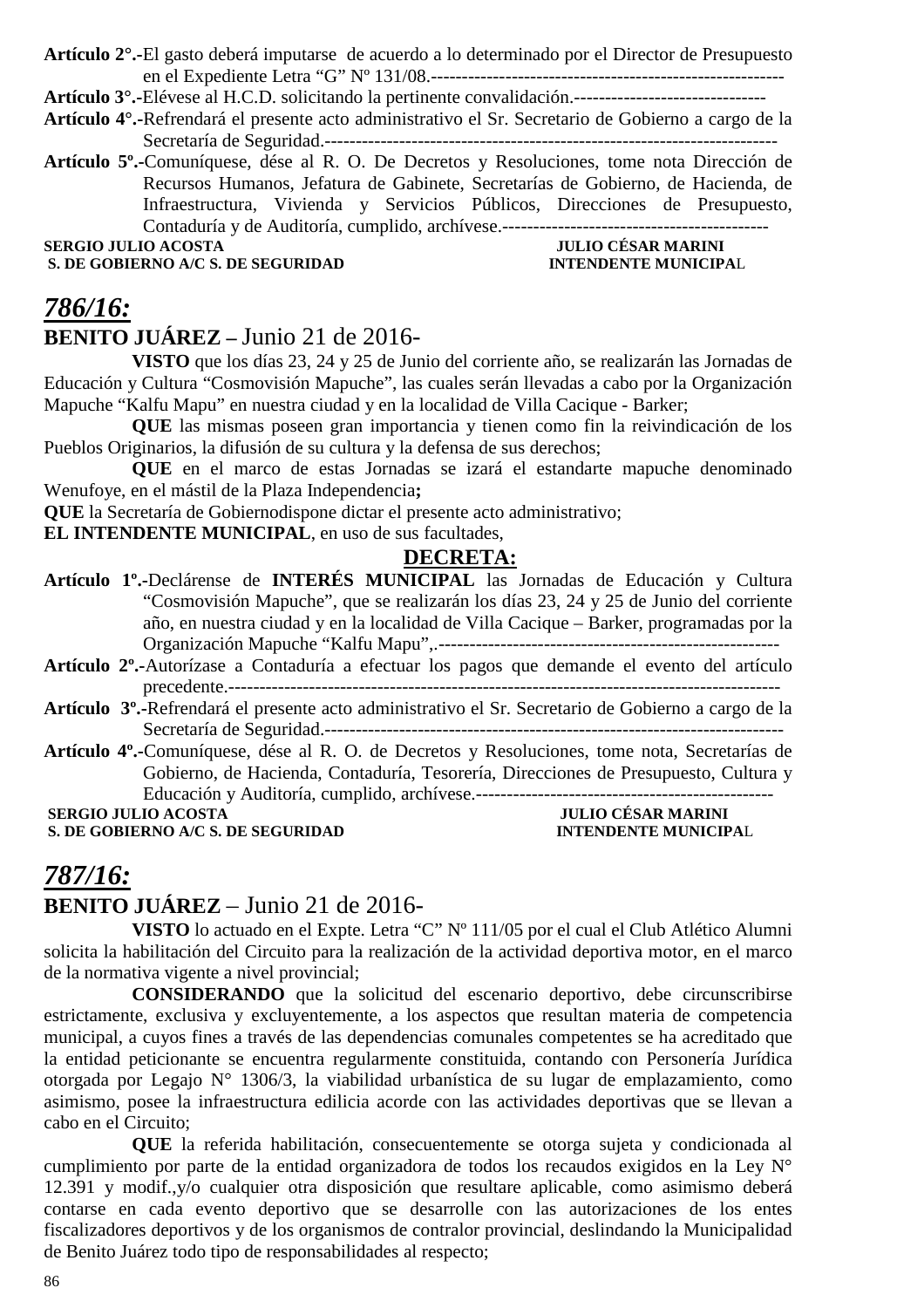**QUE** la Secretaría de Gobierno dispone emitir acto administrativo;

**EL INTENDENTE MUNICIPAL,** en uso de sus facultades,

#### **DECRETA:**

- **Artículo 1º.-**Dispónese la habilitación del Circuito propiedad del Club Atlético Alumni, para la realización de competencias deportivas automovilísticas, de nivel local y regional, autorizando a realizar en el mismo, la actividad automovilística año 2016.---------------
- **Artículo 2º.-**La habilitación y autorización otorgadas en el artículo primero del presente Decreto, quedan sujetas y condicionadas al cumplimiento estricto de la normativa nacional y provincialaplicable al deporte motor y debe contar en cada oportunidad de llevarse a cabo una competencia, con las autorizaciones del ente fiscalizador deportivo y de los organismos provinciales y/o nacionales de contralor de la actividad.-----------------------
- **Artículo 3º.-**Determínase, conforme los alcances y efectos del presente acto administrativo, que la Municipalidad de Benito Juárez deslinda todo tipo de responsabilidad por el desarrollo de la actividad deportiva que se realice en el Circuito, con desobligación integral de todas las responsabilidades que pudieren derivarse hacia organizadores, personal, público, terceros y/o cosas como consecuencia directa o indirecta de los eventos deportivos.-------------------------------------------------------------------------------------------
- **Artículo 4º.-**Refrendará el presente acto administrativo el Sr. Secretario de Gobierno a cargo de la Secretaría de Seguridad.---------------------------------------------------------------------------
- **Artículo 5º.-**Notifíquese a las autoridades provinciales de contralor, entes fiscalizadores del deporte menor y al Club Atlético Alumni.---------------------------------------------------
- **Artículo 6º.-**Comuníquese, dése al R. O. de Decretos y Resoluciones, tome nota Jefatura de Gabinete, Secretaría de Gobierno, Inspección General, Comercio y Auditoría, cumplido, archívese.-------------------------------------------------------------------------------

**S. DE GOBIERNO A/C S. DE SEGURIDAD** 

 **SULIO CÉSAR MARINI<br>INTENDENTE MUNICIPAL** 

## *788/16:*

## **BENITO JUÁREZ**– Junio 21 de 2016–

**VISTO** que el H.C.D. eleva al Departamento Ejecutivo las **ORDENANZAS MUNICIPALES** sancionadas en la Sesión Ordinaria que se llevó a cabo el día**09 de Junio de 2016** para surespectiva promulgación,

**EL INTENDENTE MUNICIPAL**, en uso de sus facultades,

#### **DECRETA:**

- **Artículo1º.-**Quedan **PROMULGADAS** por el presente acto administrativo las **ORDENANZAS MUNICIPALES** que se indican a continuación, que fueran sancionadas por el Honorable Concejo Deliberante en la Sesión Ordinaria del día**09 de Junio de 2016:**
- **OZA. 5054/2016**-Expte. Letra "D" Nº 138/16 AUTORIZASE AL DEPARTAMENTO EJECUTIVO A SUSCRIBIR CON LA SUBSECRETARÍA SOCIAL DE TIERRAS, URBANISMO Y VIVIENDA DEL MINISTERIO DE INFRAESTRUCTURA Y SERVICIOS PUBLICOS DE LA PROVINCIA DE BUENOS AIRES, UN CONVENIO DE ADHESION AL PROGRAMA DE FINANCIAMIENTO PARA INFRAESTRUCTURA DE REDES PUBLICAS DOMICILIARIAS E INTRADOMICILIARIAS DE SERVICIOS BASICOS, OBRAS COMPLEMENTARIAS Y/O EQUIPAMIENTO COMUNITARIO.----
- **OZA**.**5055/2016**-Expte. Letra "G" Nº 27/16 IMPLEMENTESE A PARTIR DEL 1º DE JULIO DEL CORRIENTE AÑO, EN EL PARTIDO DE BENITO JUAREZ, EL SERVICIO DE TRANSPORTE DE PASAJEROS, ENTRE LA CIUDAD DE BENITO JUAREZ Y LAS LOCALIDAES DE BARKER Y VILLA CACIQUE.---------------------------------------------------------------------------------
- **OZA**.**5056/2016-** Expte. Letra "E" Nº 74/13 CONVALIDENSE LOS CONTRATOS REGISTRADOS EN EL REGISTRO DE CONTRATOS DEL ENTE DESCENTRALIZADO DR. ALFREDO SAINTOUT, BAJO LOS NUMEROS 24/2015, 04/2016, 05/2016 Y 06/2016, SUSCRIPTOS OPORTUNAMENTE CON EL DR. FERNANDEZ LUIS MARIANO.-------------------------------------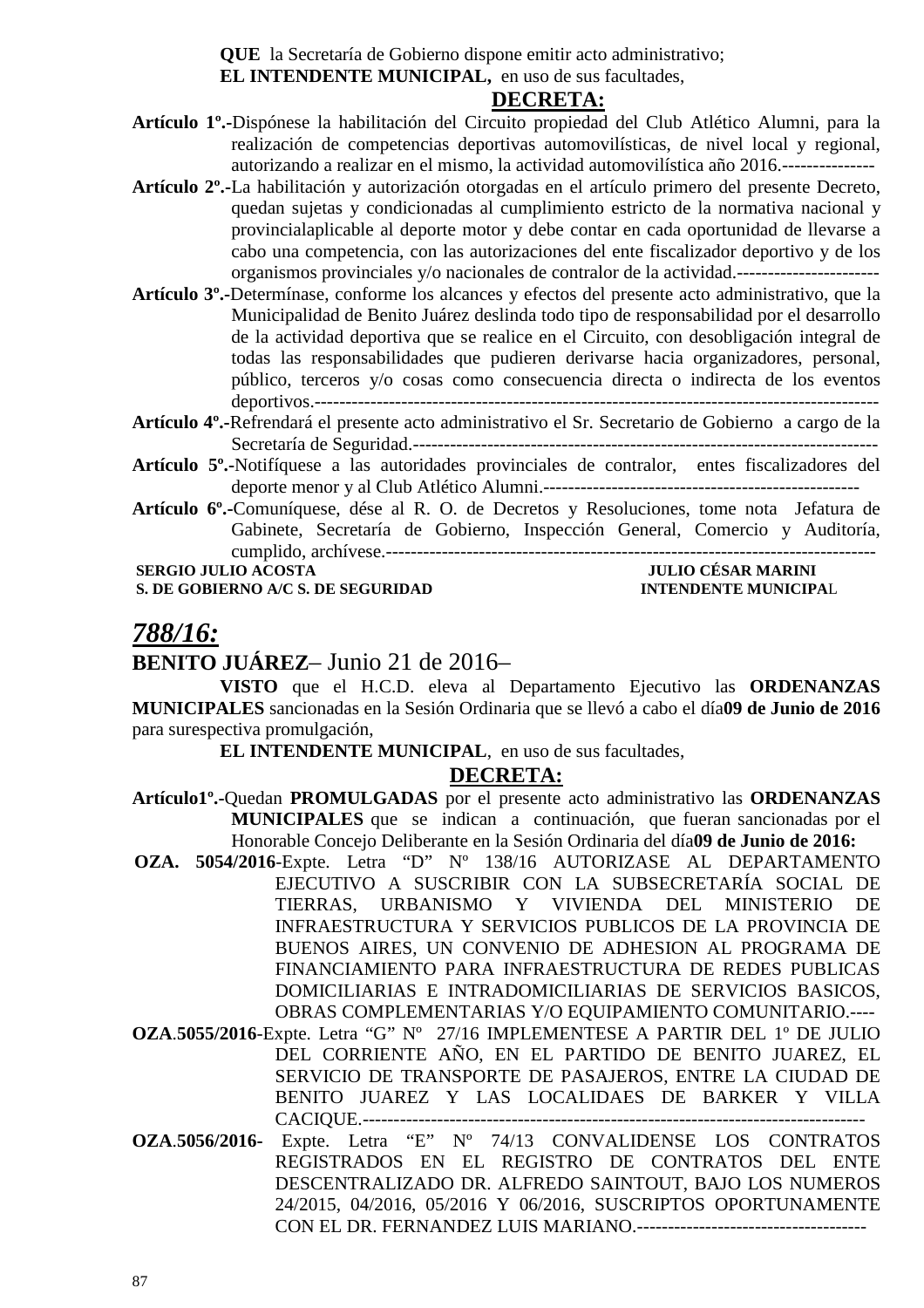88

- **OZA 5057/2016** Expte. Letra "X" Nº 30/16 CREASE EL PROGRAMA DE DIFUSION, ASESORAMIENTO, Y ACOMPAÑAMIENTO, PARA TODOS LOS CLUBES DE BENITO JUAREZ SOBRE LA INSCRIPCIÓN AL PROGRAMA NACIONAL CLUBES ARGENTINOS, LO CUAL PERMITE ACCEDER AL REGISTRO NACIONAL DE CLUBES, DEPENDIENTE DE LA SECRETARIA DE DEPORTES DEL MINISTERIO DE DESARROLLO SOCIAL DE LA NACION.--------------------------------------------------------------
- **OZA 5058/2016** Expte. Letra "X" Nº 30/16 CREASE LA COMISION DE SEGUIMIENTO DE TARIFA SOCIAL, CONFORMADA POR UN MIEMBRO DEL DEPARTAMENTO EJECUTIVO, UN MIEMBRO DE CADA BLOQUE DEL HONORABLE CONCEJO DELIBERANTE, UNO POR CADA ORGANISMO DE DEFENSA DEL USUARIO Y DEL CONSUMIDOR, Y UN REPRESENTANTE DE CADA EMPRESA O ENTE PROVEEDOR DEL SERVICIO.--------------------------------------------------------------------------------
- **OZA 5059/2016** Expte. Letra "X" Nº 43/16 EL MUNICIPIO DE BENITO JUAREZ ADHIERE A LA LEY NACIONAL  $N^{\circ}$  27.218 QUE ESTABLECE EL REGIMEN TARIFARIO ESPECIFICO PARA ENTIDADES DE BIEN PUBLICO.----------
- **OZA 5060/2016** Expte. Letra "O" Nº 42/16 EXCEPTUESE AL RETIRO OBLIGATORIO QUE FIJA EL CODIGO DE ZONIFICACION VIGENTE SOBRE LA PARCELA IDENTIFICADA CATASTRALMENTE COMO CIRCUNSCRIPCION I, SECCION D. CHACRA 193- MANZANA 193 M. PARCELA 6.------------------
- **Artículo 2º.-**Refrendará el presente acto administrativo el Sr. Secretario de Gobierno a cargo de la Secretaría de Seguridad.-------------------------------------------------------------------------
- **Artículo 3º.-**Comuníquese, dése al R. O. de Decretos y Resoluciones, tome notaJefatura de Gabinete,Secretarías de Hacienda, de Gobierno, de Infraestructura, Vivienda y Servicios Públicos, de Desarrollo Social, de Seguridad, Delegación de Barker, Oficina de Tierras, Ente Descentralizado, Contaduría, Presupuesto y Auditoría, cumplido, archívese.-------------------------------------------------------------------------------------------

**S. DE GOBIERNO A/C S. DE SEGURIDAD** 

## *789/16:*

## **BENITO JUÁREZ –**Junio 22 de 2016-

**VISTO** que conforme las previsiones de la Oza. Mpal. N° 4854/14, el **"FONDO MUNICIPAL PARA EMERGENCIAS DE SALUD" (FO.MU.ES.)** se encuentra facultado para solucionar económicamente enfermedades cuya gravedad requiere derivación médica debido al alto riesgo en la salud;

> **QUE** la Secretaría de Gobierno dispone dictar el presente acto administrativo; **EL INTENDENTE MUNICIPAL**, en uso de sus facultades,

## **DECRETA:**

**Artículo 1º.-**Dispónese que el **"FONDO MUNICIPAL PARA EMERGENCIASESPECIALES DE SALUD" (FO.MU.ES),** efectúe pagos en el marco de la Oza. Mpal. N° 4854/14, a las personas que se indican a continuación, cuyas historias cínicas obran en los Expedientes:

#### **ALVAREZ PAOLA Expte. Letra "F" Nº 28/16**

## **Subsidio Reintegrable \$42.500 (fs. 21) BLASCO MARCELO Expte. Letra "F" Nº 126/96**

#### **Subsidio Reintegrable \$1.000,00 (fs. 839)**

**Artículo 2º.-**La Dirección de Recursos Humanos o la Dirección de Recaudación según corresponda deberá tomar recaudos necesarios para la retención de haberes y/o gestión de cobro para obtener el reintegro del subsidio, según corresponda, mencionado en el Articulo 1º.----------------------------------------------------------------------------------------------------

**Artículo 3º.-**Refrendará el presente acto administrativo la Sra. Secretaria de Desarrollo Social.--- **Artículo 4º.-**Comuníquese, dése al R. O. de Decretos y Resoluciones, tome nota Contaduría, Tesorería, Direcciones de Recaudación y de Recursos Humanos,Secretarías de

# **SERGIO JULIO ACOSTA JULIO CÉSAR MARINI**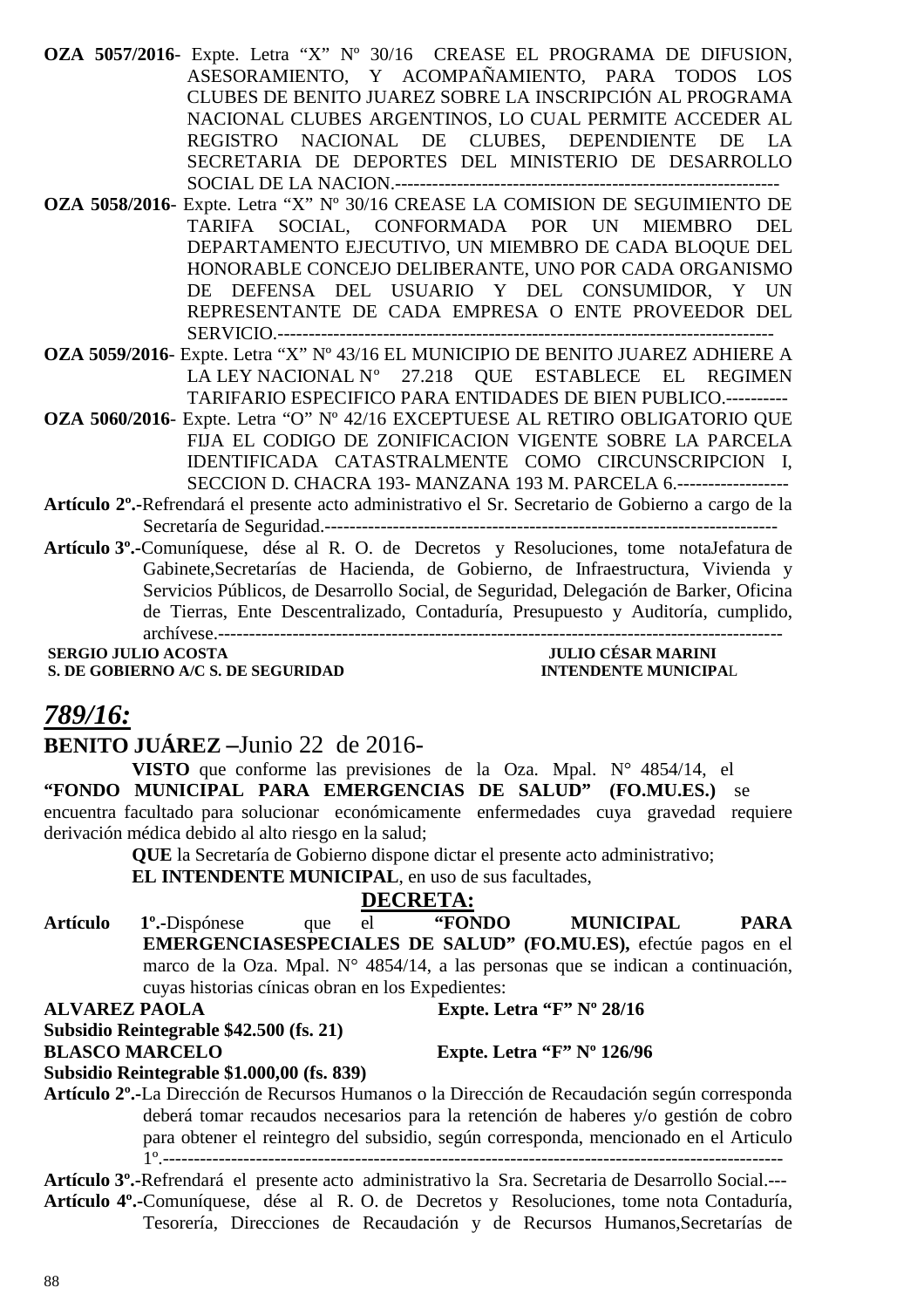Desarrollo Social, de Gobierno, de Hacienda, Subdirección de Tasas, FO.MU.ES y

Auditoría, cumplido, archívese.------------------------------------------------------------------ **S. DE DESARROLLO SOCIAL INTENDENTE MUNICIPAL** 

# **MULIO CÉSAR MARINI**

## *790/16:*

## **BENITO JUÁREZ** – Junio 23 de 2016-

 **VISTO** lo actuado en el Expte. Letra "D" Nº 140/16, en el cual de fojas 2 el Jefe de Gabinete a cargo de la Secretaría de Hacienda informa, que en el marco de la sanción del Decreto Nº 340 del Departamento de Economía de la Provincia de Buenos Aires, el Departamento Ejecutivo ha definido la realización de seis obras públicas;

**QUE** por el presente se tramita el Llamado a Licitación Pública para la obra denominada "Palacio Municipal – Puesta en Valor";

**QUE** a fojas 37 obra informe del Jefe de Compras, y de fojas 38 a 47 acompaña Pliego de Bases y Condiciones para el llamado a Licitación Pública;

**QUE** a fojas 48 la Contadora Municipal informa que las actuaciones correspondientes cumplen con los requisitos básicos enunciados en la L.O.M. y en el Reglamento de Contabilidad;

**QUE** a fs. 49 obra la respectiva solicitud de gastos;

**QUE** a fs. 50 el Director de Presupuesto informa la respectiva imputación contable;

**QUE** a fojas 51 obra nota del Jefe de Gabinete a cargo de la Secretaría de Hacienda y a fs. 51 vta. el Jefe de Compras informa N° Licitación Pública, fecha y hora de apertura de la misma;

**QUE** el Secretario de Gobierno dispone dictar acto administrativo;

**EL INTENDENTE MUNICIPAL,** en uso de sus facultades,

## **DECRETA:**

**Artículo lº.-**Llámese a **LICITACIÓN PÚBLICA Nº 13/16** parala Obra denominada "Palacio Municipal – Puesta en Valor".-------------------------------------------------------------------

**Artículo 2º.**-El presupuesto oficial asciende a la suma de pesos un millón doscientos ochenta mil (\$ 1.280.000,00).------------------------------------------------------------------------------------

**Artículo 3º.**-La apertura de propuesta se realizará el día 03 de Agosto de 2016 a las 11 horas en la Oficina Compras de la Municipalidad de Benito Juárez sita en Mitre Nº 42.--------------

**Artículo 4º.-**Publíquese por dos días en los siguientes medios:

- Diario "El Fénix" Benito Juárez
- Boletín Oficial de La Provincia de Buenos Aires
- Diario "El Eco" de Tandil
- Diario "La Voz del Pueblo" de Tres Arroyos

 **Artículo 5º.**- Refrendará el presente acto administrativo la Sra. Secretaria de Infraestructura, Vivienda y Servicios Públicos Interina.--------------------------------------------------------

**Artículo 6º.**-Comuníquese, dése al R.O. de Decretos y Resoluciones, tome nota Compras, Jefatura de Gabinete, Secretarías de Gobierno, de Infraestructura, Vivienda y Servicios Públicos, Contaduría, Dirección de Presupuesto y Auditoría, cumplido, archívese.-----<br>IULIO CÉSAR MARINI

**S. DE INF., VIV., Y SERV. PUBLICOS INT.** 

## *791/16:*

## **BENITO JUÁREZ –** Junio 23 de 2016**-**

**VISTO** lo solicitado por la Secretaria de Salud a fs. 6 del Expediente Letra "S" Nº 35/16 a efectos de realizar la **DESIGNACIÓN TRANSITORIA** de la Lic. CORRIDOR LUCIA (L.P. 5197) para desempeñarse como Trabajadora Social en dicha Secretaría;

**QUE** a fs. 8 obra la respectiva imputación contable;

**QUE** la Secretaría de Gobierno propicia otorgar el acto administrativo;

 **EL INTENDENTE MUNICIPAL,** en uso de sus facultades,

#### **DECRETA:**

**Artículo lº.-**Dispónese la **DESIGNACIÓN TRANSITORIA** de la Lic. CORRIDOR LUCIA (L.P. 5197) para desempeñarse como Trabajadora Social, dependiente de la Secretaría de

**ELECTRA RODRIGUEZ JULIO CÉSAR MARINI INTENDENTE MUNICIPAL**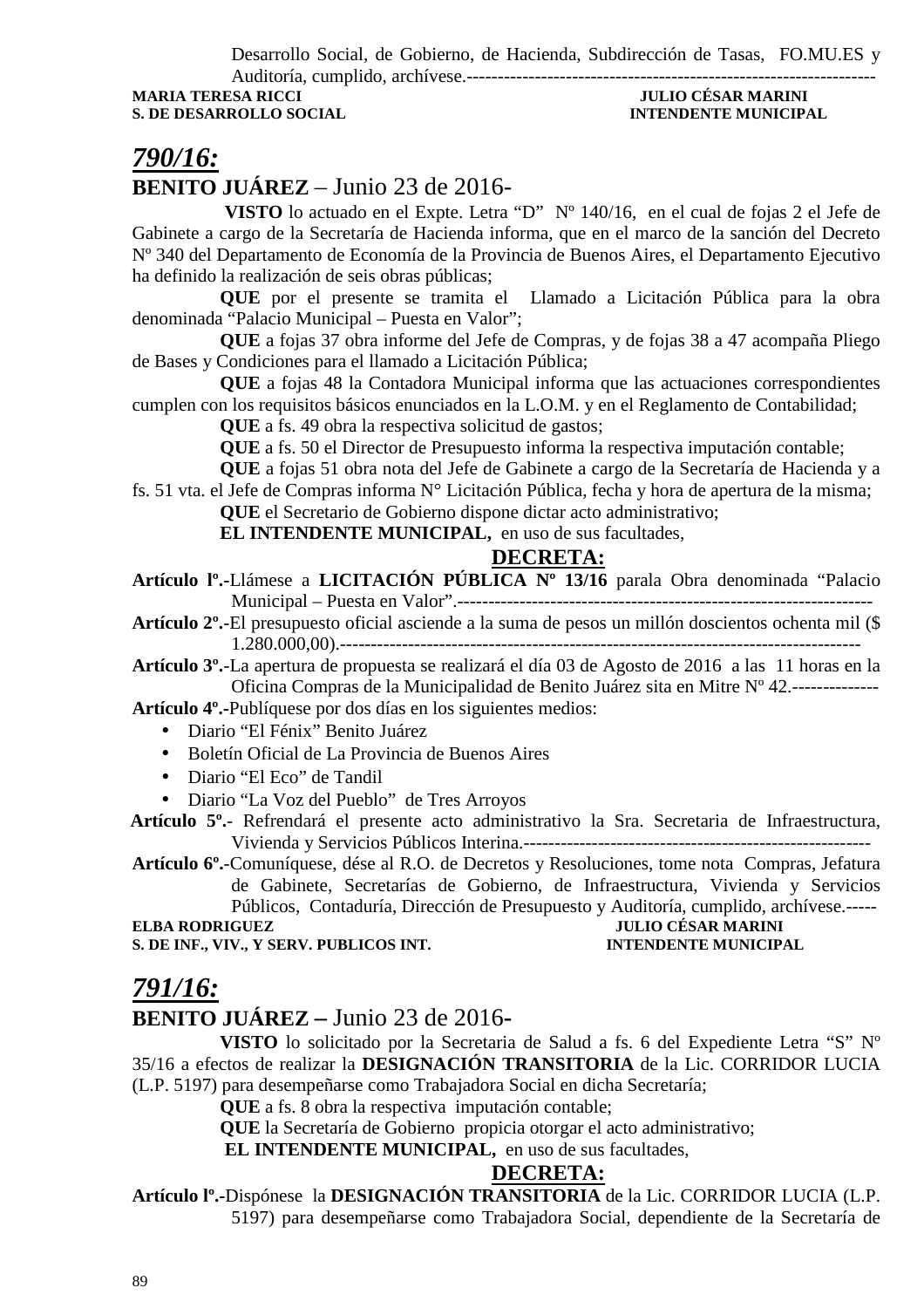Salud, con Grado 1 con 36 horas semanales, con efecto retroactivo al 01/06/2016 y

hasta el 30/06/2016.------------------------------------------------------------------------------ **Artículo 2º.-**Por la Dirección de Recursos Humanos, notifíquese.----------------------------------------

**Artículo 3º.-**Refrendará el presente acto administrativo la Sra. Secretaria de Salud.----------------

**Artículo 4º.-** Comuníquese, dése al R. O. de Decretos y Resoluciones, tome nota Recursos Humanos, Secretarías de Gobierno, de Salud, de Hacienda, Contaduría y Auditoría, cumplido, archívese.-----------------------------------------------------------------------------

**MARIA ELISA TIMPANARO<br>SECRETARIA DE SALUD** 

# **INTENDENTE MUNICIPAL**

## *792/16:*

## **BENITO JUÁREZ**– Junio 23 de 2016 -

**VISTO** lo actuado en Expte. Letra "D" Nº 167/16 por el cual la Sra. Secretaria de Desarrollo Social a fojas 1, solicita **SUBSIDIO** destinado a la Sra. ARGUELLO GABRIELA;

> **QUE** a fojas precedentes Contaduría realiza la respectiva reserva preventiva del gasto; **QUE** la Secretaría de Gobierno dispone emitir el presente acto administrativo;

**EL INTENDENTE MUNICIPAL** en uso de sus facultades,

## **DECRETA:**

**Artículo 1º.-**Abonar **SUBSIDIO A INDIGENTES** a la**Sra. ARGUELLO GABRIELA D.N.I. 26.963.444**, por un monto total de pesos ochocientos (\$ 800,00) de acuerdo a lo

actuado en el Expte. Letra "D" Nº 167/16.--------------------------------------------------

**Artículo2º.-** El gasto será imputado según lo informado por Contaduría a fs. precedentes.-----------

**Artículo 3º.-** Refrendará el presente acto administrativo la Sra. Secretaria de Desarrollo Social.-----

**Artículo 4º.-** Comuníquese, dése al R. O. de Decretos y Resoluciones, tome nota Contaduría, Tesorería, Presupuesto, Secretarías de Gobierno, de Hacienda, de Desarrollo Social y Auditoria, cumplido, archívese.---------------------------------------------------------------

**S. DE DESARROLLO SOCIAL** 

**MARIA TERESA RICCI JULIO CÉSAR MARINI** 

## *793/16:*

## **BENITO JUÁREZ** – Junio 23 de 2016 –

 **VISTO** lo actuado en Expte. Letra "G" Nº 81/14, por el que la **ASOCIACIÓN CIVIL Y DEPORTIVA ONAS RUGBY** (fs. 29) solicita Subsidio con destino a solventar gastos de terminación de la Obra de construcción de un espacio físico para realizar diferentes actividades de la Institución;

 **QUE** a fojas 32 Contaduría efectúa la respectiva reserva preventiva del gasto; mientras que la Secretaría de Gobierno dispone dictar el presente acto administrativo;

 **EL INTENDENTE MUNICIPAL,** en uso de sus facultades,

## **DECRETA:**

**Artículo lº.-**Otórgase **SUBSIDIO** a la **ASOCIACIÓN CIVIL Y DEPORTIVA ONAS RUGBY**por la suma de **PESOS SETENTA MIL QUINIENTOS (\$ 70.500,00)** con destino a solventar gastosde terminación de la Obra de construcción de un espacio físico para realizar diferentes actividades de la Institución. El pago se hará efectivo en tres cuotas de pesos veintitrés mil quinientos (\$23.500,00) pagaderas de Junio a Agosto del corriente año. El mismo deberá ser rendido oportunamente mediante "Balance de Inversión".--------------------------------------------------------------------------

- **Artículo 3º.-**Tesorería, previo a hacer efectivo el Subsidio del Art. 1°, deberá verificar el cumplimiento del Art. 132 del Reglamento de Contabilidad.-----------------------------
- **Artículo 4º**.-Refrendará el presente acto administrativo el Sr. Secretario de Gobierno a cargo de la Secretaría de Seguridad.-------------------------------------------------------------------------
- **Artículo 5º.-**Comuníquese, dése al R. O. De Decretos y Resoluciones, tome nota Contaduría, Tesorería, Secretarías de Gobierno, de Hacienda y Auditoría, cumplido, archívese.---- **SERGIO JULIO ACOSTA**

#### **S. DE GOBIERNO A/C S. DE SEGURIDAD INTENDENTE MUNICIPAL**

**Artículo 2º.-**El gasto será imputado según lo informado por Contaduría a fs. precedente.--------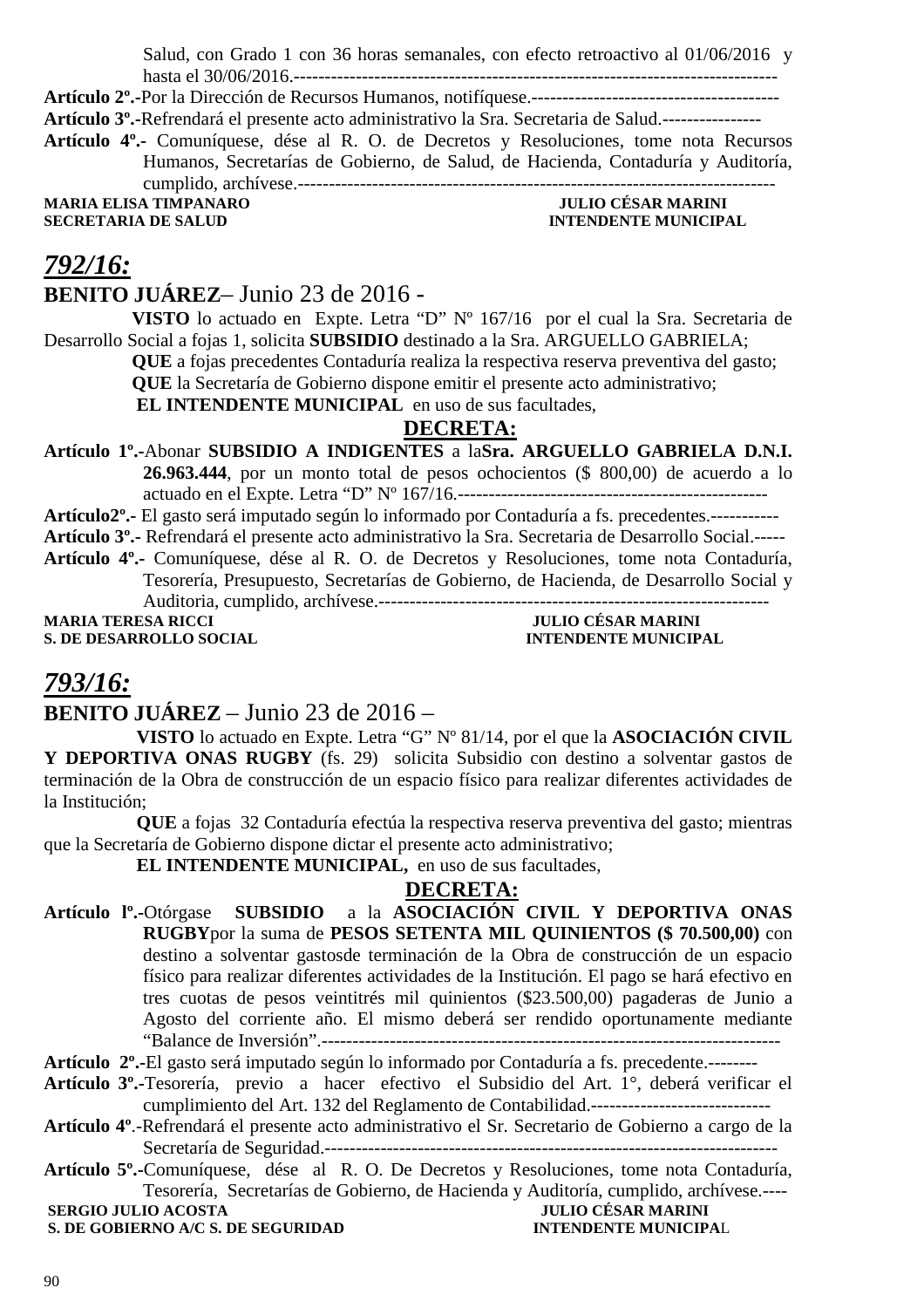## *794/16:*

## **BENITO JUÁREZ** – Junio 23 de 2016 –

 **VISTO** lo actuado en Expte. Letra "F" Nº 53/12, por el que el FOOT BALL CLUB "EL LUCHADOR" (fs. 128) solicita Subsidio con destino a solventar gastos varios de la Institución;

 **QUE** a fs. 132 Contaduría efectúa la respectiva reserva preventiva del gasto; mientras que a fs. 133 la Secretaría de Gobierno dispone dictar el presente acto administrativo;

 **EL INTENDENTE MUNICIPAL,** en uso de sus facultades,

#### **DECRETA:**

**Artículo lº.-**Otórgase **SUBSIDIO** al **FOOT BALL CLUB "EL LUCHADOR"** por la suma de **Pesos SEIS MIL (\$ 6.000,00)** destinada a solventar los gastos varios de la Institución. El mismo deberá ser rendido oportunamente mediante "Balance de Inversión".------------------------------------------------------------------------------------------

**Artículo 2º.-**El gasto será imputado según lo informado por Contaduría a fs. precedente.---------

- **Artículo 3º.-**Tesorería, previo a hacer efectivo el Subsidio del Art. 1°, deberá verificar el cumplimiento del Art. 132 del Reglamento de Contabilidad.-----------------------------
- **Artículo 4º**.-Refrendará el presente acto administrativo el Sr. Secretario de Gobierno a cargo de la Secretaría de Seguridad.--------------------------------------------------------------------------
- **Artículo 5º.-**Comuníquese, dése al R.O. De Decretos y Resoluciones, tome nota Contaduría, Tesorería, Delegación Paraje "El Luchador", Secretarías de Gobierno, Jefatura de Gabinete y Auditoría, cumplido, archívese.--------------------------------------------------

 **SERGIO SERGIO DE SERGIO DE SURGIO DE SURGIO DE LA GARANTINIA EN 1889.**<br> **INTENDE DE SURGIO DE LA GARANTINIA DE LA GARANTINIA DE LA GARANTINIA DE LA GARANTINIA DE LA GARANTINIA DE LA S. DE GOBIERNO A/C S. DE SEGURIDAD INTENDENTE MUNICIPAL** 

## *795/16:*

## **BENITO JUÁREZ** – Junio 24 de 2016-

 **VISTO** lo actuado en el Expte. Letra "O" Nº 45/16, en el cual de fojas 2 obra nota de la Sra. Secretaria de Infraestructura, Vivienda, Servicios Públicos Interina, solicitando el llamado a Licitación Pública para la Obra de Pavimentación de Asfalto en Caliente en Barrios de nuestra ciudad y las localidades de Barker y Villa Cacique;

**QUE** a fojas 34 obra informe del Jefe de Compras, y de fojas 35 a 45 acompaña Pliego de Bases y Condiciones para el llamado a Licitación Pública;

**QUE** a fojas 46 la Contadora Municipal informa que las actuaciones correspondientes cumplen con los requisitos básicos enunciados en la L.O.M. y en el Reglamento de Contabilidad;

**QUE** a fojas 48 obra nota del Director de Presupuesto;

**QUE** a fs. 49 obra nota del Secretario de Hacienda y a fs. 49 vta. el Jefe de Compras informa N° Licitación Pública, fecha y hora de apertura de la misma;

**QUE** la Secretaría de Gobierno dispone dictar acto administrativo;

**EL INTENDENTE MUNICIPAL,** en uso de sus facultades,

## **DECRETA:**

**Artículo lº.-**Llámese a **LICITACIÓN PÚBLICA Nº 14/16** parala Obra de Pavimentación de Asfalto en Caliente en Barrios de nuestra ciudad y las localidades de Barker y Villa Cacique.---------------------------------------------------------------------------------------------

**Artículo 2º.**-El presupuesto oficial asciende a la suma de pesos doce millones ochocientos cuarenta y siete mil novecientos cincuenta y siete con treinta y dos centavos (\$ 12.847.957,32).-

**Artículo 3º.**-La apertura de propuesta se realizará el día 4 de Agosto de 2016 a las 11 horas en la Oficina Compras de la Municipalidad de Benito Juárez sita en Mitre Nº 42.--------------

**Artículo 4º.-**Publíquese por dos días en los siguientes medios:

- Diario "El Fénix" Benito Juárez
- Boletín Oficial de La Provincia de Buenos Aires
- Diario "El Eco" de Tandil
- Diario "La Voz del Pueblo" de Tres Arroyos
- **Artículo 5º.** Refrendará el presente acto administrativo la Sra. Secretaria de Infraestructura, Vivienda y Servicios Públicos Interina.--------------------------------------------------------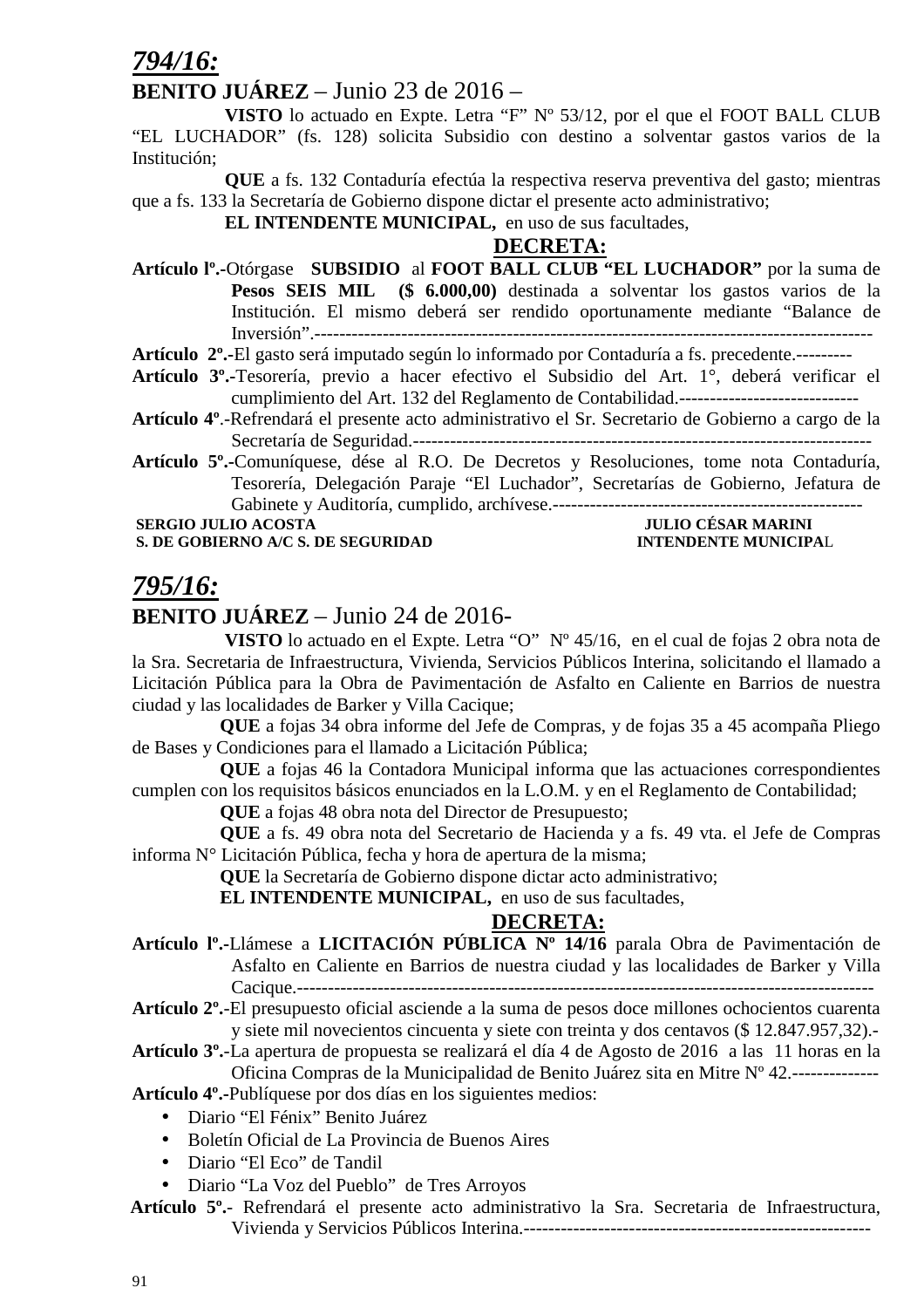**Artículo 6º.**-Comuníquese, dése al R.O. de Decretos y Resoluciones, tome nota Compras, Secretarías de Gobierno, de Infraestructura, Vivienda y Servicios Públicos, y de Hacienda, Contaduría, Dirección de Presupuesto y Auditoria, cumplido, archívese.----

**S. DE INF., VIV., Y SERV. PUBLICOS INT. INTENDENTE MUNICIPAL**

# **ELECTE DE LA FORTA RODRIGUEZ DE LA FINITATIVITATIVITATIVITATIVITATIVITATIVITATIVITATIVITATIVITATIVITATIVITATIV**

# *796/16:*

 **BENITO JUÁREZ** – Junio 24 de 2016-

 **VISTO** lo actuado en el Expte. Letra "D" Nº 142/16, en el cual de fojas 2 el Jefe de Gabinete a cargo de la Secretaría de Hacienda informa, que en el marco de la sanción del Decreto Nº 340 del Departamento de Economía de la Provincia de Buenos Aires, el Departamento Ejecutivo ha definido la realización de seis obras públicas;

**QUE** por el presente se tramita el Llamado a Licitación Pública para la contratación de mano de obra y materiales para la construcción de una capilla, salas velatorias y deposito del Cementerio Parque de la localidad de Villa Cacique - Barker;

**QUE** a fojas 35 obra informe del Jefe de Compras, y de fojas 36 a 45 acompaña Pliego de Bases y Condiciones para el llamado a Licitación Pública;

**QUE** a fojas 46 la Contadora Municipal informa que las actuaciones correspondientes cumplen con los requisitos básicos enunciados en la L.O.M. y en el Reglamento de Contabilidad;

**QUE** a fs. 47 obra la respectiva solicitud de gastos;

**QUE** a fs. 48 obra nota del Director de Presupuesto;

**QUE** a fojas 49 obra nota del Jefe de Gabinete a cargo de la Secretaría de Hacienda y a fs. 49 vta. el Jefe de Compras informa N° Licitación Pública, fecha y hora de apertura de la misma;

**QUE** la Secretaría de Gobierno dispone dictar acto administrativo;

**EL INTENDENTE MUNICIPAL,** en uso de sus facultades,

#### **DECRETA:**

**Artículo lº.-**Llámese a **LICITACIÓN PÚBLICA Nº 15/16** parala contratación de mano de obra y materiales para la construcción de una capilla, salas velatorias y deposito del Cementerio Parque de la localidad de Villa Cacique - Barker.----------------------------

**Artículo 2º.**-El presupuesto oficial asciende a la suma de pesos un millón cuatrocientos setenta y nueve mil doscientos ochenta y siete (\$ 1.479.287,00).-----------------------------------

**Artículo 3º.**-La apertura de propuesta se realizará el día 05 de Agosto de 2016 a las 11 horas en la Oficina Compras de la Municipalidad de Benito Juárez sita en Mitre Nº 42.--------------

**Artículo 4º.-**Publíquese por dos días en los siguientes medios:

- Diario "El Fénix" Benito Juárez
- Boletín Oficial de La Provincia de Buenos Aires
- Diario "El Eco" de Tandil
- Diario "La Voz del Pueblo" de Tres Arroyos

 **Artículo 5º.**- Refrendará el presente acto administrativo la Sra. Secretaria de Infraestructura, Vivienda y Servicios Públicos Interina.-------------------------------------------------------

**Artículo 6º.**-Comuníquese, dése al R.O. de Decretos y Resoluciones, tome nota Compras, Jefatura de Gabinete, Secretarías de Gobierno, de Infraestructura, Vivienda y Servicios Públicos, Contaduría, Dirección de Presupuesto y Auditoría, cumplido, archívese------ **ELBA RODRIGUEZ JULIO CÉSAR MARINI** 

**S. DE INF., VIV., Y SERV. PUBLICOS INT. INTENDENTE MUNICIPAL**

# *797/16:*

## **BENITO JUÁREZ** – Junio 24 de 2016-

 **VISTO** lo actuado en el Expte. Letra "D" Nº 144/16, en el cual de fojas 2 y 3 el Jefe de Gabinete a cargo de la Secretaría de Hacienda informa, que en el marco de la sanción del Decreto Nº 340 del Departamento de Economía de la Provincia de Buenos Aires, el Departamento Ejecutivo ha definido la realización de seis obras públicas;

**QUE** por el presente se tramita el Llamado a Licitación Pública para la contratación de mano de obra y materiales para la construcción de seis viviendas municipales en el Barrio Villa Riel;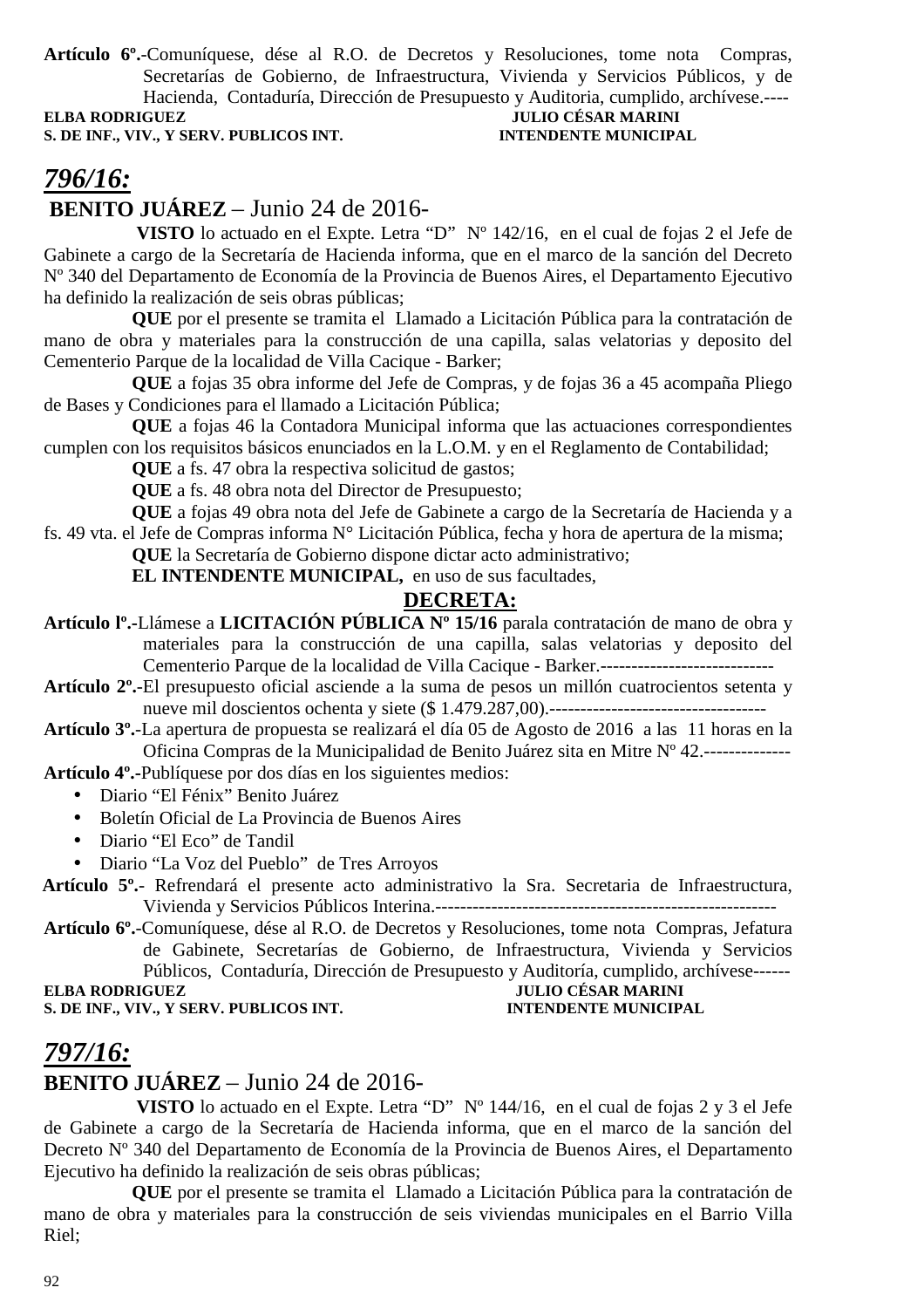**QUE** a fojas 65 obra informe del Jefe de Compras, y de fojas 66 a 75 acompaña Pliego de Bases y Condiciones para el llamado a Licitación Pública;

**QUE** a fojas 76 la Contadora Municipal informa que las actuaciones correspondientes cumplen con los requisitos básicos enunciados en la L.O.M. y en el Reglamento de Contabilidad;

**QUE** a fs. 77 obra la respectiva solicitud de gastos;

**QUE** a fs. 78 obra nota del Director de Presupuesto;

**QUE** a fojas 79 obra nota del Jefe de Gabinete a cargo de la Secretaría de Hacienda y a fs. 79 vta. el Jefe de Compras informa N° Licitación Pública, fecha y hora de apertura de la misma;

**QUE** la Secretaría de Gobierno dispone dictar acto administrativo;

#### **EL INTENDENTE MUNICIPAL,** en uso de sus facultades,

## **DECRETA:**

**Artículo lº.-**Llámese a **LICITACIÓN PÚBLICA Nº 16/16** para la contratación de mano de obra y materiales para la construcción de seis viviendas municipales en el Barrio Villa Riel.--

**Artículo 2º.**-El presupuesto oficial asciende a la suma de pesos dos millones trescientos setenta y cuatro mil novecientos sesenta y siete con ochenta y dos centavos (\$ 2.374.967,82).----

**Artículo 3º.**-La apertura de propuesta se realizará el día 08 de Agosto de 2016 a las 11 horas en la Oficina Compras de la Municipalidad de Benito Juárez sita en Mitre Nº 42.--------------

**Artículo 4º.-**Publíquese por dos días en los siguientes medios:

- Diario "El Fénix" Benito Juárez
- Boletín Oficial de La Provincia de Buenos Aires
- Diario "El Eco" de Tandil
- Diario "La Voz del Pueblo" de Tres Arroyos

 **Artículo 5º.**- Refrendará el presente acto administrativo la Sra. Secretaria de Infraestructura, Vivienda y Servicios Públicos Interina.------------------------------------------------------

**Artículo 6º.**-Comuníquese, dése al R.O. de Decretos y Resoluciones, tome nota Compras, Jefatura de Gabinete, Secretarías de Gobierno, de Infraestructura, Vivienda y Servicios Públicos, Contaduría, Dirección de Presupuesto y Auditoría, cumplido, archívese.----- **ELBA RODRIGUEZ JULIO CÉSAR MARINI** 

**S. DE INF., VIV., Y SERV. PUBLICOS INT. INTENDENTE MUNICIPAL**

## *798/16:*

## **BENITO JUÁREZ**– Junio 24 de 2016-

**VISTO** lo actuado en Expte. Letra "D" Nº 168/16 por el cual la Secretaria de Desarrollo Social a fojas 1 solicita **SUBSIDIO** destinado a la Sra. DANNUNZIO MARIA DEL CARMEN;

**QUE** a fojas 5 Contaduría realiza la respectiva reserva preventiva del gasto;

**QUE** el Secretario de Gobierno a cargo de la Secretaría de Seguridad dispone emitir acto administrativo de Subsidio;

#### **EL INTENDENTE MUNICIPAL,** en uso de sus facultades

#### **DECRETA:**

**Artículo 1º.-**Abonar **SUBSIDIO A INDIGENTES** a la Sra. **DANNUNZIO MARIA DEL CARMEND.N.I. 18.118.209**, por un monto total de pesos ochocientos (\$ 800,00) de acuerdo a lo actuado en el Expte Letra "D" Nº 168/16.---------------------------------------

**Artículo 2º.-**El gasto será imputado según lo informado por Contaduría a fs. precedentes.---------

**Artículo 3º.-**Refrendará el presente acto administrativo la Sra. Secretaria de Desarrollo Social.------

**Artículo 4º.-**Comuníquese, dése al R. O. de Decretos y Resoluciones, tome nota Contaduría, Tesorería, Presupuesto, Secretarías de Gobierno, de Hacienda, de Desarrollo Social y

Auditoría, cumplido, archívese.----------------------------------------------------------------

## **MARIA TERESA RICCI JULIO CÉSAR MARINI**

# **S. DE DESARROLLO SOCIAL INTENDENTE MUNICIPAL**

## *799/16:*

**BENITO JUÁREZ**–Junio 24 de 2016-

**VISTO** lo actuado en Expte. Letra "D" Nº 49/15 por el cual la Secretaria de Desarrollo Social a fojas 16 solicita **SUBSIDIO** destinado a la Sra. QUIROGA GRACIELA;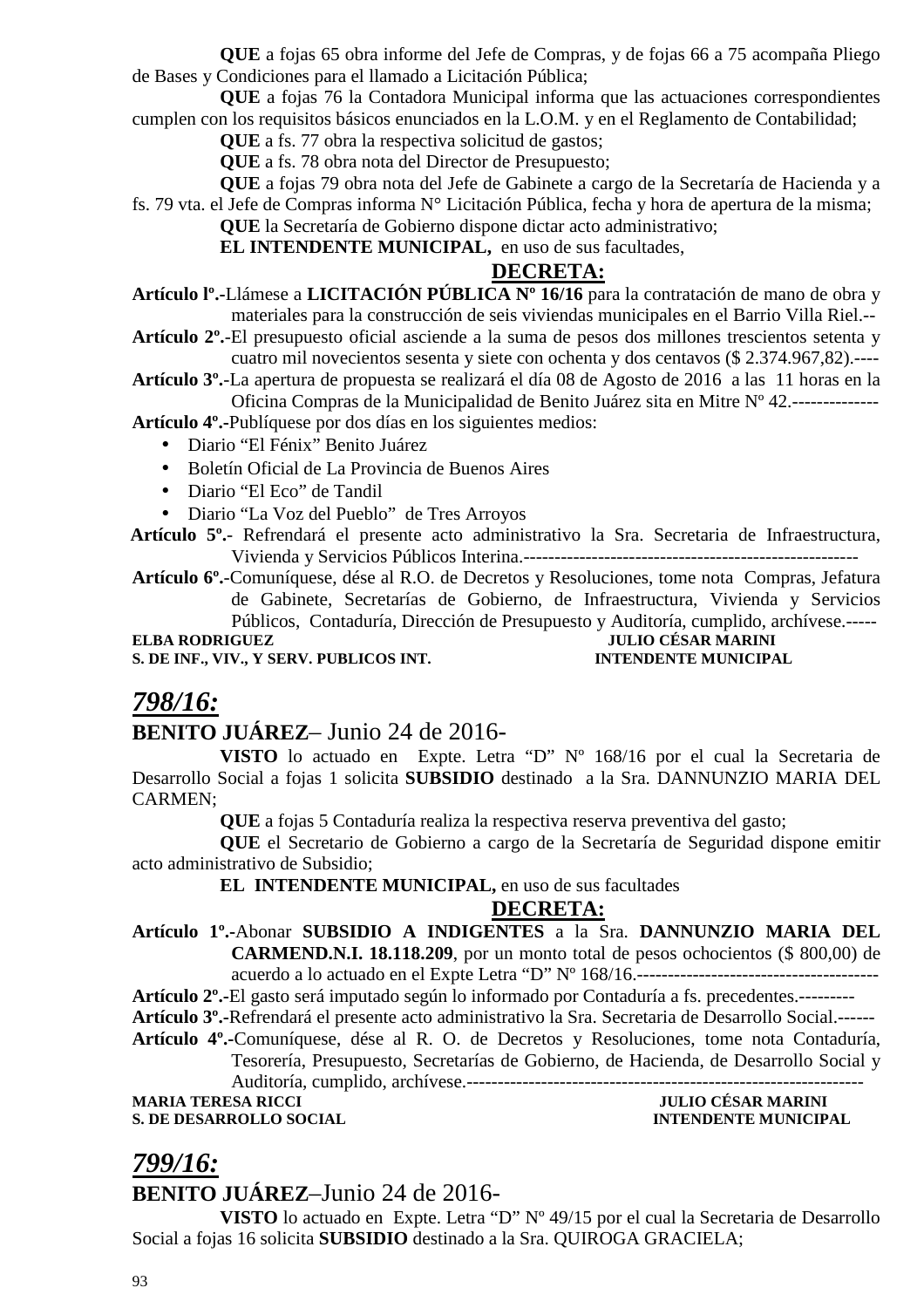**QUE** a fojas 25 Contaduría realiza la respectiva reserva preventiva del gasto; **QUE** la Secretaría de Gobierno dispone emitir acto administrativo de Subsidio;  **EL INTENDENTE MUNICIPAL,** en uso de sus facultades

#### **DECRETA:**

**Artículo 1º.-**Abonar **SUBSIDIO A INDIGENTES** a la Sra. **QUIROGA GRACIELA D.N.I. 21.448.355**, por un monto total de pesos mil quinientos (\$ 1.500,00) de acuerdo a lo actuado en el Expte Letra "D" Nº 49/15.-----------------------------------------------------

**Artículo 2º.-**El gasto será imputado según lo informado por Contaduría a fs. precedentes.----------

**Artículo 3º.-**Refrendará el presente acto administrativo la Sra. Secretaria de Desarrollo Social.------

**Artículo 4º.-**Comuníquese, dése al R. O. de Decretos y Resoluciones, tome nota Contaduría, Tesorería, Presupuesto, Secretarías de Gobierno, de Hacienda, de Desarrollo Social y Auditoria, cumplido, archívese.----------------------------------------------------------------

#### **MARIA TERESA RICCI JULIO CÉSAR MARINI S. DE DESARROLLO SOCIAL INTENDENTE MUNICIPAL**

## *800/16:*

#### **BENITO JUÁREZ**–Junio 24 de 2016-

**VISTO** lo actuado en Expte. Letra "D" Nº 50/16 por el cual la Delegada Municipal de Barker eleva nota (fs. 34) solicitando **SUBSIDIO** destinado a personas indigentes para el mantenimiento de su grupo familiar;

> **QUE** a fojas 37 Contaduría realiza la respectiva reserva preventiva del gasto;  **QUE** la Secretaría de Gobierno dispone dictar el presente acto administrativo;

**EL INTENDENTE MUNICIPAL**, en uso de sus facultades,

#### **DECRETA:**

**Artículo 1º.-**Abonar **SUBSIDIO A INDIGENTES** por la suma total de pesos veinte mil setecientos (\$ 20.700,00) según lo solicitado por la Delegada Municipal de Barker destinado a personas indigentes para el mantenimiento de su grupo familiar, de acuerdo a lo actuado en Expediente Letra "D" Nº 50/16.-------------------------------------

**Artículo 2º.-**El gasto será imputado según lo informado por Contaduría a fs. precedentes.--------

**Artículo 3º.-**Refrendará el presente acto administrativo la Sra. Secretaria de Desarrollo Social

**Artículo 4º.-**Comuníquese, dése al R. O. de Decretos y Resoluciones, tome nota Contaduría, Tesorería, Auditoría, Dirección de Presupuesto, Secretarías de Desarrollo Social, de Gobierno, Jefatura de Gabinete, Delegación Barker y Auditoría, cumplido, archívese.--

**S. DE DESARROLLO SOCIAL** 

# **MARIA TERESA RICCIPAL INTENDENTE MUNICIPAL**

## *801/16:*

**BENITO JUÁREZ –** Junio 24 de 2016-

 **VISTO** lo solicitado por el Director de Deportes a fojas 17 del Expediente Letra "D" Nº 284/15 a efectos de realizar la **DESIGNACIÓN TRANSITORIA** del agente DEL GIORGIO RAFAEL OSVALDO (L.P. 3397), para desempeñar tareas de mantenimiento del Complejo Polideportivo Municipal "Gabriel Atilio Solís";

**QUE** a fojas 19obra la respectiva imputación contable;

**QUE** la Secretaría de Gobierno dispone dictar el presente acto administrativo;

 **EL INTENDENTE MUNICIPAL,** en uso de sus facultades,

## **DECRETA:**

- **Artículo 1º.-**Dispónese la **DESIGNACIÓN TRANSITORIA** del agente **DEL GIORGIO RAFAEL OSVALDO (L.P. 3397),**para desempeñar tareas de mantenimiento del Complejo Polideportivo Municipal "Gabriel Atilio Solís"; categoría 1 con 35 horas semanales, a partir del 01/07/2016 y hasta 30/09/2016.-----------------------------------
- **Artículo 2º.-**El gasto deberá imputarse de acuerdo a lo determinado por el Director de Presupuesto a fojas 19 del Expediente Letra "D" Nº 284/15.-----------------------------------------------
- **Artículo 3º.-**Por la Dirección de Recursos Humanos, notifíquese y agréguese al legajo personal del agente.------------------------------------------------------------------------------------------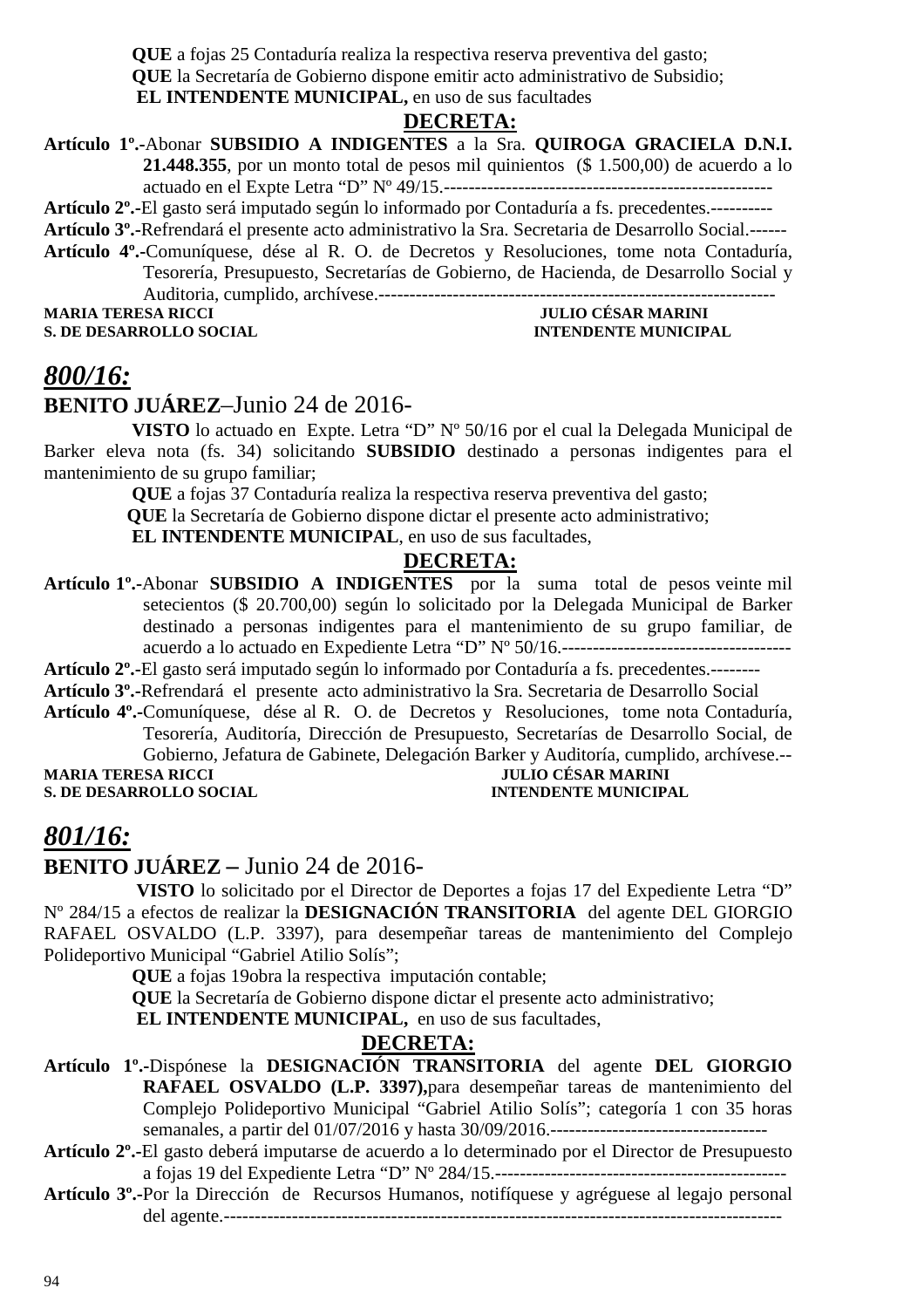**Artículo 4º.-**Refrendará el presente acto administrativo el Sr. Secretario de Gobierno a cargo de la Secretaría de Seguridad.-------------------------------------------------------------------------

**Artículo 5º.-**Comuníquese, dése al R. O. de Decretos y Resoluciones, tome nota Recursos Humanos, Contaduría, Secretaría de Gobierno, Dirección de Deportes, Dirección de Presupuesto y Auditoría, cumplido, archívese.---------------------------------------------

**S. DE GOBIERNO A/C S. DE SEGURIDAD** 

# **SERGIO JULIO ACOSTA JULIO CÉSAR MARINI**

## *802/16:*

#### **BENITO JUÁREZ** – Junio 24 de 2016 –

 **VISTO** lo actuado en Expte. Letra "G" Nº 57/13, por el que el CENTRO AVÍCOLA DE BENITO JUÁREZ (fs. 29) solicita Subsidio con destino a solventar gastos de la Institución;

 **QUE** a fojas 35 Contaduría efectúa la respectiva reserva preventiva del gasto; mientras que la Secretaría de Gobierno dispone dictar el presente acto administrativo;

 **EL INTENDENTE MUNICIPAL,** en uso de sus facultades,

#### **DECRETA:**

**Artículo lº.-**Otórgase **SUBSIDIO** al "**CENTRO AVÍCOLA DE BENITO JUÁREZ"** por la suma de **PESOS DIEZ MIL (\$ 10.000,00)** con destino a solventar gastosde la institución. El mismo deberá ser rendido oportunamente mediante "Balance de Inversión".------------------------------------------------------------------------------------------

**Artículo 2º.-**El gasto será imputado según lo informado por Contaduría a fs. precedente.--------

**Artículo 3º.-**Tesorería, previo a hacer efectivo el Subsidio del Art. 1°, deberá verificar el cumplimiento del Art. 132 del Reglamento de Contabilidad.-----------------------------

**Artículo 4º**.-Refrendará el presente acto administrativo el Sr. Secretario de Gobierno a cargo de la Secretaría de Seguridad.-------------------------------------------------------------------------

**Artículo 5º.-**Comuníquese, dése al R. O. De Decretos y Resoluciones, tome nota Contaduría, Tesorería, Secretarías de Gobierno, de Hacienda y Auditoría, cumplido, archívese.----

**S. DE GOBIERNO A/C S. DE SEGURIDAD** 

 **SERGIO JULIO ACOSTA JULIO CÉSAR MARINI<br>
S. DE GOBIERNO A/C S. DE SEGURIDAD DE LA PROPENTIVIOL DE LA PROPENTE MUNICIPAL** 

## *803/16:*

#### **BENITO JUÁREZ** – Junio 24 de 2016 –

**VISTO** lo actuado en Expte. Letra "G" Nº 70/13, por el que la "**ASOCIACIÓN COOPERADORA DEL CENTRO EDUCATIVO COMPLEMENTARIO Nº 801"** (fs. 61) solicita Subsidio con destino a solventar gastos de la compra de un tractor para cortar el césped y moto guadaña para cortar el pasto de la institución;

 **QUE** a fs. 66 Contaduría efectúa la respectiva reserva preventiva del gasto; mientras que a fs. 67 la Secretaría de Gobierno dispone dictar el presente acto administrativo;

 **EL INTENDENTE MUNICIPAL,** en uso de sus facultades,

#### **DECRETA:**

- **Artículo lº.-**Otórgase **SUBSIDIO** a la **"ASOCIACIÓN COOPERADORA DEL CENTRO EDUCATIVO COMPLEMENTARIO Nº 801"** por la suma de **Pesos CINCUENTA Y CUATRO MIL SETECIENTOS SESENTA Y CUATRO (\$ 54.764,00)** con destino a solventar gastos de la compra de un tractor para cortar el césped y moto guadaña para cortar el pasto de la institución. El mismo deberá ser rendido oportunamente mediante "Balance de Inversión".-----------------------------------
- **Artículo 2º.-**El gasto será imputado según lo informado por Contaduría a fs. precedente.----------
- **Artículo 3º.-**Tesorería, previo a hacer efectivo el Subsidio del Art. 1°, deberá verificar el cumplimiento del Art. 132 del Reglamento de Contabilidad.-----------------------------
- **Artículo 4º**.-Refrendará el presente acto administrativo el Sr. Secretario de Gobierno a cargo de la Secretaría de Seguridad.--------------------------------------------------------------------------
- **Artículo 5º.-**Comuníquese, dése al R.O. De Decretos y Resoluciones, tome nota Contaduría, Tesorería, Presupuesto, Secretarías de Gobierno, de Hacienda y Auditoría, cumplido, archívese.------------------------------------------------------------------------------------------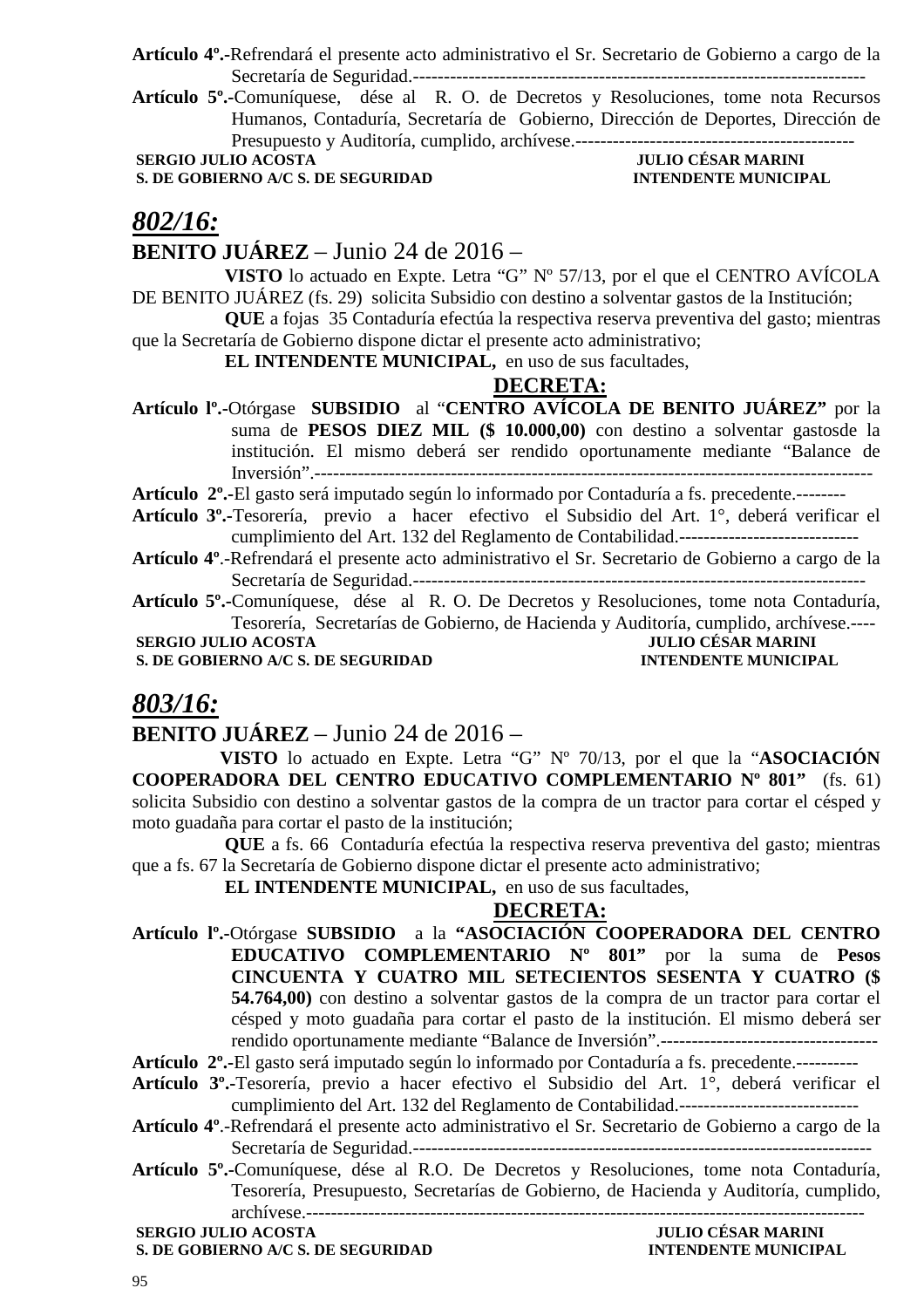## *804/16:*

## **BENITO JUÁREZ-**Junio 24 de 2016-

**VISTO** lo actuado en el Expediente Letra "G" Nº 26/13 en el cual a fojas 78 obra el Decreto Municipal Nº 352/16, en cuyos considerandos se informa que la **ASOCIACIÓN JUARENSE DE BOCHAS** (fs. 73) solicita Subsidio para solventar gastos de organización de los torneos zonales a desarrollarse en nuestra ciudad en el mes de Octubre del corriente año;

**QUE** el destino de dicho subsidio es para cubrirgastos para la participación en el Torneo Provincial organizado por la Federación de Bochas;

**QUE** el Secretario de Gobierno dispone dictar el presente acto administrativo de subsidio;

#### **EL INTENDENTE MUNICIPAL,** en uso de sus facultades,

#### **DECRETA**:

- **Artículo 1º.-**Modifíquese el considerando del Decreto Municipal Nº 352/16 **donde dice:** solicita Subsidio para solventar gastos de organización de los torneos zonales a desarrollarse en nuestra ciudad en el mes de Octubre del corriente año; **debe decir**: destinado a solventar gastos para la participación en el Torneo Provincial organizado por la Federación de Bochas a desarrollarse en la ciudad de Bahía Blanca.-----------------------
- **Artículo 2º.-**Refrendará el presente acto administrativo el Sr. Secretario de Gobierno a cargo de la Secretaría de Seguridad.-------------------------------------------------------------------------
- **Artículo 3º.-**Comuníquese, desde la R. O. de Decretos y Resoluciones, tome nota, Contaduría, Tesorería, Presupuesto, Secretarías de Gobierno, de Hacienda y Auditoría, cumplido, archívese--------------------------------------------------------------------------------------------

 **SERGIO JULIO ACOSTA JULIO CÉSAR MARINI S. DE GOBIERNO A/C S. DE SEGURIDAD** 

## *805/16:*

## **BENITO JUÁREZ**- Junio 24 de 2016-

 **VISTO** que por Resolución Nº 237/16 se otorgó LICENCIA POR ENFERMEDAD a la Sra. Delegada Municipal de Estación López Sra. RAMÍREZ EMMA (L.P. 3151);

**QUE** resulta necesario que la mencionada sea reemplazada;

**QUE** la Secretaría de Gobierno dispone dictar el presente acto administrativo; **EL INTENDENTE MUNICIPAL,** en uso de sus facultades,

## **DECRETA:**

- **Artículo lº.-**Confírmese que durante la LICENCIA POR ENFERMEDAD, otorgada la Sra. Delegada Municipal de Estación López Sra. RAMÍREZ EMMA (L.P. 3151) mediante Resolución Municipal Nº 237/16, asume sus funciones en carácter de reemplazo la agente SEQUEIRA VIVIANA (L.P. 1849).---------------------------------------------------
- **Artículo 2º.-**Por la Dirección de Recursos Humanos notifíquese a la interesada y agréguese al legajo personal de la agente.----------------------------------------------------------------------
- **Artículo 3º.-**Refrendará el presente acto administrativo el Sr. Secretario de Gobierno a cargo de la Secretaría de Seguridad.-------------------------------------------------------------------------
- **Artículo 4º.-** Comuníquese, dése al R. O. De Decretos y Resoluciones, tome nota Recursos Humanos, Secretarías de Gobierno, de Hacienda, Presupuesto, Contaduría y Auditoría, cumplido, archívese.-------------------------------------------------------------------------------

**SERGIO JULIO ACOSTA** 

**S. DE GOBIERNO A/C S. DE SEGURIDAD INTENDENTE MUNICIPAL** 

## *806/16:*

## **BENITO JUÁREZ**- Junio 24 de 2016-

**VISTO** que por Resolución Nº 238/16 se otorgó LICENCIA POR ENFERMEDAD al Representante Legal del Instituto Superior del Sudeste Sr. KOEHLER MARIO (L.P. 1396);

**QUE** resulta necesario que el mencionado sea reemplazado;

**QUE** la Secretaría de Gobierno dispone dictar el presente acto administrativo **EL INTENDENTE MUNICIPAL,** en uso de sus facultades,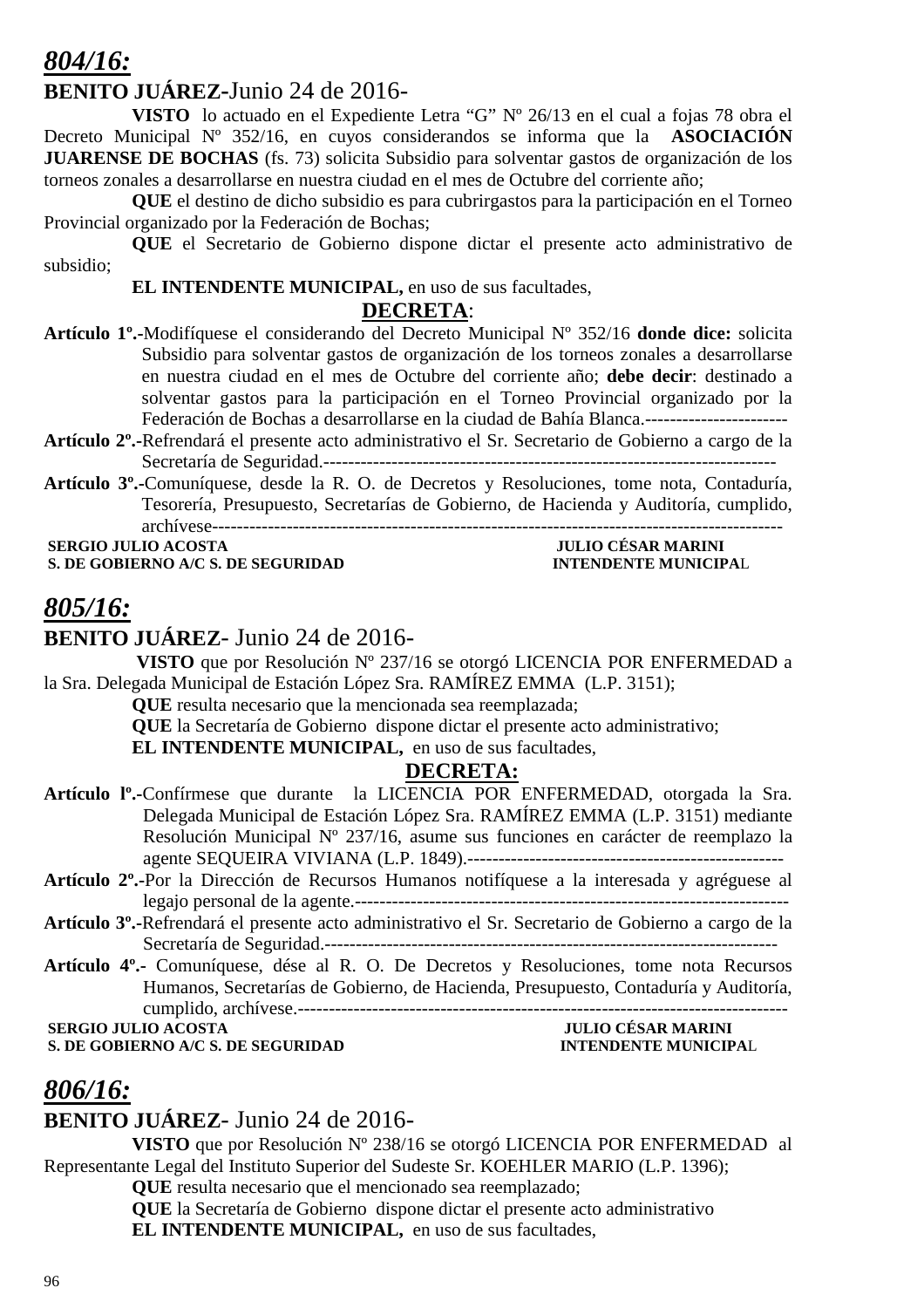#### **DECRETA:**

- **Artículo lº.-**Confírmese que durante la LICENCIA POR ENFERMEDAD otorgada al Representante Legal del Instituto Superior del Sudeste Sr. MARIO KOEHLER (L.P. 1396) otorgada por Resolución Nº 238/16, asume sus funciones en carácter de reemplazo la agente PEROGGI NATALIA (L.P. 2537).-------------------------------------
- **Artículo 2º.-**Por la Dirección de Recursos Humanos notifíquese al interesado y agréguese al legajo personal de la agente.-----------------------------------------------------------------------------
- **Artículo 3º.-**Refrendará el presente acto administrativo el Sr. Secretario de Gobierno a cargo de la Secretaría de Seguridad.---------------------------------------------------------------------------
- **Artículo 4º.-**Comuníquese, dése al R. O. De Decretos y Resoluciones, tome nota Recursos Humanos, Secretarías de Gobierno, Hacienda, Instituto Superior del Sudeste, Contaduría y Auditoría, cumplido, archívese.-------------------------------------------------

 **SERGIO JULIO ACOSTA JULIO CÉSAR MARINI** 

**S. DE GOBIERNO A/C S. DE SEGURIDAD INTENDENTE MUNICIPAL** 

## *807 /16:*

## **BENITO JUÁREZ** – Junio 27 de 2016-

**VISTO** el Expte. "O" 18/16 y el procedimiento establecido por la Ley Nº 24.320, para la adquisición del dominio de un inmueble por parte de los Estados Provinciales y las Municipalidades, y:

**CONSIDERANDO,** que con el objeto de clarificar la situación dominial del bien y acreditar los recaudos establecidos en el Artículo 2º de la Ley Nº 24.320, a los efectos de declarar operada la prescripción adquisitiva del inmueble identificado catastralmente como: Circ.: I – Secc.: E – Chra: 259 - Manzana: 259 j– Parcelas: 2 y 3,las cuales fueron unificadas según plano de mensura Nº 053-0005-2016 transformándose en Parcela: 2a, a favor de la Municipalidad de Benito Juárez. Todo lleva a concluir que la Municipalidad ejerció en forma pacífica e ininterrumpida derechos posesorios sobre el inmueble en cuestión, siendo en consecuencia de aplicación la Ley Nº 21.477 que permite al Municipio declarar a su favor la prescripción adquisitiva del bien que nos ocupa a favor de la Municipalidad de Benito Juárez, se realizó un minucioso estudio de antecedentes. Todo lleva a concluir que la Municipalidad ejerció en forma pacífica e ininterrumpida derechos posesorios sobre el inmueble en cuestión, siendo en consecuencia de aplicación la Ley Nº 21.477 que permite al Municipio declarar a su favor la prescripción adquisitiva del bien que nos ocupa ;

**QUE**, a los efectos de adjuntar antecedentes e informes donde se especifique el origen de la posesión y el destino o afectación que hallan tenido el inmueble en cuestión, se han desarrollado las siguientes tareas:

1.-En el Expediente Letra "O" Nº 18/16 se adjunta a fojas 3, plano de mesura: 053-0005-2016, aprobado por la Dirección de Geodesia del Ministerio de Obras y Servicios Públicos, con sus medidas, superficies, ubicación y linderos;

2.-A fojas 4, 5 y 6 obran testimonios de los Sres. Carrizo Juan Carlos (empleado municipal), Godoy Omar (Empleado Municipal) y Mortati Juan Carlos (Ex Intendente)

3.- A fs. 9, 10 y 11 obran edictos publicados en el Diario "El Fénix" y el "El Boletín Oficial";

**QUE**, conforme surge de lo expuesto precedentemente queda acreditada en forma fehaciente la posesión ejercida en forma pública, pacífica e ininterrumpida por la Municipalidad de Benito Juárez sobre el bien en cuestión, de conformidad con lo establecido por el artículo 2 de la Ley Nº 24.320;

**QUE,** se encuentran cumplimentados en forma previa todos y cada uno de los recaudos establecidos en el artículo 2 de la Ley 24.320 y es atribución del Departamento Ejecutivo Municipal el dictado del Acto Administrativo que declare operada la prescripción adquisitiva del referido inmueble a favor de la Municipalidad de Benito Juárez (Ley Nº 21.477 modificada por la Ley Nº 24.320);

> **QUE** a fojas 27 obra despacho favorable del Asesor Legal de la Comuna, **QUE** la Secretaría de Gobierno dispone dictar acto administrativo; **EL INTENDENTE MUNICIPAL,** en uso de sus facultades,

## **DECRETA:**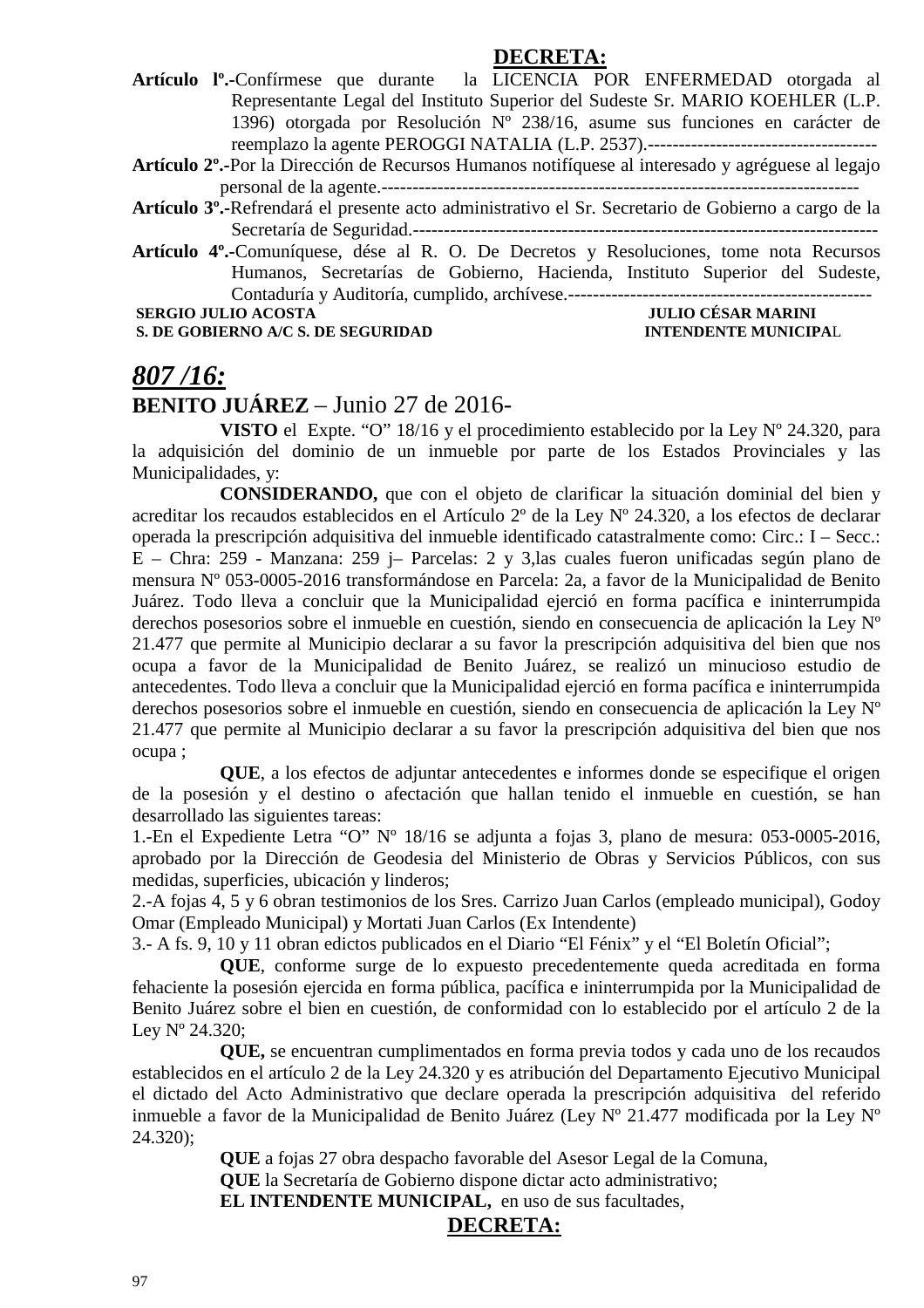**Artículo lº.-**Declárese operada la prescripción adquisitiva a favor de la Municipalidad de Benito Juárez, delinmueble identificado catastralmente como:Circ.: I – Secc.: E – Chra: 259 - Manzana: 259 j – Parcelas: 2a,delimitado según respectivo plano de mensura aprobado por la Dirección de Geodesia del Ministerio de Obras y Servicios Públicos de la Provincia de Bs. As. con sus respectivas medidas, superficie, ubicación y linderos, que lucen agregados a fojas 3 del Expediente Letra "O" Nº 18/16.-----------------------------

- **Artículo 2º.-**Requiérase a la Escribanía General de Gobierno la protocolización de las actuaciones administrativas pertinentes y su posterior inscripción en el Registro de la Propiedad Inmueble.------------------------------------------------------------------------------------------
- **Artículo 3°.-**Refrendará el presente acto administrativo el Sr. Secretario de Gobierno a cargo de la Secretaría de Seguridad.-------------------------------------------------------------------------

**Artículo 4º.**-Comuníquese, dése al R.O. de Decretos y Resoluciones, tome nota Secretaría de Gobierno, Asesoría Legal, Jefatura de Gabinete, Oficina de Tierras y Auditoría, cumplido, archívese.------------------------------------------------------------------------------  **SERGIO JULIO ACOSTA JULIO CÉSAR MARINI** 

**S. DE GOBIERNO A/C S. DE SEGURIDAD INTENDENTE MUNICIPAL** 

# *808/16:*

## **BENITO JUÁREZ** – Junio 27 de 2016-

**VISTO** el Expte. "O" 33/16 y el procedimiento establecido por la Ley Nº 24.320, para la adquisición del dominio de un inmueble por parte de los Estados Provinciales y las Municipalidades, y:

**CONSIDERANDO,** que con el objeto de clarificar la situación dominial del bien y acreditar los recaudos establecidos en el Artículo 2º de la Ley Nº 24.320, a los efectos de declarar operada la prescripción adquisitiva del inmueble identificado catastralmente como: Circ.: I – Secc.: D – Chra: 150 - Manzana: 150 a – Parcelas: 2, 3, 4, 5, 6, 7, 8, 10, 11, 12, 13 y 14 – Partidas Inmobiliarias: 2670- 2769- 5294-5295- 5296- 6734- 6735- 5149- 5150- 5151- 5152 y 5153,las cuales fueron unificadas según plano de mensura Nº 053-0011-2016 transformándose en Parcela: 2a, a favor de la Municipalidad de Benito Juárez. Todo lleva a concluir que la Municipalidad ejerció en forma pacífica e ininterrumpida derechos posesorios sobre el inmueble en cuestión, siendo en consecuencia de aplicación la Ley Nº 21.477 que permite al Municipio declarar a su favor la prescripción adquisitiva del bien que nos ocupa a favor de la Municipalidad de Benito Juárez, se realizó un minucioso estudio de antecedentes. Todo lleva a concluir que la Municipalidad ejerció en forma pacífica e ininterrumpida derechos posesorios sobre el inmueble en cuestión, siendo en consecuencia de aplicación la Ley Nº 21.477 que permite al Municipio declarar a su favor la prescripción adquisitiva del bien que nos ocupa;

**QUE** a los efectos de adjuntar antecedentes e informes donde se especifique el origen de la posesión y el destino o afectación que halla tenido el inmueble en cuestión, se han desarrollado las siguientes tareas:

1.-En el Expediente Letra "O" Nº 33/16 se adjunta a fojas 3, plano de mesura: 053-0011-2016, aprobado por la Dirección de Geodesia del Ministerio de Obras y Servicios Públicos, con sus medidas, superficies, ubicación y linderos;

2.-A fojas 6, 7 y 8 obran testimonios de los Sres. Godoy Omar (Empleado Municipal), Mortati Juan Carlos (Ex Intendente) y Carrizo Juan Carlos (empleado municipal);

3.- A fs. 9 y 10 obran edictos publicados en el Diario "El Fénix" y el "El Boletín Oficial";

**QUE** a fs. 13 el Asesor Legal de la Comuna solicita informes de deuda que registre el inmueble mencionado, el cual se adjunta de fs. 14 a 84;

**QUE**, conforme surge de lo expuesto precedentemente queda acreditada en forma fehaciente la posesión ejercida en forma pública, pacífica e ininterrumpida por la Municipalidad de Benito Juárez sobre el bien en cuestión, de conformidad con lo establecido por el artículo 2 de la Ley Nº 24.320;

**QUE,** se encuentran cumplimentados en forma previa todos y cada uno de los recaudos establecidos en el artículo 2 de la Ley 24.320 y es atribución del Departamento Ejecutivo Municipal el dictado del Acto Administrativo que declare operada la prescripción adquisitiva del referido inmueble a favor de la Municipalidad de Benito Juárez (Ley Nº 21.477 modificada por la Ley Nº 24.320);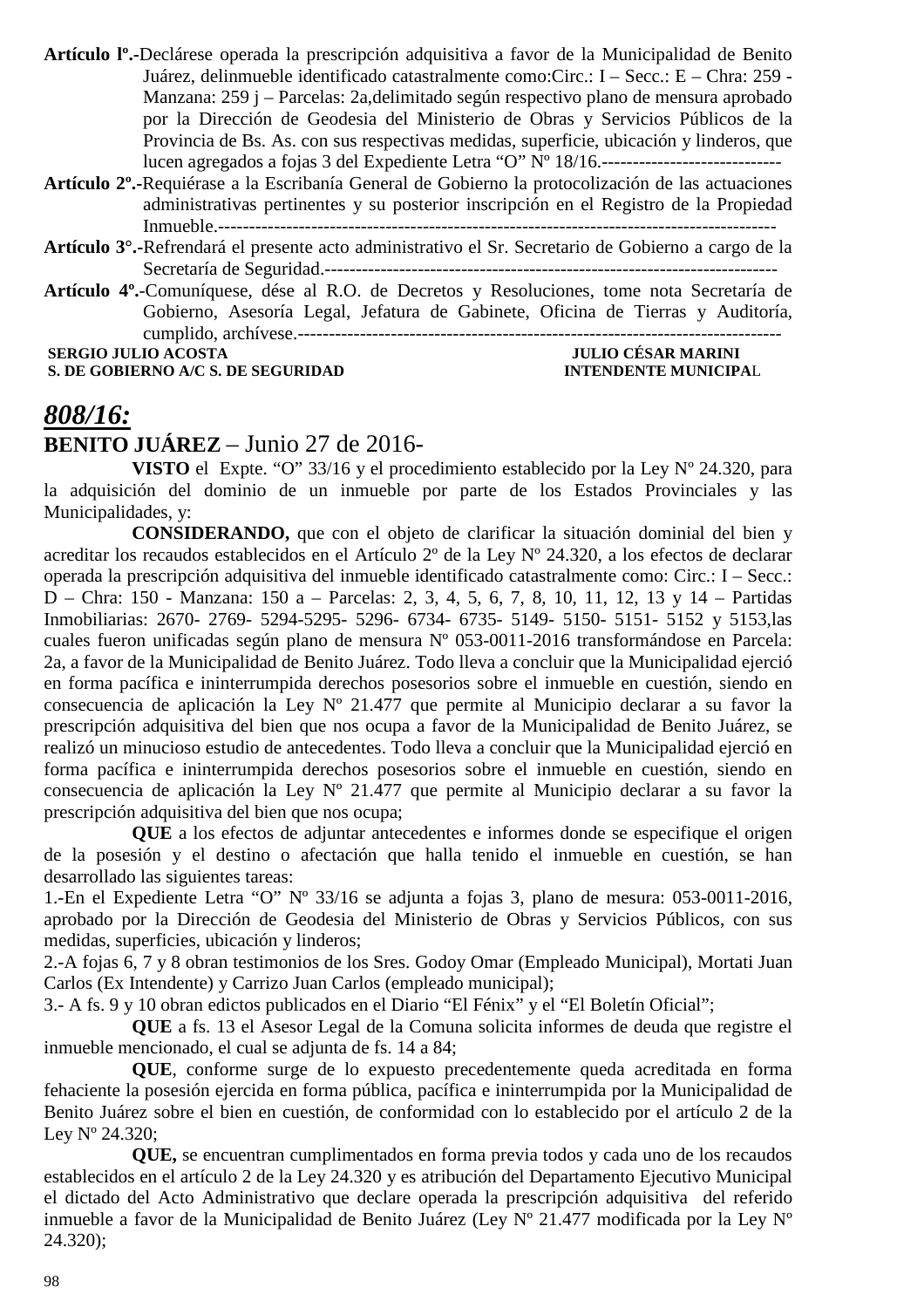**QUE** a fojas 85 obra despacho favorable del Asesor Legal de la Comuna, **QUE** la Secretaría de Gobierno dispone dictar acto administrativo; **EL INTENDENTE MUNICIPAL,** en uso de sus facultades,

## **DECRETA:**

- **Artículo lº.-**Declárese operada la prescripción adquisitiva a favor de la Municipalidad de Benito Juárez, delinmueble identificado catastralmente como:Circ.: I – Secc.: D – Chra: 150 - Manzana: 150 a – Parcelas: 2a,delimitado según respectivo plano de mensura aprobado por la Dirección de Geodesia del Ministerio de Obras y Servicios Públicos de la Provincia de Bs. As. con sus respectivas medidas, superficie, ubicación y linderos, que lucen agregados a fojas 3 del Expediente Letra "O" Nº 33/16.--------------
- **Artículo 2º.-**Requiérase a la Escribanía General de Gobierno la protocolización de las actuaciones administrativas pertinentes y su posterior inscripción en el Registro de la Propiedad Inmueble.---------------------------------------------------------------------------------------------
- **Artículo 3°.-**Refrendará el presente acto administrativo el Sr. Secretario de Gobierno a cargo de la Secretaría de Seguridad.-------------------------------------------------------------------------
- **Artículo 4º.**-Comuníquese, dése al R.O. de Decretos y Resoluciones, tome nota Secretaría de Gobierno, Asesoría Legal, Jefatura de Gabinete, Oficina de Tierras y Auditoría, cumplido, archívese.-------------------------------------------------------------------------------

**S. DE GOBIERNO A/C S. DE SEGURIDAD** 

# **SERGIO JULIO ACOSTA JULIO CÉSAR MARINI**

# *809/16:*

## **BENITO JUÁREZ** –Junio 27 de 2016-

 **VISTO** lo actuado en el Expte. Letra "O" Nº 96/15 4º cuerpo, en el cual a fojas 1025 la Secretaria de Infraestructura, Vivienda y Servicios Públicos Interina solicita se realicen los trámites pertinentes para hacer efectivo el 4º llamado a licitación pública para la construcción del Jardín Maternal en la localidad de Barker,, habiendo recibido un nuevo Apto Técnico del Ministerio de Educación y Deportes de la Nación, y un nuevo presupuesto oficial (fs. 1026)

**QUE** a fojas 1040 obra nota del Jefe de Compras Interinoinformando N° Licitación Pública, fecha y hora de apertura de la misma;

**QUE** a fojas 1041 Contaduría Municipal informa que el Pliego de Bases y Condiciones cumple con los requisitos enunciados en la L.O.M. y en el Reglamento de Contabilidad,

**QUE** a fojas 1042 obra solicitud de gastos;

**QUE** a fs. 1043 obra informe del Secretario de Hacienda;

**QUE** la Secretaría de Gobierno dispone dictar acto administrativo;

**EL INTENDENTE MUNICIPAL,** en uso de sus facultades,

## **DECRETA:**

- **Artículo lº.-**Realícese el 4º llamado a **LICITACIÓN PÚBLICA Nº 63/15** para la construcción del Jardín Maternal del Barrio Pro.Cre.Ar. en la localidad de Barker, dentro del Programa Nacional de Educación Obligatoria.-----------------------------------------------------------
- **Artículo 2º.**-El presupuesto oficial asciende a la suma de pesos nueve millones tres mil treinta y seis con noventa centavos (\$ 9.003.036,90).-------------------------------------------------

**Artículo 3º.**-La apertura de propuesta se realizará el día 23 de Agosto de 2016 a las 12 horas en la Oficina Compras de la Municipalidad de Benito Juárez sita en Mitre Nº 42.--------------

**Artículo 4º.-**Publíquese en los siguientes medios:

- Boletín Oficial de la Nación (10 días)
- Boletín Oficial Provincial (10 días)
- Diario Página 12 (1 día)
- Diario "El Fénix" de Benito Juárez 2 días

 **Artículo 5º.**-Refrendará el presente acto administrativo la Sra. Secretaria de Infraestructura, Vivienda y Servicios Públicos Interina.---------------------------------------------------------

**Artículo 6º.**-Comuníquese, dése al R.O. de Decretos y Resoluciones, tome nota Compras, Secretarías de Gobierno, de Infraestructura, Vivienda y Servicios Públicos, y de Hacienda, Contaduría, Dirección de Presupuesto y Auditoría, cumplido, archívese.---- **JULIO CÉSAR MARINI** 

| -LLBA KUDKRIJULZ                      |  |  |
|---------------------------------------|--|--|
| S. DE INF., VIV., Y SERV. PUBLICOS IN |  |  |

## **ST. SERV. INTENDENTE MUNICIPAL**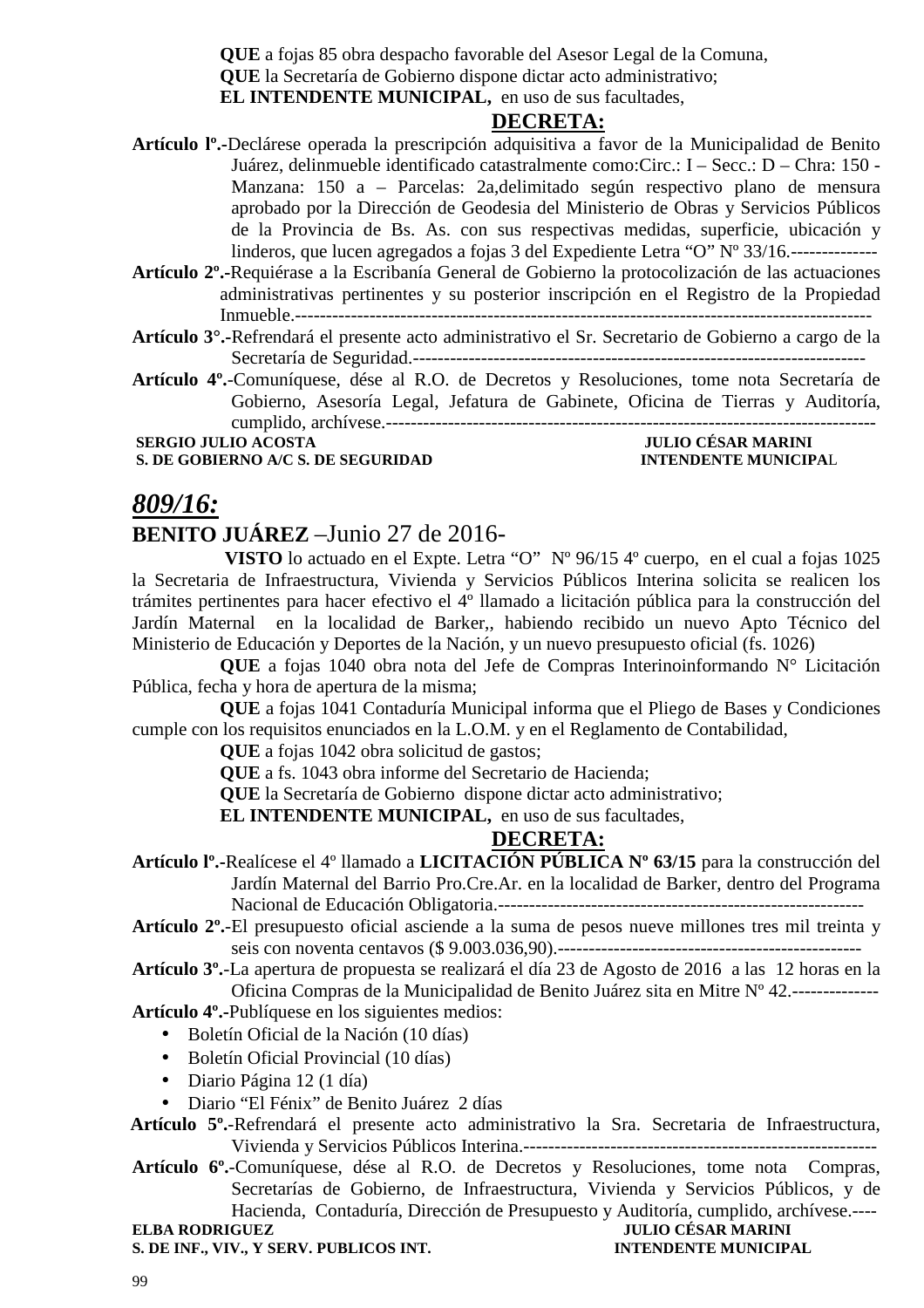## *810/16:*

## **BENITO JUÁREZ –**Junio 27 de 2016-

**VISTO** lo actuado en el Expediente Letra "A" Nº 181/09 2º Cuerpo, en el cual obra Proyecto "Horno de Ladrillos" perteneciente al Programa Atención de Jóvenes y Adolescentes en el Centro de Día "Apostando a la Vida" del Ministerio de Desarrollo Social de la Provincia de Buenos Aires;

**QUE** a fs. 578 el Subdirector del Centro de Día "Apostando a la Vida", solicita se efectúe el pago de BECAS;

**QUE** a fs. 582 Contaduría realiza la respectiva reserva del gasto;

**QUE** la Secretaría de Gobierno dispone dictar el presente acto administrativo;

**EL INTENDENTE MUNICIPAL**, en uso de sus facultades,

## **DECRETA:**

**Artículo 1º.-**Dispónese el pago de BECAS, correspondiente al Proyecto "Horno de Ladrillos" perteneciente al Programa Atención de jóvenes y Adolescentes en el Centro de Día "Apostando a la Vida" del Ministerio de Desarrollo Social de la Provincia de Buenos Aires, de acuerdo al listado de beneficiarios que obra de fs. 579 a fs. 581, en el Expte. Letra "A" Nº 181/09 2º Cuerpo, por un importe total de pesos once mil ciento treinta y cinco (\$ 11.135,00).-----------------------------------------------------------------------------

**Artículo 2º.-**El gasto deberá imputarse según lo informado por Contaduría a fojas precedentes.------

**Artículo 3º.-**Refrendará el presente acto administrativo la Sra. Secretaria de Desarrollo Social.---

**Artículo 4º.-**Comuníquese, dése al R. O. de Decretos y Resoluciones, tome nota Contaduría, Tesorería, Direcciones de Recursos Humanos, de Presupuesto, Secretarias de Gobierno, de Desarrollo Social, de Hacienda, Contaduría y Auditoría, cumplido, archívese.-------------------------------------------------------------------------------------------

**S. DE DESARROLLO SOCIAL** 

# **MARIA TERESA RICCIPAL INTENDENTE MUNICIPAL**

## *811/16:*

**BENITO JUÁREZ –**Junio 27 de 2016-

**VISTO** que conforme las previsiones de la Oza. Mpal. N° 4854/14, el **"FONDO MUNICIPAL PARA EMERGENCIAS DE SALUD" (FO.MU.ES.)** se encuentra facultado para solucionar económicamente enfermedades cuya gravedad requiere derivación médica debido al alto riesgo en la salud;

**QUE** la Secretaría de Gobierno dispone dictar el presente acto administrativo;

**EL INTENDENTE MUNICIPAL**, en uso de sus facultades,

## **DECRETA:**

**Artículo 1º.-**Dispónese que el **"FONDO MUNICIPAL PARA EMERGENCIASESPECIALES DE SALUD" (FO.MU.ES),** efectúe pagos en el marco de la Oza. Mpal. N° 4854/14, a las personas que se indican a continuación, cuyas historias cínicas obran en los Expedientes:<br>ARGUELLE JORGE<br>Expte. Let **Expte. Letra "F" Nº 22/16** 

| Subsidio Reintegrable \$9.900,00 (fs. 17)  |                               |
|--------------------------------------------|-------------------------------|
| <b>BONIFAZI ALEJANDRA</b>                  | Expte. Letra " $F$ " N° 82/06 |
| Subsidio Reintegrable \$ 8.000,00 (fs. 35) |                               |
| <b>ITHURRAT RAUL</b>                       | Expte. Letra " $F$ " N° 45/05 |

**Subsidio Reintegrable \$ 6.125,00 (fs. 252)** 

**Artículo 2º.-**La Dirección de Recursos Humanos o la Dirección de Recaudación según corresponda deberá tomar recaudos necesarios para la retención de haberes y/o gestión de cobro para obtener el reintegro del subsidio, según corresponda, mencionado en el Articulo 1º.-----------------------------------------------------------------------------------------------------

**Artículo 3º.-**Refrendará el presente acto administrativo la Sra. Secretaria de Desarrollo Social.---

**Artículo 4º.-**Comuníquese, dése al R. O. de Decretos y Resoluciones, tome nota Contaduría, Tesorería, Dirección de Recaudación,Secretarías de Desarrollo Social, de Gobierno, de Hacienda, Subdirección de Tasas, FO.MU.ES.y Auditoría, cumplido, archívese.---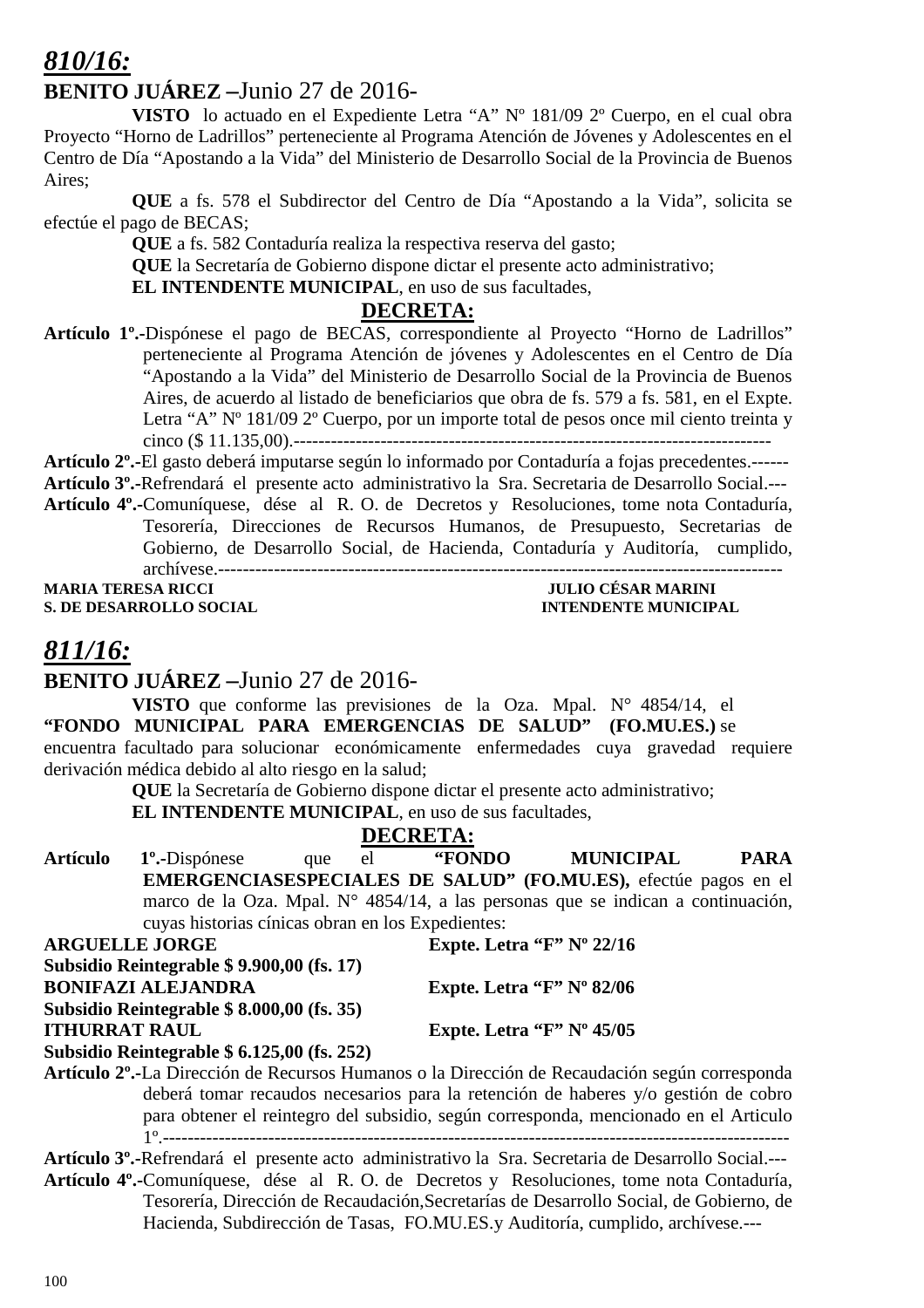## *812/16:*

## **BENITO JUÁREZ**–Junio 27 de 2016-

**VISTO** lo actuado en Expte. Letra "D" Nº 13/16 por el cual la Secretaria de Desarrollo Social eleva nota (fs. 51) solicitando **SUBSIDIO** destinado al pago de Alquileres a indigentes;

**QUE** a fojas 56 Contaduría realiza la respectiva reserva preventiva del gasto;

**QUE** la Secretaría de Gobierno dispone dictar el presente acto administrativo;

 **EL INTENDENTE MUNICIPAL,** en uso de sus facultades,

#### **DECRETA:**

**Artículo 1º.-**Abonar **SUBSIDIO A INDIGENTES** por la suma total de pesos cincuenta mil cuatrocientos (\$ 50.400,00) según lo solicitado por la Secretaria de Desarrollo Socialdestinado al pago de Alquileres a indigentes, de acuerdo a lo actuado en Expediente Letra "D" Nº 13/16.---------------------------------------------------------------

**Artículo 2º.-**El gasto será imputado según lo informado por Contaduría a fs. precedentes.--------

**Artículo 3º.-**Refrendará el presente acto administrativo la Sra. Secretaria de Desarrollo Social.---- **Artículo 4º.-**Comuníquese, dése al R. O. de Decretos y Resoluciones, tome nota Contaduría,

Tesorería, Auditoría, Dirección de Presupuesto, Secretarías de Desarrollo Social, de Gobierno, de Hacienda y Auditoría, cumplido, archívese.-----------------------------------

**MARIA TERESA RICCI IULIO CÉSAR MARINI** 

**S. DE DESARROLLO SOCIAL INTENDENTE MUNICIPAL** 

## *813/16***:**

## **BENITO JUÁREZ**–Junio 27 de 2016-

**VISTO** lo actuado en Expte. Letra "D" Nº 12/16 por el cual la Secretaria de Desarrollo Social eleva nota (fs. 62) solicitando **SUBSIDIO** destinado a personas indigentes para el mantenimiento de su grupo familiar;

**QUE** a fojas 69 Contaduría realiza la respectiva reserva preventiva del gasto;

**QUE** la Secretaría de Gobierno dispone dictar el presente acto administrativo;

**EL INTENDENTE MUNICIPAL,** en uso de sus facultades,

## **DECRETA:**

**Artículo 1º.-**Abonar **SUBSIDIO A INDIGENTES** por la suma total de pesos ochenta y cuatro mil ochocientos veinte (\$ 84.820,00) según lo solicitado por la Secretaria de Desarrollo Social, destinado a personas indigentes para el mantenimiento de su grupo familiar y de acuerdo a lo actuado en Expediente Letra "D" Nº 12/16.--------------------------------

**Artículo 2º.-**El gasto será imputado según lo informado por Contaduría a fs. precedentes.-------

**Artículo 3º.-**Refrendará el presente acto administrativo la Sra. Secretaria de Desarrollo Social.---- **Artículo 4º.-**Comuníquese, dése al R. O. de Decretos y Resoluciones, tome nota Contaduría,

Tesorería, Auditoria, Dirección de Presupuesto, Secretarías de Desarrollo Social, de Gobierno, Jefatura de Gabinete y Auditoría, cumplido, archívese.--------------------------

**JULIO CÉSAR MARINI** 

## **S. DE DESARROLLO SOCIAL DESARROLLO SOCIAL DESARROLLO SOCIAL DESARROLLO SOCIAL DESARROLLO SOCIAL DE LA PERIODICIPAL DE LA PERIODICIPAL DE LA PERIODICIPAL DE LA PERIODICIPAL DE LA PERIODICIPAL DE LA PERIODICIPAL DE LA PERIO**

## *814/16:*

## **BENITO JUÁREZ**– Junio 27 de 2016-

**VISTO** lo actuado en Expte. Letra "D" Nº 195/14 por el cual la Secretaria de Desarrollo Social a fojas 140 solicita **SUBSIDIO** destinado a la Sra. MAZZA MIRIAM;

**QUE** a fojas 142 Contaduría realiza la respectiva reserva preventiva del gasto;

**QUE** el Secretario de Gobierno a/c de la Secretaría de Seguridad dispone emitir acto administrativo de Subsidio;

**EL INTENDENTE MUNICIPAL,** en uso de sus facultades

## **DECRETA:**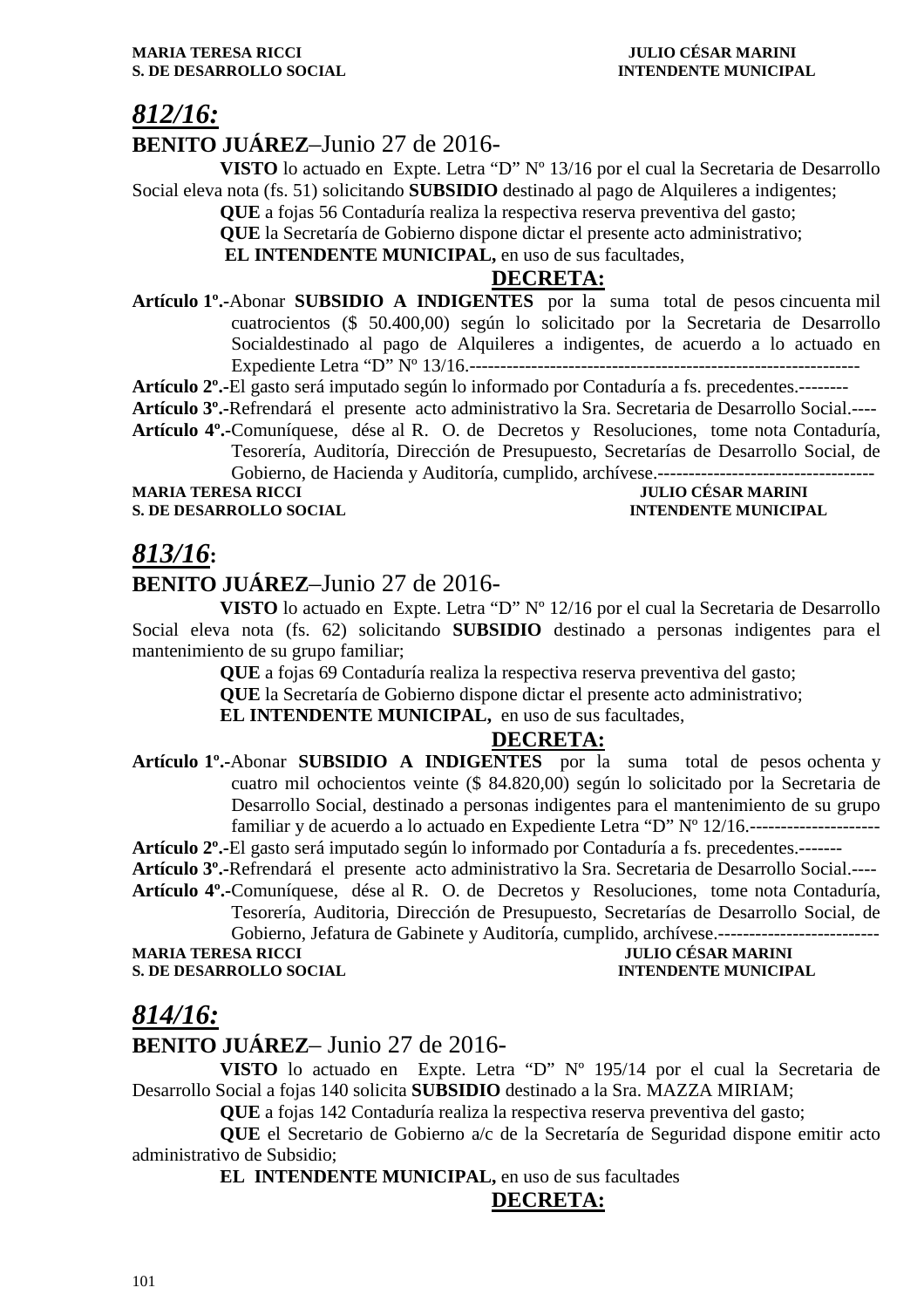#### **Artículo 1º.-**Abonar **SUBSIDIO A INDIGENTES** a la Sra. **MAZZA MIRIAM D.N.I. 31.072.094**, por un monto total de pesos cuatro mil quinientos cincuenta (\$ 4.550,00) de acuerdo a lo actuado en el Expte Letra "D" Nº 195/14.---------------------------------

**Artículo 2º.-**El gasto será imputado según lo informado por Contaduría a fs. precedentes.---------- **Artículo 3º.-**Refrendará el presente acto administrativo la Sra. Secretaria de Desarrollo Social.------ **Artículo 4º.-**Comuníquese, dése al R. O. de Decretos y Resoluciones, tome nota Contaduría, Tesorería, Presupuesto, Secretarías de Gobierno, de Hacienda, de Desarrollo Social y

Auditoría, cumplido, archívese.----------------------------------------------------------------

**S. DE DESARROLLO SOCIAL** 

**MULIO CÉSAR MARINI<br>INTENDENTE MUNICIPAL** 

# *815/16:*

## **BENITO JUÁREZ** – Junio 28 de 2016-

**VISTO** lo actuado en el Expediente Letra "X" Nº 38/16 en el cual a fojas 3 y 4 obra la Ordenanza Municipal Nº 5050/2016 por la cual se ordena erigir "un monumento que conmemore el Bicentenario de la Declaración de la Independencia de las Provincias Unidas del Río de la Plata";

**QUE** en el artículo 4º de la citada Ordenanza se prevé el llamado a concurso estableciendo las condiciones del mismo, el cual se realizó mediante Decreto Municipal Nº 697/16;

**QUE** de fojas 11 a fojas 18 obran las bases para el "Concurso Bicentenario de la Independencia de la Patria";

**QUE** a fojas 31 y 32 obra Acta de Jura de las propuestas presentadas al concurso suscripta por la Comisión Pro-Monumento Bicentenario de la Independencia, rechazando la totalidad de las propuestas recibidas y declarando desierto el concurso;

**QUE** la Secretaría de Gobierno dispone dictar acto administrativo;

**EL INTENDENTE MUNICIPAL,** en uso de sus facultades,

## **DECRETA:**

**Artículo lº.-**Declárese desierto el CONCURSO "BICENTENARIO DE LA INDEPENDENCIA DE LA PATRIA", el cual se realizó en el marco de la Ordenanza Municipal Nº 5050/16,

bases obrantes de fojas 11 a fojas18 y decreto Municipal N° 697/16.--------------------------------

**Artículo 2º.-**Refrendará el presente acto administrativo el Sr. Secretario de Gobierno a cargo de la Secretaría de Seguridad.-------------------------------------------------------------------------

**Artículo 3º.**-Comuníquese, dése al R.O. de Decretos y Resoluciones, tome nota Secretaría de Gobierno, Asesoría Legal, Jefatura de Gabinete, Dirección de Cultura y Auditoría, cumplido, archívese.------------------------------------------------------------------------------

**SERGIO JULIO ACOSTA** 

**S. DE GOBIERNO A/C S. DE SEGURIDAD INTENDENTE MUNICIPAL** 

## *816/16:*

## **BENITO JUÁREZ**– Junio 28 de 2016-

**VISTO** lo actuado en el Decreto Municipal Nº 625/16, por el cual se designó a los agentesSASSALI HERMELINDA (L.P. 3394) y MOLINA LUCAS EDGARDO (L.P. 3386) como personal destajista en el Hogar de Ancianos, dependiente de la Secretaría de Salud;

**QUE** la Directora de Recursos Humanos solicita modificar dicho Decreto;

**QUE** a fs. precedentes de los distintos Exptes., la Directora de Tercera Edad y Discapacidad, solicita efectuar la designación transitoria de los mencionados agentes con efecto retroactivo al 01/06/2016 y hasta 30/06/2016;

**QUE** la Secretaría de Gobiernodispone dictar el presente acto administrativo;

**EL INTENDENTE MUNICIPAL**, en uso de sus facultades,

## **DECRETA:**

**Artículo 1º.-**Modifíquese el artículo 2º del Decreto Municipal Nº 625/16, respecto de las designaciones transitorias de los agentesSASSALI HERMELINDA (L.P. 3394) y MOLINA LUCAS EDGARDO (L.P. 3386), debiendo especificar el periodo de dicha designación, siendo el mismo con efecto retroactivo al 01/05/2016 y hasta 31/05/2016.-----------------------------------------------------------------------------------------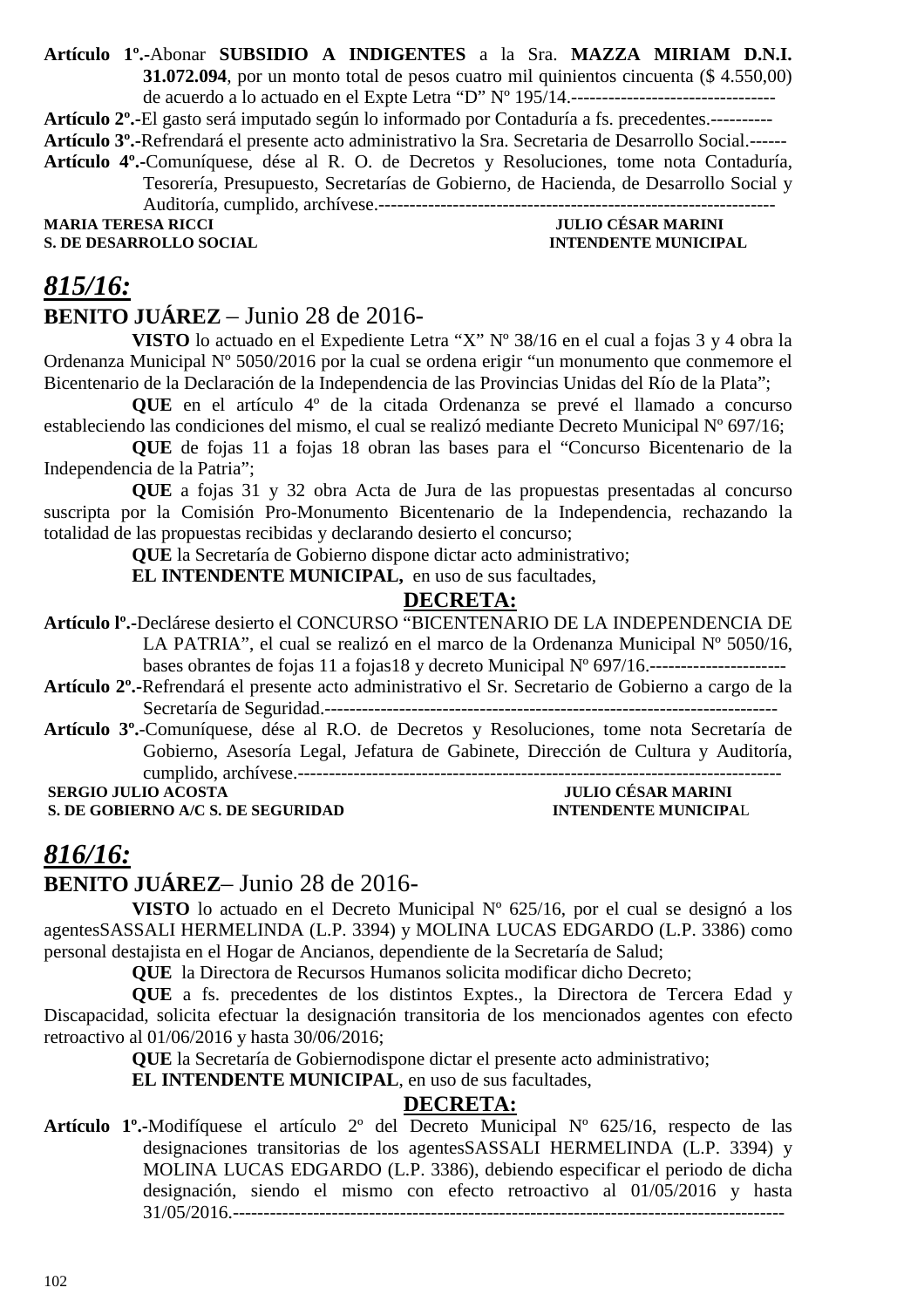**Artículo 2º.-** Dispónese la **DESIGNACIÓN TRANSITORIA en calidad de destajistas,** de los agentes que se detallan a continuación, los mismos desempeñan tareas en el Hogar de Ancianos, dependiente de la Secretaría de Salud. El destajo será abonado de acuerdo a lo dispuesto en el artículo 691/16:

**Con efecto retroactivo al 01/06/2016 y hasta el 30/06/2016:**

**SASSALI MARIA HERMELINDA (L.P. 3394) Expte. Letra "S" Nº 105/15** 

**MOLINA LUCAS EDGARDO (L.P. 3386) Expte. Letra "H" Nº 28/15** 

**Artículo 3º.-**Refrendará el presente acto administrativo la Sra. Secretaria de Salud Interina.---------- **Artículo 4º.-**Comuníquese, dése al R. O. de Decretos y Resoluciones, tome nota, Recursos Humanos, Secretarías de Gobierno, de Hacienda, de Salud, Contaduría, Direcciones de Presupuesto y Auditoría, cumplido, archívese.--------------------------------------------

**LIC. MARIANELA ZEQUEIRA JULIO CÉSAR MARINI SECRETARIA DE SALUD INTERINA INTENDENTE MUNICIPAL** 

## *817/16:*

## **BENITO JUÁREZ** –Junio 28 de 2016 –

 **VISTO** lo actuado en Expte. Letra "C" Nº 178/12 2º Cuerpo, por el que el **CENTRO FOLKLÓRICO "EL SOMBRERITO"**(fs. 287) solicita Subsidio con destino a solventar los gastos de viáticos para la tallerista de telar Andrea Arcas;

**QUE** a fs. 290 Contaduría efectúa la respectiva reserva preventiva del gasto; mientras que a fs. 291 la Secretaría de Gobierno dispone dictar el presente acto administrativo;

**EL INTENDENTE MUNICIPAL,** en uso de sus facultades,

#### **DECRETA:**

**Artículo lº.-**Otórgase **SUBSIDIO** al **CENTRO FOLKLÓRICO "EL SOMBRERITO"** por la suma de **Pesos SIETE MIL (\$ 7.000,00)** destinadoa solventargastos de viáticos para la tallerista de telar Andrea Arcas. El pago se hará efectivo en siete cuotas de pesos mil (\$1.000,00), pagaderas de Junio a Diciembre del corriente año. El mismo deberá ser rendido oportunamente mediante Balance de Inversión.---------------------------------

**Artículo 2º.-**El gasto será imputado según lo informado por Contaduría a fs. precedente.---------

- **Artículo 3º.-**Tesorería, previo a hacer efectivo el Subsidio del Art. 1°, deberá verificar el cumplimiento del Art. 132 del Reglamento de Contabilidad.----------------------------
- **Artículo 4º**.-Refrendará el presente acto administrativo el Sr. Secretario de Gobierno a cargo de la Secretaría de Seguridad.--------------------------------------------------------------------------
- **Artículo 5º.-**Comuníquese, dése al R.O. De Decretos y Resoluciones, tome nota Contaduría, Tesorería, Secretarías de Gobierno, de Hacienda y Auditoría, cumplido, archívese.----  **SERGIO JULIO ACOSTA JULIO CÉSAR MARINI<br>
S. DE GOBIERNO A/C S. DE SEGURIDAD DE L'ANTENDENTE MUNICIPAL**

**S. DE GOBIERNO A/C S. DE SEGURIDAD** 

## *818/16:*

**BENITO JUÁREZ –** Junio 28 de 2016**-** 

**VISTO** lo actuado en el Expediente Letra "S" Nº 92/12 por el que la **"SOCIEDAD DE BOMBEROS VOLUNTARIOS DE BARKER"**(fs. 228) solicita subsidio destinado a solventar gastos de sueldos, seguros y servicios varios de la Institución;

**QUE** a fojas 231 Contaduría efectúa la respectiva reserva preventiva del gasto; mientras que a fs. 232 la Secretaría de Gobierno dispone dictar el presente acto administrativo;

**EL INTENDENTE MUNICIPAL,** en uso de sus facultades,

## **DECRETA**:

**Artículo 1º.-**Otórguese **SUBSIDIO** a la **"SOCIEDAD DE BOMBEROS VOLUNTARIOS DE BARKER"** por la suma de pesos **CINCUENTA Y CUATRO MIL** (\$ 54.000,00) destinadoa solventar gastos de sueldos, seguros y servicios varios de la Institución.El mismo deberá ser rendido oportunamente mediante "Balance de Inversión".-------------

**Artículo 2º.-**El gasto será imputado según lo informado por Contaduría a fs. precedentes.---------

**Artículo 3º.-**Tesorería, previo a hacer efectivo al Subsidio del Art. 1º, deberá verificar el cumplimiento del Art. 132 del Reglamento de Contabilidad.-----------------------------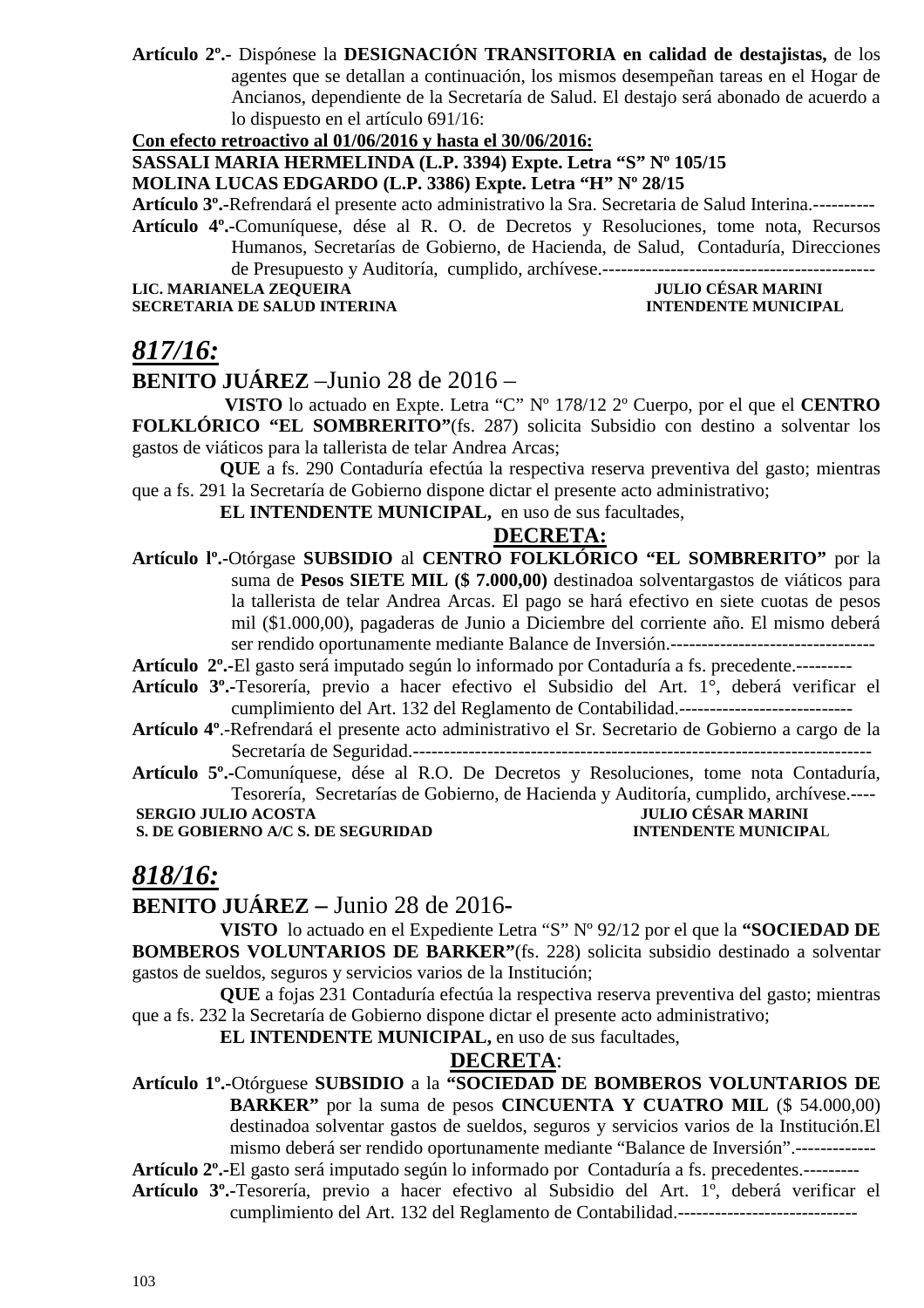**Artículo 4º.-**Refrendará el presente acto administrativo el Sr. Secretario de Gobierno a cargo de la Secretaría de Seguridad.--------------------------------------------------------------------------

**Artículo 5º.-**Comuníquese, desde la R. O. de Decretos y Resoluciones, tome nota, Contaduría, Tesorería, Presupuesto, Secretaría de Gobierno, Jefatura de Gabinete y Auditoría, cumplido, archívese-------------------------------------------------------------------------------

 **SERGIO JULIO ACOSTA** JULIO CÉSAR MARINI<br> **S. DE GOBIERNO A/C S. DE SEGURIDAD INTENDENTE MUNICIPAL S. DE GOBIERNO A/C S. DE SEGURIDAD** 

## *819/16:*

## **BENITO JUÁREZ** –Junio 28 de 2016-

**VISTO** lo solicitado a fojas150 del Expediente Letra "S" Nº 31/13 por el Director General de Servicios respecto a que se abone Tareas extraordinarias conjuntamente con los haberes del mes de Junio del corriente año, a los agentes afectados al área de Barrido y Limpieza;

**QUE** a fojas precedentes obra la respectiva imputación contable;

**QUE** la Secretaría de Gobierno dispone dictar el presente acto administrativo;

**EL INTENDENTE MUNICIPAL,** en uso de sus facultades,

## **DECRETA:**

**Artículo 1º.**-Confírmese la liquidación de tareas extraordinarias por el mes de Junio del corriente año por una suma de pesos doscientos (\$ 200,00), a los agentes afectados al área de Barrido y Limpieza, de acuerdo a lo solicitado por el Director General de Servicios a fojas 150 del Expediente Letra "S" Nº 31/13:

#### **CARDOSO MARÍA DE LOURDES (L.P. 2705)**

#### **MADRID SONIA SUSANA (L.P. 2711)**

#### **HEREDIA CARLOS (L.P. 2424)**

- **Artículo 2º.-**El gasto deberá imputarse de acuerdo a lo informado a fojas 152 del Expediente Letra "S" Nº 31/13.---------------------------------------------------------------------------------------
- **Artículo 3º.-**Refrendará el presente acto administrativo la Sra. Secretaria de Infraestructura, Vivienda y Servicios Públicos Interina.-------------------------------------------------------

**Artículo 4º.-**Comuníquese, dése al R. O. de Decretos y Resoluciones, tome nota, Recursos Humanos, Secretarías de Gobierno, de Hacienda,de Infraestructura, Vivienda y Servicios Públicos, Dirección General de Servicios, Contaduría, Dirección de Presupuesto y Auditoría, cumplido, archívese.-----------------------------------------------

**S. DE INF., VIV., Y SERV. PUBLICOS INT.** 

# **ELLIO CÉSAR MARINI<br>ENTENDENTE MUNICIPAL**

## *820/16:*

**BENITO JUÁREZ –** Junio 28 de 2016-

**VISTO** que conforme las previsiones de la Oza. Mpal. N° 4854/14, el **"FONDO MUNICIPAL PARA EMERGENCIAS DE SALUD" (FO.MU.ES.),** se encuentra facultado para solucionar económicamente enfermedades cuya gravedad requiere derivación médica debido al alto riesgo en la salud;

**QUE**la Secretaría de Gobierno dispone dictar el presente acto administrativo;

 **EL INTENDENTE MUNICIPAL**, en uso de sus facultades,

#### **DECRETA:**

**Artículo 1º.-**Dispónese que el **"FONDO MUNICIPAL PARA EMERGENCIASESPECIALES DE SALUD" (FO.MU.ES),** efectúe pagos en el marco de la Oza. Mpal. N° 4854/14, a la persona que se indica a continuación, cuya historia clínica obra en el Expediente:

**JOFRE LAURA** Expte. Letra "D" Nº 247/14

#### **Subsidio \$ 500,00.- (fs. 75)**

**Artículo 2º.-**Refrendará el presente acto administrativo la Sra. Secretaria de Desarrollo Social.--- **Artículo 3º.-**Comuníquese, dése al R. O. de Decretos y Resoluciones, tome nota Contaduría, Tesorería, Direcciones de Recursos Humanos, de Recaudación, Secretarías de Desarrollo Social, de Gobierno, de Hacienda, Subdirección de Tasas, FO.MU.ES. y Auditoría, cumplido, archívese.----------------------------------------------------------------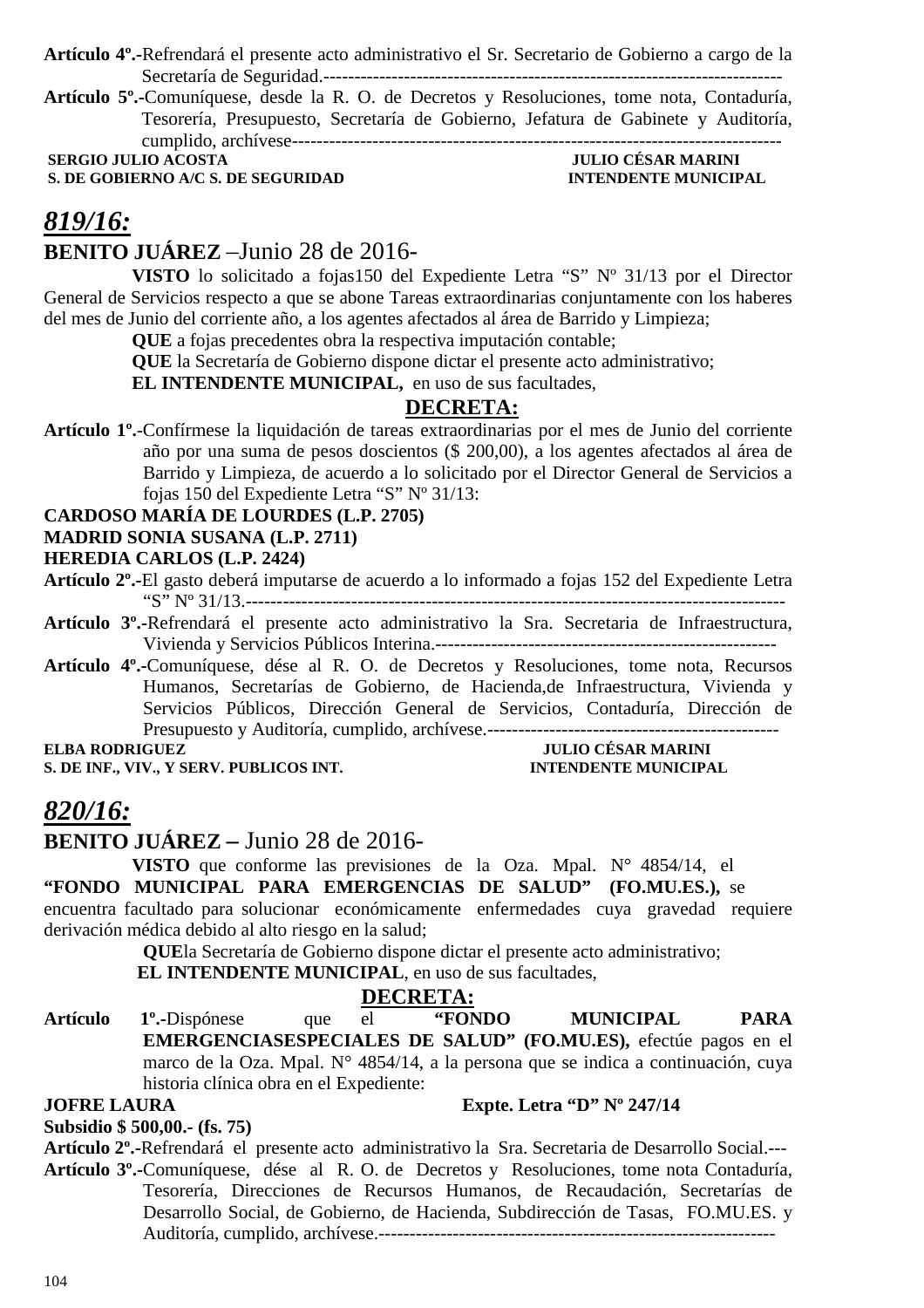## *821/16:*

## **BENITO JUÁREZ**-Junio 28 de 2016-

**VISTO** que por Resolución Nº 240/16 se otorgó LICENCIA ANUAL REGLAMENTARIA a la Secretaria de Salud Dra. MARIA ELISA TIMPANARO (L.P. 1563);

**QUE** resulta necesario que lamencionada sea reemplazada;

**EL INTENDENTE MUNICIPAL,** en uso de sus facultades,

#### **DECRETA:**

- **Artículo lº.-**Confírmese que durante el período de LICENCIA ANUAL REGLAMENTARIA, otorgada a la Secretaria de Salud Dra. MARIA ELISA TIMPANARO (L.P. 1563), asume sus funciones en carácter de reemplazo la agente ZEQUEIRA MARIANELA (D.N.I. 26.261.264), continuando con las funciones de su actual cargo de Planta Permanente.----------------------------------------------------------------------------
- **Artículo 2º.-**Autorizase a Contaduría del Hospital Municipal "Eva Perón" Ente Descentralizado "Dr. Alfredo Saintout" a efectuar el gasto correspondiente al reemplazo del art. precedente.-----------------------------------------------------------------------------------------
- **Artículo 3º.-**Por la Dirección de Recursos Humanos del Ente, notifíquese a la interesada y agréguese al legajo personal de la agente.------------------------------------------------------
- **Artículo 4º.-**Refrendará el presente acto administrativo el Sr. Secretario de Gobierno a cargo de la Secretaría de Seguridad.---------------------------------------------------------------------------
- **Artículo 5º.-**Comuníquese, dése al R. O. De Decretos y Resoluciones, tome nota Recursos Humanos del Ente, Contaduría del Ente, Secretarías de Gobierno, de Salud, Jefatura de Gabinete y Auditoría, cumplido, archívese.------------------------------------------------

**S. DE GOBIERNO A/C S. DE SEGURIDAD** 

# **JULIO CÉSAR MARINI<br>INTENDENTE MUNICIPAL**

## *822/16:*

## **BENITO JUÁREZ –**Junio 28 de 2016-

**VISTO** lo actuado en Expte. Letra "A" Nº 69/2002 2º cuerpo, en el que de fojas 548 a 554 obra Decreto Municipal Nº 506/16 por el que se aprueba lo actuado por el Tribunal de Adjudicación de becas conforme a las Ordenanzas Municipales Nº 2.202/92, 3488/04 y 3728/05;

**QUE** a fs. 562 obra nota del Representante Legal del Instituto Superior del Sudeste;

**QUE** a fojas 563 la Secretaria de Desarrollo Social informa respecto a modificaciones a realizar;

**QUE** la Secretaría de Gobierno dispone dictar acto administrativo;

**EL INTENDENTE MUNICIPAL,** en uso de sus facultades,

## **DECRETA:**

**Artículo 1º.-**Dése de baja a partir del mes de Julio a la siguiente beneficiaria de BECA UNIVERSITARIA.:

LUCERO TATIANA

**Artículo2º.-**Otórgase BECA UNIVERSITARIA, a partir del mes de Julio a la persona que se detalla a continuación,:

PEREZ MARIA ROSA

**Artículo 3°.-**El gasto deberá imputarse según lo informado por Contaduría a fojas precedentes.------

**Artículo 4°.-**Refrendará el presente acto administrativo la Sra. Secretaria de Desarrollo Social.------

**Artículo 5º.-**Comuníquese, dése al R. O. de Decretos y Resoluciones, tome nota Secretarías de Desarrollo Social, de Gobierno, de Hacienda, Contaduría, y Tesorería, cumplido archívese.-------------------------------------------------------------------------------------------

**S. DE DESARROLLO SOCIAL INTENDENTE MUNICIPAL** 

**MARIA TERESA RICCI JULIO CÉSAR MARINI** 

*823/16:*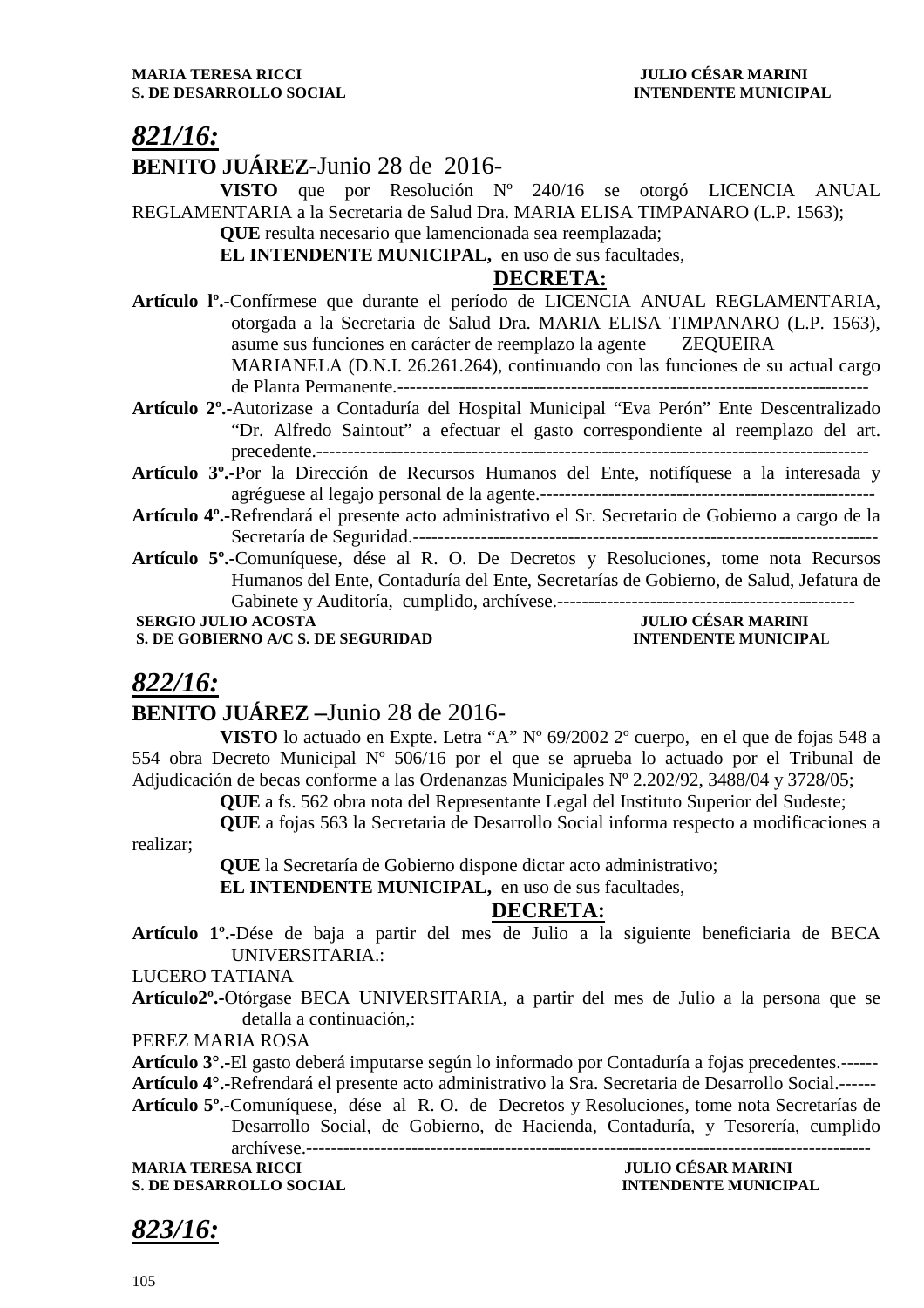## **BENITO JUÁREZ** – Junio 28 de 2016-

 **VISTO** lo actuado en Expte. Letra "G" Nº 87/13, por el que la **"ASOCIACIÓN COOPERADORA ESCUELA DE EDUCACIÓN PRIMARIA Nº 11 (CONCENTRACIÓN Nº 4)"** solicita Subsidio con destino a solventar gastos de adquisición de una bordeadora de césped para la Institución;

 **QUE** a fs. 117, Contaduría efectúa la respectiva reserva preventiva del gasto; mientras que a fs. 118 la Secretaría de Gobierno dispone dictar el presente acto administrativo;

 **EL INTENDENTE MUNICIPAL,** en uso de sus facultades,

#### **DECRETA:**

 **Artículo 1º.-**Otórgase **SUBSIDIO** a la "**ASOCIACIÓN COOPERADORA ESCUELA DE EDUCACIÓN PRIMARIA Nº 11 (CONCENTRACIÓN Nº 4"** por la suma de Pesos SEIS MIL (\$ 6.000,00) destinado a solventar gastos de adquisiciónde una bordeadora de césped para la Institución. El mismo deberá ser rendido oportunamente mediante "Balance de Inversión".-----------------------------------------

**Artículo 2º.-**El gasto será imputado según lo informado por Contaduría a fs. precedentes.------

- **Artículo 3º.-**Tesorería, previo a hacer efectivo el Subsidio del Art. 1°, deberá verificar el cumplimiento del Art. 132 del Reglamento de Contabilidad.-------------------------------
- **Artículo 4º**.-Refrendará el presente acto administrativo el Sr. Secretario de Gobierno a cargo de la Secretaría de Seguridad.-------------------------------------------------------------------------

## **Artículo 5º.-**Comuníquese, dése al R.O. De Decretos y Resoluciones, tome nota Contaduría, Tesorería, Secretarías de Gobierno, Jefatura de Gabinete y Auditoría, cumplido, archívese.-------------------------------------------------------------------------------------------

**S. DE GOBIERNO A/C S. DE SEGURIDAD** 

# **SERGIO JULIO ACOSTA JULIO CÉSAR MARINI<br>
S. DE GOBIERNO A/C S. DE SEGURIDAD INTENDENTE MUNICIPAL**

## *824/16:*

**BENITO JUÁREZ**–Junio 28 de 2016 -

**VISTO** que de acuerdo a lo dispuesto en la ORDENANZA MUNICIPAL N° 3.302/2002 y su modificatoria ORDENANZA MUNICIPAL Nº 5051/16 la Dirección de Cultura Municipal ha agregado a fojas 366 del Expediente Letra "X" N° 124/02 el Listado de Beneficiario Titulares y Suplentes para otorgar las **BECAS A LA EXCELENCIA DEL POLIMODAL**, la cual se otorga de Marzo a Diciembre del corriente año por un monto de \$ 1.550,00 mensuales;

**QUE** a fojas 398 el Director de Cultura y Educación Municipal informa los mejores promedios de la E.E.S.Nº 4 de Coronel Rodolfo Bunge;

**QUE** a fojas 402 obra la respectiva imputación del gasto;

**QUE** en consecuencia se han cumplimentado los requisitos necesarios para otorgar este beneficio, destinado según establece las citadas Ordenanzas, a reconocer los méritos de aquellos alumnos que, egresados de los distintos establecimientos educativos del distrito en el nivel polimodal han obtenido las mejores calificaciones en sus respectivas promociones, habiendo decidido continuar sus estudios en el ámbito universitario y/o terciario,

**QUE** la Secretaría de Gobierno a fojas 402 vta. dispone dictar el presente acto administrativo;

**EL INTENDENTE MUNICIPAL**, en uso de sus facultades,

#### **DECRETA:**

**Artículo 1º.-**Otorgar **BECA A LA EXCELENCIA DEL POLIMODAL** establecida por Ordenanza Municipal Nº 3.302/02 y su modificatoria Ordenanza Municipal Nº 5051/16 a la alumna que a continuación se detalla, de acuerdo a la nota elaborada por la Dirección de Cultura Municipal obrante a fojas 398, del Expediente Letra "X" N° 124/02:

## **A) BECARIO TITULAR:**

## **1-Gómez Josefina (E.E.S. Nº 4) Coronel R. Bunge**

#### **B) BECARIO SUPLENTE:**

#### **1-Save Lucia Mariel (E.E.S. Nº 4) Coronel R. Bunge**

**Artículo 2º.-**El pago de las becas del Artículo 1° será de Marzo a Diciembre del año 2016, por un monto de \$ 1.550,00 mensuales.-----------------------------------------------------------------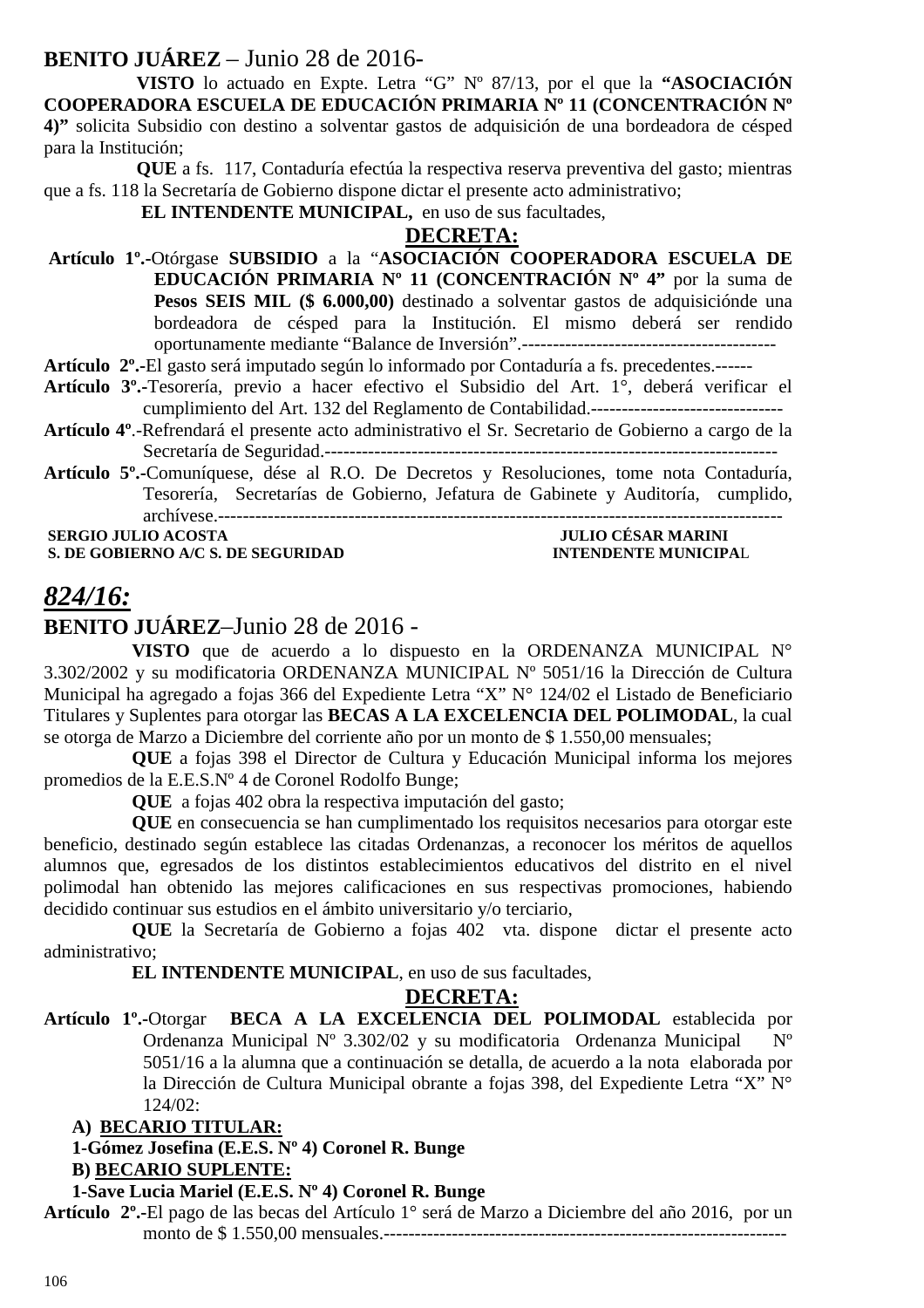- **Artículo 3º.-**Hágase llegar a los alumnos becados, especial felicitación por los logros alcanzados a través de la meritoria dedicación a sus estudios.-----------------------------------------------
- **Artículo 4º.-**Impútese el gasto de acuerdo a lo informado por el Director de Presupuesto a fojas 402 del Expediente Letra "X" N° 124/02.-----------------------------------------------------
- **Artículo 5º.**-Refrendará el presente acto administrativo el Sr. Secretario de Gobierno a cargo de la Secretaría de Seguridad.--------------------------------------------------------------------------
- **Artículo 6º.-**Comuníquese, dése al R. O. de Decretos y Resoluciones, tome nota Contaduría, Tesorería, Direcciones de Cultura, de Presupuesto, Secretarías de Hacienda, de Gobierno, del Honorable Concejo Deliberante, Jefatura de Gabinete y Auditoría, cumplido, archívese.---------------------------------------------------------------

**S. DE GOBIERNO A/C S. DE SEGURIDAD** 

# ---------------<br>JULIO CÉSAR MARINI<br>INTENDENTE MUNICIPAL

## *825/16:*

## **BENITO JUÁREZ**- Junio 28 de 2016-

 **VISTO** que por Resolución Nº 245/16 se otorgó LICENCIA POR ENFERMEDAD al Subdirector del Centro de Contención Sr. GALLARDO OSCAR (L.P. 2871);

**QUE** resulta necesario que el mencionado sea reemplazado;

**QUE** la Secretaría de Gobierno dispone dictar el presente acto administrativo;

**EL INTENDENTE MUNICIPAL,** en uso de sus facultades,

#### **DECRETA:**

**Artículo lº.-**Confírmese que durante la LICENCIA POR ENFERMEDAD otorgada al Subdirector del Centro de Contención Sr. GALLARDO OSCAR (L.P. 2871), asume sus funciones en carácter de reemplazo la agente GEREZ VICTORIA (L.P. 3067).---------------------

**Artículo 2º.-**Por la Dirección de Recursos Humanos notifíquese al interesado y agréguese al legajo personal de la agente.----------------------------------------------------------------------------

**Artículo 3º.-**Refrendará el presente acto administrativo la Sra. Secretaria de Desarrollo Social.------

**Artículo 4º.-**Comuníquese, dése al R. O. De Decretos y Resoluciones, tome nota Recursos

Humanos, Secretarías de Gobierno, de Hacienda, de Desarrollo Social, Presupuesto, Contaduría y Auditoría, cumplido, archívese.-------------------------------------------------

**S. DE DESARROLLO SOCIAL INTENDENTE MUNICIPAL** 

# **JULIO CÉSAR MARINI**

## *826/16:*

## **BENITO JUÁREZ** – Junio 28 de 2016-

 **VISTO** lo actuado en el Expte. Letra "O" Nº 46/16, en el cual la Secretaria de Infraestructura, Vivienda y Servicios Públicos Interina a fojas 1 solicita la construcción de Pavimento de Hormigón y Cañeros para la conexión de agua potable en Barrio Flores y Muñoz del Partido de Benito Juárez;

**QUE** a fojas 20 el Jefe de Compras informa que dado el monto al que asciende el Presupuesto Oficial deberá realizar un llamado a Licitación Privada, acompañando Pliego de Bases y Condiciones;

**QUE** a fojas 27 Contaduría Municipal informa que el Pliego de Bases y Condiciones cumple con los requisitos enunciados en la L.O.M. y en el Reglamento de Contabilidad,

**QUE** a fojas 28 obra solicitud de gastos;

**QUE** a fojas 30 obra nota del Jefe de Gabinete a cargo de la Secretaría de Hacienda y a fs. 30 vta. el Jefe de Compras Interino informa Nº de la Licitación Privada, fecha, lugar y hora de apertura de la misma;

**QUE** la Secretaría de Gobierno dispone dictar acto administrativo;

**EL INTENDENTE MUNICIPAL,** en uso de sus facultades,

## **DECRETA:**

**Artículo lº.-**Llámese a **LICITACIÓN PRIVADA Nº 17/15** paralaconstrucción de Pavimento de Hormigón y Cañeros para la conexión de agua potable en Barrio Flores y Muñoz del Partido de Benito Juárez.--------------------------------------------------------------------------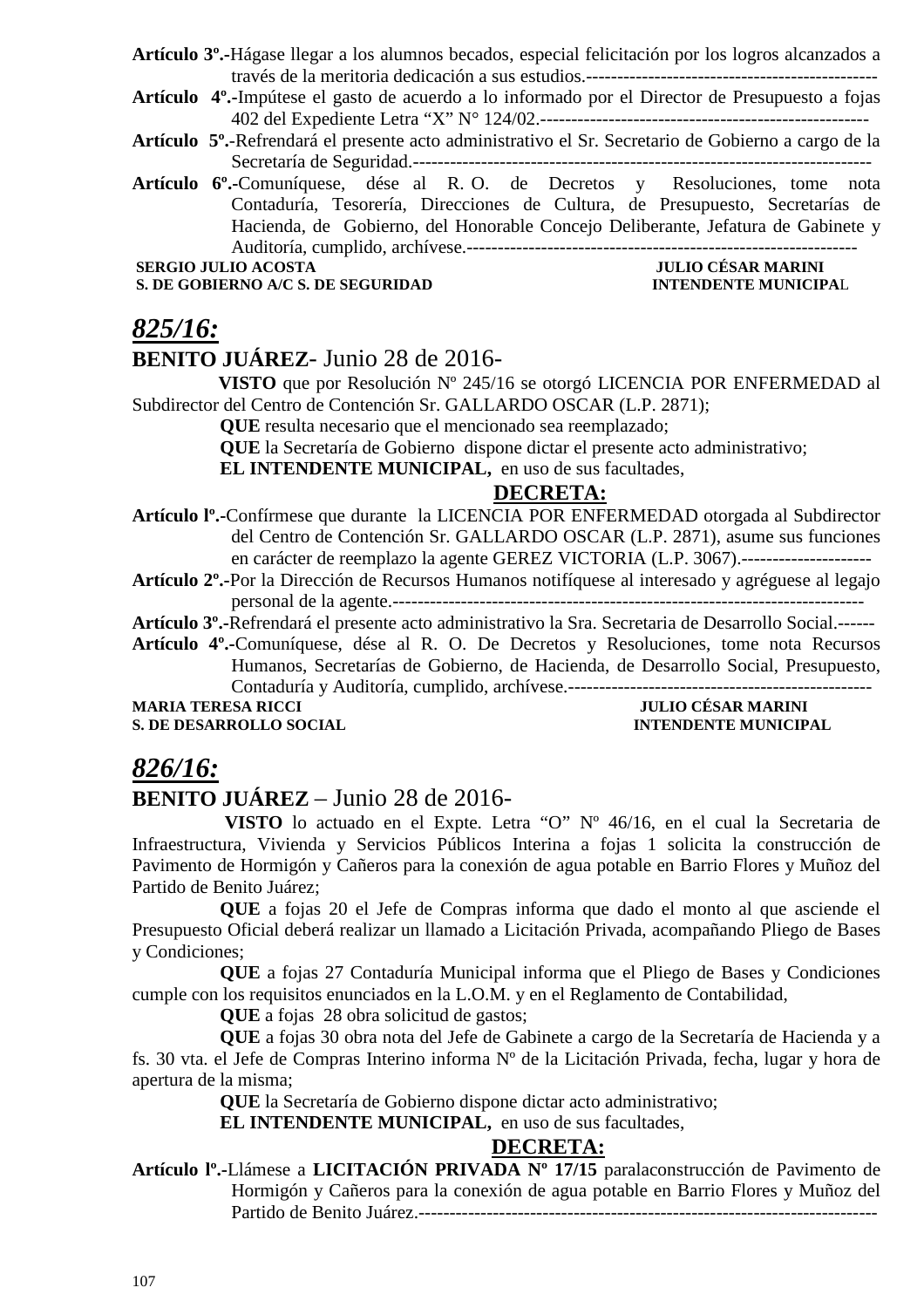**Artículo 2º.**-El presupuesto oficial asciende la suma de pesos novecientos setenta y un mil ochocientos ochenta y dos (\$ 971.882,00).-------------------------------------------------- -----

**Artículo 3º.**-La apertura de propuesta se realizará el día 25 de Julio de 2016 a las 11 horas en la Oficina Compras de la Municipalidad de Benito Juárez sita en Mitre Nº 42.--------------

 **Artículo 4º.**-Refrendará el presente acto administrativo la Sra. Secretaria Infraestructura, Vivienda y Servicios Públicos Interina.--------------------------------------------------------------------

**Artículo 5º.**-Comuníquese, dése al R.O. de Decretos y Resoluciones, tome nota Compras, Jefatura de Gabinete, Secretarías de Gobierno, de Infraestructura, Vivienda y Servicios Públicos, Contaduría, Auditoría y Dirección de Presupuesto, cumplido, archívese.-----

## **S. DE INF., VIV., Y SERV. PUBLICOS INT.**

## **ELBA RODRIGUEZ JULIO CÉSAR MARINI**

Se deja constancia que se rectifica el número de Licitación Privada. Correspondiendo el llamado a LICITACION PRIVADA Nº 17/16.  **SERGIO JULIO ACOSTA JULIO CÉSAR MARINI<br>
S. DE GOBIERNO A/C S. DE SEGURIDAD DE L'ON DISPONSE DE L'ON DISPONENTE MUNICIPAL S. DE GOBIERNO A/C S. DE SEGURIDAD** 

## *827/16*

#### **BENITO JUÁREZ** – Junio 28 de 2016-

 **VISTO** lo actuado en el Expte. Letra "O" Nº 47/16, en el cual la Secretaria de Infraestructura, Vivienda y Servicios Públicos Interina a fojas 1 solicita la construcción de Pavimento de Hormigón y Cañeros para conexión de agua potable en el Barrio Molino del Partido de Benito Juárez;

**QUE** a fojas 19 el Jefe de Compras informa que dado el monto al que asciende el Presupuesto Oficial deberá realizar un llamado a Licitación Privada, acompañando Pliego de Bases y Condiciones;

**QUE** a fojas 26 Contaduría Municipal informa que el Pliego de Bases y Condiciones cumple con los requisitos enunciados en la L.O.M. y en el Reglamento de Contabilidad,

**QUE** a fojas 27 obra solicitud de gastos;

**QUE** a fojas 29 obra nota del Jefe de Gabinete a cargo de la Secretaría de Hacienda y a fs. 29 vta. el Jefe de Compras Interino informa Nº de la Licitación Privada, fecha, lugar y hora de apertura de la misma;

**QUE** la Secretaría de Gobierno dispone dictar acto administrativo;

**EL INTENDENTE MUNICIPAL,** en uso de sus facultades,

## **DECRETA:**

| Artículo I <sup>o</sup> .-Llámese a LICITACIÓN PRIVADA Nº 18/16 paralaconstrucción de Pavimento de |  |  |
|----------------------------------------------------------------------------------------------------|--|--|
| Hormigón y Cañeros para conexión de agua potable en el Barrio Molino del Partido                   |  |  |
|                                                                                                    |  |  |

**Artículo 2º.**-El presupuesto oficial asciende la suma de pesos setecientos sesenta y tres mil setecientos veintinueve con quince centavos (\$ 763.729,15).------------------------------

**Artículo 3º.**-La apertura de propuesta se realizará el día 26 de Julio de 2016 a las 11 horas en la Oficina Compras de la Municipalidad de Benito Juárez sita en Mitre Nº 42.-------------

 **Artículo 4º.**-Refrendará el presente acto administrativo la Sra. Secretaria Infraestructura, Vivienda y Servicios Públicos Interina.---------------------------------------------------------------------

**Artículo 5º.**-Comuníquese, dése al R.O. de Decretos y Resoluciones, tome nota Compras, Jefatura de Gabinete, Secretarías de Gobierno, de Infraestructura, Vivienda y Servicios Públicos, Contaduría, Auditoría y Dirección de Presupuesto, cumplido, archívese.-----

#### **ELBA RODRIGUEZ JULIO CÉSAR MARINI S. DE INF., VIV., Y SERV. PUBLICOS INT. INTENDENTE MUNICIPAL**

## *828/16:*

#### **BENITO JUÁREZ** – Junio 28 de 2016-

 **VISTO** lo actuado en el Expte. Letra "O" Nº 37/16, en el cual la Secretaria de Infraestructura, Vivienda y Servicios Públicos Interina a fojas 1 solicita la construcción de cordón cuneta aletas, badenes y Obras complementarias – Plan Municipal Barrio Villa Zambón;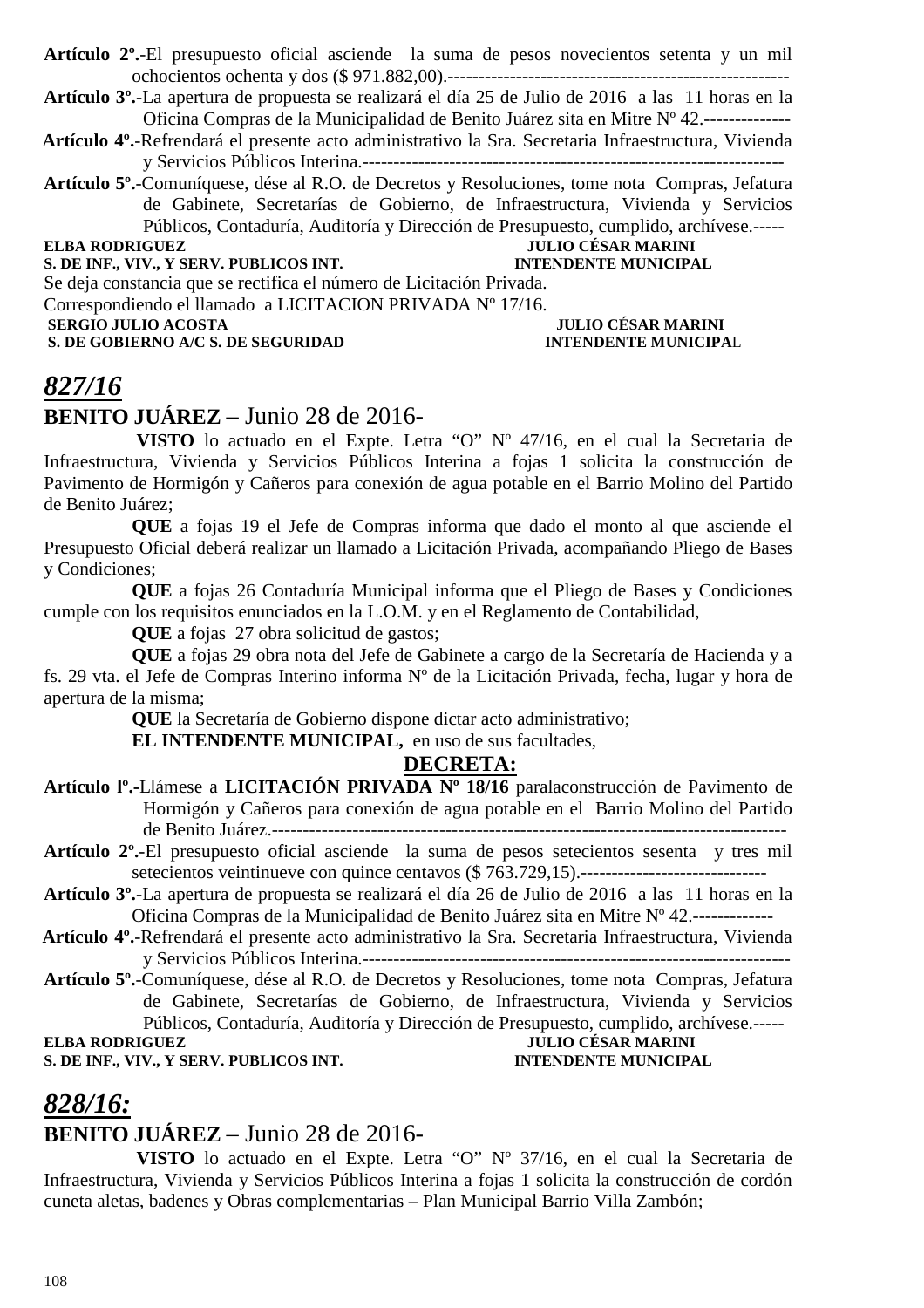**QUE** a fojas 29 el Jefe de Compras informa que dado el monto al que asciende el Presupuesto Oficial deberá realizar un llamado a Licitación Privada, acompañando Pliego de Bases y Condiciones;

**QUE** a fojas 36 Contaduría Municipal informa que el Pliego de Bases y Condiciones cumple con los requisitos enunciados en la L.O.M. y en el Reglamento de Contabilidad,

**QUE** a fojas 37 obra solicitud de gastos;

**QUE** a fojas 40 obra nota del Jefe de Gabinete a cargo de la Secretaría de Hacienda y a fs. 40 vta. el Jefe de Compras Interino informa Nº de la Licitación Privada, fecha, lugar y hora de apertura de la misma;

**QUE** la Secretaría de Gobierno dispone dictar acto administrativo;

**EL INTENDENTE MUNICIPAL,** en uso de sus facultades,

#### **DECRETA:**

**Artículo lº.-**Llámese a **LICITACIÓN PRIVADA Nº 19/16** paralaconstrucción de cordón cuneta aletas, badenes y Obras complementarias – Plan Municipal Barrio Villa Zambón.-------

**Artículo 2º.**-El presupuesto oficial asciende la suma de pesos quinientos veintiún mil setecientos noventa y seis con sesenta y cuatro centavos (\$ 521.796,64).---------------------------------

- **Artículo 3º.**-La apertura de propuesta se realizará el día 27 de Julio de 2016 a las 11 horas en la Oficina Compras de la Municipalidad de Benito Juárez sita en Mitre Nº 42.-------------
- **Artículo 4º.**-Refrendará el presente acto administrativo la Sra. Secretaria Infraestructura, Vivienda y Servicios Públicos Interina.--------------------------------------------------------------------

**Artículo 5º.**-Comuníquese, dése al R.O. de Decretos y Resoluciones, tome nota Compras, Jefatura de Gabinete, Secretarías de Gobierno, de Infraestructura, Vivienda y Servicios Públicos, Contaduría, Auditoría y Dirección de Presupuesto, cumplido, archívese.------ **ELBA RODRIGUEZ JULIO CÉSAR MARINI** 

**S. DE INF., VIV., Y SERV. PUBLICOS INT. INTENDENTE MUNICIPAL** 

## *829/16:*

## **BENITO JUÁREZ** – Junio 28 de 2016-

 **VISTO** lo actuado en el Expte. Letra "O" Nº 43/16, en el cual la Secretaria de Infraestructura, Vivienda y Servicios Públicos Interina a fojas 1 solicita efectuar un llamado a Licitación Privada para la construcción de cordón cuneta aletas, badenes y Obras complementarias – Plan Municipal- Benito Juárez Quinta 9;

**QUE** a fojas 29 el Jefe de Compras informa que dado el monto al que asciende el Presupuesto Oficial deberá realizar un llamado a Licitación Privada, acompañando Pliego de Bases y Condiciones;

**QUE** a fojas 36 Contaduría Municipal informa que el Pliego de Bases y Condiciones cumple con los requisitos enunciados en la L.O.M. y en el Reglamento de Contabilidad,

**QUE** a foias 37 obra solicitud de gastos:

**QUE** a fojas 40 obra nota del Jefe de Gabinete a cargo de la Secretaría de Hacienda y a fs. 40 vta. el Jefe de Compras Interino informa Nº de la Licitación Privada, fecha, lugar y hora de apertura de la misma;

**QUE** la Secretaría de Gobierno dispone dictar acto administrativo;

**EL INTENDENTE MUNICIPAL,** en uso de sus facultades,

#### **DECRETA:**

**Artículo lº.-**Llámese a **LICITACIÓN PRIVADA Nº 20/16** paralaconstrucción de cordón cuneta aletas, badenes y Obras complementarias – Plan Municipal- Benito Juárez Quinta 9.---

**Artículo 2º.**-El presupuesto oficial asciende la suma de pesos cuatrocientos sesenta y dos mil setecientos sesenta y siete con ocho centavos (\$ 462.767,08).--------------------------- -----

**Artículo 3º.**-La apertura de propuesta se realizará el día 28 de Julio de 2016 a las 11 horas en la Oficina Compras de la Municipalidad de Benito Juárez sita en Mitre Nº 42.----------------

 **Artículo 4º.**-Refrendará el presente acto administrativo la Sra. Secretaria Infraestructura, Vivienda y Servicios Públicos Interina.------------------------------------------------------------------

**Artículo 5º.**-Comuníquese, dése al R.O. de Decretos y Resoluciones, tome nota Compras, Jefatura de Gabinete, Secretarías de Gobierno, de Infraestructura, Vivienda y Servicios Públicos, Contaduría, Auditoría y Dirección de Presupuesto, cumplido, archívese.-----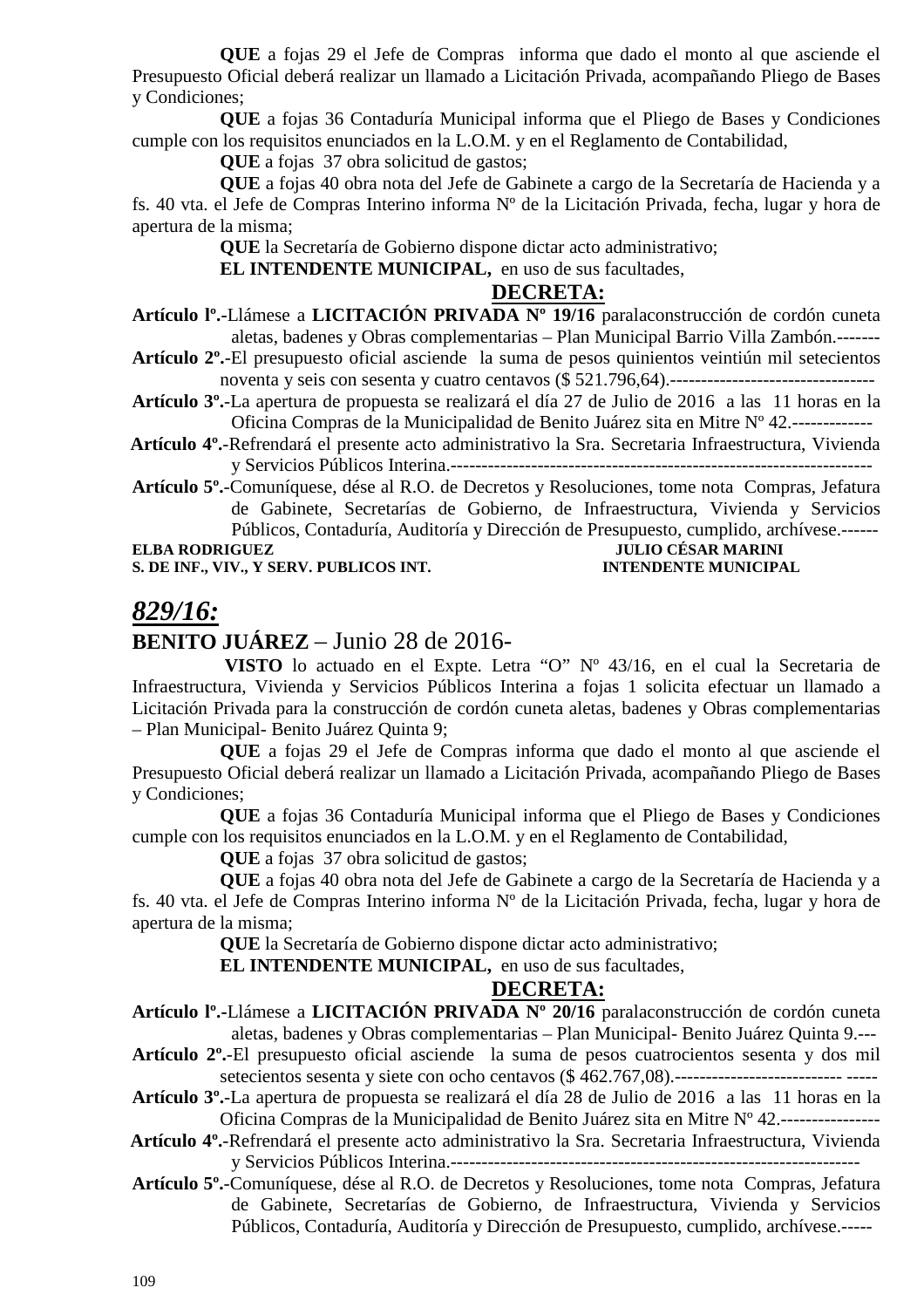# *830/16:*

## **BENITO JUÁREZ** – Junio 28 de 2016-

 **VISTO** lo actuado en el Expte. Letra "O" Nº 48/16, en el cual la Secretaria de Infraestructura, Vivienda y Servicios Públicos Interina a fojas 1 solicita la construcción de Pavimento de Hormigón y Cañeros para conexión de agua potable en Barrios "El Sol" y Pachán del Partido de Benito Juárez;

**QUE** a fojas 20 el Jefe de Compras informa que dado el monto al que asciende el Presupuesto Oficial deberá realizar un llamado a Licitación Privada, acompañando Pliego de Bases y Condiciones;

**QUE** a fojas 28 Contaduría Municipal informa que el Pliego de Bases y Condiciones cumple con los requisitos enunciados en la L.O.M. y en el Reglamento de Contabilidad,

**QUE** a fojas 29 obra solicitud de gastos;

**QUE** a fojas 31 obra nota del Jefe de Gabinete a cargo de la Secretaría de Hacienda y a fs. 31 vta. el Jefe de Compras Interino informa Nº de la Licitación Privada, fecha, lugar y hora de apertura de la misma;

**QUE** la Secretaría de Gobierno dispone dictar acto administrativo;

**EL INTENDENTE MUNICIPAL,** en uso de sus facultades,

## **DECRETA:**

- **Artículo lº.-**Llámese a **LICITACIÓN PRIVADA Nº 21/16** paralaconstrucción de Pavimento de Hormigón y Cañeros para conexión de agua potable en Barrios "El Sol" y Pachán del Partido del Partido de Benito Juárez.----------------------------------------------------------
- **Artículo 2º.**-El presupuesto oficial asciende la suma de pesos novecientos veinte mil setenta con diez centavos (\$ 920.070,10).----------------------------------------------------------------
- **Artículo 3º.**-La apertura de propuesta se realizará el día 29 de Julio de 2016 a las 11 horas en la Oficina Compras de la Municipalidad de Benito Juárez sita en Mitre Nº 42.--------------
- **Artículo 4º.**-Refrendará el presente acto administrativo la Sra. Secretaria Infraestructura, Vivienda y Servicios Públicos Interina.-------------------------------------------------------------------
- **Artículo 5º.**-Comuníquese, dése al R.O. de Decretos y Resoluciones, tome nota Compras, Jefatura de Gabinete, Secretarías de Gobierno, de Infraestructura, Vivienda y Servicios Públicos, Contaduría, Auditoría y Dirección de Presupuesto, cumplido, archívese.------

**S. DE INF., VIV., Y SERV. PUBLICOS INT. INTENDENTE MUNICIPAL**

**ELBA RODRIGUEZ JULIO CÉSAR MARINI** 

## *831/16:*

## **BENITO JUÁREZ–** Junio 29 de 2016**-**

**VISTO** el Expediente administrativo Letra "D" - 133/2016 y en virtud de la Ley Nro. 14656 –arts.  $6^{\circ}$  inc. i), 75 y concordantes y,

#### **CONSIDERANDO**

**QUE** por medio del Consejo de Empleo Municipal, el Departamento Ejecutivo acordó y formalizó la unificación en un solo acto, la reglamentación de la Compensación "Viatico";

**QUE** asimismo y conforme lo prescripto en el artículo 6º inc. i) del nuevo Estatuto del Trabajador Municipal, Ley 14.656, el agente tiene derecho a "*compensaciones";* 

**QUE** en el art. 75 del mismo ordenamiento establece que "*las compensaciones se asignarán por los siguientes conceptos: (…) a) Viático; b) Movilidad" y* el art 115 inc. 2) valida las previsiones de la misma ley;

**QUE** la ley expresa el concepto de viático como aquella "*(…) asignación diaria que se acuerda a los trabajadores para atender a todos los gastos personales que le ocasionen el desempeño de una comisión de servicio. El monto que supere los gastos debidamente acreditados será considerado remuneración a todos los efectos";* y para atender todos los gastos personales;

**QUE** la ley expresa el concepto de movilidad como que*"(…) es el importe que se acuerda al personal para atender los gastos personales de traslado que origine el cumplimiento de una comisión de servicio.";*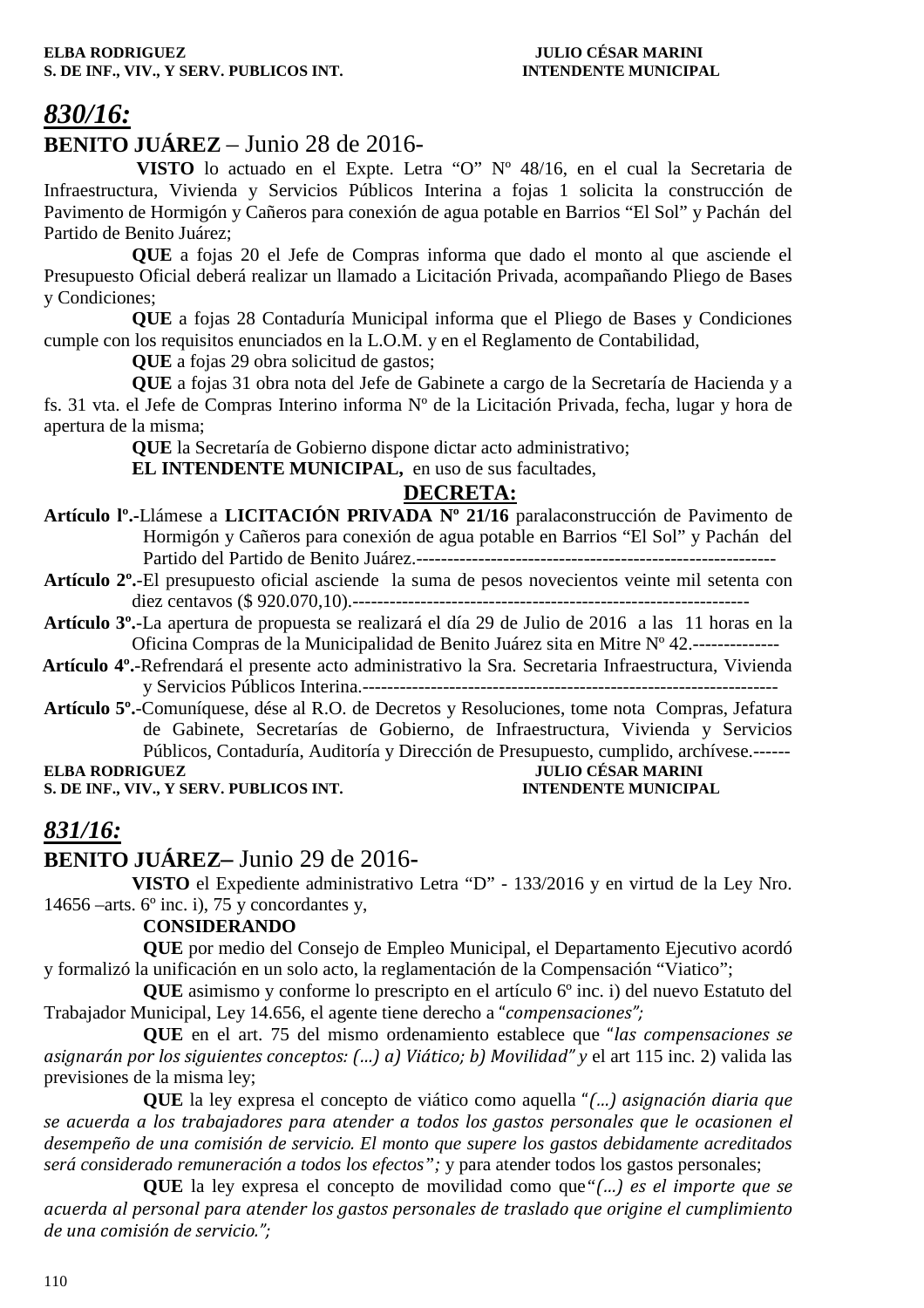**QUE** asimismo y en la inteligencia del concepto amplio del vocablo, no solo se debe interpretar como el sustento para la comisión en viaje, sino el perjuicio de mantenerse alejado del núcleo de vida del agente municipal durante una o varias jornadas, incrementando muchas veces el tiempo fuera del hogar, las relaciones intrafamiliares y el cumplimiento de obligaciones extra laborales;

**QUE** siendo facultativo para los agentes aceptar comisiones durante días y horas inhábiles, se busca un fortalecimiento en el valor del viático en pos de incentivar su aceptación, compensando de alguna manera el desarraigo del centro de vida;

**QUE** de acuerdo a lo normado en el art. 108º, inciso 15 de la Ley Orgánica de las Municipalidades, sobre las atribuciones y deberes en general del Departamento Ejecutivo y sobre la fijación del importe de viáticos al personal;

**QUE** en el mismo sentido el Reglamento de Contabilidad en su artículo 89 atribuye esta facultad y determina que el Departamento Ejecutivo reglamentará determinando el importe diario a liquidar por ambos conceptos al personal destacado en comisión;

**QUE** el presente Decreto prevé los valores establecidos y así mismo autoriza sean actualizados junto a la escala salarial vigente –en igual porcentaje-, en cada oportunidad que ello ocurra y de manera automática.

**QUE,** a la fecha se cuenta con varios actos administrativos que tratan la misma materia, siendo aconsejable en pos de una mejor técnica legislativa proceder al reordenamiento del texto normativo y en el marco de la entrada en vigencia de la Ley Nº 14.656.

**QUE** por ello es necesario proceder a la derogación del Decreto692/16 y todo otro acto administrativo que se oponga al presente;

#### **EL INTENDENTE MUNICIPAL**, en uso de sus facultades,

### **DECRETA:**

- **Artículo 1º.-**DEROGASE a partir del 1º de Junio de 2016 en todas sus partes los Decretos 445/2013, 1114/2014, 1842/2014, 594/2015 y 595/2015, todo otro acto administrativo que se oponga al presente, correspondientes a otorgamiento de viáticos a agentes y funcionarios municipales.------------------------------------------------------------------------
- **Artículo 2º.-**ESTABLECESE a partir de la fecha fijada en el Artículo 1º, las siguientes normas para la liquidación de viáticos y movilidad al personal de la Administración Municipal y Hospital Municipal "Eva Perón" Ente Descentralizado "Dr. Alfredo Saintout" – detalladas en los Anexos I, II y III y que integran el presente Decreto-, cuando se realicen comisiones en gestiones relacionadas con su función. Las mismas podrán ser realizadas dentro o fuera del Partido de Benito Juárez, en zona urbana y/o rural conforme se reglamenta en el presente Decreto.--------------------------------------------
- **Artículo 3º.-**ESTABLECESE que la justificación de la salida y llegada, como así también del desplazamiento intermedio serán realizados por el Secretario del Área que encargue la comisión o en su caso el Intendente Municipal. La justificación al Intendente Municipal será realizada por el Jefe de Gabinete.-------------------------------------------
- **Artículo 4º.-** Los funcionarios que presten conformidad para la liquidación del viático y el agente en comisión serán responsables de las sumas que se liquiden, si posteriormente a su liquidación se demostrasen hechos que motivaren su observación;----------------------
- **Articulo 5º.-**INSTITUYESE una asignación diaria al Intendente Municipal, para atender los gastos personales que les ocasione el desempeño de una comisión de servicio conforme se establece en el Anexo I Apartado A).--------------------------------------------------------
- **Artículo 6º.-**INSTITUYESE una asignación diaria a agentes municipales, para atender los gastos personales que les ocasione el desempeño de una comisión de servicio propios de su función dentro del Partido de Benito Juárez conforme se establece en el Anexo I Apartado B) inciso a). La forma de liquidación de los casos previstos en el presente se realizará junto a la liquidación de los haberes del mes en curso y se contabilizan de 16 al 15 de cada mes.---------------------------------------------------------------------------------
- **Artículo 7º.-**INSTITUYESE una asignación diaria a agentes municipales, para atender los gastos personales que les ocasione el desempeño de una comisión de servicio fuera del Partido de Benito Juárez conforme se establece en el Anexo I Apartado B) incisos b), c) y d).----------------------------------------------------------------------------------------------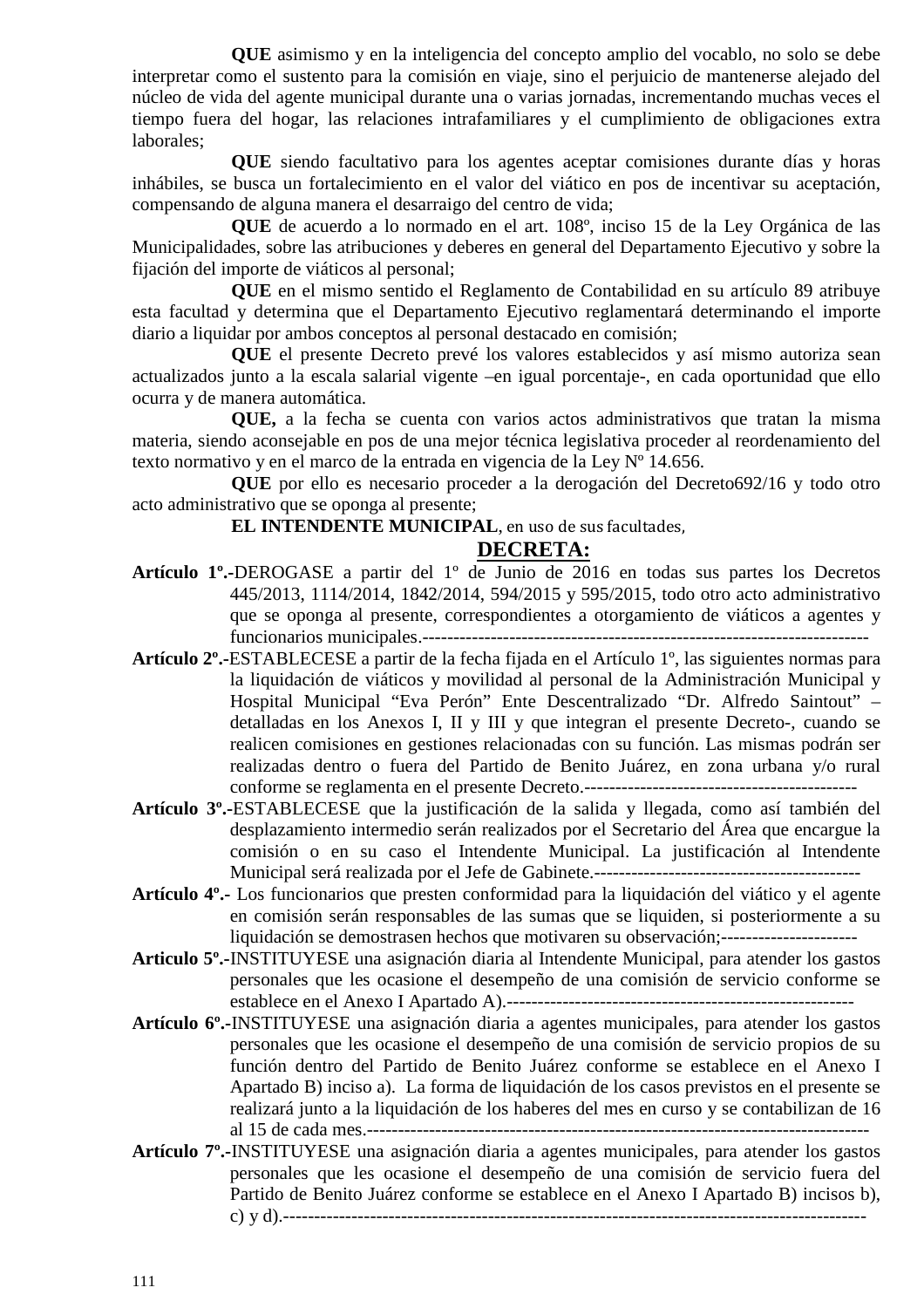- **Artículo 8º.-**INSTITUYESE una asignación diaria a agentes municipales que se encuentren comprendidos en el área de Vialidad Rural, para atender los gastos personales que les ocasione el desempeño de una comisión de servicio propios de su función conforme se establece en el Anexo II. La forma de liquidación de los casos previstos en el presente se realizará junto a la liquidación de los haberes del mes en curso y se contabilizan de 16 al 15 de cada mes.-----------------------------------------------------------------------------
- **Artículo 9º.-**INSTITUYESE una asignación diaria a agentes municipales, para atender los gastos personales que les ocasione el desempeño de su función al personal de combis municipales, en los recorridos de transporte escolar, que serán abonados junto con sus haberes mensuales, siendo el Director General de Servicios el encargado de verificar y solicitar la pertinente liquidación de acuerdo a la escala establecida en el Anexo III Apartado A)-------------------------------------------------------------------------------------
- **Artículo 10º.-**INSTITUYESE una asignación diaria a agentes municipales, para atender los gastos personales que les ocasione el desempeño de su función al personal de combis municipales, los Sábados, Domingos y feriados, de acuerdo y según se trate en cada caso, a la escala establecida en el Anexo III Apartado B).---------------------------------
- **Artículo 11º.-** MOVILIDAD: Se entiende por tal concepto al importe acordado al personal y funcionarios de la Administración Municipal por reintegro de gastos efectuados con motivo del cumplimiento de funciones para cuya ejecución sea necesario trasladarse. El reconocimiento del gasto se efectuará contra presentación de pasajes y/o facturas o ticket (con valor fiscal) de combustible, peajes y estacionamientos, si el traslado fuese en vehículo oficial.-----------------------------------------------------------------------
- **Artículo 12º.-**Los importes asignados en concepto de movilidad para las comisiones de servicios dispuestos, serán adelantados con cargo de rendir cuentas de su intervención al término de las mismas, con intervención de los funcionarios conforme lo dispuesto en el artículo 3º.--------------------------------------------------------------------------------
- **Artículo 13º.-**Finalizada la comisión, habiéndose dispuesto previamente los anticipos para el pago de gastos de movilidad y a partir de haberse reintegrado a sus tareas ordinarias, el personal que haya realizado el viaje deberá realizar la correspondiente rendición de cuentas, completando una lista detallando los datos de los comprobantes, adjuntando los mismos y siendo presentados en Tesorería Municipal.-----------------------------
- **Artículo 14º.-**Todo agente y/o funcionario que se traslade en su vehículo particular en comisión oficial, se le efectuará un reconocimiento –complementario del viático- conforme se establece en el Anexo I Apartado C).-------------------------------------------------------
- **Artículo 15º.-**Refrendará el presente acto administrativo el Sr. Jefe de Gabinete a cargo de la Secretaría de Hacienda.--------------------------------------------------------------------------
- **Artículo 16º.-**Comuníquese, desde la R. O. de Decretos y Resoluciones, tome nota, Secretarías de Gobierno, Hacienda, Infraestructura, Vivienda y Servicios Públicos, Desarrollo Social, Ente Descentralizado, Gerencia Vial, Contaduría, Tesorería, Presupuesto, y Auditoría, cumplido, archívese---------------------------------------------------------------------------

| <b>ANEXOI</b>         |                           | $jun-16$     | $j$ ul-16     |
|-----------------------|---------------------------|--------------|---------------|
| <b>VALOR EN PESOS</b> |                           |              |               |
| <b>VIATICO</b>        |                           |              |               |
| <b>INTENDENTE</b>     |                           |              |               |
| <b>MUNICIPAL</b>      | a) Jornada Laboral        | \$<br>640,00 | \$730,00      |
|                       |                           |              |               |
|                       | b) Pernoctación           | \$1.400,00   | \$1.600,00    |
| <b>COMISIONES</b>     | a) Jornada Laboral dentro |              |               |
| <b>GENERALES</b>      | del Partido (Sueldo)      | \$<br>145,00 | 165,00<br>\$  |
|                       | b) Jornada Laboral Corta  |              |               |
|                       | Distancia (Hasta 100km)   | 170,00<br>\$ | 195,00<br>\$  |
|                       | c) Jornada Laboral Larga  |              |               |
|                       | Distancia (Más de 100 km) | \$<br>320,00 | 365,00<br>\$  |
|                       | d) Pernoctación           | \$<br>700,00 | 800,00<br>\$. |
| <b>RECONOCIMIENTO</b> |                           |              |               |
| POR USO DE            |                           | \$<br>4,00   | \$<br>4,50    |

112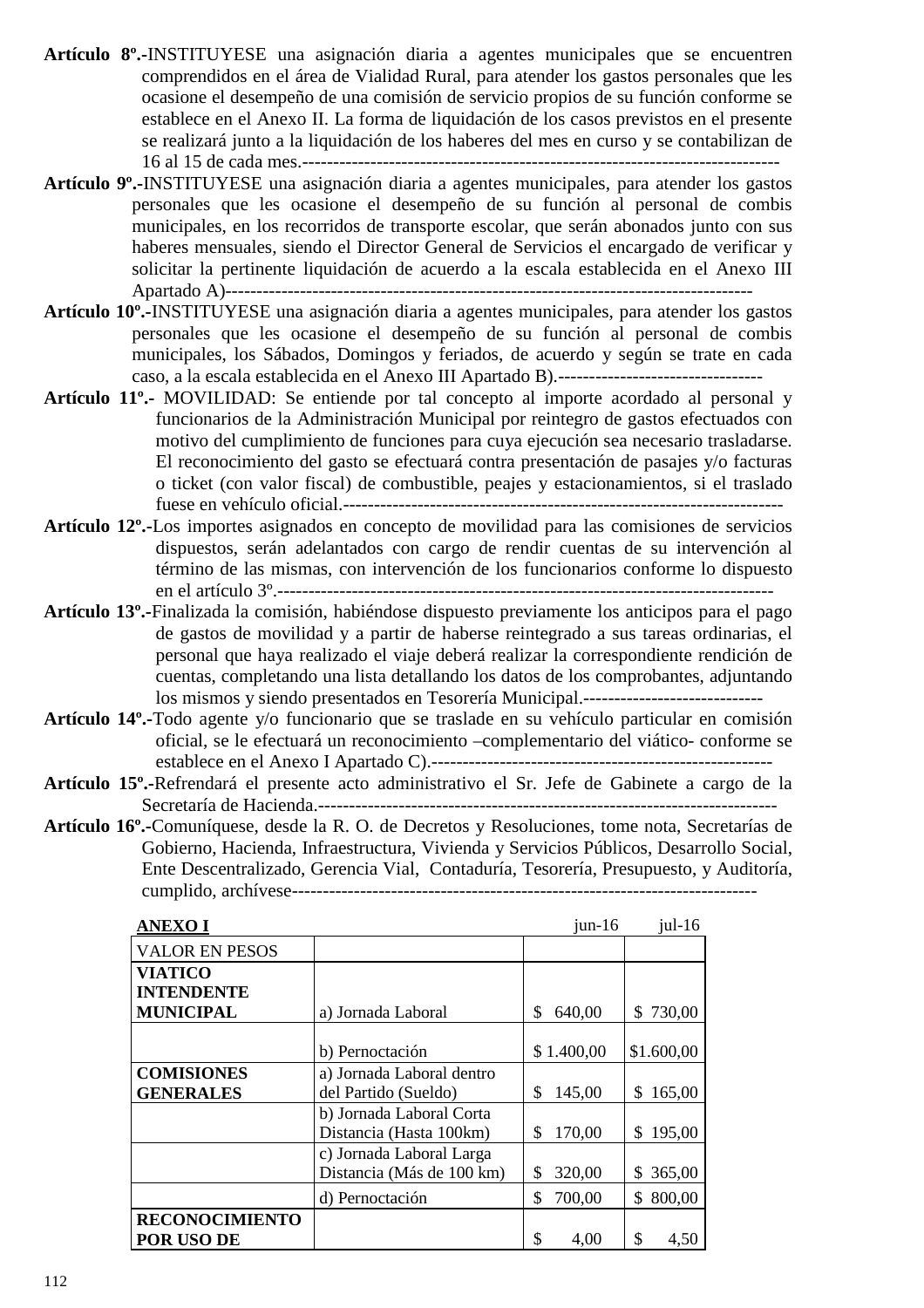#### **ANEXO II**

| <b>VIAL RURAL</b> |                             |        |          |
|-------------------|-----------------------------|--------|----------|
|                   | a) Jornada Laboral (Sueldo) | 145.00 | \$165,00 |
|                   | b) Pernoctación (Sueldo)    | 290.00 | \$330,00 |

#### **ANEXO III**

| <b>VALOR EN PESOS</b>   |                           |              |              |
|-------------------------|---------------------------|--------------|--------------|
| <b>SERVICIO DE</b>      |                           |              |              |
| <b>COMBIS BENITO</b>    | a) Jornada Laboral dentro |              |              |
| <b>JUAREZ</b>           | del Partido (Sueldo)      | \$<br>145,00 | \$<br>165,00 |
|                         | b) Jornada Laboral Corta  |              |              |
|                         | Distancia (Hasta 100km)   | \$<br>170,00 | 195,00<br>\$ |
|                         | c) Jornada Laboral Larga  |              |              |
|                         | Distancia (Más de 100 km) | \$<br>320,00 | \$3 65,00    |
|                         | d) Pernoctación           | \$<br>700,00 | \$800,00     |
| <b>SERVICIO DE</b>      |                           |              |              |
| <b>COMBIS (SABADOS,</b> |                           |              |              |
| <b>DOMINGO Y</b>        | a) Jornada Laboral dentro |              |              |
| <b>FERIADOS)</b>        | del Partido               | \$<br>220,00 | \$250,00     |
|                         | b) Jornada Laboral Corta  |              |              |
|                         | Distancia (Hasta 150km)   | \$<br>300,00 | 340,00<br>\$ |
|                         | c) Jornada Laboral Larga  |              |              |
|                         | Distancia (Hasta 300 km)  | \$<br>400,00 | 450,00<br>\$ |
|                         | d) Jornada Laboral Larga  |              |              |
|                         | Distancia (Hasta 450 km)  | \$<br>550,00 | 620,00<br>\$ |
|                         | e) Jornada Laboral Larga  |              | \$           |
|                         | Distancia (Mas de 450 km) | \$<br>600,00 | 680,00       |
|                         | d) Pernoctación           | \$<br>700,00 | 800,00<br>\$ |

**JORGE O. ISMAEL JULIO CÉSAR MARINI JEFE DE GABINETE A/C S. DE HACIENDA INTENDENTE MUNICIPAL** 

## *832/16:*

## **BENITO JUÁREZ** – Junio 29 de 2016-

 **VISTO** lo actuado en el Expediente Letra "S" Nº 36/16, en el cual a fojas 1 obra nota de la Directora de 3º Edad y Discapacidad dejando en disponibilidad a la agente DIAZ MARIA CECILIA (L.P. 1775), la cual desempeña tareas en el Hogar de Ancianos "Cayetano Zibecchi";

**QUE** a fojas 2 la Directora de Recursos Humanos solicita el cambio de área, tareas y régimen horario de la agente citada, pasando a cumplir tareas en el área de Barrido y Limpieza, dependiente de la Dirección General de Servicios;

**QUE** a fojas 3 obra imputación contable;

**QUE** la Secretaría de Gobierno dispone dictar el presente acto administrativo;

**EL INTENDENTE MUNICIPAL,** en uso de sus facultades,

## **DECRETA:**

**Artículo 1º.**-Dispónese el cambio de área, tareas y régimen horario de la agente DIAZ MARIA CECILIA (L.P. 1775), a partir del día 1º de Julio del 2016, pasando a cumplir tareas en el área de Barrido y Limpieza dependiente de la Dirección General de Servicios, en la categoría 5 y régimen horario de 35 horas semanales, siendo el mismo el régimen horario del área mencionada.-------------------------------------------------------------------

**Artículo 2º.**-El gasto deberá imputarse de acuerdo a lo determinado por el Director de Presupuesto a fs. 3 del Expediente Letra "S" Nº 36/16.-------------------------------------

**Artículo 3º.-**Por la Dirección de Recursos Humanos, notifíquese.---------------------------------------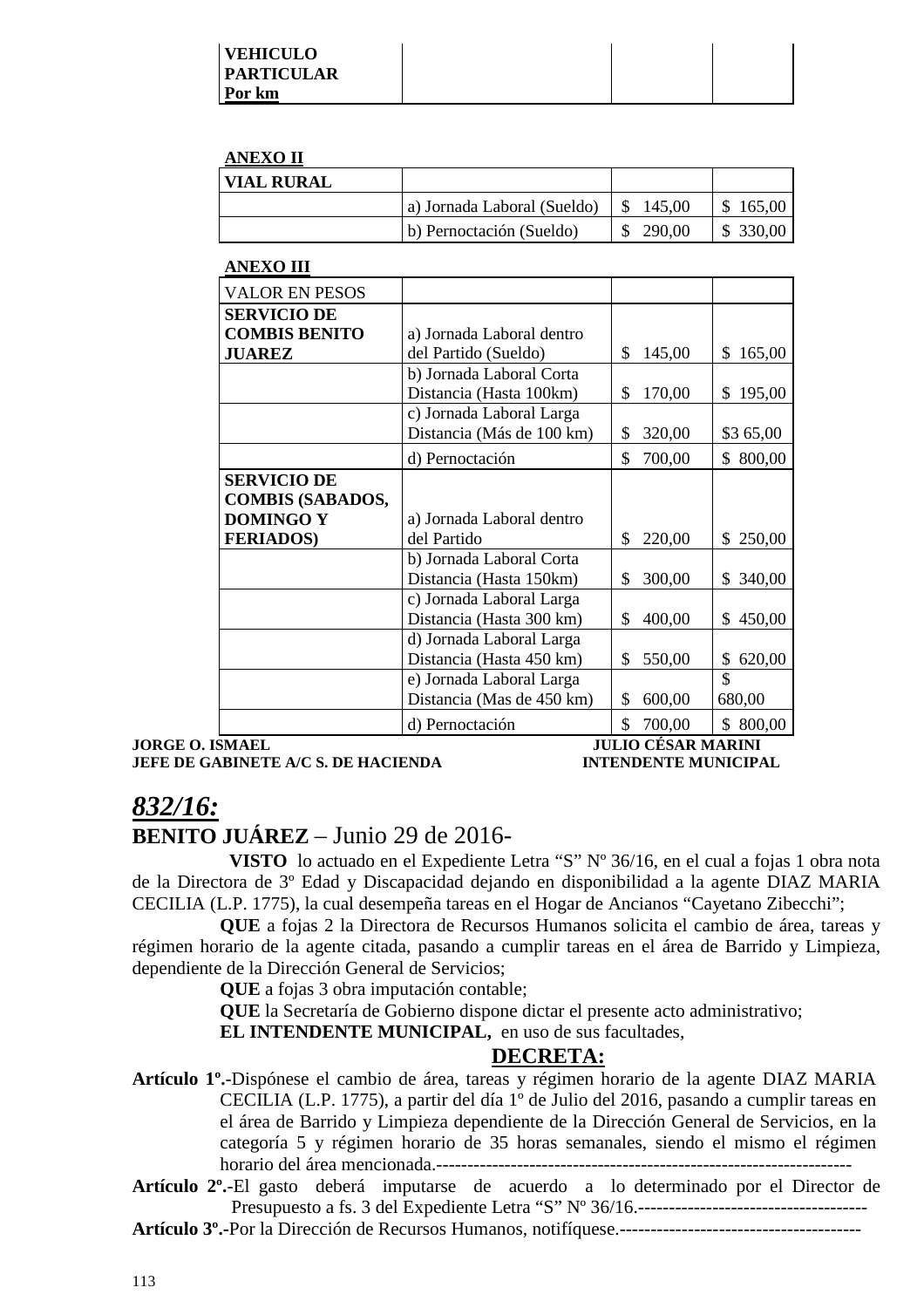- **Artículo 4º.-**Refrendará el presente acto administrativo la Sra. Secretaria de Infraestructura, Vivienda y Servicios Públicos Interina.------------------------------------------------------
- **Artículo 5º.-**Comuníquese, dése al R. O. de Decretos y Resoluciones, tome nota Recursos Humanos, Jefatura de Gabinete, Secretarías de Gobierno, de Infraestructura, Vivienda y Servicios Públicos, Direcciones de Servicios, de Presupuesto y Auditoría, cumplido, archívese.------------------------------------------------------------------------------------------

**ELBA RODRIGUEZ JULIO CÉSAR MARINI S. DE INF., VIV., Y SERV. PUBLICOS INT. INTENDENTE MUNICIPAL**

## *833/16:* **BENITO JUÁREZ**- Junio 29 de 2016-

 **VISTO** lo actuado en Expte. Letra "R" Nº 43/16, y el Decreto Municipal Nº 728/16 por el que se llama a Licitación Privada N° 9/16 para la compra de ropa de trabajo, destinada a las distintas áreas municipales;

**QUE** a fojas 76 y 77 obra informe del Jefe de Compras;

**QUE** a fs. 78 obra nota de la Directora de Recursos Humanos, sugiriendo el rechazo del ítem 5, por no poseer las características pretendidas en el Pliego de Bases y Condiciones;

**QUE** a fojas 79 obra informe favorable de la Contadora Municipal y a fojas 80 el Jefe de Gabinete a cargo de la Secretaría de Hacienda solicita el dictado del acto administrativo;

**QUE** la Secretaría de Gobierno dispone dictar el presente acto administrativo;

**EL INTENDENTE MUNICIPAL,** en uso de sus facultades,

## **DECRETA:**

**Artículo lº.-**Apruébese lo actuado en la Licitación Privada Nº 9/16.------------------------------------

**Artículo 2º.-**Adjudíquese según el siguiente detalle, la compra de ropa de trabajo destinada a las distintas áreas municipales, por un importe total de Pesos doscientos cincuenta y un mil seiscientos sesenta y dos con ocho centavos (\$ 251.662,08):

| <b>ITEM 1: GALLINAL ABEL OMAR</b>                                                  | \$53.110,00                                                                                                      |  |
|------------------------------------------------------------------------------------|------------------------------------------------------------------------------------------------------------------|--|
| <b>ITEM 2: GALLINAL ABEL OMAR</b>                                                  | \$52.884,00                                                                                                      |  |
| <b>ITEM 3: CONFAL S.A</b>                                                          | \$139.573,08                                                                                                     |  |
| <b>ITEM 4: ALAK CRISTIAN</b>                                                       | \$2.975,00                                                                                                       |  |
| <b>ITEM 5: RECHAZADO</b>                                                           |                                                                                                                  |  |
| <b>ITEM 6: GALLINAL ABEL OMAR</b>                                                  | \$3.120,00                                                                                                       |  |
|                                                                                    |                                                                                                                  |  |
|                                                                                    | Artículo 4 <sup>o</sup> .-Refrendará el presente acto administrativo el Sr. Secretario de Gobierno a cargo de la |  |
|                                                                                    |                                                                                                                  |  |
|                                                                                    | Artículo 5 <sup>°</sup> . Comuníquese, dése al R. O. De Decretos y Resoluciones, tome nota Contaduría,           |  |
| Tesorería, Dirección de Recursos Humanos, de Presupuesto, Secretarías de Gobierno, |                                                                                                                  |  |
| de Hacienda y Auditoría cumplido archívese.                                        |                                                                                                                  |  |
| <b>SERGIO JULIO ACOSTA</b>                                                         | <b>JULIO CÉSAR MARINI</b>                                                                                        |  |
| S. DE GOBIERNO A/C S. DE SEGURIDAD                                                 | <b>INTENDENTE MUNICIPAL</b>                                                                                      |  |

## *834/16:*

## **BENITO JUÁREZ –**Junio 29 de 2016-

**VISTO** que conforme las previsiones de la Oza. Mpal. N° 4854/14, el **"FONDO MUNICIPAL PARA EMERGENCIAS DE SALUD" (FO.MU.ES.)** se encuentra facultado para solucionar económicamente enfermedades cuya gravedad requiere derivación médica debido al alto riesgo en la salud;

> **QUE** la Secretaría de Gobierno dispone dictar el presente acto administrativo; **EL INTENDENTE MUNICIPAL**, en uso de sus facultades,

que DECRETA:<br>
el "FONDO" **Artículo 1º.-**Dispónese que el **"FONDO MUNICIPAL PARA EMERGENCIASESPECIALES DE SALUD" (FO.MU.ES),** efectúe pagos en el marco de la Oza. Mpal. N° 4854/14, a las personas que se indican a continuación, cuyas historias cínicas obran en los Expedientes: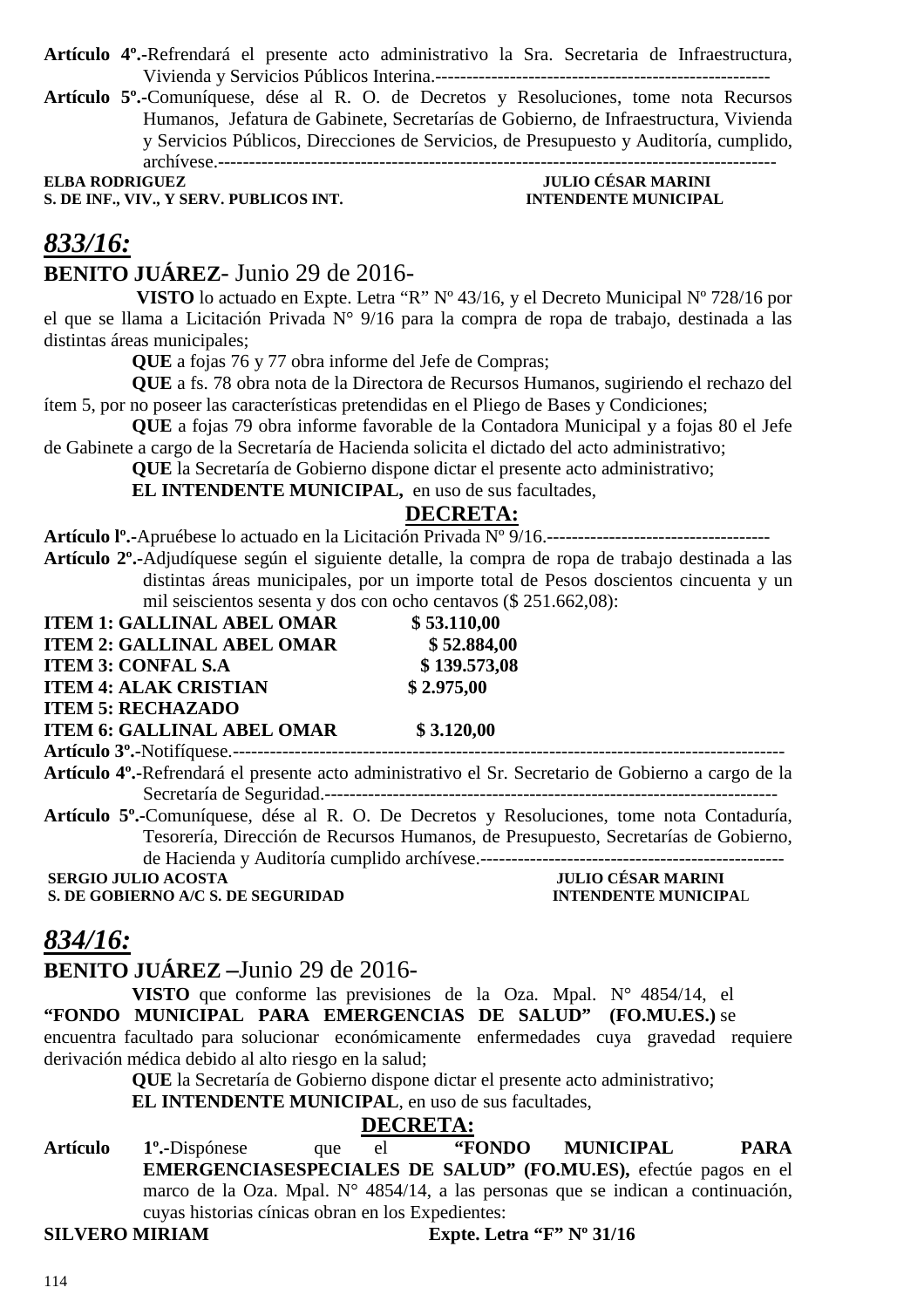## **Subsidio Reintegrable \$ 4.220,00 (fs. 11) OSTOICH JONATHAN Expte. Letra "F" Nº 34/13**

**Subsidio \$ 2.540,00 (fs. 106)** 

**GANIM CLAUDIA Expte. Letra "F" Nº 34/14** 

**Subsidio Reintegrable \$5.900,00 (fs. 82)** 

**CAGLIERO PAULAExpte. Letra "F" Nº 30/16** 

**Subsidio Reintegrable \$ 900,00 (fs. 15)** 

**Artículo 2º.-**La Dirección de Recursos Humanos o la Dirección de Recaudación según corresponda deberá tomar recaudos necesarios para la retención de haberes y/o gestión de cobro para obtener el reintegro del subsidio, según corresponda, mencionado en el Articulo 1º.----------------------------------------------------------------------------------------------------

**Artículo 3º.-**Refrendará el presente acto administrativo la Sra. Secretaria de Desarrollo Social.--

**Artículo 4º.-**Comuníquese, dése al R. O. de Decretos y Resoluciones, tome nota Recursos Humanos, Contaduría, Tesorería, Dirección de Recaudación,Secretarías de Desarrollo Social, de Gobierno, de Hacienda, Subdirección de Tasas, FO.MU.ES.y Auditoría, cumplido, archívese.------------------------------------------------------------------------------

**MARIA TERESA RICCI JULIO CÉSAR MARINI** 

**S. DE DESARROLLO SOCIAL DESARROLLO SOCIAL DESARROLLO SOCIAL DESARROLLO SOCIAL DESARROLLO SOCIAL DE L'ALGEBRE DE L'ALGEBRE DE L'ALGEBRE DE L'ALGEBRE DE L'ALGEBRE DE L'ALGEBRE DE L'ALGEBRE DE L'ALGEBRE DE L'ALGEBRE DE L'ALG** 

## *835/16:*

## **BENITO JUÁREZ–** Junio 29 de 2016**-**

**VISTO** lo actuado en el Expediente Letra "D" Nº 22/16 por el cual la Sra. Delegada Municipal de Barker a fojas 173 solicita SUBSIDIO a personas indigentes destinado al pago de luz;

**QUE** a fojas precedentes Contaduría realiza la respectiva reserva preventiva del gasto;

**QUE** la Secretaría de Gobierno a cargo de la Secretaría de Seguridad dispone dictar el presente acto administrativo de subsidio;

**EL INTENDENTE MUNICIPAL,** en uso de sus facultades,

## **DECRETA**:

**Artículo 1º.-**Abonar SUBSIDIO, destinado al PAGO DE LUZ A INDIGENTES según nomina de beneficiarios, confeccionada y conformada por la Delegada Municipal de Barker, por un monto total de pesos siete mil setecientos noventa y tres con noventa y un centavos (\$ 7.793,91) de acuerdo a lo actuado en el Expte. Letra "D" Nº 22/16.---------------------

**Artículo 2º.-**El gasto será imputado según lo informado por Contaduría a fs. precedentes.----

**Artículo 3º.-**Refrendará el presente acto administrativo la Sra. Secretaria de Desarrollo Social.------ **Artículo 4º.-**Comuníquese, desde la R. O. de Decretos y Resoluciones, tome nota, Contaduría,

Tesorería, Presupuesto, Secretarías de Desarrollo Social, de Gobierno, de Hacienda y Auditoría, cumplido, archívese----------------------------------------------------------------

**MARIA TERESA RICCI JULIO CÉSAR MARINI S. DE DESARROLLO SOCIAL INTENDENTE MUNICIPAL** 

# *836/16:*

## **BENITO JUÁREZ**– Junio 29 de 2016 -

**VISTO** lo actuado en el Expte. Letra "E" Nº 41/13 en el cual a fs. 112 obra Decreto Municipal Nº 740/16 por el que se llamó a Concurso Externo de Títulos y Antecedentes para cubrir un cargo de médico Ecografista, Jefe del Servicio de Diagnóstico por Imágenes para el Hospital Municipal "Eva Perón"- Ente Descentralizado "Dr. Alfredo A. Saintout";

**QUE** a fojas 113 obra Acta de la Junta Evaluadora informando que no se ha registrado ninguna inscripción;

**QUE** a fs. 114 el Director Administrativo del Hospital Municipal "Eva Perón"-Ente Descentralizado "Dr. Alfredo A. Saintout" solicita se dicte acto administrativo declarando desierto el ya citado Concurso,

**QUE** la Secretaría de Gobierno dispone emitir acto administrativo;

**EL INTENDENTE MUNICIPAL**, en uso de sus facultades,

## **DECRETA:**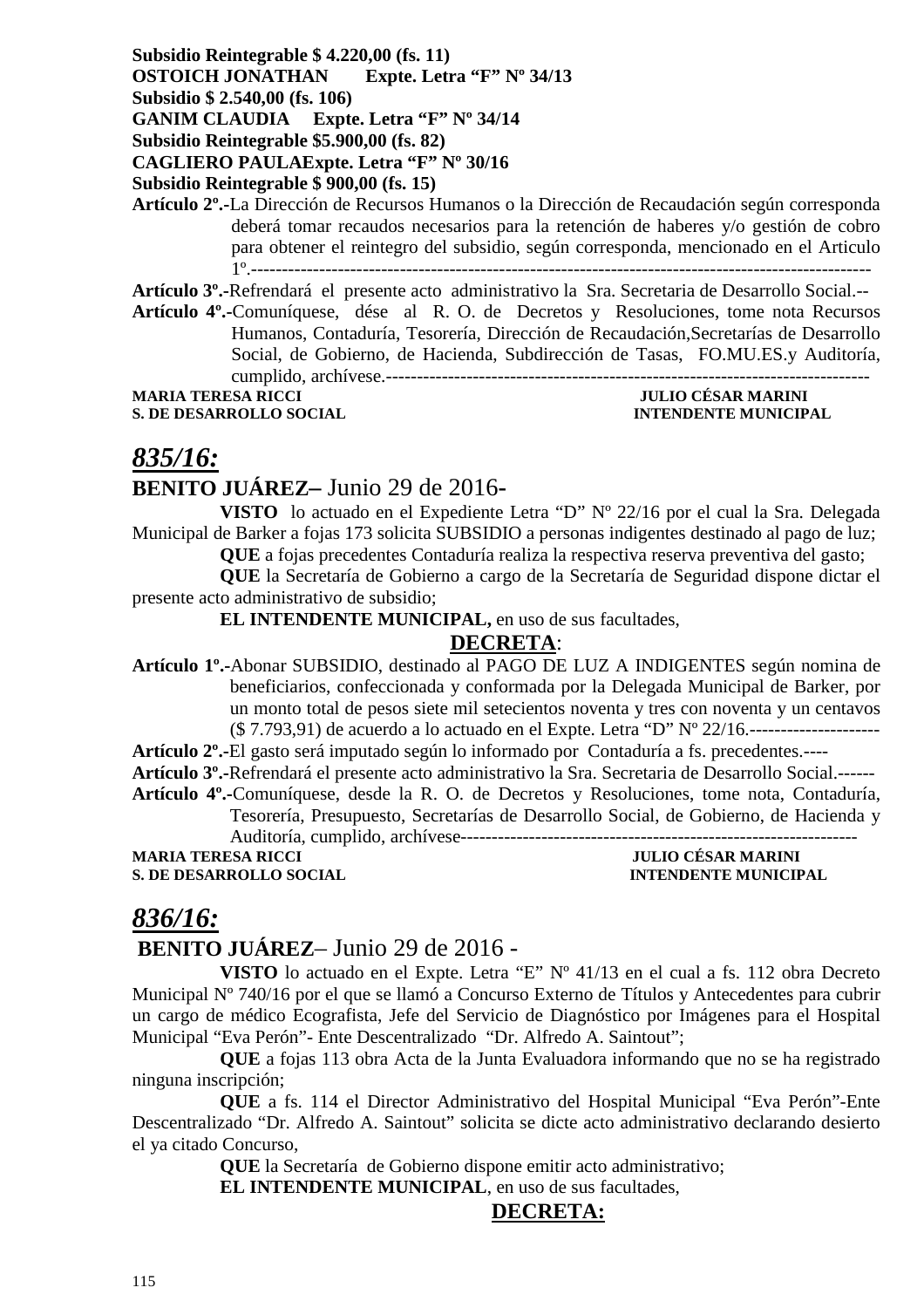**Artículo 1**º.- Declárese desierto el llamado a Concursos Externo de Títulos y Antecedentes para cubrir un cargo de médico Ecografista, Jefe del Servicio de Diagnóstico por Imágenes para el Hospital Municipal "Eva Perón"-Ente Descentralizado "Dr. Alfredo A. Saintout" de acuerdo a lo solicitado por el Director Administrativo a fojas 114 del Expediente Letra "E" N° 41/13.-----------------------------------------------------------------

**Artículo 2°.-**Refrendará el presente acto administrativo la Sra. Secretaria de Salud Interina.---------

**Artículo 3º.-**Comuníquese, dése al R. O. de Decretos y Resoluciones, tome nota Ente Descentralizado Hospital, Secretarías de Gobierno, de Salud, de Hacienda y Auditoria cumplido, archívese.------------------------------------------------------------------------------

**LIC. MARIANELA ZEQUEIRA JULIO CÉSAR MARINI SECRETARIA DE SALUD INTERINA** 

## *837/16:*

#### **BENITO JUÁREZ**– Junio 30 de 2016–

**VISTO** que el H.C.D. eleva al Departamento Ejecutivo las **ORDENANZAS MUNICIPALES** sancionadas en la Sesión Ordinaria que se llevó a cabo el día **23 de Junio de 2016** para surespectiva promulgación,

**EL INTENDENTE MUNICIPAL**, en uso de sus facultades,

## **DECRETA:**

**Artículo1º.-**Quedan **PROMULGADAS** por el presente acto administrativo las **ORDENANZAS MUNICIPALES** que se indican a continuación, que fueran sancionadas por el Honorable Concejo Deliberante en la Sesión Ordinaria del día**23 de Junio de 2016:** 

- **OZA. 5061/2016**-Expte. Letra "X" Nº 60/16 DESIGNESE CON EL NOMBRE DE "PEDRO BONNET" A LA CALLE DONDE SE ENCUENTRA LA ESCUELA PRIMARIA BARTOLOMÉ MITRE, LA ESCUELA DE ENSEÑANZA SECUNDARIA Nº 4, JARDIN DE INFANTES Y EL CENTRO DE ATENCION PRIMARIA DE LA SALUD, EN TODA SU EXTENSION DE CORONEL RODOLFO BUNGE.--------------------------------------------------------
- **OZA**.**5062/2016**-Expte. Letra "G" Nº 40/16 CONVALIDESE EL DECRETO MUNICIPAL Nº 782/16, POR EL CUAL SE AUTORIZA LA COBRANZA DE ARANCELES EN LOS CONCEPTOS DE INSCRIPCION Y CUOTA MENSUAL PARA LA CARRERA DE POST – TITULO QUE DE DICTA EN EL INSTITUTO SUPERIOR DEL SUDESTE.-----------------------------------------------------------
- **OZA**.**5063/2016-** Expte. Letra "G" Nº 131/08 CONVALIDENSE LOS DECRETOS MUNICIPALES Nº 633/2016, 733/2016 Y 785/2016, POR LOS CUALES EL DEPARTAMENTO EJECUTIVO DISPUSIERA OPORTUNAMENTE, MODIFICACIONES AL ORGANIGRAMA MUNICIPAL.-------------------------
- **OZA 5064/2016**-Expte. Letra "E" Nº 10/10 AUTORIZASE AL DEPARTAMENTO EJECUTIVO A SUSCRIBIR CONVENIO CON EL MINISTERIO DE SALUD DE LA NACION, POR EL CUAL SE PRORROGA LA VIGENCIA DEL PROGRAMA NACIONAL DE MEDICOS COMUNITARIOS – EQUIPOS DE SALUD DEL PRIMER NIVEL DE ATECION.---------------------------------------
- **OZA 5065/2016**-Expte. Letra "X" Nº 56/16 CAMBIESE EN TODO SU RECORRIDO EL NOMBRE DE LA CALLE "PANAMA", DE LA LOCALIDAD DE VILLA CACIQUE – BARKER, POR EL DE "LIBERTAD".--------------------------------
- **OZA 5066/2016**-Expte. Letra "X" Nº 64/16 DESIGNESE CON EL NOMBRE DE "INTENDENTE HECTOR CHAYER" A LA PLAZA A CONSTRUIRSE EN LAS CALLES LISANDRO DE LA TORRE Y CORDOBA DEL BARRIO VILLA ZAMBON DE NUESTRA CIUDAD.------------------------------------------
- **Artículo 2º.-**Refrendará el presente acto administrativo el Sr. Secretario de Gobierno a cargo de la Secretaría de Seguridad.------------------------------------------------------------------------
- **Artículo 3º.-**Comuníquese, dése al R. O. de Decretos y Resoluciones, tome notaJefatura de Gabinete,Secretarías de Hacienda, de Gobierno, de Infraestructura, Vivienda y Servicios Públicos, de Desarrollo Social, de Seguridad, Delegación de Barker, Oficina de Tierras, Contaduría Presupuesto y Auditoría, cumplido, archívese.---------------------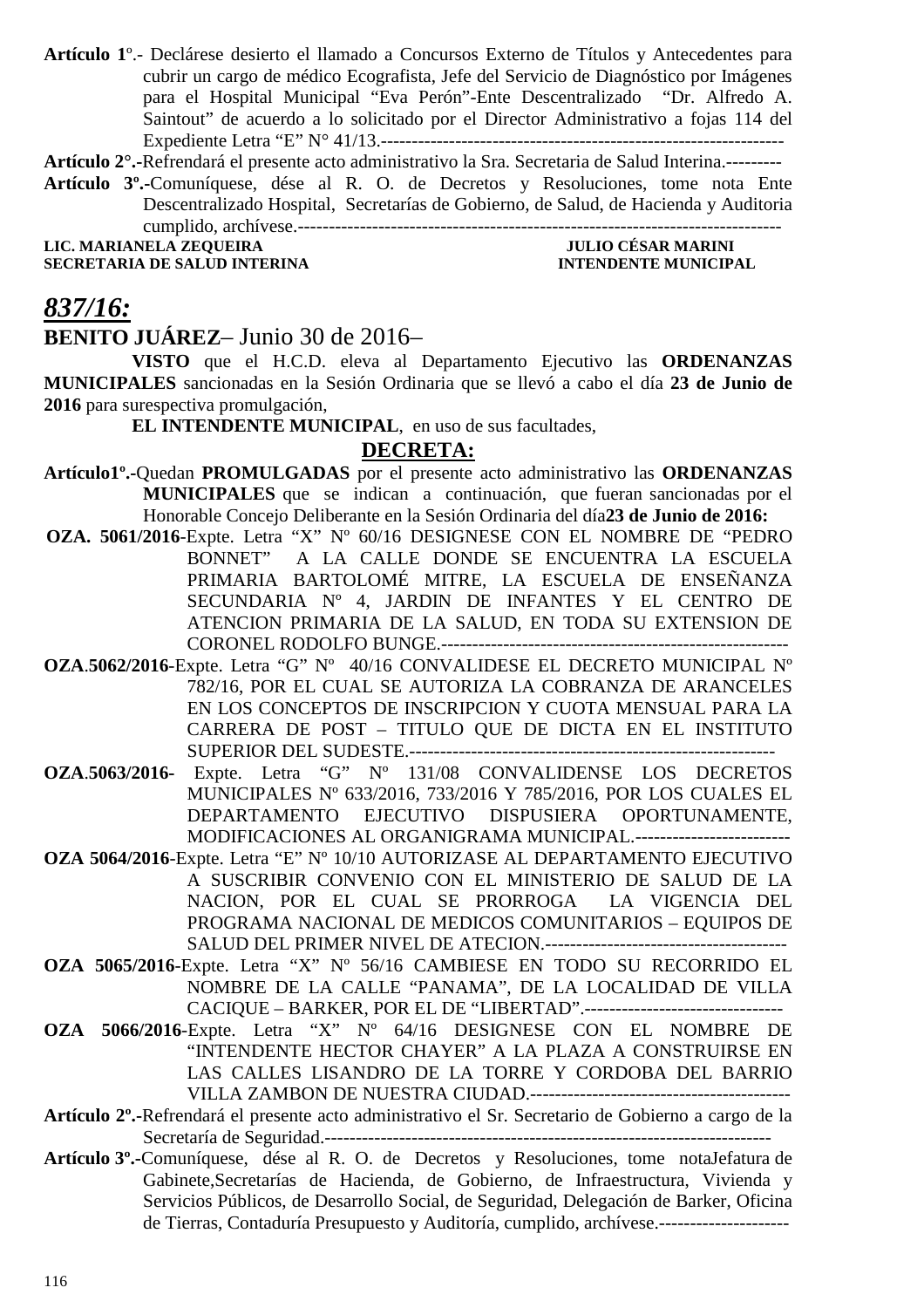## *838/16:*

subsidio;

## **BENITO JUÁREZ–**Junio 30 de 2016**-**

**VISTO** lo actuado en el Expediente Letra "D" Nº 38/16 por el cual la Sra. Secretaria de Desarrollo Social a fojas 158 solicita SUBSIDIO a personas indigentes destinado al pago de luz;

**QUE** a fojas precedentes Contaduría realiza la respectiva reserva preventiva del gasto;

**QUE** la Secretaría de Gobierno dispone dictar el presente acto administrativo de

**EL INTENDENTE MUNICIPAL,** en uso de sus facultades,

## **DECRETA**:

**Artículo 1º.-**Abonar SUBSIDIO, destinado al PAGO DE LUZ A INDIGENTES según nómina de beneficiarios, confeccionada y conformada por la Secretaria de Desarrollo Social, por un monto total de pesos quince mil cuatrocientos noventa y cinco con veintidós centavos (\$ 15.495,22), de acuerdo a lo actuado en el Expte. Letra "D" Nº 38/16.----

**Artículo 2º.-**El gasto será imputado según lo informado por Contaduría a fs. precedentes.-------

**Artículo 3º.-**Refrendará el presente acto administrativo la Sra. Secretaria de Desarrollo Social.------

**Artículo 4º.-**Comuníquese, desde la R. O. de Decretos y Resoluciones, tome nota, Contaduría, Tesorería, Presupuesto, Secretarías de Desarrollo Social, de Gobierno, de Jefatura de Gabinete y Auditoría, cumplido, archívese--------------------

**MARIA TERESA RICCI JULIO CÉSAR MARINI** 

**S. DE DESARROLLO SOCIAL INTENDENTE MUNICIPAL** 

## *839/16:*

## **BENITO JUÁREZ–**Junio 30 de 2016**-**

**VISTO** lo actuado en el Expediente Letra "D" Nº 244/14 por el cual la Sra. Secretaria de Desarrollo Social eleva nota (fs. 606), solicitando SUBSIDIO destinado a medicamentos para personas indigentes;

**QUE** a fojas 632 Contaduría realiza la respectiva reserva preventiva del gasto;

**QUE** la Secretaría de Gobierno dispone dictar el presente acto administrativo de

subsidio;

**EL INTENDENTE MUNICIPAL,** en uso de sus facultades,

## **DECRETA**:

**Artículo 1º.-**Abonar SUBSIDIO A INDIGENTES para el pago de medicamentos, por la suma de pesos seis mil setecientos sesenta y seis con diecinueve centavos (\$ 6.766,19) según lo solicitado por la Secretaria de Desarrollo Social a fojas 606 del Expediente "D" Nº 244/14.----------------

**Artículo 2º.-**El gasto será imputado según lo informado por Contaduría a fs. precedentes.-----

**Artículo 3º.-**Refrendará el presente acto administrativo la Sra. Secretaria de Desarrollo Social.-----

**Artículo 4º.-**Comuníquese, desde la R. O. de Decretos y Resoluciones, tome nota, Contaduría, Tesorería, Presupuesto, Secretarías de Desarrollo Social, de Gobierno, Jefatura de Gabinete y Auditoría, cumplido, archívese-------------------------------------------------

#### **MULIO CÉSAR MARINI S. DE DESARROLLO SOCIAL** *interesting* **and** *interesting intervalse in the interesting intervalse in the interval interval*

## *840/16:*

## **BENITO JUÁREZ**–Junio 30 de2016-

**VISTO** lo actuado en el Expediente Letra "G" N° 131/08 2º cuerpo en el cual obra Decreto Municipal  $N^{\circ}$  785/16 por el que se incorpora el cargo de Subdirector de Servicios Generales;

**QUE** resulta necesario cubrir el mencionado cargo;

**QUE** el Secretario de Gobierno a cargo de la Secretaría de Seguridad dispone dictar acto administrativo;

**EL INTENDENTE MUNICIPAL,** en uso de sus facultades,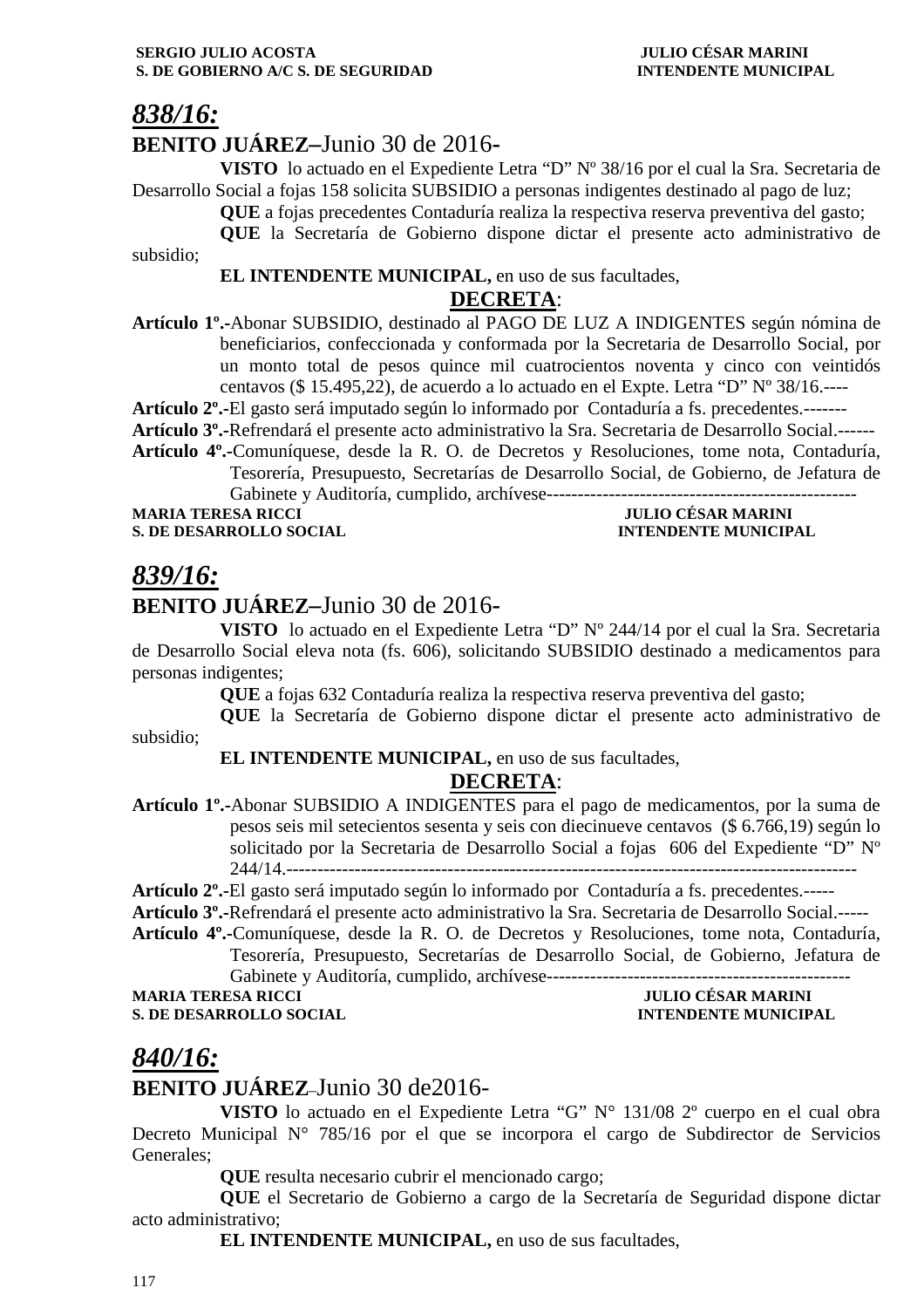#### **DECRETA:**

**Artículo 1°.-**Desígnasea partir del1° de Julio del año 2016 como **SUBDIRECTOR DE SERVICIOS GENERALES,con rango salarial de Subdirector "C",**al Sr. GODOY OMAR HERIBERTO (D.N.I. 11.206.614) perteneciente al Personal Superior Sin Estabilidad ("Personal Político"), reservando su actual cargo de planta permanente.----

- **Artículo 2°.**-El gasto deberá imputarse de acuerdo a lo determinado por el Director de Presupuesto a fojas precedentes del Expediente Letra "G" Nº 131/08.---------------------------------
- **Artículo 3°.-** Por la Dirección de Recursos Humanos, notifíquese.----------------------------------------
- **Artículo 4°.-**Refrendará el presente acto administrativo la Sra. Secretaria de Infraestructura Vivienda y Servicios Públicos Interina.-------------------------------------------------------
- **Artículo 5°.-** Comuníquese al R.O. de Decretos y Resoluciones, tome nota, Recursos Humanos,Jefatura de Gabinete, Secretarías de Gobierno y de Infraestructura, Vivienda y Servicios Públicos, Contaduría, Patrimonio, Auditoría y Presupuesto, cumplido, archívese.-----------------------------------------------------------------------------

**S. DE INF., VIV., Y SERV. PUBLICOS INT. INTENDENTE MUNICIPAL** 

**JULIO CÉSAR MARINI**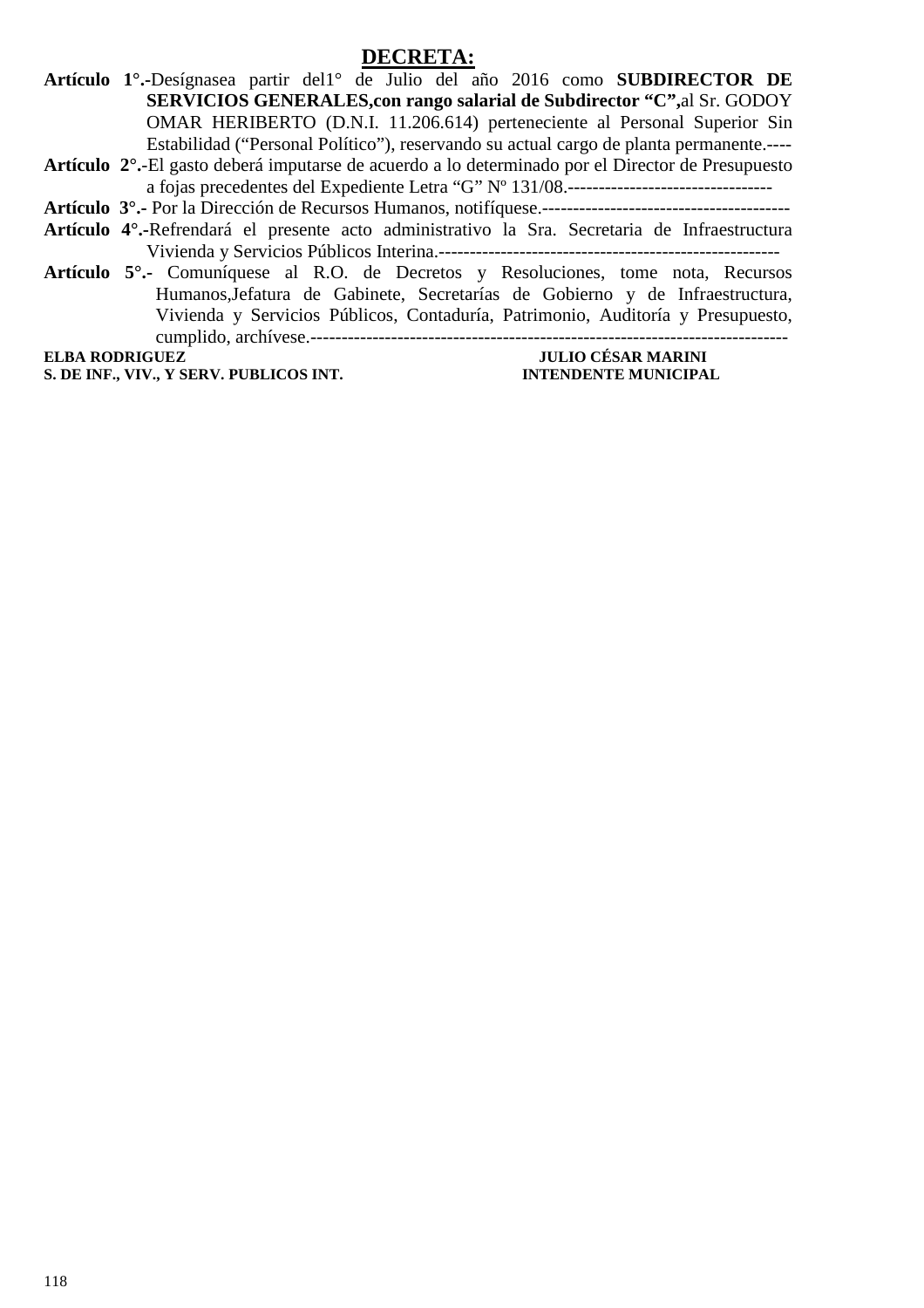## *RESOLUCIONES*

## *219/16:*

## **BENITO JUÁREZ**– Junio 1 de 2016 -

 **VISTO** que la Tesorera Municipal Cdra. DOMÍNGUEZ ANA VICTORIA (L.P. 2865), solicita se le conceda LICENCIA POR ENFERMEDAD desde el día 01/06/2016 y hasta 30/06/2016;

 **QUE** en la "Planilla Licencia" consta el debido conforme refrendado por la Dirección de Recursos Humanos;

 **QUE** la Secretaría de Gobierno dispone dictar acto administrativo,

#### **RESUELVE:**

**Artículo 1º.**-Conceder **LICENCIAPOR ENFERMEDAD** alaTesorera Municipal Cdra. DOMÍNGUEZ ANA VICTORIA **(L.P. 2865)**, desde el día 01/06/2016 y hasta 30/06/2016.-----------------------------------------------------------------------------------------

**Artículo 2º.-**Refrendará el presente acto administrativo el Sr. Jefe de Gabinete a cargo de la Secretaría de Hacienda.----------------------------------------------------------------------------

**Artículo 3º.-**Comuníquese, dése al R.O. de Decretos y Resoluciones, tome nota Recursos Humanos, Secretarías de Gobierno, de Hacienda y Auditoría, cumplido, archívese.----- **JORGE O. ISMAEL** 

**JEFE DE GABINETE A/C S. DE HACIENDA** 

## *220/16:*

## **BENITO JUÁREZ**–Junio 1 de 2016 -

 **VISTO** que la Encargada de la Oficina de Decretos y Resoluciones VIDEMATO ANA LAURA (L.P. 2475), solicita se le conceda LICENCIA POR ENFERMEDAD, desde el día 24/05/2016 y hasta 28/05/2016;

 **QUE** en las "Planillas Licencias" consta el debido conforme refrendado por la Dirección de Recursos Humanos;

 **QUE** la Secretaría de Gobierno dispone dictar acto administrativo,

#### **RESUELVE:**

**Artículo 1º.**-Confírmase la **LICENCIA POR ENFERMEDAD**otorgada a la Encargada de la Oficina de Decretos y ResolucionesSra. VIDEMATO ANA LAURA (L.P. 2475), desde el día 24/05/2016 y hasta 28/05/2016.-------------------------------------------------

**Artículo 2º.-**Refrendará el presente acto administrativo el Sr. Secretario de Gobierno a cargo de la Secretaría de Seguridad.---------------------------------------------------------------------------

**Artículo 3º.-** Comuníquese, dése al R.O. de Decretos y Resoluciones, tome nota Recursos Humanos, Secretarías de Gobierno, de Hacienda, Jefatura de Gobierno y Auditoría cumplido, archívese.------------------------------------------------------------------------------

**SERGIO JULIO ACOSTA** 

 **S. DE GOBIERNO A/C S. DE SEGURIDAD** 

## *221/16:*

## **BENITO JUÁREZ –**Junio 2 de 2016-

**VISTO** lo actuado en el Expte. Letra "G" Nº 152/12, en el cual a fs. 21 obra Resolución Municipal Nº 187/16, por el cual se dispone aplicar un llamado de atención y el descuento de un día de sus haberes, al agente SCHWINDT MAURICIO (L.P. 3046);

 **QUE** a fs. 22, la Directora de Recursos Humanos solicita modificar dicha Resolución debido a haber detectado un error involuntario;

**QUE** la Secretaría de Gobiernodispone dictar el presente acto administrativo;

**EL INTENDENTE MUNICIPAL**, en uso de sus facultades,

## **RESUELVE:**

**Artículo 1º.-**Modifíquese el art. 1º de la Resolución Municipal Nº 187/16, por la cual se aplicó la sanción de llamado de atención al agente SCHWINDT MAURICIO (L.P. 3046),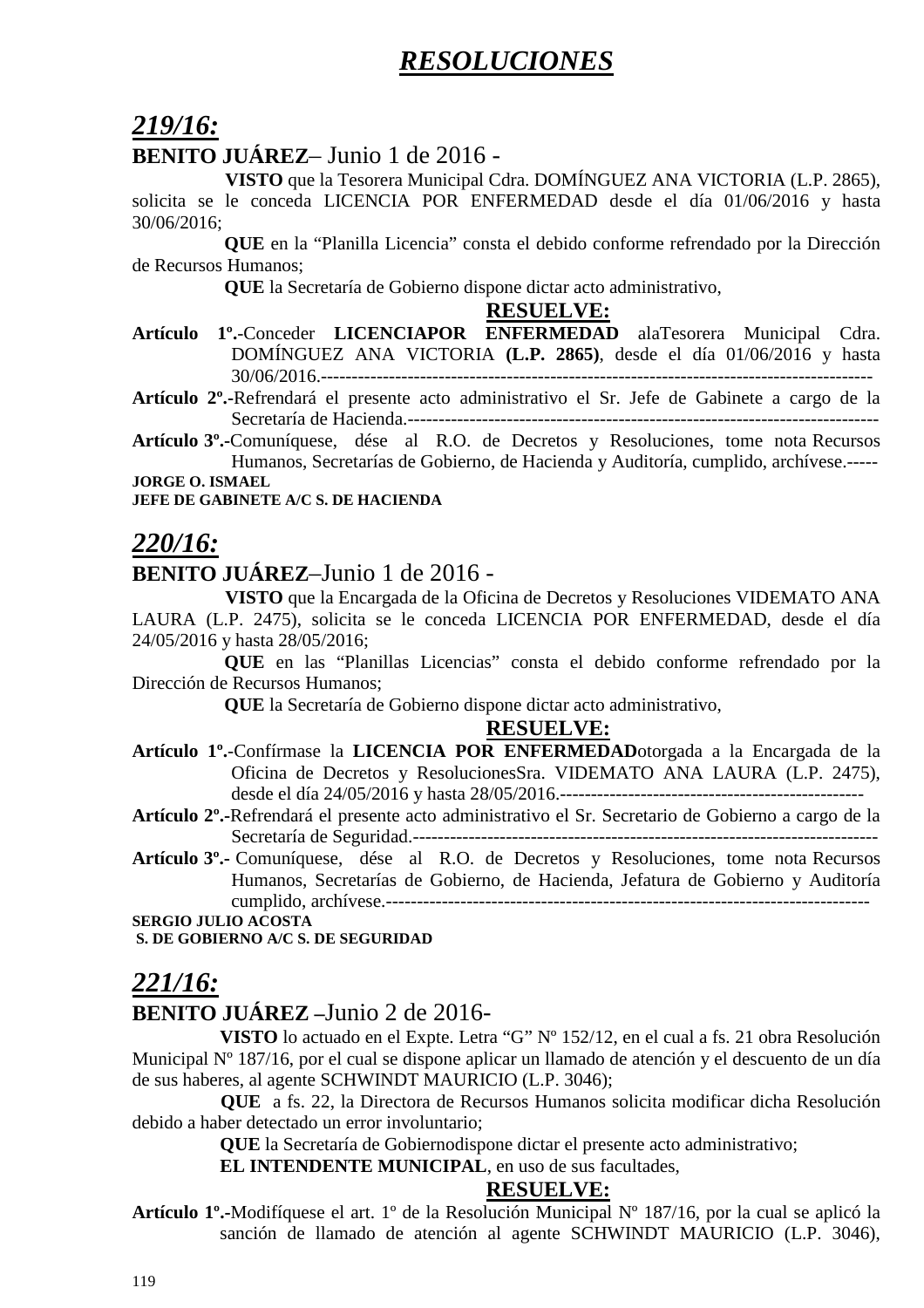debiendo ser la misma: *Suspensión de dos días*, de acuerdo a lo actuado en el Expte. Letra "G" Nº 152/12.-------------------------------------------------------------------------------

- **Artículo 2º.-**Refrendará el presente acto administrativo el Sr. Secretario de Infraestructura, Vivienda y Servicios Públicos-------------------------------------------------------------------
- **Artículo 3º.-**Comuníquese, dése al R. O. de Decretos y Resoluciones, tome nota, Secretarías de Gobierno, de Infraestructura, Vivienda y Servicios Públicos, de Hacienda, Contaduría, Asesoría Legal y Auditoría, cumplido, archívese.-------------------------------------------

**S. DE INF., VIV., Y SERV. PÚBLICOS** 

**JULIO CÉSAR MARINI<br>INTENDENTE MUNICIPAL** 

## *222/16:*

### **BENITO JUÁREZ –** Junio 6 de 2016-

**VISTO** lo actuado en Expte. Letra "O" Nº 40/2016, en el cual la Sra. Secretaria de Infraestructura, Vivienda y Servicios Públicos Interina a fs. 1 informa que el agente AGUILERA DARIO JOSE (L.P. 3368), faltó a su lugar de trabajo el día 26/05/2016;

**QUE** a fs. 3 obra descargo del agente mencionado;

**QUE** a fs. 4 la Directora de Recursos Humanos solicita se aplique la sanción de LLAMADO DE ATENCIÓN y el descuento de un día de ausencia injustificada;

**QUE** a fs. 5 y 6 obra dictamen del Asesor Legal;

**QUE** la Secretaría de Gobierno dispone dictar acto administrativo,

**EL INTENDENTE MUNICIPAL,** en uso de sus facultades

### **RESUELVE:**

- **Artículo 1º.-**Aplicar un LLAMADO DE ATENCIÓN al agente AGUILERA DARIO JOSE (L.P. 3368), de acuerdo a lo dispuesto en el Artículo 62 inc. a) de la ley 11.757 y a lo actuado en el Expediente Letra"O" Nº 40/16.------------------------------------------------
- **Artículo 2º.-**Autorízase a la Dirección de Recursos Humanos a descontar de los haberes del agenteAGUILERA DARIO JOSE (L.P. 3368), un día de ausencia injustificada  $(26/05/2016)$ , de acuerdo a lo actuado en el Expediente Letra "O" Nº 40/16.------------

**Artículo 3º.-**Por la Dirección de Recursos Humanos, notifíquese----------------------------------------

- **Artículo 4º.-**Refrendaráel presente acto administrativo el Sr. Secretario de Infraestructura, Vivienda y Servicios Públicos.----------------------------------------------------------------------------
- **Artículo 5º.-**Comuníquese, dése al R. O. de Decretos y Resoluciones, tome nota Recursos Humanos, Secretarías de Gobierno, de Infraestructura, Vivienda y Servicios Públicos y Auditoría, cumplido, archívese.-------------------------------------------------------------

**S. DE INF., VIV., Y SERV. PÚBLICOS INTENDENTE MUNICIPAL** 

# **DIEGO ROSSETTI JULIO CÉSAR MARINI**

## *223/16:*

## **BENITO JUÁREZ–** Junio 6 de 2016**-**

**VISTO** lo actuado en Expte. Letra "S" Nº 19/14 en el cual el Director General de Servicios a fojas 7, informa que el agente AREVALO MAURICIO (L.P. 3066), no se presentó a su lugar de trabajo el día 26/04/2016;

**QUE** a fs. 10 obra descargo del agente citado;

**QUE** a fojas 17 obra informe de la Directora de Recursos Humanos;

**QUE** a fojas 18 y 19 obra despacho del Asesor Legal de la Comuna, sugiriendo el dictado del pertinente acto administrativo;

**QUE** la Secretaría de Gobierno dispone dictar el presente acto administrativo;

**EL INTENDENTE MUNICIPAL**, en uso de sus facultades,

## **RESUELVE:**

- **Artículo 1º.-**Aplicar DOS (2) DÍAS DE SUSPENSIÓN al agente AREVALO MAURICIO (L.P. 3066), de acuerdo alo dispuesto en el Artículo 64 inc. 3) de la Ley 11.757 y a lo actuado en el Expediente Letra "S" Nº 19/14.------------------------------------------------
- **Artículo 2º.-**Autorícese a la Dirección de Recursos Humanos a descontar al agente AREVALO MAURICIO (L.P. 3066), el día de ausencia injustificada (26/04/2016), en virtud de lo actuado en el Expediente Letra "S" Nº 19/14.----------------------------------------------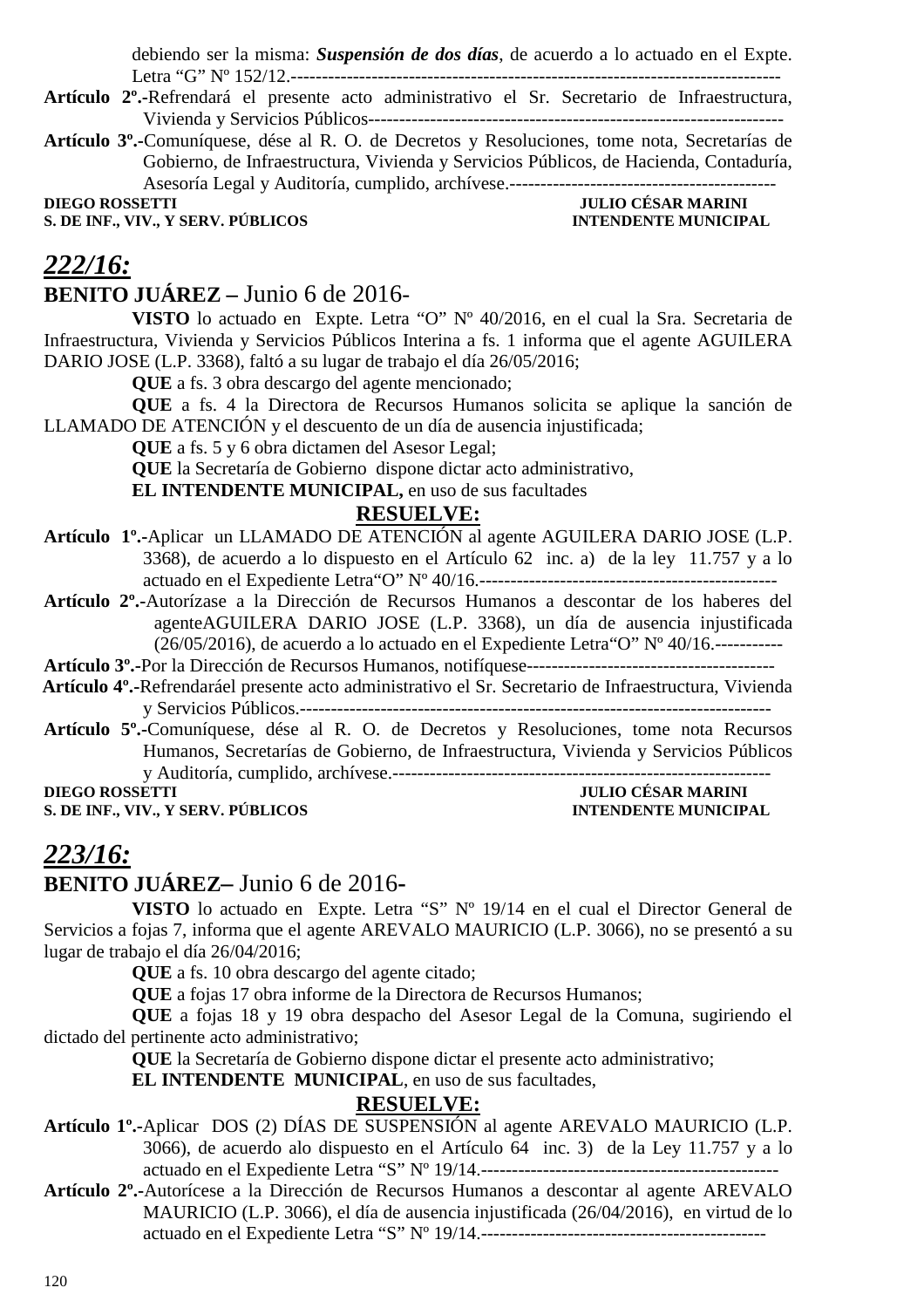**Artículo 3º.**-Por la Dirección de Recursos Humanos, notifíquese.----------------------------------------

**Artículo 4º.-**Refrendará el presente acto administrativo el Sr. Secretario de Infraestructura, Vivienda y Servicios Públicos.----------------------------------------------------------------

**Artículo 5º.-**Comuníquese, dése al R. O. de Decretos y Resoluciones, tome nota Recursos Humanos, Contaduría, Secretarías de Gobierno, de Infraestructura, Vivienda y Servicios Públicos y Auditoría,cumplido, archívese.-----------------------------------------

**S. DE INF., VIV., Y SERV. PÚBLICOS INTENDENTE MUNICIPAL** 

# **DIEGO ROSSETTI DIEGO ROSSETTI DIEGO POSSETTI DIEGO POSSETTI DIEGO POSSETTI DIEGO POSSETTI DIEGO POSSETTI DIEGO POSSETTI DIEGO POSSETTI DIEGO POSSETTI DIEGO POSSETTI DIEGO POSSETTI DIEGO POSSETTI DIEGO POSSETTI DIEGO POSSE**

## *224/16:*

## **BENITO JUÁREZ –**Junio 6 de 2016**-**

**VISTO** lo actuado en Expte. Letra "O" Nº 24/13,en el cual el Director y el Subdirector de Espacios Verdes a fojas 41, 43, 46 y 49 informan que el agente BAIGORRIA ALDO (L.P. 3118) no se presentó a trabajar los días 26 y 29 de Diciembre del 2015, 08 de Enero, 26 de Febrero y 07 de Mayo de 2016;

**QUE** a fs. 45, 48 y 51 obran descargos del agente mencionado;

**QUE** a fojas 52 obra nota de la Directora de Recursos Humanos sugiriendo sancionar con cinco días de suspensión;

**QUE** a fojas 53 y 54 obra informe del Asesor Legal de la Comuna, sugiriendo el dictado del pertinente acto administrativo;

**QUE** la Secretaría de Gobierno dispone dictar el presente acto administrativo;

 **EL INTENDENTE MUNICIPAL**, en uso de sus facultades,

### **RESUELVE:**

**Artículo 1º.-**Aplicar la sanción de "CINCO (5) DIAS DE SUSPENSIÓN" al agente BAIGORRIA ALDO (L.P. 3118) de acuerdo a lo dispuesto en el Artículo 64inc7) de la ley 11.757 y a lo actuado en el Expediente Letra "O" Nº 24/13.-

**Artículo 2º.-**Autorícese a la Dirección de Recursos Humanos a descontar al agenteBAIGORRIA ALDO (L.P. 3118) los días no trabajados (26 y 29 de Diciembre del 2015, 08 de Enero, 26 de Febrero y 7 de Mayo de 2016), en virtud de lo actuado en el Expediente Letra "O" Nº 24/13.------------------------------------------------------------------------------

**Artículo 3º.**-Por la Dirección de Recursos Humanos, notifíquese.--------------------------------------

- **Artículo 4º.-**Refrendará el presente acto administrativo el Sr. Secretario de Infraestructura, Vivienda y Servicios Públicos.----------------------------------------------------------------
- **Artículo 5º.-**Comuníquese, dése al R. O. de Decretos y Resoluciones, tome nota Recursos Humanos, Secretarías de Gobierno e Infraestructura, Vivienda y Servicios Públicos y Auditoría cumplido, archívese.----------------------------------------------------------------

**S. DE INF., VIV., Y SERV. PÚBLICOS** 

# **DIEGO DE SAR MARINI<br>INTENDENTE MUNICIPAL**

## *225/16:*

## **BENITO JUÁREZ**–Junio 8 de 2016-

**VISTO** que el Secretario de Infraestructura, Vivienda y Servicios Públicos Arq. ROSSETTI DIEGO (L.P. 2612), solicita se le conceda LICENCIA POR ACCIDENTE DE TRABAJO desde el día 08/06/2016 y hasta el 18/06/2016.-

 **QUE** en las "Planillas Licencias" consta el debido conforme refrendado por la Dirección de Recursos Humanos;

 **QUE** la Secretaría de Gobierno dispone dictar acto administrativo,

**EL INTENDENTE MUNICIPAL**, en uso de sus facultades,

## **RESUELVE:**

- **Artículo 1º.**-Conceder **LICENCIA POR ACCIDENTE DE TRABAJO** al Secretario de Infraestructura, Vivienda y Servicios Públicos Arq.ROSSETTI DIEGO (L.P. 2612),desde el día 08/06/2016 y hasta el 18/06/2016.------------------------------------------
- **Artículo 2º.-**Refrendará el presente acto administrativo el Sr. Secretario de Gobierno a cargo de la Secretaría de Seguridad.---------------------------------------------------------------------------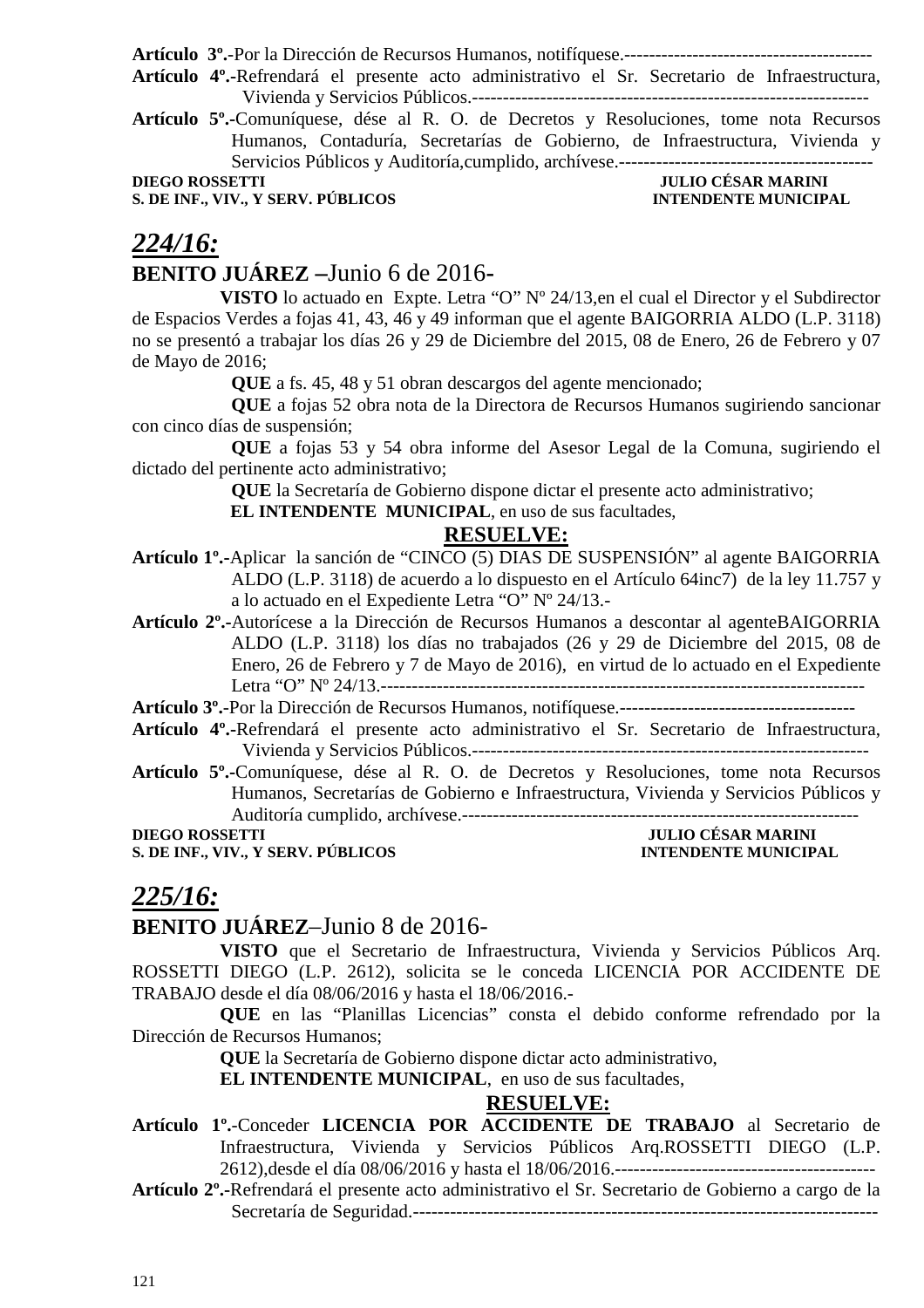**Artículo 3º.-**Comuníquese, dése al R.O. de Decretos y Resoluciones, tome nota Recursos Humanos, Secretarías de Gobierno, de Infraestructura, Vivienda y Servicios Públicos y Auditoria cumplido, archívese.--------------------------------------------------------------

**SERVETT STREET OF A/C S. DE SEGURIDAD** 

# **JULIO CÉSAR MARINI<br>INTENDENTE MUNICIPAL**

# *226/16:*

**BENITO JUÁREZ**– Junio 10 de 2016-

 **VISTO** que el Representante Legal del Instituto Superior del Sudeste Sr. KOEHLER MARIO (L.P. 1396), solicita se le conceda LICENCIA POR ENFERMEDAD desde el 14/06/2016 y hasta 17/06/2016;

 **QUE** en la "Planilla Licencia" consta el debido conforme refrendado por la Dirección de Recursos Humanos y;

 **QUE** la Secretaría de Gobierno dispone dictar acto administrativo,

#### **RESUELVE:**

- **Artículo 1º.**-Conceder **LICENCIA POR ENFERMEDAD** al Representante Legal del Instituto Superior del Sudeste Sr. KOEHLER MARIO (L.P. 1396), desde el día 14/06/2016 y hasta 17/06/2016.----------------------------------------------------------------------------------
- **Artículo 2º.-**Refrendará el presente acto administrativo el Sr. Secretario de Gobierno a cargo de la Secretaría de Seguridad.--------------------------------------------------------------------------
- **Artículo 3º.-**Comuníquese, dése al R.O. de Decretos y Resoluciones, tome nota Recursos Humanos, Secretaría de Gobierno, Jefatura de Gabinete y Auditoría, cumplido, archívese.-------------------------------------------------------------------------------------------  **SERGIO JULIO ACOSTA**

 **S. DE GOBIERNO A/C S. DE SEGURIDAD** 

## *227/16:*

#### **BENITO JUÁREZ**– Junio 10 de 2016 -

 **VISTO** lo actuado en el expediente Letra "A" Nº 102/15, en el cual de fs. 148 a 149 obra presentación del Dr. Pablo Pando, en su carácter de apoderado de la firma AMX ARGENTINA S.A donde interpone Recurso de Nulidad contra la Resolución Nº 95/16 de fecha 29 de Febrero de 2016.-

**CONSIDERANDO**: Que el art. 41 de la Ordenanza fiscal vigente señala que*"...procede el recurso de nulidad por omisión de los requisitos que reglamentariamente se establezcan, defectos de forma en resolución, vicios de procedimiento o falta de admisión o sustanciación de pruebas***"**.-

**QUE** la Resolución Nº 95/16 resulta un acto administrativo regular valido por poseer todos los requisitos de fondo y de forma: 1) emanar de una autoridad con competencia para hacerlo, 2) no lesiona ningún derecho subjetivo concedido, y 3) no contiene vicios de forma; la Resolución en crisis resulta ser un acto administrativo regular que se sustancia per se.-

**QUE** respecto al dictamen legal: éste se define como una opinión fundada en ciencia o arte emitida por un especialista; si versa sobre cuestión jurídica debe apoyarse en derecho, por lo tanto es un consejo que se da sobre una cuestión o asunto.-

 **QUE** Villegas Basavilbaso sostiene que la naturaleza jurídica de los actos de los organismos consultivos no puede ser la de un acto jurídico, sino que más bien se trata de hechos administrativos, por cuanto no obligan al órgano ejecutivo

**QUE** en tal entendimiento, los dictámenes, a diferencia de los actos jurídicos, no tienen por fin inmediato establecer entre las personas relaciones jurídicas, crear, modificar, transferir, conservar o aniquilar derechos En rigor, los dictámenes jurídicos no son actos administrativos, sino actos internos de la Administración, en la medida que no producen efectos jurídicos directos a los particulares, *siendo opiniones no vinculantes* que colaboran para que el funcionario pertinente decida conforme a derecho. Tal actividad consultiva, que se materializa por medio de la producción de dictámenes, importa una actividad preparatoria interna de la Administración,

encuya labor no entra en relación con terceros.-

**QUE** por tal motivo, los dictámenes no son objeto de impugnación, ni aun aquellos que fueren notificados al particular, salvo en el caso de que conformen el acto decisorio, y a tal fin sean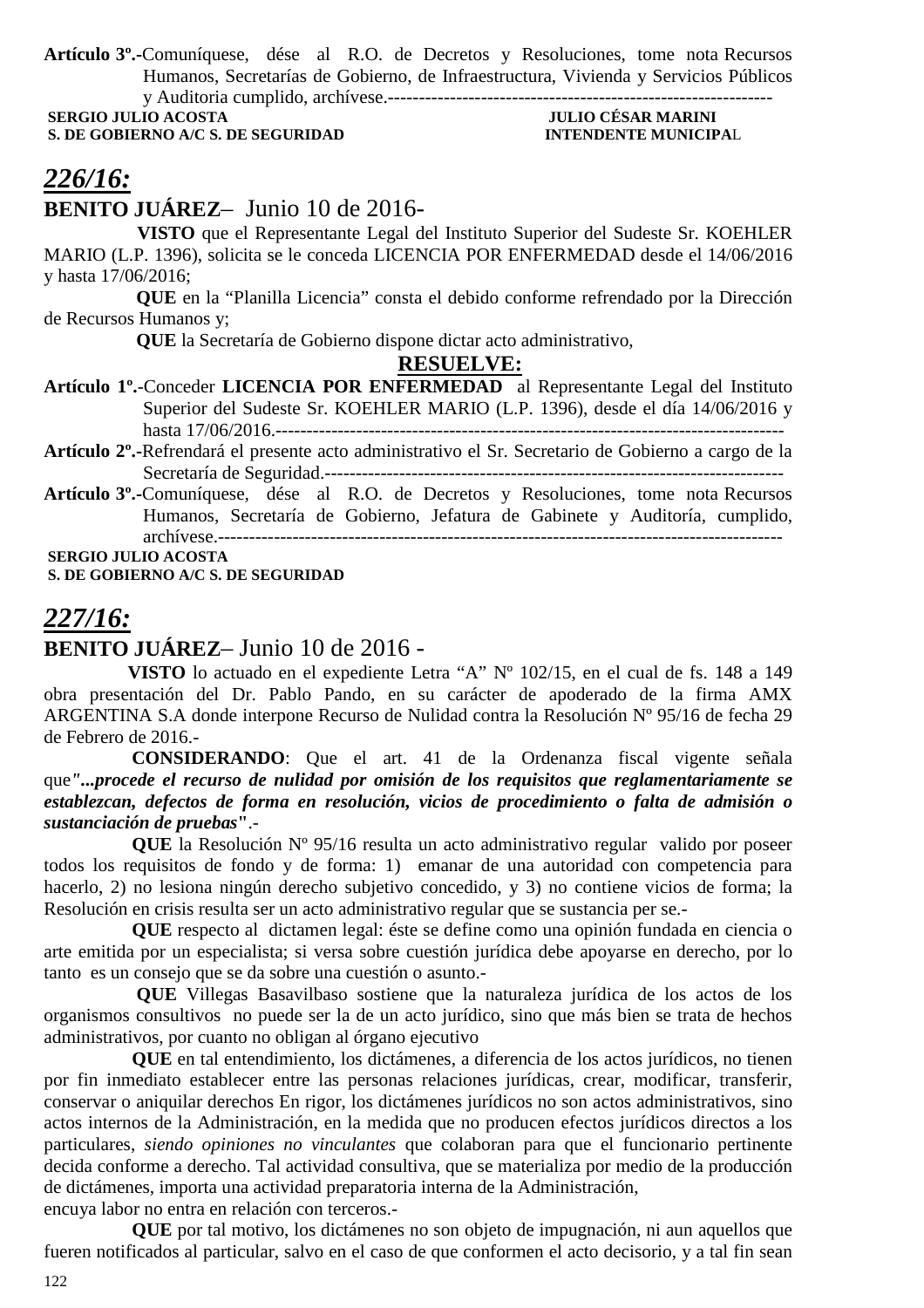adjuntados. Pero en definitiva, allí se estaría impugnando el acto administrativo que hace suyo al dictamen, y decide la cuestión remitiéndose a sus fundamentos.-

 **QUE** es dable destacar el art. 87° de la Ordenanza General N° 267 que señala: *"Las medidas preparatorias de decisiones administrativas, los informes, dictámenes y vistas, aunque sean obligatorios y vinculantes para el órgano administrativo no son recurribles".-* 

**QUE** no obstante ello, el dictamen puede ser conocido por el presentante con motivo del acceso a las actuaciones en sede administrativa; sin dejar de advertir, que en el caso de marras, dicho dictamen integra el acto administrativo impugnado.-

**QUE** sostiene Bielsa: *"el asesoramiento en las funciones gubernativas es una consecuencia no solamente de la división orgánica del trabajo, sino también del progreso institucional. Teniendo en cuenta que toda actividad administrativa debe respetar la legalidad y, por eso, realizarse de acuerdo a normas legales y principios de derecho resulta de vital importancia institucional la función consultiva en derecho previa a la toma de decisiones por parte de la Administración activa".-*

**QUE**en los presentes obrados*,* no se observa la irregularidad endilgada por el recurrente que torne nulo el acto administrativo atacado, contrario sensu la Resolución Nº 95/16 es válida por poseer todos los requisitos de fondo y de forma que la tornan un acto administrativo regular.

**QUE** no se configuran los presupuestos del art. 41 de la Ordenanza Fiscal vigente, a los efectos de declarar la nulidad de la Resolución Nº 95/16.

**QUE** la Secretaría de Gobierno dispone dictar el presente acto administrativo;

**EL INTENDENTE MUNICIPAL,** en uso de sus facultades,

#### **RESUELVE**:

**Artículo 1º**.- Rechácese el Recurso de Nulidad interpuesto por el Apoderado de la firma AMX ARGENTINA S.A,, en los términos del art. 41 de la Ordenanza Fiscal vigente y conc., art. 87 y conc. de la Ordenanza General Nº 267.----------------------------------

**Artículo 2º**.- Por Asesora Legal, notifíquese.------------------------------------------------------------------

**Artículo 3º**.- Refrendara el presente acto administrativo el Sr. Secretario de Gobierno a cargo de la Secretaría de Seguridad.------------------------------------------------------------------------

**Artículo 4º.-**Comuníquese, dése al R.O. de Decretos y Resoluciones, tome nota Jefatura de Gabinete, Secretaría de Gobierno, Asesoría Legal y Auditoría, cumplido, archívese.----

**S. DE GOBIERNO A/C S. DE SEGURIDAD** 

# **SULIO CÉSAR MARINI<br>INTENDENTE MUNICIPAL**

## *228/16:*

## **BENITO JUÁREZ**– Junio 10 de 2016 –

**VISTO** las Licencias solicitadas por los agentes pertenecientes al área de Hacienda;

**QUE** en las "Planillas Licencia" consta el debido conforme refrendado por la Dirección de Recursos Humanos y por los distintos responsables de área;

**QUE** la Secretaría de Gobierno dispone dictar el presente acto administrativo;

#### **RESUELVE:**

- **Artículo 1º.-**Concédase la **LICENCIA ANUAL REGLAMENTARIA** otorgada al agente y por los días que se detallan a continuación:
- **SILVA VIVIANA (L.P. 2239) desde el día 23/05/2016 y hasta 29/05/2016 L.A.R. 2014**
- **Artículo 2º.-**Concédanse las **LICENCIAS POR RAZONES PARTICULARES** otorgadas a los agentes y por los días que se detallan a continuación:

**HERRERA ANDRES (L.P. 2816) por el día 27/05/2016** 

**GARCIA CLAUDIA (L.P. 2530) por el día 02/06/2016** 

**IBAÑEZ LUCIA (L.P. 3025) por el día 09/06/2016** 

**PEON EUGENIA (L.P. 3314) por el día 10/06/2016** 

**Artículo 3º.-**Concédase la **LICENCIA POR ESTUDIO** otorgada a la agente y por los días que se detallan a continuación:

**DAHL ANTONELA (L.P. 3010) desde el día 08/06/2016 y hasta 10/06/2016** 

- **Artículo 4º.-**Refrendará el presente acto administrativo el Jefe de Gabinete a cargo de la Secretaría de Hacienda.----------------------------------------------------------------------------
- **Artículo 5º.**-Comuníquese, dése al R.O. de Decretos y Resoluciones, tome nota Recursos Humanos, Secretarías de Gobierno, de Hacienda y Auditoría, cumplido, archívese.------------------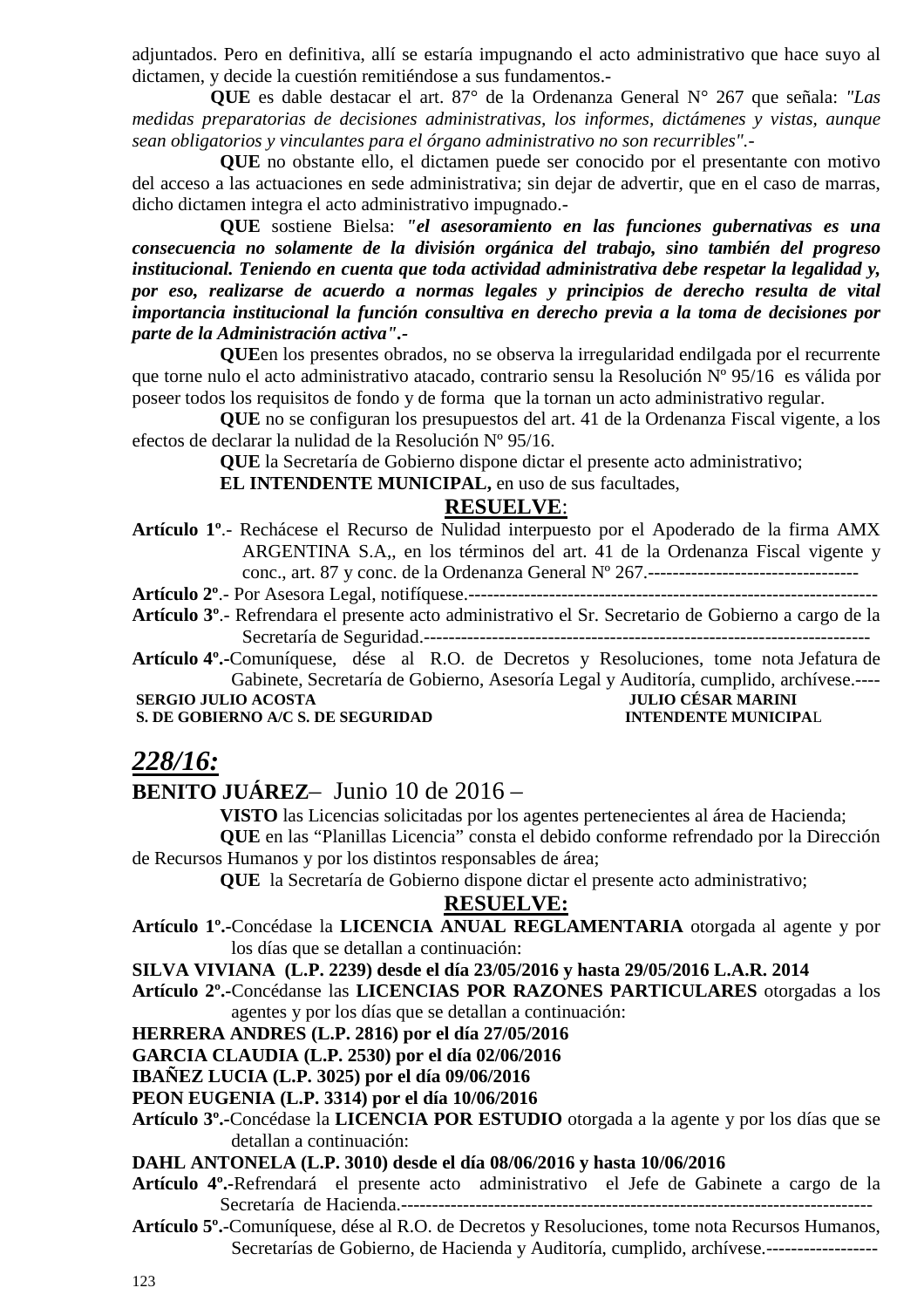# *229/16:*

## **BENITO JUÁREZ**– Junio 13 de 2016-

**VISTO** lo actuado en el Expediente Letra "R" Nº 45/16 en el cual a fojas 3 obra nota de la Directora de Recursos Humanos solicitando otorgar una Licencia con Goce de haberes a la agente PEÑAFLOR ANALIA AMELIA (L.P. 2909), debido a tener que estar al cuidado de su hijo;

**QUE** a fojas 2 obra Historia Clínica del joven BELOCCHI SANTINO, hijo de la agente mencionada;

**QUE** a fojas 4 obra dictamen del Asesor Legal;

**QUE** la Secretaría de Gobierno dispone dictar acto administrativo,

**EL INTENDENTE MUNICIPAL**, en uso de sus facultades,

## **RESUELVE:**

**Artículo 1º.**-Conceder LICENCIA EXTRAORDINARIA con goce de haberes a la agentePEÑAFLOR ANALIA AMELIA (L.P. 2909), con efecto retroactivo al 18/05/2016 y hasta 16/07/2016, de acuerdo a lo actuado en el Expediente Letra "R" Nº 45/16.------------------------------------------------------------------------------------------------

**Artículo 2º.-**Por la Dirección de Recursos Humanos, notifíquese.---------------------------------------

- **Artículo 3º.-**Refrendará el presente acto administrativo al Sr. Secretario de Gobierno a cargo de la Secretaría de Seguridad.---------------------------------------------------------------------------
- **Artículo 4º.-**Comuníquese, dése al R.O. de Decretos y Resoluciones, tome nota Recursos Humanos, Secretaría de Gobierno, Delegación de Barker, Jefatura de Gabinete y Auditoría, cumplido, archívese.---------------------------------------------------------------

**S. DE GOBIERNO A/C S. DE SEGURIDAD** 

 **JULIO CÉSAR MARINI<br>INTENDENTE MUNICIPAL** 

# *230/16:*

## **BENITO JUÁREZ**– Junio 13 de 2016-

 **VISTO** que el encargado de la Oficina de Guías Sr. DE FRANCESCO LEONARDO ÁNGEL (L.P. 2744), solicita se le conceda LICENCIA POR RAZONES PARTICULARES por el día 13/06/2016;

 **QUE** en la "Planilla Licencia" consta el debido conforme refrendado por la Dirección de Recursos Humanos y;

 **QUE** la Secretaría de Gobierno dispone dictar acto administrativo,

## **RESUELVE:**

- **Artículo 1º.**-Conceder **LICENCIA POR RAZONES PARTICULARES** al Encargado de la Oficina de Guías Sr. DE FRANCESCO LEONARDO ÁNGEL (L.P. 2744), por el día 13/06/2016.------------------------------------------------------------------------------------
- **Artículo 2º.-**Refrendará el presente acto administrativo el Sr. Jefe de Gabinete a cargo de la Secretaría de Hacienda.----------------------------------------------------------------------------
- **Artículo 3º.-**Comuníquese, dése al R.O. de Decretos y Resoluciones, tome nota Recursos Humanos, Secretarías de Gobierno, Jefatura de Gabinete y Auditoría, cumplido, archívese.-------------------------------------------------------------------------------------------

**JORGE O. ISMAEL** 

**JEFE DE GABINETE A/C S. DE HACIENDA** 

# *231/16: ANULADA*

# *232/16:*

## **BENITO JUÁREZ**–Junio 15 de 2016-

 **VISTO** que el Jefe de Compras Sr. CERNUTTO FERNANDO (L.P. 2306), solicita se le conceda LICENCIA ANUAL REGLAMENTARIA, desde el día 21/06/2016 y hasta 04/07/2016, correspondiente a L.A.R 2014.-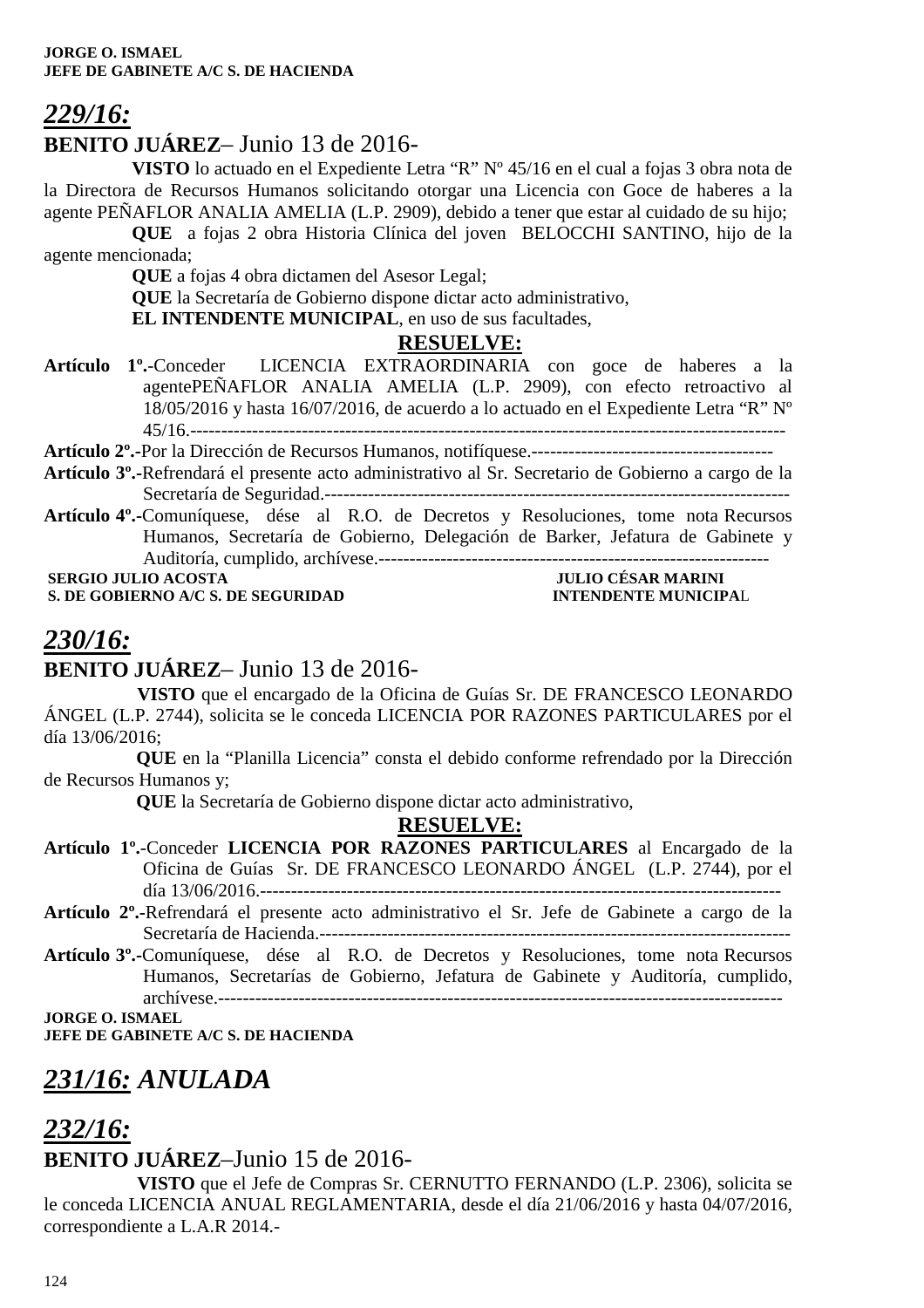**QUE** en las "Planillas Licencias" consta el debido conforme refrendado por la Dirección de Recursos Humanos;

 **QUE** la Secretaría de Gobierno dispone dictar acto administrativo,

#### **RESUELVE:**

- **Artículo 1º.** Conceder **LICENCIA ANUAL REGLAMENTARIA** al Jefe de Compras Sr. CERNUTTO FERNANDO (L.P. 2306), desde el día 21/06/2016 y hasta 04/07/2016, correspondiente a L.A.R. 2014.----------------------------------------------------------------
- **Artículo 2º.-** Refrendará el presente acto administrativo el Sr. Jefe de Gabinete a cargo de la Secretaría de Hacienda.---------------------------------------------------------------------------

**Artículo 3º.-** Comuníquese, dése al R.O. de Decretos y Resoluciones, tome nota Recursos Humanos, Secretarías de Gobierno, de Hacienda y Auditoria cumplido, archívese.------

**JORGE O. ISMAEL** 

**JEFE DE GABINETE A/C S. DE HACIENDA** 

## *233/16:*

## **BENITO JUÁREZ –** Junio15 de 2015-

**VISTO** lo actuado en el Expte. Letra "E" Nº 50/16, en el cual a fs. 2 obra nota de la Directora de Recursos Humanos del Hospital Municipal "Eva Perón" Ente Descentralizado "Dr. Alfredo Saintout" ajuntando descargo de la agente SEQUEIRA NATALIA (fs. 3), acerca de los hechos ocurridos el día 20/05/2016;

**QUE** a fs. 4 la Directora de Recursos Humanos y el Director Administrativo del Ente Descentralizado, solicita aplicar la sanción de APERCIBIMIENTO a la mencionada, en el marco del artículo 63 inc. 3) de la ley 11.757;

**QUE** a fs. 5 y 6 obra despacho favorable de Asesoría Legal;

**EL INTENDENTE MUNICIPAL,** en uso de sus facultades,

#### **RESUELVE:**

**Artículo lº.-** Aplicar la sanción de APERCIBIMIENTO a la agente SEQUEIRA NATALIA, de acuerdo a lo dispuesto en el Artículo 63 inc. 3) de la ley 11.757 y a lo actuado en el Expte. Letra "E" Nº 50/16.-----------------------------------------------------------------------

**Artículo 2º.-** Por la Dirección de Recursos Humanos del Ente Descentralizado, notifíquese.---------- **Artículo 3º.-** Refrendará el presente acto administrativo la Sra. Secretaria de Salud.-----------------

**Artículo 4º.-** Comuníquese, dése al R. O. De Decretos y Resoluciones, tome nota Recursos Humanos del Ente, Secretarías de Gobierno, de Salud y Auditoría, cumplido,

archívese.------------------------------------------------------------------------------------------

**MARIA ELISA TIMPANARO<br>SECRETARIA DE SALUD** 

**INTENDENTE MUNICIPAL** 

## *234/16:*

## **BENITO JUÁREZ**– Junio 21 de 2016.-

**VISTO** lo actuado en el Expediente Letra "E" Nº 52/16 en el cual a fojas 2 obra nota de la Directora de Recursos Humanos del Hospital Municipal "Eva Perón" Ente Descentralizado "Dr. Alfredo Saintout" informando acerca de licencia sin goce de haberes de otorgada a la Dra. CHAVAT MARIA VICTORTIA;

**QUE** a fs. 3 obra nota de la agente mencionada;

**QUE** a fs. 4 obra despacho favorable de Asesoría Legal;

**QUE** la Secretaría de Gobierno dispone dictar acto administrativo,

**EL INTENDENTE MUNICIPAL**, en uso de sus facultades

#### **RESUELVE:**

**Artículo 1º.**-Otórguese Licencia especial sin goce de haberes a la Dra. Chavat María Victoria, con efecto retroactivo al 13/06/2016 y hasta 13/07/2016 en el marco del art. 46 de la Ley 11.757, de acuerdo a la nota elevada por la agente a fs. 3 y a lo actuado en el Expte. Letra "E" Nº 52/16.-------------------------------------------------------------------------------

**Artículo 2º.-**Por la Dirección de Recursos Humanos del Ente Descentralizado, notifíquese.----------- **Artículo 3º.-**Refrendará el presente acto administrativo la Sra. Secretaria de Salud.----------------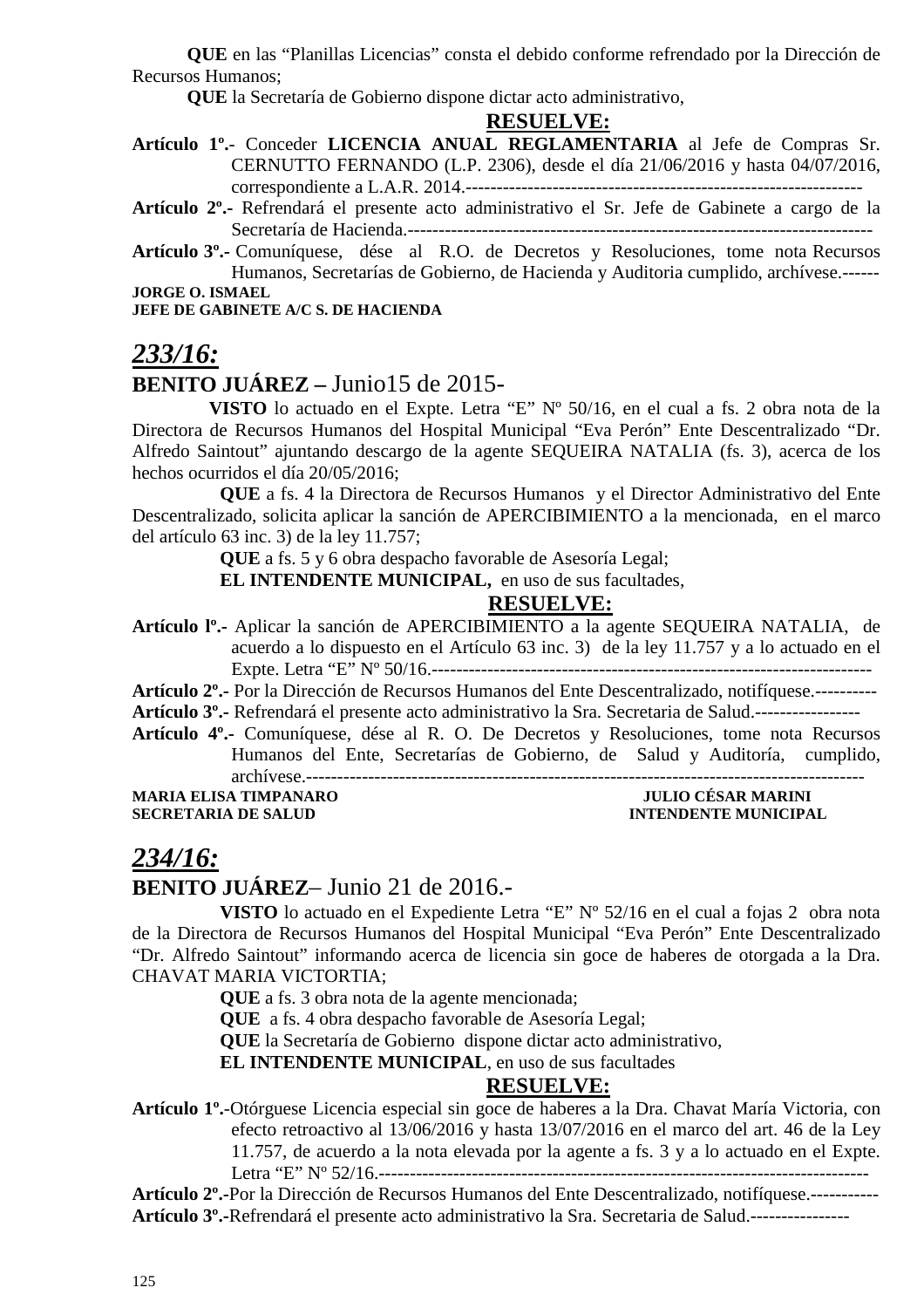**Artículo 4º.-**Comuníquese, dése al R.O. de Decretos y Resoluciones, tome nota Recursos Humanos del Ente, Contaduría del Ente, Secretarías de Gobierno, de Salud y Auditoría, cumplido, archívese.-----------------------------------------------------------------

**MARIA ELISA TIMPANARO SECRETARIA DE SALUD INTENDENTE MUNICIPAL** 

# *235/16:*

**BENITO JUÁREZ**–Junio 21de 2016-

**VISTO** que el Secretario de Infraestructura, Vivienda y Servicios Públicos Arq. ROSSETTI DIEGO (L.P. 2612), solicita se le conceda LICENCIA POR ACCIDENTE DE TRABAJO desde el día 19/06/2016 y hasta el 05/07/2016-

 **QUE** en las "Planillas Licencias" consta el debido conforme refrendado por la Dirección de Recursos Humanos;

 **QUE** la Secretaría de Gobierno dispone dictar acto administrativo,

**EL INTENDENTE MUNICIPAL**, en uso de sus facultades,

### **RESUELVE:**

**Artículo 1º.**-Conceder **LICENCIA POR ACCIDENTE DE TRABAJO** al Secretario de Infraestructura, Vivienda y Servicios Públicos Arq.ROSSETTI DIEGO (L.P. 2612),desde el día19/06/2016 y hasta el 05/07/2016.-----------------------------------------

**Artículo 2º.-**Refrendará el presente acto administrativo el Sr. Secretario de Gobierno a cargo de la Secretaría de Seguridad.-------------------------------------------------------------------------

**Artículo 3º.-**Comuníquese, dése al R.O. de Decretos y Resoluciones, tome nota Recursos Humanos, Secretarías de Gobierno, de Infraestructura, Vivienda y Servicios Públicos y Auditoria cumplido, archívese.--------------------------------------------------------------

**S. DE GOBIERNO A/C S. DE SEGURIDAD** 

------------------------<br>JULIO CÉSAR MARINI<br>INTENDENTE MUNICIPAL

# *236/16:*

## **BENITO JUÁREZ**– Junio 22 de 2016 –

**VISTO** las Licencias solicitadas por los agentes pertenecientes al área de Desarrollo Social;

**QUE** en las "Planillas Licencia" consta el debido conforme refrendado por la Dirección de Recursos Humanos y por los distintos responsables de área;

 **QUE** la Secretaría de Gobierno dispone dictar el presente acto administrativo;

#### **RESUELVE:**

**Artículo 1º.-**Concédase la **LICENCIA ANUAL REGLAMENTARIA** a la agente y por los días que se detallan a continuación:

**GEREZ VICTORIA (L.P. 3067) desde el día 21/06/2016 y hasta 27/06/2016 L.A.R. 2015** 

**Artículo 2º.-**Concédanse las **LICENCIASPOR RAZONES PARTICULARES** a los agentes y por los días que se detallan a continuación:

**ROMERO MARIA LAURA (L.P. 5084) por el día 07/06/2016** 

**GIULIETTI JUAN (L.P. 3403) por el día 16/06/2016** 

**MARTINEZ CRISTINA (L.P. 2369) por el día 16/06/2016**

**ROMERO MARIA LAURA (L.P 5084) por el día 09/06/2016**

**FIGUEREDO CELINA (L.P. 1946) por el día 06/06/2016** 

**ALLEGRETTI ROXANA (L.P. 2406) por el día 09/06/2016**

**SISOY BELQUIS (L.P. 1671) por el día 16/06/2016** 

**CRISTECHE ERNESTINA (L.P. 3124) por el día 14/06/2016** 

**MOLINA SUSANA (L.P. 2598) por el día 10/06/2016** 

**Artículo 3º.-**Refrendará el presente acto administrativo la Sra. Secretaría de Desarrollo Social.-----  **Artículo 4º.-**Comuníquese, dése al R.O. de Decretos y Resoluciones, tome nota Recursos Humanos,

Secretarías de Gobierno, de Desarrollo Social y Auditoría, cumplido, archívese.-------- **MARIA TERESA RICCI S. DE DESARROLLO SOCIAL**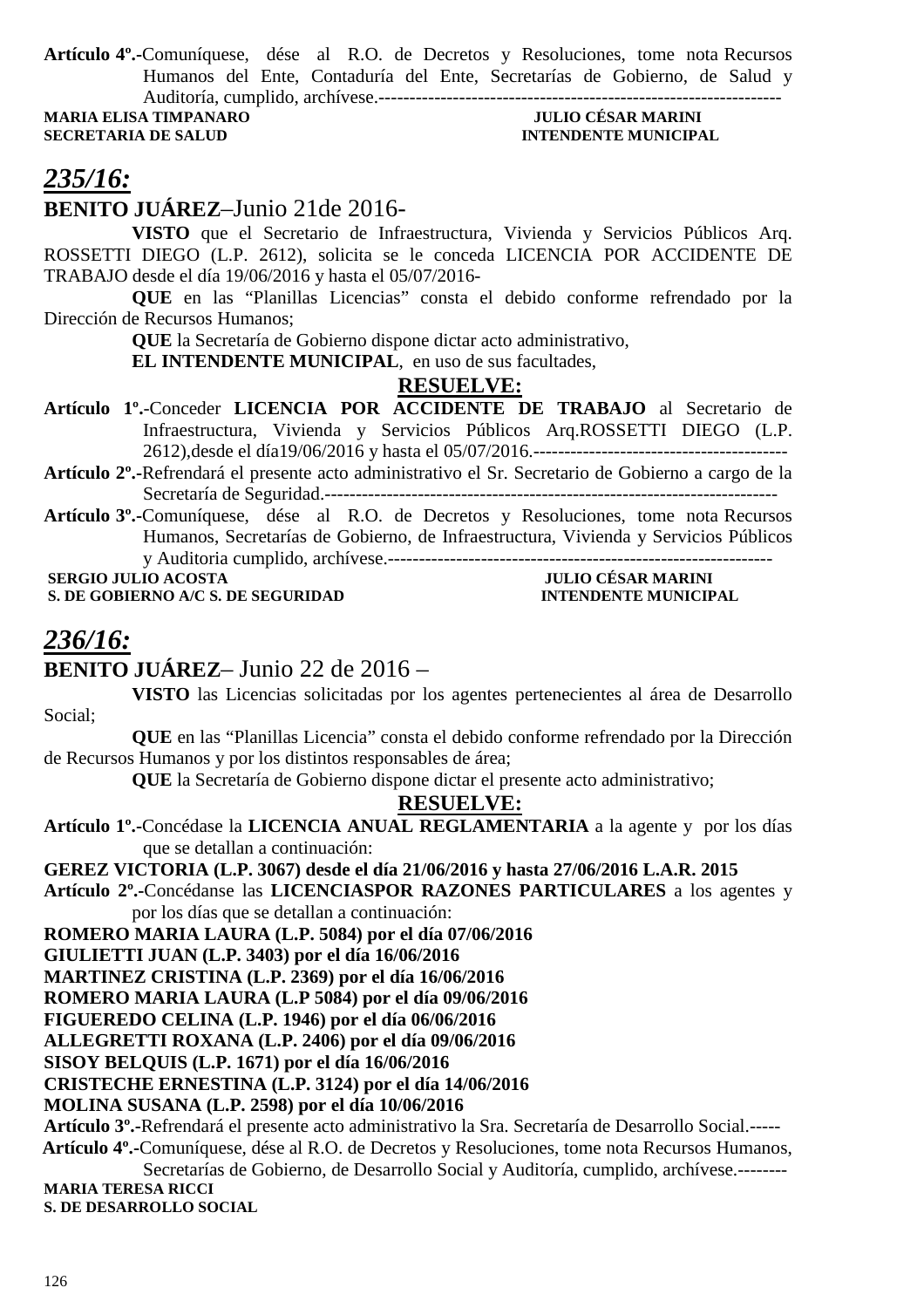*237/16:*

#### **BENITO JUÁREZ**– Junio 23 de 2016 -

**VISTO** que la Sra. Delegada de Estación López RAMÍREZ EMMA (L.P.3151), solicita se le conceda LICENCIA POR ENFERMEDAD, desde el día 13/06/2016 y hasta 17/06/2016.-

 **QUE** en la "Planilla Licencia" consta el debido conforme refrendado por la Dirección de Recursos Humanos;

 **QUE** la Secretaría de Gobierno dispone dictar acto administrativo,

#### **RESUELVE:**

- **Artículo 1º.**-Confírmese la **LICENCIA POR ENFERMEDAD** otorgada a la Delegada de Estación López RAMÍREZ EMMA (L.P 3151), desde el día 13/06/2016 y hasta 17/06/2016.----------------------------------------------------------------------------------------
- **Artículo 2º.-**Refrendará el presente acto administrativo el Sr. Secretario de Gobierno a cargo de la Secretaría de Seguridad.--------------------------------------------------------------------------
- **Artículo 3º.-** Comuníquese, dése al R.O. de Decretos y Resoluciones, tome nota Recursos Humanos, Compras, Secretarías de Gobierno, de Hacienda y Auditoría, cumplido, archívese.--------------------------------------------------------------------------------------------

 **SERGIO JULIO ACOSTA** 

 **S. DE GOBIERNO A/C S. DE SEGURIDAD** 

## *238/16:*

## **BENITO JUÁREZ**– Junio 24 de 2016-

**VISTO** que el Representante Legal del Instituto Superior del Sudeste Sr. KOEHLER MARIO (L.P. 1396), solicita se le conceda LICENCIA POR ENFERMEDAD desde el 22/06/2016 y hasta 27/06/2016;

**QUE** en la "Planilla Licencia" consta el debido conforme refrendado por la Dirección de Recursos Humanos y;

 **QUE** la Secretaría de Gobierno dispone dictar acto administrativo,

#### **RESUELVE:**

- **Artículo 1º.**-Conceder **LICENCIAPOR ENFERMEDAD** al Representante Legal del Instituto Superior del Sudeste Sr. KOEHLER MARIO (L.P. 1396), desde el día 22/06/2016 y hasta 27/06/2016.-----------------------------------------------------------------------------------
- **Artículo 2º.-**Refrendará el presente acto administrativo el Sr. Secretario de Gobierno a cargo de la Secretaría de Seguridad.---------------------------------------------------------------------------
- **Artículo 3º.-**Comuníquese, dése al R.O. de Decretos y Resoluciones, tome nota Recursos Humanos, Secretaría de Gobierno, Jefatura de Gabinete, Instituto Superior del Sudeste y Auditoría, cumplido, archívese.--------------------------------------------------------------

 **SERGIO JULIO ACOSTA** 

 **S. DE GOBIERNO A/C S. DE SEGURIDAD** 

## *239/16:*

## **BENITO JUÁREZ –** Junio 27 de 2016-

**VISTO** lo actuado en Expte. Letra "D" N° 35/13, en el cual a fojas 20 se informan los hechos ocurridos con la agente LARREA MARIA DEL CARMEN (L.P. 2749), la cual desempeña tareas de maestranza en distintas áreas municipales;

**QUE** a fs. precedentes obra nota de la Directora de Recursos Humanos, solicitando aplicar la sanción de cinco días de suspensión a la mencionada agente, en el marco del art. 64 inc. 3) de la ley 11757;

 **QUE** de fojas 21 y 22 obra dictamen del Asesor Legal;

**QUE** la Secretaría de Gobierno dispone dictar el presente acto administrativo;

**EL INTENDENTE MUNICIPAL**, en uso de sus facultades,

#### **RESUELVE:**

**Artículo 1º.-**Aplicar la sanción de CINCO DÍAS DE SUSPENSIÓN a la agente LARREA MARIA DEL CARMEN (L.P. 2749),de acuerdo a lo dispuesto en el Artículo 64 inc. 3) de la ley 11.757 y a lo actuado en el Expediente Letra"D" Nº 35/13.----------------------------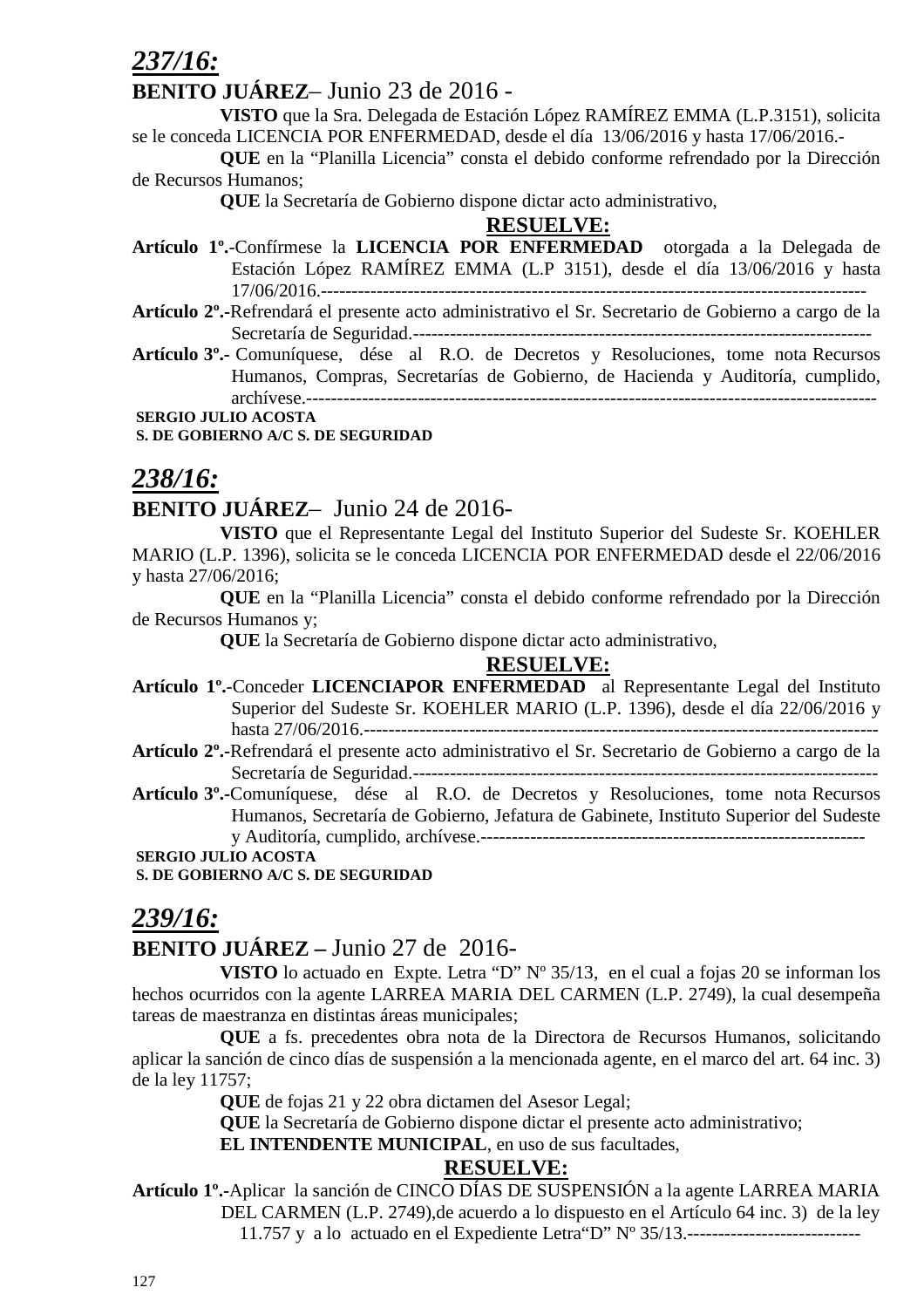**Artículo2º.**-Por la Dirección de Recursos Humanos, notifíquese.---------------------------------------

 **Artículo 3º.-**Refrendaráel presenteactoadministrativo la Sra. Secretaria de Infraestructura, Vivienda y Servicios Públicos Interina.-----------------------------------------------------

**Artículo 4º.-**Comuníquese, dése al R. O. de Decretos y Resoluciones, tome nota Recursos Humanos, Secretarías de Gobierno, deInfraestructura, Vivienda y Servicios Públicos y Auditoría cumplido, archívese.-------------------------------------------------------------

**S. DE INF., VIV., Y SERV. PUBLICOS INT.** 

**ELLIO CÉSAR MARINI<br>INTENDENTE MUNICIPAL** 

## *240/16:*

## **BENITO JUÁREZ**–Junio 27 de 2016 -

**VISTO** que la Secretaria de Salud Dra. MARIA ELISA TIMPANARO (L.P. 1563), solicita se le conceda LICENCIA ANUAL REGLAMENTARIA, desde el día 27/06/2016 y hasta 3/07/2016, L.A.R 2014 y desde el día 04/07/2016 y hasta 10/07/2016 correspondiente a L.A.R. 2015.-

**QUE** en las "Planillas Licencias" consta el debido conforme refrendado por la Dirección de Recursos Humanos;

**QUE** la Secretaría de Gobierno dispone dictar acto administrativo,

**EL INTENDENTE MUNICIPAL**, en uso de sus facultades,

## **RESUELVE:**

**Artículo 1º.**- Conceder **LICENCIA ANUAL REGLAMENTARIA** a la Secretaria de Salud Dra. MARIA ELISA TIMPANARO (L.P.1563), desde el día 27/06/2016 y hasta 3/07/2016, L.A.R 2014 y desde el día 04/07/2016 y hasta 10/07/2016 correspondiente a L.A.R. 2015.-------------------------------------------------------------------------------------------------

**Artículo 2º.-** Refrendará el presente acto administrativo el Sr. Secretario de Gobierno a cargo de la Secretaría de Seguridad.--------------------------------------------------------------------------

**Artículo 3º.-** Comuníquese, dése al R.O. de Decretos y Resoluciones, tome nota Recursos Humanos, Secretarías de Gobierno, de Salud, Jefatura de Gabinete y Auditoria cumplido, archívese.------------------------------------------------------------------------------

**S. DE GOBIERNO A/C S. DE SEGURIDAD INTENDENTE MUNICIPAL** 

# **SERGIO JULIO ACOSTA JULIO CÉSAR MARINI**

## *241/16:*

### **BENITO JUÁREZ –** Junio 28 de 2016-

**VISTO** lo informado por Recursos Humanos en cuanto a la renovación y/o incorporación de los Convenios de **BECAS Y PRÁCTICASRENTADAS**, solicitando se formule acto administrativo;

**Y ATENTO** lo previsto por Oza. Mpal. 2.893/99 y su modificación Oza. Mpal. N° 3179/01;

 **QUE** la Secretaría de Gobierno dispone dictar el presente acto administrativo;

**EL INTENDENTE MUNICIPAL**, en uso de sus facultades,

#### **RESUELVE:**

**Artículo1º.-**Renovar las BECAS Y PRÁCTICAS RENTADAS, según Ordenanza Municipal 2.893/99 y su modificatoria N° 3.179/01 a los siguientes beneficiarios, que se detallan a continuación, de acuerdo a las actuaciones que obran en Expediente Letra "R" Nº 05/15, con efecto retroactivo al **01/06/2016 hasta el 30/06/2016:** 

| DE LA TORRE CRISTIAN D.     |                   | D.N.I. 30.718.464 \$2.771,50 Delegación Barker   |
|-----------------------------|-------------------|--------------------------------------------------|
| <b>LEDESMA MAXIMILIANO</b>  |                   | D.N.I. 36.671. 727 \$ 2.771,50 Delegación Barker |
| <b>VALDEZ SAMANTHA</b>      |                   | D.N.I. 35.774.515 \$2.771,50 Delegación Barker   |
| <b>MECHEHEM MATIAS</b>      |                   | D.N.I. 37.980.667 \$2.771,50 Seguridad           |
| <b>ARGUELLO AGOSTINA</b>    |                   | D.N.I. 36.882.176 \$2.771,50 L. de Conducir      |
| <b>BAEZ PEDRO JOAQUIN</b>   |                   | D.N.I. 36.993.875 \$2.771,50 Deportes            |
| <b>SERANTES FRANCO</b>      | D.N.I. 36.881.951 | \$2.771,50 Deportes                              |
| <b>ESPERATTI IAN FRANCO</b> | D.N.I. 39.922.845 | \$2.771,50 Turismo                               |
| <b>IARUSSI LEONARDO</b>     | D.N.I. 40.769.733 | \$1.385,75 Cultura                               |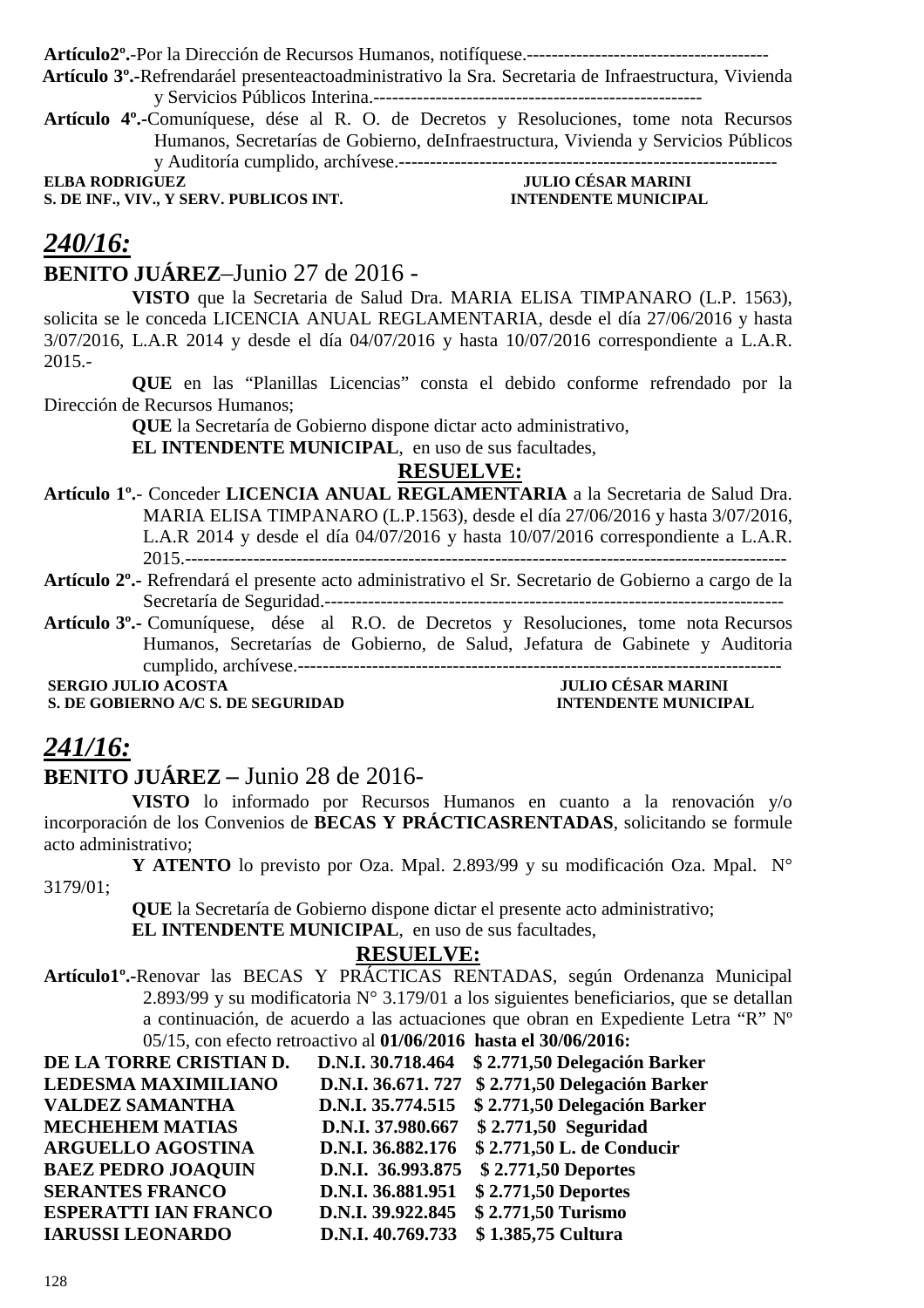#### **CANTON VANINA SOLEDAD D.N.I. 26.882.726 \$ 2.771,50 Delegación Barker GRAMUGLIA ANDRÉS D.N.I. 39.765.864 \$ 2.081,50 Cultura FERNANDEZ AGOSTINA D.N.I. 36.882.063 \$ 2.081,50 Sec. de Seguridad**

**Artículo 2º.-**El pago de las Becas que originen los artículos precedentes, se hará efectivo por Tesorería Municipal, y la imputación deberá realizarse de acuerdo a lo determinado por la Oficina de Presupuesto.-----------------------------------------------------------------

- **Artículo 3º.-**Refrendará el presente acto administrativo el Sr. Secretario de Gobierno a cargo de la Secretaría de Seguridad.--------------------------------------------------------------------------
- **Artículo 4º.-**Comuníquese, dése al R. O. de Decretos y Resoluciones, tome nota Recursos Humanos, Contaduría, Tesorería,Presupuesto, Secretarías de Gobierno, de Hacienda, Direcciones de Deportes, de Cultura y Educación y Auditoría, cumplido, archívese.----  **SERGIO JULIO ACOSTA JULIO CÉSAR MARINI**

**S. DE GOBIERNO A/C S. DE SEGURIDAD INTENDENTE MUNICIPAL** 

## *242/16:*

## **BENITO JUÁREZ –**Junio 28 de 2016-

**VISTO** lo informado por Recursos Humanos sobre renovación y/o incorporación de los Convenios de **BECAS Y PRÁCTICASRENTADAS**, solicitando se formule acto administrativo;

**ATENTO** lo previsto por Oza. Mpal. 2.893/99 y su modificación Oza. Mpal. N° 3.179/01;

**QUE** la Secretaría de Gobierno dispone dictar el presente acto administrativo;

**EL INTENDENTE MUNICIPAL**, en uso de sus facultades,

### **RESUELVE:**

- **Artículo 1º.-Renovar**las**BECAS Y PRÁCTICAS RENTADAS**, según Ordenanza Municipal 2.893/99 y su modificatoria Nº 3.179/01 a las siguientes beneficiarias, que se detallan a continuación, con efecto retroactivo al **01/06/2016 y hasta el 30/06/16:**
- **COPLO MARIA PAZ D.N.I. 37.980.611 \$ 2.771,50**
- 
- **MAQUEZ MARIANA D.N.I. 33.514.189 \$ 1.385,75**

**Artículo 2º.-**El pago de la Beca que origine el artículo precedente, se hará efectivo por Tesorería del Ente Descentralizado y de la Municipalidad de Benito Juárez, respectivamente, de acuerdo a la imputación obrante en el Expediente Letra "R" Nº 3/14.---------------------

- **Artículo 3º.-**Refrendará el presente acto administrativo la Sra. Secretaria de Salud Interina.----------  **Artículo 4º.-**Comuníquese, dése al R. O. de Decretos y Resoluciones, tome nota Recursos
	- Humanos, Contaduría, Tesorería, Ente Descentralizado, Secretarías de Gobierno, de Salud, de Hacienda, cumplido, archívese.----------------------------------------------------

**LIC. MARIANELA ZEQUEIRA** 

# **SECRETARIA DE SALUD INTERINA INTENDENTE MUNICIPAL**

## *243/16:*

**BENITO JUÁREZ** –Junio 28 de 2016-

**VISTO** lo informado por la Dirección de Recursos Humanos en cuanto a la renovación y/o incorporación de los Convenios de **BECAS Y PRÁCTICASRENTADAS**, debiendo otorgarse acto administrativo;

**ATENTO** lo previsto por Oza. Mpal. 2.893/99 y su modificación Oza. Mpal. N° 3179/01;

**QUE** la Secretaría de Gobierno dispone dictar el presente acto administrativo;

**EL INTENDENTE MUNICIPAL**, en uso de sus facultades,

## **RESUELVE:**

**Artículo 1º.-**Renovar las **BECAS Y PRÁCTICAS RENTADAS,** según Ordenanza Municipal 2.893/99 y su modificatoria  $N^{\circ}$  3.179/01 a los siguientes beneficiarios, que se desempeñan en la Secretaría de Desarrollo Social, de acuerdo a lo informado por Recursos Humanos, con efecto retroactivo al **01/06/2016 y hasta 30/06/2016:** 

## **\*RIMOLI MARIBEL D.N.I. 37.980.531 \$ 1.385,75 D. Social**

**Artículo 2º.-**Incorporar a las **BECAS Y PRÁCTICAS RENTADAS,** según Ordenanza Municipal 2.893/99 y su modificatoria  $N^{\circ}$  3.179/01 a los siguientes beneficiarios, que se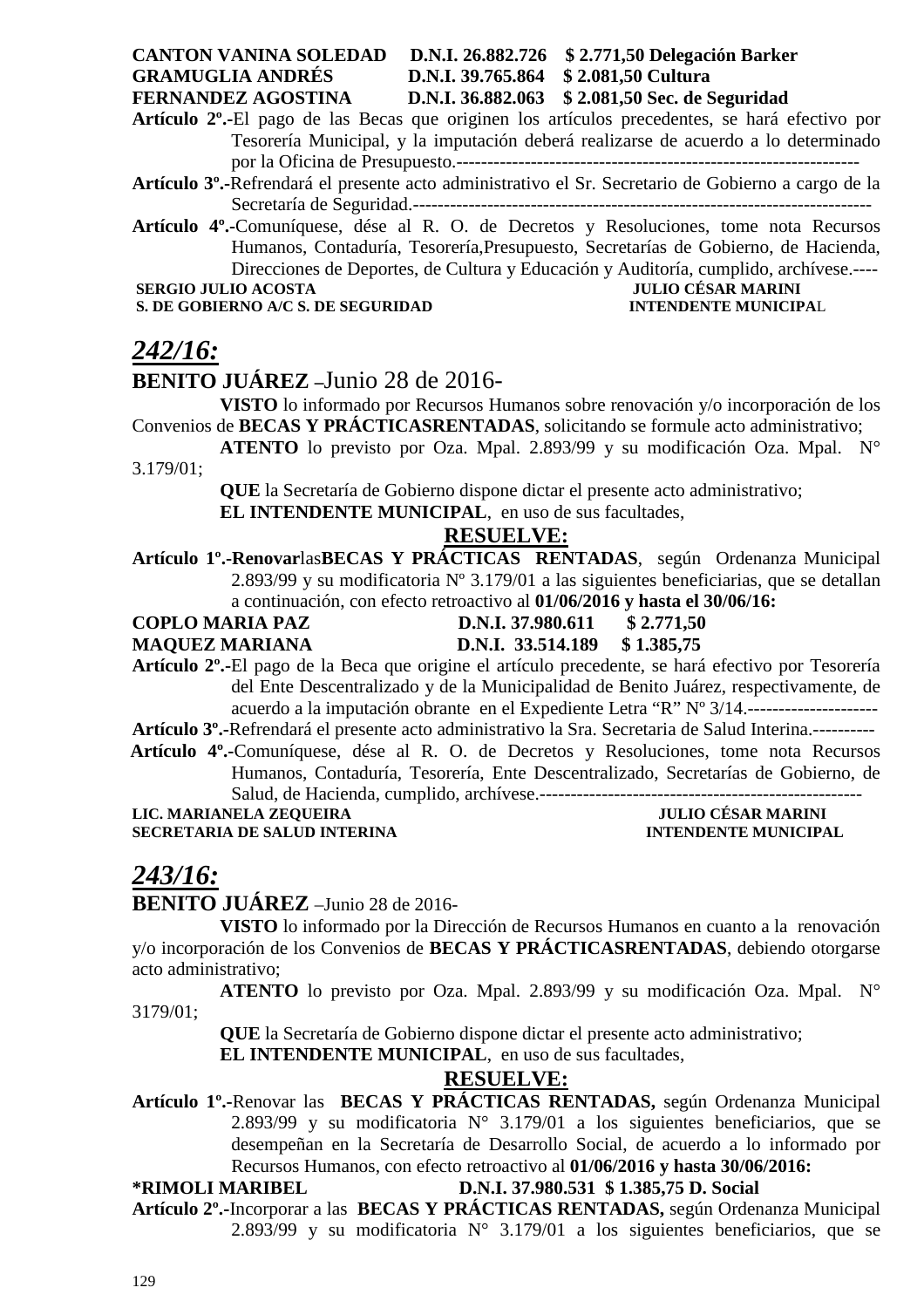desempeñan en la Secretaría de Desarrollo Social, de acuerdo a lo informado por Recursos Humanos, con efecto retroactivo al **01/06/2016 y hasta 30/06/2016:** 

**GARCILAZO FRANCO D.N.I. 32.634.788 \$ 4.163,00 Envión** 

**BARRENECHE GISELLE D.N.I. 37.980.531 \$ 1.385,75 D. Social** 

**Artículo 3º.-**El pago de las Becas que origine el artículo precedente, se hará efectivo por Tesorería Municipal, y la imputación deberá realizarse de acuerdo a lo determinado por la Oficina de Presupuesto.----------------------------------------------------------------------------

**Artículo 4º.-**Refrendaráel presente acto administrativo la Sra. Secretaria de Desarrollo Social.------ **Artículo 5º.-**Comuníquese, dése al R. O. de Decretos y Resoluciones, tome nota Recursos Humanos, Contaduría, Tesorería, Secretarías de Gobierno, de Desarrollo Social y Auditoría, cumplido, archívese.----------------------------------------------------------------

**MARIA TERESA RICCI JULIO CÉSAR MARINI S. DE DESARROLLO SOCIAL DESPESSION DE L'ALGERIE DE L'ALGERIE DE L'ALGERIE DE L'ALGERIE DE L'ALGERIE DE L'ALGER** 

## *244/16:* **BENITO JUÁREZ** –Junio 28 de 2016-

**VISTO** lo informado por la Dirección de Recursos Humanos en cuanto a la renovación y/o incorporación de los Convenios de **BECAS Y PRÁCTICASRENTADAS**, debiendo otorgarse acto administrativo;

**ATENTO** lo previsto por Oza. Mpal. 2.893/99 y su modificación Oza. Mpal. N° 3179/01;

> **QUE** la Secretaría de Gobierno dispone dictar el presente acto administrativo; **EL INTENDENTE MUNICIPAL,** en uso de sus facultades,

## **RESUELVE:**

**Artículo 1º.-**Renovar las **BECAS Y PRÁCTICAS RENTADAS,** según Ordenanza Municipal 2.893/99 y su modificatoria N° 3.179/01 al siguiente beneficiario, el cual se desempeña en la Secretaría de Infraestructura, Vivienda y Servicios Públicos de acuerdo a lo informado por Recursos Humanos, con efecto retroactivo al **1/06/2016 y hasta el 30/06/2016:** 

**\*RIGANTI JUAN CRUZ D.N.I. 36.882.010 \$ 2.771,50 Infraestructura** 

- **Artículo 2º.-**El pago de la Beca que origine el artículo precedente, se hará efectivo por Tesorería Municipal, y la imputación deberá realizarse de acuerdo a lo determinado por la Oficina de Presupuesto.--------------------------------------------------------------------------
- **Artículo 3º.-**Refrendaráel presenteactoadministrativo la Sra. Secretaria de Infraestructura, Vivienda y Servicios Públicos Interina.--------------------------------------------------------------------
- **Artículo 4º.-**Comuníquese, dése al R. O. de Decretos y Resoluciones, tome nota Recursos Humanos, Contaduría, Tesorería, Secretarías de Gobierno, de Infraestructura, Vivienda y Servicios Públicos, Jefatura de Gabinete y Auditoría, cumplido, archívese.-

**ELBA RODRIGUEZ JULIO CÉSAR MARINI S. DE INF., VIV., Y SERV. PUBLICOS INT.** 

# *245/16:*

## **BENITO JUÁREZ**– Junio 28 de 2016 -

**VISTO** que el Subdirector del Centro de Contención Sr. GALLARDO OSCAR (L.P. 2871), solicita se le conceda LICENCIA POR ENFERMEDAD desde el día 28/06/2016 y hasta 01/07/2016;

**QUE** en la "Planilla Licencia" consta el debido conforme refrendado por la Dirección de Recursos Humanos;

 **QUE** la Secretaría de Gobierno dispone dictar acto administrativo,

## **RESUELVE:**

**Artículo 1º.**-Confírmese la **LICENCIA POR ENFERMEDAD** alSubdirector del Centro de Contención Sr. GALLARDO OSCAR (L.P. 2871), desde el día 28/06/2016 y hasta 01/07/2016.-----------------------------------------------------------------------------------------

**Artículo 2º.-**Refrendará el presente acto administrativo la Sra. Secretaria de Desarrollo Social.------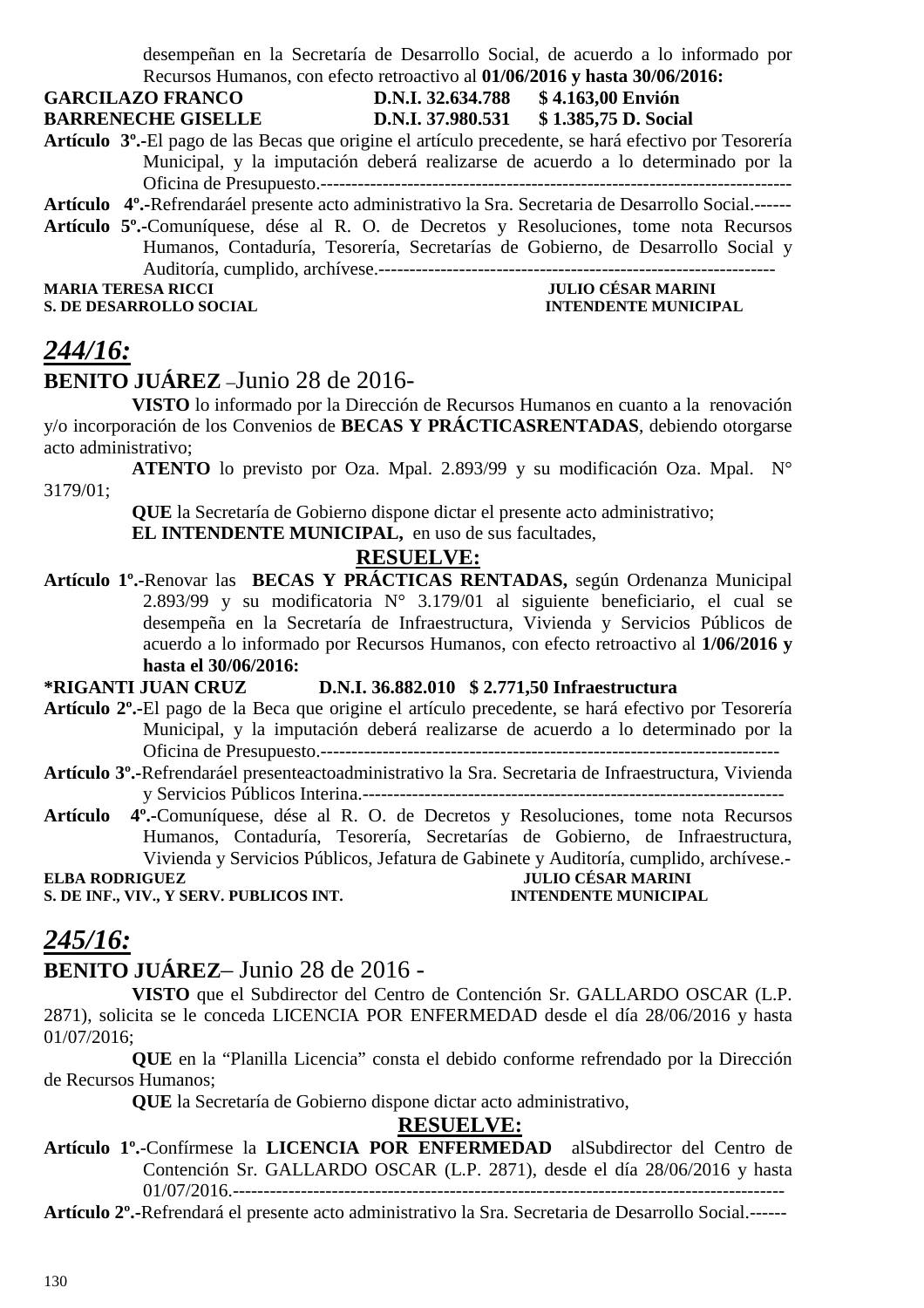**Artículo 3º.-**Comuníquese, dése al R.O. de Decretos y Resoluciones, tome nota Recursos Humanos, Secretarías de Gobierno, de Desarrollo Social y Auditoría, cumplido, archívese.--------------------------------------------------------------------------------------------

**MARIA TERESA RICCI S. DE DESARROLLO SOCIAL** 

## *246/16:*

**BENITO JUÁREZ**–Junio 28 de 2016 –

**VISTO** las Licencias solicitadas por los agentes pertenecientes al área de Infraestructura, Vivienda y Servicios Públicos;

**QUE** en las "Planillas Licencia" consta el debido conforme refrendado por la Dirección de Recursos Humanos y por los distintos responsables de área;

 **QUE** la Secretaría de Gobierno dispone dictar el presente acto administrativo;

#### **RESUELVE:**

**Artículo 1º.-**Concédanse las **LICENCIAS ANUALES REGLAMENTARIAS** otorgadas a los agentes y por los días que se detallan a continuación:

**ALADRO MIGUEL (L.P. 2716) desde el día 24/06/2016 y hasta 29/06/2016 L.A.R 2015 VEGA JUAN ROSARIO (L.P. 3072) desde el día 02/06/2016 y hasta 08/06/2016 L.A.R. 2015 SILVA BETIANA (L.P. 2853) desde el día 03/06/2016 y hasta 09/06/2016 L.A.R. 2015 BERNECHE CARLOS (L.P. 1660) desde el día 06/06/2016 y hasta 12/06/2016 L.A.R. 2015 CELIZ RAFAEL (L.P. 1860) desde el día 06/06/2016 y hasta 12/06/2016 L.A.R. 2014 MARTINEZ LUIS (L.P. 1526) desde el día 22/06/2016 y hasta 12/07/2016 L.A.R. 2015 DAHL JORGE (L.P. 1418) desde el día 21/06/2016 y hasta 04/07/2016 L.A.R.2015 ABUIN ROBERTO (L.P. 1980) desde el día 21/06/2016 y hasta 27/06/2016 L.A.R. 2015 PAREDEZ NESTOR (L.P. 3317) desde el día 07/06/2016 y hasta 17/06/2016 L.A.R. 2015 LIZASU JUAN PEDRO (L.P. 2484) desde el día 13/06/2016 y hasta 19/06/2016 L.A.R. 2014 ABUIN ROBERTO (L.P. 1980) desde el día 13/06/2016 y hasta 19/06/2016 L.A.R. 2015 MADRID ARMANDO (L.P. 2200) desde el día 06/06/2016 y hasta 10/06/2016 L.A.R. 2015 DELISIO ROBERTO (L.P. 2649) desde el día 23/06/2016 y hasta 29/06/2016 L.A.R. 2015 Artículo 2º.-**Concédanse las **LICENCIAS POR RAZONES PARTICULARES** a los agentes y por los días que se detallan a continuación: **DIAZ JUAN CARLOS (L.P. 2407) por el día 10/06/2016 IARUSSI ALEJANDRO (L.P. 1652) por el día 10/06/2016 VACAREZZA JUAN (L.P. 3244) por el día 14/06/2016 BARICUA JULIO (L.P. 2057) por el día 19/06/2016 MADRID ARMANDO (L.P. 2200) por el día 17/06/2016 MORALES MARIA (L.P. 2740) por el día 16/06/2016 MORALES MARIA (L.P. 2740) por el día 26/05/2016 GODOY OMAR (L.P. 794) por el día 03/06/2016 BARRENECHE MARCELO (L.P. 2674) por el día 03/06/2016 DELISIO SERGIO (L.P. 2783) por el día 01/06/2016 CRUZ ANDRES MARTIN (L.P. 3232) por el día 07/06/2016 ROMERO MARTIN (L.P. 2741) por el día 07/06/2016 VACCAREZZA BRAIAN (L.P. 3393) por el día 08/06/2016 SALDIVAR MANUEL (L.P. 2960) por el día 24/06/2016 CAIRO WALTER (L.P. 2576) por el día 21/06/2016 CARDOSO MARIA DE LOURDES (L.P. 2705) por el día 21/06/2016 DELISIO ROBERTO (L.P. 2649) por el día 01/06/2016 SILOMBRA JUAN (L.P. 2497) por el día 27/06/2016 Artículo 3º.-**Concédase la **LICENCIA POR CITACION JUDICIAL** al agente y por el día que se detalla a continuación: **AREVALO GUSTAVO (L.P. 1621) por el día 23/06/2016 Artículo 4º.-**Concédase la **LICENCIA POR DONACION DE SANGRE** al agente y por el día que se detalla a continuación:

**VEGA RUBEN DARIO (L.P. 3131) por el día 24/06/2016**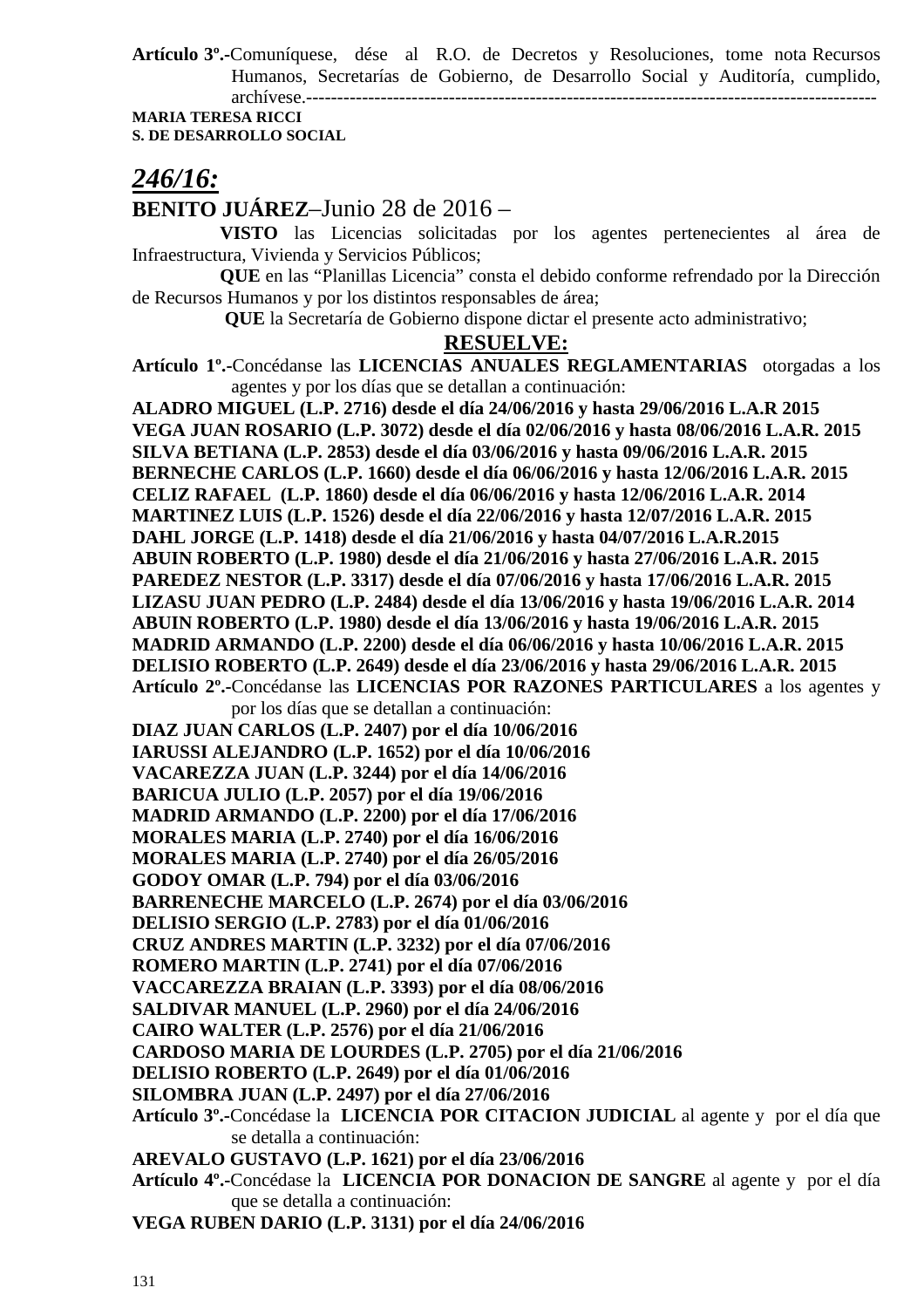**Artículo 5º.-**Concédase la **LICENCIA POR ENFERMEDAD** al agente y por el día que se detalla a continuación:

**TORTEROLO JOSE (L.P. 2606) desde el día 16/05/2016 y hasta 19/05/2016** 

**BALDOVINO MAURICIO (L.P. 3152) desde el día 16/05/2016 y hasta 19/05/2016** 

**LAITAN DOMINGO (L.P. 3155) desde el día 14/06/2016 y hasta 16/06/2016** 

**Artículo 6º.-**Concédase la **LICENCIA POR ACCIDENTE DE TRABAJO** al agente y por el día que se detalla a continuación:

**SCUFFI NESTOR (L.P. 2688) desde el día 21/06/2016 y hasta 25/06/2016** 

**SCUFFI NESTOR (L.P. 2688) desde el día 27/06/2016 y hasta 03/07/2016** 

**Artículo 7º.-**Refrendará el presente acto administrativo la Sra. Secretaria de Infraestructura, Vivienda y Servicios Públicos Interina.---------------------------------------------------------

**Artículo 8º.**-Comuníquese, dése al R.O. de Decretos y Resoluciones, tome nota Recursos Humanos, Secretarías de Gobierno,de Infraestructura, Vivienda y Servicios Públicos y Auditoría, cumplido archívese.-------------------------------------------------------------------

**ELBA RODRIGUEZ** 

**S. DE INF., VIV., Y SERV. PUBLICOS INT.** 

# *247/16:*

**BENITO JUÁREZ**– Junio 28 de 2016 –

**VISTO** las Licencias solicitadas por los agentes pertenecientes a las distintas áreas Municipales;

**QUE** en las "Planillas Licencia" consta el debido conforme refrendado por la Dirección de Recursos Humanos y por los distintos responsables de área;

 **QUE** la Secretaría de Gobierno dispone dictar el presente acto administrativo;

## **RESUELVE:**

**Artículo 1º.-**Concédanse las **LICENCIAS ANUALES REGLAMENTARIAS** otorgadas a los agentes y por los días que se detallan a continuación:

**CORTEJARENA RICARDO (L.P. 3177) desde el día 27/06/16 y hasta 10/07/16 L.A.R. 2014 GIMENEZ LUCIA M. (L.P. 2601) desde el día 27/06/16 y hasta 03/07/16 L.A.R. 2015 FERNÁNDEZ NOELIA (L.P. 3079) desde el día 22/06/16 y hasta 28/06/16 L.A.R. 2015 CORTEZ ELISA (L.P. 2947) desde el día 22/06/16 y hasta 28/06/16 L.A.R. 2015 MATEO CAROLINA (L.P. 3110) desde el día 04/07/16 y hasta 10/07/16 L.A.R. 2015 SALABERRY MARCELO (L.P. 2902) desde el día 23/06/16 y hasta 28/06/16 L.A.R. 2014 SALABERRY MARCELO (L.P. 2902) desde el día 29/06/16 y hasta 05/07/16 L.A.R. 2015 ARGUELLO JUAN JOSE (L.P. 2302) desde el día 20/06/16 y hasta 26/06/16 L.A.R. 2014 ROMERO NANCY BEATRIZ (L.P. 2008) desde el día 21/06/16 y hasta 04/07/16 L.A.R. 2015 OCAÑO NAZARENO JULIAN (L.P. 3298) desde el día 13/06/16 y hasta 19/06/16 L.A.R.2015 Artículo 2º.-**Concédanse las **LICENCIAS POR RAZONES PARTICULARES** a los agentes y por los días que se detallan a continuación: **GAMALERI MARCELO (L.P. 2549) por el día 27/06/2016 LARREA CARMEN (L.P. 2749) por el día 23/06/2016 MANSILLA MARCELO (L.P. 2826) por el día 26/06/2016 SALOMON ELBA (L.P. 2039) por el día 28/06/2016 ELIZABE CEFERINO (L.P. 2634) por el día 22/06/2016 POGGI ERICA (L.P. 5142) por el día 21/06/2016 LARRALDE FLAVIA MANUELA (L.P. 3142) por el día 13/06/2016 CARRIZO MARTA (L.P. 3158) por el día 09/06/2016 CORIA GABRIEL (L.P. 3134) por el día 10/06/16 ROTOLO MARIA POMPEYA (L.P. 1017) por el día 16/06/16 ELIZALDE JUAN ÁNGEL (L.P. 3294) por el día 13/06/1 Artículo 3º.-**Concédanse las **LICENCIAS POR DONACION DE SANGRE** a los agentes y por los días que se detallan a continuación: **THOMASSEN ANDRES (L.P. 3285)por el día 14/06/2016** 

**Artículo 4º.-**Concédanse las **LICENCIAS POR ATENCION DE FAMILIAR ENFERMO** a los agentes y por los días que se detallan a continuación:

**CADAVIZ CARMEN (L.P. 1395) desde el día 14/06/2016 y hasta 15/06/2016**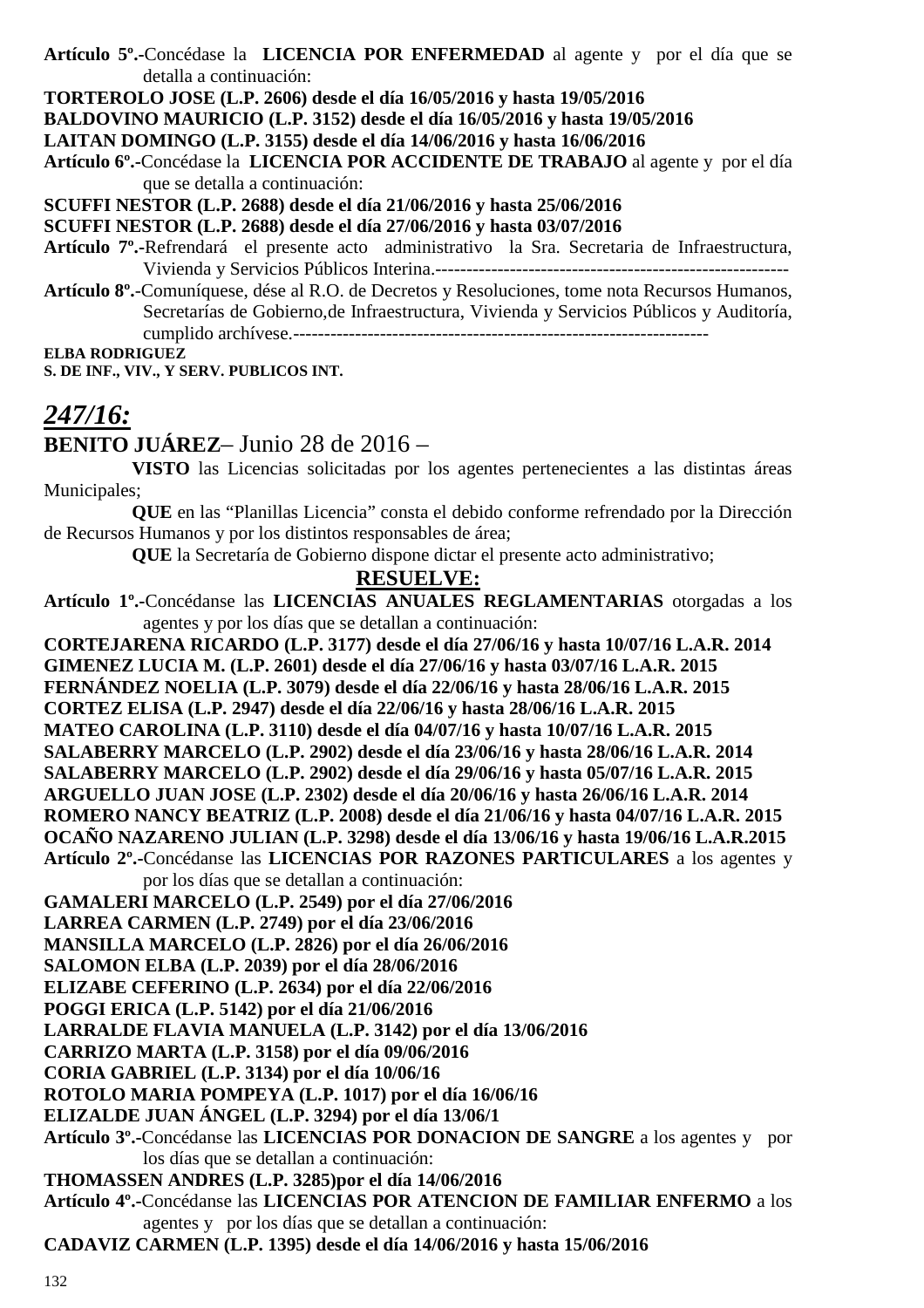**Artículo 5º.-**Concédanse las **LICENCIAS POR ACCIDENTE DE TRABAJO** a los agentes y por los días que se detallan a continuación:

**RODRIGUEZ EDGAR (L.P. 2729) desde el día 13/06/2016 y hasta 15/06/2016 RODRIGUEZ EDGAR (L.P. 2729) desde el día 17/06/2016 y hasta 20/06/2016 RODRIGUEZ EDGAR (L.P. 2729) desde el día 21/06/2016 y hasta 23/06/2016 RODRIGUEZ EDGAR (L.P. 2729) desde el día 24/06/2016 y hasta 23/07/2016 BAZAN ADRIANA (L.P. 2927) desde el día 14/06/2016 y hasta 15/06/2016 BAZAN ADRIANA (L.P. 2927) desde el día 16/06/2016 y hasta 24/06/2016 BAZAN ADRIANA (L.P. 2927) desde el día 25/06/2016 y hasta 08/07/2016 CORREDOR MARIA ROSA (L.P. 801) desde el día 02/06/2016 y hasta 07/07/2016 PAVON EDGARDO N. (L.P. 3345) por el día 21/06/2016** 

**Artículo 6º.**-Refrendará el presente acto administrativo el Sr. Secretario de Gobierno a cargo de la Secretaría de Seguridad------------------------------------------------------------------------

**Artículo 7º.**-Comuníquese, dése al R.O. de Decretos y Resoluciones, tome nota Recursos Humanos, Secretarías de Gobierno,Jefatura de Gabinete y Auditoría, cumplido archívese.---------  **SERGIO JULIO ACOSTA** 

 **S. DE GOBIERNO A/C S. DE SEGURIDAD** 

## *248/16:*

### **BENITO JUÁREZ –** Junio 29 de 2016 -

**VISTO** lo actuado en el Expediente Letra "A" Nº 30/16 en el cual de fs. 2 obra nota del Subdirector Médico del Hospital Municipal "Eva Perón" Ente Descentralizado "Dr. Alfredo Saintout" informando acerca de los hechos ocurridos el día 21 de Junio de 2016 con la paciente GARCIA MARIA RENE;

 **QUE** a fs. 6 y 7 obra Formulario de denuncias de siniestros e incidencias de la compañía aseguradora del Hospital Municipal "Eva Perón" Ente Descentralizado "Dr. Alfredo Saintout";

 **QUE** de fojas 9 a 21 obra Historia Clínica de la paciente mencionada;

**QUE** 22 obra despacho del Asesor Legal solicitando se ordene una Investigación Presumarial en los términos del art. 91 de la Ley 11.757, a fin de deslindar responsabilidades y en caso que surja la misma de algún agente municipal se inicie el Sumario Administrativo correspondiente;

**QUE** la Secretaría de Gobierno dispone dictar el presente acto administrativo;

**EL INTENDENTE MUNICIPAL**, en uso de sus facultades,

#### **RESUELVE:**

 **Artículo 1º.-**Iniciar INVESTIGACIÓN PRESUMARIAL a efectos de deslindar responsabilidades, de acuerdo a lo actuado en el Expediente Letra "A" Nº 30/16, lamisma estará a cargo del Sr. Asesor Legal de la Comuna Dr. WALTER FABIÁN PACHECO.---------------

**Artículo 2º.-**Refrendará el presente acto administrativo la Sra. Secretaria de Salud Interina.----------

**Artículo 3º.-**Comuníquese, dése al R. O. de Decretos y Resoluciones, tome nota Dirección de Recursos Humanos del Hospital Saintout, Secretarías de Gobierno, de Salud y Asesoría Legal, cumplido archívese.-----------------------------------------------------------

**LIC. MARIANELA ZEQUEIRA SECRETARIA DE SALUD INTERINA INTENDENTE MUNICIPAL** 

## *249/16:*

## **BENITO JUÁREZ**– Junio 29 de 2016 –

**VISTO** las Licencias solicitadas por los agentes pertenecientes a la Secretaría de Hacienda;

**QUE** en las "Planillas Licencia" consta el debido conforme refrendado por la Dirección de Recursos Humanos y por los distintos responsables de área;

 **QUE** la Secretaría de Gobierno dispone dictar el presente acto administrativo;

#### **RESUELVE:**

**Artículo 1º.-**Concédanse las **LICENCIAS POR RAZONES PARTICULARES** otorgadas a los agentes y por los días que se detallan a continuación:

**VAZQUEZ VERONICA LUCIANA (L.P. 3163) por el día 29/06/2016**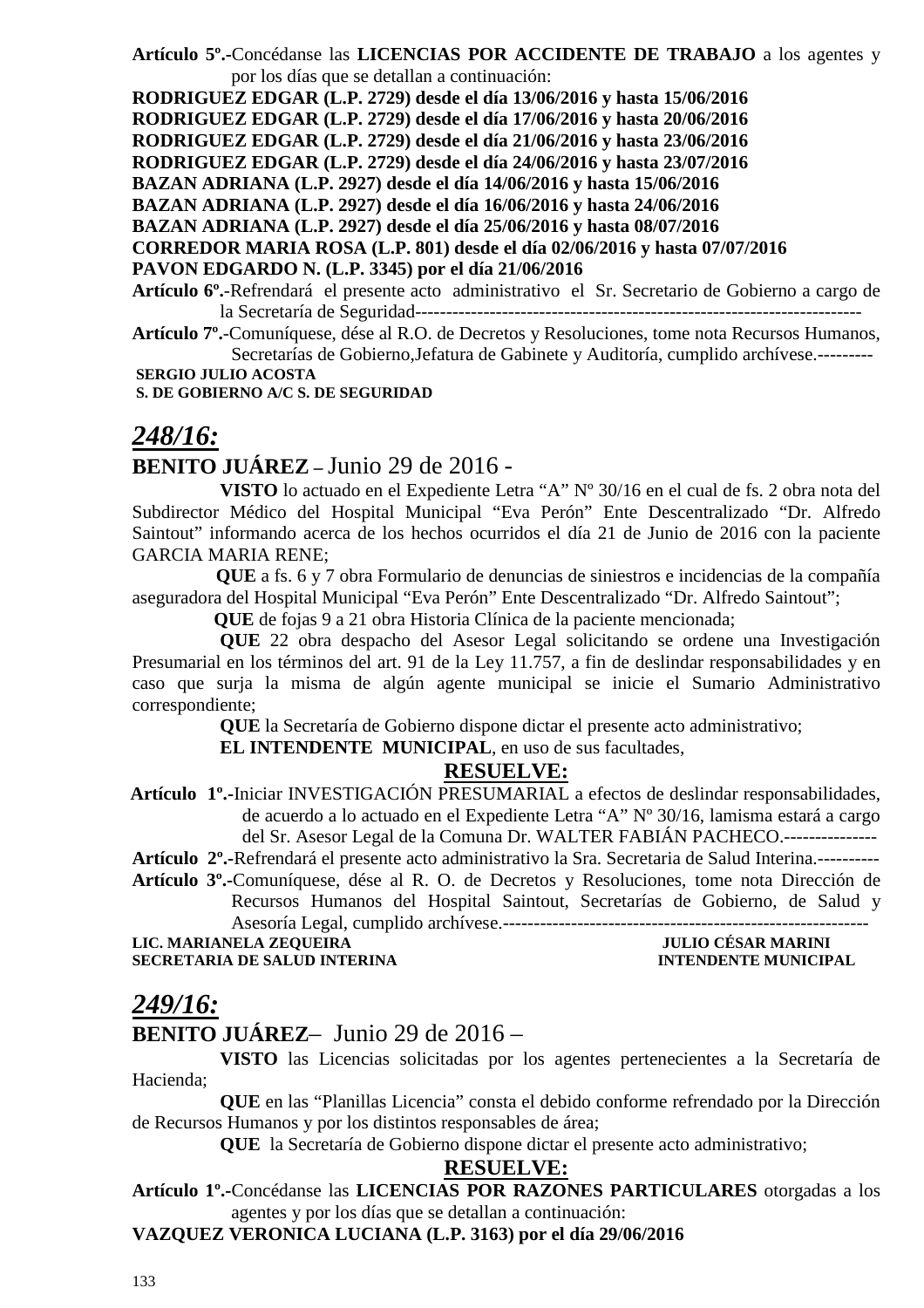#### **MARTIN MAGALI MARIEL (L.P. 3409) por el día 21/06/2016**

**Artículo 2º.-**Refrendará el presente acto administrativo el Jefe de Gabinete a cargo de la Secretaría de Hacienda.-----------------------------------------------------------------------------

**Artículo 3º.**-Comuníquese, dése al R.O. de Decretos y Resoluciones, tome nota Recursos Humanos, Secretarías de Gobierno, de Hacienda y Auditoría, cumplido, archívese.-----------------

**JORGE O. ISMAEL** 

**JEFE DE GABINETE A/C S. DE HACIENDA** 

## *250/16:*

**BENITO JUÁREZ**– Junio 30 de 2016 –

**VISTO** las Licencias solicitadas por los agentes pertenecientes al a la Secretaría de Salud;

**QUE** en las "Planillas Licencia" consta el debido conforme refrendado por la Dirección de Recursos Humanos y por los distintos responsables de área;

**QUE** la Secretaría de Gobierno dispone dictar el presente acto administrativo;

## **RESUELVE:**

**Artículo 1º.-**Concédanse las **LICENCIAS ANUALES REGLAMENTARIAS** otorgadas a los agentes y por los días que se detallan a continuación:

**SANANTON GINA (L.P. 3192) desde el día 27/06/2016 y hasta 04/07/2016 L.A.R. 2014 SANANTON GINA (L.P. 3192) desde el día 05/07/2016 y hasta 10/07/2016 L.A.R. 2015 GAYTAN SONIA (L.P. 2626) desde el día 13/06/2016 y hasta 19/06/2016 L.A.R. 2015** 

**Artículo 2º.-**Refrendará el presente acto administrativo la Sra. Secretaria de Salud.--------------- **Artículo 3º.**-Comuníquese, dése al R.O. de Decretos y Resoluciones, tome nota Recursos Humanos,

Secretarías de Gobierno, deSaludy Auditoría, cumplido, archívese.----------------------**MARIA ELISA TIMPANARO SECRETARIA DE SALUD** 

# *251/16:*

## **BENITO JUÁREZ**– Junio 30 de 2016 –

**VISTO** las Licencias solicitadas por los agentes pertenecientes al área de la Secretaría de Desarrollo Social;

**QUE** en las "Planillas Licencia" consta el debido conforme refrendado por la Dirección de Recursos Humanos y por los distintos responsables de área;

**QUE** la Secretaría de Gobierno dispone dictar el presente acto administrativo;

#### **RESUELVE:**

**Artículo 1º.-**Concédanse las **LICENCIASPOR RAZONES PARTICULARES** a los agentes y por los días que se detallan a continuación

#### **BLANC MARIA AMELIA (L.P. 2506) por el día 24/06/2016**

#### **CONCA MONICA (L.P. 2596) por el día 24/06/2016**

**Artículo 2º.-**Concédanse las **LICENCIASPOR ACCIDENTE DE TRABAJO** a los agentes y por los días que se detallan a continuación

**MARTINEZ SUSANA CRISTINA (L.P. 2369) desde el día 24/06/2016 y hasta 26/06/2016 MARTINEZ SUSANA CRISTINA (L.P. 2369) desde el día 27/06/2016 y hasta 06/07/2016 Artículo 3º.-**Refrendará el presente acto administrativo la Sra. Secretaría de Desarrollo Social.-----  **Artículo 4º.-**Comuníquese, dése al R.O. de Decretos y Resoluciones, tome nota Recursos Humanos,

Secretarías de Gobierno, de Desarrollo Social y Auditoría, cumplido, archívese.-------- **MARIA TERESA RICCI** 

**S. DE DESARROLLO SOCIAL** 

## *252/16:*

## **BENITO JUÁREZ**– Junio 30 de 2016 –

**VISTO** las Licencias solicitadas por los agentes pertenecientes a las distintas áreas Municipales;

**QUE** en las "Planillas Licencia" consta el debido conforme refrendado por la Dirección de Recursos Humanos y por los distintos responsables de área;